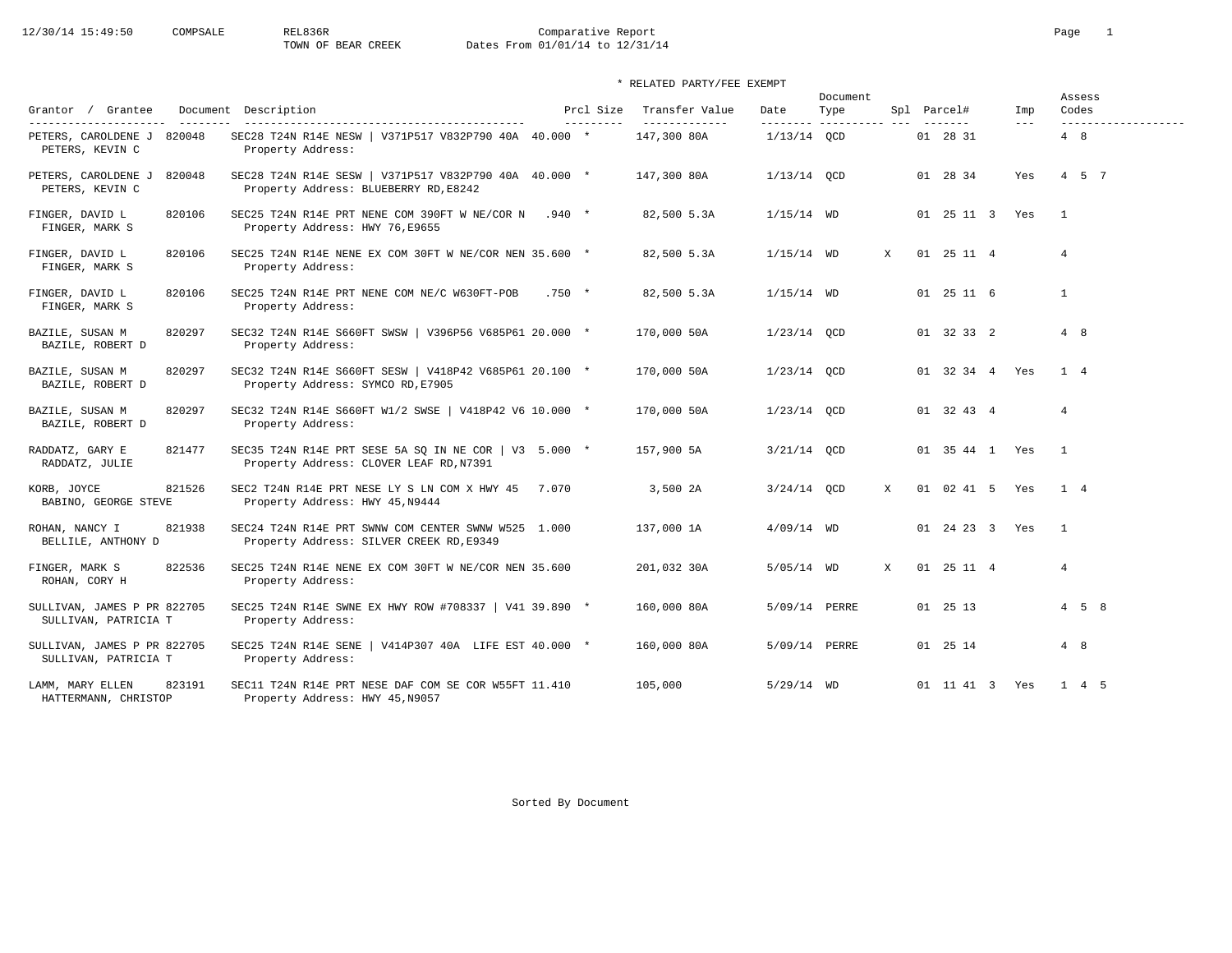# 12/30/14 15:49:50 COMPSALE REL836R Comparative Report Comparative Report Page 2<br>TOWN OF BEAR CREEK Dates From 01/01/14 to 12/31/14 Dates From 01/01/14 to 12/31/14

| Grantor / Grantee                                         |        | Document Description                                                                               |            | Prcl Size  | Transfer Value               | Date          | Document<br>Type         |              | Spl Parcel#    | Imp          | Assess<br>Codes     |                     |
|-----------------------------------------------------------|--------|----------------------------------------------------------------------------------------------------|------------|------------|------------------------------|---------------|--------------------------|--------------|----------------|--------------|---------------------|---------------------|
| ---------------------<br>CAVEY, THOMAS<br>BENES, ANDREW J | 823253 | SEC9 T24N R14E PRT SESE DAF LT1 CSM V18P98<br>Property Address: BEAR CREEK RD, E8458               | 5.000      | ---------- | --------------<br>150,000 5A | $6/02/14$ WD  | --------- ---------- --- |              | 01 09 44 2     | $---$<br>Yes | 1 4                 | ------------------- |
| REINKE, JOANNE M TRU 823255<br>BESSETTE, CODY             |        | SEC16 T24N R14E S1/2 SWNE   V342P568 V804P578 20.000 *<br>Property Address: BELL CORNERS RD, N8744 |            |            | 10,000 2A                    | 6/02/14 TRUST |                          | X            | 01 16 13 2     |              | $4\quad 5$          |                     |
| LEHMAN, ASHLEY T<br>LEHMAN, ASHLEY T                      | 823686 | SEC15 T24N R14E PRT N1/2 SE DAF LT1 CSM V26P1 42.800 *<br>Property Address:                        |            |            | 74,300 42.8A                 | $6/16/14$ QCD |                          |              | 01 15 42 2     |              | $1\quad 5$          |                     |
| GALLAND, DARLA<br>GALLAND, MATTHEW                        | 823687 | SEC28 T24N R14E E1/2 SWSE   V375P431 V647P636 20.000 *<br>Property Address: BLUEBERRY RD, E8356    |            |            | 8,000 2A                     | $6/16/14$ WD  |                          | $\mathbf{x}$ | 01 28 43 2     |              | $4 \quad 5 \quad 8$ |                     |
| FITZGERALD, JOAN M<br>FV DAIRY FACILITY LL                | 823958 | SEC22 T24N R14E S10A NESE   V269P320&322<br>Property Address:                                      | 10.000     |            | 135,000 50A                  | $6/25/14$ WD  |                          |              | 01 22 41 2     |              | $4\overline{ }$     |                     |
| FITZGERALD, JOAN M 823958<br>FV DAIRY FACILITY LL         |        | SEC22 T24N R14E SESE   V269P320&322 40A<br>Property Address:                                       | 40.000     |            | 135,000 50A                  | $6/25/14$ WD  |                          |              | 01 22 44       |              | $4\quad 5$          |                     |
| BORLEN, JAMES J<br>MOERICKE, BART J                       | 824334 | SEC2 T24N R14E NESW EX CSM V13P169   V478P370 35.000<br>Property Address: BROADVIEW LN, E9063      |            |            | 20,000.7A                    | $7/08/14$ WD  |                          | X            | 01 02 31 1 Yes |              | 4 5 7               |                     |
| SULLIVAN, PATRICIA T 824339<br>SULLIVAN, DONALD J         |        | SEC25 T24N R14E SWNE EX HWY ROW #708337   V41 39.890 *<br>Property Address:                        |            |            | 45,000 80A                   | 7/08/14 OCD   |                          |              | 01 25 13       |              | $4\quad 5\quad 8$   |                     |
| SULLIVAN, PATRICIA T 824339<br>SULLIVAN, DONALD J         |        | SEC25 T24N R14E SENE   V414P307 40A LIFE EST 40.000 *<br>Property Address:                         |            |            | 45,000 80A                   | 7/08/14 OCD   |                          |              | 01 25 14       |              | 4 8                 |                     |
| SECARD, SCOTT T<br>UHAZIE, CHARLOTTE J                    | 824344 | SEC26 T24N R14E PRT SWSW DAF LT2 CSM V23P344 3.000<br>Property Address: PLEASANT VIEW RD, N7732    |            |            | 175,000 3A                   | $7/08/14$ WD  |                          |              | 01 26 33 6 Yes |              | $\mathbf{1}$        |                     |
| MODER, JOHN LOUIS<br>MODER, JASON L                       | 824618 | SEC13 T24N R14E SWNE   V430P544 V593P586 V624 40.730 *<br>Property Address:                        |            |            | 80,000 83A                   | 7/17/14 TRUST |                          |              | 01 13 13       |              | 5 6                 |                     |
| MODER, JOHN LOUIS<br>MODER, JASON L                       | 824618 | SEC13 T24N R14E SENE   V430P544 V593P586 V624 40.720 *<br>Property Address:                        |            |            | 80,000 83A                   | 7/17/14 TRUST |                          |              | 01 13 14       |              | 5 6                 |                     |
| MODER, JOHN LOUIS<br>MODER, JASON L                       | 824618 | SEC13 T24N R14E S1A SENW   V430P544 V593P586 1.000 *<br>Property Address:                          |            |            | 80,000 83A                   | 7/17/14 TRUST |                          |              | 01 13 24 2     |              | 5                   |                     |
| HOPP, WILBERT E TRUS 824959<br>HOPP, WILBERT E            |        | SEC10 T24N R14E SWNW   V390P43 V702P49 40A<br>Property Address: ELMDALE RD, N9167                  | $40.000 *$ |            | 405,300 285A                 | 7/29/14 TRUST |                          |              | 01 10 23       | Yes          |                     | 4 5 7 8             |
| HOPP, WILBERT E<br>HOPP, BRUCE E                          | 824960 | SEC10 T24N R14E SWNW   V390P43 V702P49 40A<br>Property Address: ELMDALE RD, N9167                  | $40.000 *$ |            | 405,300 285A                 | $7/29/14$ OCD |                          |              | 01 10 23       | Yes          |                     | 4 5 7 8             |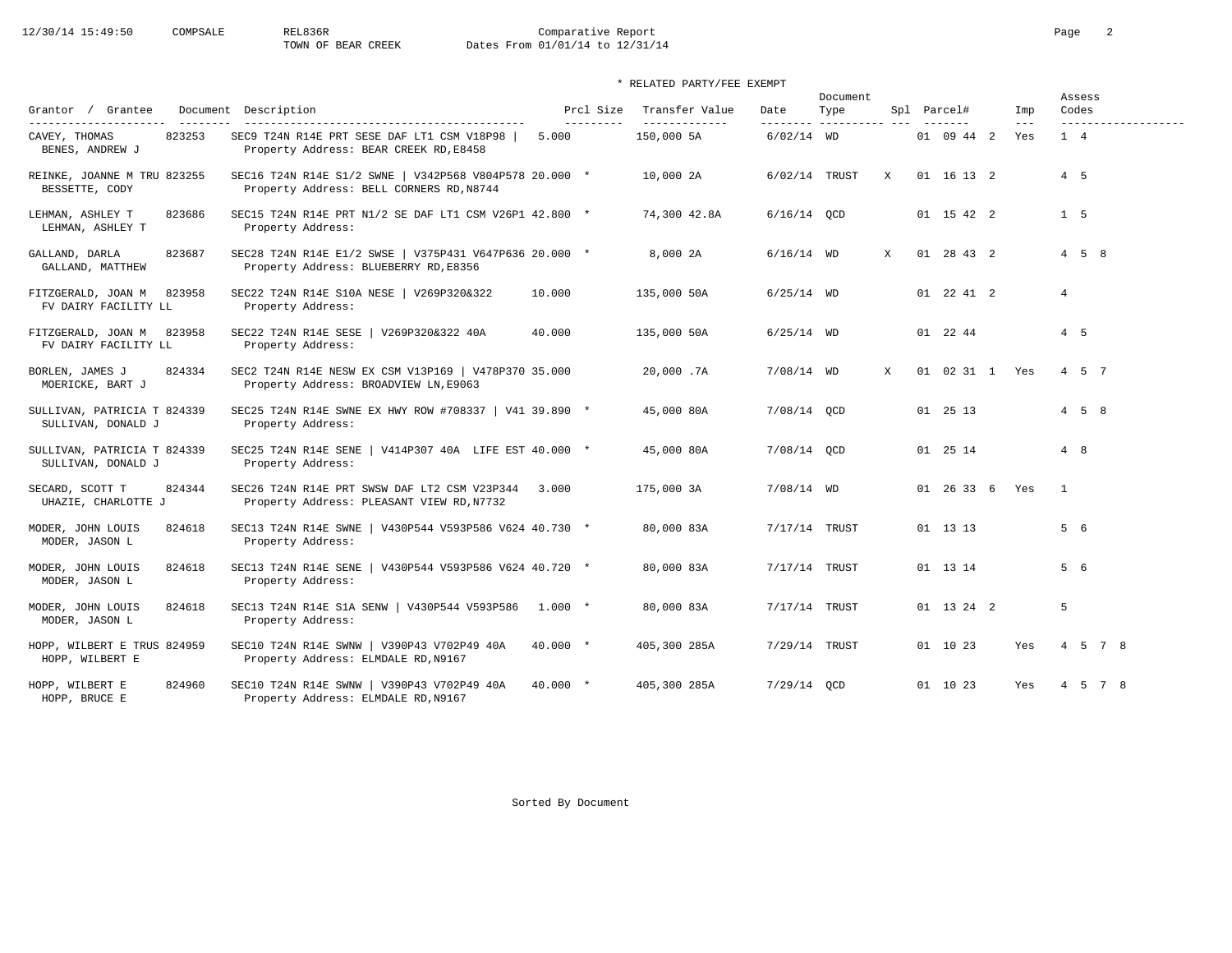| Grantor / Grantee                                                       |          | Document Description                                                                                   |            | Prcl Size | Transfer Value                | Date                       | Document<br>Type |              | Spl Parcel#         | Imp     | Assess<br>Codes   |                    |
|-------------------------------------------------------------------------|----------|--------------------------------------------------------------------------------------------------------|------------|-----------|-------------------------------|----------------------------|------------------|--------------|---------------------|---------|-------------------|--------------------|
| ---------------------<br>HOPP, WILBERT E TRUS 824959<br>HOPP, WILBERT E | ________ | -----------------------------------<br>SEC10 T24N R14E NWSW   V390P43 V702P49 40A<br>Property Address: | $40.000 *$ | --------- | -------------<br>405,300 285A | ---------<br>7/29/14 TRUST | ----------       |              | -------<br>01 10 32 | $- - -$ | $4\quad 5\quad 8$ | ------------------ |
| HOPP, WILBERT E<br>HOPP, BRUCE E                                        | 824960   | SEC10 T24N R14E NWSW   V390P43 V702P49 40A<br>Property Address:                                        | $40.000 *$ |           | 405,300 285A                  | $7/29/14$ OCD              |                  |              | 01 10 32            |         | $4\quad 5\quad 8$ |                    |
| HOPP, WILBERT E TRUS 824959<br>HOPP, WILBERT E                          |          | SEC15 T24N R14E NWNE   V702P49 V702P52 40A<br>Property Address:                                        | $40.000*$  |           | 405,300 285A                  | 7/29/14 TRUST              |                  |              | 01 15 12            |         | $4\quad 5\quad 8$ |                    |
| HOPP, WILBERT E<br>HOPP, BRUCE E                                        | 824960   | SEC15 T24N R14E NWNE   V702P49 V702P52 40A<br>Property Address:                                        | $40.000$ * |           | 405,300 285A                  | $7/29/14$ OCD              |                  |              | 01 15 12            |         | $4\quad 5\quad 8$ |                    |
| HOPP, WILBERT E TRUS 824959<br>HOPP, WILBERT E                          |          | SEC15 T24N R14E NWNW<br>  V426P545 V702P52 40A<br>Property Address:                                    | $40.000$ * |           | 405,300 285A                  | 7/29/14 TRUST              |                  |              | 01 15 22            |         | $4\quad 5\quad 8$ |                    |
| HOPP, WILBERT E<br>HOPP, BRUCE E                                        | 824960   | SEC15 T24N R14E NWNW   V426P545 V702P52 40A 40.000 *<br>Property Address:                              |            |           | 405,300 285A                  | $7/29/14$ OCD              |                  |              | 01 15 22            |         | $4\quad 5\quad 8$ |                    |
| HOPP, WILBERT E TRUS 824959<br>HOPP, WILBERT E                          |          | SEC15 T24N R14E SWNW EX S75FT OF W162FT   V46 39.720 *<br>Property Address: CENTER RD, N8704           |            |           | 405,300 285A                  | 7/29/14 TRUST              |                  |              | 01 15 23            | Yes     |                   | 4 5 7 8            |
| HOPP, WILBERT E<br>HOPP, BRUCE E                                        | 824960   | SEC15 T24N R14E SWNW EX S75FT OF W162FT   V46 39.720 *<br>Property Address: CENTER RD, N8704           |            |           | 405,300 285A                  | $7/29/14$ OCD              |                  |              | 01 15 23            | Yes     |                   | 4 5 7 8            |
| HOPP, WILBERT E TRUS 824959<br>HOPP, WILBERT E                          |          | SEC16 T24N R14E NENE EX CSM V4P426 EX CSM V4P 28.500 *<br>Property Address:                            |            |           | 405,300 285A                  | 7/29/14 TRUST              |                  |              | 01 16 11 1          |         | 4 5               |                    |
| HOPP, WILBERT E<br>HOPP, BRUCE E                                        | 824960   | SEC16 T24N R14E NENE EX CSM V4P426 EX CSM V4P 28.500 *<br>Property Address:                            |            |           | 405,300 285A                  | $7/29/14$ OCD              |                  |              | 01 16 11 1          |         | 4 5               |                    |
| HOPP, WILBERT E TRUS 824959<br>HOPP, WILBERT E                          |          | SEC16 T24N R14E PRT NENE LT1 CSM V4P439   V55 5.030 *<br>Property Address:                             |            |           | 405,300 285A                  | 7/29/14 TRUST              |                  |              | 01 16 11 3          |         | 4 5               |                    |
| HOPP, WILBERT E<br>HOPP, BRUCE E                                        | 824960   | SEC16 T24N R14E PRT NENE LT1 CSM V4P439   V55 5.030 *<br>Property Address:                             |            |           | 405,300 285A                  | $7/29/14$ OCD              |                  |              | 01 16 11 3          |         | 4 5               |                    |
| HOPP, WILBERT E TRUS 824959<br>HOPP, WILBERT E                          |          | SEC16 T24N R14E SENE<br>$\sqrt{426}P545 V702P52 40A 40.000 *$<br>Property Address:                     |            |           | 405,300 285A                  | 7/29/14 TRUST              |                  |              | 01 16 14            |         | $4\quad 5$        |                    |
| HOPP, WILBERT E<br>HOPP, BRUCE E                                        | 824960   | SEC16 T24N R14E SENE<br>$\sqrt{426P545 V702P52 40A} 40.000 *$<br>Property Address:                     |            |           | 405,300 285A                  | $7/29/14$ OCD              |                  |              | 01 16 14            |         | $4\quad 5$        |                    |
| ROHAN, THOMAS L<br>FERG, COREY J                                        | 825027   | SEC36 T24N R14E SWNW EX CSM V24P194   V382P53 38.000<br>Property Address:                              |            |           | 8,100 1.6A                    | $7/31/14$ WD               |                  | $\mathbf{x}$ | 01 36 23 1          |         | $4\quad 5\quad 8$ |                    |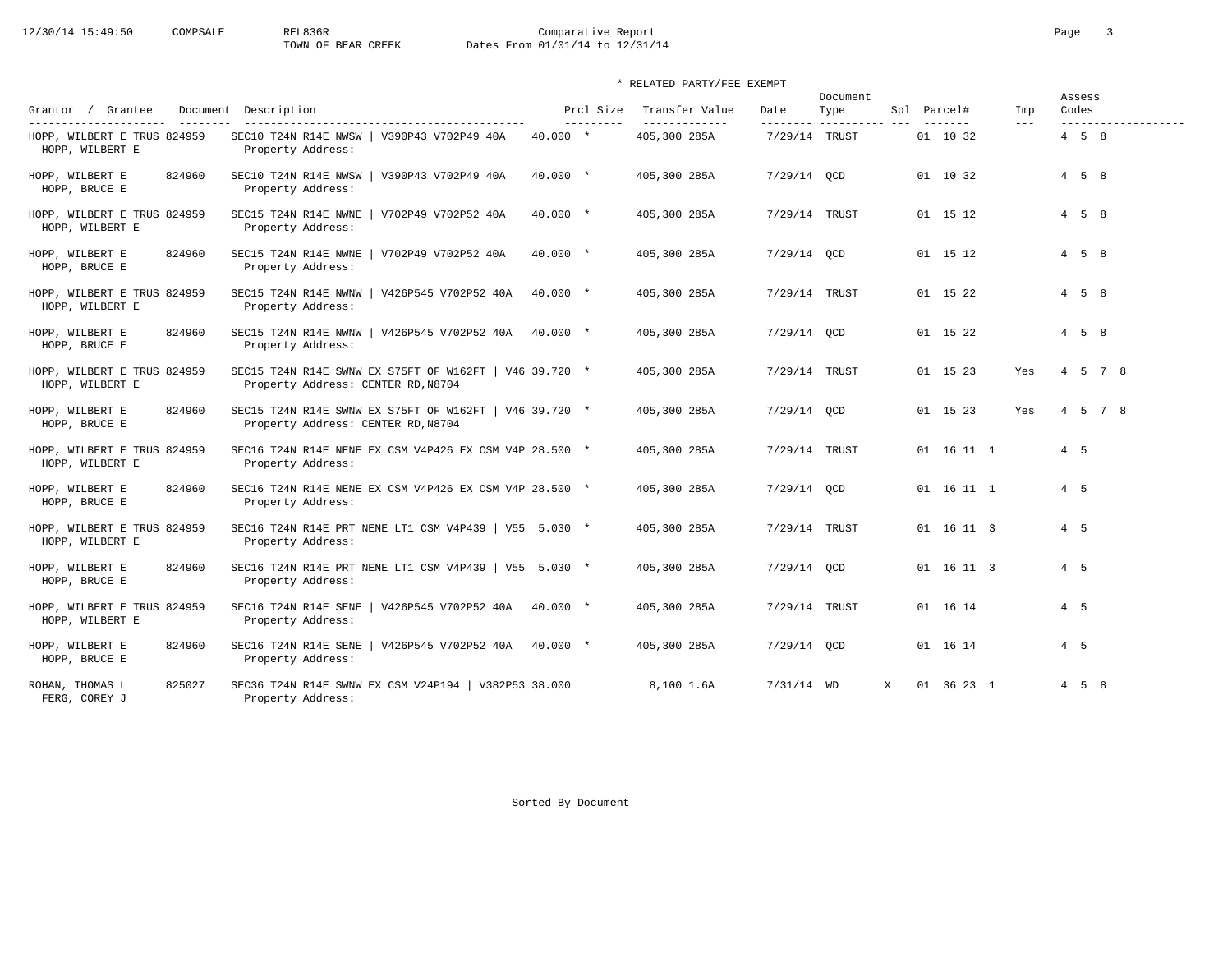| Grantee<br>Grantor                                 | Document Description                                                                             |        | Prcl Size | Transfer Value               | Date          | Document<br>Type     |   | Spl Parcel#    | Imp                   |            | Assess<br>Codes   |  |
|----------------------------------------------------|--------------------------------------------------------------------------------------------------|--------|-----------|------------------------------|---------------|----------------------|---|----------------|-----------------------|------------|-------------------|--|
| 825563<br>DAWSON, CHARLES C<br>DAWSON, FREDERICK C | SEC22 T24N R14E PRT SESW COM 570FT N OF SW CO 5.000 *<br>Property Address: POPLAR RD, N8163      |        |           | --------------<br>106,600 5A | 8/21/14 OCD   | --------- ---------- |   | 01 22 34 2     | $- - -$<br>Yes        |            | $4\quad 5\quad 7$ |  |
| 825848<br>MCCLONE, BARBARA<br>HENNING, CLINTON R   | SEC16 T24N R14E PRT NWSW DAF LT1 CSM V9P223 E 1.000<br>Property Address: CTY HWY T, N8712        |        |           | 90,000 1A                    | $9/02/14$ WD  |                      |   |                | 01 16 32 2 Yes 1      |            |                   |  |
| 825898<br>FLANAGAN, WILLIAM J<br>CARPENTER, DALE   | SEC25 T24N R14E PRT NWSE DESC #721752 EX HWY 5.200<br>Property Address: HWY 45, N7846            |        |           | 115,000 5.2A                 | $9/04/14$ WD  |                      |   |                | 01  25  42  2  Yes  1 |            |                   |  |
| WISNEFSKE, BETTY R<br>826414<br>BEHNKE, DOUGLAS G  | SEC4 T24N R14E SWSW EX HWY ROW #703138   V275 38.640<br>Property Address: CTY HWY 0, E8037       |        |           | 356,500 78.1A                | $9/23/14$ WD  |                      |   | 01 04 33       | Yes                   | 4 5 7      |                   |  |
| WISNEFSKE, BETTY R<br>826414<br>BEHNKE, DOUGLAS G  | SEC4 T24N R14E SESW   V275P102 39.46A M/L<br>Property Address:                                   | 39.460 |           | 356,500 78.1A                | $9/23/14$ WD  |                      |   | 01 04 34       |                       | 4 8        |                   |  |
| 827059<br>SCHERTZ, KEVIN R<br>KLUTH, STEVEN W      | SEC9 T24N R14E PRT SESE DAF LT2 CSM V27P113   33.310<br>Property Address:                        |        |           | 140,000 33A                  | $10/15/14$ WD |                      |   | 01 09 44 4     |                       | $4\quad 5$ |                   |  |
| ROHAN, THOMAS L<br>827118<br>ROHAN DAIRY FARMS LL  | SEC25 T24N R14E NESE   V781P446 V968P559&568 40.000 *<br>Property Address: VILLAGE RD, N7899     |        |           | 207,700 52.8A                | 10/16/14 OCD  |                      |   | 01 25 41       | Yes                   | 4 5 7      |                   |  |
| ROHAN, THOMAS L<br>827118<br>ROHAN DAIRY FARMS LL  | SEC35 T24N R14E PRT NENW & PRT NWNE PRT LT1 C 12.800 *<br>Property Address: BLUEBERRY RD, E9143  |        |           | 207,700 52.8                 | 10/16/14 OCD  |                      |   | 01 35 12 4 Yes |                       | 4 7        |                   |  |
| 828114<br>DAVIDSON, DUANE<br>DAVIDSON, TODD D      | SEC8 T24N R14E SESE EX HWY ROW IN V484P50   V 38.430 *<br>Property Address: BEAR CREEK RD, E8042 |        |           | 35,815 38A                   | $11/17/14$ WD |                      |   | 01 08 44       | Yes                   |            | 4 5 7             |  |
| OUDENHOVEN, ROBERT F 828928<br>ROHAN, CORY H       | SEC35 T24N R14E PRT NENW & PRT NE DAF LT1 CSM<br>Property Address:                               | .000   |           | 94,400 16.6A                 | 12/19/14 WD   |                      | X | 01 35 11 3     |                       |            | $4\quad 5\quad 8$ |  |

\*\* \*\* \*\*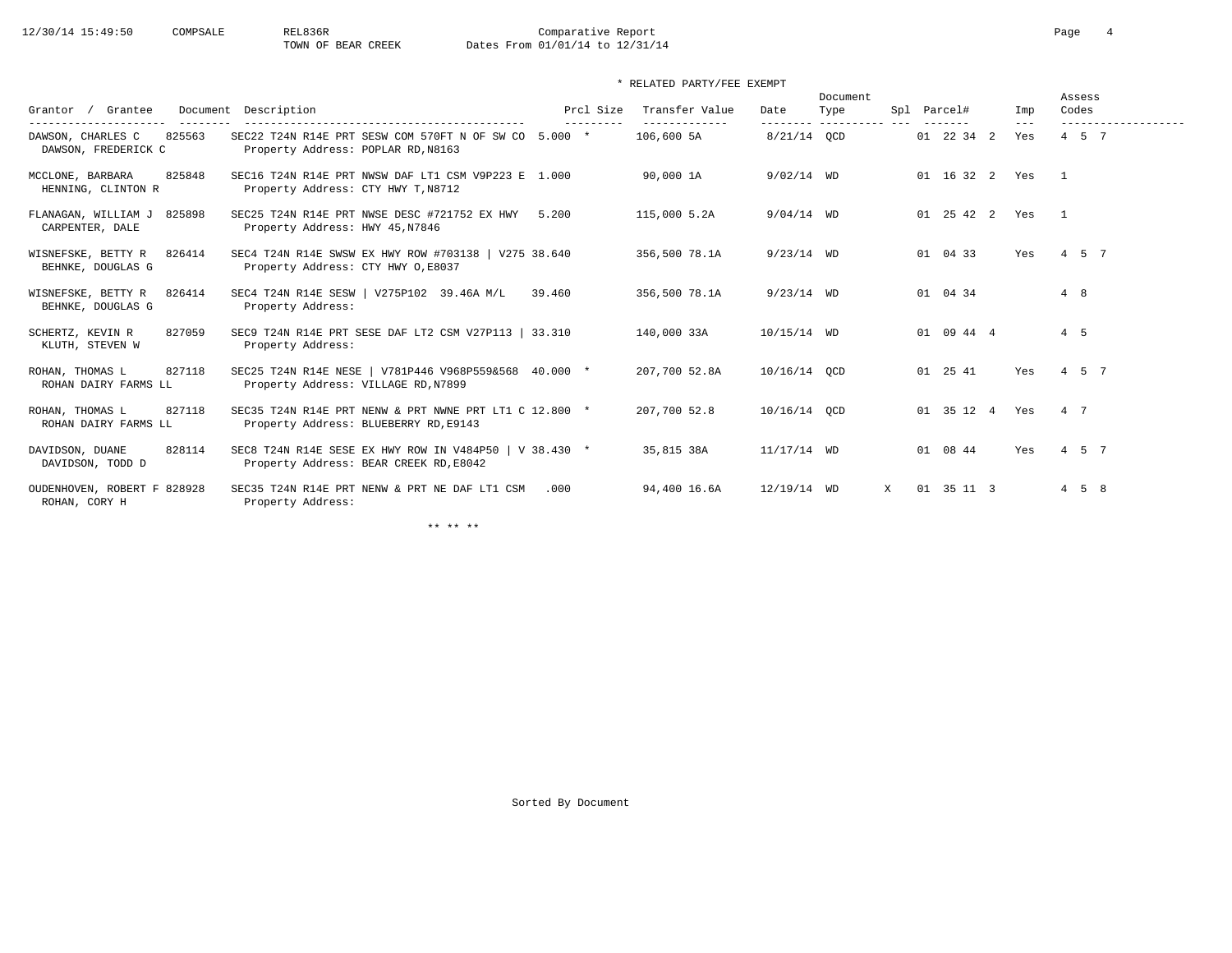# 12/30/14 15:49:50 COMPSALE REL836R Comparative Report Comparative Report Page 5 Dates From 01/01/14 to 12/31/14

| Grantor / Grantee                                   | Document Description                                                                               | Prcl Size  | Transfer Value                 | Date            | Document<br>Type         | Spl Parcel# |                    | Imp                        |              | Assess<br>Codes                       |
|-----------------------------------------------------|----------------------------------------------------------------------------------------------------|------------|--------------------------------|-----------------|--------------------------|-------------|--------------------|----------------------------|--------------|---------------------------------------|
| SCHUMACHER, ESTHER M 819810<br>HILLSIDE SALVAGE & R | SEC3 T21N R14E N20RDS OF E40RDS PRT SE V316P3 4.750<br>Property Address: CTY HWY W, N2185          | ---------- | ______________<br>173,900 4.7A | $1/02/14$ OCD   | --------- ---------- --- |             | 02 03 44 1         | $\qquad \qquad - -$<br>Yes |              | -------------------<br>$\overline{2}$ |
| ZEHNER, MARGARET A T 820054<br>ZEHNER FARMS LLC     | SEC34 T21N R14E NESW   V417P78 V779P172 V791P 40.000 *<br>Property Address:                        |            | 275,000 75A                    | $1/13/14$ LC    |                          | 02 34 31    |                    |                            |              | 4 8                                   |
| ZEHNER, MARGARET A T 820054<br>ZEHNER FARMS LLC     | SEC34 T21N R14E SESW EX CSM V26P136   V417P78 34.680 *<br>Property Address: MARSH RD, E8688        |            | 275,000 75A                    | $1/13/14$ LC    |                          |             | 02 34 34 1 Yes     |                            |              | 4 5 7                                 |
| SEEFELD, RANDY W<br>820154<br>KRUSE, MELVIN R       | SEC5 T21N R14E PRT SENW DAF LT1 CSM V29P64   19.400<br>Property Address:                           |            | 85,000 19.4A                   | $1/17/14$ WD    |                          |             | 02 05 24 1         |                            |              | $4\quad 5$                            |
| 820183<br>MALOUF, ERIC R<br>WELLS FARGO BANK NA     | SEC2 T21N R14E PRT FRL NWNW DAF LT1 CSM V15P4 2.910 *<br>Property Address: CUT OFF RD, E8907       |            | 66,300 3A                      | $1/20/14$ SHERI |                          |             | 02 02 22 18 Yes    |                            |              | $\overline{1}$                        |
| FLEASE, MARK R<br>820193<br>PARKER, JASON J         | SEC14 T21N R14E PRT NESE DAF LT1 CSM V13P159 4.800<br>Property Address: GUHL RD, E9251             |            | 265,000 4.8A                   | $1/20/14$ WD    |                          |             | 02 14 41 7 Yes     |                            |              | $\overline{1}$                        |
| 820306<br>SCHULTZ, JOHN D<br>KORTH, ERICH A         | SEC8 T21N R14E PRT E1/2 NE DAF COM E1/4 COR W 11.270<br>Property Address:                          |            | 50,000 11A                     | $1/23/14$ WD    |                          |             | 02 08 14 5         |                            |              | $1\quad 6$                            |
| MILLARD, WILLIAM J<br>820442<br>MILLARD, AUBRIE     | SEC15 T21N R14E PT W1/2 NE COM N1/4/C S725FT- 10.000 *<br>Property Address:                        |            | 301,600 33.4A                  | $1/29/14$ OCD   |                          |             | 02 15 13 4         |                            |              |                                       |
| MILLARD, WILLIAM J<br>820442<br>MILLARD, AUBRIE     | SEC15 T21N R14E PRT NENW DAF W400FT OF CSM V2 7.000 *<br>Property Address:                         |            | 301,600 33.4A                  | $1/29/14$ OCD   |                          |             | 02 15 21 4         |                            |              | $\overline{4}$                        |
| 820442<br>MILLARD, WILLIAM J<br>MILLARD, AUBRIE     | SEC15 T21N R14E PRT NENW DAF CSM V2P87 EX W40 16.400 *<br>Property Address: GRUETZMACHER RD, E8649 |            | 301,600 33.4A                  | $1/29/14$ OCD   |                          |             | 02 15 21 6 Yes     |                            | $\sim$ 1     |                                       |
| 820449<br>BOEDECKER, DENISE<br>MCVEIGH, BRYAN N     | SEC26 T21N R14E PRT SESE DAF LT1 CSM V9P395 E 3.341<br>Property Address: CTY HWY W, N534           |            | 136,500 3.3A                   | $1/30/14$ WD    |                          |             | 02  26  44  8  Yes |                            | $\mathbf{1}$ |                                       |
| 820815<br>WIESNER, DARWIN P<br>HEDTKE, JESSE        | SEC9 T21N R14E PRT NWNE DESC #700325 AKA PCL 5.590<br>Property Address: ELY LN S, E8359            |            | 247,000 5.5A                   | $2/14/14$ WD    |                          |             | 02 09 12 8 Yes     |                            |              | $1\quad 6$                            |
| 822058<br>ZELLNER, JEANNE E<br>SIMON, SHARON K      | SEC16 T21N R14E SESE LY N RR ROW   V600P156 15.000 *<br>Property Address:                          |            | 20,000 15A                     | $4/15/14$ WD    |                          |             | 02 16 44 1         |                            |              | 6                                     |
| SPREEMAN, MARIE<br>822215<br>GRUNWALD, ROBERT A     | SEC13 T21N R14E W1/2 SE LY N RR ROW   V296P25 40.000<br>Property Address:                          |            | 13,500 3A                      | $4/22/14$ OCD   |                          | 02 13 42    |                    | Yes                        |              | $1 \quad 4 \quad 5$                   |
| 822287<br>THAO, SENG<br>MANTEUFEL, LISA MARI        | SEC12 T21N R14E PRT NENE DAF COM AT NE COR SE 5.190<br>Property Address: HWY 45, N2059             |            | 98,000 5.2A                    | $4/25/14$ WD    |                          |             | 02 12 11 1 Yes     |                            |              | $\overline{1}$                        |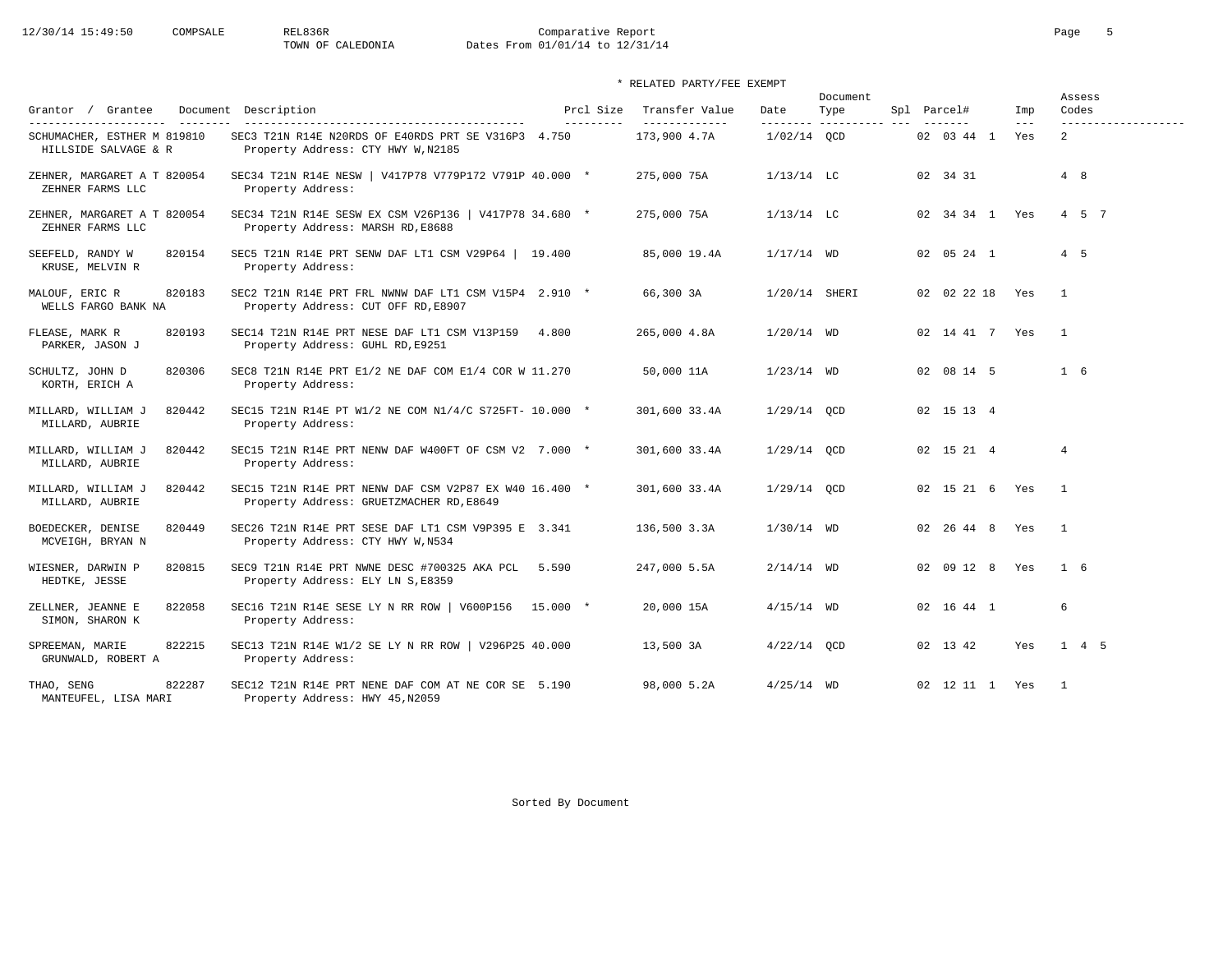# 12/30/14 15:49:50 COMPSALE REL836R Comparative Report Comparative Report Page 6<br>TOWN OF CALEDONIA Dates From 01/01/14 to 12/31/14 Dates From 01/01/14 to 12/31/14

|                                                      |                                                                                              | Prcl Size  | Transfer Value   |               | Document                     |              |                     |              | Assess<br>Codes     |
|------------------------------------------------------|----------------------------------------------------------------------------------------------|------------|------------------|---------------|------------------------------|--------------|---------------------|--------------|---------------------|
| Grantor / Grantee<br>______________________          | Document Description                                                                         | ---------- | --------------   | Date          | Type<br>--------- ---------- |              | Spl Parcel#         | Imp<br>$---$ | ------------------- |
| 822634<br>JOHNSON, PEGGY J<br>AUS, DANIEL            | SEC23 T21N R14E PRT SWSE DAF LT1 CSM V7P379<br>Property Address: HWY 96, E9184               | $.420 *$   | 65,000.4A        | 5/08/14 PERRE |                              |              | 02 23 43 21         | Yes          | $\overline{1}$      |
| TOTZKE, JON W<br>823001<br>TOTZKE, ANNA MARIE        | SEC23 T21N R14E PRT SESE DAF LT2 CSM V13P342 1.550 *<br>Property Address: HWY 96, E9222      |            | 121,900 1.5A     | $5/21/14$ QCD |                              |              | 02  23  44  4  Yes  |              | $\overline{1}$      |
| TOTZKE, ANNA MARIE<br>823002<br>GONNERING, TODD A    | SEC23 T21N R14E PRT SESE DAF LT2 CSM V13P342<br>Property Address: HWY 96, E9222              | 1.550      | 121,900 1.5A     | $5/21/14$ WD  |                              |              | 02  23  44  4  Yes  |              | $\overline{1}$      |
| 823202<br>GRUNWALD, ROBERT A<br>SEIDL DAIRY CATTLE S | SEC13 T21N R14E W7RDS E1/2 SE LY N RR ROW $\vert$ V 3.710<br>Property Address:               |            | 211,400 59.2A    | $5/30/14$ WD  |                              |              | 02 13 41 4          |              | $\overline{4}$      |
| 823202<br>GRUNWALD, ROBERT A<br>SEIDL DAIRY CATTLE S | SEC13 T21N R14E W1/2 SE LY N RR ROW   V296P25 40.000<br>Property Address:                    |            | 211,400 59.2A    | $5/30/14$ WD  |                              |              | 02 13 42            | Yes          | $1 \quad 4 \quad 5$ |
| GRUNWALD, ROBERT A 823202<br>SEIDL DAIRY CATTLE S    | SEC24 T21N R14E PRT NWNE DAF LT3 CSM V22P388 15.470<br>Property Address: BREHMER RD, E9501   |            | 211,400 59.2A    | $5/30/14$ WD  |                              |              | 02 24 12 4          | Yes          | 4 7                 |
| SEIDL DAIRY CATTLE S 823245<br>HERBST, KYLE J        | SEC13 T21N R14E W7RDS E1/2 SE LY N RR ROW $\vert$ V 3.710<br>Property Address:               |            | 84,000 10.4A     | $6/02/14$ WD  |                              | X            | 02 13 41 4          |              | $\overline{4}$      |
| SEIDL DAIRY CATTLE S 823245<br>HERBST, KYLE J        | SEC13 T21N R14E W1/2 SE LY N RR ROW   V296P25 40.000<br>Property Address:                    |            | 84,000 10.4A     | $6/02/14$ WD  |                              | X            | 02 13 42            | Yes          | $1 \quad 4 \quad 5$ |
| SEIDL DAIRY CATTLE S 823245<br>HERBST, KYLE J        | SEC24 T21N R14E PRT NWNE DAF LT3 CSM V22P388 15.470<br>Property Address: BREHMER RD, E9501   |            | 84,000 10.4A     | $6/02/14$ WD  |                              | $\mathbf{x}$ | 02 24 12 4 Yes      |              | 4 7                 |
| 823344<br>THAYER, ROSE M<br>STUESSER, CODY W         | SEC5 T21N R14E PRT FRL NWNE DAF LT2 CSM V20P1 2.350<br>Property Address: CUT OFF RD, E7925   |            | 136,000 2.4A     | $6/04/14$ WD  |                              |              | 02 05 12 8          | Yes          | $\overline{1}$      |
| DESHANEY, GERALD J<br>823353<br>SUPRISE, DANA J      | SEC26 T21N R14E PRT NENW COM ON HWY 47RDS SW<br>Property Address: HWY 96, E9051              | $.690*$    | 120,000 TOD DEED | 6/04/14 DESG  |                              |              | 02  26  21  10  Yes |              | $\overline{1}$      |
| BAHLMAN, ROBERT S<br>823346<br>PURGETT, TRAVIS J     | SEC36 T21N R14E PRT SENW DAF LT1 CSM V14P43 E 1.867<br>Property Address: LANDSCAPE LN, E9457 |            | 212,500 1.9A     | $6/04/14$ WD  |                              |              | 02 36 24 7 Yes      |              | $\overline{1}$      |
| SEIDL DAIRY CATTLE S 823391<br>VANDERKINTER, LOREN   | SEC13 T21N R14E W7RDS E1/2 SE LY N RR ROW $\vert$ V 3.710<br>Property Address:               |            | 200,100 48.2A    | $6/05/14$ WD  |                              | $\mathbf{x}$ | 02 13 41 4          |              | $\overline{4}$      |
| SEIDL DAIRY CATTLE S 823391<br>VANDERKINTER, LOREN   | SEC13 T21N R14E W1/2 SE LY N RR ROW   V296P25 40.000<br>Property Address:                    |            | 200,100 48.2A    | $6/05/14$ WD  |                              | X            | 02 13 42            | Yes          | 1 4 5               |
| SEIDL DAIRY CATTLE S 823391<br>VANDERKINTER, LOREN   | SEC24 T21N R14E PRT NWNE DAF LT3 CSM V22P388 15.470<br>Property Address: BREHMER RD, E9501   |            | 200,100 48.2A    | $6/05/14$ WD  |                              | $\mathbf{x}$ | 02 24 12 4          | Yes          | 4 7                 |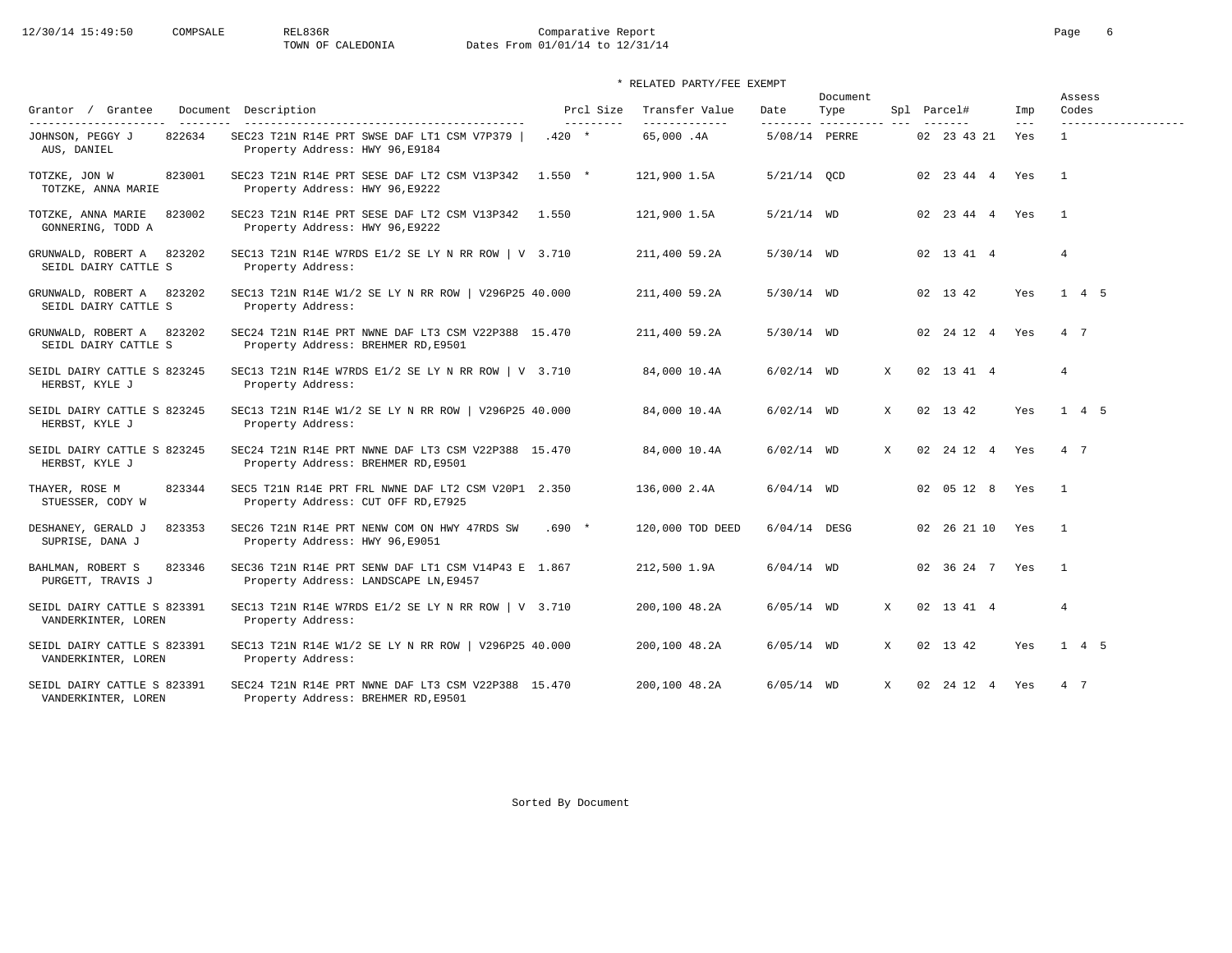# $12/30/14$  15:49:50 COMPSALE REL836R Comparative Report Page 7<br>TOWN OF CALEDONIA Dates From  $01/01/14$  to  $12/31/14$ Dates From 01/01/14 to 12/31/14

## \* RELATED PARTY/FEE EXEMPT

| Grantor / Grantee                              |        | Document Description                                                                         | Prcl Size | Transfer Value<br>------------- | Date          | Document<br>Type | Spl Parcel#         | Imp<br>$- - -$ | Assess<br>Codes |
|------------------------------------------------|--------|----------------------------------------------------------------------------------------------|-----------|---------------------------------|---------------|------------------|---------------------|----------------|-----------------|
| RADTKE, GREGORY D<br>RADTKE, DAVID C           | 823548 | SEC6 T21N R14E PRT S603FT GL14 LY W JENNY SLO 1.700 *<br>Property Address:                   |           | 115,200 161.1A                  | $6/10/14$ WD  |                  | 02 06 64 8          |                | 6               |
| WOLDT, JEFFREY J<br>TESCH, MATTHEW P           | 823557 | SEC25 T21N R14E PRT NE DAF LT9 WHISPERING WIN 1.500<br>Property Address: STANLEY CT, N859    |           | 245,000 1.5A                    | $6/11/14$ WD  |                  | 02 25 71 9 Yes      |                | $\overline{1}$  |
| STUECK, DOUGLAS J<br>BAUER, TIMOTHY T          | 823637 | SEC5 T21N R14E PRT GL1 DAF LT1 CSM V10P199  <br>Property Address: CUT OFF RD, E7861          | 1.340     | 150,000 1.4A                    | $6/13/14$ WD  |                  | 02  05  51  11  Yes |                | $\overline{1}$  |
| ELY, RICHARD W TRUST 823968<br>VICK, JEFFREY J |        | SEC9 T21N R14E PRT NENE DAF LT4 CSM V25P29  <br>Property Address:                            | 9.140     | 45,720 9.1A                     |               | $6/25/14$ TRUST  | 02 09 11 9          |                | $\overline{4}$  |
| MAPES, CHARLES W<br>MARIER, BRIAN P            | 824403 | SEC36 T21N R14E PRT SE1/4 DAF LT4 WOODLAND HI 1.980<br>Property Address: THORNBERRY CT, N237 |           | 51,500 2A                       | $7/10/14$ WD  |                  | 02 36 71 4          |                | $\mathbf{1}$    |
| ROSENOW, STEVEN R<br>ROSENOW, STEVEN R         | 824478 | SEC12 T21N R14E N1/2 NESW   V409P478 V692P402 20.000 *<br>Property Address:                  |           | 109,600 40A                     | $7/14/14$ OCD |                  | 02 12 31 1          |                |                 |
| ROSENOW, STEVEN R<br>ROSENOW, STEVEN R         | 824478 | SEC12 T21N R14E N1/2 NWSE   V409P478 V692P403 20.000 *<br>Property Address:                  |           | 109,600 40A                     | $7/14/14$ QCD |                  | 02 12 42 1          |                |                 |
| HILL, TIMOTHY A SR<br>REESE, GERALD J          | 824602 | SEC36 T21N R14E PRT SWSW DAF LT1 CSM V6P288   1.000<br>Property Address: MARSH RD, E9308     |           | 115,000 1A                      | $7/17/14$ WD  |                  | 02 36 33 1 Yes      |                | $\overline{1}$  |
| FLETCHER, DAVID W<br>JURY, DANIEL J            | 824639 | SEC2 T21N R14E W5A S1/2 SESE   V480P581 5A M 5.000<br>Property Address: KANAMAN RD, E9214    |           | 192,250 5A                      | $7/18/14$ WD  |                  | 02 02 44 3 Yes      |                | $\overline{1}$  |
| KELLER, ADAM<br>PRUCHNOFSKI, KIRK              | 824645 | SEC25 T21N R14E PRT NE DAF LT13 WHISPERING WI 2.700 *<br>Property Address: STANLEY DR, N811  |           | 58,358 4.6A                     | $7/18/14$ WD  |                  | 02 25 71 13         |                | $\overline{4}$  |
| KELLER, ADAM<br>PRUCHNOFSKI, KIRK              | 824645 | SEC25 T21N R14E PRT NE DAF LT14 WHISPERING WI 1.900 *<br>Property Address: STANLEY DR, N801  |           | 58,358 4.6A                     | $7/18/14$ WD  |                  | 02 25 71 14         |                | 1 4             |
| SCHULTZ, JAYE L<br>SCHULTZ, JOHN D             | 824744 | SEC8 T21N R14E PRT N1/2 NE DAF LT2 CSM V10P44 2.510 *<br>Property Address: SLEEPY LN, N2043  |           | 228,500 2.5A                    | $7/22/14$ OCD |                  | 02 08 12 7 Yes      |                | $\overline{1}$  |
| DELTOUR, CHARLENE M 825141<br>GROSS, ANDREW S  |        | SEC21 T21N R14E PRT NENE DAF LT1 CSM V12P236<br>Property Address: PINES RD, N1257            | 5.003     | 255,000.5A                      | $8/05/14$ WD  |                  | 02 21 11 5 Yes      |                | $\overline{1}$  |
| GOETZ, JASON H<br>RAPP, AARON J                | 825324 | SEC3 T21N R14E PRT SENW DAF PCL 1 CSM V4P158<br>Property Address: SEEFELD RD, E8722          | 5.900     | 212,000 6A                      | $8/11/14$ WD  |                  | 02 03 24 3 Yes      |                | $\overline{1}$  |
| KOCH, DAVID E<br>HOEWISCH, JACOB A             | 825438 | SEC28 T21N R14E NESW EX W30RDS EX COM X S/LN 14.800<br>Property Address:                     |           | 133,365 31.4A                   | $8/15/14$ LC  |                  | 02 28 31 5          |                | $\overline{4}$  |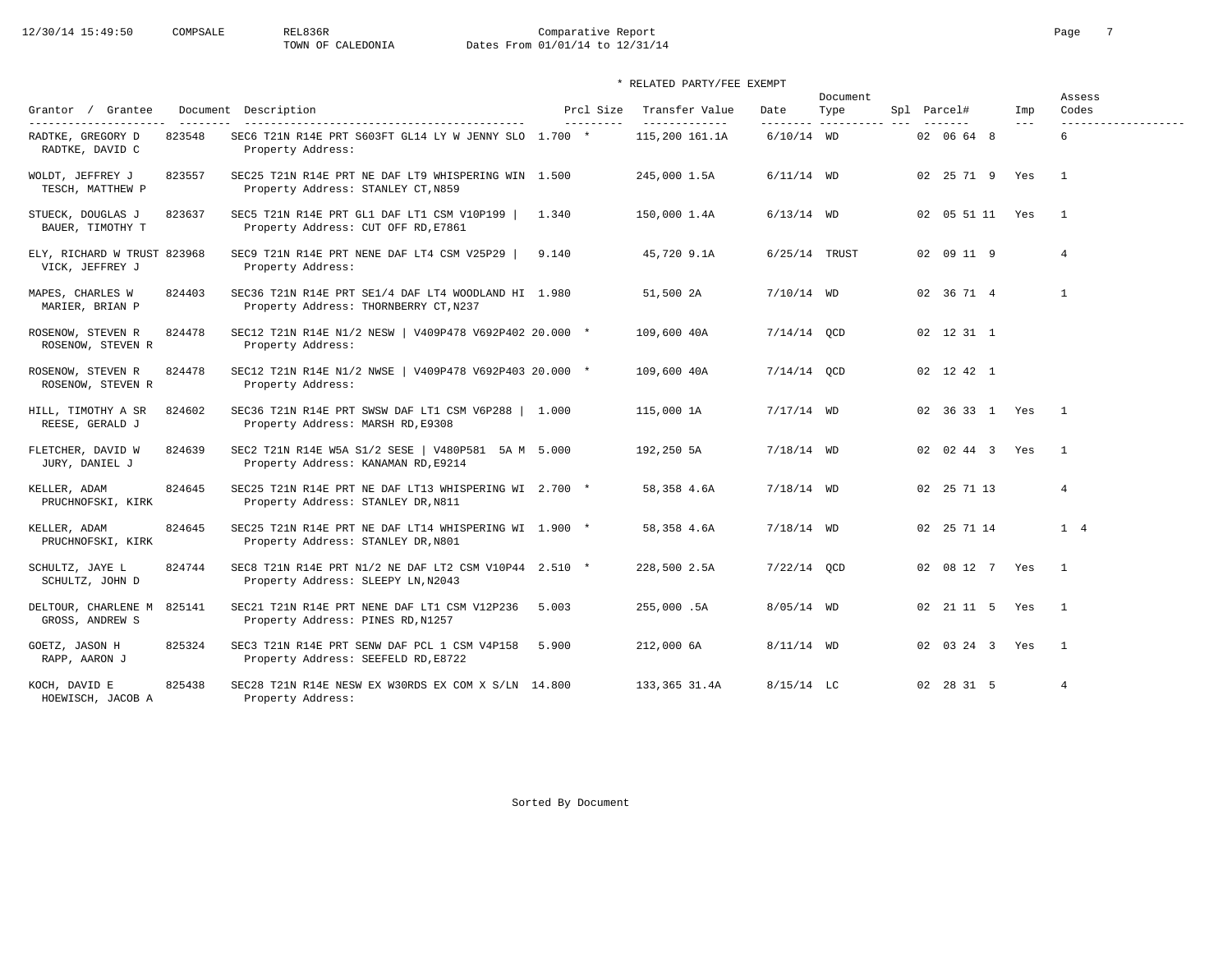# 12/30/14 15:49:50 COMPSALE REL836R Comparative Report Comparative Report Page 8<br>TOWN OF CALEDONIA Dates From 01/01/14 to 12/31/14 Dates From 01/01/14 to 12/31/14

\* RELATED PARTY/FEE EXEMPT

|                                                |        |                                                                                               |            |                        |                                  | Document          |                     |   |                     |                            | Assess         |                 |                     |
|------------------------------------------------|--------|-----------------------------------------------------------------------------------------------|------------|------------------------|----------------------------------|-------------------|---------------------|---|---------------------|----------------------------|----------------|-----------------|---------------------|
| Grantor / Grantee<br>---------------------     |        | Document Description                                                                          |            | Prcl Size<br>--------- | Transfer Value<br>-------------- | Date<br>--------- | Type<br>----------- |   | Spl Parcel#         | Imp<br>$\qquad \qquad - -$ |                | Codes           | ------------------- |
| KOCH, DAVID E<br>HOEWISCH, JACOB A             | 825438 | SEC28 T21N R14E SESW EX CSM V2P4 EX V923P487 32.600<br>Property Address: BELLIN RD, N557      |            |                        | 133,365 31.4A                    | $8/15/14$ LC      |                     | X | 02 28 34 4          | Yes                        |                | $1 \t4 \t5 \t8$ |                     |
| JOHNSON, WARD<br>FRANK, GARRETT D              | 825851 | SEC14 T21N R14E N530FT OF E478FT NESE   V487P 5.810<br>Property Address: GUHL RD, E9275       |            |                        | 237,500 6A                       | $9/03/14$ WD      |                     |   | 02 14 41 4 Yes      |                            | $\overline{1}$ |                 |                     |
| DANKE, SANDRA B<br>WASEL LLC                   | 825931 | SEC5 T21N R14E SWNW EX S2RDS   EX V106P16 V98 39.000<br>Property Address:                     |            |                        | 154,000 39A                      | $9/05/14$ WD      |                     |   | 02 05 23            |                            |                | 5 6             |                     |
| KRAUSE, KON P<br>KONDAUR CAPITAL CORP          | 826074 | SEC14 T21N R14E PRT SWNE DAF COM E1/4 COR SEC 5.260 *<br>Property Address: GUHL RD, E9146     |            |                        | 120,000 5A                       | $9/11/14$ WD      |                     |   | 02 14 13 8 Yes      |                            | $\overline{1}$ |                 |                     |
| NUECHTERLEIN, JEFFRE 826219<br>ROTTIER, KURT R |        | SEC25 T21N R14E PRT NE DAF LT11 WHISPERING WI 1.600<br>Property Address: STANLEY DR, N829     |            |                        | 250,000 1.6A                     | $9/17/14$ WD      |                     |   | 02  25  71  11  Yes |                            | $\overline{1}$ |                 |                     |
| HOLTEN, WENDY L<br>HOLTEN, MARK G              | 826541 | SEC24 T21N R14E PRT NENE COM NE/C W985FT S884 18.500 *<br>Property Address: BREHMER RD, E9657 |            |                        | 180,000 18.5A                    | $9/26/14$ OCD     |                     |   | 02  24  11  1  Yes  |                            |                | 1 4 5           |                     |
| FRANK, STEVEN J<br>HOLZ, RICHARD A             | 826655 | SEC23 T21N R14E PRT SWNE COM NW/COR SWNE & E/<br>Property Address: CTY HWY W, N1196           | .860       |                        | 136,000.2A                       | $9/30/14$ WD      |                     |   | 02  23  13  4  Yes  |                            | $\overline{1}$ |                 |                     |
| QUADE, TODD M<br>JOHNSON, TODD A               | 826707 | SEC6 T21N R14E GL12 N28.5A   V498P517 V540P81 28.000<br>Property Address: SLOUGH RD, E7285    |            |                        | 120,000 28.5A                    | 10/01/14 WD       |                     |   | 02 06 62 1 Yes      |                            |                | 1 5             |                     |
| VANLYSSEL, DELPHINE<br>GORGES, DOUGLAS         | 827362 | SEC26 T21N R14E PRT NWNE DESC V600P622   V404 .220<br>Property Address:                       |            |                        | 2.000.2A                         | $10/23/14$ WD     |                     |   | 02 26 12 1          |                            |                | $\mathbf{1}$    |                     |
| HANSON, DARWIN M<br>NORTHLAND MITIGATION       | 827570 | SEC33 T21N R14E PRT SWNE DAF OL1 CSM V25P20   19.340<br>Property Address:                     |            |                        | 299,250 63.3A                    | $10/31/14$ WD     |                     |   | 02 33 13 1          |                            |                | $4\quad 5$      |                     |
| HANSON, DARWIN M<br>NORTHLAND MITIGATION       | 827570 | SEC33 T21N R14E PRT SENW & PRT SWNE DAF LT2 C 48.930<br>Property Address: BELLIN RD, N383     |            |                        | 299,250 63.3A                    | $10/31/14$ WD     |                     | X | 02 33 24 2 Yes      |                            |                | 4 7             |                     |
| KOEPPL, DENNIS J<br>HANSON, CASEY              | 827635 | SEC9 T21N R14E N67FT NESE EX N37FT OF E1165FT 1.000 *<br>Property Address:                    |            |                        | 47,200 83.2A                     | 11/03/14 OCD      |                     |   | 02 09 41 4          |                            |                | 5               |                     |
| KOEPPL, DENNIS J<br>HANSON, CASEY              | 827635 | SEC9 T21N R14E E1/2 NWSE   V324P14 20A<br>Property Address:                                   | $20.000 *$ |                        | 47,200 83.2A                     | 11/03/14 OCD      |                     |   | 02 09 42 1          |                            |                | 6               |                     |
| KOEPPL, DENNIS J<br>HANSON, CASEY              | 827635 | SEC10 T21N R14E NWNW EX CSM V6P187 DESC V596P 33.480 *<br>Property Address:                   |            |                        | 47,200 83.2A                     | 11/03/14 OCD      |                     |   | 02 10 22 3          |                            |                | 5               |                     |
| KOEPPL, DENNIS J<br>HANSON, CASEY              | 827635 | SEC10 T21N R14E SWNW EX V499P224 EX CSM V6P45 28.690 *<br>Property Address: MARLIN DR, N1928  |            |                        | 47,200 83.2A                     | 11/03/14 OCD      |                     |   | 02 10 23 4 Yes      |                            | $\overline{1}$ |                 |                     |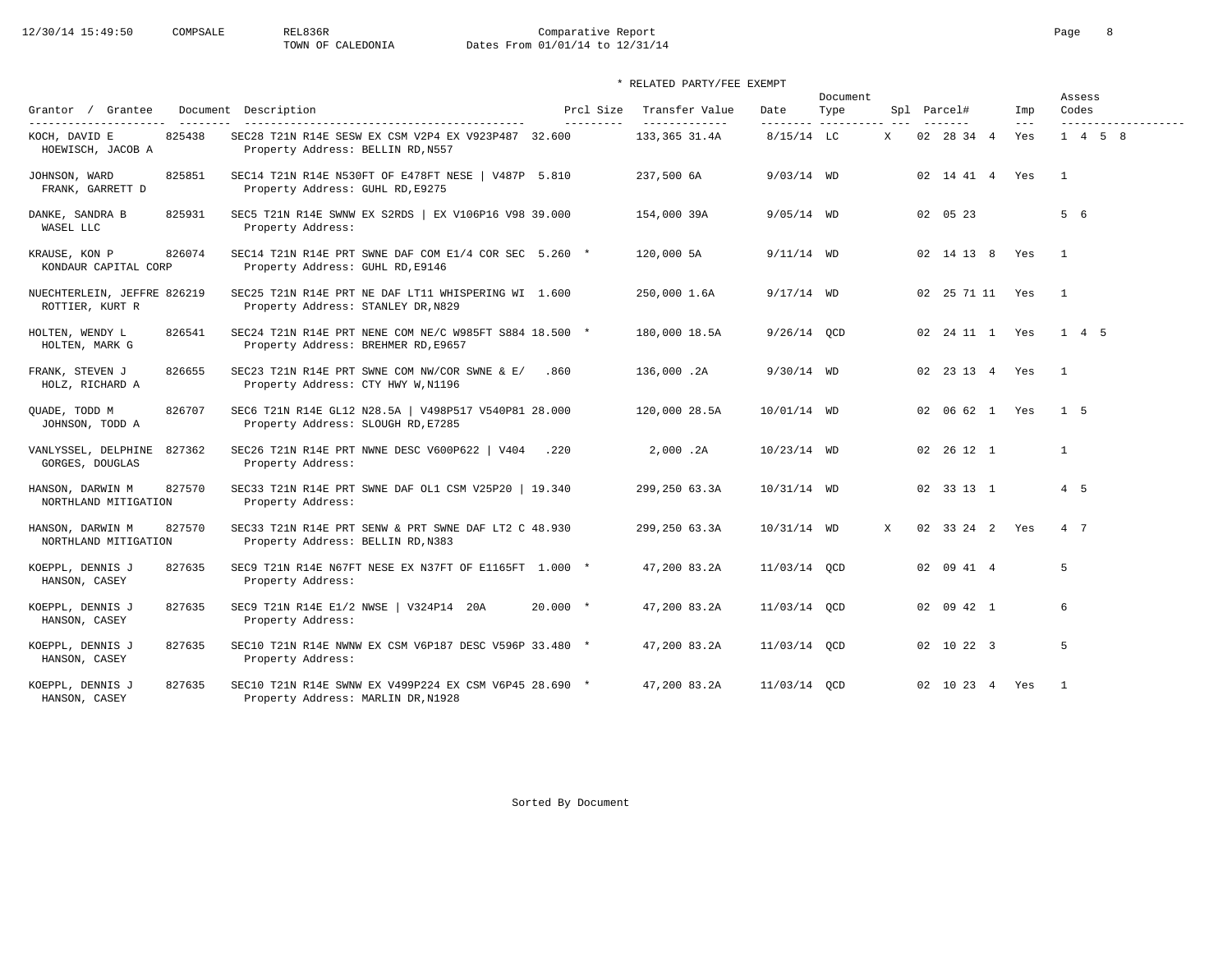| Grantee<br>Grantor<br>-------------                 | Description<br>Document                                                                        | Prcl Size  | Transfer Value<br>------------- | Date          | Document<br>Type<br>--------- ---------- --- | Spl |    | Parcel#            | Imp<br>$- - -$ | Assess<br>Codes |
|-----------------------------------------------------|------------------------------------------------------------------------------------------------|------------|---------------------------------|---------------|----------------------------------------------|-----|----|--------------------|----------------|-----------------|
| 827852<br>WALTER, SUSAN A<br>WALTER, STEVEN P       | SEC16 T21N R14E E145FT OF S278FT SESE & LT2 C 3.510 *<br>Property Address: PINES RD, N1317     | ---------  | 70,000 3.5A                     | 11/10/14 OCD  |                                              |     |    | 02 16 44 5         | Yes            |                 |
| MARTZAHL, GREGORY A<br>827957<br>LIESCH, JESSE W    | SEC12 T21N R14E PRT NENE DAF LT2 CSM V28P131<br>Property Address:                              | 6.200      | 26,000 6.2A                     | $11/13/14$ WD |                                              |     |    | 02 12 11 5         |                | $\overline{4}$  |
| 827932<br>KRUEGER, DANIEL G<br>ROEHBORN, GARY K     | SEC22 T21N R14E PRT NWNE DAF BEG NW COR S958F 12.160<br>Property Address:                      |            | 12,000 7A                       | $11/13/14$ WD |                                              | X   | 02 | 22 12 2            |                | 5 6             |
| 828165<br>WILLIAMS, JON C<br>ELKO, ROBERT E         | SEC4 T21N R14E PRT SWSE LT3 CSM V1P333  <br>Property Address: WEILAND RD, E8378                | V426 4.810 | 200,000 4.8A                    | $11/19/14$ WD |                                              |     |    | 02 04 43 2         | Yes            | $\mathbf{1}$    |
| WHISPERING WINDS OF<br>828937<br>VANGOMPEL, DAVID M | SEC25 T21N R14E PRT NE DAF LT42 WHISPERING WI 1.600<br>Property Address: SCENIC VIEW CT, E9577 |            | 35,000 1.6A                     | $12/22/14$ WD |                                              |     |    | 02 25 71 42        |                | $\overline{4}$  |
| 829070<br>GRUNWALD, RANDY L<br>KELLER, ADAM J       | SEC25 T21N R14E PRT SWSE DAF LT3 CSM V19P69   28.180<br>Property Address:                      |            | 75,000 29.7A                    | $12/29/14$ WD |                                              |     |    | $02 \t25 \t43 \t1$ |                | $\overline{4}$  |
| 829070<br>GRUNWALD, RANDY L<br>KELLER, ADAM J       | SEC25 T21N R14E PRT SESE & PRT SWSE DAF LT2 C 1.470<br>Property Address:                       |            | 75,000 29.7A                    | $12/29/14$ WD |                                              |     |    | 02 25 44 4         |                | 5               |

\*\* \*\* \*\*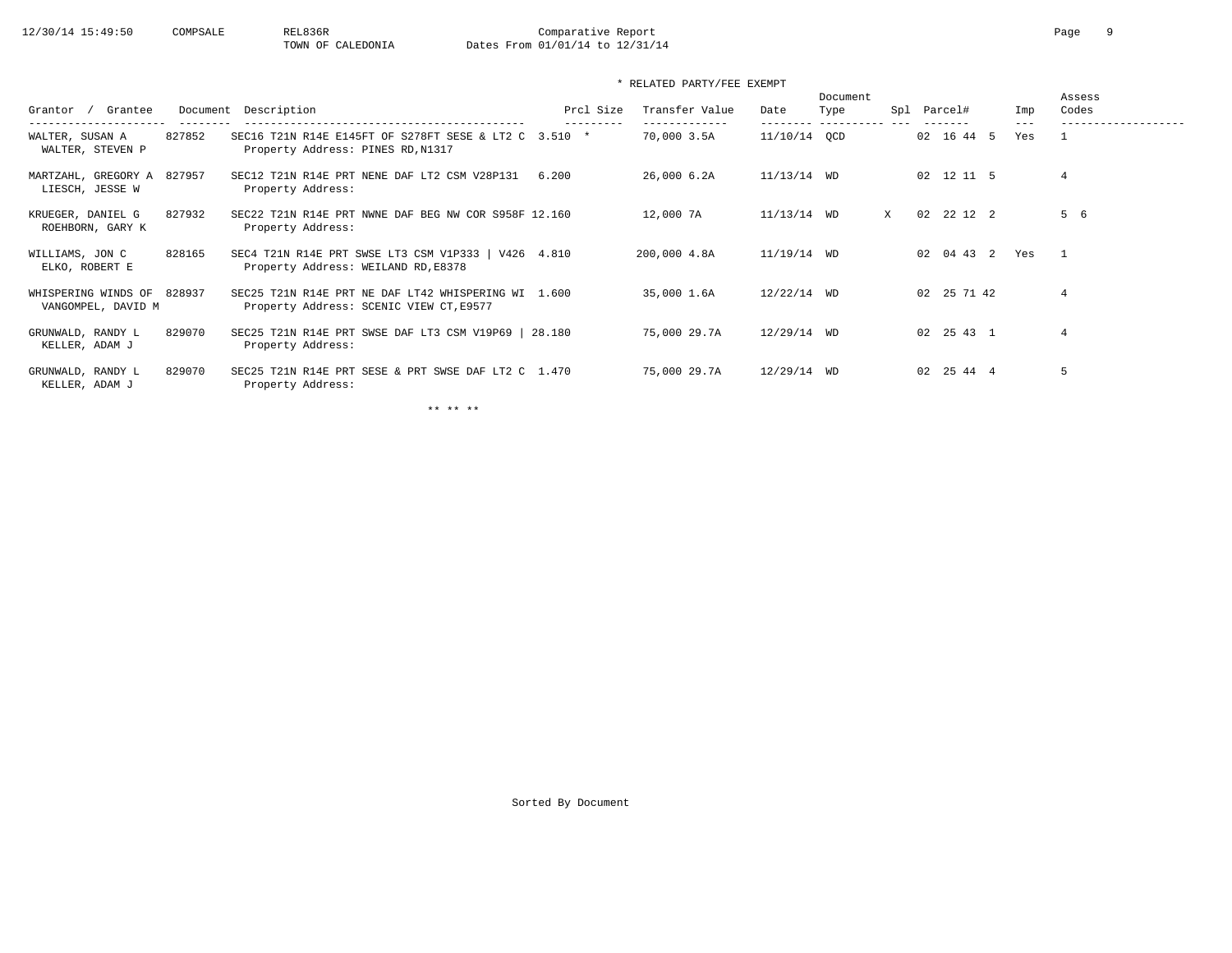# 12/30/14 15:49:50 COMPSALE REL836R Comparative Report Comparative Report Page 10<br>TOWN OF DAYTON Dates From 01/01/14 to 12/31/14 Dates From 01/01/14 to 12/31/14

|                                                                                                                                                                                                                                                                                                                                                                                                                                              |                                                                                                 |                         |                                 |                 | Document                      |                 |              | Assess                       |
|----------------------------------------------------------------------------------------------------------------------------------------------------------------------------------------------------------------------------------------------------------------------------------------------------------------------------------------------------------------------------------------------------------------------------------------------|-------------------------------------------------------------------------------------------------|-------------------------|---------------------------------|-----------------|-------------------------------|-----------------|--------------|------------------------------|
| Grantor / Grantee<br>_______________________<br>$\frac{1}{2} \frac{1}{2} \frac{1}{2} \frac{1}{2} \frac{1}{2} \frac{1}{2} \frac{1}{2} \frac{1}{2} \frac{1}{2} \frac{1}{2} \frac{1}{2} \frac{1}{2} \frac{1}{2} \frac{1}{2} \frac{1}{2} \frac{1}{2} \frac{1}{2} \frac{1}{2} \frac{1}{2} \frac{1}{2} \frac{1}{2} \frac{1}{2} \frac{1}{2} \frac{1}{2} \frac{1}{2} \frac{1}{2} \frac{1}{2} \frac{1}{2} \frac{1}{2} \frac{1}{2} \frac{1}{2} \frac{$ | Document Description<br>-----------------------------------                                     | Prcl Size<br>---------- | Transfer Value<br>------------- | Date            | Type<br>--------- ----------- | Spl Parcel#     | Imp<br>$---$ | Codes<br>------------------- |
| BODENHEIMER, THOMAS 819867<br>BERGEY, DAVID                                                                                                                                                                                                                                                                                                                                                                                                  | SEC12 T21N R11E LT24 CRYSTAL RIVER EST   V491<br>Property Address: EVERGREEN LN, N1997          | .000                    | 32,500 1A                       | $1/03/14$ WD    |                               | 03 12 72 24     | Yes          | $\mathbf{1}$                 |
| GORSKI, MATTHEW<br>819979<br>KAMINSKI, JOHN J                                                                                                                                                                                                                                                                                                                                                                                                | SEC9 T21N R11E PRT NESW & PRT N1/2 SE DAF LT1 85.630 *<br>Property Address: HWY 22, N1889       |                         | 280,250 85A                     | $1/09/14$ QCD   |                               | 03 09 42 3      | Yes          | $1\quad5$                    |
| BAX, LISBETH W TRUST 820185<br>WALSH, DONALD J                                                                                                                                                                                                                                                                                                                                                                                               | SEC4 T21N R11E LT78&79 COLUMBIAN PARK PLAT EX<br>Property Address: COLUMBIA LAKE DR, E975       | .000                    | 435,000.3A                      | $1/20/14$ WD    |                               | 03 04 80 24 Yes |              | $\overline{1}$               |
| COPPERSMITH, LLOYD E 820313<br>KELSEY TRUST                                                                                                                                                                                                                                                                                                                                                                                                  | SEC4 T21N R11E PRT GL7 DAF LT3 CSM V7P523<br>Property Address: BUTTERNUT RD, N2297              | .727                    | 850,000.7A                      | $1/23/14$ WD    |                               | 03 04 57 35 Yes |              | $\overline{1}$               |
| VANVALKENBURG, DAVID 820451<br>BANK OF AMERICA, NA                                                                                                                                                                                                                                                                                                                                                                                           | SEC4 T21N R11E LT1 BLK2 BIRCHWOOD PLAT 1ST AD<br>Property Address: COUNTRY LN, N2241            | $.000 *$                | 292,386.1A                      | 1/30/14 SHERI   |                               | 03 04 72 27 Yes |              | $\overline{1}$               |
| 820486<br>FORSETH, JOE A<br>WARD, PHILLIP C                                                                                                                                                                                                                                                                                                                                                                                                  | SEC10 T21N R11E PRT SWNE DAF LT1 CSM V21P243<br>Property Address: RURAL RD, E1505               | $2.380*$                | 109,900 2.4A                    | $1/31/14$ QCD   |                               | 03 10 13 2 Yes  |              | $\overline{\phantom{0}}$     |
| 820539<br>MORROW, MARK W<br>UNITED STATES OF AME                                                                                                                                                                                                                                                                                                                                                                                             | SEC35 T21N R11E LT 23, 24& 25 DAYTONA TRACE PLA<br>Property Address: PARK LN, N218              | $.000*$                 | 73,546 4A                       | 2/04/14 SHERI   |                               | 03 35 71 37 Yes |              | $\overline{1}$               |
| WACHSMUTH, DANIEL<br>820623<br>BAR RULE LLC                                                                                                                                                                                                                                                                                                                                                                                                  | SEC3 T21N R11E PRT SWNE DAF UNIT 1 COUNTRY ME<br>Property Address:                              | .000                    | 8,000 1A                        | $2/06/14$ WD    |                               | 03 03 77 1      |              | $\mathbf{1}$                 |
| WACHSMUTH, DANIEL<br>820623<br>BAR RULE LLC                                                                                                                                                                                                                                                                                                                                                                                                  | SEC3 T21N R11E PRT SWNE DAF UNIT 2 COUNTRY ME<br>Property Address:                              | .000                    | 8,000 1A                        | $2/06/14$ WD    |                               | 03 03 77 2      |              | $\mathbf{1}$                 |
| 820623<br>WACHSMUTH, DANIEL<br>BAR RULE LLC                                                                                                                                                                                                                                                                                                                                                                                                  | SEC3 T21N R11E PRT SWNE DAF UNIT 3 COUNTRY ME<br>Property Address:                              | .000                    | 8,000 1A                        | $2/06/14$ WD    |                               | 03 03 77 3      |              | $\mathbf{1}$                 |
| WACHSMUTH, DANIEL<br>820623<br>BAR RULE LLC                                                                                                                                                                                                                                                                                                                                                                                                  | SEC3 T21N R11E PRT SWNE DAF UNIT 4 COUNTRY ME<br>Property Address:                              | .000                    | 8,000 1A                        | $2/06/14$ WD    |                               | 03 03 77 4      |              | $\mathbf{1}$                 |
| 820666<br>SIMONS, MATTHIAS D<br>MAY, DAVID W                                                                                                                                                                                                                                                                                                                                                                                                 | SEC4 T21N R11E LT9 BLK3 1ST ADD BIRCHWOOD PLA<br>Property Address: BIRCHWOOD DR, N2192          | .000                    | 160,000.5A                      | $2/10/14$ WD    |                               | 03 04 72 37 Yes |              | $\overline{1}$               |
| 820753<br>BROWN, CAROL J<br>BROWN, JERRY L                                                                                                                                                                                                                                                                                                                                                                                                   | SEC17 T21N R11E LT4 STRATTON ACRES & PRT OL1<br>Property Address:                               | $.000*$                 | 16,000.9A                       | $2/13/14$ OCD   |                               | 03 17 72 4      |              | $\mathbf{1}$                 |
| BECKER, WILLIAM R<br>820858<br>BANK OF AMERICA NA                                                                                                                                                                                                                                                                                                                                                                                            | SEC17 T21N R11E LT31 STRATTON OAKS PLAT & PRT<br>Property Address: HOLMNLANE RD, N1370          | $.000*$                 | 75,700 1A                       | $2/18/14$ SHERI |                               | 03 17 71 31 Yes |              | $\overline{1}$               |
| WANSERSKI, THOMAS V 821013<br>ANDERSON, HARLEY                                                                                                                                                                                                                                                                                                                                                                                               | SEC2 T21N R11E PRT FRL NENE DAF LT2 CSM V10P2 1.110<br>Property Address: PARFREYVILLE RD, N2409 |                         | 88,400 1A                       | $2/26/14$ WD    |                               | 03 02 11 7 Yes  |              | $\overline{1}$               |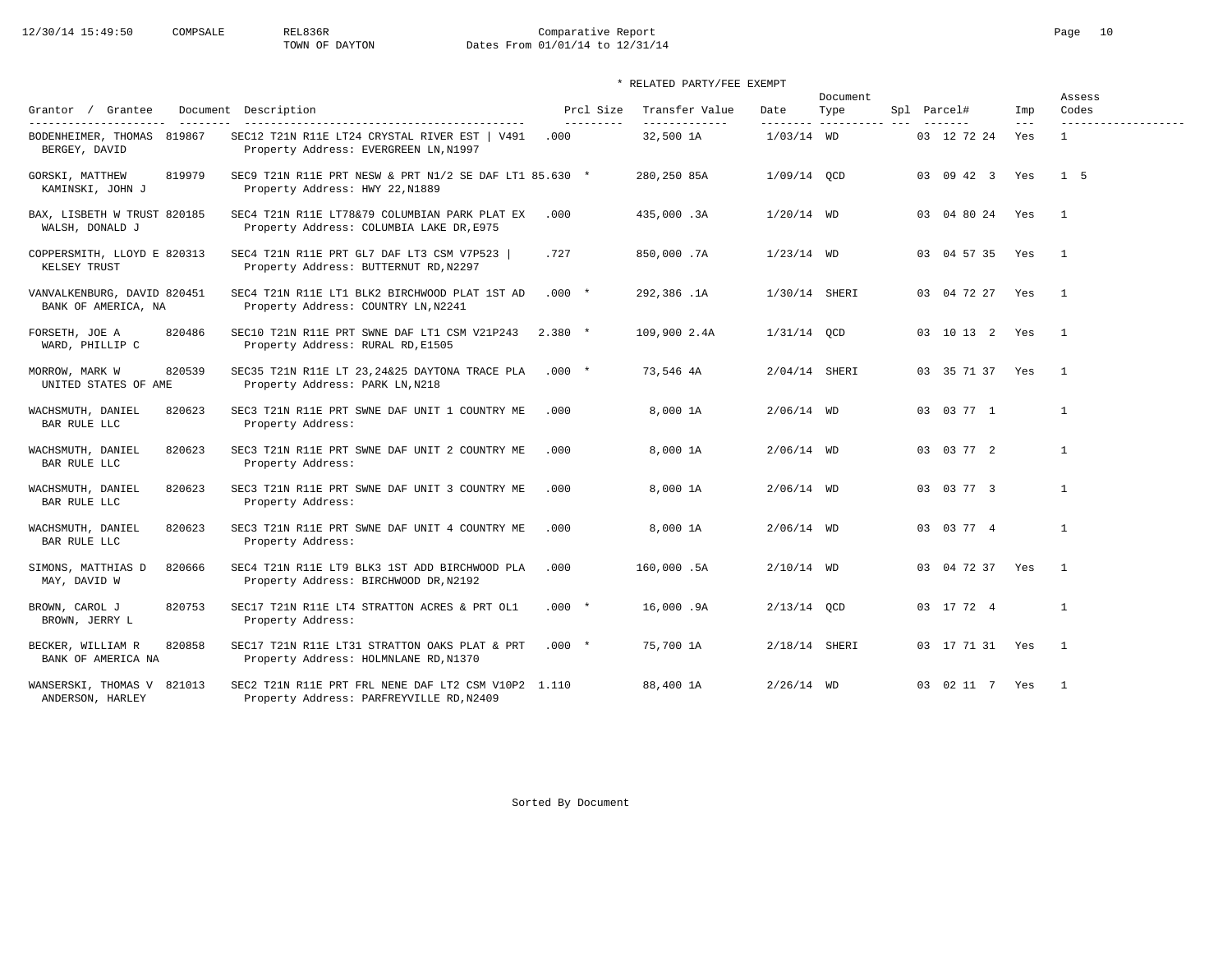# 12/30/14 15:49:50 COMPSALE REL836R Comparative Report Comparative Report Page 11<br>TOWN OF DAYTON Dates From 01/01/14 to 12/31/14 Dates From 01/01/14 to 12/31/14

## \* RELATED PARTY/FEE EXEMPT

| Grantor / Grantee                                                        | Document Description                                                                            | Prcl Size          | Transfer Value            | Date          | Document<br>Type         | Spl Parcel#         | Imp          | Assess<br>Codes     |
|--------------------------------------------------------------------------|-------------------------------------------------------------------------------------------------|--------------------|---------------------------|---------------|--------------------------|---------------------|--------------|---------------------|
| ---------------------<br>821003<br>KUENZL, ANTHONY J<br>ENGELHARDT, LUKE | SEC4 T21N R11E E20FT LT3 & LT4 EX E35FT GOSLI<br>Property Address: CHANNEL PARK DR, E1213       | ----------<br>.000 | --------------<br>190,000 | $2/26/14$ WD  | --------- ---------- --- | 03 04 76 33         | $---$<br>Yes | ------------------- |
| BEHNKE, TY J<br>821117<br>MARTEN, PATRICK C                              | SEC1 T21N R11E PRT NESE DAF LT1 CSM V13P181   1.039<br>Property Address: OLD MILL RUN, E2460 E  |                    | 198,000 1A                | $3/04/14$ WD  |                          | 03 01 41 12 Yes     |              | $\overline{1}$      |
| GARBE, AARON<br>821277<br>SRMOF II 2012-1 TRUS                           | SEC3 T21N R11E LT4 BLK2 KING TERRACE SUB   V4<br>Property Address: CTY HWY Q, E1559             | $.000$ *           | 72,000 1A                 | 3/11/14 SHERI |                          | 03 03 72 10 Yes     |              | $\overline{1}$      |
| KLUG, MICAH G<br>821352<br>DESIGNE, JOY L                                | SEC3 T21N R11E LT3 BLK2 MEADOW VIEW HOMES   V<br>Property Address: MCCROSSEN RD, N2314 S        | .000               | 92,677.5A                 | $3/14/14$ WD  |                          | 03 03 73 7 Yes      |              | $\overline{1}$      |
| TAMMY TRAIL LLC<br>821382<br>HARTWICK PROPERTIES                         | SEC4 T21N R11E PRT GL9 DAF LTS1&2 CSM V14P410<br>Property Address: TAMMY TRL, E941              | .550               | 1,395,000.6A              | $3/17/14$ WD  |                          | 03 04 59 9 Yes      |              | $\overline{1}$      |
| MCCULLOUGH, STACY M 821371<br>MCCULLOUGH, WILLIAM                        | SEC8 T21N R11E LT45 LK CHARLES EST   V495P900<br>Property Address: DAWN DR, N1658               | $.000*$            | 164,000 1.8A              | $3/17/14$ OCD |                          | 03 08 72 41 Yes     |              | $\overline{1}$      |
| SWANSON, JASON R<br>821402<br>MANTZ, DANIEL L                            | SEC8 T21N R11E PRT NWSW DAF LT3 CSM V17P242   10.010<br>Property Address: EMMONS CREEK RD, E589 |                    | 350,000 10A               | $3/18/14$ WD  |                          | 03 08 32 6          | Yes          | $1\quad 6$          |
| HALL, LEONARD<br>821423<br>NELSON, KRISTEN Y                             | SEC13 T21N R11E LTS12-14 SPENCER LAKE PLAT  <br>Property Address: AKRON RD, N1285               | .000               | 190,000 1A                | $3/19/14$ WD  |                          | 03 13 74 11 Yes     |              | $\overline{1}$      |
| 821577<br>PFEIFER, ANN<br>TOWNE, DAVID E                                 | SEC5 T21N R11E PRT NENE DAF LT1 CSM V7P427  <br>Property Address: WHISPERING PINES RD, N2495    | .324               | 159,750.3A                | $3/24/14$ WD  |                          | 03  05  11  11  Yes |              | $\overline{1}$      |
| 821695<br>OREN, ROGER L<br>KNUTH, MATTHEW J                              | SEC1 T21N R11E LT14 RED MILL ESTATES   V332P5 1.125<br>Property Address: OLD MILL RUN, N2239 S  |                    | 211,000 1.1A              | $3/28/14$ WD  |                          | 03 01 74 14 Yes     |              | $\mathbf{1}$        |
| NELSON, WALLACE L JR 821673<br>NELSON, WALLACE L JR                      | SEC4 T21N R11E PRT GL 6 DAF LT1 CSM V16P352  <br>Property Address: LONG COVE DR, N2361          | $.980*$            | 669,300.9A                | $3/28/14$ OCD |                          | 03 04 56 13 Yes     |              | $\overline{1}$      |
| 821686<br>FORSMAN, DAVID E<br>ROESKE, THOMAS E                           | SEC13 T21N R11E LT12 DAKAIRE HILLVIEW SUB   V<br>Property Address: SUE LN, N1777                | .000               | 8,000 1A                  | $3/28/14$ WD  |                          | 03 13 71 12 Yes     |              | $\mathbf{1}$        |
| 821693<br>HOLMAN, JAMES P<br>MARKS, WILLIAM J                            | SEC20 T21N R11E PRT NWNE COM NE/C S40.5RD NWL 5.120<br>Property Address: HOLMNLANE RD, N1287    |                    | 125,000 5A                | 3/28/14 TRUST |                          | 03 20 12 1 Yes      |              | $\mathbf{1}$        |
| DANIELSON, KENNETH A 821887<br>KOMP, MARK                                | SEC1 T21N R11E LT18 GNIN-EK-LIW EST   V521P41<br>Property Address: CRYSTAL RIVER LN, E2341      | .000               | 260,000 1A                | $4/07/14$ WD  |                          | 03 01 70 19         | Yes          | $\overline{1}$      |
| LYONS ENTERPRISES LL 822122<br>MAY, DAVID W                              | SEC4 T21N R11E LT8 BLK3 1ST ADD BIRCHWOOD PL<br>Property Address:                               | .000               | 30,000.5A                 | $4/17/14$ WD  |                          | 03 04 72 36         |              | $\mathbf{1}$        |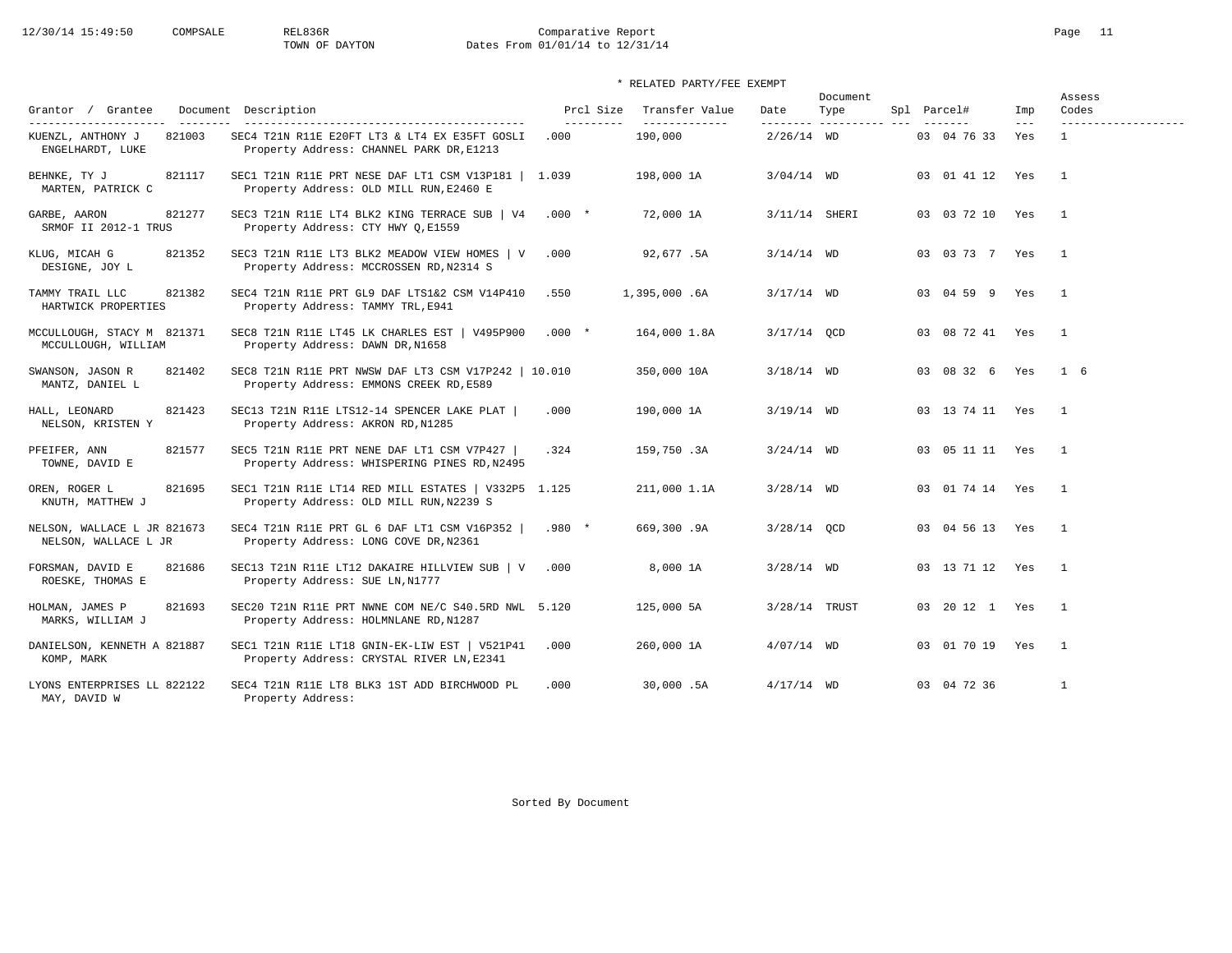# 12/30/14 15:49:50 COMPSALE REL836R Comparative Report Comparative Report Page 12<br>
TOWN OF DAYTON Dates From 01/01/14 to 12/31/14 Dates From 01/01/14 to 12/31/14

| Grantor / Grantee<br>---------------------          | Document Description                                                                           | Prcl Size<br>---------- | Transfer Value<br>-------------- | Date            | Document<br>Type<br>--------- ---------- --- | Spl Parcel#         | Imp<br>$---$ | Assess<br>Codes<br>------------------- |
|-----------------------------------------------------|------------------------------------------------------------------------------------------------|-------------------------|----------------------------------|-----------------|----------------------------------------------|---------------------|--------------|----------------------------------------|
| 822114<br>NINNEMAN, DAVID<br>KREGENOW, JOHN R       | SEC24 T21N R11E PRT NWNE DAF LT1 CSM V3P44  <br>Property Address: EAST RD, N1292               | 2.000                   | 203,000 2A                       | $4/17/14$ WD    |                                              | 03 24 12 1          | Yes          | $\mathbf{1}$                           |
| 822210<br>WARD, PHILLIP C<br>STRASSE, MATTHEW P     | SEC10 T21N R11E PRT SWNE DAF LT1 CSM V21P243<br>Property Address: RURAL RD, E1505              | 2.380                   | 63,500 2A                        | $4/22/14$ WD    |                                              | 03 10 13 2 Yes      |              | $\overline{1}$                         |
| MASBRUCH, MICHELLE R 822313<br>SCHELLPFERRER, WILLI | SEC32 T21N R11E PRT NENE DAF LT3 CSM V22P163 10.000<br>Property Address: CRYSTAL LAKE RD, E887 |                         | 31,700 10A                       | $4/25/14$ QCD   |                                              | 03 32 11 4 Yes      |              | $\mathbf{1}$                           |
| STEINER, JOHN W TRUS 822347<br>STEINER, JOHN W      | SEC4 T21N R11E LT73 COLUMBIAN PARK PLAT   V61<br>Property Address: COLUMBIA LAKE DR, E985      | $.000*$                 | 172,500 1A                       | $4/28/14$ TRUST |                                              | 03 04 80 21 Yes     |              | $\overline{1}$                         |
| PASSAGE, MICHAEL F<br>822337<br>MEYER, BRIAN D      | SEC10 T21N R11E PRT NESE DAF LT1 CSM V12P187<br>Property Address: SANDERS RD, N1863            | .000                    | 22,900 1A                        | $4/28/14$ WD    |                                              | 03 10 41 6          |              | $\mathbf{1}$                           |
| HOPPA, CALVIN H<br>822328<br>ROSIN, AUDREY J        | SEC35 T21N R11E LT28 DAYTONA TRACE PLAT   V48<br>Property Address: PINE LN, E1749              | $.000*$                 | 99,300 1A                        | $4/28/14$ WD    |                                              | 03 35 71 28 Yes     |              | $\overline{1}$                         |
| GOERMAN, CHARLES W I 822505<br>ZIEGLER, PHILIP J TR | SEC4 T21N R11E PRT GL6 AKA LT1 CSM V13P17   V<br>Property Address: LONG COVE DR, N2301         | .000                    | 655,000.3A                       | 5/02/14 TRUST   |                                              | 03 04 56 22         | Yes          | $\mathbf{1}$                           |
| BOKSA, KENNETH JOHN 822531<br>MINTON, RODNEY DARRE  | SEC3 T21N R11E LT5&6 BLK2 KING TERRACE SUB EX<br>Property Address: CTY HWY Q, E1545            | .000                    | 325,000 1.2A                     | $5/05/14$ LC    |                                              | 03 03 72 19 Yes     |              | 2                                      |
| 822568<br>KLEIN, RICKY J<br>BAYVIEW LOAN SERVICI    | SEC14 T21N R11E NWSW & SWSW LY N DAYTON RD EX 24.150 *<br>Property Address: DAYTON RD, E1714   |                         | 264,900                          | 5/07/14 SHERI   |                                              | 03 14 32 6 Yes      |              | $1\quad 6$                             |
| HARLEY-LITTLE, CHRIS 822564<br>BANK OF AMERICA NA   | SEC34 T21N R11E PRT SESE DAF LT3 CSM V14P402<br>Property Address: AKRON AVE, E1680             | $5.310 *$               | 101,200 1A                       | 5/07/14 SHERI   |                                              | 03 34 44 4 Yes      |              | $\mathbf{1}$                           |
| 822884<br>GOLDING, WHITNEY A<br>KOBACK, DARREN      | SEC31 T21N R11E NWNW LY N STH 22   V496P24&25 2.170<br>Property Address: HWY 22, E136          |                         | 96,800 2A                        | $5/16/14$ WD    |                                              | 03 31 22 5 Yes      |              | $\overline{1}$                         |
| 823004<br>WILLICH, NANCY E<br>WELLS FARGO BANK NA   | SEC4 T21N R11E LT41 OAKWOOD PLAT   V401P18 V5<br>Property Address: MINER DR, N2442 W           | $.000*$                 | 500,000 1A                       | 5/21/14 SHERI   |                                              | 03  04  79  11  Yes |              | $\mathbf{1}$                           |
| JENSEN, JANE A<br>823009<br>KEDDELL, DAVID R        | SEC12 T21N R11E LT60 LAKE SOL SUB   V529P120<br>Property Address:                              | .000                    | 10,000                           | $5/22/14$ WD    |                                              | 03 12 71 60         |              | $\mathbf{1}$                           |
| MOERSCHEL, JOEL P<br>823119<br>HOSS, ANDREW J       | SEC15 T21N R11E PRT NENE DAF LT2 CSM V24P18  <br>Property Address: CTY HWY K, N1637            | 4.460                   | 167,500 5A                       | $5/27/14$ WD    |                                              | 03 15 11 6 Yes      |              | $\overline{1}$                         |
| 823145<br>BERND, SANDRA J<br>CAPIZZI, MICHAEL J     | SEC4 T21N R11E LT5 SUNNY LANE PLAT EX E14FT E<br>Property Address: CLEGHORN RD, N2244          | .000                    | 460,000.1A                       | $5/28/14$ WD    |                                              | 03 04 73 5 Yes      |              | $\overline{1}$                         |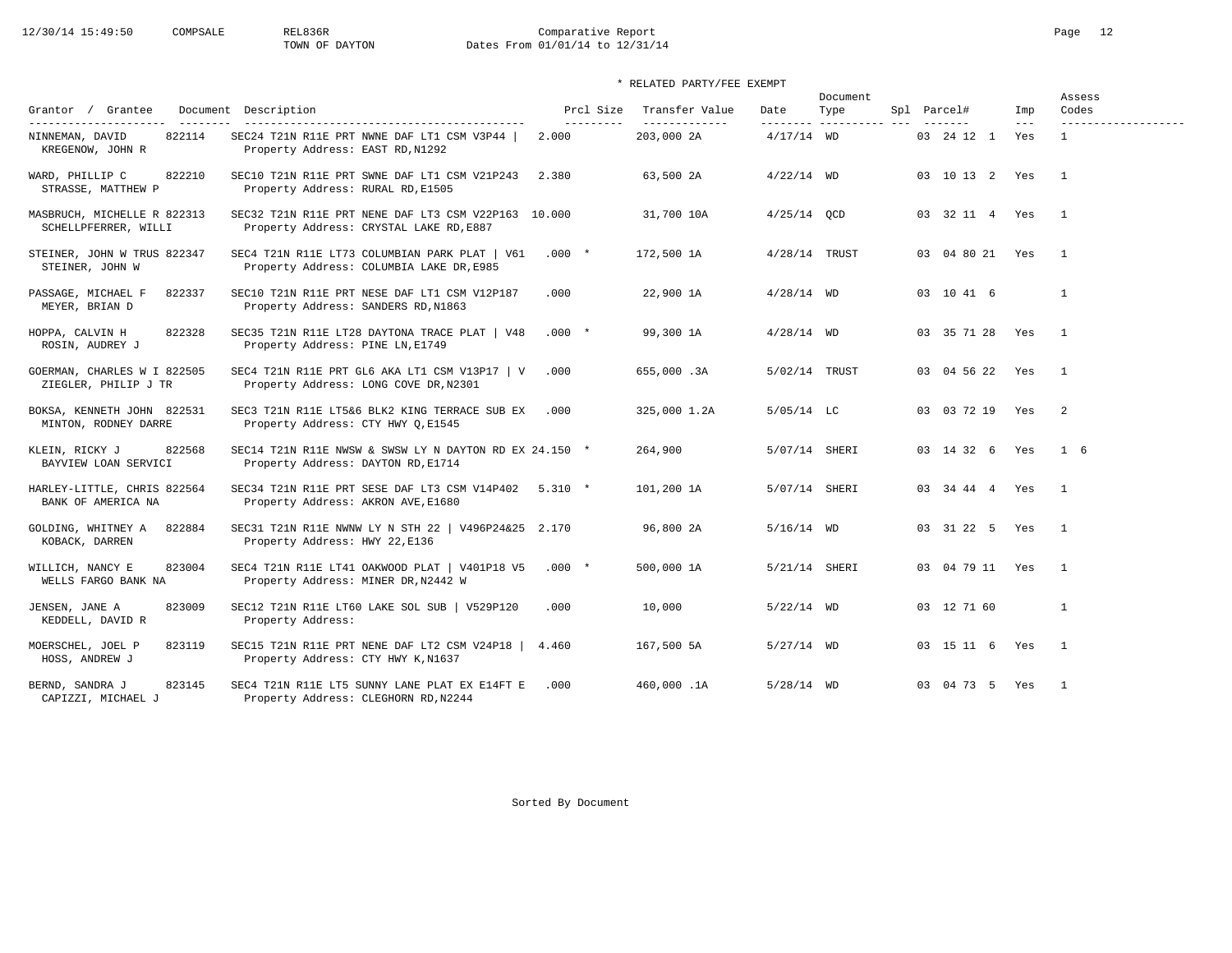# 12/30/14 15:49:50 COMPSALE REL836R Comparative Report Comparative Report Page 13<br>TOWN OF DAYTON Dates From 01/01/14 to 12/31/14 Dates From 01/01/14 to 12/31/14

| Grantor / Grantee                                                     | Document Description                                                                                | Prcl Size             | Transfer Value              | Date          | Document<br>Type         | Spl Parcel#        | Imp          | Assess<br>Codes                     |
|-----------------------------------------------------------------------|-----------------------------------------------------------------------------------------------------|-----------------------|-----------------------------|---------------|--------------------------|--------------------|--------------|-------------------------------------|
| ---------------------<br>823225<br>STEINER, JOHN W<br>STEINER, JOHN W | SEC4 T21N R11E LT73 COLUMBIAN PARK PLAT   V61<br>Property Address: COLUMBIA LAKE DR, E985           | ----------<br>$.000*$ | -------------<br>172,500 1A | $5/30/14$ WD  | --------- ---------- --- | 03 04 80 21        | $---$<br>Yes | -------------------<br>$\mathbf{1}$ |
| THOMPSON, CARROLL W<br>823362<br>LANDRE, JESSE L                      | SEC3 T21N R11E PRT NWSE DAF LT1 CSM V10P347  <br>Property Address: OLD HWY 22, N2221                | 3.000                 | 145,000 3A                  | $6/04/14$ WD  |                          | 03 03 42 6         | Yes          | $\overline{1}$                      |
| 823454<br>HANSON, LINDA<br>DESIGNE, BONITA                            | SEC10 T21N R11E LT1 & E3/4 LT2 BLK3 CHAMBERLA<br>Property Address: RURAL RD, E1334                  | $.000*$               | 26,000 1A                   | $6/06/14$ QCD |                          | 03 10 71 43 Yes    |              | $\overline{1}$                      |
| 823657<br>PATTON, HAROLD T<br>PATTON, HAROLD T                        | SEC13 T21N R11E PRT GL2 DESC V646P458 AKA LT9<br>Property Address: MCALLISTER RD, N1288             | $.344 *$              | 109,100 1A                  | $6/13/14$ WD  |                          | 03 13 72 17 Yes    |              | $\overline{1}$                      |
| SHERIFF OF WAUPACA C 823806<br>CAPITAL CREDIT UNION                   | SEC15 T21N R11E PRT NENE DAF LT1 CSM V24P18 E 11.800 $*$<br>Property Address: CTY HWY K, N1695      |                       | 314,810 12A                 |               | $6/19/14$ SHERI          | 03 15 11 5 Yes     |              | $\overline{1}$                      |
| SRMOF II 201201 TRUS 824264<br>FILIATRAULT, DANIEL                    | SEC3 T21N R11E LT4 BLK2 KING TERRACE SUB   V4<br>Property Address: CTY HWY Q, E1559                 | .000                  | 68,900.2A                   | $7/03/14$ WD  |                          | 03 03 72 10 Yes    |              | $\overline{1}$                      |
| SHERIFF OF WAUPACA C 824294<br>CENTRAL WISCONSIN PA                   | SEC15 T21N R11E PRT E1/2 SE DAF LT4 CSM V10 5.290<br>Property Address: DAYTON RD, E1694             |                       | 160,000                     |               | 7/07/14 SHERI            | 03 15 44 4 Yes     |              | $\mathbf{1}$                        |
| 824320<br>PRITZL, CHAD D<br>GILMOUR, JOSHUA                           | SEC12 T21N R11E LT7 CRYSTAL RIVER EST   V733P<br>Property Address: CONIFER DR, E2252                | .000                  | 135,900 1A                  | $7/08/14$ WD  |                          | 03 12 72 7 Yes     |              | $\overline{1}$                      |
| PIECHOWSKI, GRACE L 824348<br>KONOPACKI, BRUCE D                      | SEC20 T21N R11E PRT NENE LY N&W HWY 22   V174 $5.220$<br>Property Address: MYNARD RD, E801          |                       | 19,000 5A                   |               | 7/08/14 TRUST            | 03 20 11 2         |              | $\mathbf{1}$                        |
| SHERIFF OF WAUPACA C 824360<br>KWIK INVESTMENTS                       | SEC26 T21N R11E PRT NENE DAF LT1 CSM V10P511<br>Property Address: EAST RD, N825                     | $1.250$ *             | 45,900 1A                   |               | 7/09/14 SHERI            | 03  26  11  8  Yes |              | $\overline{1}$                      |
| DIENER, CHERYL TRUST 824393<br>WOYAK, JENNIFER LEE                    | SEC4 T21N R11E LTS70&71 COLUMBIAN PARK PLAT B<br>Property Address: COLUMBIA LAKE DR, E993           | .000                  | 349,000                     |               | 7/10/14 TRUST            | 03 04 80 32 Yes    |              | $\overline{\phantom{0}}$            |
| DIENER, CHERYL TRUST 824571<br>SMITH, THOMAS J                        | SEC4 T21N R11E LT72 COLUMBIAN PARK BEING PRT<br>Property Address: COLUMBIA LAKE DR, E989            | .000                  | 300,000                     |               | 7/16/14 TRUST            | 03 04 80 20        | Yes          | $\overline{1}$                      |
| STEUERWALD, MICHAEL<br>824604<br>PASSAGE, MICHAEL F                   | SEC1 T21N R11E LT15 GNIN-EK-LIW EST   V441P42<br>Property Address: CRYSTAL RIVER LN, E2282          | .000                  | 22,900 1A                   | $7/17/14$ WD  |                          | 03 01 70 16        |              | $\mathbf{1}$                        |
| LEARY, LEONARD P<br>824817<br>LEARY, BRADLEY D                        | SEC32 T21N R11E PRT NESW DAF LT1 CSM V5P95<br>Property Address: TARR RD, N297                       | $2.050$ *             | 92,600 2A                   | $7/24/14$ WD  |                          | 03 32 31 3 Yes     |              | $\overline{1}$                      |
| 824916<br>BURGETT, STEVEN R<br>MEEHAN, THOMAS D                       | SEC12 T21N R11E PRT N1/2 NWSW DAF LT1 CSM V13 4.500<br>Property Address: MIRACLE MOUNTAIN WAY, E217 |                       | 147,000 4.5A                | $7/25/14$ WD  |                          | 03 12 32 7 Yes     |              | $\overline{1}$                      |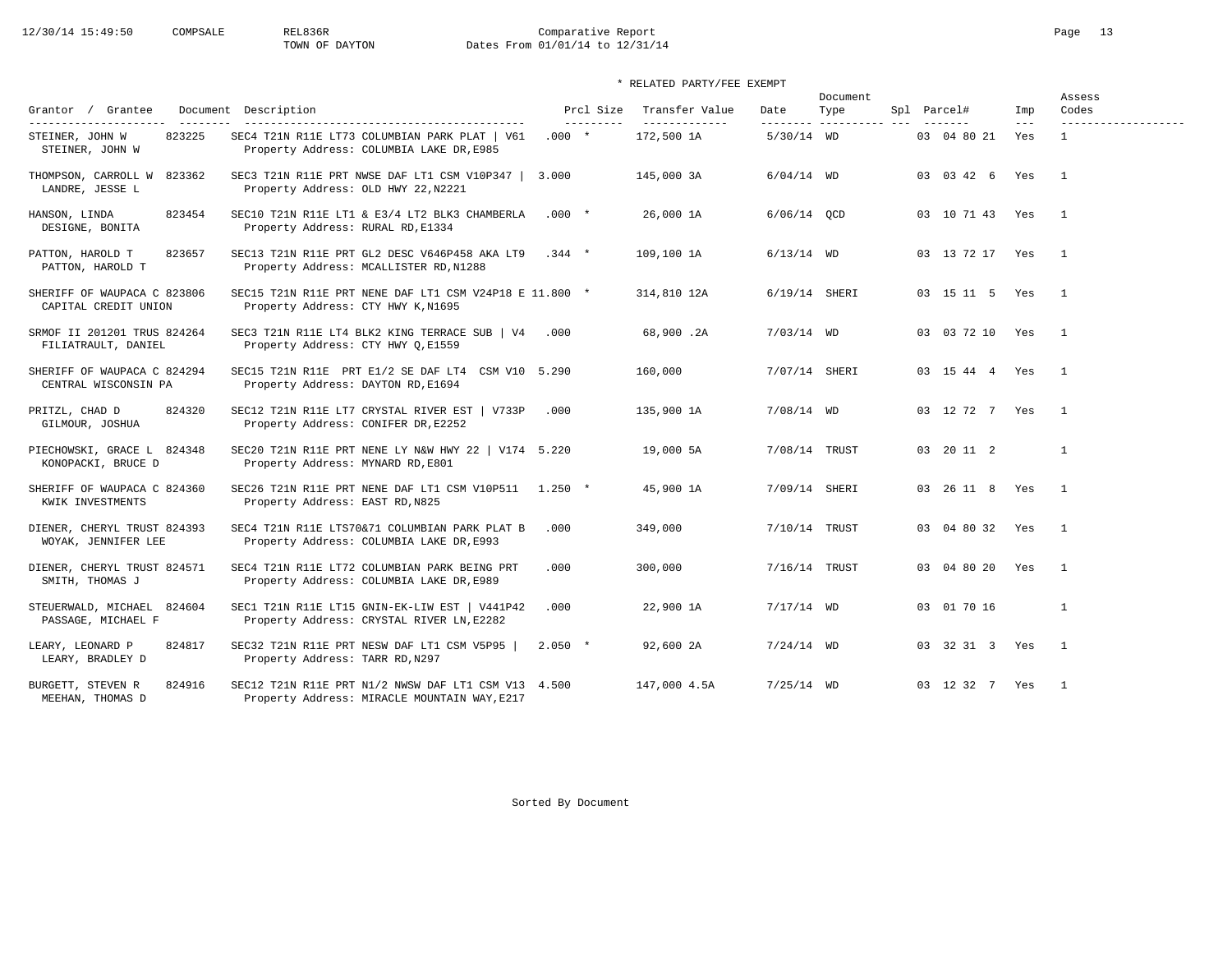# 12/30/14 15:49:50 COMPSALE REL836R Comparative Report Page 14<br>TOWN OF DAYTON Dates From 01/01/14 to 12/31/14 Dates From 01/01/14 to 12/31/14

| Grantor / Grantee                                                       | Document Description                                                                        | Prcl Size  | Transfer Value               | Date          | Document<br>Type        | Spl Parcel#         | Imp   | Assess<br>Codes                     |
|-------------------------------------------------------------------------|---------------------------------------------------------------------------------------------|------------|------------------------------|---------------|-------------------------|---------------------|-------|-------------------------------------|
| ---------------------<br>825048<br>WOOD, DAVID G<br>CRYSTAL RIVER WOODS | SEC1&12 T21N R11E PRT SWSW SEC1 & PRT NWNW SE 4.215<br>Property Address: CTY HWY K, N2063   | ---------- | -------------<br>69,900 4.2A | $7/31/14$ WD  | -------- ---------- --- | 03 12 22 6          | $---$ | -------------------<br>$\mathbf{1}$ |
| CASEY, NADINE R<br>825053<br>SCHMIDT, WALTER A TR                       | SEC15 T21N R11E PRT W1/2 SE DAF LT5 CSM V9P19 5.050<br>Property Address: DAYTON RD, E1518   |            | 175,000 5A                   | $7/31/14$ WD  |                         | 03 15 42 5 Yes      |       | $\overline{1}$                      |
| VANDERLOOP, DANIEL J 825020<br>VANDERLOOP, JESSE G                      | SEC34 T21N R11E PRT S1/2 NW DAF CSM V2P110 EX 49.430 *<br>Property Address: CTY HWY K, N323 |            | 171,600 49.5A                | 7/31/14 QCD   |                         | 03 34 23 3 Yes      |       | 156                                 |
| GRUER, GLORIA F<br>825121<br>WELNICK TRUST                              | SEC4 T21N R11E PRT GL2&3 DAF LTS 1A&2A CSM V1 1.553<br>Property Address: CLEGHORN RD, N2228 |            | 622,500 1.6A                 | $8/04/14$ WD  |                         | 03 04 72 65 Yes     |       | $\overline{1}$                      |
| 825180<br>COLLICOTT, MARILYN<br>COLLICOTT, BRIAN JOS                    | SEC4 T21N R11E LT48 OAKWOOD PLAT EX NLY STRIP<br>Property Address: MINER DR, N2394 S        | $.000*$    | 309,300.3A                   | 8/06/14 QCD   |                         | 03 04 79 18 Yes     |       | $\overline{1}$                      |
| MAUEL, CONSTANCE L<br>825363<br>OVERBY, ARCHIE G                        | SEC3&4 T21N R11E LT 20 PINE PT PLAT   EX V364<br>Property Address: MINER DR, N2495 E        | .000       | 1,000 1A                     | 8/12/14 OCD   |                         | 03 03 74 17 Yes     |       | $\overline{1}$                      |
| 825361<br>JURKOWSKI, MARY S<br>RILEY, THOMAS P                          | SEC17 T21N R11E LT8 & PRT OL1 STRATTON LAKE E<br>Property Address:                          | .000       | 9,750 1A                     | $8/12/14$ WD  |                         | 03 17 73 9          |       | $\mathbf{1}$                        |
| 825478<br>BAUER, LAWRENCE L<br>WESTENBERGER, KURT                       | SEC3&4 T21N R11E LT5&OL5 BLK6 3RD ADD BIRCHWO<br>Property Address:                          | .000       | 39,000 1A                    | $8/18/14$ WD  |                         | 03 04 81 5          |       | $\mathbf{1}$                        |
| WELZENBACH, DAVID L 825531<br>RAYOME, BENJAMIN J                        | SEC8 T21N R11E LT44 LK CHARLES EST ALSO OL1 C<br>Property Address: DAWN DR, N1670           | .000       | 140,000 1A                   | $8/20/14$ WD  |                         | 03 08 72 40 Yes     |       | $\overline{1}$                      |
| 825621<br>ANDERSON, GENE W<br>KUHN, JOSEPH G                            | SEC4 T21N R11E PRT GL6 DESC #827011   V177P89<br>Property Address: LONG COVE DR, N2337      | .000       | 445,000.3A                   | $8/25/14$ WD  |                         | 03  04  56  17  Yes |       | $\overline{1}$                      |
| JONES, R FRANCIS TRU 825749<br>PIOTROWSKI, TRAVIS                       | SEC13 T21N R11E LT4 SPENCER LAKE HTS   V389P2<br>Property Address: SPENCER LAKE RD, E2483   | .000       | 440,000 1A                   | 8/28/14 TRUST |                         | 03 13 73 5 Yes      |       | $\overline{1}$                      |
| 825836<br>BAUER, LAWRENCE L<br>BAESEMAN, ZACHARY J                      | SEC3&4 T21N R11E LT6&OL6 BLK6 3RD ADD BIRCHWO<br>Property Address: BIRCHWOOD DR, N2279      | .000       | 350,000 1A                   | $9/02/14$ WD  |                         | 03 04 81 6 Yes      |       | $\overline{1}$                      |
| JURKOWSKI, MARY SUE 825834<br>VANHANDEL, GERALD R                       | SEC16&17 T21N R11E PRT GL2 SEC17 & PRT GL4 SE<br>Property Address: STRATTON RD, N1428 W     | .000       | 250,250 1A                   | $9/02/14$ WD  |                         | 03 17 52 15 Yes     |       | $\overline{1}$                      |
| BANK OF AMERICA NA<br>826046<br>SECRETARY OF HOUSING                    | SEC17 T21N R11E LT31 STRATTON OAKS PLAT & PRT<br>Property Address: HOLMNLANE RD, N1370      | $.000 *$   | 133,000 1A                   | $9/10/14$ WD  |                         | 03 17 71 31 Yes     |       | $\overline{1}$                      |
| 826048<br>SCHLIE, CHARLES R<br>STUDLEY, THOMAS J                        | SEC35 T21N R11E LT20 DAYTONA TRACE PLAT   V47<br>Property Address: PINE LN, E1756           | $.000*$    | 92,500 1A                    | $9/10/14$ OCD |                         | 03 35 71 20 Yes     |       | $\overline{1}$                      |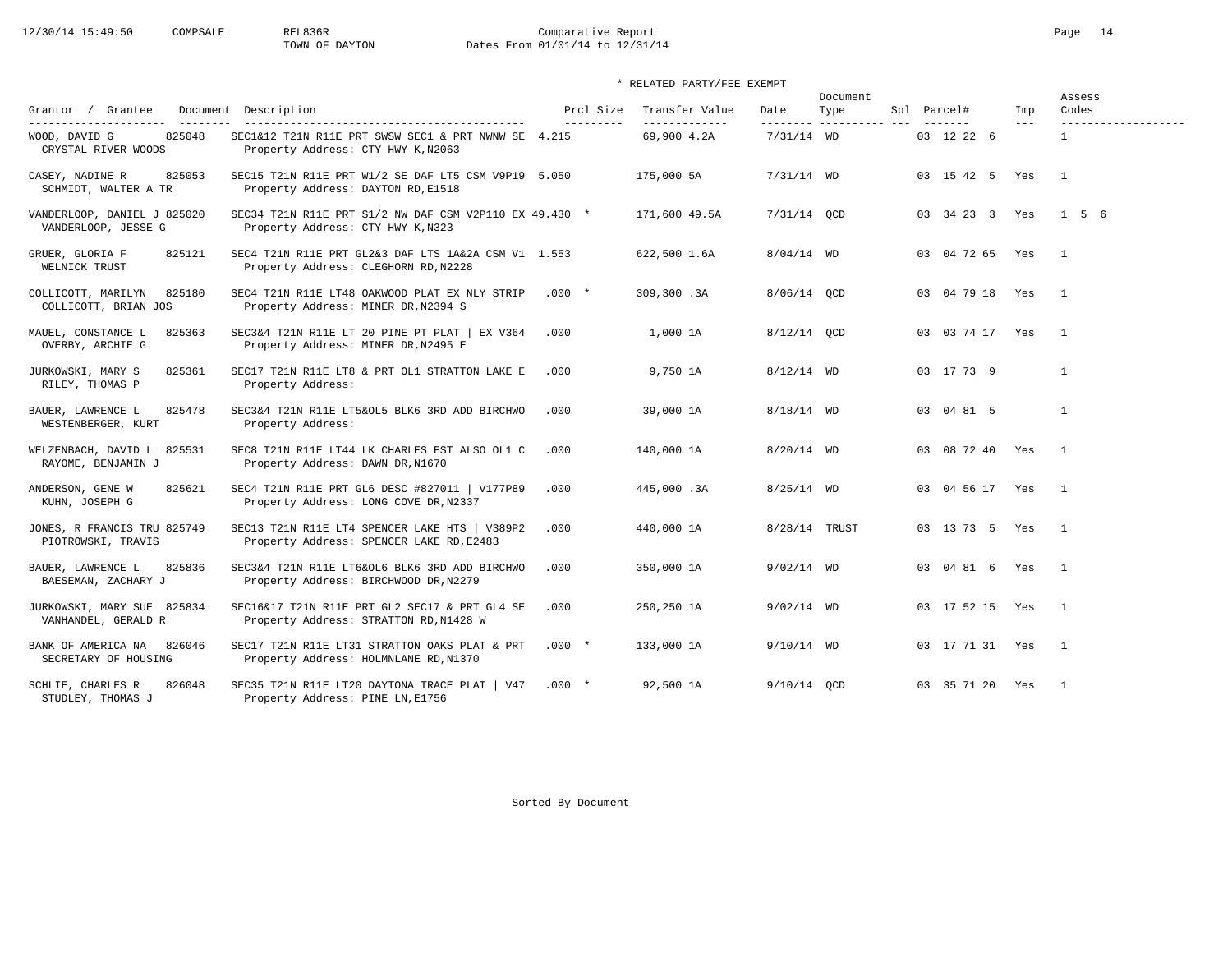# 12/30/14 15:49:50 COMPSALE REL836R Comparative Report Comparative Report Page 15 Dates From 01/01/14 to 12/31/14

## \* RELATED PARTY/FEE EXEMPT

| Grantor / Grantee                                  | Document Description                                                                     | Prcl Size                      | Transfer Value             | Date                    | Document<br>Type |   | Spl Parcel#         | Imp     | Assess<br>Codes                     |
|----------------------------------------------------|------------------------------------------------------------------------------------------|--------------------------------|----------------------------|-------------------------|------------------|---|---------------------|---------|-------------------------------------|
| SCHLIE, CHARLES R<br>826048<br>STUDLEY, THOMAS J   | SEC35 T21N R11E LT26 DAYTONA TRACE PLAT   V47<br>Property Address:                       | $- - - - - - - - -$<br>$.000*$ | -------------<br>92,500 1A | --------<br>9/10/14 OCD | ----------- ---  |   | 03 35 71 26         | $- - -$ | -------------------<br>$\mathbf{1}$ |
| 826105<br>ZAWICKI, JEAN M<br>WHITE, LAMAR          | SEC1 T21N R11E PRT SWSE   V175P370 V336P121 V 4.500<br>Property Address:                 |                                | 30,000 5A                  | $9/12/14$ WD            |                  |   | 03 01 43 9          |         | $\mathbf{1}$                        |
| WISBROCKER, GLORIA R 826155<br>ARNDT, JASON M      | SEC27 T21N R11E SWSW EX SE EX E1/2 SW   V412P 25.000<br>Property Address:                |                                | 170,000 51A                | $9/15/14$ WD            |                  |   | 03 27 33 6          |         |                                     |
| ARNDT, JASON M<br>826153<br>GILL, JAMIE A          | SEC27 T21N R11E SWSW EX SE EX E1/2 SW   V412P 25.000<br>Property Address:                |                                | 85,000 25A                 | $9/15/14$ WD            |                  |   | 03 27 33 6          |         |                                     |
| WISBROCKER, GLORIA R 826155<br>ARNDT, JASON M      | SEC28 T21N R11E E29.5A SESE DES V412P466 EX V 25.830<br>Property Address:                |                                | 170,000 51A                | $9/15/14$ WD            |                  |   | 03 28 44 4          |         | 6                                   |
| GLASS, MICHAEL D<br>826201<br>PAYNTER TRUST        | SEC3&4 T21N R11E LT 10 PINE PT PLAT   V518P78<br>Property Address: MINER DR, N2445 E     | .000                           | 424,500.3A                 | $9/16/14$ WD            |                  |   | 03 03 74 7 Yes      |         | $\overline{1}$                      |
| 826316<br>WARREN, JAMES K SR<br>NIXON, JOHN H      | SEC8 T21N R11E LT46 EMMONS CREEK ACRES   V471<br>Property Address: EMMONS CREEK RD, E715 | $.000*$                        | 37,000.5A                  | 9/19/14 ORDE            |                  |   | 03 08 73 46 Yes     |         | $\overline{1}$                      |
| 826393<br>HANSEN, DENNIS N<br>FEDERAL NATIONAL MOR | SEC4 T21N R11E LT9 INDIAN TRAIL WOODS SUB   V<br>Property Address: CLEGHORN RD, N2374    | $.000*$                        | 308,400 1A                 | 9/22/14 SHERI           |                  |   | 03 04 71 9 Yes      |         | $\overline{1}$                      |
| 826385<br>SWANSON, SALLY A<br>SWANSON, WILLIAM W   | SEC8 T21N R11E LT45 EMMONS CREEK ACRES   V471<br>Property Address: WILLIAM DR, N1876     | $.000*$                        | 154,700 1.1A               | $9/22/14$ OCD           |                  |   | 03 08 73 45 Yes     |         | $\overline{1}$                      |
| NIEMUTH, DOROTHY A T 826433<br>NIEMUTH, ROGER      | SEC1 T21N R11E LT J&K PT W1/2 NE   V467P236<br>Property Address: SKYVIEW LN, N2406       | $10.000$ *                     | 10,000 3A                  | $9/24/14$ WD            |                  | X | 03 01 12 12         |         | $4\quad 5\quad 8$                   |
| BARG, WILLIAM H<br>826646<br>SAUNDERS, EDWARD K    | SEC17 T21N R11E PRT SWSE   V431P118 V444P569 10.000<br>Property Address: MYNARD RD, E774 |                                | 167,000 10A                | $9/29/14$ WD            |                  |   | 03 17 43 2 Yes      |         | 4 7                                 |
| WARE, KATHLEEN<br>826687<br>NULTON, PAUL W         | SEC17 T21N R11E LTS11&12 & N 40FT LT13 OAK FO<br>Property Address: JOHANKNECHT LN, N1534 | $.000*$                        | 120,000.5A                 | 10/01/14 WD             |                  |   | 03 17 74 11 Yes     |         | $\overline{1}$                      |
| WELLS FARGO BANK NA 826726<br>DORN, THOMAS H       | SEC4 T21N R11E LT41 OAKWOOD PLAT   V401P18 V5<br>Property Address: MINER DR, N2442 W     | .000                           | 427,200                    | 10/02/14 WD             |                  |   | 03  04  79  11  Yes |         | $\mathbf{1}$                        |
| WACHSMUTH, DANIEL R 826740<br>NORLAND PROPERTIES L | SEC13 T21N R11E PRT GL1 DAF LT2 CSM V26P88<br>Property Address:                          | 1.700                          | 232,000 6A                 | $10/02/14$ WD           |                  |   | 03 13 51 17         |         | $\mathbf{1}$                        |
| WACHSMUTH, DANIEL R 826740<br>NORLAND PROPERTIES L | SEC13 T21N R11E PRT GL1 DAF LT3 CSM V26P88<br>Property Address:                          | 1.580                          | 232,000 6A                 | $10/02/14$ WD           |                  |   | 03 13 51 18         |         | $\mathbf{1}$                        |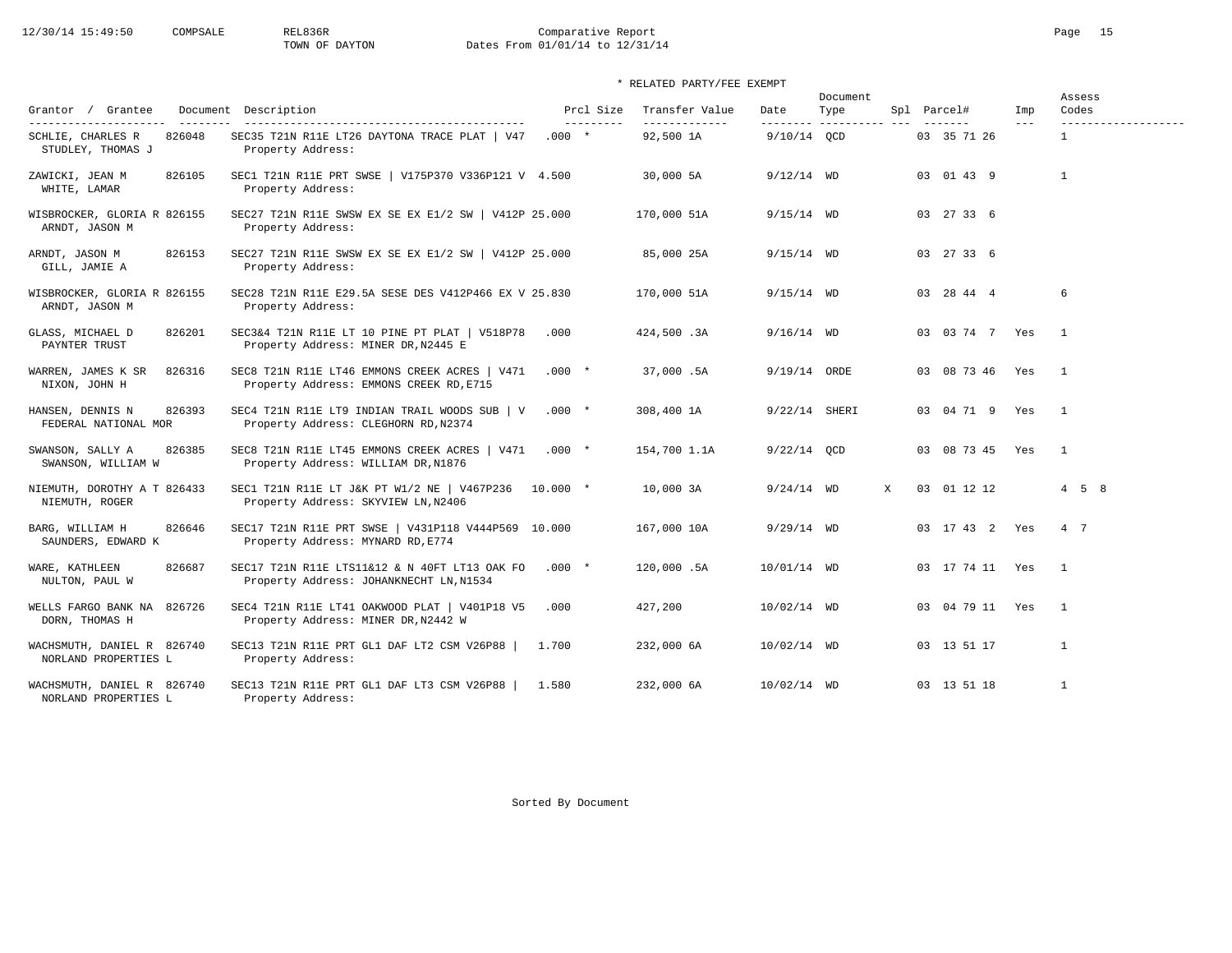# 12/30/14 15:49:50 COMPSALE REL836R Comparative Report Comparative Report Page 16 Dates From 01/01/14 to 12/31/14

## \* RELATED PARTY/FEE EXEMPT

| Grantor / Grantee                                    | Document Description                                                                                | Prcl Size | Transfer Value              | Date                      | Document<br>Type | Spl Parcel#     | Imp     | Assess<br>Codes |
|------------------------------------------------------|-----------------------------------------------------------------------------------------------------|-----------|-----------------------------|---------------------------|------------------|-----------------|---------|-----------------|
| WACHSMUTH, DANIEL R 826740<br>NORLAND PROPERTIES L   | SEC13 T21N R11E PRT GL1 DAF LT1 CSM V27P152   1.790<br>Property Address:                            | --------- | -------------<br>232,000 6A | --------<br>$10/02/14$ WD |                  | 03 13 51 20     | $- - -$ | $\mathbf{1}$    |
| WACHSMUTH, DANIEL R 826740<br>NORLAND PROPERTIES L   | SEC13 T21N R11E LT34 & E1/2 LT33 1ST ADD SPEN<br>Property Address: SPENCER LAKE CT, N1483           | .715      | 232,000 6A                  | 10/02/14 WD               |                  | 03 13 75 2 Yes  |         | $\overline{1}$  |
| WACHSMUTH, DANIEL R 826740<br>NORLAND PROPERTIES L   | SEC13 T21N R11E LT35 1ST ADD SPENCER LAKE HTS<br>Property Address: SPENCER LAKE CT, N1484           | .700      | 232,000 6A                  | 10/02/14 WD               |                  | 03 13 75 3 Yes  |         | $\overline{1}$  |
| WAGE HOLDINGS LLC<br>826814<br>CHAIN STORAGE LLC     | SEC3 T21N R11E PRT W1/2 NE & PRT SENW DAF LT2 2.500<br>Property Address:                            |           | 22,800 2.5A                 | 10/03/14 WD               |                  | 03 03 71 72     |         | $\overline{a}$  |
| WESTENBERGER, KURT<br>826764<br>HAEUSER, RUSSELL R   | SEC3&4 T21N R11E LT7 BLK6 3RD ADD BIRCHWOOD P<br>Property Address: BIRCHWOOD DR, N2271              | .000      | 37,000 1A                   | $10/03/14$ WD             |                  | 03 04 81 7      |         | $\mathbf{1}$    |
| WAUPACA STORAGE LLP 826855<br>WACHSMUTH, DANIEL R    | SEC2 T21N R11E PRT FRL NENE DAF LT1 CSM V28P1 1.100<br>Property Address:                            |           | 24,000 3.3A                 | 10/06/14 WD               |                  | 03 02 11 15     |         | $\overline{1}$  |
| WAUPACA STORAGE LLP 826855<br>WACHSMUTH, DANIEL R    | SEC2 T21N R11E PRT FRL NENE DAF LT2 CSM V28P1 1.110<br>Property Address:                            |           | 24,000 3.3A                 | 10/06/14 WD               |                  | 03 02 11 16     |         | $\mathbf{1}$    |
| WAUPACA STORAGE LLP 826855<br>WACHSMUTH, DANIEL R    | SEC2 T21N R11E PRT FRL NENE DAF LT3 CSM V28P1 1.110<br>Property Address:                            |           | 24,000 3.3A                 | 10/06/14 WD               |                  | 03 02 11 17     |         | $\mathbf{1}$    |
| FISCHER, BARBARA E<br>827101<br>DOSS, RICHARD F      | SEC12 T21N R11E PRT N1/2 NESW DAF LT1AA CSM V 2.501<br>Property Address: MIRACLE MOUNTAIN WAY, E220 |           | 175,500 2.5A                | 10/16/14 WD               |                  | 03 12 31 17 Yes |         | $\overline{1}$  |
| 827153<br>BANK OF AMERICA NA<br>SECRETARY OF HOUSING | SEC4 T21N R11E LT1 BLK2 BIRCHWOOD PLAT 1ST AD<br>Property Address: COUNTRY LN, N2241                | $.000*$   | 292,400.1A                  | 10/17/14 WD               |                  | 03 04 72 27 Yes |         | $\mathbf{1}$    |
| 827186<br>NULTON, PAUL W<br>NULTON, PAUL W           | SEC17 T21N R11E LTS11&12 & N 40FT LT13 OAK FO<br>Property Address: JOHANKNECHT LN, N1534            | $.000*$   | 160,000.5A                  | 10/17/14 WD               |                  | 03 17 74 11 Yes |         | $\overline{1}$  |
| 827317<br>OBRIEN, MANDY J<br>LAURITZEN, LUKE         | SEC10 T21N R11E LTS 6-8 BLK G VILLAGE OF RURA<br>Property Address: ARBOR ST, E1375                  | .000      | 325,000.6A                  | 10/21/14 WD               |                  | 03 10 71 50     | Yes     | $\overline{1}$  |
| SCHULTZ, MATTHEW J S 827314<br>VAIANA, ANTON JR      | SEC13 T21N T11E LT16 DAKAIRE HILLVIEW SUB   V<br>Property Address: SUE LN, N1743                    | .000      | 30,000                      | $10/21/14$ WD             |                  | 03 13 71 16 Yes |         | $\overline{1}$  |
| ZEMANEK, DON K<br>827431<br>KOOPMAN, KENNETH L       | SEC35 T21N R11E LT19 DAYTONA TRACE PLAT   V50<br>Property Address: PINE LN, N190                    | .000      | 10,000 1A                   | 10/27/14 WD               |                  | 03 35 71 19 Yes |         | $\overline{1}$  |
| 827500<br>BARTH, GORDON M<br>BARTH, TISHA M          | SEC13 T21N R11E PRT NESW DAF LT1 CSM V10P317<br>Property Address:                                   | $4.951$ * | 95,100 9.9A                 | 10/29/14 OCD              |                  | 03 13 31 71 Yes |         | $\overline{1}$  |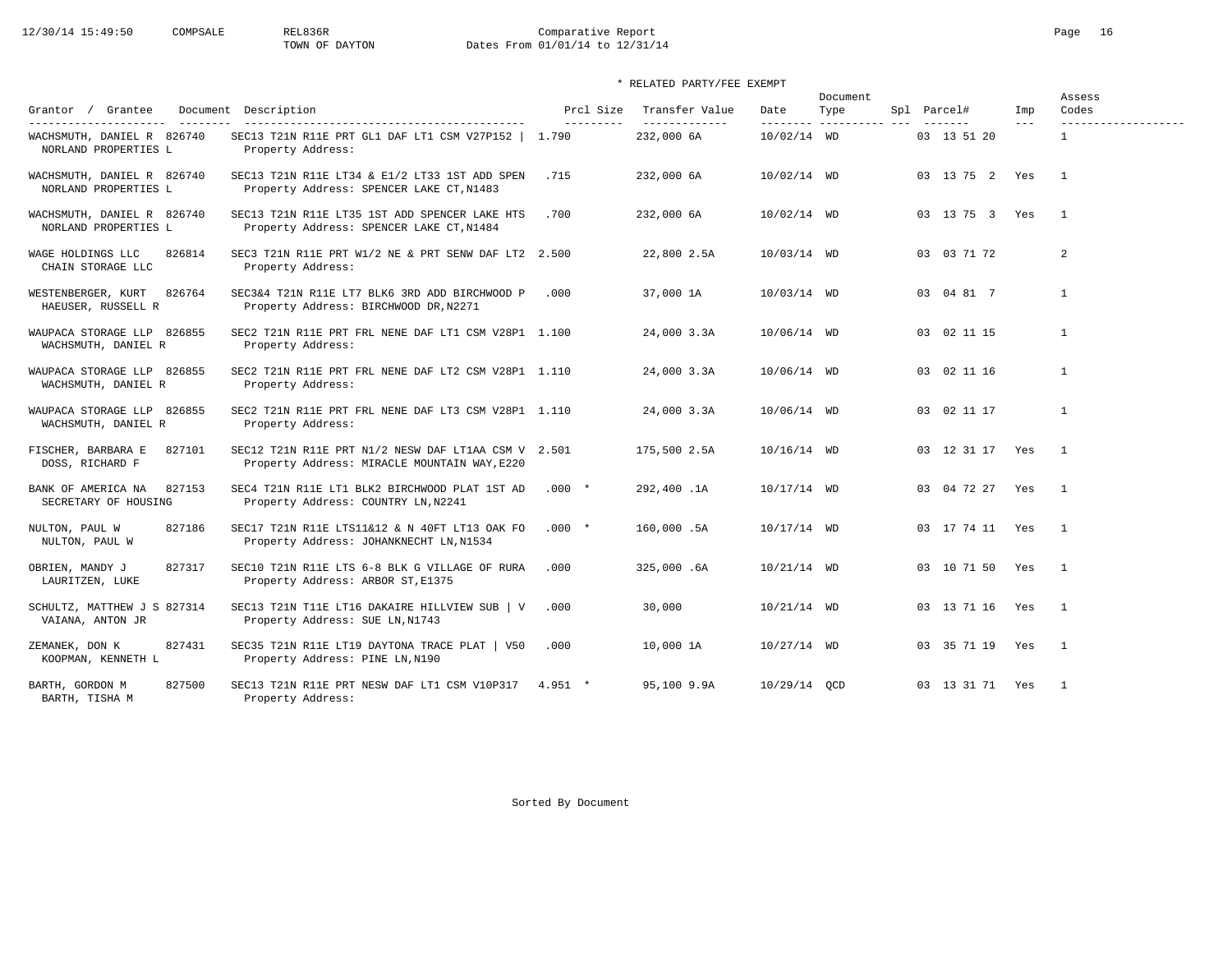# 12/30/14 15:49:50 COMPSALE REL836R Comparative Report Comparative Report Page 17<br>TOWN OF DAYTON Dates From 01/01/14 to 12/31/14 Dates From 01/01/14 to 12/31/14

## \* RELATED PARTY/FEE EXEMPT

| Grantor / Grantee                                           |        | Document Description                                                                                                                |         | Prcl Size  | Transfer Value               | Date           | Document<br>Type         | Spl Parcel#        | Imp                  | Assess<br>Codes                     |
|-------------------------------------------------------------|--------|-------------------------------------------------------------------------------------------------------------------------------------|---------|------------|------------------------------|----------------|--------------------------|--------------------|----------------------|-------------------------------------|
| ----------------------<br>BARTH, GORDON M<br>BARTH, TISHA M | 827500 | ------------------------------------<br>SEC13 T21N R11E PRT NESW DAF LT1 CSM V6P470 E 4.000 *<br>Property Address: DAYTON RD, E2212 |         | ---------- | -------------<br>95,100 9.9A | 10/29/14 OCD   | --------- ---------- --- | 03 13 31 82        | $\frac{1}{2}$<br>Yes | -------------------<br>$\mathbf{1}$ |
| BARTH, GORDON M<br>BARTH, TISHA M                           | 827500 | SEC13 T21N R11E PRT NESW DAF LT1 CSM V11P126 1.000 *<br>Property Address:                                                           |         |            | 95,100 9.9A                  | 10/29/14 OCD   |                          | 03 13 31 83        |                      | $\mathbf{1}$                        |
| LETTAU, SHANNON M<br>FOLY LLC                               | 827619 | SEC12 T21N R11E LT21 CRYSTAL RIVER EST   V453<br>Property Address: EVERGREEN LN, N1969                                              | $.000*$ |            | 103,900 1.1A                 | 11/03/14 QCD   |                          | 03 12 72 21 Yes    |                      | $\overline{1}$                      |
| DORN, THOMAS H<br>DAKE LAKE LLC                             | 827739 | SEC4 T21N R11E LT41 OAKWOOD PLAT   V401P18 V5<br>Property Address: MINER DR, N2442 W                                                | .000    |            | 427,200.3A                   | $11/05/14$ WD  |                          | 03 04 79 11 Yes    |                      | $\overline{1}$                      |
| OBRIEN, EUGENE M TRU 827725<br>OBRIEN, JEFFREY J            |        | SEC10 T21N R11E E1/2 LTS 9&10 & ALL LTS 11-14<br>Property Address: MAIN ST, E1494                                                   | $.000*$ |            | 145,000 1A                   | $11/05/14$ WD  |                          | 03 10 71 1 Yes     |                      | $\overline{1}$                      |
| EMMRICH, THOMAS W PR 827796<br>EMMRICH TRUST                |        | SEC4 T21N R11E LT1 PERCH POINT   V296P321 V43<br>Property Address: SNUG HARBOR LN, E1121                                            | $.000*$ |            | 195,000.3A                   | 11/07/14 PERRE |                          | 03  04  78  2  Yes |                      | $\overline{1}$                      |
| LAGER, RONALD C<br>SCHULTZ, JEFFREY I                       | 828104 | SEC1 T21N R11E PRT SWSE   V91P213 V141P433 V1<br>Property Address: CTY HWY K, N2165                                                 | .742    |            | 89,500 1A                    | $11/17/14$ WD  |                          | 03 01 43 5 Yes     |                      | $\overline{1}$                      |
| SROKA, JOSEPH<br>VERKUILEN, BRETT                           | 828121 | SEC19 T21N R11E S3/4 NESE LY N SUHS RD EX CSM 21.460<br>Property Address:                                                           |         |            | 180,000 24A                  | $11/17/14$ WD  |                          | 03 19 41 2         |                      | 6                                   |
| SROKA, JOSEPH<br>VERKUILEN, BRETT                           | 828121 | SEC19 T21N R11E PRT NESE LY N SUHS RD DAF LT1 2.540<br>Property Address: SUHS RD, E416                                              |         |            | 180,000 24A                  | $11/17/14$ WD  |                          | 03 19 41 4 Yes     |                      | $\overline{1}$                      |
| DUCHARME, WAYNE<br>SEEGER, RANDALL R                        | 828284 | SEC9 T21N R11E PRT SENW DAF LT2 CSM V3P34   V 2.650<br>Property Address: EMMONS CREEK RD, E1042                                     |         |            | 135,000 2.6A                 | $11/24/14$ WD  |                          | 03 09 71 10 Yes    |                      | $\overline{1}$                      |
| FOLY LLC<br>NORKETT, JASON T                                | 828286 | SEC12 T21N R11E LT21 CRYSTAL RIVER EST   V453<br>Property Address: EVERGREEN LN, N1969                                              | .000    |            | 139,900.8A                   | $11/24/14$ LC  |                          | 03 12 72 21 Yes    |                      | $\overline{1}$                      |
| KLEIN, KAREN L<br>GRAHAM, SARAH J                           | 828291 | SEC2 T21N R11E PRT SENE DAF LT3 CSM V16P434   2.720<br>Property Address: PARFREYVILLE RD, N2311                                     |         |            | 83,000 2.7A                  | $11/25/14$ WD  |                          | 03 02 14 20 Yes    |                      | $\overline{1}$                      |
| JENSEN, JAMES C<br>SUHS, JOHN T                             | 828362 | SEC23 T21N R11E PRT SENW DAF COM INT N/L & C/ 10.700<br>Property Address: JENSEN RD, N1191                                          |         |            | 72,500 7A                    | $11/26/14$ WD  |                          | 03  23  24  1  Yes |                      | $1\quad 5$                          |
| MEIGHAN, MICHAEL M<br>MEIGHAN, PADRAIC P                    | 828411 | SEC5 T21N R11E PRT GL2 DAF LT1 CSM V8P326   V 6.080 *<br>Property Address:                                                          |         |            | 94,700 12A                   | 12/01/14 OCD   |                          | 03 05 52 15        |                      | $\mathbf{1}$                        |
| MEIGHAN, MICHAEL M<br>MEIGHAN, PADRAIC P                    | 828411 | SEC5 T21N R11E PRT GL2 DAF LT2 CSM V8P326   V $4.700$ *<br>Property Address:                                                        |         |            | 94,700 12A                   | 12/01/14 OCD   |                          | 03 05 52 16        |                      | $\mathbf{1}$                        |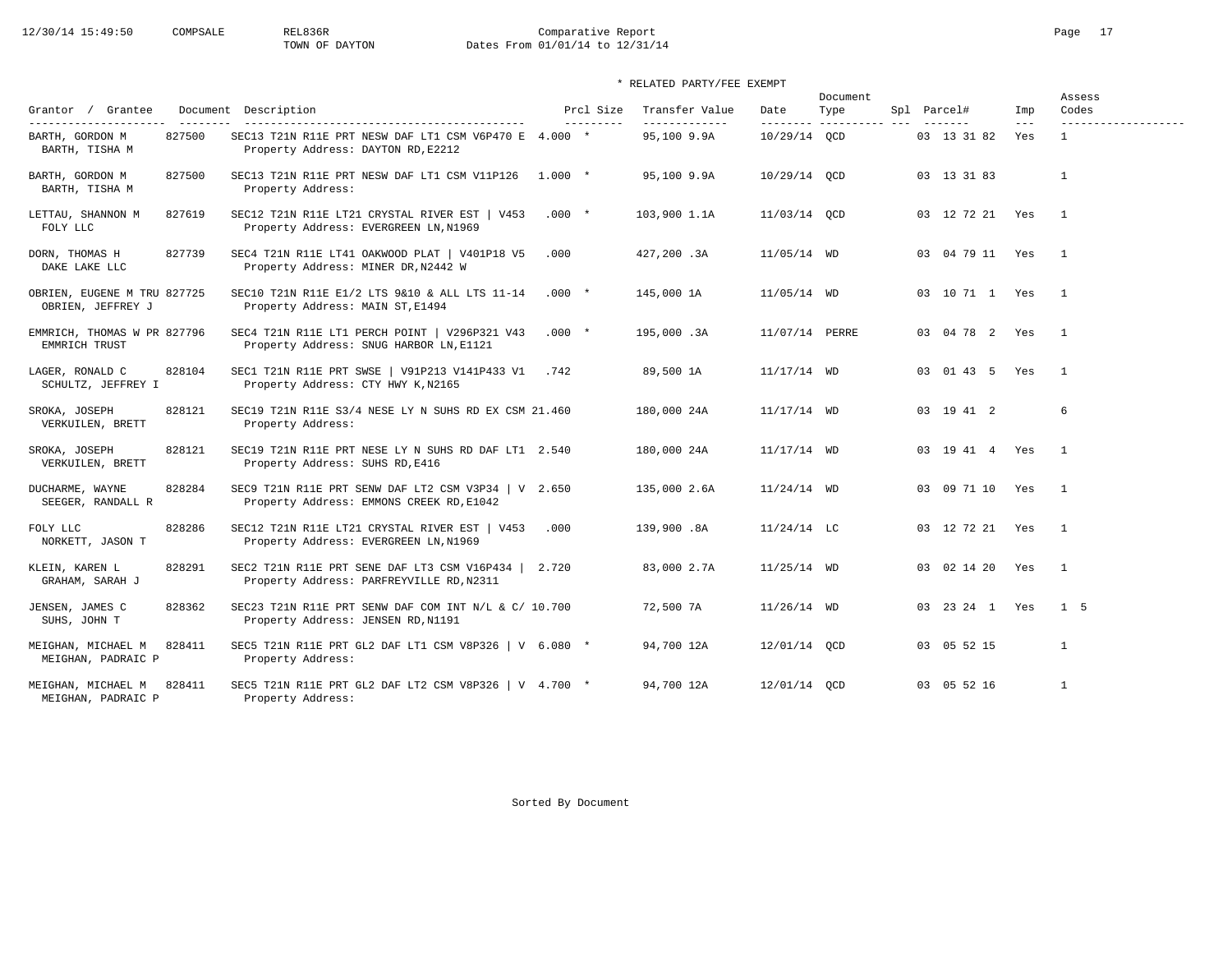# 12/30/14 15:49:50 COMPSALE REL836R Comparative Report Comparative Report Page 18<br>TOWN OF DAYTON Dates From 01/01/14 to 12/31/14 Dates From 01/01/14 to 12/31/14

## \* RELATED PARTY/FEE EXEMPT

| Grantee<br>Grantor                               | Document Description                                                                      | Prcl Size | Transfer Value | Date        | Document<br>Type | Spl | Parcel#        | Imp | Assess<br>Codes |
|--------------------------------------------------|-------------------------------------------------------------------------------------------|-----------|----------------|-------------|------------------|-----|----------------|-----|-----------------|
| 828502<br>WERBA, WILLIAM<br>SMITS, ROCHE G       | SEC3 T21N R11E PRT SWSW LY W NEW HWY 22 & PRT<br>Property Address: BIRCHWOOD DR, N2234    | 7.000     | 34,000 7A      | 12/03/14 WD |                  |     | 03 03 33 2     |     | $1\quad 5$      |
| 828497<br>HILL, ROBERT V<br>KILLIAN, PATRICK J   | SEC4 T21N R11E LT14& PRT LT15 GOSLINGS CHANNE<br>Property Address: CHANNEL PARK DR, E1251 | .000      | 320,000 1A     | 12/03/14 WD |                  |     | 03 04 76 10    | Yes |                 |
| 828720<br>FERG, CARIE L<br>LAKEVIEW LOAN SERVIC  | SEC8 T21N R11E LT43 EMMONS CREEK ACRES   V481<br>Property Address: WILLIAM DR, N1864      | $.000*$   | 77,300 1A      | 12/10/14    | SHERI            |     | 03 08 73 43    | Yes | $\overline{1}$  |
| ELLINGSON, ERIK B PR 829073<br>MILLER, STEPHEN H | SEC4 T21N R11E PRT GL7 DAF LT1 CSM V6P4   V19<br>Property Address: BUTTERNUT RD, N2289    | .610      | 770,000.6A     | 12/29/14    | PERRE            |     | 03 04 57 9     | Yes | $\mathbf{1}$    |
| 829075<br>MILLER, STEPHEN H<br>MILLER TRUST      | SEC4 T21N R11E PRT GL7 DAF LT1 CSM V6P4   V19<br>Property Address: BUTTERNUT RD, N2289    | $.610 *$  | 770,000.6A     | 12/29/14 WD |                  |     | 04 57 9<br>0.3 | Yes |                 |

\*\* \*\* \*\*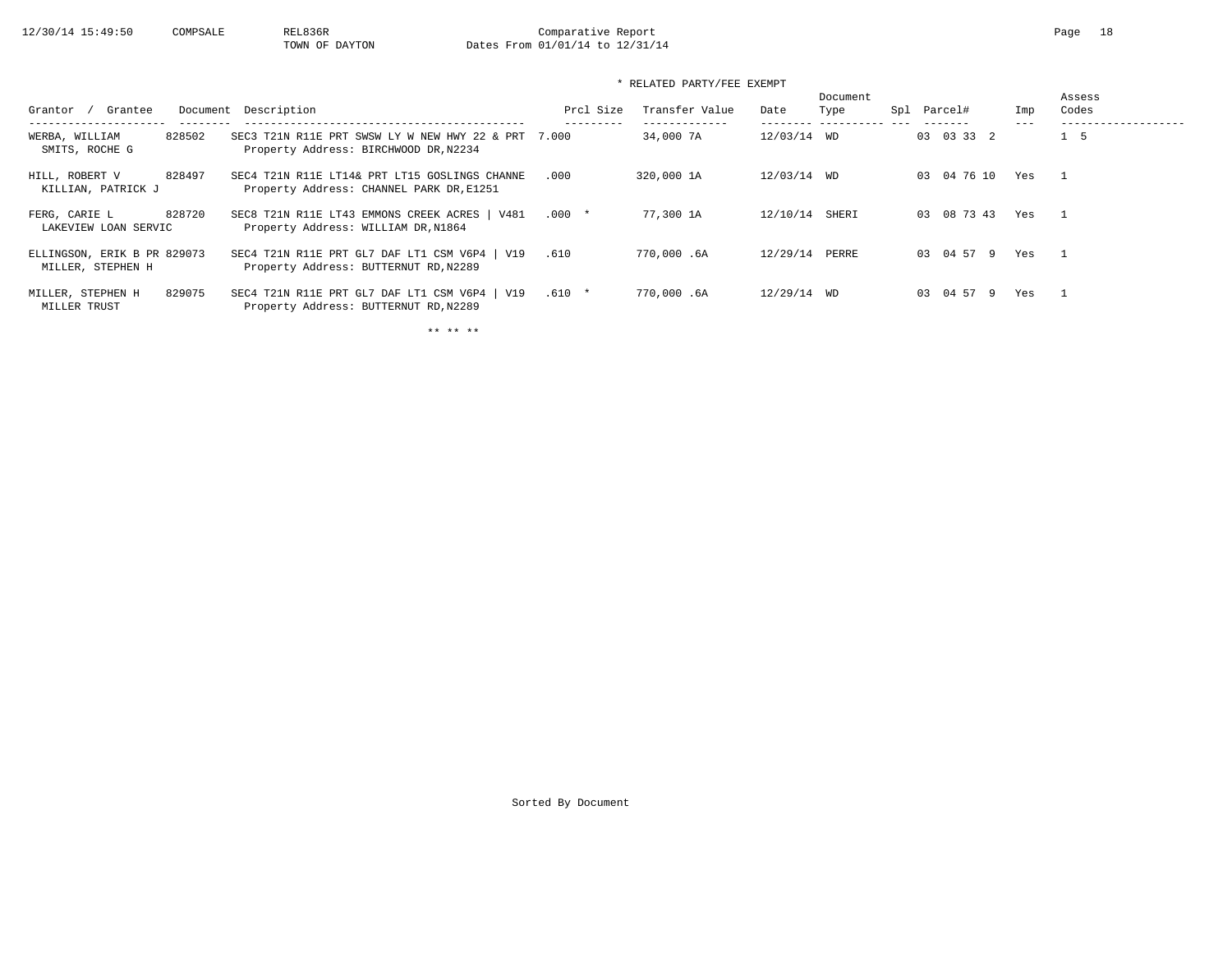# 12/30/14 15:49:50 COMPSALE REL836R Comparative Report Comparative Report Page 19<br>TOWN OF DUPONT Dates From 01/01/14 to 12/31/14 Dates From 01/01/14 to 12/31/14

## \* RELATED PARTY/FEE EXEMPT

| Grantor / Grantee                                   | Document Description                                                                             |            | Prcl Size<br>---------- | Transfer Value<br>------------- | Date          | Document<br>Type | Spl Parcel# |                    | Imp          | Assess<br>Codes   |  |
|-----------------------------------------------------|--------------------------------------------------------------------------------------------------|------------|-------------------------|---------------------------------|---------------|------------------|-------------|--------------------|--------------|-------------------|--|
| 819875<br>POSTEL, HEAVEN M<br>SCHNEIDEWEND, MICHAE  | SEC23 T25N R13E LT8 PIGEON RIVER SHORES PLAT<br>Property Address: PIGEON RIVER SHORES, E6815     | .000       |                         | 65,000 1A                       | $1/03/14$ LC  |                  |             | 04 23 71 8         | $---$<br>Yes | $\mathbf{1}$      |  |
| US BANK NATIONAL ASS 820002<br>SECRETARY OF HOUSING | SEC16 T25N R13E PRT NENW COM N1/4 COR W250FT<br>Property Address: CTY HWY G, E5875               | $2.980*$   |                         | 65,200                          | $1/10/14$ WD  |                  |             | 04  16  21  2  Yes |              | $\overline{1}$    |  |
| 820147<br>MILLER, DANA<br>MILLER, DEAN              | SEC26 T25N T13E PRT NESW COM INT CTH C & $1/4/$<br>Property Address: QUARTERLINE RD, N10237      | $.750*$    |                         | 100.8A                          | $1/17/14$ OCD |                  |             | 04 26 31 3         |              | $\overline{4}$    |  |
| JACOBSON, JOE<br>820597<br>FIRST NATIONAL BANK      | SEC21 T25N R13E PRT SENW   V275P45 V522P329 V 1.000 *<br>Property Address: LONG LAKE RD, E5933   |            |                         | 125,900 1A                      | 2/06/14 OCD   |                  |             | 04 21 24 2 Yes     |              | $\overline{1}$    |  |
| KRUEGER, DONALD O<br>820793<br>SEEGER, JUSTIN P     | SEC16 T25N R13E NENE EX HWY ROW V961P768   V2 38.230 *<br>Property Address:                      |            |                         | 100,000 78.3A                   | $2/14/14$ LC  |                  |             | 04 16 11           |              | 4 5               |  |
| KRUEGER, DONALD O<br>820793<br>SEEGER, JUSTIN P     | SEC16 T25N R13E SENE   V280P302 40A<br>Property Address:                                         | $40.000 *$ |                         | 100,000 78.3A                   | $2/14/14$ LC  |                  |             | 04 16 14           |              | 5 6               |  |
| 820842<br>ARNDT, MARLIN<br>ARNDT TRUST              | SEC17 T25N R13E N430FT SWSE   V446P243 13A M 13.000 *<br>Property Address: LITTLE LAKE RD, E5551 |            |                         | 145,000 13A                     | $2/18/14$ QCD |                  |             | 04 17 43 2 Yes     |              | 1 4 5             |  |
| 821085<br>NOLAN, GERALD P<br>BEECHER, JASON L       | SEC33 T25N R13E NWSW & S1.5RDS NESW   V272P34 40.750<br>Property Address:                        |            |                         | 140,000 40.8A                   | $3/03/14$ WD  |                  |             | 04 33 32           |              | 5 6               |  |
| SHERIFF OF WAUPACA C 821082<br>FIRST NATIONAL BANK  | SEC13 T25N R12E PRT NENE COM INT CTH G & E/S/ .250 $\star$<br>Property Address:                  |            |                         | 124,500 1A                      | 3/03/14 SHERI |                  |             | 04 113 11 2 Yes    |              | $\overline{1}$    |  |
| SHERIFF OF WAUPACA C 821082<br>FIRST NATIONAL BANK  | SEC13 T25N R12E PRT NENE COM X E LN & HWY G S .500 *<br>Property Address: CTY HWY G, N11217      |            |                         | 124,500 1A                      | 3/03/14 SHERI |                  |             | 04 113 11 3 Yes    |              | $\overline{2}$    |  |
| DJ RE HOLDINGS LLC<br>821295<br>ROBERTS, DALE A     | SEC5 T25N R13E FRL NWNE & PRT SWNE LY N OLD R 40.000 *<br>Property Address:                      |            |                         | 46,000 40A                      | $3/12/14$ OCD |                  |             | 04  05  12  1      |              | $4\quad 5\quad 8$ |  |
| 821317<br>ZILLMER, PATTY<br>ZILLMER, BRUCE K        | SEC27 T25N R13E PRT NWNW EX PCL IN NW/C 20FT 40.000 *<br>Property Address: WILKE RD, E6195       |            |                         | 140,000 40A                     | $3/13/14$ WD  |                  |             | 04 27 22 1 Yes     |              | $\overline{1}$    |  |
| 821391<br>POLZIN, JUDY A<br>POLZIN, JERRY W         | SEC20 T25N R13E PRT NWSE DAF LT4 CSM V29P68   12.150 *<br>Property Address:                      |            |                         | 10,000 12A                      | $3/18/14$ QCD |                  |             | 04 20 42 6         |              | 5                 |  |
| HOLBROOK, JENNIFER L 821457<br>HOLBROOK, LUKE M     | SEC14 T25N R13E PRT NENE DAF LT1 CSM V21P49   3.379 *<br>Property Address: HINTZ RD, N11269      |            |                         | 83,000 3.3A                     | $3/20/14$ OCD |                  |             | 04 14 11 2 Yes     |              | $\overline{1}$    |  |
| BEYERSDORF, NEIL W<br>821680<br>RYAN, MALIA L       | SEC30 T25N R13E SESW EX CSM V3P333 EX CSM V4P 30.000 *<br>Property Address: BEGROW RD, E5094     |            |                         | 140,000 30A                     | 3/28/14 PERRE |                  |             | 04 30 34 5 Yes     |              | 1 4 5 8           |  |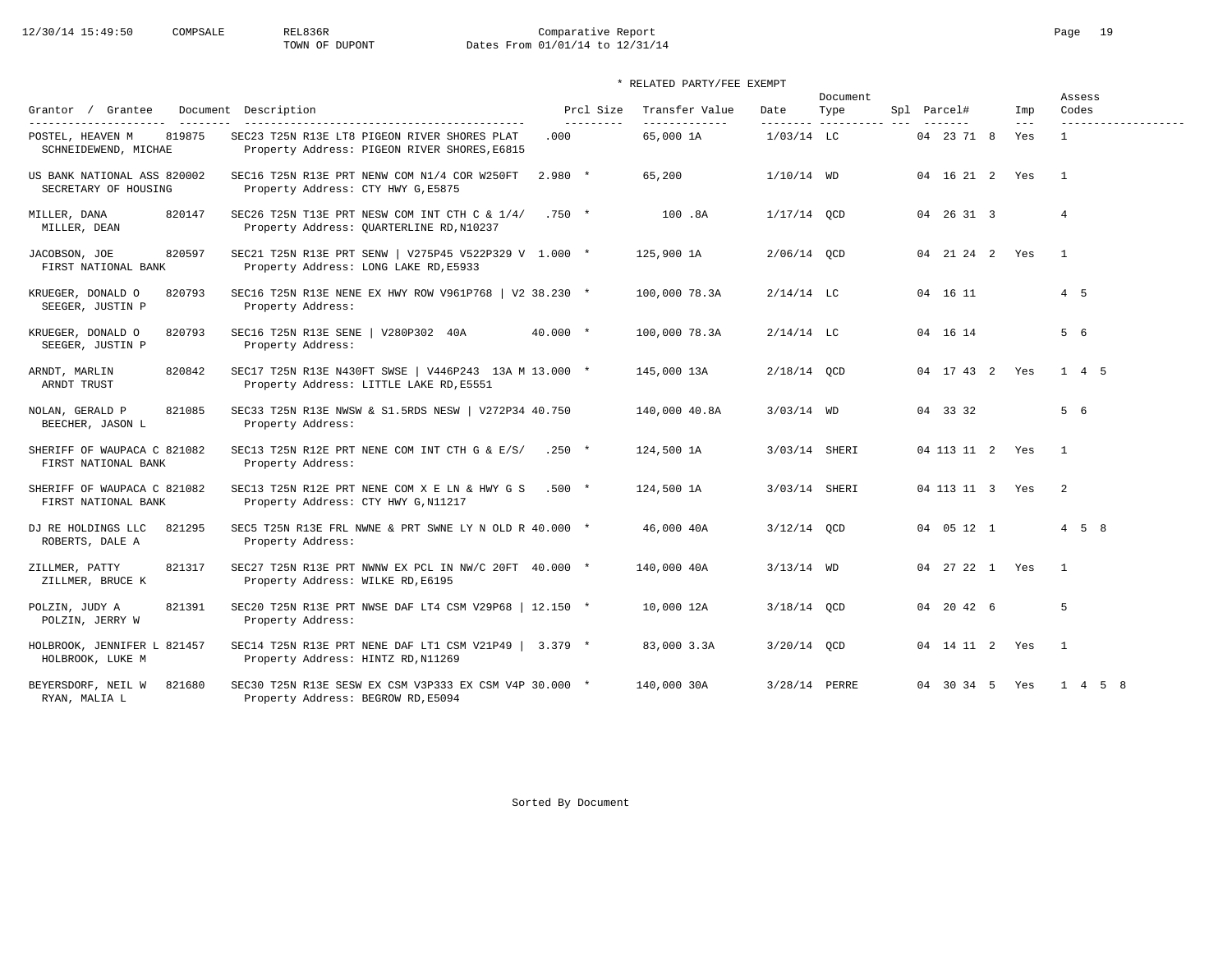# 12/30/14 15:49:50 COMPSALE REL836R Comparative Report Comparative Report Page 20 Dates From 01/01/14 to 12/31/14

| Grantor / Grantee<br>---------                                              | Document Description                                                                               | Prcl Size  | Transfer Value              | Date            | Document<br>Type      | Spl Parcel#        | Imp          | Assess<br>Codes                     |
|-----------------------------------------------------------------------------|----------------------------------------------------------------------------------------------------|------------|-----------------------------|-----------------|-----------------------|--------------------|--------------|-------------------------------------|
| ----------------------<br>FIRST NATIONAL BANK 821886<br>TAUTGES, VERONICA S | SEC21 T25N R13E PRT SENW   V275P45 V522P329 V 1.000<br>Property Address: LONG LAKE RD, E5933       | ---------  | -------------<br>141,500 1A | $4/07/14$ WD    | --------- ----------- | 04 21 24 2         | $---$<br>Yes | -------------------<br>$\mathbf{1}$ |
| 821878<br>BORK, JAMES L<br>REITZ, KENNETH L                                 | SEC28 T25N R13E NWNW EX CSM V24P101   V170P60 38.000 *<br>Property Address:                        |            | 156,000 40A                 | $4/07/14$ WD    |                       | 04 28 22 1 Yes     |              | 4 5 7 8                             |
| 821878<br>BORK, JAMES L<br>REITZ, KENNETH L                                 | SEC28 T25N R13E PRT NWNW DAF LT1 CSM V24P101 2.000 *<br>Property Address: BORK RD, E5714           |            | 156,000 40A                 | $4/07/14$ WD    |                       | 04 28 22 2 Yes     |              | $\overline{1}$                      |
| 821992<br>POLZIN, HAROLD<br>POLZIN, RAYMOND H                               | SEC31 T25N R13E NENW LY N OF LITTLE WOLF RIVE 18.500<br>Property Address: CTY HWY C, E5021         |            | 120,000 18.5A               | $4/11/14$ OCD   |                       | 04 31 21 1 Yes     |              | $1 \t4 \t5 \t8$                     |
| SHERIFF OF WAUPACA C 822317<br>DUPACO COMMUNITY CRE                         | SEC7 T25N R13E SENW   V550P158 V736P701 V852P 40.000 *<br>Property Address:                        |            | 2,750,000 142A              | $4/28/14$ SHERI |                       | 04 07 24           |              | $2\quad 6$                          |
| SHERIFF OF WAUPACA C 822317<br>DUPACO COMMUNITY CRE                         | SEC7 T25N R13E PRT GL1 NENE & SENE LY W LAKE<br>Property Address:                                  | $2.290*$   | 2,750,000 142A              | 4/28/14 SHERI   |                       | 04 07 51 2         |              | 6                                   |
| SHERIFF OF WAUPACA C 822317<br>DUPACO COMMUNITY CRE                         | SEC7 T25N R13E PRT GL1 LY SENE DESC V657P200 13.750 *<br>Property Address:                         |            | 2,750,000 142A              | $4/28/14$ SHERI |                       | 04 07 51 10        |              | 5 6                                 |
| SHERIFF OF WAUPACA C 822317<br>DUPACO COMMUNITY CRE                         | SEC7 T25N R13E PRT GL1 LY SENE DESC V657P200<br>Property Address:                                  | $.250 *$   | 2,750,000 142A              | $4/28/14$ SHERI |                       | 04 07 51 11        |              | 5                                   |
| SHERIFF OF WAUPACA C 822317<br>DUPACO COMMUNITY CRE                         | SEC7 T25N R13E GL2 SWNE EX S500FT OF E380FT   35.610 *<br>Property Address: KINNEY LAKE RD, N10309 |            | 2,750,000 142A              | $4/28/14$ SHERI |                       | 04  07  52  1  Yes |              | 2 6                                 |
| SHERIFF OF WAUPACA C 822317<br>DUPACO COMMUNITY CRE                         | SEC7 T25N R13E PRT GL2 SWNE COM AT SE COR SWN 4.350 *<br>Property Address:                         |            | 2,750,000 142A              | $4/28/14$ SHERI |                       | 04 07 52 2         |              | 6                                   |
| SHERIFF OF WAUPACA C 822317<br>DUPACO COMMUNITY CRE                         | SEC7 T25N R13E GL3 EX V276P556 EX V518P118&11 25.730 *<br>Property Address: KINNEY LAKE RD, N11329 |            | 2,750,000 142A              | $4/28/14$ SHERI |                       | 04  07  53  1  Yes |              | 2                                   |
| SHERIFF OF WAUPACA C 822317<br>DUPACO COMMUNITY CRE                         | SEC7 T25N R13E PRT GL3 DAF LT1 CSM V3P300   E 1.000 *<br>Property Address: KINNEY LAKE RD, N11301  |            | 2,750,000 142A              | $4/28/14$ SHERI |                       | 04 07 53 6         | Yes          | $\overline{1}$                      |
| SHERIFF OF WAUPACA C 822317<br>DUPACO COMMUNITY CRE                         | SEC7 T25N R13E PRT GL3 DAF LT2 CSM V6P310   V 5.000 *<br>Property Address: KINNEY LAKE RD, N11299  |            | 2,750,000 142A              | $4/28/14$ SHERI |                       | 04 07 53 7 Yes     |              | $1\quad 2$                          |
| KARST, GORDON M<br>822395<br>HANGARTNER, MELVIN A                           | SEC1 T25N R13E FRL NENE  <br>V969P505 51.64A<br>Property Address:                                  | $51.640$ * | 15,000 51.6A                | $4/30/14$ OCD   |                       | 04 01 11           |              | $4\quad 5\quad 8$                   |
| DUPACO COMMUNITY CRE 822610<br>GENES LAND LLC                               | SEC7 T25N R13E SENW   V550P158 V736P701 V852P 40.000<br>Property Address:                          |            | 2,550,000 128A              | 5/08/14 WD      |                       | 04 07 24           |              | $2\quad 6$                          |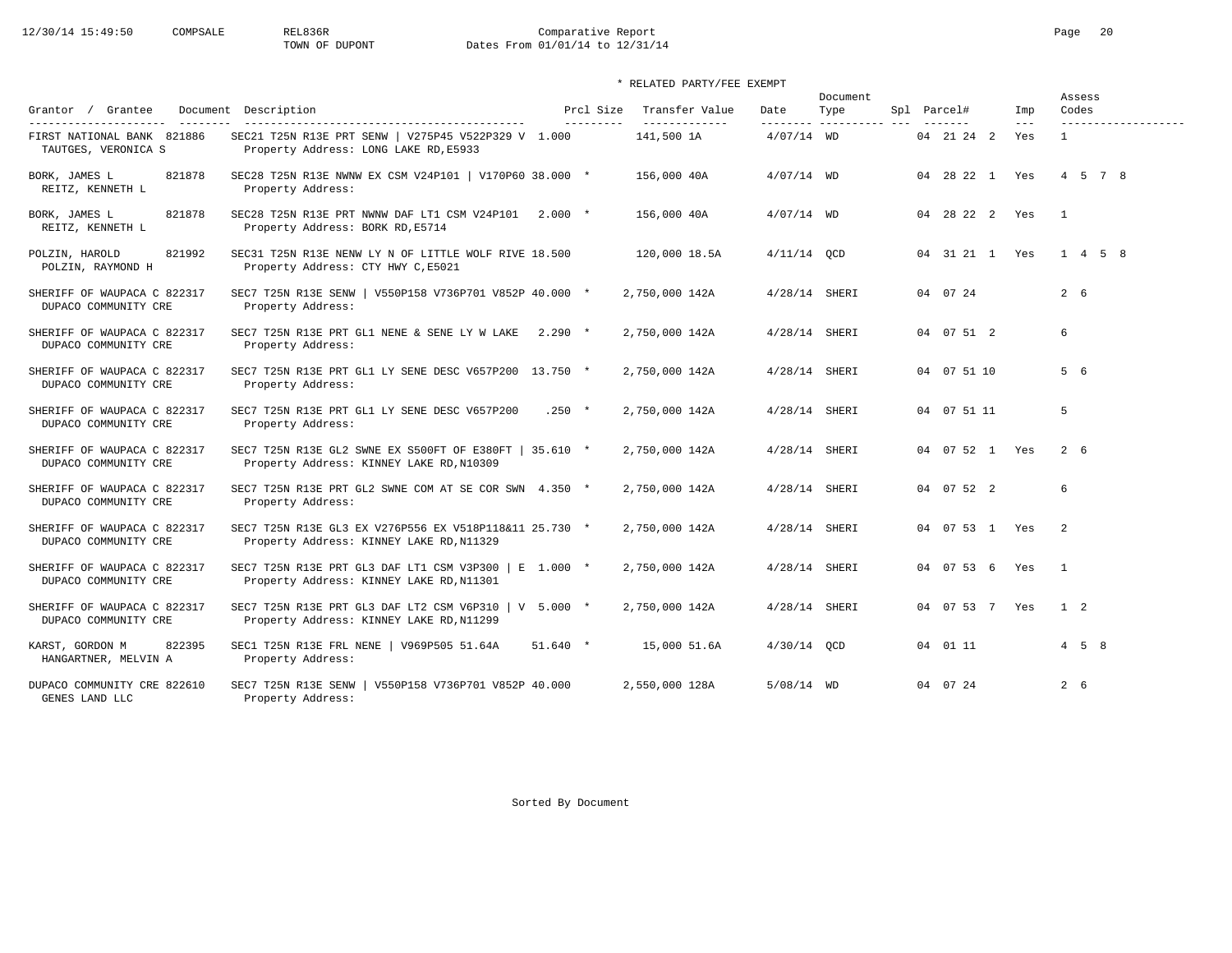# 12/30/14 15:49:50 COMPSALE REL836R Comparative Report Comparative Report Page 21<br>TOWN OF DUPONT Dates From 01/01/14 to 12/31/14 Dates From 01/01/14 to 12/31/14

## \* RELATED PARTY/FEE EXEMPT

| Grantor / Grantee                                                                                                                                                                                                                                                                                                                                                                            | Document Description                                                                                  | Prcl Size  | Transfer Value | Date          | Document<br>Type | Spl Parcel#        | Imp   | Assess<br>Codes     |
|----------------------------------------------------------------------------------------------------------------------------------------------------------------------------------------------------------------------------------------------------------------------------------------------------------------------------------------------------------------------------------------------|-------------------------------------------------------------------------------------------------------|------------|----------------|---------------|------------------|--------------------|-------|---------------------|
| $\frac{1}{2} \frac{1}{2} \frac{1}{2} \frac{1}{2} \frac{1}{2} \frac{1}{2} \frac{1}{2} \frac{1}{2} \frac{1}{2} \frac{1}{2} \frac{1}{2} \frac{1}{2} \frac{1}{2} \frac{1}{2} \frac{1}{2} \frac{1}{2} \frac{1}{2} \frac{1}{2} \frac{1}{2} \frac{1}{2} \frac{1}{2} \frac{1}{2} \frac{1}{2} \frac{1}{2} \frac{1}{2} \frac{1}{2} \frac{1}{2} \frac{1}{2} \frac{1}{2} \frac{1}{2} \frac{1}{2} \frac{$ |                                                                                                       | ---------- | -------------- | ---------     |                  |                    | $---$ |                     |
| DUPACO COMMUNITY CRE 822610<br>GENES LAND LLC                                                                                                                                                                                                                                                                                                                                                | SEC7 T25N R13E PRT GL1 NENE & SENE LY W LAKE<br>Property Address:                                     | 2.290      | 2,550,000 128A | $5/08/14$ WD  |                  | 04 07 51 2         |       | б.                  |
| DUPACO COMMUNITY CRE 822610<br>GENES LAND LLC                                                                                                                                                                                                                                                                                                                                                | SEC7 T25N R13E PRT GL1 LY SENE DESC V657P200 13.750<br>Property Address:                              |            | 2,550,000 128A | $5/08/14$ WD  |                  | 04 07 51 10        |       | 5 6                 |
| DUPACO COMMUNITY CRE 822610<br>GENES LAND LLC                                                                                                                                                                                                                                                                                                                                                | SEC7 T25N R13E PRT GL1 LY SENE DESC V657P200<br>Property Address:                                     | .250       | 2,550,000 128A | $5/08/14$ WD  |                  | 04 07 51 11        |       | 5                   |
| DUPACO COMMUNITY CRE 822610<br>GENES LAND LLC                                                                                                                                                                                                                                                                                                                                                | SEC7 T25N R13E GL2 SWNE EX S500FT OF E380FT   35.610<br>Property Address: KINNEY LAKE RD, N10309      |            | 2,550,000 128A | $5/08/14$ WD  |                  | 04  07  52  1  Yes |       | 2 6                 |
| DUPACO COMMUNITY CRE 822610<br>GENES LAND LLC                                                                                                                                                                                                                                                                                                                                                | SEC7 T25N R13E PRT GL2 SWNE COM AT SE COR SWN 4.350<br>Property Address:                              |            | 2,550,000 128A | $5/08/14$ WD  |                  | 04 07 52 2         |       | 6                   |
| DUPACO COMMUNITY CRE 822610<br>GENES LAND LLC                                                                                                                                                                                                                                                                                                                                                | SEC7 T25N R13E GL3 EX V276P556 EX V518P118&11 25.730<br>Property Address: KINNEY LAKE RD, N11329      |            | 2,550,000 128A | $5/08/14$ WD  |                  | 04  07  53  1  Yes |       | 2                   |
| DUPACO COMMUNITY CRE 822610<br>GENES LAND LLC                                                                                                                                                                                                                                                                                                                                                | SEC7 T25N R13E PRT GL3 DAF LT1 CSM V3P300   E 1.000<br>Property Address: KINNEY LAKE RD, N11301       |            | 2,550,000 128A | $5/08/14$ WD  |                  | 04 07 53 6         | Yes   | $\overline{1}$      |
| DUPACO COMMUNITY CRE 822610<br>GENES LAND LLC                                                                                                                                                                                                                                                                                                                                                | SEC7 T25N R13E PRT GL3 DAF LT2 CSM V6P310 $\vert$ V 5.000<br>Property Address: KINNEY LAKE RD, N11299 |            | 2,550,000 128A | $5/08/14$ WD  |                  | 04 07 53 7 Yes     |       | $1\quad 2$          |
| ROBERTS, DALE A<br>822894<br>ROBERTS, JAMES M                                                                                                                                                                                                                                                                                                                                                | SEC5 T25N R13E FRL NWNE & PRT SWNE LY N OLD R 40.000 *<br>Property Address:                           |            | 23,000 40A     | $5/16/14$ WD  |                  | 04 05 12 1         |       | $4 \quad 5 \quad 8$ |
| 822895<br>ROBERTS, JAMES M<br>J ROBERTS REAL ESTAT                                                                                                                                                                                                                                                                                                                                           | SEC5 T25N R13E FRL NWNE & PRT SWNE LY N OLD R 40.000 *<br>Property Address:                           |            | 46,600 40A     | 5/16/14 OCD   |                  | 04 05 12 1         |       | $4\quad 5\quad 8$   |
| 822890<br>DJ RE HOLDINGS LLC<br>ROBERTS, DALE A                                                                                                                                                                                                                                                                                                                                              | SEC5 T25N R13E PRT SESW DAF LT2 CSM V28P14   10.000 *<br>Property Address:                            |            | 28,800 53A     | $5/16/14$ WD  |                  | 04 05 34 2         |       | $4 \quad 5 \quad 8$ |
| 822891<br>ROBERTS, DALE A<br>DR RE HOLDINGS II LL                                                                                                                                                                                                                                                                                                                                            | SEC5 T25N R13E PRT SESW DAF LT2 CSM V28P14   10.000<br>Property Address:                              |            | 57,600 53A     | $5/16/14$ OCD |                  | 04 05 34 2         |       | $4 \quad 5 \quad 8$ |
| 822890<br>DJ RE HOLDINGS LLC<br>ROBERTS, DALE A                                                                                                                                                                                                                                                                                                                                              | SEC8 T25N R13E PRT E1/2 NW DAF LT3 CSM V28P16 30.050 *<br>Property Address:                           |            | 28,800 53A     | $5/16/14$ WD  |                  | 04 08 21 3         |       | $4 \quad 5 \quad 8$ |
| 822891<br>ROBERTS, DALE A<br>DR RE HOLDINGS II LL                                                                                                                                                                                                                                                                                                                                            | SEC8 T25N R13E PRT E1/2 NW DAF LT3 CSM V28P16 30.050<br>Property Address:                             |            | 57,600 53A     | $5/16/14$ OCD |                  | 04 08 21 3         |       | $4\quad 5\quad 8$   |
| DJ RE HOLDINGS LLC<br>822890<br>ROBERTS, DALE A                                                                                                                                                                                                                                                                                                                                              | SEC8 T25N R13E PRT NWNW DAF LT2 CSM V28P15   13.590 *<br>Property Address:                            |            | 28,800 53A     | $5/16/14$ WD  |                  | 04 08 22 2         |       | $4\quad 5\quad 8$   |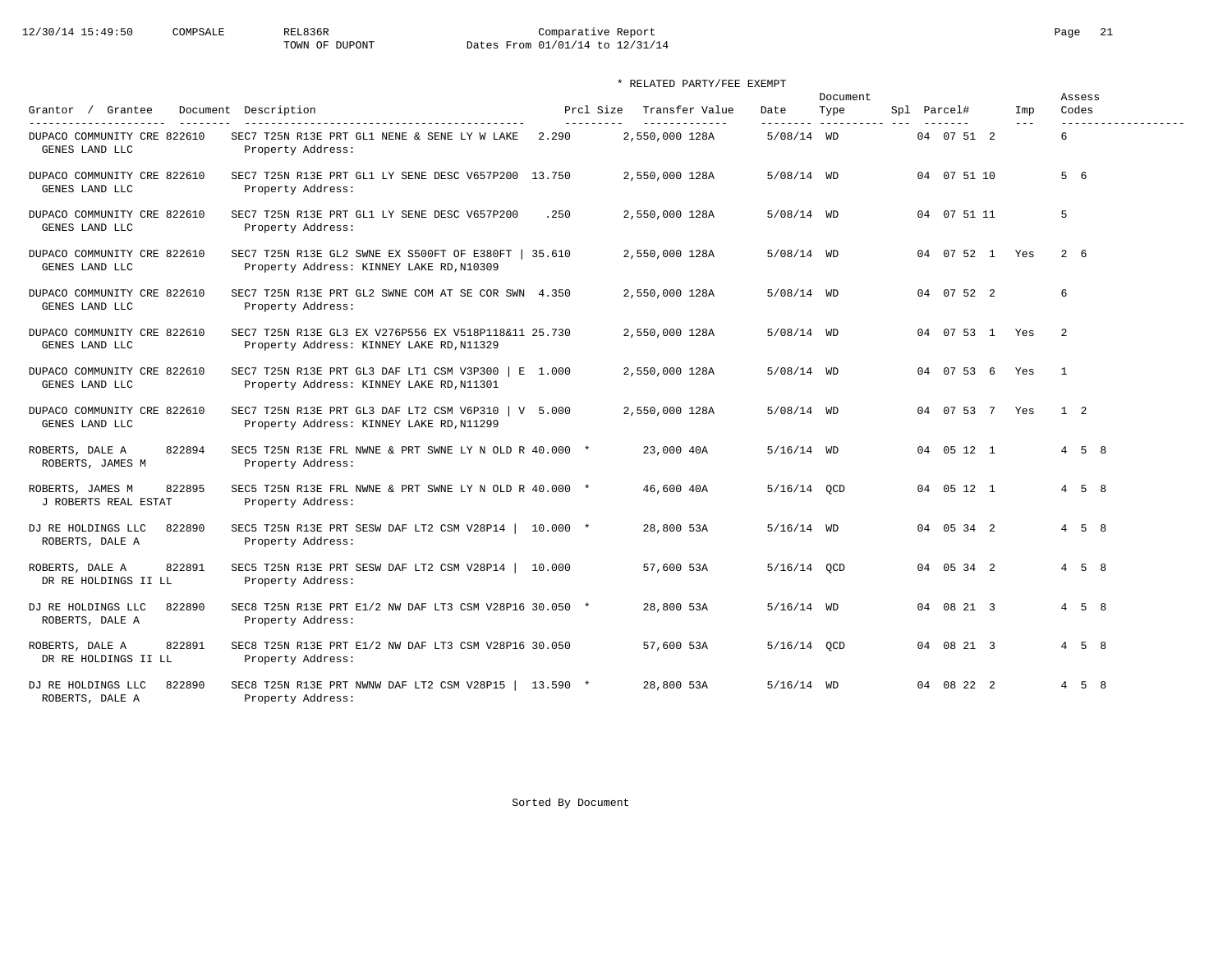# 12/30/14 15:49:50 COMPSALE REL836R Comparative Report Page 22<br>
TOWN OF DUPONT Dates From 01/01/14 to 12/31/14 Dates From 01/01/14 to 12/31/14

## \* RELATED PARTY/FEE EXEMPT

|                                                   |                                                                                                 |                        |                                  |                   | Document               |   |  |                        |                | Assess              |                     |
|---------------------------------------------------|-------------------------------------------------------------------------------------------------|------------------------|----------------------------------|-------------------|------------------------|---|--|------------------------|----------------|---------------------|---------------------|
| Grantor / Grantee<br>----------------------       | Document Description                                                                            | Prcl Size<br>--------- | Transfer Value<br>-------------- | Date<br>--------- | Type<br>-------------- |   |  | Spl Parcel#<br>------- | Imp<br>$- - -$ | Codes               | ------------------- |
| 822891<br>ROBERTS, DALE A<br>DR RE HOLDINGS II LL | SEC8 T25N R13E PRT NWNW DAF LT2 CSM V28P15   13.590<br>Property Address:                        |                        | 57,600 53A                       | $5/16/14$ OCD     |                        |   |  | 04 08 22 2             |                | $4 \quad 5 \quad 8$ |                     |
| CAREY, MELBA L PR<br>822898<br>BORGEN, WAYNE K    | SEC19 T25N R13E NESW   V417P510 V501P489 40A 40.000<br>Property Address:                        |                        | 40,000 40A                       | 5/16/14 PERRE     |                        |   |  | 04 19 31               |                |                     |                     |
| 822899<br>CAREY, WAYNE<br>BORGEN, WAYNE K         | SEC19 T25N R13E NESW   V417P510 V501P489 40A 40.000<br>Property Address:                        |                        | 48,000 40A                       | 5/16/14 QCD       |                        |   |  | 04 19 31               |                |                     |                     |
| SCHROEDER, HELEN A<br>822888<br>KIEDROWSKI, DONN  | SEC31 T25N R13E PRT NENW DAF LT1 CSM V5P509   2.000 *<br>Property Address: SCHMIDT RD, N10066   |                        | 39,500 7A                        | $5/16/14$ OCD     |                        |   |  | 04 31 21 17 Yes        |                | $\sim$ 1            |                     |
| SCHROEDER, HELEN A<br>822888<br>KIEDROWSKI, DONN  | SEC31 T25N R13E PRT NENW LY S RIV DAF LT1 CSM 2.000 *<br>Property Address: SCHMIDT RD, N10061   |                        | 39,500 7A                        | $5/16/14$ OCD     |                        |   |  | 04 31 21 19 Yes        |                | $\overline{1}$      |                     |
| MARION FEED & GRAIN<br>823016<br>FLINK, JAMES     | SEC17 T25N R13E NENW EX CSM V9P426 EX HWY ROW 37.800<br>Property Address:                       |                        | 23,700 7.9A                      | $5/22/14$ WD      |                        | X |  | 04 17 21 1 Yes         |                | 4 5 7               |                     |
| 823419<br>ZILLMER, JEFFREY L<br>BUSS, WILLIS J    | SEC22 T25N R13E NWSW & PRT SWSW LY N OF TOWN 40.000 *<br>Property Address: WILKE RD, E6104      |                        | 90,000 40A                       | $6/05/14$ WD      |                        |   |  | 04 22 32 1             |                | 4 5                 |                     |
| SCHMANDT, DENNIS<br>823447<br>HERSHBERGER, MELVIN | SEC29 T25N R13E E1/2 E1/2 NWNW   V458P125 V5 10.000<br>Property Address: BEGROW RD, E5408       |                        | 115,000 10A                      | $6/06/14$ WD      |                        |   |  | 04 29 22 3 Yes         |                | 1 5                 |                     |
| MORRISON, LETHA PR<br>823845<br>MORRISON, LETHA   | SEC17 T25N R13E PRT SESW DAF LT1 CSM V28P119 5.500 *<br>Property Address: LITTLE LAKE RD, E5447 |                        | 87,400 5A                        | 6/20/14 PERRE     |                        |   |  | 04 17 34 2 Yes         |                | 5 7                 |                     |
| 824093<br>STUTZMAN, SAMUEL H<br>FV DAIRY FACILITY | SEC19 T25N R13E NESE EX W10A   V476P849 V476P 30.000<br>Property Address: CIRCLE J RD, E5259 E  |                        | 225,000 30A                      | $6/27/14$ WD      |                        |   |  | 04  19  41  1  Yes     |                | 4 5 7               |                     |
| LAUX, WAYNE A P TRUS 824570<br>LAUX, WAYNE A P    | SEC29&30 T25N R13E W1/2 SWNW SEC29 DESC V798P 20.000 *<br>Property Address: BEGROW RD, E5351    |                        | 185,900 20A                      | 7/16/14 TRUST     |                        |   |  | 04 29 23 1 Yes         |                | 1 5 6               |                     |
| 825252<br>FISCHER, EUGENE V<br>BREHM, JEREMY M    | SEC11 T25N R13E N.92A OF S30A SWNE   V192P21<br>Property Address: HORN RD, E6790                | .920                   | 73,000 3.5A                      | $8/07/14$ WD      |                        |   |  | 04 11 13 2 Yes         |                | $\overline{1}$      |                     |
| 825252<br>FISCHER, EUGENE V<br>BREHM, JEREMY M    | SEC11 T25N R13E 2.54A SENE   V192P21 V555P549 2.540<br>Property Address:                        |                        | 73,000 3.5A                      | $8/07/14$ WD      |                        |   |  | 04 11 14 1             |                | $\mathbf{1}$        |                     |
| JACKSON, GREGORY L T 825534<br>MILLER, ALVIN M    | SEC5 T25N R13E PRT N1/2 SE DAF LT1 CSM V26P10 32.550<br>Property Address:                       |                        | 137,000 32.6A                    | 8/20/14 TRUST     |                        |   |  | 04 05 42 4             |                | 4 8                 |                     |
| 826231<br>WICHMAN, JOYCE A<br>WICHMAN, KEVIN E    | SEC17 T25N R13E SWSE EX N430FT   V446P243 27 27.000 *<br>Property Address: TOWN HALL RD, N10901 |                        | 97,700 27A                       | $9/17/14$ WD      |                        |   |  | 04 17 43 1 Yes         |                | 1 4 5               |                     |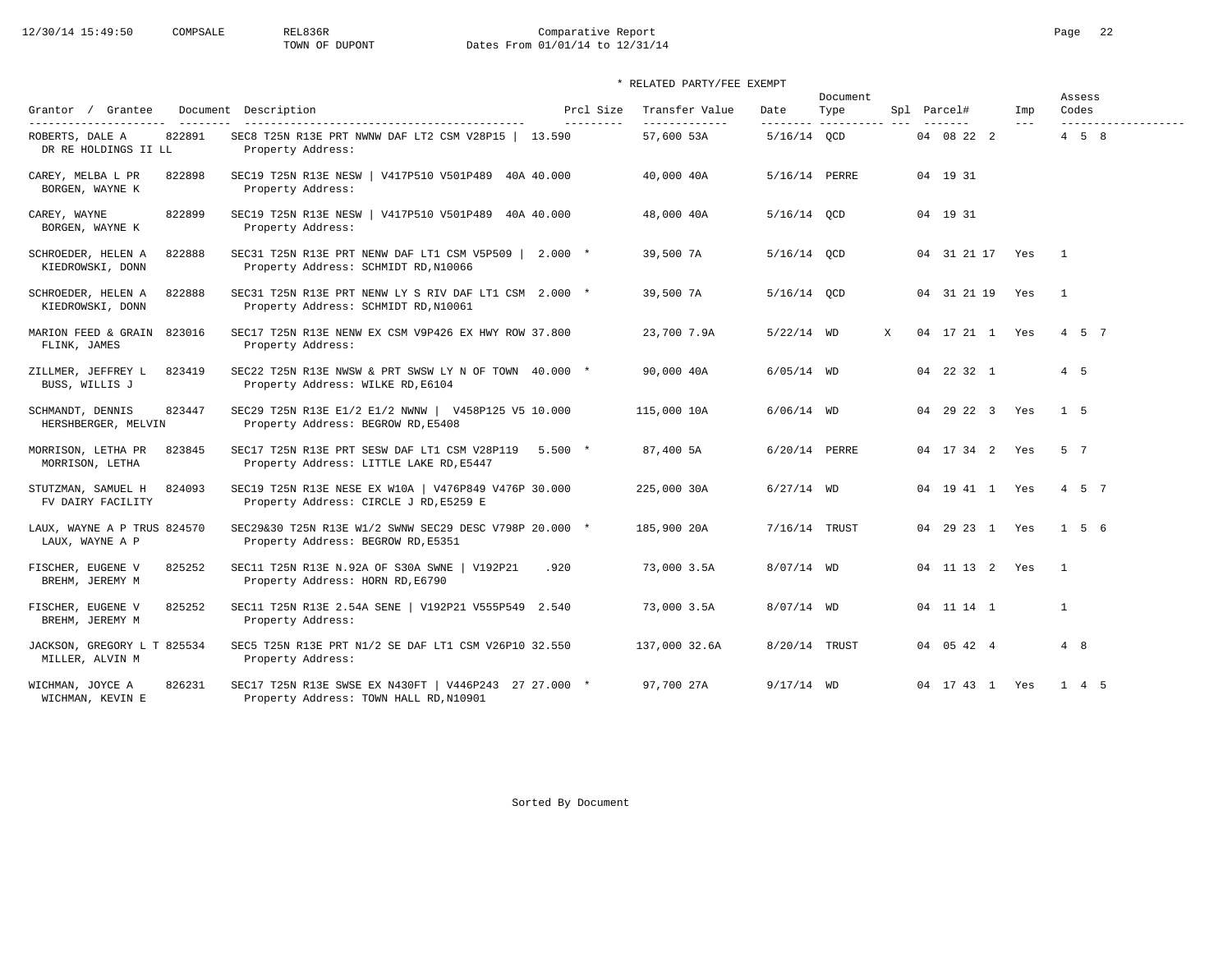# 12/30/14 15:49:50 COMPSALE REL836R Comparative Report Page 23<br>
TOWN OF DUPONT Dates From 01/01/14 to 12/31/14 Dates From 01/01/14 to 12/31/14

\* RELATED PARTY/FEE EXEMPT

| Grantee<br>Grantor                              | Document Description                                                                             | Prcl Size | Transfer Value | Date          | Document<br>Type | Spl | Parcel#    | Imp | Assess<br>Codes |
|-------------------------------------------------|--------------------------------------------------------------------------------------------------|-----------|----------------|---------------|------------------|-----|------------|-----|-----------------|
| WICHMAN, JOYCE A TRU 826537<br>WICHMAN, JOYCE A | SEC17 T25N R13E SWSE EX N430FT   V446P243 27 27.000 *<br>Property Address: TOWN HALL RD, N10901  |           | 97,700 27A     | 9/26/14       | TRUST            |     | 04 17 43 1 | Yes | 1 4 5           |
| 827214<br>SCHWAN, CHARLES F<br>NOLAN, GERALD    | SEC12 T25N R13E SESW LY SLY HORN RD   V211P44 6.070<br>Property Address:                         |           | 45,000 26.2A   | $10/20/14$ LC |                  |     | 04 12 34 2 |     | 6               |
| 827214<br>SCHWAN, CHARLES F<br>NOLAN, GERALD    | SEC13 T25N R13E PRT NENW LY NLY REF LN DESC V 20.170<br>Property Address:                        |           | 45,000 26.2A   | $10/20/14$ LC |                  |     | 04 13 21 1 |     | 5 6             |
| 828701<br>BAILEY, PAUL L<br>KNAACK, STACY LYNN  | SEC28 T25N R13E PRT SWSW COM SW/C E785FT-POB<br>Property Address: CTY HWY C, E5760               | $1.000*$  | 90,000 1A      | 12/09/14 OCD  |                  |     | 04 28 33 3 | Yes |                 |
| 828801<br>KRAKE, RANDY L<br>SCHOLZE, BRUCE L    | SEC7 T25N R13E GL4 SESE EX HWY ROW #620561<br>32.580<br>Property Address: KINNEY LAKE RD, N11310 |           | 62,000 23.9A   | 12/15/14 WD   |                  | X   | 04 07 54 1 | Yes | 1 5 6           |

\*\* \*\* \*\*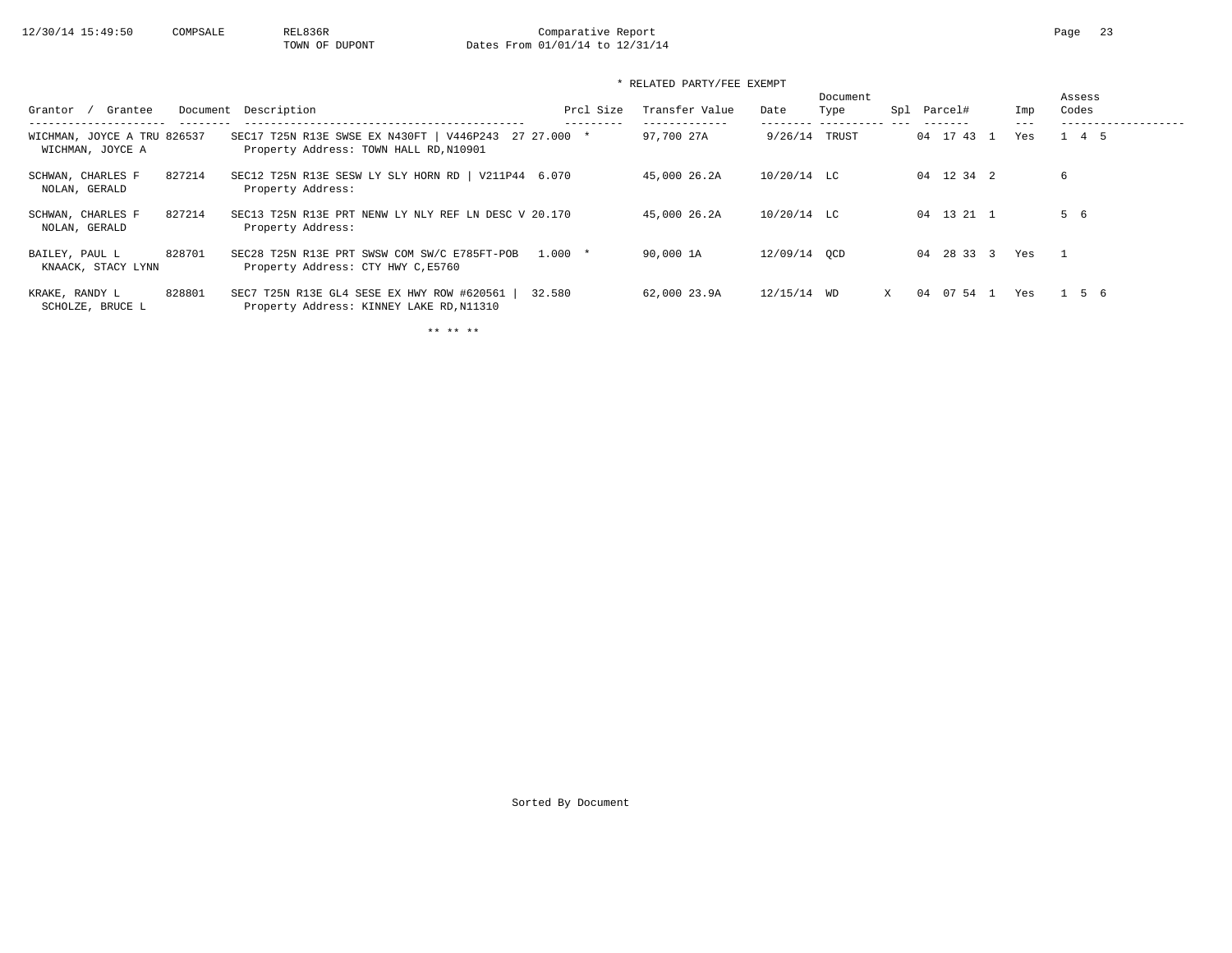# 12/30/14 15:49:50 COMPSALE REL836R Comparative Report Comparative Report Page 24 Dates From 01/01/14 to 12/31/14

## \* RELATED PARTY/FEE EXEMPT

| Grantor / Grantee                                   | Document Description                                                                        | Prcl Size<br>---------- | Transfer Value<br>------------- | Date            | Document<br>Type |   | Spl Parcel#     | Imp<br>$---$ | Assess<br>Codes     |
|-----------------------------------------------------|---------------------------------------------------------------------------------------------|-------------------------|---------------------------------|-----------------|------------------|---|-----------------|--------------|---------------------|
| HANDRICH, WILLIAM C 819888<br>HANDRICH, JEANETTE L  | SEC33 T22N R11E UNIT #8 EAGLES NEST   V470P21<br>Property Address: CTY HWY Q, E1286 UNIT 8  | $.000*$                 | 100,000                         | 1/06/14 OCD     |                  |   | 05 33 72 8      | Yes          | $\mathbf{1}$        |
| FEDERAL HOME LOAN MO 820197<br>OEHLER, MICHAEL T    | SEC35 T22N R11E PRT NWNE DAF LT1 CSM V13P446<br>Property Address: OTTER DR, N2808           | .500                    | 68,000.5A                       | $1/20/14$ WD    |                  |   | 05 35 12 16 Yes |              | $\overline{1}$      |
| REPCO REAL ESTATE LL 820191<br>EUBANKS, JOSEPH S    | SEC35 T22N R11E LT 19 BLK 2 1ST ADD HERITAGE<br>Property Address: CHAD CT, N2602            | .000                    | 128,500 1A                      | $1/20/14$ WD    |                  |   | 05 35 74 36 Yes |              | $\overline{1}$      |
| TOWNSEND, JAMES A<br>820219<br>TOWNSEND, SUSAN M    | SEC1 T22N R11E NESE LY S&W RD EX #758770   V6 16.130 *<br>Property Address: HWY 49, N4611   |                         | 200,000 16A                     | $1/21/14$ OCD   |                  |   | 05 01 41 4 Yes  |              | $1 \quad 4 \quad 8$ |
| MINTON, MARY R TRUST 820301<br>CRONCE, MARK A TRUST | SEC27 T22N R11E PRT GL1&2 V204P146 EX CSM V11 19.820<br>Property Address:                   |                         | 5,000                           | $1/23/14$ TRUST |                  | X | 05 27 52 6      |              | $\overline{4}$      |
| WILKENING, PATRICK E 820383<br>TETZLAFF, STEVEN R   | SEC11 T22N R11E PRT NWNE DAF LT1 CSM V9P363   1.000<br>Property Address: NELSON RD, E1979   |                         | 100,000 1A                      | $1/27/14$ WD    |                  |   | 05 11 12 4 Yes  |              | $\overline{1}$      |
| 820424<br>LIVESEY, JOHN P<br>BAUER, LAWRENCE L TR   | SEC33 T22N R11E UNIT NO 6 EAGLES NEST MCCROSS<br>Property Address: CTY HWY Q, E1286 UNIT 6  | .000                    | 300,000 1A                      | $1/28/14$ WD    |                  |   | 05 33 72 6 Yes  |              | $\overline{1}$      |
| OWENS, HARRY B TRUST 820519<br>SCHUMANN, JOHN W     | SEC25 T22N R11E PRT NWSW DAF LT1 CSM V29P81  <br>Property Address: CTY HWY QQ, N3061        | 1.140                   | 147,000                         | 2/03/14 TRUST   |                  |   | 05 25 32 12 Yes |              | $\overline{1}$      |
| 820508<br>KEIL, ELMER H<br>OFTEDAHL, ALVIN H        | SEC34 T22N R11E LTS47&48 & PRT LT146 MC CROSS<br>Property Address: PINES INN LN, N2566      | $.000*$                 | 250,000 1A                      | $2/03/14$ LC    |                  |   | 05 34 76 43 Yes |              | $\overline{1}$      |
| NORLAND PROPERTIES L 820622<br>WACHSMUTH, DANIEL R  | SEC33 T22N R11E UNIT 6 CROSSINGS CONDOMINIUM<br>Property Address: COUNTY PARK LN, E1204 UNI | .000                    | 165,000                         | $2/06/14$ LC    |                  |   | 05 33 74 75 Yes |              | $\overline{1}$      |
| TOWNSEND, JAMES ALLA 820811<br>TREE F LLC           | SEC1 T22N R11E SWSE EX CSM V3P417   EX V530P6 35.720<br>Property Address:                   |                         | 132,100 36A                     | $2/14/14$ WD    |                  |   | 05 01 43 2      |              |                     |
| 820807<br>WALSH, DONALD J<br>WALSH, EDWARD J        | SEC33 T22N R11E LT79 OAKWOOD PLAT   V461P682<br>Property Address: CLEGHORN DR, N2518        | $.000*$                 | 185,100 1A                      | $2/14/14$ QCD   |                  |   | 05 33 74 30 Yes |              | $\overline{1}$      |
| WALSH, DONALD J<br>820807<br>WALSH, EDWARD J        | SEC33 T22N R11E LT80 OAKWOOD PLAT   V461P682<br>Property Address:                           | $.000*$                 | 185,100 1A                      | $2/14/14$ QCD   |                  |   | 05 33 74 31     |              | 1                   |
| THOMPSON TRUST<br>820879<br>SCHMIDT, ANDREW         | SEC26 T22N R11E PRT SWSW DAF LT1 CSM V15P79 E 2.200<br>Property Address:                    |                         | 450,000 3A                      | $2/20/14$ WD    |                  |   | 05 26 33 31 Yes |              | $\overline{1}$      |
| THOMPSON TRUST<br>820879<br>SCHMIDT, ANDREW         | SEC26 T22N R11E PRT SWSW DAF LT2 CSM V15P79<br>Property Address: OTTER DR, N2929            | .000                    | 450,000 3A                      | $2/20/14$ WD    |                  |   | 05 26 33 32 Yes |              | $\overline{1}$      |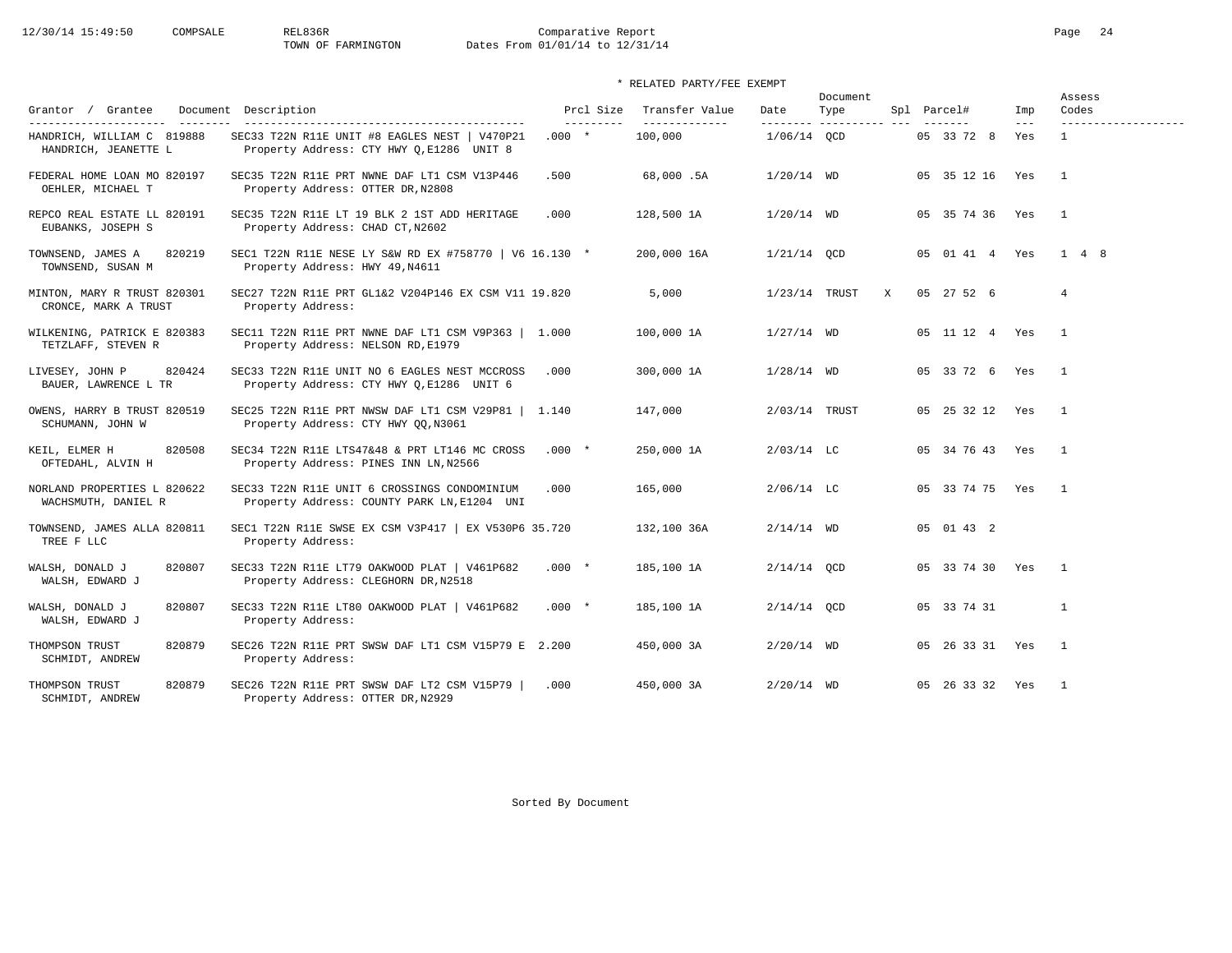PETERS, ANTHONY S Property Address: OTTMAN DR, N2583

ORT, GERALD Property Address:

SCHOENECKER, AARON Property Address:

### 12/30/14 15:49:50 COMPSALE REL836R Comparative Report Page 25 TOWN OF FARMINGTON Dates From 01/01/14 to 12/31/14

 \* RELATED PARTY/FEE EXEMPT Document Assess Grantor / Grantee Document Description **Product Access Product Case Transfer Value** Date Type Spl Parcel# Imp Codes --------------------- -------- ------------------------------------------- --------- ------------- -------- ---------- --- ------- --- ------------------- RMERS STATE BANK O 821022 SEC28 T22N R11E PRT NW & PRT GL3 DESC #724727 37.000<br>FARMINGTON TOWN OF 11A 2000 Property Address: PRAIRIE VIEW LN.E908 Property Address: PRAIRIE VIEW LN, E908 FARMERS STATE BANK O 821022 SEC28 T22N R11E PRT GL3 DAF LT1 CSM V25P167 | 5.161 52,700 11A 2/26/14 WD 05 28 53 22 5 FARMINGTON TOWN OF Property Address: PRAIRIE VIEW LN,E913 FARMERS STATE BANK O 821022 SEC28 T22N R11E PRT GL3 DAF LT2 CSM V25P167 | 4.132 52,700 11A 2/26/14 WD 05 28 53 23 5 FARMINGTON TOWN OF Property Address: BROWN ENTERPRISES HO 821107 SEC35 T22N R11E PRT GL2&3 DAF LT1 CSM V21P298 .985 246,800 1A 3/04/14 WD 05 35 52 20 Yes 2 ANGSTEN, ROSEMARY D Property Address: CTY HWY QQ,N2826 ANGSTEN, ROSEMARY D 821108 SEC35 T22N R11E PRT GL2&3 DAF LT1 CSM V21P298 .985 246,800 1A 3/04/14 WD 05 35 52 20 Yes 2 COLUMBIA ENTERPRISES Property Address: CTY HWY QQ,N2826 SCHOMMER, DANIEL J 821166 SEC4 T22N R11E FRL NWNW EX CSM V20P141 | V563 33.380 \* 251,400 101A 3/06/14 WD 05 04 22 1 5<br>DURRANT. RYAN L Property Address: Property Address: SCHOMMER, DANIEL J 821166 SEC4 T22N R11E SWNW | V563P569&570 V684P35 39.420 \* 251,400 101A 3/06/14 WD 05 04 23 4 5 6 DURRANT, RYAN L Property Address: SCHOMMER, DANIEL J 821166 SEC5 T22N R11E NENE LY E HWY | V563P569&570 V 19.090 \* 251,400 101A 3/06/14 WD 05 05 11 5 4 5 DURRANT, RYAN L Property Address: SCHOMMER, DANIEL J 821166 SEC5 T22N R11E SENE LY E HWY | V563P569&570 V 9.160 \* 251,400 101A 3/06/14 WD 05 05 14 5 Yes 1 5 DURRANT, RYAN L Property Address: HALVERSON, THOMAS D 821266 SEC26 T22N R11E PRT SENW DAF LT1 CSM V15P474 .000 22,000 1A 3/11/14 WD 05 26 24 15 1 SCHMIDT, ANDREW J Property Address: SHAMROCK LN, N3192 WEAVER, RITA M 821330 SEC33 T22N R11E PRT GL5 COM W/L HWY LY N11DG .000 \* 314,600 .3A 3/13/14 QCD 05 33 55 4 Yes 1<br>WEAVER, JAMES H Property Address: CLEGHORN DR.N2521 Property Address: CLEGHORN DR, N2521 SHERIFF OF WAUPACA C 821386 SEC26 T22N R11E COM SW COR NE N89DEG E290FT N .000 \* 62,100 1A 3/17/14 SHERI 05 26 13 5 Yes 1 FEDERAL NATIONAL MOR Property Address: HWY 54,E1948 PETERS, ANTHONY S 821469 SEC33 T22N R11E PRT NESW & PRT GL4 | V282P252 .000 \* 88,500 1A 3/21/14 QCD 05 33 54 12 Yes 1

Sorted By Document

OLSON, GLENN 821647 SEC15 T22N R11E PRT SWSW LY S HWY EX V259P227 2.270 \* 12,800 2.3A 3/27/14 QCD 05 15 33 20 1

ORT, GERALD 821648 SEC15 T22N R11E PRT SWSW LY SHWY EX V259P227 2.270 5,000 2.3A 3/27/14 OCD 05 15 33 20 1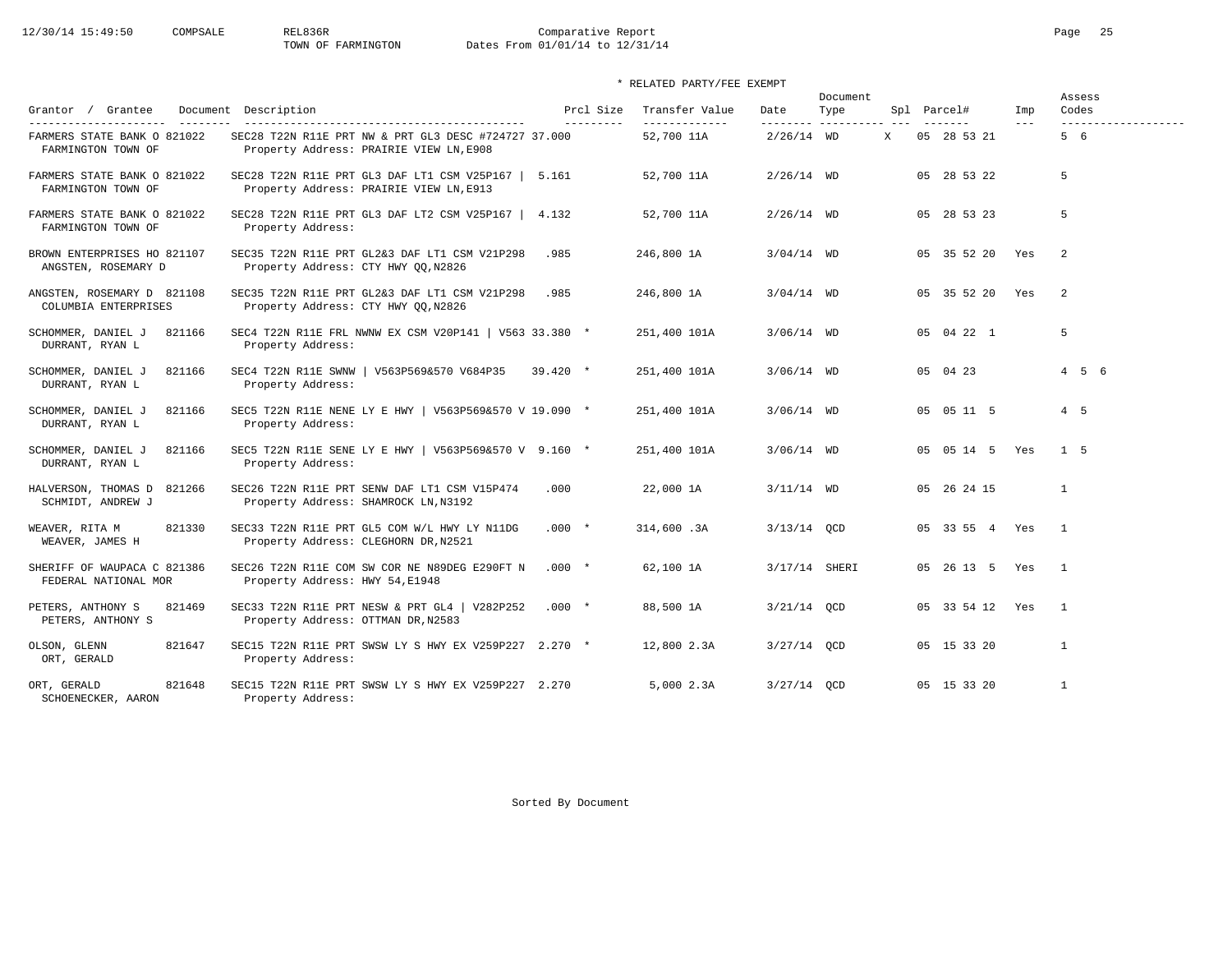# 12/30/14 15:49:50 COMPSALE REL836R Comparative Report Comparative Report Page 26 Dates From 01/01/14 to 12/31/14

| Grantor / Grantee                               |        | Document Description                                                                       |         | Prcl Size | Transfer Value<br>------------- | Date            | Document<br>Type | Spl Parcel#        | Imp          | Assess<br>Codes |
|-------------------------------------------------|--------|--------------------------------------------------------------------------------------------|---------|-----------|---------------------------------|-----------------|------------------|--------------------|--------------|-----------------|
| NEELIS, DAVID A<br>ANDERSON, LISA               | 821749 | SEC35 T22N R11E LT12 IRENES PINE GROVE PLAT<br>Property Address: KING RD, E2038            | .000    | --------- | 19,000 1A                       | $3/31/14$ LC    |                  | 05 35 71 12        | $---$<br>Yes | $\mathbf{1}$    |
| NAREWSKI, DEBRA L<br>THOMSEN, JENNIFER          | 821776 | SEC33 T22N R11E PRT NESW & PRT GL4   V282P252<br>Property Address: OTTMAN DR, N2583        | .000    |           | 90,000 1A                       | $4/01/14$ WD    |                  | 05 33 54 12 Yes    |              | $\overline{1}$  |
| BAYLAKE BANK<br>WEISBROD, PAULA K               | 821906 | SEC26 T22N R11E COM 10FT S OF NW COR NWSE N2D<br>Property Address: HWY 54, E1892           | $.990*$ |           | 58,500                          | 4/08/14 SHERI   |                  | 05 26 13 6 Yes     |              | $\overline{1}$  |
| SHERIFF OF WAUPACA C 821957<br>BABB, ROBIN      |        | SEC35 T22N R11E COM 1388FT E OF SW COR OF NW<br>Property Address: AMY ST, E1789            | .000    |           | 35,600 1A                       | 4/10/14 SHERI   |                  | 05 35 54 26 Yes    |              | $\overline{1}$  |
| GROHOLSKI, ALFRED L 822046<br>JOHNSON, STEVEN M |        | SEC7 T22N R11E S1/2 SESE   V270P268 V456P578 20.000<br>Property Address: MORGAN DR, N4143  |         |           | 60,000 20A                      | $4/15/14$ WD    |                  | 05  07  44  2  Yes |              | $1\quad 5$      |
| HECKLER, ALAN B<br>FIRST NATIONAL BANK          | 822150 | SEC34 T22N R11E LT4 CENTRAL PARK AKA CSM V4P8<br>Property Address: RAINBOW DR, N2832       | $.000*$ |           | 1,152,000                       | $4/18/14$ WD    |                  | 05 34 71 5         |              | $\mathbf{1}$    |
| HECKLER, ALAN B<br>FIRST NATIONAL BANK          | 822150 | SEC34 T22N R11E LT5&6 CENTRAL PARK   V394P302<br>Property Address: RAINBOW DR, N2840       | $.000*$ |           | 1,152,000                       | $4/18/14$ WD    |                  | 05 34 71 6 Yes     |              | $\overline{1}$  |
| GEORGE, ANTHONY<br>CHAIN OLAKES ADVENTU         | 822202 | SEC34 T22N R11E PRT GL8 & PRT SESE   V343P483<br>Property Address: CTY HWY QQ, N2601       | .000    |           | 125,000                         | $4/21/14$ WD    |                  | 05 34 58 20 Yes    |              | $\overline{1}$  |
| FALK, DENNIS J<br>OBRIEN, RODRICK D             | 822200 | SEC36 T22N R11E LT1 OLD ORCHARD SUB   V751P57<br>Property Address: JULIE LN, E2391         | .000    |           | 93,000                          | $4/21/14$ WD    |                  | 05 36 74 1 Yes     |              | $\overline{1}$  |
| GAPONIUK, LYDIA TRUS 822267<br>MESYK, JOHN      |        | SEC6 T22N R11E PRT NENW DAF LT2 CSM V17P411   5.700 *<br>Property Address: FOLEY DR, N4889 |         |           | 212,300 75.4A                   | $4/24/14$ TRUST |                  | 05 06 21 6 Yes     |              | $1\quad 6$      |
| GAPONIUK, LYDIA TRUS 822267<br>MESYK, JOHN      |        | SEC6 T22N R11E PRT NENW DAF LT3 CSM V17P413   3.480 *<br>Property Address:                 |         |           | 212,300 75.4A                   | $4/24/14$ TRUST |                  | 05 06 21 7         |              | $\mathbf{1}$    |
| GAPONIUK, LYDIA TRUS 822267<br>MESYK, JOHN      |        | SEC6 T22N R11E PRT NENW DAF LT4 CSM V17P413   3.480 *<br>Property Address:                 |         |           | 212,300 75.4A                   | $4/24/14$ TRUST |                  | 05 06 21 8         |              | $\mathbf{1}$    |
| GAPONIUK, LYDIA TRUS 822267<br>MESYK, JOHN      |        | SEC6 T22N R11E PRT NENW DAF LT5 CSM V17P413   10.000 *<br>Property Address:                |         |           | 212,300 75.4A                   | $4/24/14$ TRUST |                  | 05 06 21 9         |              | 6               |
| LARSON, RICHARD C<br>ZELHOFER, KEVIN J          | 822299 | SEC35 T22N R11E LT17 INDIAN MOUND PLAT NKA LT<br>Property Address: PINE RIDGE LN, E1711    | .000    |           | 335,000 1A                      | $4/25/14$ WD    |                  | 05 35 77 17 Yes    |              | $\overline{1}$  |
| SAVOLT, MICHAEL L<br>CASABNOR INVESTMENTS       | 822320 | SEC34 T22N R11E LT23 MC CROSSEN PL AKA LT1&OL<br>Property Address: GRANDVIEW RD, E1382     | .140    |           | 283,700 1A                      | $4/28/14$ OCD   |                  | 05 34 76 23 Yes    |              | $\overline{1}$  |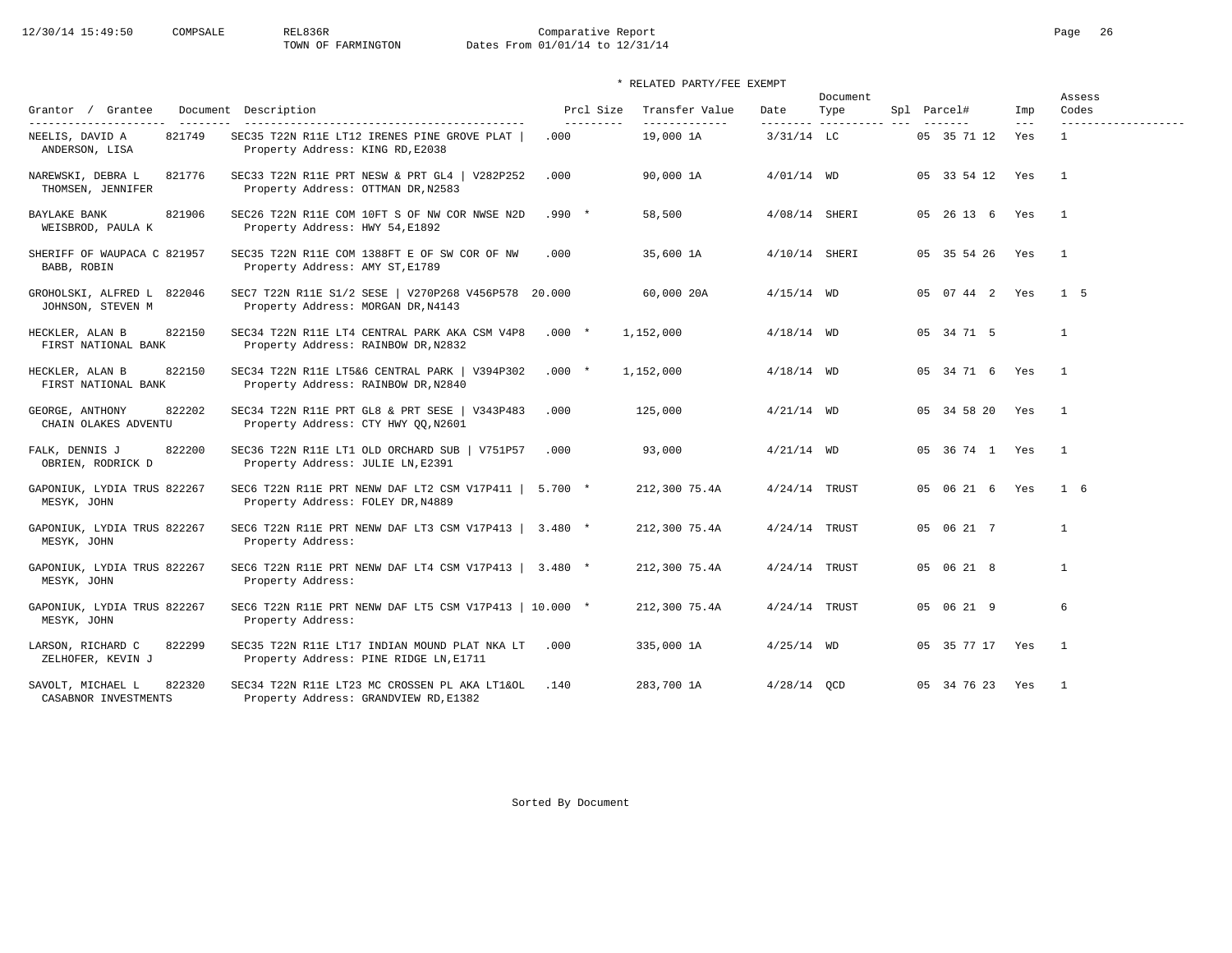| Grantor / Grantee                                                      | Document Description                                                                                                       | Prcl Size          | Transfer Value             | Date          | Document<br>Type       |              | Spl Parcel#     | Imp          | Assess<br>Codes                     |
|------------------------------------------------------------------------|----------------------------------------------------------------------------------------------------------------------------|--------------------|----------------------------|---------------|------------------------|--------------|-----------------|--------------|-------------------------------------|
| ----------------------<br>822454<br>MANTEUFEL, DEAN<br>BLANKE, KERRY L | --------------------------------------<br>SEC35 T22N R11E LT46 3RD ADD TO PRYSE ORIG PL<br>Property Address: AMY ST, E1880 | ----------<br>.000 | -------------<br>98,500 1A | $5/01/14$ WD  | ______________________ |              | 05 35 72 54     | $---$<br>Yes | -------------------<br>$\mathbf{1}$ |
| ANDERSON, LOIS A<br>822557<br>SLOMSKI, PHILIP R                        | SEC12 T22N R11E NWNE BNG PRT LT1 CSM V7P381 E 38.150<br>Property Address: NELSON RD, E2361                                 |                    | 225,000 5A                 | $5/06/14$ WD  |                        | $\mathbf{x}$ | 05 12 12        | Yes          | $1\quad 5\quad 6$                   |
| 822612<br>BELKE, MARIA E<br>C&D LANDHOLDINGS LLC                       | SEC9 T22N R11E NENE   V465P216 V587P724 V986P 40.000<br>Property Address:                                                  |                    | 130,000 79.2A              | $5/08/14$ WD  |                        |              | 05 09 11 2      |              | $4\quad 5\quad 8$                   |
| 822612<br>BELKE, MARIA E<br>C&D LANDHOLDINGS LLC                       | SEC4&9 T22N R11E PRT SWSE LY S RD SEC4 & NWNE 39.210<br>Property Address:                                                  |                    | 130,000 79.2A              | $5/08/14$ WD  |                        |              | 05 09 12 4      |              | $4\quad 6\quad 8$                   |
| 822702<br>WARNER, DALE G<br>HAWKINS, LINDA JANE                        | SEC26 T22N R11E S60FT OF W1/2 OF SW1/4 LY E O<br>Property Address: OTTER DR, N3019                                         | $.000*$            | 49,000.2A                  | $5/09/14$ WD  |                        |              | 05 26 32 8 Yes  |              | $\mathbf{1}$                        |
| STEAD, STEPHEN L PR 822876<br>HUDSON, LANA M                           | SEC28 T22N R11E LT18 SILVER VIEW HEIGHTS PL<br>Property Address: SILVER LAKE DR, N3128 W                                   | .760               | 118,000.7A                 | 5/16/14 PERRE |                        |              | 05 28 71 18 Yes |              | $\mathbf{1}$                        |
| 822933<br>FARMINGTON TOWN OF<br>PEOTTER, JON C                         | SEC13 T22N R11E HWY ROW<br>Property Address:                                                                               | .000               | 1,000 1.4A                 | 5/19/14 QCD   |                        | X            | 05 13 97        |              |                                     |
| 822955<br>MATCHEN, ROBERT E<br>SYKES, KENT E                           | SEC23&26 T22N R11E PRT SESE SEC23 & PRT NENE<br>Property Address: WESTGATE ACRES RD, E2021 N                               | 2.120              | 257,900 2.1A               | $5/20/14$ WD  |                        |              | 05 23 71 26 Yes |              | $\overline{1}$                      |
| SCHULTE, KENNETH J<br>822996<br>DIEMEL, CASEY J                        | SEC10 T22N R11E PRT NWSW DAF COM SE/COR NWSW<br>Property Address:                                                          | 5.000              | 30,000 5A                  | $5/21/14$ LC  |                        |              | 05 10 32 2      |              | $\mathbf{1}$                        |
| 822982<br>LIND, BEAU J<br>MURWIN, BRIAN S                              | SEC16 T22N R11E LT15 WAUPACA RIVERSIDE SUB EX 1.180<br>Property Address: MANNEY CT, N3882                                  |                    | 143,000 1.2A               | $5/21/14$ WD  |                        |              | 05 16 71 15 Yes |              | $\mathbf{1}$                        |
| 822992<br>KRON, AMY K<br>MARX, ANDREW J                                | SEC24&25 T22N R11E LT10 COVERED BRIDGE SUB<br>Property Address: COVERED BRIDGE RD, N3336                                   | .000               | 109,900                    | $5/21/14$ WD  |                        |              | 05 24 71 10 Yes |              | $\overline{1}$                      |
| FIRST NATIONAL BANK 822995<br>MORRISON, GREGORY L                      | SEC34 T22N R11E LT5&6 CENTRAL PARK   V394P302<br>Property Address: RAINBOW DR, N2840                                       | .000               | 650,000                    | $5/21/14$ WD  |                        |              | 05 34 71 6 Yes  |              | $\overline{1}$                      |
| DRIVER, DANIEL K<br>823057<br>JENSEN, STEVEN M                         | SEC35 T22N R11E PRT GL 2 DAF LT1 CSM V16P438<br>Property Address: OTTER DR, N2817                                          | .680               | 140,000 1A                 | $5/23/14$ WD  |                        |              | 05 35 52 50 Yes |              | $\mathbf{1}$                        |
| BATTEN, TIMOTHY A<br>823125<br>TURNER, DEBORAH J                       | SEC32 T22N R11E LT8 HARDY PINES PLAT<br>V445P4<br>Property Address: BERKSHIRE LN, E579                                     | .000               | 138,000 1A                 | $5/27/14$ WD  |                        |              | 05 32 70 8 Yes  |              | $\overline{1}$                      |
| 823078<br>DESCHLER, CHAD M<br>BUCK, JASON R                            | SEC36 T22N R11E PRT GL2 DAF LT1 CSM V8P531<br>Property Address: JULIE LN, E2314                                            | .000               | 84,000 1A                  | $5/27/14$ WD  |                        |              | 05 36 52 15 Yes |              | $\overline{1}$                      |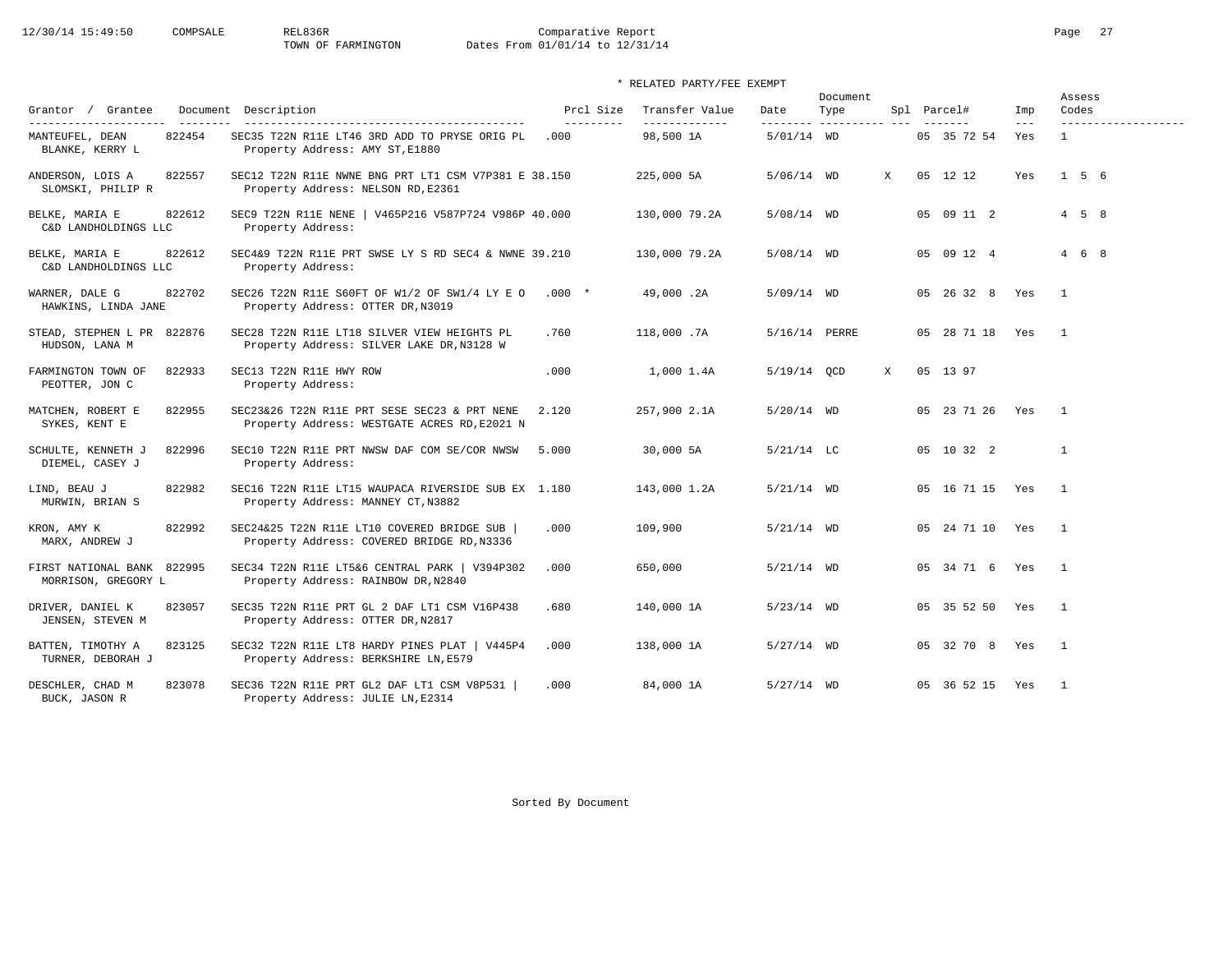|                                                     |                                                                                                     |                         |                                 |               | Document                        | Assess |                 |              |                              |
|-----------------------------------------------------|-----------------------------------------------------------------------------------------------------|-------------------------|---------------------------------|---------------|---------------------------------|--------|-----------------|--------------|------------------------------|
| Grantor / Grantee<br>----------------------         | Document Description<br>----------------------------------                                          | Prcl Size<br>---------- | Transfer Value<br>------------- | Date          | Type<br>-------- ---------- --- |        | Spl Parcel#     | Imp<br>$---$ | Codes<br>------------------- |
| 823136<br>HAGEN, DENNIS W<br>HARRISON, JOSEPH D     | SEC35 T22N R11E LT 5 BLK 3 1ST ADD HERITAGE H<br>Property Address: KELLEEN DR, N2622                | .000                    | 127,000                         | $5/28/14$ WD  |                                 |        | 05 35 74 45     | Yes          | $\mathbf{1}$                 |
| CAPIZZI, MICHAEL J<br>823143<br>JOHNSON, SUSAN M    | SEC35 T22N R11E LT5 & LT30 INDIAN MOUND PLAT<br>Property Address: PINE RIDGE LN, E1763              | .310                    | 331,000                         | $5/28/14$ WD  |                                 |        | 05 35 77 5 Yes  |              | $\overline{1}$               |
| WALTERS, SUSAN M<br>823139<br>ADER, ANDREW J        | SEC36 T22N R11E LT4 WAUPACA LAKESHORE SUB   V 1.010<br>Property Address:                            |                         | 28,000 1A                       | $5/28/14$ WD  |                                 |        | 05 36 76 4      |              | $\mathbf{1}$                 |
| SODERLUND, THOMAS R 823141<br>ADER, ANDREW J        | SEC36 T22N R11E LT5 WAUPACA LAKESHORE SUB $ V 1.000$<br>Property Address: TAYLOR CT, N2789          |                         | 12,900 1A                       | $5/28/14$ WD  |                                 |        | 05 36 76 5      |              | $\mathbf{1}$                 |
| 823157<br>LANE, MARY L<br>EDMINSTER, R WILLIAM      | SEC31 T22N R11E FRL NWSW LY SWLY EDMINSTER RD 34.050 *<br>Property Address:                         |                         | 25,850 35A                      | $5/29/14$ WD  |                                 |        | 05 31 32 3      |              | 5 6                          |
| KESLER, JOHN V<br>823227<br>WHITE, EDGAR D          | SEC33 T22N R11E LT7 LOCKSLEY HALL KNA LT7 CSM<br>Property Address: LOCKSLEY LN, N2793               | .383                    | 830,000 1A                      | $5/30/14$ WD  |                                 |        | 05 33 79 7 Yes  |              | $\overline{1}$               |
| THORNTON, JOANNE M T 823258<br>THORNTON, JOANNE M   | SEC33 T22N R11E LT11&OL1 COLUMBIAN PARK 1ST A .000 *<br>Property Address: WHISPERING PINES RD, E971 |                         | 500,000 1A                      |               | 6/02/14 TRUST                   |        | 05 33 78 8 Yes  |              | $\overline{1}$               |
| WROLSTAD, DAVID I TR 823291<br>KUBISIAK, MARTIN     | SEC28 T22N R11E NWSE EX CSM V14P384 EX V868P6 33.590<br>Property Address: HWY 54, E1129             |                         | 129,000 34A                     | $6/03/14$ WD  |                                 |        | 05 28 42 1 Yes  |              | $1 \quad 5$                  |
| ELLINGSWORTH, HELEN 823312<br>GOLDMAN, JESSICA L    | SEC34 T22N R11E E1/2 LT22 & ALL LT23 LAKE SID<br>Property Address: GRANDVIEW RD, E1369              | .000                    | 45,000 1A                       | $6/03/14$ WD  |                                 |        | 05 34 78 22 Yes |              | $\overline{1}$               |
| 823317<br>HALEY, KELLY J<br>O2GROUP LLC             | SEC35 T22N R11E COM 500FT E OF X OF HWY & W/L .000 *<br>Property Address: KING RD, E2043            |                         | 137,000 1A                      | $6/03/14$ OCD |                                 |        | 05 35 41 5 Yes  |              | $\overline{1}$               |
| KARPINSKI, NORBERT C 823356<br>KARPINSKI, ROBERT A  | SEC28 T22N R11E E1/2 SESW   V269P559 V567P689 20.000 *<br>Property Address:                         |                         | 56,200 20A                      | $6/04/14$ OCD |                                 |        | 05 28 34 1      |              | 6                            |
| KARPINSKI, NORBERT C 823357<br>KARPINSKI, ANDREW    | SEC28 T22N R11E SESW EX E1/2 DESC V589P46   V 20.000 *<br>Property Address:                         |                         | 22,000 10A                      | $6/04/14$ OCD |                                 | X      | 05 28 34 2      |              | 5 6                          |
| KARPINSKI, NORBERT C 823358<br>KARPINSKI, THOMAS    | SEC28 T22N R11E SESW EX E1/2 DESC V589P46   V 20.000 *<br>Property Address:                         |                         | 22,000 10A                      | $6/04/14$ OCD |                                 | X      | 05 28 34 2      |              | 5 6                          |
| HANDRICH, JEANETTE L 823389<br>HANDRICH, JEANETTE L | SEC33 T22N R11E UNIT #8 EAGLES NEST   V470P21<br>Property Address: CTY HWY Q, E1286 UNIT 8          | $.000*$                 | 273,500                         | $6/05/14$ QCD |                                 |        | 05 33 72 8 Yes  |              | $\mathbf{1}$                 |
| LALONDE, MICHAEL T 823439<br>MAROUETTE, RODNEY J    | SEC35 T22N R11E W19FT LT3 & ALL LT4 GLENWOOD<br>Property Address: PARK LANE DR, N2723               | .000                    | 275,000.1A                      | $6/06/14$ WD  |                                 |        | 05 35 75 4 Yes  |              | $\overline{1}$               |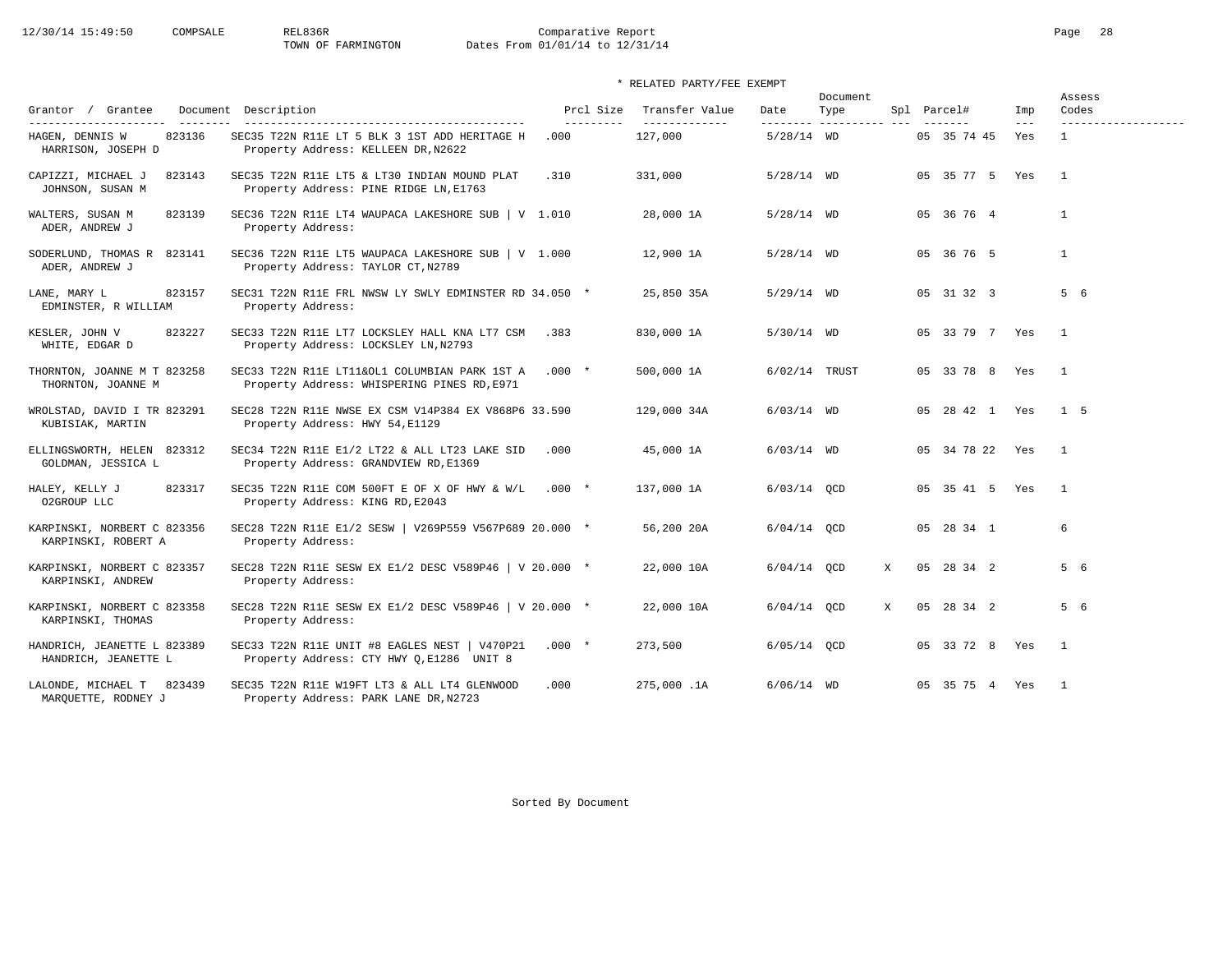# 12/30/14 15:49:50 COMPSALE REL836R Comparative Report Comparative Report Page 29 Dates From 01/01/14 to 12/31/14

| Grantor / Grantee                                                                               | Document Description                                                                            | Prcl Size           | Transfer Value               | Date                      | Document<br>Type |   | Spl Parcel#     | Imp          | Assess<br>Codes                     |
|-------------------------------------------------------------------------------------------------|-------------------------------------------------------------------------------------------------|---------------------|------------------------------|---------------------------|------------------|---|-----------------|--------------|-------------------------------------|
| ----------------------<br>$- - - - - - - -$<br>FOOTE, JOAN M TRUSTE 823726<br>STIEBS, JEFFREY A | SEC11 T22N R11E PRT NENW DAF LT2 CSM V15P111<br>Property Address: OAKLAND DR, N4461             | ----------<br>1.000 | --------------<br>122,500 1A | --------<br>6/17/14 TRUST | -----------      |   | 05 11 21 11     | $---$<br>Yes | -------------------<br>$\mathbf{1}$ |
| 823788<br>REISS, EARL W SR<br>BORCHERT, TINA M                                                  | SEC8 T22N R11E PRT SWNW DAF LT1 CSM V2P127  <br>Property Address: RIEBEN RD, E539               | 2.500               | 25,000 2.5A                  | $6/18/14$ WD              |                  |   | 05 08 23 8      | Yes          | $\overline{1}$                      |
| STILLMAN, MICHAEL J 823822<br>DEUTSCHE BANK TRUST                                               | SEC35 T22N R11E PRT SENE DAF LT1 CSM V17P312 12.290 *<br>Property Address: DUVENICK LN, N2755   |                     | 139,000 1A                   | 6/19/14 SHERI             |                  |   | 05 35 14 9 Yes  |              | $\mathbf{1}$                        |
| FARMERS STATE BANK O 823896<br>POSITIVE VENTURES LL                                             | SEC28 T22N R11E PRT NW & PRT GL3 DESC #724727 37.000<br>Property Address: PRAIRIE VIEW LN, E908 |                     | 173,500 35A                  | $6/23/14$ WD              |                  | X | 05 28 53 21     |              | 5 6                                 |
| 823901<br>DUNAJ, JOSHUA D<br>JONES, CHARLES C                                                   | SEC28 T22N R11E LT2 SILVER VIEW HEIGHTS PL V5<br>Property Address: SILVER LAKE DR, N3103 W      | .689                | 127,000.7A                   | $6/23/14$ WD              |                  |   | 05 28 71 2 Yes  |              | $\overline{1}$                      |
| TURNER TRUST<br>824117<br>FAULKS, RANDALL M                                                     | SEC7 T22N R11E NESW   V436P24 V438P422 V457P2 40.000<br>Property Address:                       |                     | 120,000 25A                  | $6/30/14$ WD              |                  | X | 05 07 31        |              | $4\quad 5$                          |
| HARDER, RODNEY<br>824154<br>LARUE, BRENT J                                                      | SEC26 T22N R11E PRT SENE COM SW/COR SENE N384 1.000<br>Property Address: HWY 54, E1996          |                     | 65,000 1A                    | 6/30/14 PERRE             |                  |   | 05 26 14 2 Yes  |              | $\overline{1}$                      |
| 824156<br>VERGAUWEN, TONY F<br>HEIDEMAN, DUSTIN L                                               | SEC28 T22N R11E LT44 SILVER VIEW HEIGHTS PL<br>Property Address: DEERVIEW CT, N3286             | .000                | 115,000 1A                   | $6/30/14$ WD              |                  |   | 05 28 71 44 Yes |              | $\mathbf{1}$                        |
| 824165<br>PEOTTER, JON C<br>HOLLMAN, SETH R                                                     | SEC13 T22N R11E PRT SE DAF LT1 CSM V24P159   12.000<br>Property Address:                        |                     | 93,000 24A                   | $7/01/14$ WD              |                  |   | 05 13 42 2 Yes  |              | 1 5                                 |
| 824165<br>PEOTTER, JON C<br>HOLLMAN, SETH R                                                     | SEC13 T22N R11E PRT SE DAF LT2 CSM V24P159  <br>Property Address:                               | 10.500              | 93,000 24A                   | $7/01/14$ WD              |                  |   | 05 13 42 3      |              | 6                                   |
| 824167<br>PEOTTER, JON C<br>HAWKE, ANTHONY M                                                    | SEC13 T22N R11E PRT SE DAF LT3 CSM V24P159   12.000<br>Property Address:                        |                     | 120,000 23A                  | $7/01/14$ LC              |                  |   | 05 13 42 4      |              | 5 6                                 |
| 824167<br>PEOTTER, JON C<br>HAWKE, ANTHONY M                                                    | SEC13 T22N R11E PRT SE DAF LT4 CSM V24P159   11.040<br>Property Address:                        |                     | 120,000 23A                  | $7/01/14$ LC              |                  |   | 05 13 42 5      |              | 5                                   |
| 824165<br>PEOTTER, JON C<br>HOLLMAN, SETH R                                                     | SEC13 T22N R11E HWY ROW<br>Property Address:                                                    | .000                | 93,000 24A                   | $7/01/14$ WD              |                  |   | 05 13 97        |              |                                     |
| PEOTTER, JON C<br>824167<br>HAWKE, ANTHONY M                                                    | SEC13 T22N R11E HWY ROW<br>Property Address:                                                    | .000                | 120,000 23A                  | $7/01/14$ LC              |                  |   | 05 13 97        |              |                                     |
| BABB REAL ESTATE LLC 824174<br>ABRAHAMSON, KARI                                                 | SEC35 T22N R11E COM 1388FT E OF SW COR OF NW<br>Property Address: AMY ST, E1789                 | .000                | 89,000 1A                    | $7/01/14$ WD              |                  |   | 05 35 54 26     | Yes          | $\overline{1}$                      |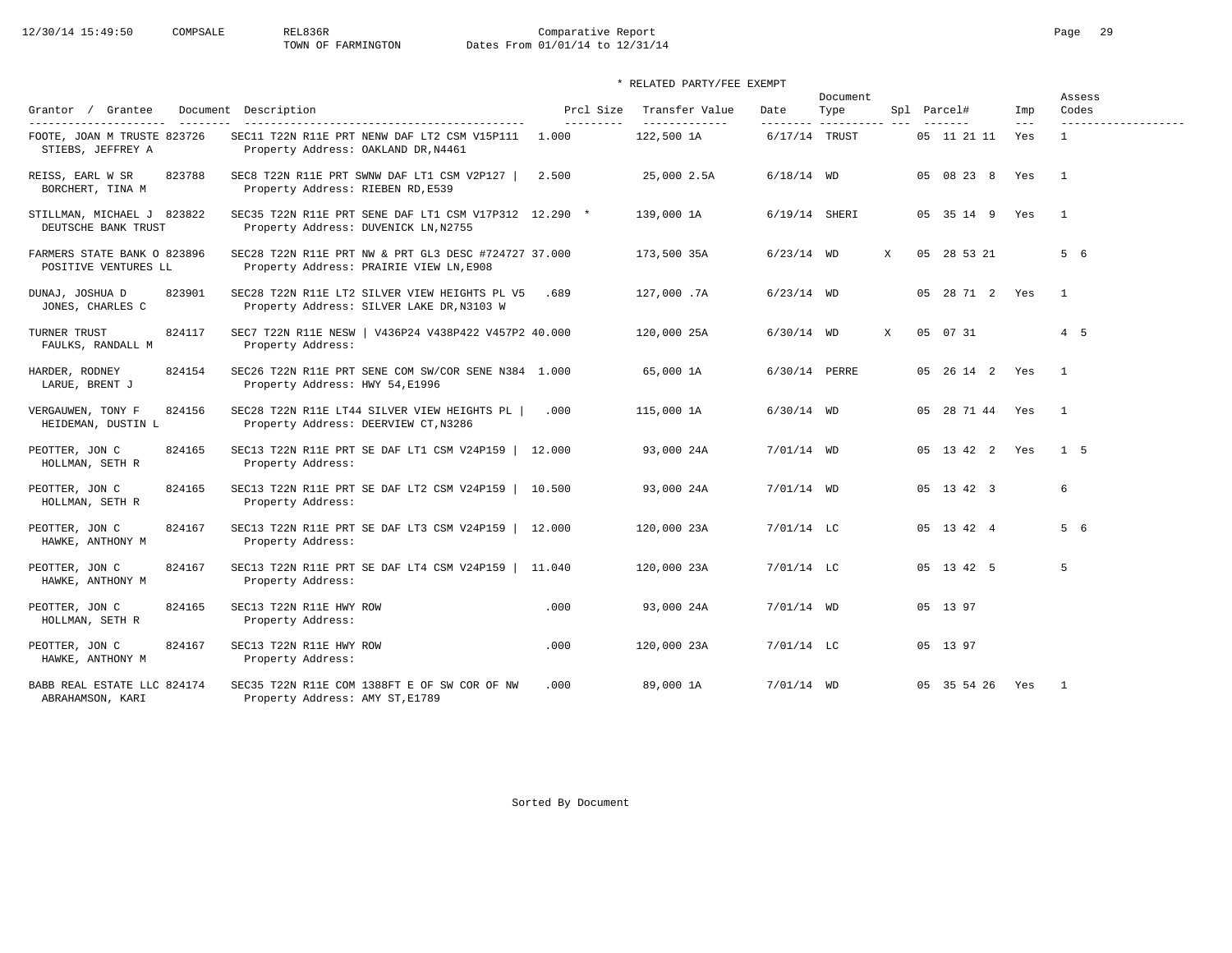# 12/30/14 15:49:50 COMPSALE REL836R Comparative Report Comparative Report Page 30 Dates From 01/01/14 to 12/31/14

| Grantor / Grantee<br>________                                               | Document Description                                                                        | Prcl Size  | Transfer Value                | Date          | Document<br>Type         | Spl Parcel#     | Imp   | Assess<br>Codes                       |
|-----------------------------------------------------------------------------|---------------------------------------------------------------------------------------------|------------|-------------------------------|---------------|--------------------------|-----------------|-------|---------------------------------------|
| ----------------------<br>824219<br>TRINRUD, DALE A<br>WHITETAIL VALLEY DAI | SEC3 T22N R11E PRT N1/2 OF S1/2 NE1/4   V150P 2.000 *<br>Property Address:                  | ---------- | -------------<br>426,000 142A | $7/02/14$ WD  | --------- ---------- --- | 05 03 13 2      | $---$ | -------------------<br>$\overline{a}$ |
| TRINRUD, DALE A<br>824219<br>WHITETAIL VALLEY DAI                           | SEC3 T22N R11E S1/2 OF S1/2 NE1/4   V638P526 40.000 *<br>Property Address:                  |            | 426,000 142A                  | $7/02/14$ WD  |                          | 05 03 13 3      |       | $\overline{4}$                        |
| TRINRUD, DALE A<br>824219<br>WHITETAIL VALLEY DAI                           | SEC3 T22N R11E W1/2 NESE   V638P526 20A MFL# 20.000 *<br>Property Address:                  |            | 426,000 142A                  | $7/02/14$ WD  |                          | 05 03 41 2      |       | 4 8                                   |
| TRINRUD, DALE A<br>824219<br>WHITETAIL VALLEY DAI                           | SEC3 T22N R11E NWSE   V638P526 40A MFL#69028 40.000 *<br>Property Address:                  |            | 426,000 142A                  | $7/02/14$ WD  |                          | 05 03 42        |       | $\overline{4}$                        |
| 824219<br>TRINRUD, DALE A<br>WHITETAIL VALLEY DAI                           | SEC3 T22N R11E SWSE   V638P526 40A MFL#69028 40.000 *<br>Property Address: HAASE RD, E1596  |            | 426,000 142A                  | $7/02/14$ WD  |                          | 05 03 43        |       | $\overline{4}$                        |
| 824240<br>HAGEN, MARILEE<br>HANSON, CLAIRE                                  | SEC23&26 T22N R11E LT1 CSM V7P94   V495P344<br>Property Address: WESTGATE ACRES RD, E2059 N | $.500 *$   | 35,000 1A                     | $7/03/14$ WD  |                          | 05 23 44 4 Yes  |       | $\overline{1}$                        |
| SHERIFF OF WAUPACA C 824294<br>CENTRAL WISCONSIN PA                         | SEC34 T22N R11E PRT GL8   V359P424 V435P561 V<br>Property Address: GRANDVIEW RD, E1659      | .000       | 160,000                       | 7/07/14 SHERI |                          | 05 34 58 17 Yes |       | $\overline{1}$                        |
| SHERIFF OF WAUPACA C 824294<br>CENTRAL WISCONSIN PA                         | SEC34 T22N R11E COM 240FT N868.25FT E OF SW C<br>Property Address: CTY HWY QQ, N2615        | .000       | 160,000                       |               | 7/07/14 SHERI            | 05 34 58 18 Yes |       | $\overline{\phantom{0}}^2$            |
| <b>GOERMAN TRUST</b><br>824349<br>OSMAN, DANIEL K                           | SEC34 T22N R11E PRT GL 7 DAF LT 1 CSM V9P218<br>Property Address: CTY HWY Q, E1580          | 2.760      | 610,000 3A                    | $7/08/14$ LC  |                          | 05 34 57 4 Yes  |       | $\overline{2}$                        |
| 824404<br>DINS, CHARLES A PR<br>GILE, BRETT P                               | SEC24&25 T22N R11E LT65 COVERED BRIDGE NORTH<br>Property Address: PEBBLE RUN RD, E2284      | .000       | 160,000 2A                    |               | 7/10/14 PERRE            | 05 24 71 65     | Yes   | $\overline{1}$                        |
| OCONNELL, MICHAEL A 824526<br>KUECHLER, BRADLEY M                           | SEC35 T22N R11E COM AT X OF E&W HWY & 1/8 LN<br>Property Address: KING RD, E1802            | .000       | 55,000.1A                     | $7/15/14$ WD  |                          | 05 35 54 10 Yes |       | $\overline{1}$                        |
| MILLER, ROBERT E JR 824512<br>BLANCHARD, ASHLEY                             | SEC36 T22N R11E LT5 OLD ORCHARD SUB   V612P17<br>Property Address: JULIE LN, E2363          | .000       | 110,500 1A                    | $7/15/14$ WD  |                          | 05 36 74 5 Yes  |       | $\overline{1}$                        |
| SWIECH, DELORES J ES 824585<br>NATIONSTAR MORTGAGE                          | SEC16 T22N R11E PRT SWNW DAF LT1 CSM V20P343 14.040 *<br>Property Address: CTY HWY Q, N3934 |            | 131,400 1A                    |               | 7/16/14 SHERI            | 05 16 23 5 Yes  |       | 156                                   |
| ROLOFF, ROBERT L<br>825014<br>BEATTY-ROLOFF, MARY                           | SEC26 T22N R11E PRT SWSE & PRT SESE DAF LT1 C<br>Property Address: CTY HWY QQ, N2919        | $.930$ *   | 149,800.9A                    | $7/31/14$ QCD |                          | 05 26 43 5 Yes  |       | $\overline{\phantom{0}}^2$            |
| POULLETTE, THOMAS W 825045<br>MAGGIO, SAM A                                 | SEC34 T22N R11E PRT LT6 POINT COMFORT DAF LT<br>Property Address: NORRIS LN, N2718          | .000       | 440,000 1A                    | $7/31/14$ WD  |                          | 05 34 72 6 Yes  |       | $\overline{1}$                        |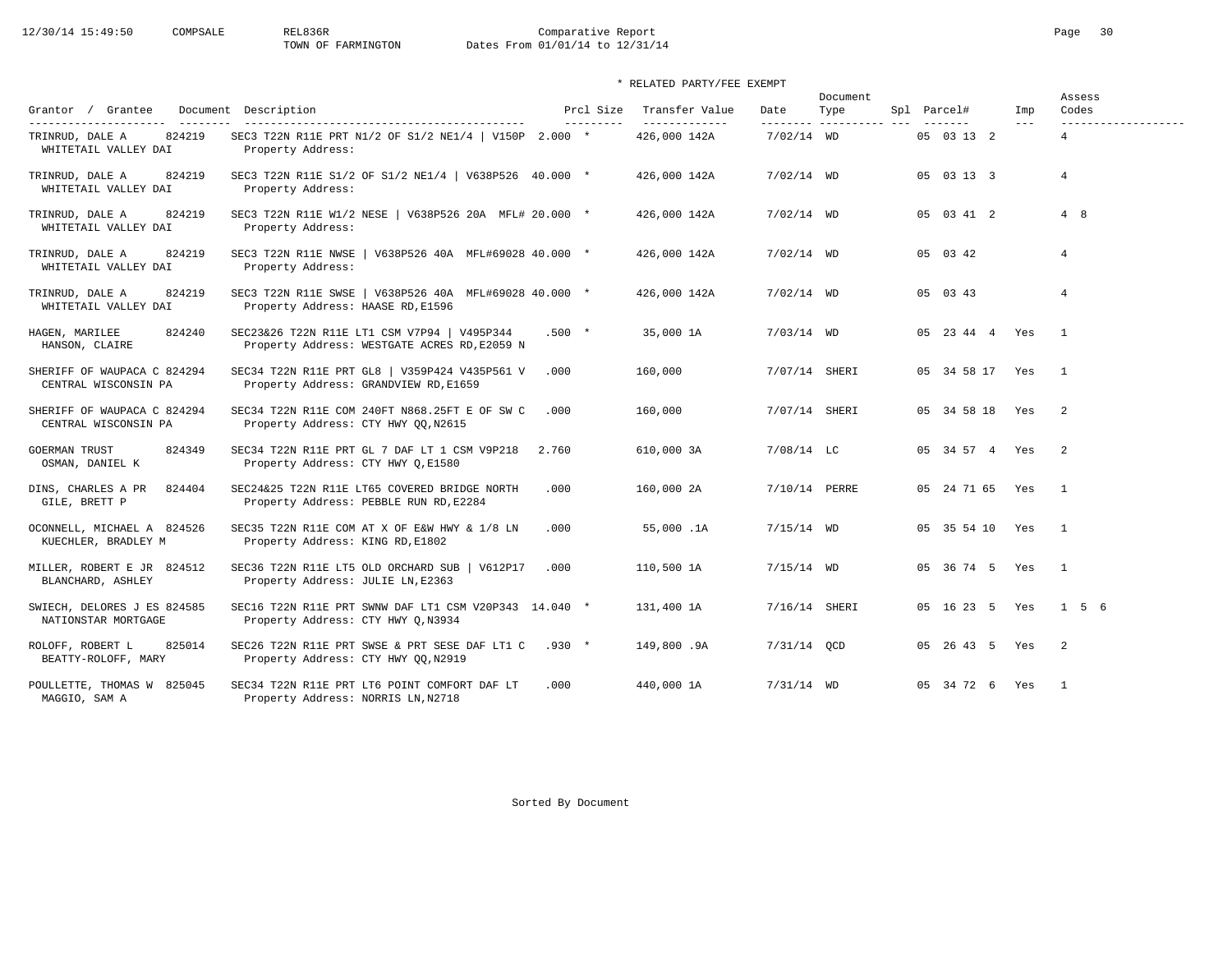|                                                     |                                                                                             |                         |                                  |                   | Document            |                        |                | Assess                       |
|-----------------------------------------------------|---------------------------------------------------------------------------------------------|-------------------------|----------------------------------|-------------------|---------------------|------------------------|----------------|------------------------------|
| Grantor / Grantee<br>---------------------          | Document Description<br>-------------------------------------                               | Prcl Size<br>---------- | Transfer Value<br>-------------- | Date<br>--------- | Type<br>----------- | Spl Parcel#            | Imp<br>$- - -$ | Codes<br>------------------- |
| 825207<br>LANE, DONAVAN D<br>GUMINO, CHRIST         | SEC33 T22N R11E N1/2 LT2 & LT3 EX N10FT INDIA<br>Property Address: CLEGHORN DR, N2531       | .000                    | 355,000.3A                       | $8/06/14$ WD      |                     | 05 33 73 3             | Yes            | $\mathbf{1}$                 |
| MITTELSTAEDT, PATRIC 825420<br>MITTELSTAEDT, PATRIC | SEC3 T22N R11E PRT SWSW DAF BEG SW COR SD SEC 20.660 *<br>Property Address:                 |                         | 200,000 95A                      | $8/14/14$ WD      |                     | 05 03 33 2             |                | 6                            |
| WAUPACA PALLET PARTN 825421<br>MITTELSTAEDT, PATRIC | SEC3 T22N R11E PRT SWSW DAF BEG SW COR SD SEC 20.660 *<br>Property Address:                 |                         | 20,000 95A                       | $8/14/14$ GDN     |                     | 05 03 33 2             |                | 6                            |
| MITTELSTAEDT, PATRIC 825420<br>MITTELSTAEDT, PATRIC | SEC4 T22N R11E SWSE LY N OF HWY   V465P216 EX 35.400 *<br>Property Address:                 |                         | 200,000 95A                      | $8/14/14$ WD      |                     | 05 04 43 1             |                | 5 6                          |
| WAUPACA PALLET PARTN 825421<br>MITTELSTAEDT, PATRIC | SEC4 T22N R11E SWSE LY N OF HWY   V465P216 EX 35.400 *<br>Property Address:                 |                         | 200,000 95A                      | $8/14/14$ GDN     |                     | 05 04 43 1             |                | 5 6                          |
| MITTELSTAEDT, PATRIC 825420<br>MITTELSTAEDT, PATRIC | SEC4 T22N R11E SESE EX V663P714   V465P216 V6 39.000 *<br>Property Address: HAASE RD, E1212 |                         | 200,000 95A                      | $8/14/14$ WD      |                     | 05 04 44 1 Yes         |                | $1\quad 5\quad 6$            |
| WAUPACA PALLET PARTN 825421<br>MITTELSTAEDT, PATRIC | SEC4 T22N R11E SESE EX V663P714   V465P216 V6 39.000 *<br>Property Address: HAASE RD, E1212 |                         | 200,000 95A                      | $8/14/14$ GDN     |                     | 05 04 44 1 Yes         |                | 156                          |
| PFEIFER PROPERTIES L 825485<br>S&M DEVELOPMENT LLC  | SEC32 T22N R11E PRT SENE DAF LT1 CSM V15P189<br>1.420<br>Property Address: GOLKE RD, E876   |                         | 225,000 1.4A                     | $8/18/14$ WD      |                     | 05 32 71 37 Yes        |                | $\overline{1}$               |
| PFEIFER PROPERTIES L 825485<br>S&M DEVELOPMENT LLC  | SEC32 T22N R11E PRT SENE DAF LT2 CSM V15P189<br>Property Address: GOLKE RD, E880            | 4.234                   | 225,000 1.4A                     | $8/18/14$ WD      |                     | 05 32 71 38 Yes        |                | $\overline{1}$               |
| RICHARDS, SHIRLEY D 825511<br>ASMUSSEN, NANCY L     | SEC33 T22N R11E LT16 MINIWASICA PK   V390P323<br>Property Address: ROUND LAKE DR, E1169     | $.000 *$                | 564,400                          | 8/19/14 TRUST     |                     | 05 33 75 16 Yes        |                | $\overline{1}$               |
| 825512<br>ASMUSSEN, NANCY L<br>OAK KNOLL LLC        | SEC33 T22N R11E LT16 MINIWASICA PK   V390P323<br>Property Address: ROUND LAKE DR, E1169     | $.000 *$                | 564,400                          | 8/19/14 OCD       |                     | 05 33 75 16 Yes 1      |                |                              |
| 825576<br>THOE, RICHARD M<br>STUMPF, COREY C        | SEC33 T22N R11E LT18 PLEASANT PARK V275P527 A<br>Property Address: PLEASANT PARK LN, N2641  | .000                    | 625,000 1A                       | $8/21/14$ WD      |                     | 05 33 76 14 Yes        |                | $\overline{1}$               |
| 825570<br>HILL, ARTHUR E JR<br>CULLEN, WESTLEY C    | SEC34 T22N R11E PRT SESE COM 155FT W & 277FT<br>Property Address: CTY HWY QQ, N2578         | .000                    | 123,400                          | $8/21/14$ WD      |                     | 05 34 44 13 Yes        |                | $\overline{1}$               |
| RAYOME, BENJAMIN<br>825601<br>LINCOLN, GERALD D     | SEC24 T22N R11E LT49 WOODRIDGE SUB   V566P04<br>Property Address: WOODRIDGE DR, E2136       | .000                    | 175,000 1A                       | $8/22/14$ WD      |                     | 05  24  73  49  Yes  1 |                |                              |
| JOHNSON, RICHARD CAR 825761<br>STECKER, DAVID J TRU | SEC34 T22N R11E LT3 OAK PARK PL & PRT GL4   V<br>Property Address: NORRIS LN, N2686         | .000                    | 401,500 1A                       | $8/28/14$ WD      |                     | 05 34 73 3 Yes         |                | $\overline{1}$               |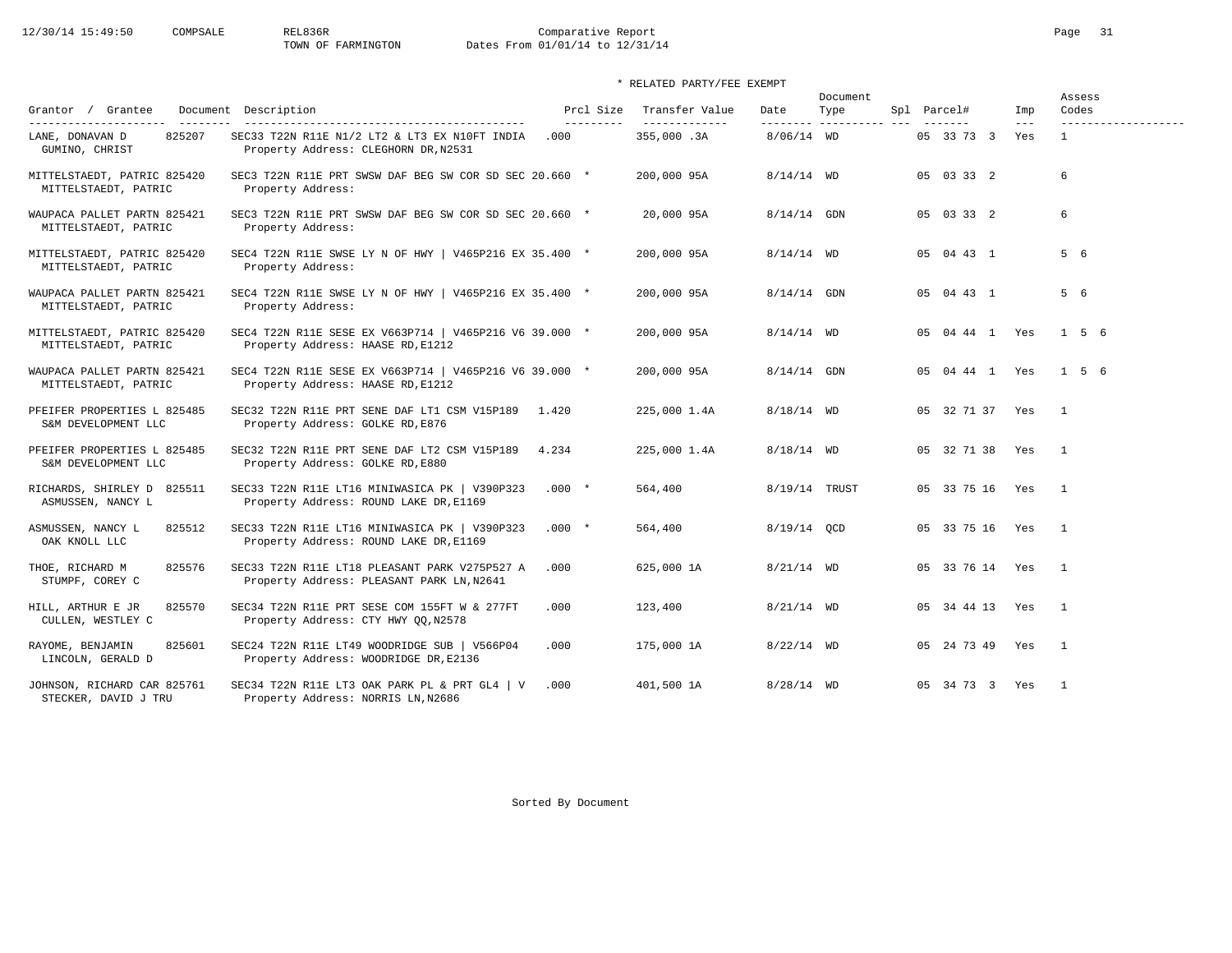# 12/30/14 15:49:50 COMPSALE REL836R Comparative Report Comparative Report Page 32 Dates From 01/01/14 to 12/31/14

|                                                     |                                                                                                     |                        |                                 |              | Document                     |              |                    |              | Assess<br>Codes          |
|-----------------------------------------------------|-----------------------------------------------------------------------------------------------------|------------------------|---------------------------------|--------------|------------------------------|--------------|--------------------|--------------|--------------------------|
| Grantor / Grantee<br>---------------------          | Document Description                                                                                | Prcl Size<br>_________ | Transfer Value<br>_____________ | Date         | Type<br>--------- ---------- |              | Spl Parcel#        | Imp<br>$---$ | -------------------      |
| 825763<br>MCCARDELL, SEAN E<br>MCCARDELL, SEAN E    | SEC34 T22N R11E LT19 MCCROSSEN PLAT NKA LT19<br>Property Address: GRANDVIEW RD, E1396               | $.000*$                | 410,000                         | 8/28/14 QCD  |                              |              | 05 34 76 20        | Yes          | $\mathbf{1}$             |
| 825843<br>DRINKA, PAUL J<br>BLAIR, CHARLES R        | SEC24 T22N R11E PRT E1/2 SE DAF LT2 CSM V7P29 18.910<br>Property Address:                           |                        | 253,000 4.5                     | $9/02/14$ WD |                              | X            | 05 24 44 3         |              | 5 6                      |
| 825843<br>DRINKA, PAUL J<br>BLAIR, CHARLES R        | SEC24 T22N R11E PRT SESE DAF LT1 CSM V7P298  <br>Property Address: BAILEY ST, N3379                 | .000                   | 253,000 4.5A                    | $9/02/14$ WD |                              |              | 05  24  44  4  Yes |              | $\mathbf{1}$             |
| VANHANDEL, GERALD R 825835<br>NICOLET NATIONAL BAN  | SEC26 T22N R11E PRT N1/2 NW DAF LT2 CSM V13P2 5.010<br>Property Address: DOE HILL DR, E1777         |                        | 9,800 3A                        | 9/02/14 MTG  |                              | X            | 05 26 22 15        | Yes          | $\overline{1}$           |
| EDEL, DAVID W<br>825862<br>ZIETLOW, TIMOTHY J       | SEC26 T22N R11E PRT NENW DAF COM N1/4 COR W22 5.010<br>Property Address: WESTGATE ACRES RD, E1870 N |                        | 220,000 5A                      | $9/03/14$ WD |                              |              | 05 26 21 5 Yes     |              | $\overline{\phantom{0}}$ |
| NEUVILLE FAMILY TRUS 825911<br>KARABELAS, CHRIS     | SEC26 T22N R11E PRT SWSW DAF LT1 CSM V14P378<br>Property Address: OTTER DR, N2903                   | .000                   | 134,500.8A                      |              | 9/04/14 TRUST                |              | 05 26 33 14 Yes    |              | $\overline{1}$           |
| HOFFMANN-CHUDZIK, DE 825933<br>CHUDZIK, KEVIN J     | SEC20 T22N R11E PRT NENE DAF CSM V6P193 EX HW<br>Property Address: COBBTOWN RD, E881                | $.520*$                | 79,750.5A                       | 9/05/14 QCD  |                              |              | 05 20 11 7 Yes     |              | $\overline{1}$           |
| N&W CONSTRUCTION<br>825934<br>NASBERG, JOHN S       | SEC26 T22N R11E PRT NWNW DAF LT4 CSM V13P264<br>Property Address:                                   | 9.280                  | 18,000 6A                       | $9/05/14$ WD |                              | X            | 05 26 22 19        |              | 6                        |
| N&W CONSTRUCTION<br>825935<br>WOLFE CONSTRUCTION L  | SEC26 T22N R11E PRT NWNW DAF LT4 CSM V13P264<br>Property Address:                                   | 9.280                  | 9,800 3A                        | $9/05/14$ WD |                              | $\mathbf{x}$ | 05 26 22 19        |              | 6                        |
| 825957<br>NELSON, KENDALL J<br>FIRST NATIONAL BANK  | SEC24&25 T22N R11E LT2 COVERED BRIDGE SUB   V<br>Property Address: LAMPLIGHTER LN, E2468            | $.000*$                | 231,900 1A                      | 9/08/14 OCD  |                              |              | 05 24 71 2 Yes     |              | $\overline{1}$           |
| 826007<br>MCCARDELL, SEAN E<br>LEWITZKE, JEREMY A   | SEC34 T22N R11E LT19 MCCROSSEN PLAT NKA LT19<br>Property Address: GRANDVIEW RD, E1396               | .000                   | 410,000.1A                      | $9/09/14$ WD |                              |              | 05 34 76 20 Yes    |              | $\overline{1}$           |
| BEGOTKA, CHRISTINE H 826168<br>NIELSEN, ANDREA M    | SEC23 T22N R11E SWNW LY S HWY 10 EX HWY ROW # 1.780<br>Property Address: RIVERBEND LN, E1701        |                        | 85,900 1.8A                     |              | 9/15/14 PERRE                |              | 05 23 23 3         | Yes          | $\overline{1}$           |
| 826157<br>MANION, WILLIAM J<br>LETTAU, SHANNON M    | SEC24 T22N R11E LT 19 COVERED BRIDGE SUB & OL<br>Property Address: FAWN RIDGE CT, E2284             | .000                   | 165,000.9A                      | $9/15/14$ LC |                              |              | 05 24 71 19 Yes    |              | $\overline{1}$           |
| JOHNSON, DAVID R POA 826166<br>MUELLER, DEBRA TRUST | SEC34 T22N R11E LTS27&28 & S10FT LT29 MCCROSS<br>Property Address: GRANDVIEW RD, E1372              | .000                   | 520,000.3A                      | $9/15/14$ WD |                              |              | 05 34 76 27        | Yes          | $\overline{1}$           |
| 826228<br>BUTT, GLENN C<br>POSITIVE VENTURES LL     | SEC28 T22N R11E PRT GL3 COM C1/4/C N103RD-LAK 10.000<br>Property Address: SILVER LAKE DR, N3131 W   |                        | 8,440 4A                        | $9/17/14$ WD |                              | $\mathbf{x}$ | 05 28 53 3 Yes     |              | 1 5 6                    |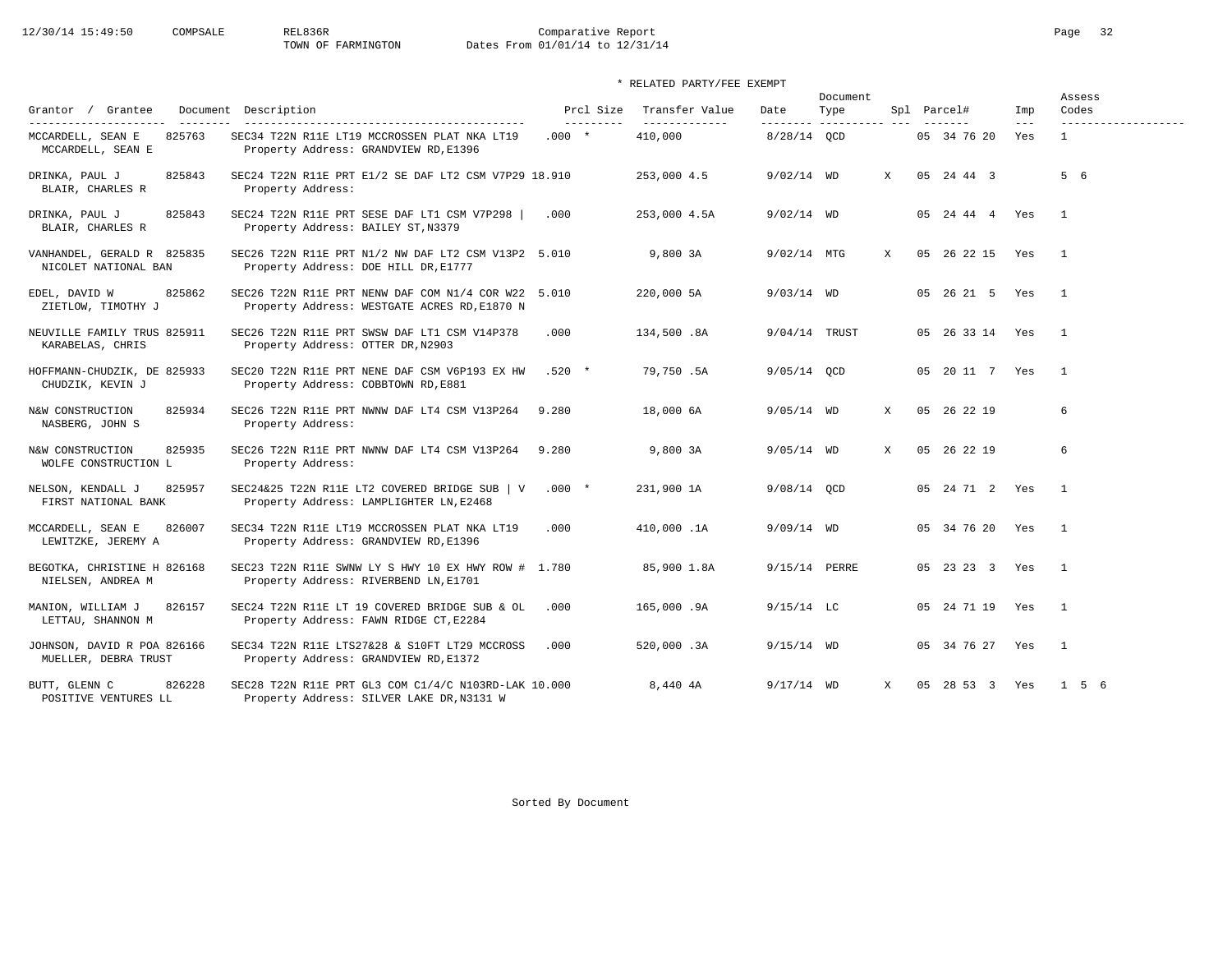# 12/30/14 15:49:50 COMPSALE REL836R Comparative Report Comparative Report Page 33<br>TOWN OF FARMINGTON Dates From 01/01/14 to 12/31/14 Dates From 01/01/14 to 12/31/14

## \* RELATED PARTY/FEE EXEMPT

| Grantor / Grantee<br>---------------------         | Document Description                                                                        | Prcl Size                      | Transfer Value             | Date                      | Document<br>Type |   | Spl Parcel#     | Imp            | Assess<br>Codes         |
|----------------------------------------------------|---------------------------------------------------------------------------------------------|--------------------------------|----------------------------|---------------------------|------------------|---|-----------------|----------------|-------------------------|
| SHERIFF OF WAUPACA C 826223<br>WISCONSIN HOUSING & | SEC34 T22N R11E LTS22&23 MC CROSSEN PARK PL<br>Property Address: MURRAY LN, E1530           | $- - - - - - - - -$<br>$.000*$ | -------------<br>73,800.5A | --------<br>9/17/14 SHERI |                  |   | 05 34 79 6      | $- - -$<br>Yes | ------------------<br>1 |
| BARDEN, CAROL J<br>826236<br>LOGHRY, WILLIAM E     | SEC35 T22N R11E LT102 MOUND GROVE PLAT   V331<br>Property Address: PARK LANE DR, N2747      | .000                           | 327,000                    | $9/17/14$ WD              |                  |   | 05 35 76 2 Yes  |                | $\overline{1}$          |
| 826335<br>LADUBEC, GALE A PR<br>SHERRETS, TERRIE L | SEC35 T22N R11E PRT SWNE DAF LT1 CSM V4P170  <br>Property Address: BIRCH TREE LN, N2756     | .000                           | 88,000 1A                  | 9/22/14 PERRE             |                  |   | 05 35 13 13 Yes |                | $\overline{1}$          |
| BOUSHON, BRUCE M<br>826620<br>CHOUINARD, ISRAEL J  | LT1 & PRT LT2 FOX RIDGE SUB   V469P304 V506P7<br>Property Address: WOODLAND CIR, N2641      | .000                           | 221,500 1A                 | $9/29/14$ WD              |                  |   | 05 35 73 1 Yes  |                | $\mathbf{1}$            |
| 826728<br>SCHMIDT, IRENE W<br>NELSON, CRAIG R      | SEC17 T22N R11E PRT NWSE DAF LT2 CSM V7P436  <br>Property Address:                          | 9.350                          | 172,800 49.4A              | 10/02/14 WD               |                  |   | 05 17 42 2 Yes  |                | $1\quad 6$              |
| SCHMIDT, IRENE W<br>826728<br>NELSON, CRAIG R      | SEC17 T22N R11E PRT W1/2 SE DAF LT1 CSM V7P43 40.000<br>Property Address:                   |                                | 172,800 49.4A              | 10/02/14 WD               |                  |   | 05 17 42 3      |                | $4\quad 5$              |
| NORLAND PROPERTIES L 826737<br>WACHSMUTH, DANIEL R | SEC33 T22N R11E UNIT 2 CROSSINGS CONDOMINIUM<br>Property Address: COUNTY PARK LN, E1204 UNI | .000                           | 345,000                    | 10/02/14 CONDE            |                  |   | 05 33 74 71 Yes |                | $\overline{1}$          |
| NORLAND PROPERTIES L 826737<br>WACHSMUTH, DANIEL R | SEC33 T22N R11E UNIT 5 CROSSINGS CONDOMINIUM<br>Property Address: COUNTY PARK LN, E1204 UNI | .000                           | 345,000                    | 10/02/14 CONDE            |                  |   | 05 33 74 74 Yes |                | $\mathbf{1}$            |
| 826816<br>GRUNWALDT, NOEL<br>GRUNWALDT, PETER J    | SEC27 T22N R11E PRT GL4 HIGHLAND PARK   V321P<br>Property Address: HIGHLAND LN, N2966       | $.000*$                        | 350,000                    | 10/03/14 WD               |                  |   | 05 27 71 6 Yes  |                | $\overline{1}$          |
| HANDRICH, JEANETTE L 826771<br>HANDRICH WILLIAM C  | SEC33 T22N R11E UNIT #8 EAGLES NEST   V470P21<br>Property Address: CTY HWY Q, E1286 UNIT 8  | $.000 *$                       | 273,500                    | 10/03/14 QCD              |                  |   | 05 33 72 8 Yes  |                | $\mathbf{1}$            |
| HART, LINDA J<br>826918<br>HART, THOMAS J          | SEC35 T22N R11E COM 139FT W OF E/L NESE & S/L<br>Property Address: KING RD, E2095           | $.000*$                        | 64,100 1A                  | 10/08/14 QCD              |                  |   | 05 35 41 12 Yes |                | $\overline{1}$          |
| SCHMIDT, ANDREW J<br>826946<br>FUNK, LISA M        | SEC26 T22N R11E PRT SENW DAF LT1 CSM V15P474<br>Property Address: SHAMROCK LN, N3192        | .000                           | 95,000 1A                  | 10/09/14 WD               |                  |   | 05 26 24 15     |                | $\mathbf{1}$            |
| 826987<br>OHM, NANCY J<br>GLINIECKI, ANTHONY       | SEC35 T22N R11E LT21 BLK 2 FIRST ADD HERITAGE<br>Property Address: KELLEEN DR, N2587        | .000                           | 1,000                      | 10/10/14 WD               |                  | X | 05 35 74 38 Yes |                | $\overline{1}$          |
| NOBS, CECELIA E<br>827009<br>BERNHARDT, RICHARD A  | SEC36 T22N R11E LT1 WAUPACA LAKESHORE SUB   V 1.350 *<br>Property Address: TAYLOR CT, N2790 |                                | 91,000 1A                  | 10/13/14 WD               |                  |   | 05 36 76 1 Yes  |                | $\overline{1}$          |
| TOWNSEND, JAMES ALLA 827082<br>LAKE W LLC          | SEC1 T22N R11E SESE   V614P666 V807P826 40A 40.000<br>Property Address:                     |                                | 148,000 40A                | $10/15/14$ WD             |                  |   | 05 01 44        |                | $4\quad 5\quad 8$       |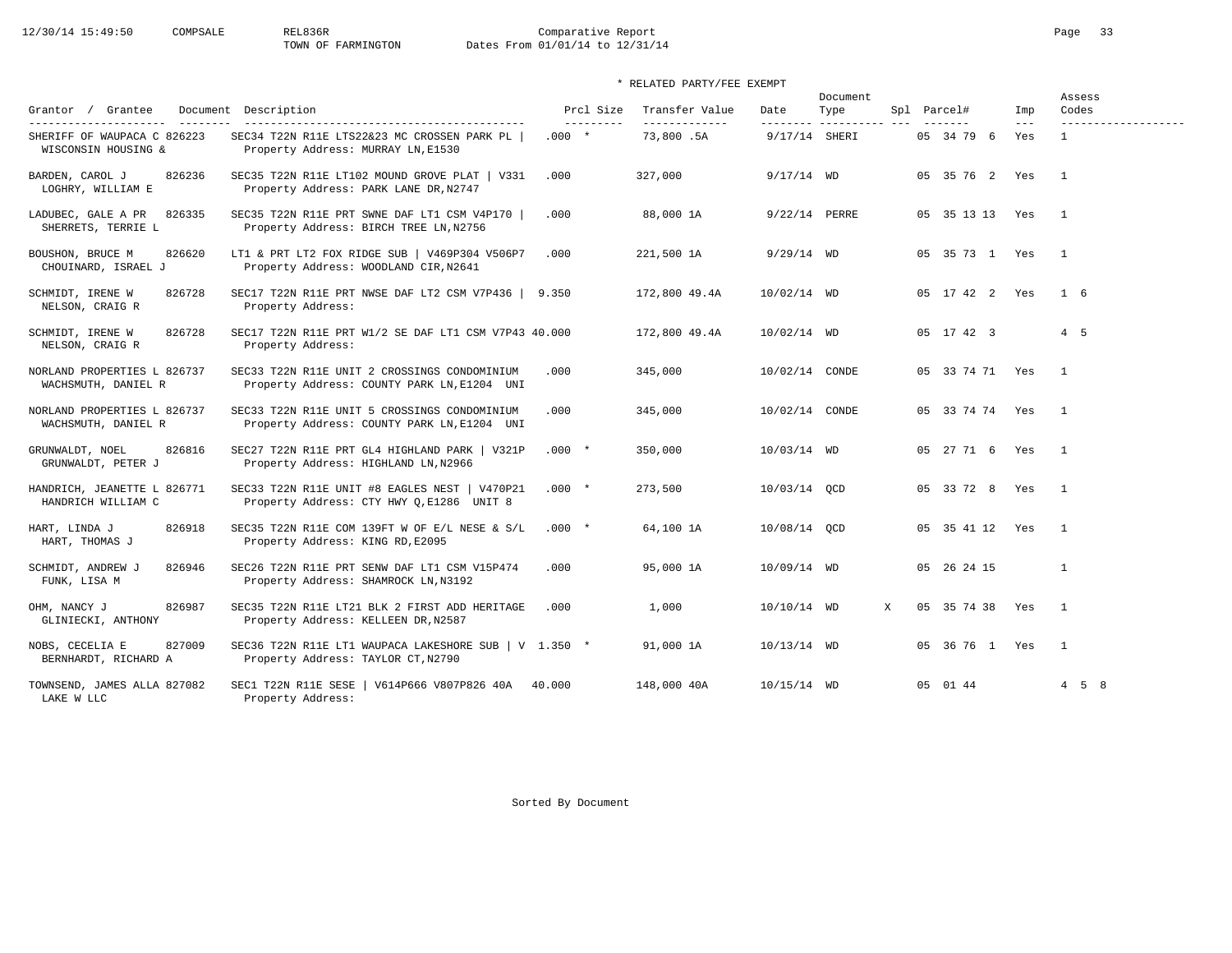# 12/30/14 15:49:50 COMPSALE REL836R Comparative Report Comparative Report Page 34 Dates From 01/01/14 to 12/31/14

|                                                     |                                                                                               |                        |                                  | Document       |                              | Assess               |              |                              |
|-----------------------------------------------------|-----------------------------------------------------------------------------------------------|------------------------|----------------------------------|----------------|------------------------------|----------------------|--------------|------------------------------|
| Grantor / Grantee                                   | Document Description                                                                          | Prcl Size<br>--------- | Transfer Value<br>-------------- | Date           | Type<br>--------- ---------- | Spl Parcel#          | Imp<br>$---$ | Codes<br>------------------- |
| 827255<br>LOCKE, MICHAEL J<br>MAAHS, JONATHAN G     | SEC24 T22N R11E PRT SWSW DAF PRT LT1 CSM V1P9 1.000<br>Property Address: ALM LN, N3326        |                        | 141,500 1A                       | $10/20/14$ WD  |                              | 05 24 33 8           | Yes          | $\mathbf{1}$                 |
| MARQUETTE, RODNEY J 827238<br>KLISMET, TODD E       | SEC35 T22N R11E W19FT LT3 & ALL LT4 GLENWOOD<br>Property Address: PARK LANE DR, N2723         | .000                   | 295,000.2A                       | 10/20/14 WD    |                              | 05 35 75 4 Yes       |              | $\overline{1}$               |
| LEMKE, JOSEPH S<br>827336<br>BAR RULE LLC           | SEC35 T22N R11E COM NW COR NWNE S1122FT-N/LN<br>Property Address: CTY HWY QQ, N2865           | $.000*$                | 63,000 1A                        | $10/22/14$ QCD |                              | 05 35 12 8 Yes       |              | $\overline{1}$               |
| NATIONSTAR MORTGAGE 827365<br>HANSON, TODD D        | SEC16 T22N R11E PRT SWNW DAF LT1 CSM V20P343 14.040<br>Property Address: CTY HWY Q, N3934     |                        | 132,000                          | $10/23/14$ WD  |                              | 05 16 23 5 Yes 1 5 6 |              |                              |
| 827434<br>STANCHIK, SYLVIA J<br>ROGGENBAUER, DOUG R | SEC35 T22N R11E COM 414FT W OF X OF E/L NESE<br>Property Address: KING RD, E2067              | .000                   | 95,000                           | 10/27/14 WD    |                              | 05 35 41 7 Yes       |              | $\overline{1}$               |
| STANCHIK, SYLVIA J 827434<br>ROGGENBAUER, DOUG R    | SEC35 T22N R11E PRT NESE COM INT S/L HWY & W/<br>Property Address: KING RD, E2073             | .000                   | 95,000                           | 10/27/14 WD    |                              | 05 35 41 9 Yes       |              | $\overline{1}$               |
| 827455<br>CATE, JOYCE<br>LARSON, TERRY J            | SEC34 T22N R11E PRT GL6 & PRT LT24 & ALL E 26<br>Property Address: GRANDVIEW RD, E1494        | .391                   | 390,000.4A                       | $10/28/14$ WD  |                              | 05 34 75 4 Yes       |              | $\overline{1}$               |
| 827674<br>KOCH, KELLY<br>PAGEL, NICHOLAS            | SEC36 T22N R11E PT GL4 LYG W HWY DAF CSM V4P3<br>Property Address: PRYSE DR, N2885            | .000                   | 113,000 1A                       | $11/03/14$ WD  |                              | 05 36 54 10 Yes      |              | $\overline{1}$               |
| DEUTSCHE BANK TRUST<br>827767<br>WOLDT, ADAM        | SEC35 T22N R11E PRT SENE DAF LT1 CSM V17P312 12.290<br>Property Address: DUVENICK LN, N2755   |                        | 90,000 1A                        | $11/05/14$ WD  |                              | 05 35 14 9 Yes       |              | $\overline{1}$               |
| VERGAUWEN, KENNETH F 827814<br>VERGAUWEN, TONY F    | SEC15 T22N R11E PRT NWSE DAF LT1 CSM V23P217<br>Property Address: RIVER DR, N3827             | $2.240*$               | 135,500 2A                       | $11/07/14$ WD  |                              | 05 15 42 4 Yes       |              | $\overline{1}$               |
| WALTERS, JEFFREY A P 827888<br>WALTERS, JEFFREY A   | SEC32 T22N R11E PRT E1/2 NE DAF LT1 CSM V11P1 1.330 *<br>Property Address: ARROWHEAD DR, E846 |                        | 174,000 1A                       | 11/11/14 PERRE |                              | 05 32 71 31 Yes      |              | $\overline{1}$               |
| TEMPERLY, BRANDON J 827877<br>MARTIN, ERIC C        | LT 4 FOX RIDGE SUB   V469P304 V519P244 V524P<br>Property Address: WOODLAND CIR, N2621         | .000                   | 135,300 1A                       | $11/11/14$ WD  |                              | 05 35 73 4 Yes       |              | $\mathbf{1}$                 |
| 827964<br>GRAY, EVALIND L<br>FEDERAL NATIONAL MOR   | SEC35 T22N R11E PRT GL4 COM PT S LN GL4 1388F<br>Property Address: AMY ST, E1761              | $.000*$                | 130,000 1A                       | 11/14/14 SHERI |                              | 05 35 54 27 Yes      |              | $\overline{1}$               |
| ENGEBRETSON, EUGENE 828282<br>ENGEBRETSON, MICHAEL  | SEC14 T22N R11E PRT SWNW COM INT N&S $1/4/L$ & 3.370 *<br>Property Address: LARSON RD, E1898  |                        | 2,000 1.1A                       | $11/24/14$ QCD | X                            | 05 14 24 4 Yes       |              | $\overline{1}$               |
| 828469<br>WENDT, STEVEN R<br>JOHANKNECHT, RAYMOND   | SEC34 T22N R11E PRT GL6 DAF LT2 CSM V2P173<br>Property Address: GRANDVIEW RD, E1462           | .000                   | 539,000 1A                       | 12/02/14 WD    |                              | 05 34 56 10 Yes      |              | $\overline{1}$               |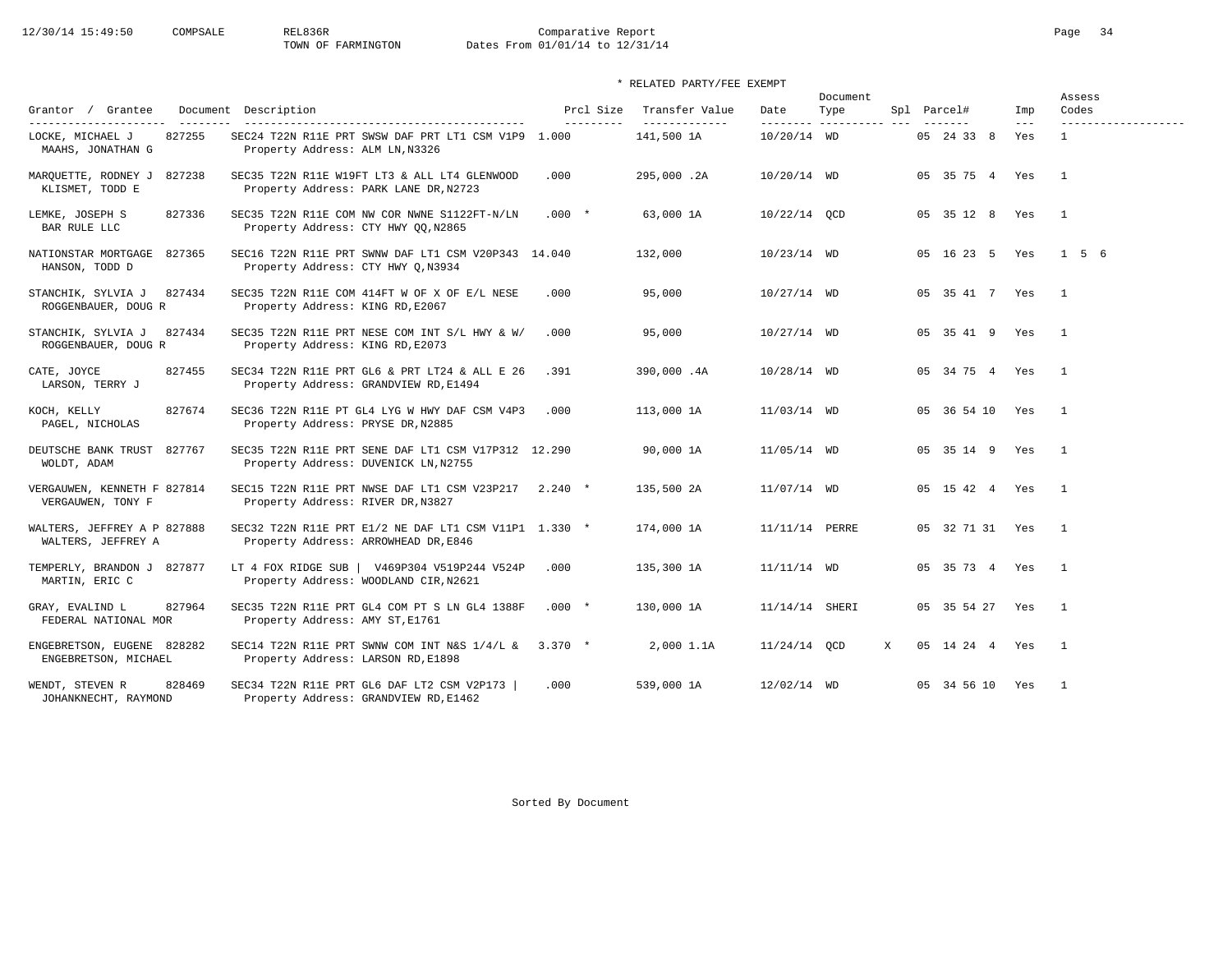| Grantee<br>Grantor<br>----------------<br>---------  | Document Description                                                                           | Prcl Size<br>--------- | Transfer Value<br>------------- | Date           | Document<br>Type<br>--------- ---------- --- | Spl          | Parcel#<br>------- | Imp<br>$---$ | Assess<br>Codes<br>------------------- |
|------------------------------------------------------|------------------------------------------------------------------------------------------------|------------------------|---------------------------------|----------------|----------------------------------------------|--------------|--------------------|--------------|----------------------------------------|
| WALLER, TAMMY J PR<br>828786<br>KACHELMEIER, RICKY J | SEC35 T22N R11E LT 35 2ND ADD PRYSE PLAT   V4<br>Property Address: AMY ST, E1895               | $.000*$                | 85,000 1A                       | 12/12/14 PERRE |                                              |              | 05 35 72 37        | Yes          |                                        |
| 828966<br>TABER, DEBRA J<br>KOCH, KELLY              | SEC2 T22N R11E PRT SWSE DAF LT2 CSM V5P69   V 9.240<br>Property Address: OAKLAND DR, N4557     |                        | 285,000 10A                     | $12/22/14$ WD  |                                              |              | 05 02 43 6         | Yes          | $\overline{1}$                         |
| STOLTENBERG, WILLIAM 828970<br>MESYK, JOHN           | SEC6 T22N R11E PT NENW DAF LT1 CSM V7P371 $\mid$ V 10.000<br>Property Address: FOLEY DR, N4819 |                        | 500.01A                         | 12/22/14 OCD   |                                              | X            | 05 06 21 4         | Yes          | 1 5 6                                  |
| 828971<br>MESYK, JOHN<br>STOLTENBERG, WILLIAM        | SEC6 T22N R11E PRT NENW DAF LT5 CSM V17P413   10.000<br>Property Address:                      |                        | 500.01A                         | 12/22/14 OCD   |                                              | X            | 05 06 21 9         |              | 6                                      |
| 828964<br>KOCH, GINA M<br>BARTEL, DARRELL D          | SEC16 T22N R11E PRT E1/2 SE DAF COM E1/4 COR<br>Property Address: FRONTAGE RD, E1246           | 7.710                  | 215,000 8A                      | $12/22/14$ WD  |                                              |              | 05 16 41 5         | Yes          | 1 5 6                                  |
| RICHARD, WILLIAM G<br>828972<br>ROSSI, ROBERT J      | SEC33 T22N R11E PRT GL4 LT10 COLUMBIAN PARK D<br>Property Address: WHISPERING PINES RD, E1079  | .000                   | 395,000 1A                      | 12/22/14 WD    |                                              |              | 05 33 77 7 Yes     |              | $\overline{1}$                         |
| RATLEDGE, LYNN K<br>829036<br>COMMUNITY REAL ESTAT   | SEC25 T22N R11E LT40 OLD TAYLOR LAKE PLAT   V<br>Property Address:                             | .000                   | 11,800                          | 12/26/14 WD    |                                              |              | 05 25 72 40        |              | $\overline{1}$                         |
| JACOBSON, LOIS A<br>829095<br>SLOMSKI, PHILIP R      | SEC12 T22N R11E NWNE BNG PRT LT1 CSM V7P381 E 38.150<br>Property Address: NELSON RD, E2361     |                        | 160,000 33.2A                   | 12/29/14 LC    |                                              | $\mathbf{x}$ | 12 12<br>0.5       | Yes          | 156                                    |
| 829136<br>KIRSLING TRUST<br>FLEMING TRUST            | SEC35 T22N R11E LTS1-3 GLENWOOD PARK EX W19FT<br>Property Address: PARK LANE DR, N2731         | .000                   | 350,000 1A                      | 12/30/14 WD    |                                              |              | 05 35 75 2         | Yes          | $\overline{1}$                         |

\*\* \*\* \*\*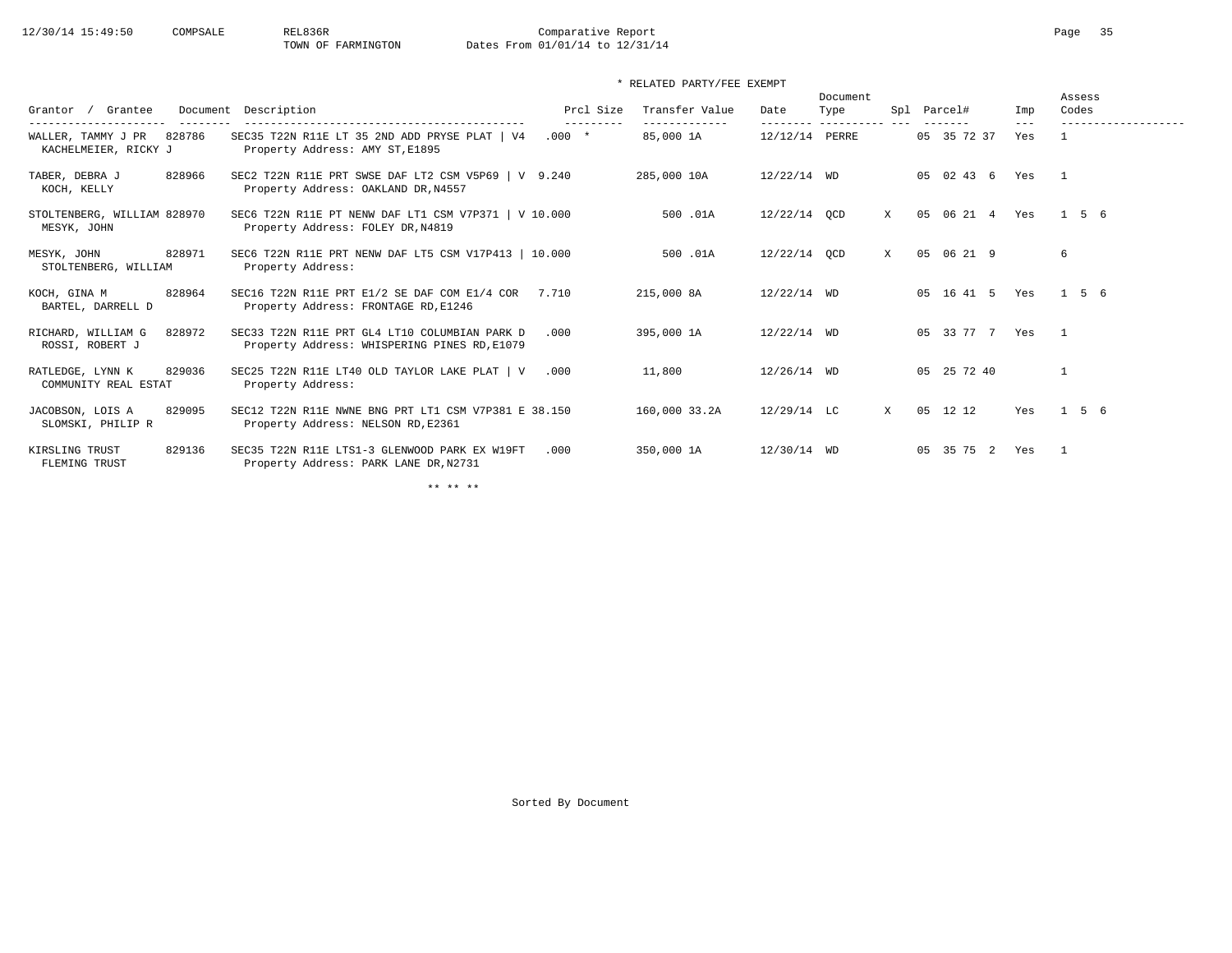# 12/30/14 15:49:50 COMPSALE REL836R Comparative Report Comparative Report Page 36 Dates From 01/01/14 to 12/31/14

|                                                     |                                                                                              |                         |                                 |               | Document                         |                 |              | Assess                       |
|-----------------------------------------------------|----------------------------------------------------------------------------------------------|-------------------------|---------------------------------|---------------|----------------------------------|-----------------|--------------|------------------------------|
| Grantor / Grantee<br>----------------------         | Document Description                                                                         | Prcl Size<br>---------- | Transfer Value<br>------------- | Date          | Type<br>--------- ---------- --- | Spl Parcel#     | Imp<br>$---$ | Codes<br>------------------- |
| AVERILL, ROBERT K<br>820696<br>AVERILL ACRES LLC    | SEC17 T21N R14E SWSE EX W1A   V524P520 V961P2 39.000 *<br>Property Address:                  |                         | 58,900 153.8A                   | $2/11/14$ WD  |                                  | 06 17 43 1      |              | 5 6                          |
| AVERILL, ROBERT K<br>820696<br>AVERILL ACRES LLC    | SEC19 T21N R14E E1/2 NESW   V524P520 V961P274 20.000 *<br>Property Address:                  |                         | 58,900 153.8A                   | $2/11/14$ WD  |                                  | 06 19 31 1      |              | $4\quad 5$                   |
| AVERILL, ROBERT K<br>820696<br>AVERILL ACRES LLC    | SEC19 T21N R14E W10A NESE   V524P520 V961P274 10.000 *<br>Property Address:                  |                         | 58,900 153.8A                   | $2/11/14$ WD  |                                  | 06 19 41 3      |              | 5                            |
| AVERILL, ROBERT K<br>820696<br>AVERILL ACRES LLC    | SEC19 T21N R14E NWSE   V524P520 V961P274 40A 40.000 *<br>Property Address:                   |                         | 58,900 153.8A                   | $2/11/14$ WD  |                                  | 06 19 42 1      |              | $4\quad 5\quad 6$            |
| 820696<br>AVERILL, ROBERT K<br>AVERILL ACRES LLC    | SEC19 T21N R14E SWSE EX V562P68   V524P520 V9 34.800 *<br>Property Address:                  |                         | 58,900 153.8A                   | $2/11/14$ WD  |                                  | 06 19 43 2      |              | $4\quad 5$                   |
| 820696<br>AVERILL, ROBERT K<br>AVERILL ACRES LLC    | SEC19 T21N R14E W10A SESE   V524P520 V961P274 10.000 *<br>Property Address:                  |                         | 58,900 153.8A                   | $2/11/14$ WD  |                                  | 06 19 44 1      |              | 4 5                          |
| SCHNEIDER, BARBARA J 820880<br>SCHNEIDER, ARTHUR    | SEC30 T21N R13E W1/2 SWSE EX COM SE/COR SEC 3 14.900 *<br>Property Address: DESERT RD, E5114 |                         | 39,450 14A                      | $2/20/14$ OCD |                                  | 06 130 43 3 Yes |              | $1 \quad 5 \quad 6$          |
| 820881<br>SCHNEIDER, ARTHUR<br>SCHNEIDER, DAVID J   | SEC30 T21N R13E W1/2 SWSE EX COM SE/COR SEC 3 14.900 *<br>Property Address: DESERT RD, E5114 |                         | 70,000 14A                      | $2/20/14$ WD  |                                  | 06 130 43 3 Yes |              | 1 5 6                        |
| SECRETARY OF HOUSING 821112<br>BAYER, ZEBADIAH M    | SEC20 T21N R14E PRT SWNW COM 550FT W OF SE CO 2.300<br>Property Address: PUURI RD, E7754     |                         | 70,330.3A                       | $3/04/14$ WD  |                                  | 06 20 23 1 Yes  |              | $\overline{1}$               |
| 822369<br>SMITH, SUSAN G<br>WILLIAMS, PATRICK C     | SEC33 T21N R13E PRT NESW COM 72RDS NW/C S8RDS 4.000<br>Property Address: HWY 49, N262        |                         | 68,500 10A                      | $4/29/14$ WD  |                                  | 06 133 41 1     |              | 5 6                          |
| SMITH, SUSAN G<br>822369<br>WILLIAMS, PATRICK C     | SEC33 T21N R13E PRT NESE   EX V175P346-348 V4 36.000<br>Property Address: HWY 49, N296       |                         | 68,500 10A                      | $4/29/14$ WD  | $\mathbf{x}$                     | 06 133 41 2 Yes |              | $1 \t4 \t5 \t6$              |
| 822668<br>BARTH, JEFFREY<br>SHANA RAY PERFORMANC    | SEC28 T21N R13E PRT SWNE   EX V175P349 V474P6 16.000<br>Property Address:                    |                         | 231,000 103A                    | $5/08/14$ WD  |                                  | 06 128 13 1 Yes |              | 1 5                          |
| LIND, CHRISTOPHER PR 822669<br>SHANA RAY PERFORMANC | SEC28 T21N R13E PRT SWNE   EX V175P349 V474P6 16.000<br>Property Address:                    |                         | 231,000 103A                    | 5/08/14 PERRE |                                  | 06 128 13 1 Yes |              | 1 <sub>5</sub>               |
| 822668<br>BARTH, JEFFREY<br>SHANA RAY PERFORMANC    | SEC28 T21N R13E SWNW EX NW1/4 ALSO COM SW COR 30.110<br>Property Address:                    |                         | 231,000 103A                    | $5/08/14$ WD  |                                  | 06 128 23 1     |              | $\overline{4}$               |
| LIND, CHRISTOPHER PR 822669<br>SHANA RAY PERFORMANC | SEC28 T21N R13E SWNW EX NW1/4 ALSO COM SW COR 30.110<br>Property Address:                    |                         | 231,000 103A                    | 5/08/14 PERRE |                                  | 06 128 23 1     |              | $\overline{4}$               |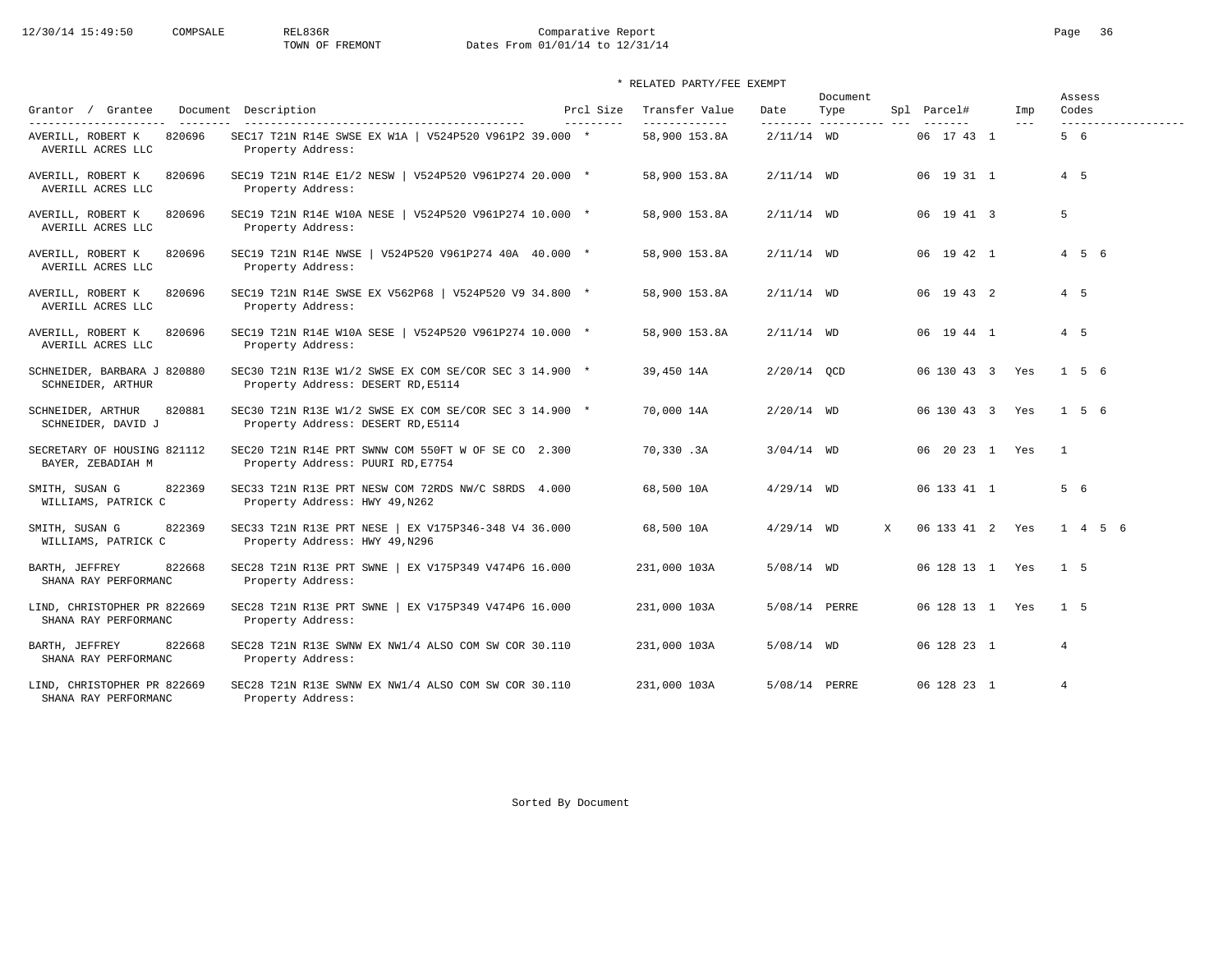# 12/30/14 15:49:50 COMPSALE REL836R Comparative Report Comparative Report Page 37<br>TOWN OF FREMONT Dates From 01/01/14 to 12/31/14 Dates From 01/01/14 to 12/31/14

### \* RELATED PARTY/FEE EXEMPT

|                                                     |                                                                                             |                        |                                 |                  | Document |                 |              | Assess            |
|-----------------------------------------------------|---------------------------------------------------------------------------------------------|------------------------|---------------------------------|------------------|----------|-----------------|--------------|-------------------|
| Grantor / Grantee<br>----------------------         | Document Description                                                                        | Prcl Size<br>--------- | Transfer Value<br>------------- | Date<br>-------- | Type     | Spl Parcel#     | Imp<br>$---$ | Codes             |
| 822668<br>BARTH, JEFFREY<br>SHANA RAY PERFORMANC    | SEC28 T21N R13E SENW EX COM AT SW COR SENW N6 39.900<br>Property Address: OLD HWY 49, N677  |                        | 231,000 103A                    | $5/08/14$ WD     |          | 06 128 24 1     | Yes          | $1\quad 5\quad 6$ |
| LIND, CHRISTOPHER PR 822669<br>SHANA RAY PERFORMANC | SEC28 T21N R13E SENW EX COM AT SW COR SENW N6 39.900<br>Property Address: OLD HWY 49, N677  |                        | 231,000 103A                    | 5/08/14 PERRE    |          | 06 128 24 1 Yes |              | 156               |
| 822668<br>BARTH, JEFFREY<br>SHANA RAY PERFORMANC    | SEC28 T21N R13E PRT NESW & PRT NWSE DAF LT3 C 16.870<br>Property Address:                   |                        | 231,000 103A                    | $5/08/14$ WD     |          | 06 128 31 3     |              | 5 6               |
| LIND, CHRISTOPHER PR 822669<br>SHANA RAY PERFORMANC | SEC28 T21N R13E PRT NESW & PRT NWSE DAF LT3 C 16.870<br>Property Address:                   |                        | 231,000 103A                    | 5/08/14 PERRE    |          | 06 128 31 3     |              | 5 6               |
| 823072<br>BRIX, AARON M<br>WALSH, DAVID J           | SEC28 T21N R13E PRT NESW & PRT NWSE DAF LT1 C 27.300<br>Property Address:                   |                        | 60,000 27.3A                    | $5/23/14$ WD     |          | 06 128 31 4     |              | 6                 |
| 824063<br>SCHERTZ, KENNETH J<br>WIESE, KENNETH J    | SEC31 T21N R14E PRT GL2 DAF LT1 CSM V5P267  <br>Property Address: RED OAK RD, E7471         | 1.240                  | 355,000.2A                      | $6/26/14$ WD     |          | 06 31 52 21 Yes |              | $\overline{1}$    |
| 824190<br>CLONINGER, DANIEL<br>FELTZ, CHRISTPHER G  | SEC31 T21N R13E PRT NWNE DAF LT2 CSM V14P166<br>Property Address: DESERT RD, E5143          | 5.010                  | 121,500 5A                      | $7/01/14$ WD     |          | 06 131 12 5 Yes |              | $\overline{1}$    |
| KOHL, MAVIS<br>824206<br>KOHL, ERIC D               | SEC32 T21N R14E S.6A SWNW   V428P134 V706P425<br>Property Address: PETERS RD, E7704         | $.600*$                | 50,000 7.5A                     | $7/02/14$ LC     |          | 06 32 23 2 Yes  |              | $\mathbf{1}$      |
| KOHL, MAVIS<br>824206<br>KOHL, ERIC D               | SEC32 T21N R14E SWNW LY S&W HWY 10 EX V706P42 6.880 *<br>Property Address:                  |                        | 50,000 7.5A                     | $7/02/14$ LC     |          | 06 32 23 7 Yes  |              | 4 7               |
| 825074<br>WEISS, WARD<br>BAILEY, RYAN               | SEC36 T21N R13E SWSE   V501P292 40A<br>Property Address:                                    | $40.000$ *             | 350,000 79A                     | $8/01/14$ LC     |          | 06 136 43       |              | $4\quad 5\quad 6$ |
| 825074<br>WEISS, WARD<br>BAILEY, RYAN               | SEC36 T21N R13E GL5 & PRT GL4 COM INT/S/L GL4 39.000 *<br>Property Address: CTY HWY H, N215 |                        | 350,000 79A                     | 8/01/14 LC       |          | 06 136 55 1 Yes |              | $4\quad 5\quad 7$ |
| SCHMIDLI, NANETTE L<br>825161<br>SANTKUYL, PETER J  | SEC18 T21N R14E LTS19&20 TEMPLETON BAYOU PLAT<br>Property Address: CTY HWY H, E7316         | .459                   | 89,250 1A                       | $8/05/14$ WD     |          | 06 18 71 11 Yes |              | $\mathbf{1}$      |
| 825287<br>GEORGE, DENNIS M<br>DESTEFANO, RYAN       | SEC31 T21N R14E LT5 REPLAT HAHNS SUB   V413P5<br>Property Address: ARROWHEAD RD, N139       | .680                   | 275,000.7A                      | $8/08/14$ WD     |          | 06 31 71 5 Yes  |              | $\mathbf{1}$      |
| GREY GOOSE DEVELOPME 825798<br>STOBB, CARLTON VALJE | SEC31 T21N R14E UNIT 3 THE PINES ON HIDDEN PO<br>Property Address: WOOD DUCK CT, E7614      | .000                   | 169,900                         | $9/02/14$ WD     |          | 06 31 74 3 Yes  |              | $\overline{1}$    |
| MATLOSZ, DENNIS J TR 825838<br>ROBERTS, RICHARD L   | SEC29 T21N R13E NESW   V383P423 V554P42 V554P 40.000<br>Property Address:                   |                        | 89,000 40A                      | 9/02/14 TRUST    |          | 06 129 31       |              | 5 6               |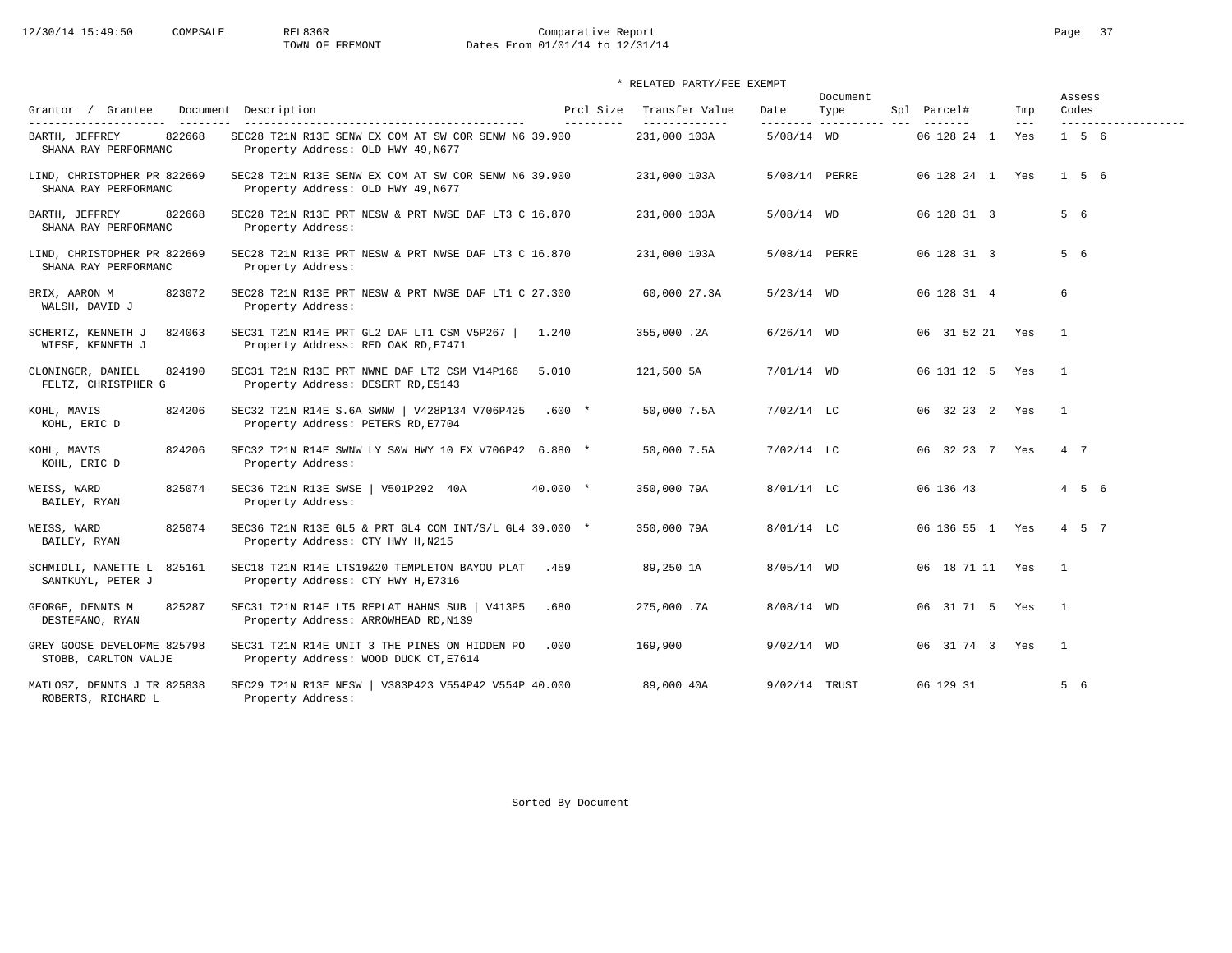### \* RELATED PARTY/FEE EXEMPT

| Grantee<br>Grantor                                  | Document Description                                                                       | Prcl Size | Transfer Value | Date         | Document<br>Type<br>---------- | Spl | Parcel#       | Imp | Assess<br>Codes |
|-----------------------------------------------------|--------------------------------------------------------------------------------------------|-----------|----------------|--------------|--------------------------------|-----|---------------|-----|-----------------|
| 825892<br>MALLMANN, SAMUEL A<br>RECKER, CRYSTAL A   | SEC29 T21N R14E PRT NENE COM NE COR S762FT-PO 5.997<br>Property Address: MARTEN RD, N929   |           | 160,000 6A     | $9/04/14$ WD |                                |     | 06 29 11      | Yes |                 |
| 827388<br>STEINBACH, CURTIS J<br>ROSS, MICHAEL G    | SEC32 T21N R14E E1/2 NESW   V209P41 EX V648P5 23.180<br>Property Address: PETERS RD, E7871 |           | 10,000 4A      | 10/24/14 WD  |                                | X   | 32 31 1<br>06 | Yes | 4 5 7           |
| HINTZ, EUGENE W TRUS 828589<br>HINTZ, EUGENE W      | SEC17 T21N R14E W1/2 E1/2 NWNW   V663P460 10 10.000 *<br>Property Address:                 |           | 20,000 10A     | 12/05/14     | TRUST                          |     | 06 17 22 2    |     | 5 6             |
| 828590<br>HINTZ, EUGENE W<br>RAWHIDE INC            | SEC17 T21N R14E W1/2 E1/2 NWNW   V663P460 10 10.000<br>Property Address:                   |           | 20,000 10A     | 12/05/14 OCD |                                |     | 06 17 22 2    |     | 5 6             |
| 828607<br>DERING, ANTHONY PR<br>DERING, ANTHONY     | SEC36 T21N R13E PRT GL3 LT6 HILDEBRAND UNRECD 2.185<br>Property Address: CTY HWY H, N367   |           | 209,600 2.2A   | 12/05/14     | PERRE                          |     | 06 136 71 6   | Yes |                 |
| WOLLERSHEIM, BRUCE J 828888<br>WOLLERSHEIM, KELLY A | SEC31 T21N R13E NWNE EX LT1 CSM V2P91 EX CSM<br>Property Address: CTY HWY U, N430          | $20.000*$ | 214,100 20A    | 12/18/14 OCD |                                |     | 06 131 12 3   | Yes | 1 5 6           |

\*\* \*\* \*\*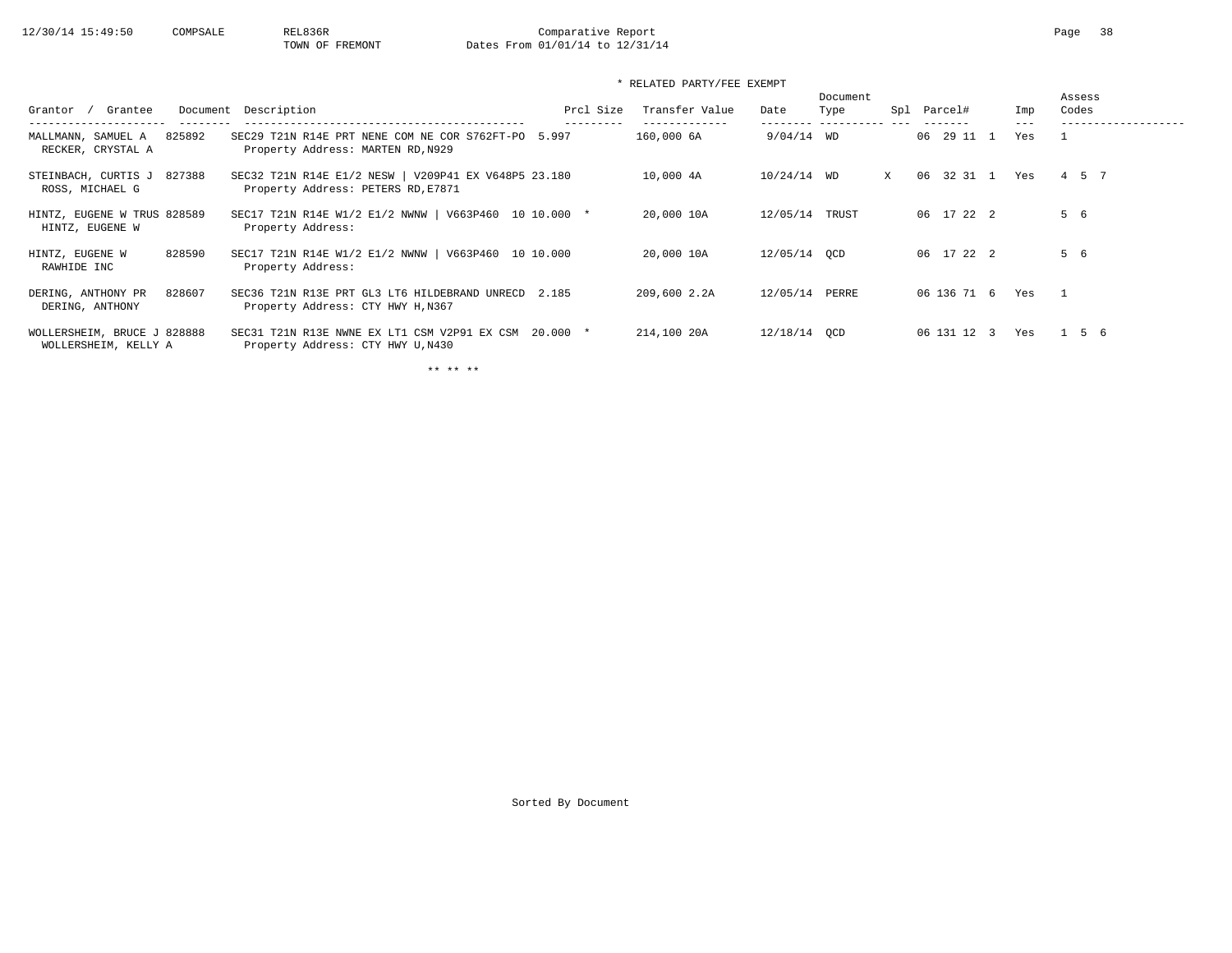# 12/30/14 15:49:50 COMPSALE REL836R Comparative Report Comparative Report Page 39 Dates From 01/01/14 to 12/31/14

\* RELATED PARTY/FEE EXEMPT

| Grantor / Grantee                                  |        | Document Description                                                                            |            | Prcl Size | Transfer Value               | Date                       | Document<br>Type |   | Spl Parcel#                   | Imp     | Assess<br>Codes   |                 |  |
|----------------------------------------------------|--------|-------------------------------------------------------------------------------------------------|------------|-----------|------------------------------|----------------------------|------------------|---|-------------------------------|---------|-------------------|-----------------|--|
| SORENSON, DENNIS L<br>SORENSON, RICHARD            | 820261 | SEC24 T25N R11E N1/2 SENE   V537P418 V583P820 20.000 *<br>Property Address:                     |            | --------- | -------------<br>128,900 20A | ---------<br>$1/22/14$ OCD | ----------- ---  |   | $- - - - - - -$<br>07 24 14 2 | $- - -$ |                   |                 |  |
| HARTMAN, LOUISE C<br>WRIGHT, LESLIE                | 820571 | SEC10 T25N R11E N1/2 NWSW   V399P353&357 V645 20.000 *<br>Property Address: HELGESON RD, N11494 |            |           | 108,700 20A                  | $2/05/14$ TOD              |                  |   | 07 10 32 2 Yes                |         | 1 5 6             |                 |  |
| DECKER, KEITH G<br>DECKER FAMILY CABIN             | 820915 | SEC7 T25N R11E PRT FRL SWNW DAF N476FT OF W55 6.000 *<br>Property Address: NORSKE RD, E150      |            |           | 73,600 6A                    | $2/21/14$ OCD              |                  |   | 07 07 23 1 Yes                |         | 1 6               |                 |  |
| KERNEN, CLARICE H<br>KERNEN, COLIN M               | 821596 | SEC21 T25N R11E S35A SWNE   V645P9 V669P9 35 35.000 *<br>Property Address: NESS RD, N10740      |            |           | 144,400 75A                  | $3/25/14$ OCD              |                  |   | 07 21 13 2                    |         |                   | $1 \t4 \t5 \t8$ |  |
| KERNEN, CLARICE H<br>KERNEN, COLIN M               | 821596 | SEC21 T25N R11E NWSE   V645P09 V669P09 40A<br>Property Address:                                 | $40.000$ * |           | 144,400 75A                  | $3/25/14$ OCD              |                  |   | 07 21 42                      |         |                   |                 |  |
| ZIMONICK, SUSAN<br>MAYER, ROBERT                   | 821622 | SEC1 T25N R11E W1/2 OF GL8 EX S 1.5RDS EX ROW 19.620<br>Property Address:                       |            |           | 20,000 20A                   | $3/26/14$ WD               |                  |   | 07 01 58 2                    |         |                   |                 |  |
| KNAUP, THOMAS E<br>MOEN, MARK H                    | 822180 | SEC10 T25N R11E SWSW   V499P135 40A<br>Property Address:                                        | 40.000     |           | 150,000 40A                  | $4/21/14$ LC               |                  |   | 07 10 33                      |         | $4\quad 5\quad 8$ |                 |  |
| MUELLER, LUCILLE I T 822444<br>MUELLER, RICHARD A  |        | SEC17 T25N R11E W1/3 SWSW EX COM NW/COR SWSW 11.000 *<br>Property Address:                      |            |           | 80,000 26A                   | 5/01/14 TRUST              |                  |   | 07 17 33 6                    |         |                   |                 |  |
| MUELLER, LUCILLE I T 822444<br>MUELLER, RICHARD A  |        | SEC17 T25N R11E PRT W1/3 SWSW DAF COM NW/COR 2.330 *<br>Property Address:                       |            |           | 80,000 26A                   | 5/01/14 TRUST              |                  |   | 07 17 33 10                   |         |                   |                 |  |
| MUELLER, LUCILLE I T 822444<br>MUELLER, RICHARD A  |        | SEC20 T25N R11E W1/3 NWNW   V553P814 V557P516 13.330 *<br>Property Address:                     |            |           | 80,000 26A                   | 5/01/14 TRUST              |                  |   | 07 20 22 3                    |         |                   |                 |  |
| RICE, WILBUR<br>RICE, GARY W                       | 822515 | SEC26 T25N R11E SESW   V565P322-324 40A<br>Property Address: RICE RD, N10104                    | $40.000$ * |           | 75,200 40A                   | 5/05/14 QCD                |                  |   | 07 26 34                      | Yes     | 1 5 6             |                 |  |
| ORVEDAHL, STEPHANIE 822633<br>ORVEDAHL FAMILY TRUS |        | SEC26 T25N R11E SENW   V527P216 V633P757 V958 40.000 *<br>Property Address:                     |            |           | 69,600 40A                   | 5/08/14 OCD                |                  |   | 07 26 24                      |         | 5                 |                 |  |
| PEOTTER, TED R<br>PEOTTER, JOHN M                  | 822786 | SEC7 T25N R11E PRT SWSE   V218P331 V925P144<br>Property Address: CTY HWY P, N11344              | $2.000*$   |           | 1,300.3A                     | $5/13/14$ OCD              |                  | X | 07 07 43 8 Yes                |         | $\overline{1}$    |                 |  |
| DJ RE HOLDINGS LLC<br>ROBERTS, JAMES M             | 822892 | SEC17 T25N R11E NWSE & PRT SWNE LY S RD EX V5 42.000<br>Property Address:                       |            |           | 118,600 67A                  | $5/16/14$ WD               |                  |   | 07 17 42 4                    |         | 6                 |                 |  |
| ROBERTS, JAMES M<br>J ROBERTS REAL ESTAT           | 822893 | SEC17 T25N R11E NWSE & PRT SWNE LY S RD EX V5 42.000 *<br>Property Address:                     |            |           | 237,200 67A                  | 5/16/14 OCD                |                  |   | 07 17 42 4                    |         | 6                 |                 |  |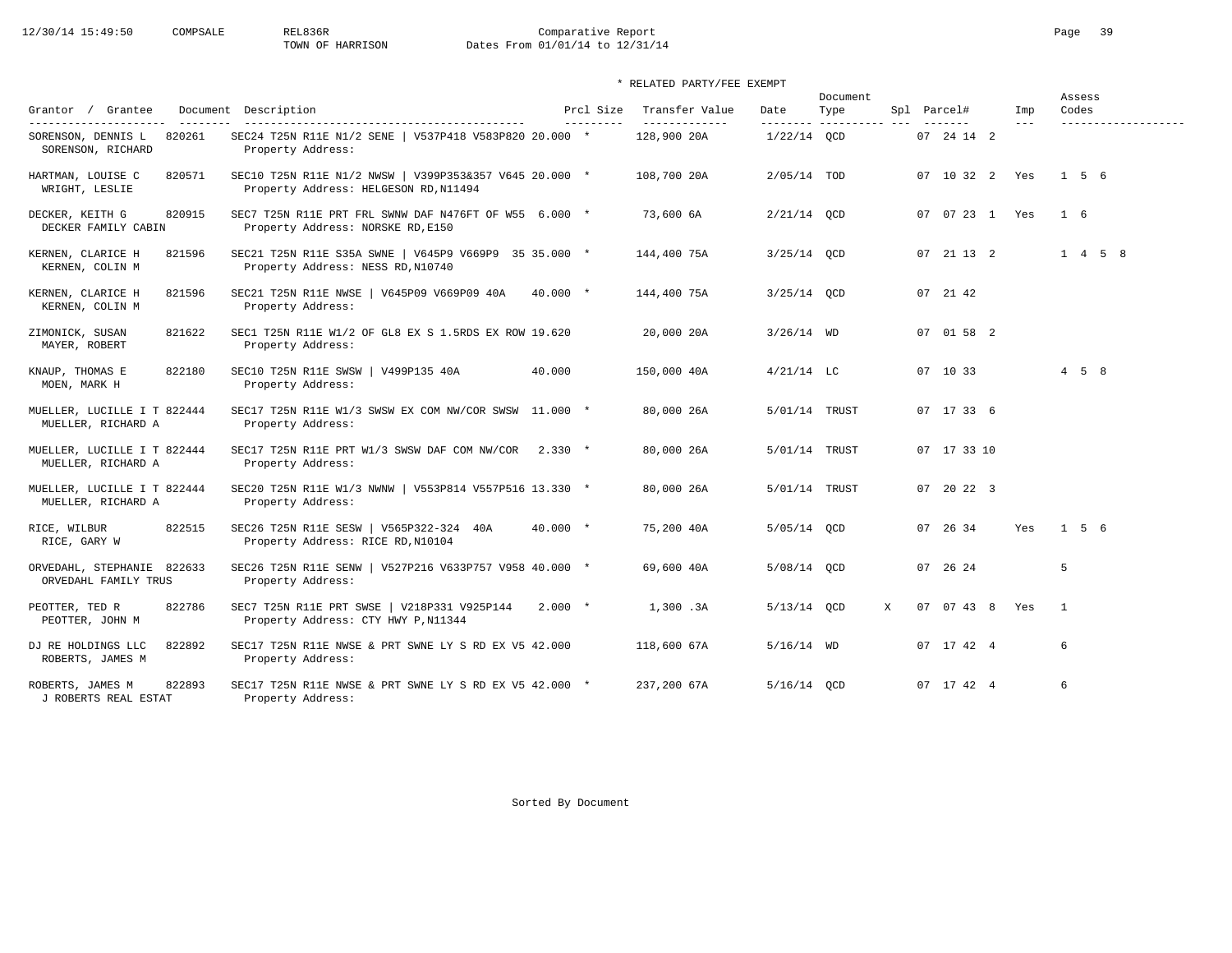# 12/30/14 15:49:50 COMPSALE REL836R Comparative Report Comparative Report Page 40 Dates From 01/01/14 to 12/31/14

### \* RELATED PARTY/FEE EXEMPT

|                                                     |                                                                                               |                         |                                 |               | Document                          |              |                |              | Assess                       |  |
|-----------------------------------------------------|-----------------------------------------------------------------------------------------------|-------------------------|---------------------------------|---------------|-----------------------------------|--------------|----------------|--------------|------------------------------|--|
| Grantor / Grantee<br>---------------------          | Document Description<br>----------------------------------                                    | Prcl Size<br>---------- | Transfer Value<br>_____________ | Date          | Type<br>--------- ----------- --- |              | Spl Parcel#    | Imp<br>$---$ | Codes<br>------------------- |  |
| 822892<br>DJ RE HOLDINGS LLC<br>ROBERTS, JAMES M    | SEC17 T25N R11E N20A SESE & N1/2 NESWSE   V36 25.000<br>Property Address:                     |                         | 118,600 67A                     | $5/16/14$ WD  |                                   |              | 07 17 44 3     |              | 6                            |  |
| ROBERTS, JAMES M<br>822893<br>J ROBERTS REAL ESTAT  | SEC17 T25N R11E N20A SESE & N1/2 NESWSE   V36 25.000 *<br>Property Address:                   |                         | 237,200 67A                     | 5/16/14 OCD   |                                   |              | 07 17 44 3     |              | 6                            |  |
| 823034<br>GILL, FLOYD A<br>DECKER FAMILY CABIN      | SEC7 T25N R11E FRL SWNW EX V542P720 EX #76429 24.290<br>Property Address: NORSKE RD, E172     |                         | 20,000 5A                       | $5/22/14$ WD  |                                   | $\mathbf{x}$ | 07 07 23 3 Yes |              | $1\,5\,6$                    |  |
| BAILEY, NANCY J<br>823241<br>BAILEY, JASON E        | SEC6 T25N R11E W1/2 GL2 EX W10A   V490P382 V7 13.000 *<br>Property Address:                   |                         | 123,700 46A                     | 5/30/14 QCD   |                                   |              | 07 06 52 4     |              | 6                            |  |
| 823241<br>BAILEY, NANCY J<br>BAILEY, JASON E        | SEC6 T25N R11E GL3   V716P476 33.38A<br>Property Address:                                     | $33.380$ *              | 123,700 46A                     | 5/30/14 QCD   |                                   |              | 07 06 53       |              | 5 6                          |  |
| KRAMER, ILENE R<br>823610<br>GILL, FLOYD A          | SEC7 T25N R11E FRL SWNW EX V542P720 EX #76429 24.290<br>Property Address: NORSKE RD, E172     |                         | 12,000 4.9A                     | $6/12/14$ OCD |                                   | X            | 07 07 23 3 Yes |              | $1\quad 5\quad 6$            |  |
| 823606<br>KNAUP, THOMAS E<br>HINTZ, HOWARD          | SEC9 T25N R11E SESE   V499P135 40A<br>Property Address: HELGESON RD, N11313                   | 40.000                  | 145,000 40A                     | $6/12/14$ LC  |                                   |              | 07 09 44       |              | $1\quad 5\quad 8$            |  |
| HINTZ, GEORGE WILLIA 823766<br>HINTZ, RICHARD JAMES | SEC9 T25N R11E SWSE   V473P811 40A MFL#69062 40.000 *<br>Property Address:                    |                         | 25,500 40A                      | $6/18/14$ QCD |                                   |              | 07 09 43       |              |                              |  |
| HINTZ, CONRAD WALTER 823812<br>HINTZ, SCOTT         | SEC9 T25N R11E SWSE   V473P811 40A MFL#69062 40.000 *<br>Property Address:                    |                         | 25,500 40A                      | $6/19/14$ OCD |                                   |              | 07 09 43       |              |                              |  |
| 824046<br>HINTZ, MYRON<br>HINTZ, HOWARD             | SEC9 T25N R11E SWSE   V473P811 40A MFL#69062 40.000 *<br>Property Address:                    |                         | 25,500 40A                      | $6/26/14$ OCD |                                   |              | 07 09 43       |              |                              |  |
| WAVRUK, KENNETH N<br>824200<br>US BANK NATIONAL ASS | SEC32 T25N R11E PRT E1/2 SENE EX COM SW COR N 14.680 *<br>Property Address:                   |                         | 275,250 32.68A                  | $7/02/14$ WD  |                                   |              | 07 32 14 4     |              | 5                            |  |
| 824200<br>WAVRUK, KENNETH N<br>US BANK NATIONAL ASS | SEC33 T25N R11E SW NW EX V528P463 EX CSM V21P 18.000 *<br>Property Address: ANDERSON RD, E912 |                         | 275,250 32.68A                  | $7/02/14$ WD  |                                   |              | 07 33 23 5 Yes |              | $1 \quad 4 \quad 5$          |  |
| WATTERS, BRIAN R TRU 824371<br>SHARP, THOMAS        | SEC23 T25N R11E SWSW   V462P485 V469P3 V684P1 40.000<br>Property Address:                     |                         | 180,000 60A                     | $7/09/14$ WD  |                                   |              | 07 23 33       |              | 6                            |  |
| WATTERS, BRIAN R TRU 824371<br>SHARP, THOMAS        | SEC23 T25N R11E W1/2 SESW   V462P485 V469P03 20.000<br>Property Address:                      |                         | 180,000 60A                     | $7/09/14$ WD  |                                   |              | 07 23 34 4     |              | 6                            |  |
| 824682<br>GOKEY, LILA M<br>GOKEY, MICHAEL A         | SEC33 T25N R11E SWSW EX BEG SE COR N460FT W86 10.870 *<br>Property Address: BRANDT RD, N9755  |                         | 200,400 10.9A                   | $7/21/14$ LC  |                                   |              | 07 33 33 6 Yes |              | $1\quad5$                    |  |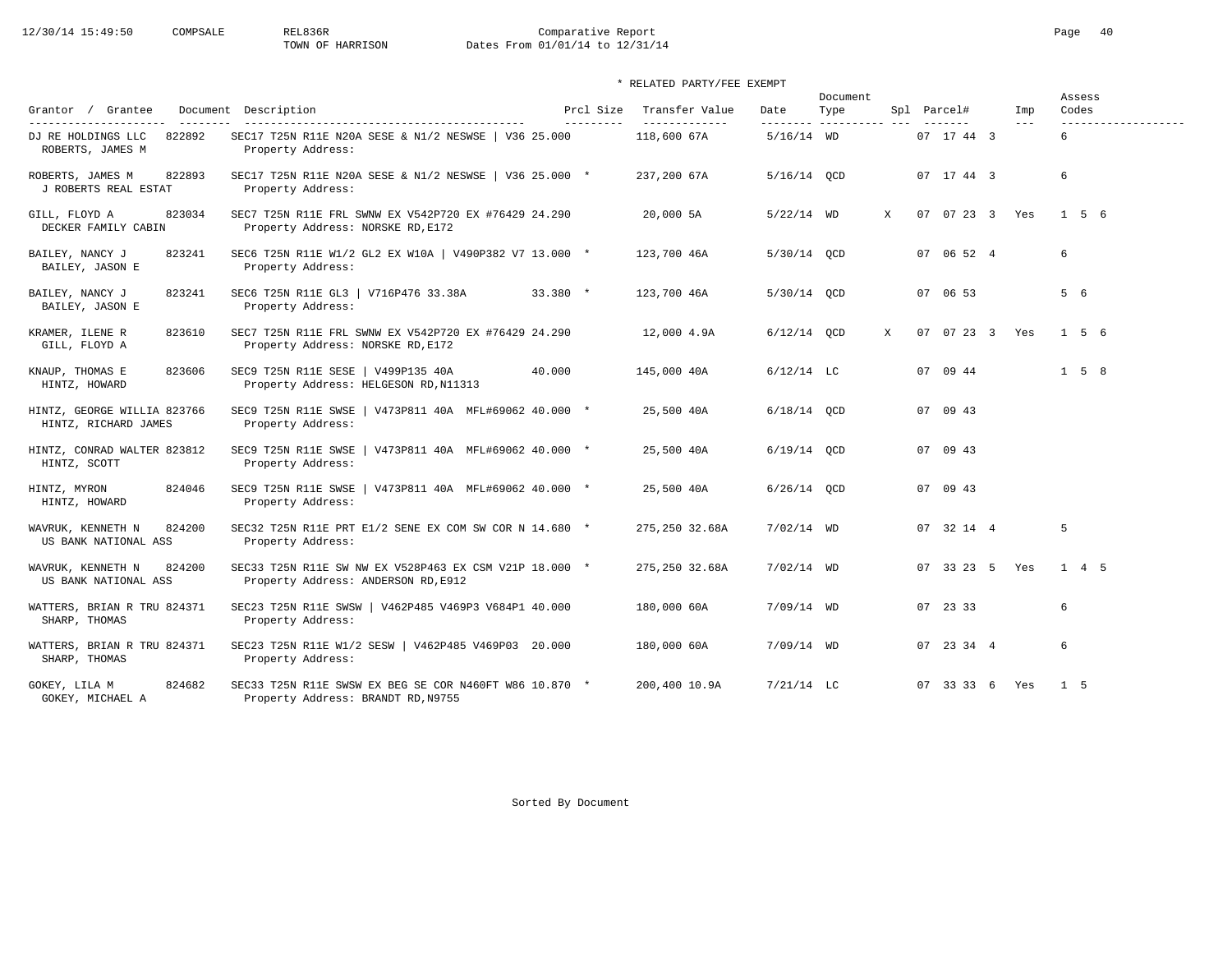# 12/30/14 15:49:50 COMPSALE REL836R Comparative Report Comparative Report Page 41<br>TOWN OF HARRISON Dates From 01/01/14 to 12/31/14 Dates From 01/01/14 to 12/31/14

|                                                      |                                                                                              |                                  |                                 |                   | Document |   |             |            |                            | Assess                       |
|------------------------------------------------------|----------------------------------------------------------------------------------------------|----------------------------------|---------------------------------|-------------------|----------|---|-------------|------------|----------------------------|------------------------------|
| Grantor / Grantee<br>----------------------          | Document Description                                                                         | Prcl Size<br>$- - - - - - - - -$ | Transfer Value<br>------------- | Date<br>--------- | Type     |   | Spl Parcel# |            | Imp<br>$\qquad \qquad - -$ | Codes<br>------------------- |
| 824993<br>DENOR, JAMES E<br><b>SCHECHINGER TRUST</b> | SEC10 T25N R11E SWSE EX WATTERS RD DESC IN V3 39.000<br>Property Address: WATTERS RD, N11318 |                                  | 202,000 39A                     | $7/30/14$ WD      |          |   |             | 07 10 43 3 | Yes                        | $\mathbf{1}$                 |
| 824994<br>DENOR, JAMES E<br>SCHECHINGER TRUST        | SEC10 T25N R11E SESE   V396P112 V494P877 V980 40.000<br>Property Address:                    |                                  | 155,000 40A                     | $7/30/14$ WD      |          |   |             | 07 10 44 1 |                            | $4\quad 5$                   |
| VOIE, SUSAN K<br>825010<br>SKV LANDHOLDINGS LLC      | SEC28 T25N R11E NENW   V748P353 V774P457 40A 40.000 *<br>Property Address:                   |                                  | 120,000 40A                     | $7/31/14$ QCD     |          |   |             | 07 28 21   |                            | $4\quad 5$                   |
| 825755<br>RJB ASSOCIATES LLC<br>STENCEL, JEREMIAH    | SEC5 T25N R11E GL9 & SE1/4 GL4   V376P412 V65 50.000<br>Property Address:                    |                                  | 137,500 50A                     | $8/28/14$ WD      |          |   |             | 07 05 59   |                            | $4\quad 5\quad 8$            |
| 825829<br>VOIE, ROGER T<br>RIVER RIDGE RETREAT       | SEC17 T25N R11E NENE   V557P164 40A<br>Property Address: WOLF RIVER RD, E776                 | 40.000                           | 3,000 LIFE EST                  | $9/02/14$ QCD     |          |   |             | 07 17 11   | Yes                        | $1\quad 5\quad 6$            |
| KRAMER, MARVIN J TRU 825830<br>RIVER RIDGE RETREAT   | SEC17 T25N R11E NENE   V557P164 40A<br>Property Address: WOLF RIVER RD, E776                 | 40.000                           | 381,068 95A                     | $9/02/14$ LC      |          | X |             | 07 17 11   | Yes                        | $1\quad 5\quad 6$            |
| KRAMER, MARVIN J TRU 825830<br>RIVER RIDGE RETREAT   | SEC17 T25N R11E NWNE   V557P160 40A<br>Property Address:                                     | 40.000                           | 381,068 95A                     | $9/02/14$ LC      |          |   |             | 07 17 12 2 |                            | 6                            |
| 825829<br>VOIE, ROGER T<br>RIVER RIDGE RETREAT       | SEC17 T25N R11E NWNE   V557P160 40A<br>Property Address:                                     | 40.000                           | 3,000 LIFE EST                  | $9/02/14$ QCD     |          |   |             | 07 17 12 2 |                            | 6                            |
| 825829<br>VOIE, ROGER T<br>RIVER RIDGE RETREAT       | SEC17 T25N R11E SWNE EX CSM V7P69 EX S OF RD 33.650<br>Property Address:                     |                                  | 3,000 LIFE EST                  | $9/02/14$ OCD     |          |   |             | 07 17 13 2 |                            | 5 6                          |
| KRAMER, MARVIN J TRU 825830<br>RIVER RIDGE RETREAT   | SEC17 T25N R11E SWNE EX CSM V7P69 EX S OF RD 33.650<br>Property Address:                     |                                  | 381,068 95A                     | $9/02/14$ LC      |          | X |             | 07 17 13 2 |                            | 5 6                          |
| 825829<br>VOIE, ROGER T<br>RIVER RIDGE RETREAT       | SEC17 T25N R11E PRT S1/2 NE BG IN CHAN LW RIV 5.700<br>Property Address:                     |                                  | 3,000 LIFE EST                  | 9/02/14 QCD       |          |   |             | 07 17 14 3 |                            | 5 6                          |
| KRAMER, MARVIN J TRU 825830<br>RIVER RIDGE RETREAT   | SEC17 T25N R11E PRT S1/2 NE BG IN CHAN LW RIV 5.700<br>Property Address:                     |                                  | 381,068 95A                     | $9/02/14$ LC      |          | X |             | 07 17 14 3 |                            | 5 6                          |
| SHERIFF OF WAUPACA C 825967<br>CAP SERVICES INC      | SEC18 T25N R11E N441FT NWNE LY W HWY EX N277F 1.500 *<br>Property Address: CTY HWY P, N11271 |                                  | 20,000 1.5A                     | 9/08/14 SHERI     |          |   |             |            | 07 18 12 4 Yes             | $\overline{1}$               |
| SCHWAAB, RICHARD L<br>825996<br>WISCONSIN DEPARTMENT | SEC26 T25N R11E PRT NWNE LY S RIV EX S66FT OF 17.700<br>Property Address:                    |                                  | 77,900 18A                      | $9/09/14$ WD      |          |   |             | 07 26 12 9 |                            | 6                            |
| 826200<br>DINS, CHARLES A<br>BESAW, BART J           | SEC17 T25N R11E PRT NESW DAF LT4 CSM V19P55   3.300<br>Property Address: WOLF RIVER RD, E553 |                                  | 45,000 3.3A                     | $9/16/14$ WD      |          |   |             |            | 07 17 31 4 Yes             | 1 5                          |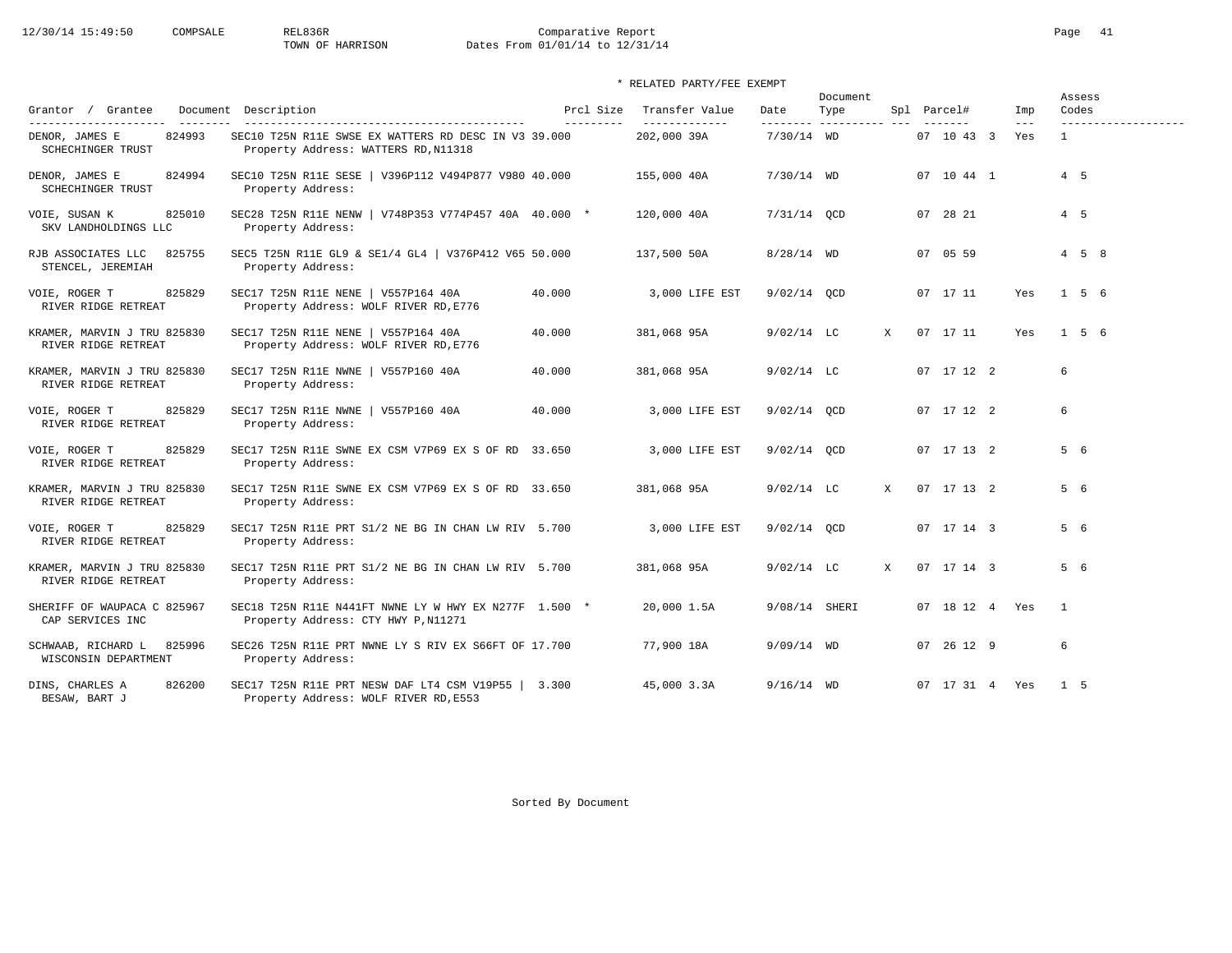# 12/30/14 15:49:50 COMPSALE REL836R Comparative Report Comparative Report Page 42<br>TOWN OF HARRISON Dates From 01/01/14 to 12/31/14 Dates From 01/01/14 to 12/31/14

### \* RELATED PARTY/FEE EXEMPT

| Grantor / Grantee                             |        | Document Description                                                                        | Prcl Size  | Transfer Value                  | Date           | Document<br>Type | Spl Parcel#                   | Imp                 | Assess<br>Codes          |
|-----------------------------------------------|--------|---------------------------------------------------------------------------------------------|------------|---------------------------------|----------------|------------------|-------------------------------|---------------------|--------------------------|
| ----------------------<br>US BANK NA          | 826809 | SEC32 T25N R11E PRT E1/2 SENE EX COM SW COR N 14.680                                        | ---------- | _____________<br>204,000 32.68A | 10/03/14 WD    |                  | $- - - - - - -$<br>07 32 14 4 | $\qquad \qquad - -$ | -------------------<br>5 |
| LASHUA, RICHARD L                             |        | Property Address:                                                                           |            |                                 |                |                  |                               |                     |                          |
| US BANK NA<br>LASHUA, RICHARD L               | 826809 | SEC33 T25N R11E SW NW EX V528P463 EX CSM V21P 18.000<br>Property Address: ANDERSON RD, E912 |            | 204,000 32.68A                  | 10/03/14 WD    |                  | 07 33 23 5 Yes                |                     | 1 4 5                    |
| VANSCHYNDEL, VERN<br>EWERT, ADAM              | 826859 | SEC23 T25N R11E LT2 RUSTLING WATER COUNTRY RE<br>Property Address: NORRIN RD, E2073         | .900       | 34,500 2A                       | 10/06/14 WD    |                  | 07 23 71 2 Yes                |                     | $\overline{1}$           |
| VANSCHYNDEL, VERN<br>EWERT, ADAM              | 826859 | SEC23 T25N R11E LT3 RUSTLING WATER COUNTRY RE 1.000<br>Property Address:                    |            | 34,500 2A                       | 10/06/14 WD    |                  | 07 23 71 3                    |                     | $\mathbf{1}$             |
| HUMKE, BRUCE A<br>LANG, ROBERT C              | 826887 | SEC11 T25N R11E S1/2 SWNW   V535P668 V635P797 20.600<br>Property Address:                   |            | 86,000 21A                      | 10/07/14 WD    |                  | 07 11 23 2                    |                     |                          |
| HUMKE, JOHN W TRUSTE 826885<br>LANG, ROBERT C |        | SEC11 T25N R11E N1/2 SWNW EX NESWNW   V587P41 10.300<br>Property Address:                   |            | 86,000 21A                      | 10/07/14 TRUST |                  | 07 11 23 4                    |                     |                          |
| HUMKE, JOHN W TRUSTE 826885<br>LANG, ROBERT C |        | SEC11 T25N R11E NESWNW   V635P795&796 10.3A 10.300<br>Property Address: COMET RD, E1773     |            | 86,000 21A                      | 10/07/14 TRUST |                  | 07 11 23 5                    |                     |                          |
| HUMKE, ROBERT P<br>LANG, ROBERT C             | 826888 | SEC11 T25N R11E S1/2 SENW   V358P261 V535P668 20.550<br>Property Address:                   |            | 155,600 21A                     | 10/07/14 WD    |                  | 07 11 24 2                    |                     |                          |
| HUMKE, ROBERT P<br>LANG, ROBERT C             | 826888 | SEC11 T25N R11E N1/2 SENW   V358P261 V834P822 20.550<br>Property Address: COMET RD, E1803   |            | 155,600 21A                     | 10/07/14 WD    |                  | 07 11 24 3 Yes                |                     | 1 <sub>5</sub>           |
| HUMKE, JOHN W TRUSTE 826885<br>LANG, ROBERT C |        | SEC11 T25N R11E NESW   V358P261 V535P668 39.39.760<br>Property Address:                     |            | 86,000 21A                      | 10/07/14 TRUST |                  | 07 11 31                      |                     |                          |
| HUMKE, JOHN W TRUSTE 826886<br>LANG, ROBERT C |        | SEC11 T25N R11E NESW   V358P261 V535P668 39.39.760<br>Property Address:                     |            | 336,000 79A                     | 10/07/14 WD    |                  | 07 11 31                      |                     |                          |
| HUMKE, JOHN W TRUSTE 826885<br>LANG, ROBERT C |        | SEC11 T25N R11E NWSE   V358P261 V535P668 39. 39.400<br>Property Address:                    |            | 86,000 21A                      | 10/07/14 TRUST |                  | 07 11 42                      |                     |                          |
| HUMKE, JOHN W TRUSTE 826886<br>LANG, ROBERT C |        | SEC11 T25N R11E NWSE   V358P261 V535P668 39.39.400<br>Property Address:                     |            | 336,000 79A                     | 10/07/14 WD    |                  | 07 11 42                      |                     |                          |
| PETERS, VALERIE V<br>PETERS, BRIAN J          | 827237 | SEC4 T25N R11E GL2 $ $<br>V860P733 V903P502 V942P6 47.940 *<br>Property Address:            |            | 125,800 48A                     | 10/20/14 OCD   |                  | 07 04 52                      |                     |                          |
| PETERS, VALERIE V<br>PETERS, BRIAN J          | 827236 | SEC4 T25N R11E PRT GL3 COM AT SW COR N200FT E .500 *<br>Property Address:                   |            | 5,600.5A                        | 10/20/14 OCD   |                  | 07 04 53 1 Yes                |                     | $\overline{1}$           |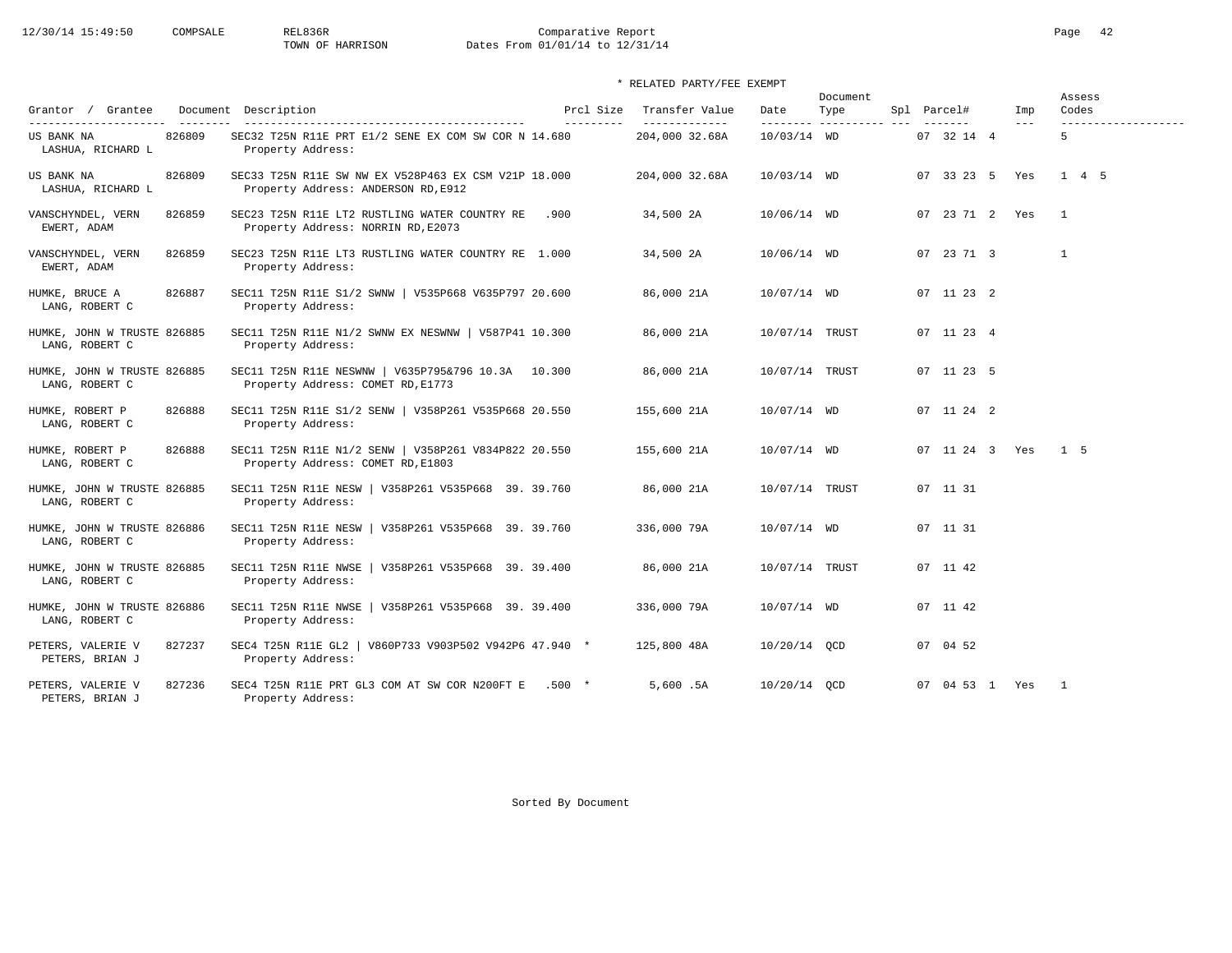# 12/30/14 15:49:50 COMPSALE REL836R Comparative Report Comparative Report Page 43 Dates From 01/01/14 to 12/31/14

### \* RELATED PARTY/FEE EXEMPT

| Grantor / Grantee                                                       | Document Description                                                                              | Prcl Size  | Transfer Value             | Date                      | Document<br>Type | Spl Parcel# |            | Imp                        | Assess<br>Codes                     |  |
|-------------------------------------------------------------------------|---------------------------------------------------------------------------------------------------|------------|----------------------------|---------------------------|------------------|-------------|------------|----------------------------|-------------------------------------|--|
| ---------------------<br>827234<br>PETERS, VALERIE V<br>PETERS, BRIAN J | SEC4 T25N R11E PRT GL3 COM AT NW COR S200FT E 1.000 *<br>Property Address: KLUCK RD, E904         | ---------- | -------------<br>50,200 1A | ---------<br>10/20/14 OCD | ----------       |             | 07 04 53 3 | $\qquad \qquad - -$<br>Yes | -------------------<br>$\mathbf{1}$ |  |
| 827235<br>PETERS, VALERIE V<br>PETERS, BRIAN J                          | SEC5 T25N R11E N2/3RDS GL6   V467P63 V722P82& 26.600 *<br>Property Address:                       |            | 61,600 26.6A               | 10/20/14 OCD              |                  |             | 07 05 56 1 |                            | 6                                   |  |
| BARTH, TISHA M<br>827499<br>BARTH, GORDON M                             | SEC26 T25N R11E SWSW   V645P299 V646P352&710 40.000 *<br>Property Address: HEDTKE RD, N10166      |            | 112,100 40A                | 10/29/14 QCD              |                  |             |            | 07 26 33 3 Yes             | $1\quad 5\quad 6$                   |  |
| 827666<br>PETERSON, DAWN M<br>PETERSON, CHARLES E                       | SEC27&28 T25N R11E LT3 WROLSTAD RIVER HILLS S 1.500 *<br>Property Address: RIVER HILL RD, E1338 W |            | 40,000 1A                  | 11/03/14 OCD              |                  |             |            | 07 27 71 3 Yes             | $\overline{1}$                      |  |
| 827890<br>RUFFOLO, MICHAEL B<br>FREDHEIM, JEFFREY P                     | SEC32 T25N R11E PRT NESW LY S TN RD DAF E330F 5.600<br>Property Address: ANDERSON RD, E655        |            | 118,000 5.6A               | $11/11/14$ WD             |                  |             |            | 07 32 31 5 Yes             | $\mathbf{1}$                        |  |
| WHALEN, BETTY PR<br>828260<br>WHALEN, BETTY                             | SEC15 T25N R11E NESW   V435P406 V436P372 40A 40.000 *<br>Property Address:                        |            | 704,700 200A               | 11/24/14 PERRE            |                  | 07 15 31    |            |                            | 6                                   |  |
| WHALEN, BETTY PR<br>828260<br>WHALEN, BETTY                             | SEC15 T25N R11E NESE   V383P422 V387P388-391 40.000 *<br>Property Address:                        |            | 704,700 200A               | 11/24/14 PERRE            |                  | 07 15 41    |            |                            | 6                                   |  |
| 828260<br>WHALEN, BETTY PR<br>WHALEN, BETTY                             | SEC15 T25N R11E SWSE   V343P192 V443P567 V466 40.000 *<br>Property Address:                       |            | 704,700 200A               | 11/24/14 PERRE            |                  | 07 15 43    |            |                            | 5 6                                 |  |
| WHALEN, BETTY PR<br>828260<br>WHALEN, BETTY                             | SEC15 T25N R11E SESE<br>$\sqrt{383P422 V387P388-391}$ 40.000 *<br>Property Address:               |            | 704,700 200A               | 11/24/14 PERRE            |                  | 07 15 44    |            |                            | 6                                   |  |
| RADIES, RONALD<br>828460<br>LAUNDRIE, DENNIS J                          | SEC14 T25N R11E NWNW EX N22RDS EX DAF COM NW 7.800<br>Property Address:                           |            | 330,000 100A               | 12/01/14 WD               |                  |             | 07 14 22 7 |                            | $\overline{4}$                      |  |
| RADIES, RONALD<br>828460<br>LAUNDRIE, DENNIS J                          | SEC14 T25N R11E SWNW EX S34RDS EX V509P442   21.500<br>Property Address:                          |            | 330,000 100A               | 12/01/14 WD               |                  |             | 07 14 23 1 |                            | $4\quad 5$                          |  |
| 828460<br>RADIES, RONALD<br>LAUNDRIE, DENNIS J                          | SEC15 T25N R11E NENE EX N375FT OF W670FT EX C 21.560<br>Property Address:                         |            | 330,000 100A               | 12/01/14 WD               |                  |             | 07 15 11 1 |                            | 4 5                                 |  |
| 828460<br>RADIES, RONALD<br>LAUNDRIE, DENNIS J                          | SEC15 T25N R11E E30A NWNE EX V286P63 EX V821P 10.000<br>Property Address:                         |            | 330,000 100A               | 12/01/14 WD               |                  |             | 07 15 12 5 |                            | $\overline{4}$                      |  |
| RADIES, RONALD<br>828460<br>LAUNDRIE, DENNIS J                          | SEC15 T25N R11E SENE<br>V908P712 40A<br>Property Address:                                         | 40.000     | 330,000 100A               | 12/01/14 WD               |                  | 07 15 14    |            |                            | 4 8                                 |  |
| 828434<br>BANTE, MELISSA<br>ZENISEK, MATTHEW G                          | SEC27&28 T25N R11E LT5 WROLSTAD RIVER HILLS S 1.500 *<br>Property Address:                        |            | 500 1A                     | 12/01/14 WD               |                  |             | 07 27 71 5 |                            | $\overline{1}$                      |  |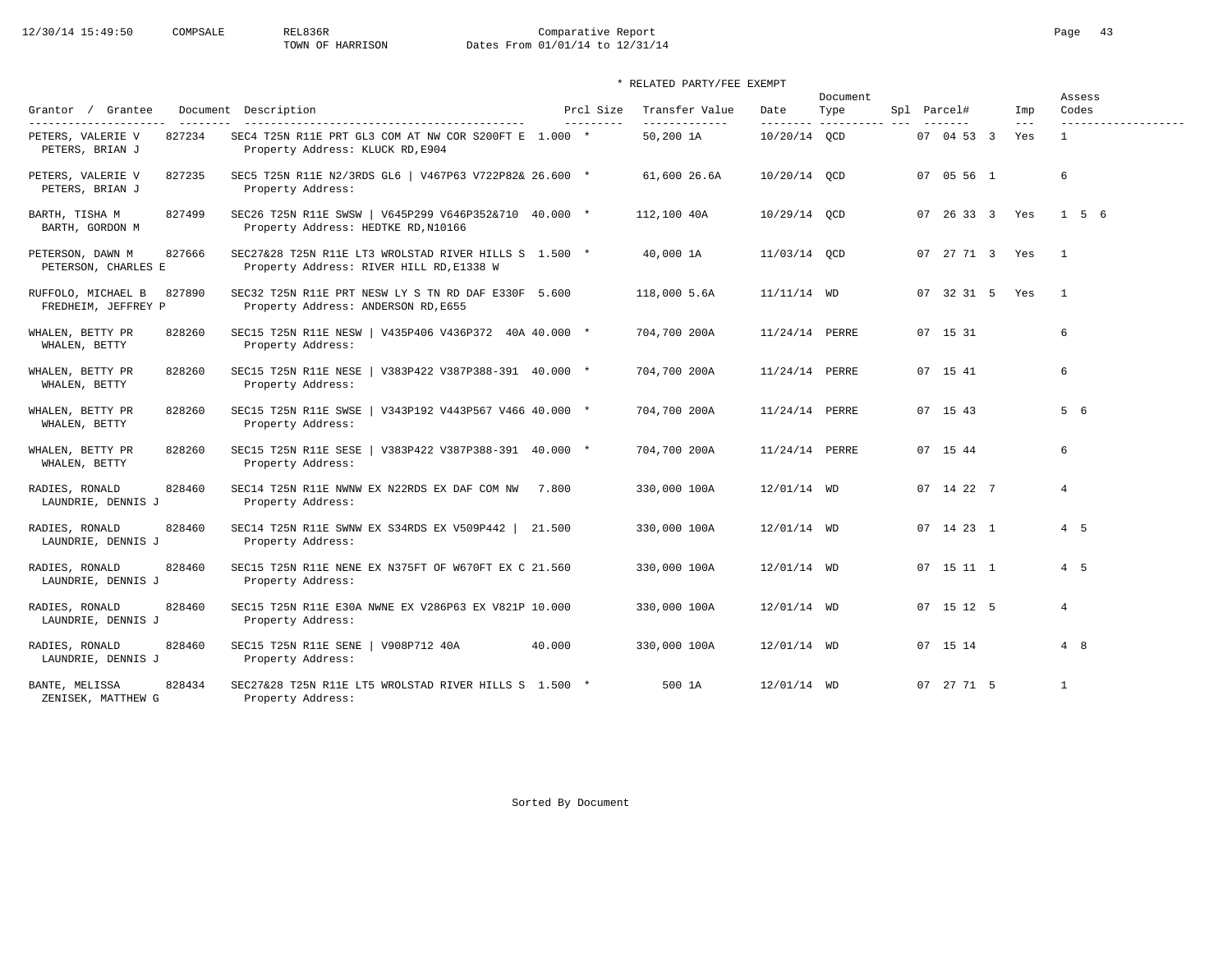### \* RELATED PARTY/FEE EXEMPT

| Grantee<br>Grantor                               | Document Description                                                                | Prcl Size | Transfer Value | Date         | Document<br>Spl<br>Type | Parcel#     | Imp | Assess<br>Codes |
|--------------------------------------------------|-------------------------------------------------------------------------------------|-----------|----------------|--------------|-------------------------|-------------|-----|-----------------|
| STOWELL, SCOTT P<br>828435<br>LAROUX, ALEX       | SEC32 T25N R11E E330FT NESW LY S ANDERSON RD<br>Property Address: ANDERSON RD, E679 | 6.000     | 70,000 6A      | 12/01/14 LC  |                         | 07 32 31 4  | Yes |                 |
| LOKEN, DAVID M<br>828802<br>LOKEN, DAVID P       | SEC31 T25N R11E PIECE COM AT PT 191FT E OF SW<br>Property Address: LUND RD, N9803   | $.500*$   | 32,000.5A      | 12/15/14 OCD |                         | 07 31 41 10 | Yes |                 |
| 828803<br>LOKEN, DAVID P<br>RURAL ESTATES REALTY | SEC31 T25N R11E PIECE COM AT PT 191FT E OF SW<br>Property Address: LUND RD, N9803   | .500      | 32,000.5A      | 12/15/14 OCD |                         | 07 31 41 10 | Yes |                 |
| 828953<br>BREAKER, DENNIS<br>TIGERTON LUMBER CO  | SEC2 T25N R11E GL1   V480P599 V721P531 32.27A 32.270<br>Property Address:           |           | 111,700 32A    | 12/22/14 WD  |                         | 07 02 51    |     |                 |
| 828952<br>TIGERTON LUMBER CO<br>BREAKER, DENNIS  | V860P733 V903P502 V942P6 37.440<br>SEC2 T25N R11E GL3<br>Property Address:          |           | 111,700 37A    | 12/22/14 WD  |                         | 07 02 53    |     | 6               |

\*\* \*\* \*\*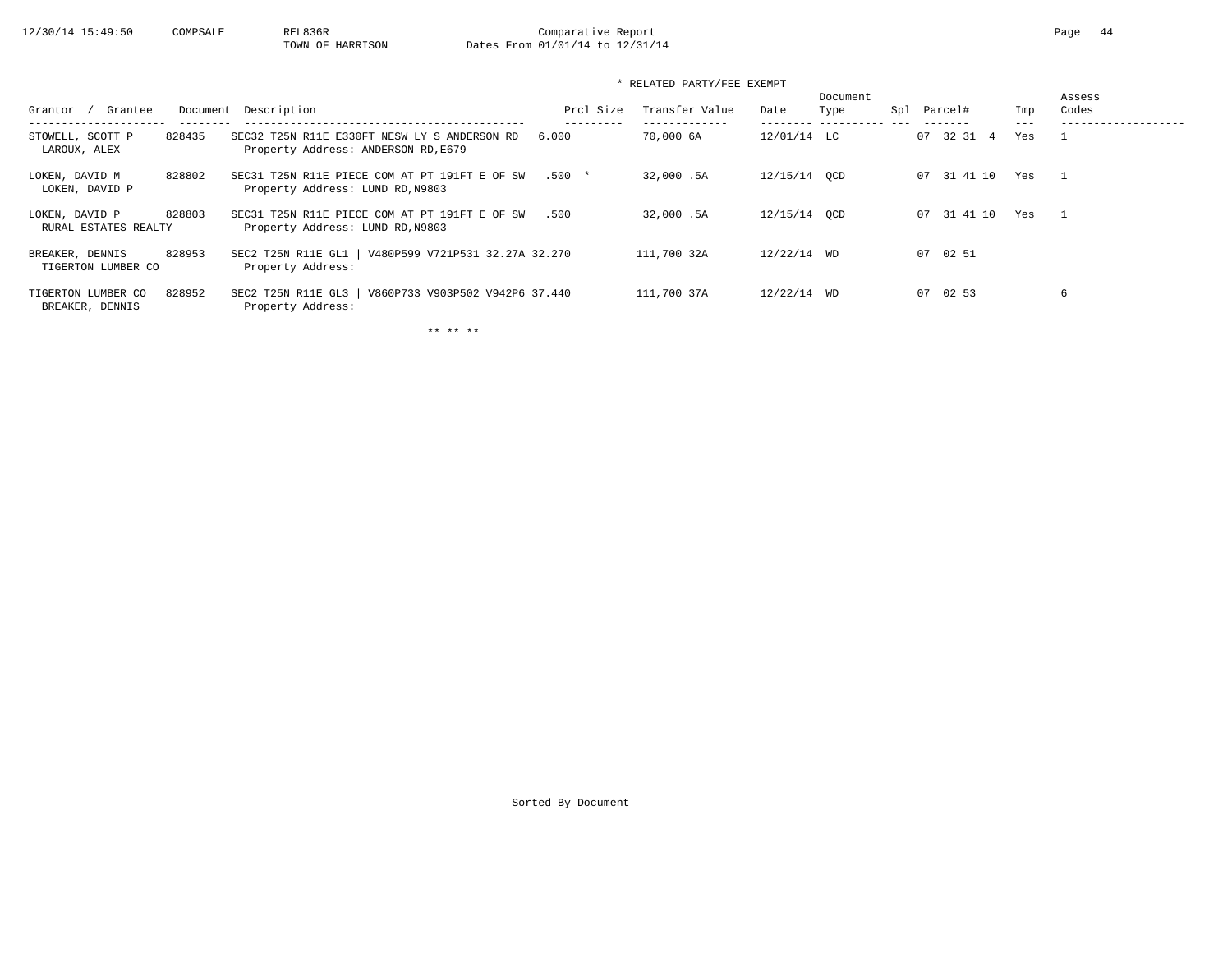# 12/30/14 15:49:50 COMPSALE REL836R Comparative Report Comparative Report Page 45 Dates From 01/01/14 to 12/31/14

|                                                   |        |                                                                                                    |                         |                                  |                   | Document |  |                    |                       | Assess            |
|---------------------------------------------------|--------|----------------------------------------------------------------------------------------------------|-------------------------|----------------------------------|-------------------|----------|--|--------------------|-----------------------|-------------------|
| Grantor / Grantee                                 |        | Document Description                                                                               | Prcl Size<br>---------- | Transfer Value<br>-------------- | Date<br>--------- | Type     |  | Spl Parcel#        | Imp<br>$---$          | Codes             |
| MOTT, ADAM<br>KILEY, LAURA A                      | 820005 | SEC17 T24N R12E PRT NW & SWNW DESC AS PCL 1 I 3.400 *<br>Property Address:                         |                         | 140,000 9.6A                     | $1/10/14$ QCD     |          |  | 08 17 22 7         |                       | 5                 |
| MOTT, ADAM<br>KILEY, LAURA A                      | 820005 | SEC17 T24N R12E PRT W1/2 NW DESC AS PCL 2 IN 6.250 *<br>Property Address: MOON LAKE CT, E2985      |                         | 140,000 9.6A                     | $1/10/14$ QCD     |          |  | 08 17 23 3 Yes     |                       | $\overline{1}$    |
| STICKLES, MARION Z<br>SANDERFOOT, DAVID J         | 820349 | SEC21 T24N R12E PRT NWSE & PRT SWNE DESC V811 .250 *<br>Property Address: CTY HWY GG, E3543        |                         | 60,400.25A                       | $1/27/14$ JUDG    |          |  |                    | 08  21  42  5  Yes  1 |                   |
| MILLARD, WILLIAM J J 820443<br>MILLARD, WILLIAM J |        | SEC9 T24N R12E NWNW EX S4RDS OF W4RDS   EX V4 40.000 *<br>Property Address: PAGEL RD, N9100        |                         | 48,000 40A                       | $1/29/14$ QCD     |          |  | 08 09 22           | Yes                   | $\overline{1}$    |
| FORNWALT, JOY PR<br>BARDEN, CAROL J               | 820638 | SEC7 T24N R12E E348FT OF W660FT OF S660FT FRL 5.310<br>Property Address: THOE RD, E2536            |                         | 52,000 5.3A                      | 2/07/14 PERRE     |          |  | 08  07  23  7  Yes |                       | $\overline{1}$    |
| HEISE, JOSEPH S<br>NOVAK, BRIAN J                 | 820882 | SEC3 T24N R12E PRT SWSW DAF COM NW COR E-NE C 19.050<br>Property Address:                          |                         | 228,000 60A                      | $2/20/14$ WD      |          |  | 08 03 33 2         |                       | 6                 |
| HEISE, JOSEPH S<br>NOVAK, BRIAN J                 | 820882 | SEC3 T24N R12E SESW   V484P177 V964P908 V980P 39.740<br>Property Address:                          |                         | 228,000 60A                      | $2/20/14$ WD      |          |  | 08 03 34           |                       |                   |
| MUTHIG, RONALD<br>MUTHIG, JOSEPH J                | 821038 | SEC8&16 T24N R12E PRT SESW SEC8 & PRT NESW SE 37.230 *<br>Property Address:                        |                         | 70,737 37.2A                     | $2/27/14$ WD      |          |  | 08 16 21 1         |                       | 5 6               |
| HEIN, JUDITH A<br>HEIN, BRAD A                    | 821679 | SEC14 T24N R12E E1/2 NESW   V385P531 V420P212 20.000 *<br>Property Address:                        |                         | 53,400 125A                      | $3/28/14$ OCD     |          |  | 08 14 31 2         |                       | 6                 |
| HEIN, JUDITH A<br>HEIN, BRAD A                    | 821679 | SEC14 T24N R12E NWSE   V385P531 V409P344 V876 40.000 *<br>Property Address:                        |                         | 53,400 125A                      | $3/28/14$ OCD     |          |  | 08 14 42           |                       | 4 8               |
| HEIN, JUDITH A<br>HEIN, BRAD A                    | 821679 | SEC14 T24N R12E SWSE   V385P531 V409P344 V876 40.000 *<br>Property Address:                        |                         | 53,400 125A                      | $3/28/14$ OCD     |          |  | 08 14 43           |                       | $4\quad 5\quad 8$ |
| HEIN, JUDITH A<br>HEIN, BRAD A                    | 821679 | SEC14 T24N R12E SESE EX E500FT   V385P531 V40 25.000 *<br>Property Address: STONEY RIDGE RD, E4442 |                         | 53,400 125A                      | $3/28/14$ OCD     |          |  | 08 14 44 5 Yes     |                       | 1 4 5 8           |
| GOEB, SCOTT M<br>GOEB, SCOTT M                    | 821713 | SEC10 T24N R12E PRT NESW   V471P444 V472P450 5.010 *<br>Property Address: VALLEY RD, E3850         |                         | 117,100 5A                       | $3/31/14$ OCD     |          |  | 08 10 31 3 Yes     |                       | $\overline{1}$    |
| GOEB, SCOTT M<br>GOEB, SCOTT M                    | 821713 | SEC10 T24N R12E PRT NESW   V471P444 V482P965 5.020 *<br>Property Address:                          |                         | 117,100 5A                       | $3/31/14$ QCD     |          |  | 08 10 31 9         |                       | $\mathbf{1}$      |
| MALUEG, TIM G<br>MALUEGS Y FARM LLC               | 822324 | SEC18 T24N R12E N1/2 NWNE & TRI PC NW/COR NEN 20.060 $\star$<br>Property Address:                  |                         | 23,100 25A                       | $4/28/14$ QCD     |          |  | 08 18 12 1         |                       | $4\quad 5\quad 8$ |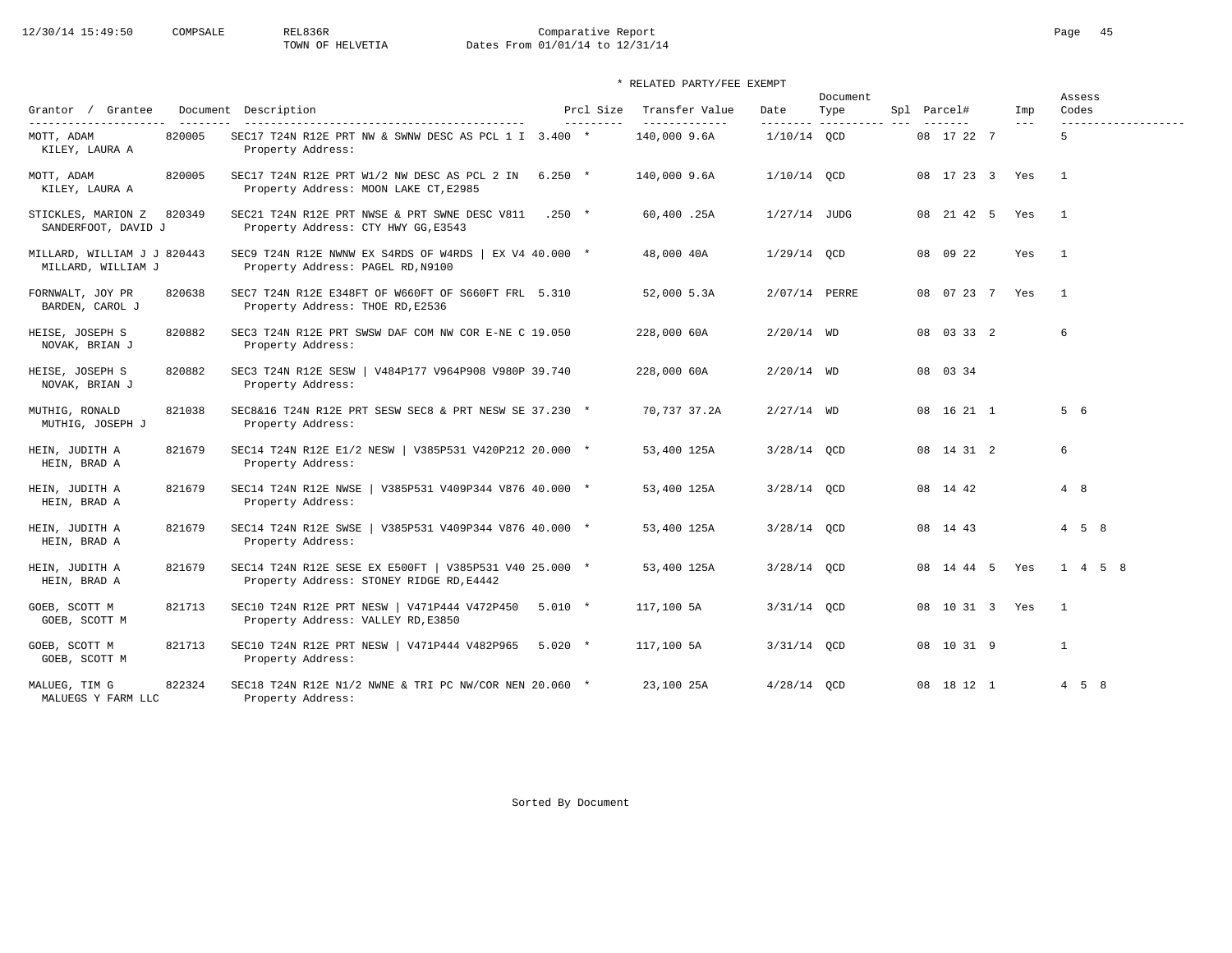# 12/30/14 15:49:50 COMPSALE REL836R Comparative Report Comparative Report Page 46 Dates From 01/01/14 to 12/31/14

|                                                     |                                                                                                     |                         | Transfer Value |                   | Document            |                |                | Assess<br>Codes     |
|-----------------------------------------------------|-----------------------------------------------------------------------------------------------------|-------------------------|----------------|-------------------|---------------------|----------------|----------------|---------------------|
| Grantor / Grantee<br>----------------------         | Document Description                                                                                | Prcl Size<br>---------- | -------------- | Date<br>--------- | Type<br>----------- | Spl Parcel#    | Imp<br>$- - -$ | ------------------- |
| 822324<br>MALUEG, TIM G<br>MALUEGS Y FARM LLC       | SEC18 T24N R12E PRT SWNE DAF COM SW COR E330F 5.000 *<br>Property Address:                          |                         | 23,100 25A     | $4/28/14$ QCD     |                     | 08 18 13 4     |                | 6                   |
| TROIBER, JOSEPH C II 822525<br>ULLMER, DANIEL C     | SEC2 T24N R12E NWSW   V778P831&833 40A MFL#6 40.000<br>Property Address:                            |                         | 40,000 40A     | $5/05/14$ WD      |                     | 08 02 32       |                |                     |
| 822517<br>SCHERTZ, JERIS M<br>SCHERTZ, TIMOTHY      | SEC7&8 T24N R12E SENE SEC7 & PRT W1/2 NW SEC8 43.800 *<br>Property Address:                         |                         | 175,000 43.8A  | 5/05/14 OCD       |                     | 08 07 14 1     |                | 6                   |
| 822518<br>SCHERTZ, TIMOTHY<br>GUNDRUM, GREGORY J    | SEC7&8 T24N R12E SENE SEC7 & PRT W1/2 NW SEC8 43.800<br>Property Address:                           |                         | 175,000 43.8A  | $5/05/14$ WD      |                     | 08 07 14 1     |                | 6                   |
| HINES, DOUGLAS A<br>822508<br>TRUTTMANN, JON        | SEC34 T24N R12E NWSE   V377P455 V508P580 V552 40.000<br>Property Address: HWY 161, E3995            |                         | 140,000 40A    | $5/05/14$ WD      |                     | 08 34 42       | Yes            | 1 5                 |
| STERN, TIMOTHY R<br>822549<br>LONG, PATRICK T       | SEC8 T24N R12E LT4&OL4 MOON LAKE RETREAT   V4<br>Property Address: MOON LK RETREAT RD, N9048        | .650                    | 28,000 1A      | $5/06/14$ LC      |                     | 08 08 71 4     | Yes            | $\overline{1}$      |
| 822932<br>SANDERFOOT, DAVID J<br>BORIS, JASON L     | SEC21 T24N R12E PRT NWSE & PRT SWNE DESC V811<br>Property Address: CTY HWY GG, E3543                | .250                    | 8,500.25A      | $5/19/14$ WD      |                     | 08 21 42 5     | Yes            | $\overline{1}$      |
| 823166<br>GAUGER, CHARLES H<br>MUCERINO, JOHN D     | SEC13 T24N R12E LT28 BLUE MOUNTAIN HTS SUB  <br>Property Address: SPRUCE LAKE DR, N8690             | 1.000                   | 174,500 1A     | $5/29/14$ WD      |                     | 08 13 72 28    | Yes            | $\overline{1}$      |
| SHERIFF OF WAUPACA C 823621<br>FIRST NATIONAL BANK  | SEC8 T24N R12E LT3&OL3 MOON LAKE RETREAT   V4<br>Property Address: MOON LK RETREAT RD, N9050        | $.000*$                 | 45,101.5A      | $6/12/14$ SHERI   |                     | 08 08 71 3 Yes |                | $\overline{1}$      |
| 823813<br>HEIN, JUDITH A<br>HEIN, BRAD A            | SEC14 T24N R12E E1/2 NESW   V385P531 V420P212 20.000 *<br>Property Address:                         |                         | 600,000 125A   | $6/19/14$ OCD     |                     | 08 14 31 2     |                | 6                   |
| HEIN, JUDITH A<br>823813<br>HEIN, BRAD A            | SEC14 T24N R12E NWSE<br>V385P531 V409P344 V876 40.000 *<br>Property Address:                        |                         | 600,000 125A   | $6/19/14$ OCD     |                     | 08 14 42       |                | 4 8                 |
| 823813<br>HEIN, JUDITH A<br>HEIN, BRAD A            | SEC14 T24N R12E SWSE<br>  V385P531 V409P344 V876 40.000 *<br>Property Address:                      |                         | 600,000 125A   | $6/19/14$ OCD     |                     | 08 14 43       |                | $4 \quad 5 \quad 8$ |
| 823813<br>HEIN, JUDITH A<br>HEIN, BRAD A            | SEC14 T24N R12E SESE EX E500FT   V385P531 V40 25.000 *<br>Property Address: STONEY RIDGE RD, E4442  |                         | 600,000 125A   | $6/19/14$ OCD     |                     | 08 14 44 5 Yes |                | 1 4 5 8             |
| PIONEK, KATHLEEN<br>824242<br>PIONEK, THOMAS C      | SEC20 T24N R12E NESE<br>  V615P137 40A MFL#6920 40.000 *<br>Property Address:                       |                         | 116,000 40A    | 7/03/14 OCD       |                     | 08 20 41       |                |                     |
| SHERIFF OF WAUPACA C 824248<br>PREMIER COMMUNITY BA | SEC24 T24N R12E PRT SWNW DESC #703870   V429P 10.250 *<br>Property Address: CAMPBELL LAKE RD, N8328 |                         | 35,000 15A     | 7/03/14 SHERI     | $\mathbf{x}$        | 08 24 23 1     | Yes            | $1\quad 6$          |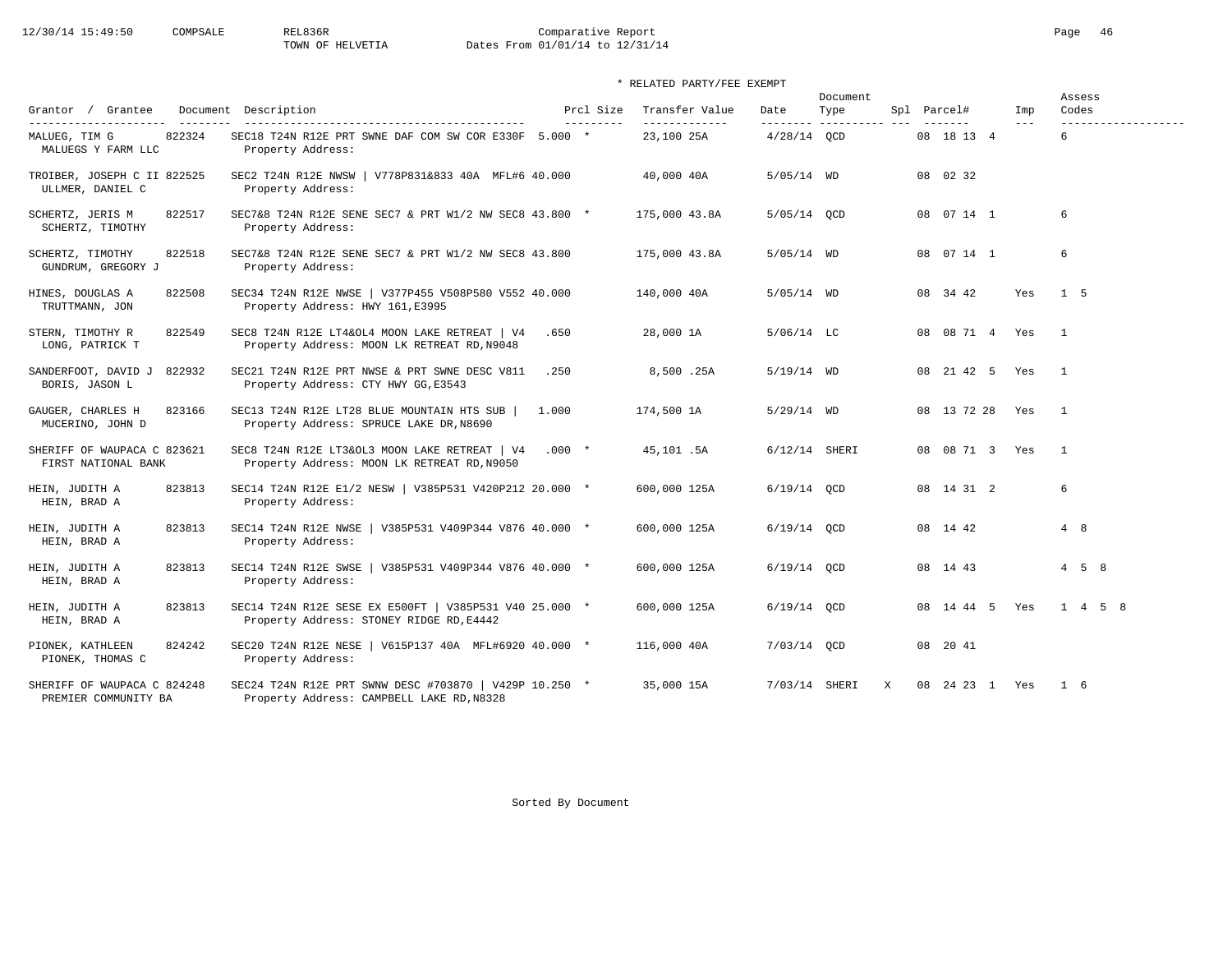# 12/30/14 15:49:50 COMPSALE REL836R Comparative Report Comparative Report Page 47<br>TOWN OF HELVETIA Dates From 01/01/14 to 12/31/14 Dates From 01/01/14 to 12/31/14

\* RELATED PARTY/FEE EXEMPT

| Grantor / Grantee                                   | Document Description                                                                               |            | Prcl Size | Transfer Value | Date          | Document<br>Type |              | Spl Parcel#        | Imp            | Assess<br>Codes |  |
|-----------------------------------------------------|----------------------------------------------------------------------------------------------------|------------|-----------|----------------|---------------|------------------|--------------|--------------------|----------------|-----------------|--|
| SHERIFF OF WAUPACA C 824248<br>PREMIER COMMUNITY BA | SEC24 T24N R12E PRT SWNW DAF LT2 CSM V26P141 10.000 *<br>Property Address: CAMPBELL LAKE RD, N8330 |            |           | 35,000 15A     | 7/03/14 SHERI |                  | X            | 08 24 23 3         | $- - -$<br>Yes | $1\quad 6$      |  |
| OUICK, JEFFREY L<br>824370<br>PARK, JACY M          | SEC11 T24N R12E SENW   V784P453 39.05A M/L<br>Property Address: MILLER RD, E4219                   | $39.050$ * |           | 116,000 40A    | 7/09/14 OCD   |                  |              | 08 11 24           |                |                 |  |
| GRODDY, ROLAND B TRU 824938<br>SCHLICHT, DOUGLAS A  | SEC5 T24N R12E FRL NENW EX S8.5RDS OF W21RDS 47.880<br>Property Address: WEST HILL RD, N9620       |            |           | 260,000 47.9A  | 7/28/14 TRUST |                  |              | 08  05  21  1  Yes |                | 1 4 5           |  |
| 825043<br>WOLOSEK, VICTORIA<br>BUCKS R US LLC       | SEC1 T24N R12E SWSW   V290P266 V671P618 V771P 40.000<br>Property Address:                          |            |           | 110,000 40A    | $7/31/14$ WD  |                  |              | 08 01 33           |                | $4\quad 5$      |  |
| STATE OF WISCONSIN 825441<br>THULIEN, BRIAN         | SEC32 T24N R12E NWSW   V560P147 V575P469 V577 40.000<br>Property Address: HWY 161, E2957           |            |           | 200 EASEMENT   | 8/15/14 AWARD |                  |              | 08 32 32           | Yes            | $1 \t4 \t5 \t8$ |  |
| PREMIER COMMUNITY BA 825460<br>TODL, JAMES E        | SEC24 T24N R12E PRT SWNW DESC #703870   V429P 10.250<br>Property Address: CAMPBELL LAKE RD, N8328  |            |           | 45,000 15A     | $8/18/14$ WD  |                  |              | 08 24 23 1 Yes     |                | 1 6             |  |
| PREMIER COMMUNITY BA 825460<br>TODL, JAMES E        | SEC24 T24N R12E PRT SWNW DAF LT2 CSM V26P141 10.000<br>Property Address: CAMPBELL LAKE RD, N8330   |            |           | 45,000 15A     | $8/18/14$ WD  |                  | $\mathbf{x}$ | 08 24 23 3 Yes     |                | 1 6             |  |
| 825568<br>BEYER, JON E<br>LAKE-VIEW DAIRY FARM      | SEC26 T24N R12E N3RDS SENE & PRT VAC BEYER RD 1.500<br>Property Address:                           |            |           | 5,000 2A       | $8/21/14$ WD  |                  |              | 08 26 14 1         |                | 5               |  |
| BEYER, JON E<br>825569<br>LAKE-VIEW DAIRY FARM      | SEC26 T24N R12E PRT SENE DAF LT1 CSM V29P90   33.000<br>Property Address:                          |            |           | 115,500 33A    | $8/21/14$ LC  |                  |              | 08 26 14 3         |                | $\overline{4}$  |  |
| WROBLEWSKI FAMILY OF 825682<br>WROBLEWSKI, ROBERT S | SEC9 T24N R12E SWNE EX 4 SQ RDS IN NE COR   V 39.900 *<br>Property Address: CARPER RD, N9171       |            |           | 231,700 80A    | 8/26/14 OCD   |                  |              | 08 09 13 2         |                |                 |  |
| WROBLEWSKI, ROBERT S 825683<br>GUNDERSON, MOLLY     | SEC9 T24N R12E SWNE EX 4 SQ RDS IN NE COR   V 39.900 *<br>Property Address: CARPER RD, N9171       |            |           | 57,850 20A     | 8/26/14 OCD   |                  | X            | 08 09 13 2         |                |                 |  |
| WROBLEWSKI, ROBERT S 825684<br>LABBUS, KRISTINE     | SEC9 T24N R12E SWNE EX 4 SQ RDS IN NE COR   V 39.900 *<br>Property Address: CARPER RD, N9171       |            |           | 173,850 60A    | 8/26/14 OCD   |                  | X            | 08 09 13 2         |                |                 |  |
| WROBLEWSKI FAMILY OF 825682<br>WROBLEWSKI, ROBERT S | SEC9 T24N R12E SENW   V211P371 V726P24 40A<br>Property Address:                                    | $40.000 *$ |           | 231,700 80A    | 8/26/14 OCD   |                  |              | 08 09 24           |                |                 |  |
| WROBLEWSKI, ROBERT S 825684<br>LABBUS, KRISTINE     | SEC9 T24N R12E SENW   V211P371 V726P24 40A<br>Property Address:                                    | $40.000*$  |           | 173,850 60A    | 8/26/14 OCD   |                  |              | 08 09 24           |                |                 |  |
| 825781<br>PAULS, MICHAEL J<br>HANSEN TRUST          | SEC17 T24N R12E PRT SENW DAF LT1 CSM V25P34   10.000<br>Property Address: WILLKOM RD, E3033        |            |           | 45,250 10A     | $8/29/14$ WD  |                  |              | 08 17 24 5 Yes     |                | 16              |  |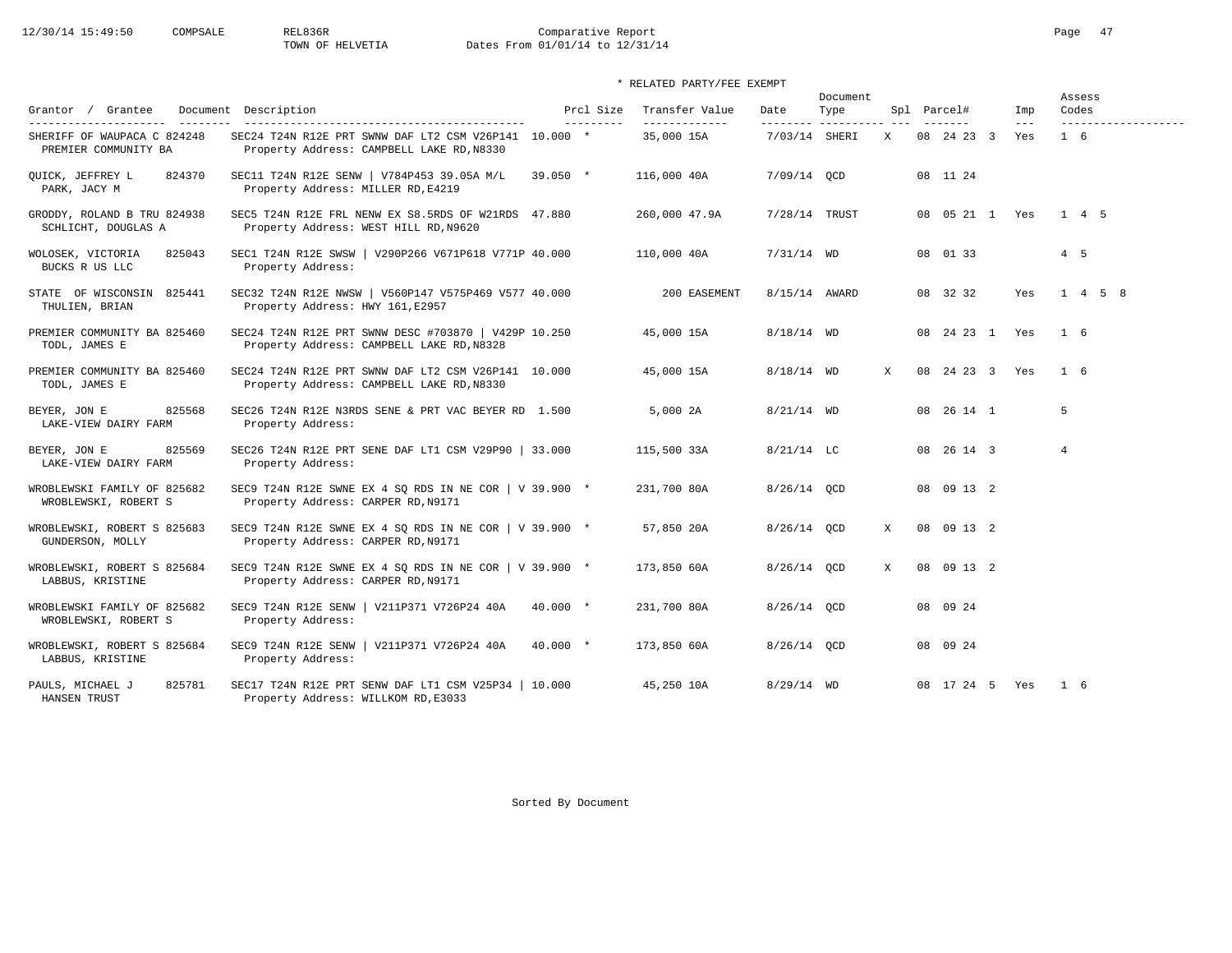# 12/30/14 15:49:50 COMPSALE REL836R Comparative Report Comparative Report Page 48 Dates From 01/01/14 to 12/31/14

### \* RELATED PARTY/FEE EXEMPT

| Grantor / Grantee                                          |        | Document Description                                                                                            | Prcl Size  | Transfer Value               | Date          | Document<br>Type        | Spl Parcel#    | Imp                 | Assess<br>Codes                   |
|------------------------------------------------------------|--------|-----------------------------------------------------------------------------------------------------------------|------------|------------------------------|---------------|-------------------------|----------------|---------------------|-----------------------------------|
| ---------------------<br>NOLAN, GERALD P<br>ZILLMER, KELLY | 826032 | ----------------------------------<br>SEC1 T24N R12E NESW   V367P626 V671P618 V921P 40.000<br>Property Address: | ---------- | -------------<br>122,000 40A | $9/10/14$ WD  | -------- ---------- --- | 08 01 31       | $\qquad \qquad - -$ | -------------------<br>$4\quad 5$ |
| SNYDER, IRENE E<br>SNYDER, RICHARD P                       | 826021 | SEC13 T24N R12E PRT NESW COM C/1/4/S W543FT S<br>Property Address: BLUE MOUNTAIN RD, N8693                      | $.370*$    | 81,700.8A                    | 9/10/14 OCD   |                         | 08 13 31 6 Yes |                     | $\overline{1}$                    |
| SNYDER, IRENE E<br>SNYDER, RICHARD P                       | 826021 | SEC13 T24N R12E PRT NESW COM C/1/4 COR W544FT<br>Property Address:                                              | $.376$ *   | 81,700.8A                    | 9/10/14 QCD   |                         | 08 13 31 7     |                     | $\mathbf{1}$                      |
| OPPOR, LEONARD W<br>OPPOR FAMILY LLC                       | 826131 | SEC21 T24N R12E SENW EX LT1 CSM V18P211   V20 39.000 *<br>Property Address:                                     |            | 241,900 69.7A                | $9/15/14$ QCD |                         | 08 21 24 1     |                     | 4 8                               |
| OPPOR, LEONARD W<br>OPPOR FAMILY LLC                       | 826131 | SEC21 T24N R12E PRT NESW EX V488P431 EX #7247 19.800 *<br>Property Address: CTY HWY GG, E3495                   |            | 241,900 69.7A                | 9/15/14 QCD   |                         | 08 21 31 3 Yes |                     | 1 4                               |
| OPPOR, LEONARD W<br>OPPOR FAMILY LLC                       | 826131 | SEC21 T24N R12E PRT NESW DAF COM SE/COR NESW 10.700 *<br>Property Address:                                      |            | 241,900 69.7A                | $9/15/14$ OCD |                         | 08 21 31 4     |                     | $4\quad 5\quad 8$                 |
| OPPOR, LEONARD W<br>HOFFMAN, KEVIN                         | 826133 | SEC21 T24N R12E NWSW EX 4A IN NE COR IN V219 36.670 *<br>Property Address:                                      |            | 120,000 37A                  | $9/15/14$ OCD |                         | 08 21 32 4     |                     |                                   |
| OPPOR, LEONARD W<br>OPPOR, JEFFREY M                       | 826132 | SEC22 T24N R12E SWNW EX W1.5RDS   V209P197 V4 38.250 *<br>Property Address: CTY HWY GG, E3700                   |            | 114,000 38A                  | $9/15/14$ QCD |                         | 08 22 23 2 Yes |                     | 1 4 5                             |
| WISCONSIN DEPARTMENT 826222<br>THULIEN, KEVIN L            |        | SEC32 T24N R12E S1/2 SWNW EX CSM V1P301   V56 17.900 *<br>Property Address:                                     |            | 200 EASEMENT                 | 9/17/14 AWARD |                         | 08 32 23 4     |                     | $4 \quad 5 \quad 8$               |
| BERGGREN, RUSSELL E 826239<br>HESSE, DAVID                 |        | SEC16 T24N R12E NESW   V336P314 V646P180&392 40.000<br>Property Address: PAGEL RD, E3399                        |            | 140,000 40A                  | $9/18/14$ WD  |                         | 08 16 31 1 Yes |                     | $\overline{1}$                    |
| FIRST NATIONAL BANK 826330<br>DURBIN, EMILY M              |        | SEC8 T24N R12E LT3&OL3 MOON LAKE RETREAT   V4<br>Property Address: MOON LK RETREAT RD, N9050                    | .000       | 15,000 1A                    | $9/22/14$ WD  |                         | 08 08 71 3 Yes |                     | $\overline{1}$                    |
| JONES, DAWN L<br>BUELOW, GENE ARTHUR                       | 826452 | SEC27 T24N R12E PRT SWSW DAF COM 627FT S NW/C 11.000<br>Property Address: BESTUL RD, N7744                      |            | 50,000 11A                   | $9/24/14$ WD  |                         | 08 27 33 5 Yes |                     | $\overline{1}$                    |
| BREHMER, JAY<br>TRZASKO, MICHAEL J                         | 826890 | SEC17 T24N R12E PRT NWNW DAF LT3 CSM V1P34  <br>Property Address: MOON LAKE CT, E2998                           | .350       | 104,000.8A                   | 10/07/14 WD   |                         | 08 17 22 4 Yes |                     | $\mathbf{1}$                      |
| BREHMER, JAY<br>TRZASKO, MICHAEL J                         | 826890 | SEC17 T24N R12E PRT NWNW DAF LT4 CSM V1P34  <br>Property Address:                                               | .450       | 104,000.8A                   | 10/07/14 WD   |                         | 08 17 22 8     |                     | $\mathbf{1}$                      |
| NETZER, CRAIG A<br>DIEMEL, TRAVIS L                        | 826988 | SEC16 T24N R12E PRT NWNW   V499P153 V526P80 V 28.000<br>Property Address: PAGEL RD, N8834                       |            | 115,000 32A                  | 10/10/14 WD   |                         | 08 16 22 4 Yes |                     | $1\quad 6$                        |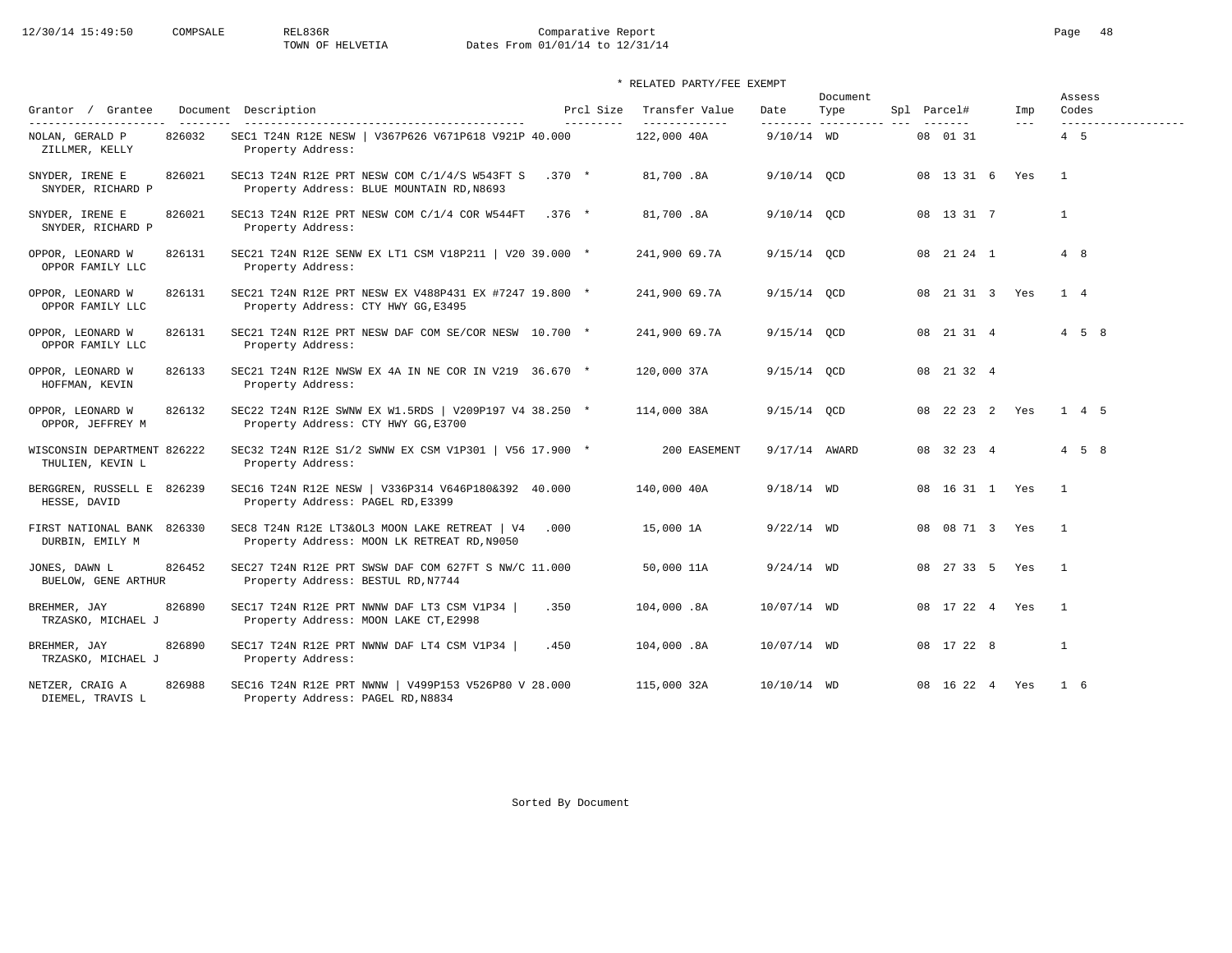# 12/30/14 15:49:50 COMPSALE REL836R Comparative Report Comparative Report Page 49 Dates From 01/01/14 to 12/31/14

### \* RELATED PARTY/FEE EXEMPT

|                                                     |                                                                                               |                         |                                 |                | Document                     |   |                 |              | Assess                       |
|-----------------------------------------------------|-----------------------------------------------------------------------------------------------|-------------------------|---------------------------------|----------------|------------------------------|---|-----------------|--------------|------------------------------|
| Grantor / Grantee<br>---------------------          | Document Description<br>----------------------------------                                    | Prcl Size<br>---------- | Transfer Value<br>------------- | Date           | Type<br>--------- ---------- |   | Spl Parcel#     | Imp<br>$---$ | Codes<br>------------------- |
| 826988<br>NETZER, CRAIG A<br>DIEMEL, TRAVIS L       | SEC17 T24N R12E PRT E1/2 NE LY E OF PAGEL RD<br>Property Address:                             | 4.500                   | 115,000 32A                     | 10/10/14 WD    |                              |   | 08 17 11 1      |              | 5 6                          |
| HARDEL, CATHY A PR<br>827014<br>SONNENBERG, NANCY I | SEC7 T24N R12E PRT SESE COM NE COR S40RDS W20 5.000 *<br>Property Address: LUTZ RD, N8953     |                         | 104,000 28.2A                   | 10/13/14 PERRE |                              |   | 08 07 44 2 Yes  |              | $\overline{1}$               |
| 827014<br>HARDEL, CATHY A PR<br>SONNENBERG, NANCY I | SEC7 T24N R12E PRT SESE DAF BEG 330FT E OF NW 11.800 *<br>Property Address:                   |                         | 104,000 28.2A                   | 10/13/14 PERRE |                              |   | 08 07 44 4      |              | 5                            |
| HARDEL, CATHY A PR<br>827014<br>SONNENBERG, NANCY I | SEC18 T24N R12E PRT SWNE DAF COM NW COR E743F 11.400 *<br>Property Address:                   |                         | 104,000 28.2A                   | 10/13/14 PERRE |                              |   | 08 18 13 2      |              | 6                            |
| ROOVERS, TERRY J<br>827018<br>PENTERMAN, JESSICA M  | SEC35 T24N R12E W 5A S1/2 SWNE   V209P417 5A 5.000<br>Property Address: HWY 161, E4302        |                         | 39,000 1A                       | 10/13/14 WD    |                              | X | 08 35 13 3 Yes  |              | $\overline{1}$               |
| HERRMANN, DAVID R<br>827187<br>MILLER, DANIEL J     | SEC6 T24N R12E SENW DAF LT1 CSM V15P448   V43 39.680<br>Property Address: WILLARD RD, N9527   |                         | 180,000 39A                     | 10/17/14 WD    |                              |   | 08 06 24        | Yes          | $\overline{1}$               |
| BESTUL, JOHNATHAN D 827193<br>ARNOLD, MICHAEL S     | SEC21 T24N R12E PRT SWNE & PRT NWSE DESC V827<br>Property Address: CTY HWY GG, E3517          | .380                    | 45,000 1A                       | 10/17/14 WD    |                              |   | 08 21 42 3      | Yes          | $\overline{1}$               |
| 827429<br>LAACK, SCOTT R<br>SHERIDAN, TIMOTHY D     | SEC17 T24N R12E LT7 BLK1 BESTULS MOON LAKE SU<br>Property Address: LAKE RD, E2944             | .470                    | 47,000.5A                       | $10/27/14$ WD  |                              |   | 08 17 71 7 Yes  |              | $\overline{1}$               |
| O'CONNELL, MICHAEL A 827564<br>GARVEY, ADAM A       | SEC8&17 T24N R12E PRT SESW SEC8 & PRT N1/2 NW<br>Property Address: LAKE RD, E2996             | .460                    | 46,400.5A                       | 10/31/14 WD    |                              |   | 08 17 71 9 Yes  |              | $\overline{1}$               |
| O'CONNELL, MICHAEL A 827564<br>GARVEY, ADAM A       | SEC17 T24N R12E PRT N1/2 NW DAF OL1 CSM 17P20<br>Property Address:                            | .110                    | 46,400.5A                       | 10/31/14 WD    |                              |   | 08 17 71 10     |              | 1                            |
| 827757<br>WEIHING, ROGER<br>CLARK, LISA E           | SEC3 T24N R12E S 248FT SWSW EX E 440FT   V431 5.000<br>Property Address: CARPER RD, N9280     |                         | 122,500 5A                      | 11/05/14 WD    |                              |   | 08 03 33 4 Yes  |              | $\overline{1}$               |
| BLAKE CREEK INVESTME 828322<br>TREBATOSKI, JAMES T  | SEC19 T24N R12E SENW LY N OF RD EX W868FT & E 11.440 *<br>Property Address: CTY HWY GG, E2674 |                         | 148,000 11.4A                   | $11/25/14$ QCD |                              |   | 08 19 24 5 Yes  |              | $1\quad 6$                   |
| 828612<br>ASTLE, MARK A<br>KEEFE, ALICE             | SEC17 T24N R12E LT4 MOON LAKE HTS   V398P382<br>Property Address: MOON LAKE CT, E2942         | .280                    | 62,000 1A                       | 12/05/14 WD    |                              |   | 08 17 72 4 Yes  |              | $\overline{1}$               |
| DONAHUE, ROBERT<br>828745<br>VERHAGEN, JOSEPH M     | SEC4 T24N R12E SWNW   V369P89 V686P141 V911P2 40.000<br>Property Address: CTY HWY G, E3318    |                         | 120,000 40A                     | $12/11/14$ WD  |                              |   | 08 04 23 2 Yes  |              | $1\quad 6$                   |
| KODIAK CONSTRUCTION 828804<br>LOKEN, DAVID P        | SEC8 T24N R12E LT18 MOON LAKE RETREAT   V481P 3.460<br>Property Address: PAGEL RD, N8979      |                         | 56,200 3.4A                     | 12/15/14 OCD   |                              |   | 08 08 71 18 Yes |              | $\overline{1}$               |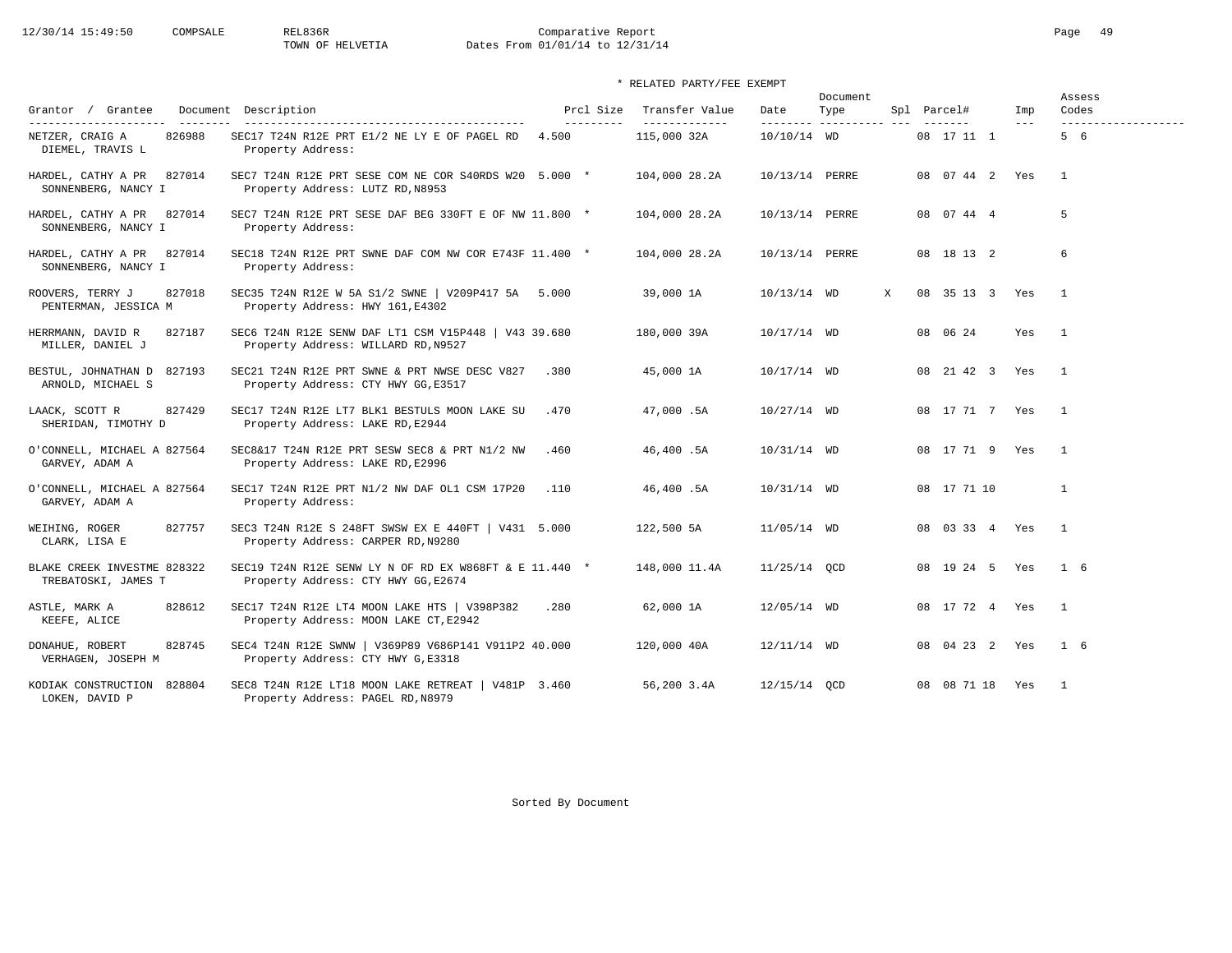12/30/14 15:49:50 COMPSALE REL836R Comparative Report Comparative Report Page 50 Dates From 01/01/14 to 12/31/14

| * RELATED PARTY/FEE EXEMPT             |        |                                                                                          |           |                |              |                  |     |             |     |                 |  |
|----------------------------------------|--------|------------------------------------------------------------------------------------------|-----------|----------------|--------------|------------------|-----|-------------|-----|-----------------|--|
| Grantee<br>Grantor                     |        | Document Description                                                                     | Prcl Size | Transfer Value | Date         | Document<br>Type | Spl | Parcel#     | Imp | Assess<br>Codes |  |
| LOKEN, DAVID P<br>RURAL ESTATES REALTY | 828805 | SEC8 T24N R12E LT18 MOON LAKE RETREAT   V481P 3.460<br>Property Address: PAGEL RD, N8979 |           | 56,200 3.4A    | 12/15/14 OCD |                  |     | 08 08 71 18 | Yes |                 |  |
| POWERS, TRACI S<br>OPPERMAN, ROGER     | 828816 | SEC32 T24N R12E PRT SENW DAF LT1 CSM V21P314<br>Property Address: NETZLER RD, N7528      | 4.940     | 116,000 5A     | 12/16/14 WD  |                  |     | 08 32 24 8  | Yes |                 |  |
| POWERS, TRACI S<br>OPPERMAN, ROGER     | 828816 | SEC32 T24N R12E PRT SENW DAF LT2 CSM V21P314<br>Property Address:                        | 5.050     | 116,000 5A     | 12/16/14 WD  |                  |     | 08 32 24 9  |     |                 |  |
| SCHRAUFNAGEL, JASON                    | 829120 | SEC7 T24N R12E PRT NWNW DAF LT2 CSM V25P156                                              | 5.240     | 143,500 5.25A  | 12/30/14 WD  |                  |     | 08 07 22 8  | Yes |                 |  |

JOHNSON, DEAN E Property Address: SLEEPY HOLLOW RD,E2561

\*\* \*\* \*\*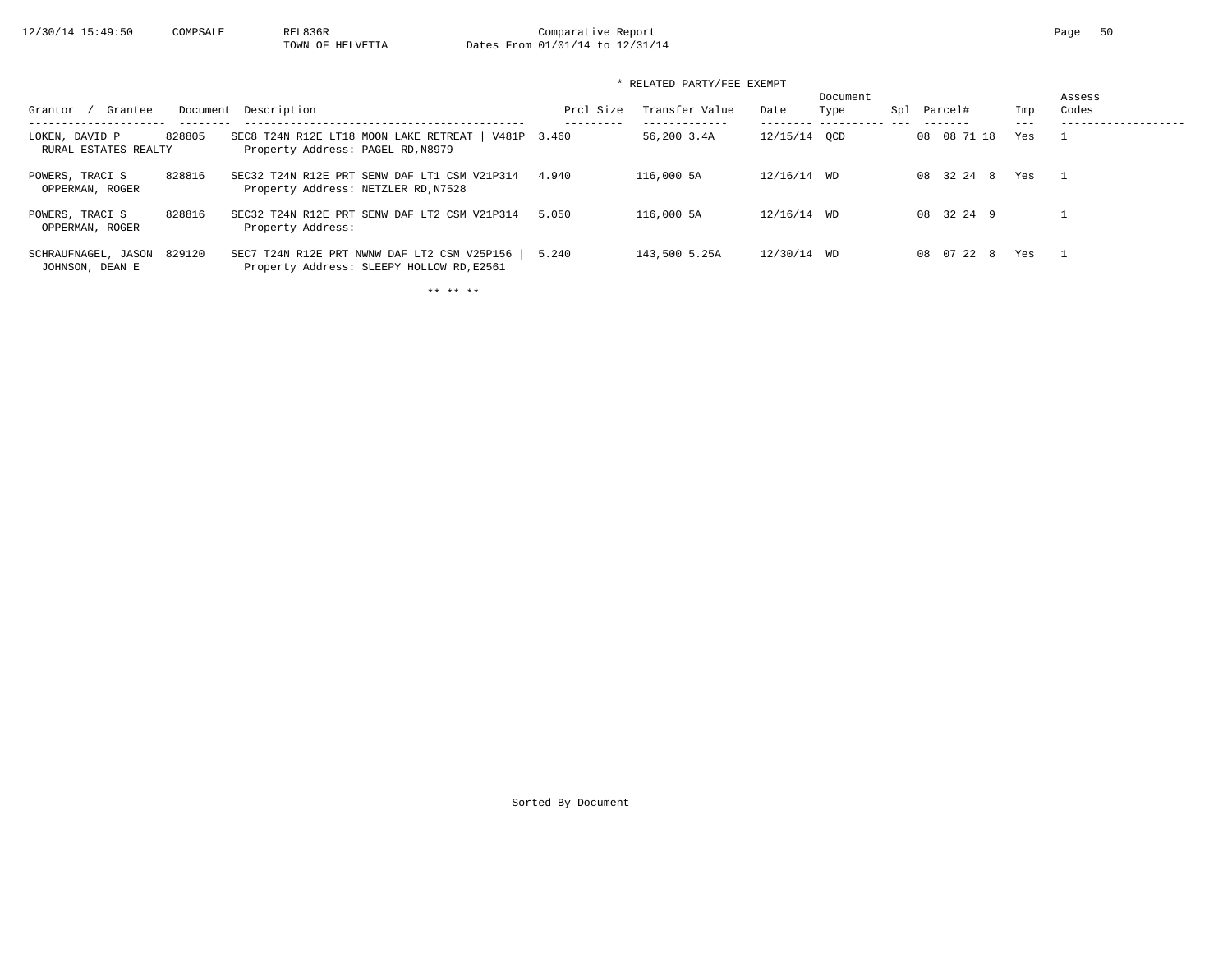# 12/30/14 15:49:50 COMPSALE REL836R Comparative Report Comparative Report Page 51 Dates From 01/01/14 to 12/31/14

| Grantor / Grantee                                        |        | Document Description                                                                                      |         | Prcl Size | Transfer Value               | Date                     | Document<br>Type |   | Spl Parcel#     | Imp     | Assess<br>Codes |
|----------------------------------------------------------|--------|-----------------------------------------------------------------------------------------------------------|---------|-----------|------------------------------|--------------------------|------------------|---|-----------------|---------|-----------------|
| ---------------------<br>THORN, KIRBY<br>THORN, ROBERT S | 819863 | -----------------------------------<br>SEC25 T24N R11E PRT GL4 NWNW   V431P117 V616P<br>Property Address: | $.000*$ | --------- | -------------<br>70,000 6.6A | --------<br>$1/03/14$ WD | -----------      | X | 09 25 54 2      | $- - -$ |                 |
| THORN, KIRBY<br>THORN, ROBERT S                          | 819863 | SEC26 T24N R11E NENE   V616P453 40A<br>Property Address:                                                  | $.000*$ |           | 70,000 6.6A                  | $1/03/14$ WD             |                  | X | 09 26 11        |         |                 |
| KUNZMAN, RACHELLE M 820740<br>KUNZMAN, JOHN E            |        | SEC1 T24N R11E N60RDS SWNE   V345P487 V614P59 30.000 *<br>Property Address:                               |         |           | 131,100 48A                  | $2/12/14$ OCD            |                  |   | 09 01 13 2      |         |                 |
| KUNZMAN, RACHELLE M 820740<br>KUNZMAN, JOHN E            |        | SEC1 T24N R11E SENW DAF COM NW COR E495FT S90 17.680 *<br>Property Address:                               |         |           | 131,100 48A                  | $2/12/14$ QCD            |                  |   | 09 01 24 1      |         |                 |
| HULTGREEN, CARL<br>HULTGREEN, GARY J                     | 821601 | SEC26 T24N R11E LT3 EDGEWATER ESTATES   V561P<br>Property Address: LAKE SHORE DR, E1770                   | $.000*$ |           | 168,200 1A                   | $3/25/14$ OCD            |                  |   | 09 26 72 3 Yes  |         | $\mathbf{1}$    |
| SHARP, THOMAS J<br>MCGUIRE, JEREMIAH J                   | 821658 | SEC2 T24N R11E PRT SENE DAF LT1 CSM V19P191   14.040<br>Property Address: CTY HWY J, N9479                |         |           | 309,000.5A                   | $3/27/14$ WD             |                  |   | 09 02 14 6 Yes  |         | 1 6             |
| POPOFF, EDWARD J<br>TIMDAL, PETER A                      | 821691 | SEC11 T24N R11E PRT NWNW DAF LT2 CSM V13P151<br>Property Address: NORTH LAKE RD, E1797                    | 5.200   |           | 245,000 5A                   | $3/28/14$ WD             |                  |   | 09 11 22 3 Yes  |         | $\overline{1}$  |
| LASHUA, RICHARD L<br>HESCHKE, JEFFREY D                  | 821702 | SEC13 T24N R11E NWSW EX W40RDS OF N16RDS EX S 33.000<br>Property Address: CTY HWY J, N8634                |         |           | 254,500 12A                  | $3/28/14$ WD             |                  | X | 09 13 32 1 Yes  |         | $\mathbf{1}$    |
| LASHUA, RICHARD L<br>HESCHKE, JEFFREY D                  | 821702 | SEC13 T24N R11E PRT NWSW COM NW/COR NWSW E40R 7.000<br>Property Address:                                  |         |           | 254,500 12A                  | $3/28/14$ WD             |                  |   | 09 13 32 2      |         | $\mathbf{1}$    |
| SCHOENROCK, DENNIS R 821876<br>HERRIGES, CLAUDETTE       |        | SEC36 T24N R11E PRT SWSE DAF LT1 CSM V1P40  <br>Property Address: KEATINGS LAKE DR, N7316                 | .250    |           | 100,000.25A                  | $4/07/14$ WD             |                  |   | 09 36 43 10 Yes |         | $\overline{1}$  |
| RULAU, SCOTT Q PR<br>MOEN, JUSTIN J                      | 821971 | SEC25 T24N R11E PRT SWSW LTA CSM V1P192 ALSO<br>Property Address: CTY HWY J, N7747                        | 1.730   |           | 145,000 1.7A                 | 4/10/14 PERRE            |                  |   | 09 25 33 4 Yes  |         | $\overline{1}$  |
| WAVRUK, ALBERTA<br>HAYES, PHILIP E JR                    | 822227 | SEC16 T24N R11E PRT SENE & PRT NESE DAF PCL B 25.000<br>Property Address: ANDERSON RD, N8703              |         |           | 280,000 25A                  | $4/22/14$ WD             |                  |   | 09 16 14 2 Yes  |         | $1 \t4 \t5 \t8$ |
| MYHRA, JANE<br><b>DOLL TRUST</b>                         | 822223 | SEC28 T24N R11E S10A NWSW   V207P288 V780P322 10.000<br>Property Address:                                 |         |           | 322,500 90A                  | $4/22/14$ WD             |                  |   | 09 28 32 2      |         | 6               |
| MYHRA, JANE<br><b>DOLL TRUST</b>                         | 822223 | SEC29 T24N R11E NESE   V207P288 V780P322 40A 40.000<br>Property Address:                                  |         |           | 322,500 90A                  | $4/22/14$ WD             |                  |   | 09 29 41        |         | 4 8             |
| MYHRA, JANE<br><b>DOLL TRUST</b>                         | 822223 | SEC29 T24N R11E NWSE   V207P288 V780P322 40A 40.000<br>Property Address: ERICKSON RD, E715                |         |           | 322,500 90A                  | $4/22/14$ WD             |                  |   | 09 29 42        | Yes     | 4 5 7           |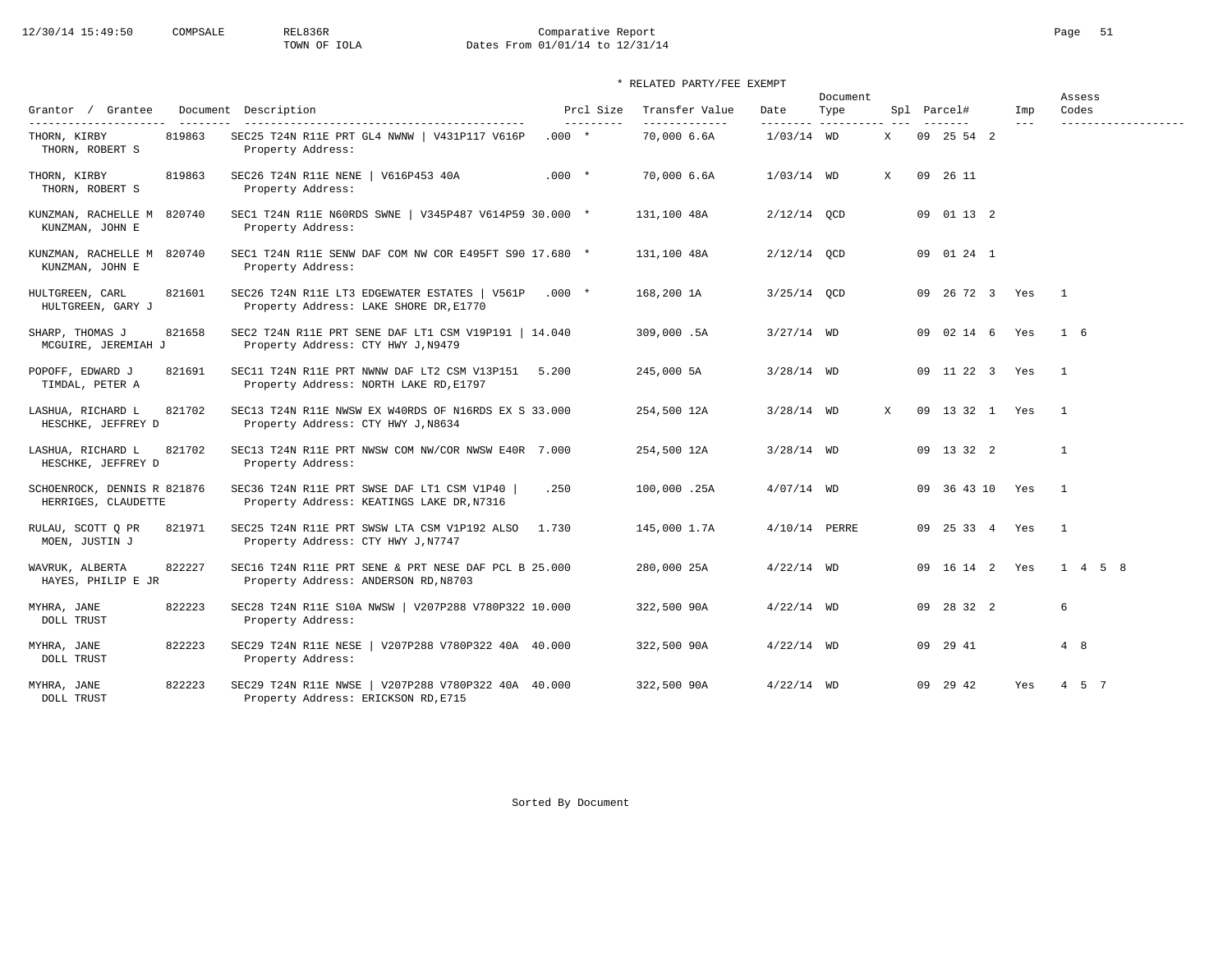# 12/30/14 15:49:50 COMPSALE REL836R Comparative Report Page 52<br>TOWN OF IOLA Dates From 01/01/14 to 12/31/14 Dates From 01/01/14 to 12/31/14

| Grantor / Grantee                                                                            | Document Description                                                                          | Prcl Size  | Transfer Value             | Date          | Document<br>Type     |   | Spl Parcel# |                 | Imp          | Assess<br>Codes            |
|----------------------------------------------------------------------------------------------|-----------------------------------------------------------------------------------------------|------------|----------------------------|---------------|----------------------|---|-------------|-----------------|--------------|----------------------------|
| ---------------------<br>$- - - - - - - -$<br>GULLIXON, RICHARD A 822249<br>FALDET FARMS INC | SEC22 T24N R11E NESW EX N10A   V337P598 V437P 30.000<br>Property Address:                     | ---------- | -------------<br>55,000 5A | $4/23/14$ WD  | --------- ---------- | X |             | 09 22 31 1      | $---$<br>Yes | -------------------<br>6 7 |
| GULLIXON, RICHARD A 822249<br>FALDET FARMS INC                                               | SEC22 T24N R11E N230FT OF W947FT SESW   V337P 5.010<br>Property Address: MADSON RD, E1467     |            | 55,000 5A                  | $4/23/14$ WD  |                      |   |             | 09 22 34 5 Yes  |              | $\overline{1}$             |
| 822552<br>AMBACHER, TRACEY W<br>REIERSON, PAUL J                                             | SEC17 T24N R11E PRT NESE DESC #723129   V445P 5.010<br>Property Address:                      |            | 25,000 5A                  | $5/06/14$ LC  |                      |   |             | 09 17 41 8      |              | 4 5                        |
| 822586<br>OLSON, DUANE L<br>FAHSER, JUSTIN P                                                 | SEC2 T24N R11E PRT SWSW DAF LT2 CSM V27P92  <br>Property Address: NORTH LAKE RD, E1798        | 19.750     | 150,000 19.7A              | 5/07/14 WD    |                      |   |             | 09 02 33 2 Yes  |              | $1\quad 6$                 |
| MORTENSEN, KENNETH W 822735<br>DESCHLER, ERIC I                                              | SEC13 T24N R11E S1/2 SWNE EX CSM V5P271 EX CS 5.480<br>Property Address:                      |            | 26,450 5A                  | $5/12/14$ WD  |                      |   |             | 09 13 13 5      |              | $\mathbf{1}$               |
| 822740<br>JEFFCOAT TRUST<br>BARRETT, AARON W                                                 | SEC23 T24N R11E PRT SENW COM SE COR W600FT N2 3.000<br>Property Address: TRESNESS RD, E1886   |            | 114,750 3A                 | 5/12/14 TRUST |                      |   |             | 09 23 24 2 Yes  |              | $\overline{1}$             |
| SCHLEY, NANCY M<br>823032<br>SCHWITTERS, KAREN L                                             | SEC25 T24N R11E PRT SESE DAF LT1 CSM V23P140<br>Property Address: AANSTAD RD, N7763           | 7.360      | 121,000 7A                 | $5/22/14$ WD  |                      |   |             | 09 25 44 2 Yes  |              | 1 7                        |
| 823130<br>HUGGLER, VIVIAN J<br>SAUER, ROBERT D                                               | SEC15 T24N R11E S1/2 SWNE AKA LT1 CSM V11P247 19.850<br>Property Address: OLSON RD, N8714     |            | 143,500 20A                | $5/28/14$ WD  |                      |   |             | 09 15 13 2 Yes  |              | $1\quad 6$                 |
| 823422<br>DYSZELSKI, MARTIN<br>GOES, MICHAEL                                                 | SEC4 T24N R11E PRT SESE DAF S448FT OF W629FT<br>Property Address: NORTH LAKE RD, E1218        | 5.060      | 100,000 5A                 | $6/05/14$ OCD |                      |   |             | 09 04 44 6 Yes  |              | $\overline{\phantom{0}}$   |
| 823535<br>DAVIS, LEONARD A SR<br>DEATON, MICHAEL T                                           | SEC9 T24N R11E PRT NWNE DAF N862FT LT2 CSM V4 6.400<br>Property Address: NORTH LAKE RD, E1141 |            | 219,900 6A                 | $6/10/14$ WD  |                      |   |             | 09 09 12 7 Yes  |              | $\overline{1}$             |
| 823795<br>DEKOCH, ELEANOR<br>DEKOCH, MICHAEL                                                 | SEC10 T24N R11E E 80FT OF W 480FT NWSE   EX V .750 *<br>Property Address: PENNY LN, E1525     |            | 71,800.8A                  | $6/18/14$ WD  |                      |   |             | 09 10 13 22 Yes |              | $\overline{1}$             |
| 823895<br>GARDNER, JACK R<br>SIEGEL, SCOTT B                                                 | SEC24 T24N R11E PRT GL2 DAF LT1 & OL1 CSM V8P<br>Property Address: LAKE RD, N8124             | .000       | 70,000.4A                  | $6/23/14$ WD  |                      |   |             | 09 24 52 11 Yes |              | $\overline{1}$             |
| 823910<br>ALEXANDER, JAMES<br>LOKEN, DAVID M TRUST                                           | SEC26 T24N R11E SESW EX V400P233   V481P223 V 18.000<br>Property Address:                     |            | 90,000 36A                 | $6/24/14$ WD  |                      |   |             | 09 26 34 1      |              | 6                          |
| FIRST NATIONAL BANK<br>824309<br>CAP SERVICES INC                                            | SEC32 T24N R11E PRT SESE LY S OF HWY 161   V4 1.430<br>Property Address:                      |            | 100                        | 7/07/14 OCD   |                      |   |             | 09 32 44 5      |              |                            |
| CAP SERVICES INC<br>824310<br>STEEGE, CLAYTON L                                              | SEC32 T24N R11E PRT SESE LY S OF HWY 161   V4 1.430<br>Property Address:                      |            | 273,000 19A                | $7/07/14$ WD  |                      |   |             | 09 32 44 5      |              |                            |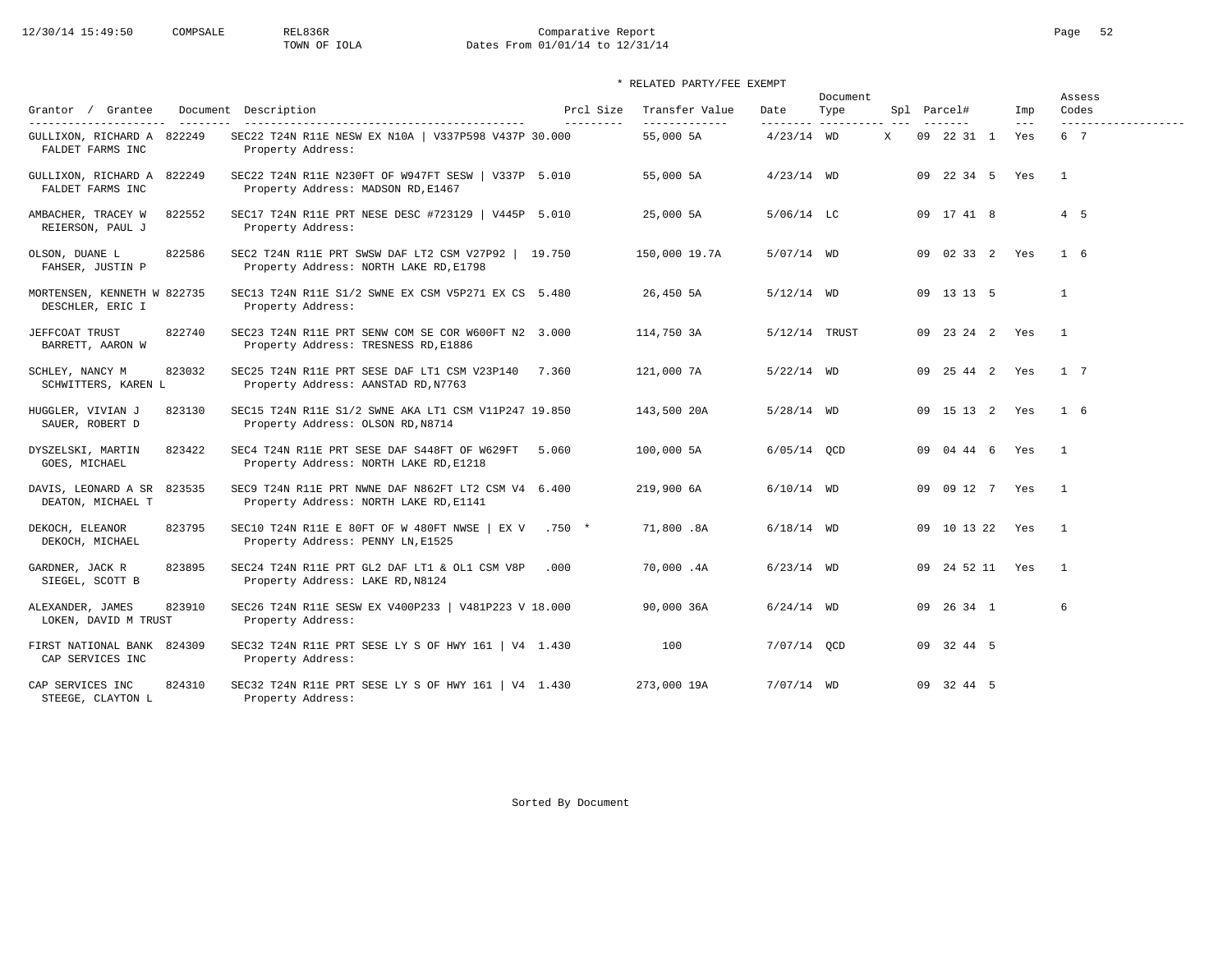# 12/30/14 15:49:50 COMPSALE REL836R Comparative Report Page 53<br>TOWN OF IOLA Dates From 01/01/14 to 12/31/14 Dates From 01/01/14 to 12/31/14

| Grantor / Grantee                                                                      | Document Description                                                                    | Prcl Size          | Transfer Value             | Date                      | Document<br>Type | Spl Parcel#    | Imp     | Assess<br>Codes          |
|----------------------------------------------------------------------------------------|-----------------------------------------------------------------------------------------|--------------------|----------------------------|---------------------------|------------------|----------------|---------|--------------------------|
| ---------------------<br>---------<br>TETZLAFF, STEVEN R 824323<br>BESTUL, JOHNATHAN D | SEC16 T24N R11E PRT NESE DAF LT3 CSM V19P185<br>Property Address: ANDERSON RD, N8617    | ---------<br>5.030 | -------------<br>21,000 5A | ---------<br>$7/08/14$ WD | -----------      | 09 16 41 3     | $- - -$ | -------------------<br>4 |
| THERN, SHARON TRUSTE 824517<br>GOLI, TIMOTHY J                                         | SEC14 T24N R11E PRT SW NW DAF LT1 CSM V19P43<br>Property Address: OAK RD, N8799         | 6.490              | 139,000 6.5A               | 7/15/14 TRUST             |                  | 09 14 23 6     | Yes     | $\overline{1}$           |
| 824641<br>GRAHAM, DANIEL A<br>HENEGHAN, GERRY                                          | SEC25 T24N R11E PRT GL2 SWNE   V298P592 V468<br>Property Address: HATCH LAKE RD, N7949  | .250               | 134,000 1A                 | $7/18/14$ WD              |                  | 09 25 52 10    | Yes     | $\overline{1}$           |
| SYTSMA, KAREN L TRUS 824707<br>SCHEDLER, KIM M                                         | SEC25 T24N R11E LTS13&14 LAKE PARK   V401P433<br>Property Address: HATCH LAKE RD, N8027 | .220               | 94,000                     | 7/22/14 TRUST             |                  | 09 25 71 9     | Yes     | $\mathbf{1}$             |
| SYTSMA, KAREN L TRUS 824707<br>SCHEDLER, KIM M                                         | SEC25 T24N R11E LTS30&31 LAKE PARK   V401P433<br>Property Address:                      | .120               | 94,000                     | 7/22/14 TRUST             |                  | 09 25 71 20    |         | 1                        |
| COPPOCK, CONNIE TRUS 824767<br>COPPOCK, CONNIE                                         | SEC24 T24N R11E PRT SWNW DAF A PIECE OF LAND<br>Property Address: LAKE RD, E2110        | $2.500*$           | 77,600 2.5A                | 7/23/14 TRUST             |                  | 09 24 23 3 Yes |         | $\overline{1}$           |
| SWANLUND, TODD<br>825333<br>SWANLUND, TODD M                                           | SEC11 T24N R11E LT1 BLK2 DOEDES NORTH LAKE AD<br>Property Address: DOEDE LN, E1905      | $.500*$            | 75,400.5A                  | $8/11/14$ WD              |                  | 09 11 71 2     | Yes     | $\mathbf{1}$             |
| IOLA OLD CAR SHOW IN 825558<br>RINECK, THOMAS                                          | SEC36 T24N R11E W6RDS OF S13.5S SESE   V264P1<br>Property Address:                      | .500               | 1,500.5A                   | $8/21/14$ WD              |                  | 09 36 44 4     |         | $\mathbf{1}$             |
| 825614<br>BIBERGALL, ALAN B<br>FEDERAL NATIONAL MOR                                    | SEC24 T24N R11E PRT GL2 DAF LTA CSM V1P28   V<br>Property Address: FALDET LN, E2253     | $.000*$            | 247,100 1A                 | 8/22/14 SHERI             |                  | 09 24 52 15    | Yes     | $\mathbf{1}$             |
| 826995<br>THOE, EDMUND A<br>THOE, LYNDON J                                             | SEC26 T24N R11E LT12 BLK3 INDIAN POINT SUB  <br>Property Address:                       | $.000 *$           | 27,000.4A                  | 10/10/14 OCD              |                  | 09 26 71 9     |         | $\mathbf{1}$             |
| SCHOENFELD, LYNDA PR 827116<br>COOK, HOWARD O                                          | SEC14 T24N R11E PRT E1/2 GL1 NENE   V436P480<br>Property Address: THOE RD, E2050        | $5.200 *$          | 73,100 5.2A                | 10/16/14 PERRE            |                  | 09 14 51 2 Yes |         | $\mathbf{1}$             |
| 827845<br>ELWOOD, DONALD ROY<br>RATZ, RACHEL MAE                                       | SEC10 T24N R11E E80FT OF W560FT NWSE & E80FT<br>Property Address: PENNY LN, E1533       | $1.500 *$          | 30,000 1A                  | 11/10/14 OCD              |                  | 09 10 13 26    | Yes     | $\overline{1}$           |
| 827889<br>THOE, LYNDON J<br>LENK, FLOYD                                                | SEC26 T24N R11E LT12 BLK3 INDIAN POINT SUB  <br>Property Address:                       | .000               | 27,000.3A                  | $11/11/14$ WD             |                  | 09 26 71 9     |         | $\mathbf{1}$             |
| COPPOCK, CONNIE<br>827922<br>PETERSON, KELLY G                                         | SEC24 T24N R11E PRT SWNW DAF A PIECE OF LAND<br>Property Address: LAKE RD, E2110        | 2.500              | 66,000 2.5A                | $11/12/14$ WD             |                  | 09 24 23 3 Yes |         | $\overline{1}$           |
| 828218<br>WAGY, LAURA A<br>GOLTZ, BRUCE C                                              | SEC23 T24N R11E PRT SENW COM SE/C W680FT-POB<br>Property Address:                       | 4.900              | 155,500 37A                | 11/20/14 WD               |                  | 09 23 24 3     |         | 4 5                      |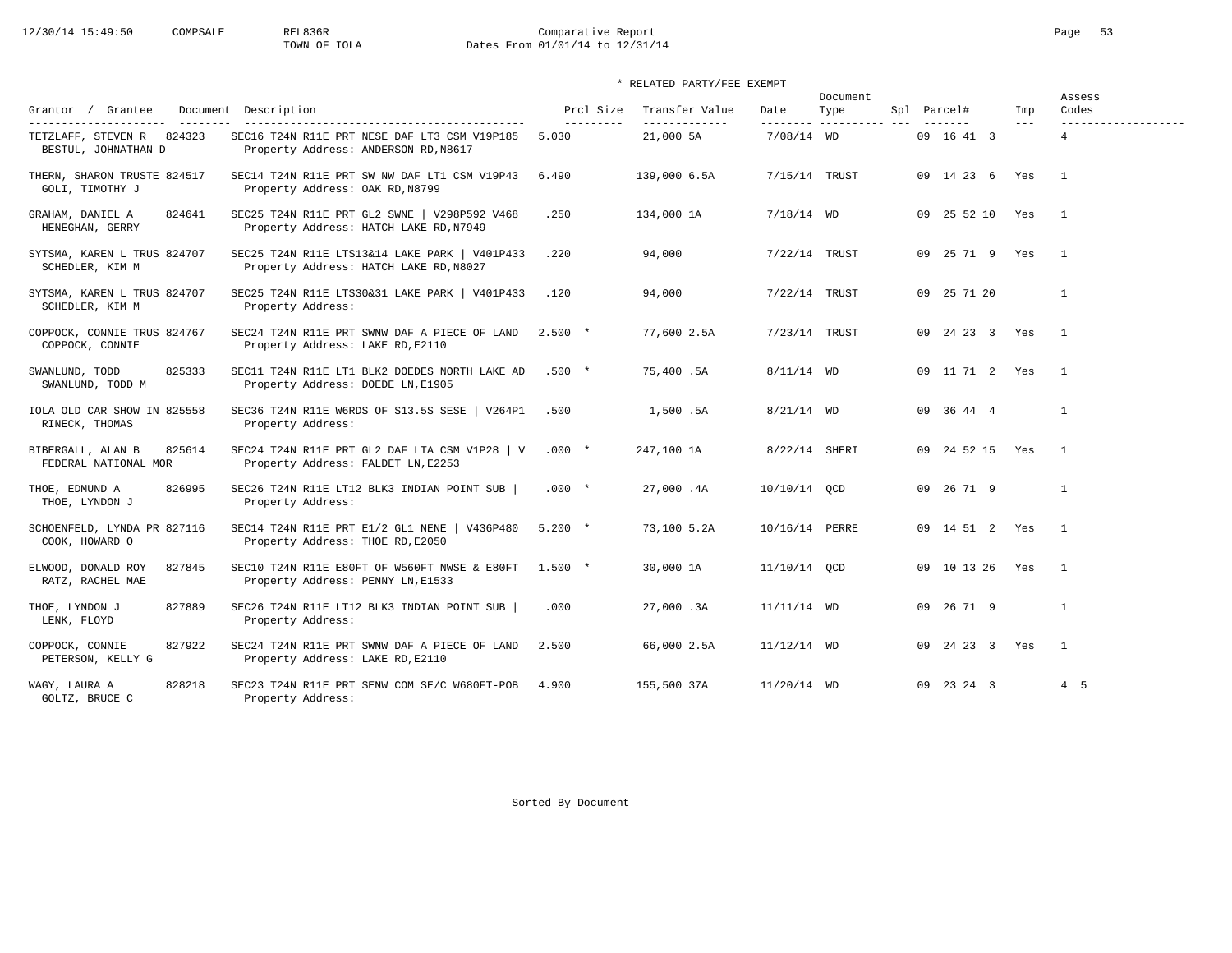# 12/30/14 15:49:50 COMPSALE REL836R Comparative Report Page 54<br>TOWN OF IOLA Dates From 01/01/14 to 12/31/14 Dates From 01/01/14 to 12/31/14

### \* RELATED PARTY/FEE EXEMPT

| Grantee<br>Document<br>Grantor                             | Description                                                                                   | Prcl Size | Transfer Value               | Date          | Document<br>Type | Spl | Parcel#                     | Imp            | Assess<br>Codes |
|------------------------------------------------------------|-----------------------------------------------------------------------------------------------|-----------|------------------------------|---------------|------------------|-----|-----------------------------|----------------|-----------------|
| -------------<br>WAGY, LAURA A<br>828218<br>GOLTZ, BRUCE C | SEC23 T24N R11E PRT SENW COM NW COR E-NE COR 32.100<br>Property Address: TRESNESS RD, E1848   |           | -------------<br>155,500 37A | $11/20/14$ WD | ----------- ---  |     | 09 23 24 6                  | $- - -$<br>Yes | $1\quad 6$      |
| HOOPER, FRANK H TRUS 828302<br>CAMPBELL, ELIZABETH         | SEC10 T24N R11E W100FT OF E211FT NWSE LY N OF 1.500<br>Property Address: PENNY LN, E1591      |           | 138,000 1.5A                 | $11/25/14$ WD |                  |     | 09 10 13<br>$\overline{2}$  | Yes            | $\overline{1}$  |
| IOLA OLD CAR SHOW IN 828759<br>WENDLANDT, WILLIAM F        | SEC36 T24N R11E PRT SWSE COM SE/C W15RD N5RD<br>Property Address:                             | .250      | 100                          | 12/12/14 OCD  |                  | X   | 36 43 12<br>09              |                |                 |
| 828758<br>IOLA CAR SHOW INC<br>TREPASSO, TARY F            | SEC36 T24N R11E PRT SWSE COM SE/C W15RD N5RD<br>Property Address:                             | .250      | 100                          | 12/12/14 OCD  |                  | X   | 36 43 12<br>09              |                |                 |
| 828819<br>WOYAK, JULIE D<br>HAMILTON, MICHAEL R            | SEC5 T24N R11E FRL NENW   V344P99 V905P834&83 50.000<br>Property Address:                     |           | 210,000 70A                  | $12/16/14$ WD |                  |     | 09 05 21                    |                | 4 8             |
| 828819<br>WOYAK, JULIE D<br>HAMILTON, MICHAEL R            | SEC5 T24N R11E E1/2 FRL NWNW   V344P99 V905P8 25.000<br>Property Address: NORTH LAKE RD, E580 |           | 210,000 70A                  | 12/16/14 WD   |                  | X   | 05 22<br>09<br><sup>1</sup> | Yes            | 4 7 8           |
| 829124<br>PIERCE, KENNETH B<br>KAUTH, PEGGY A              | SEC34 T24N R11E PRT NENE DAF LT4 CSM V18P326<br>Property Address: JOHNSON RD, E1629           | 7.850     | 238,500 8A                   | 12/30/14 WD   |                  |     | 34 11 8<br>09               | Yes            |                 |

\*\* \*\* \*\*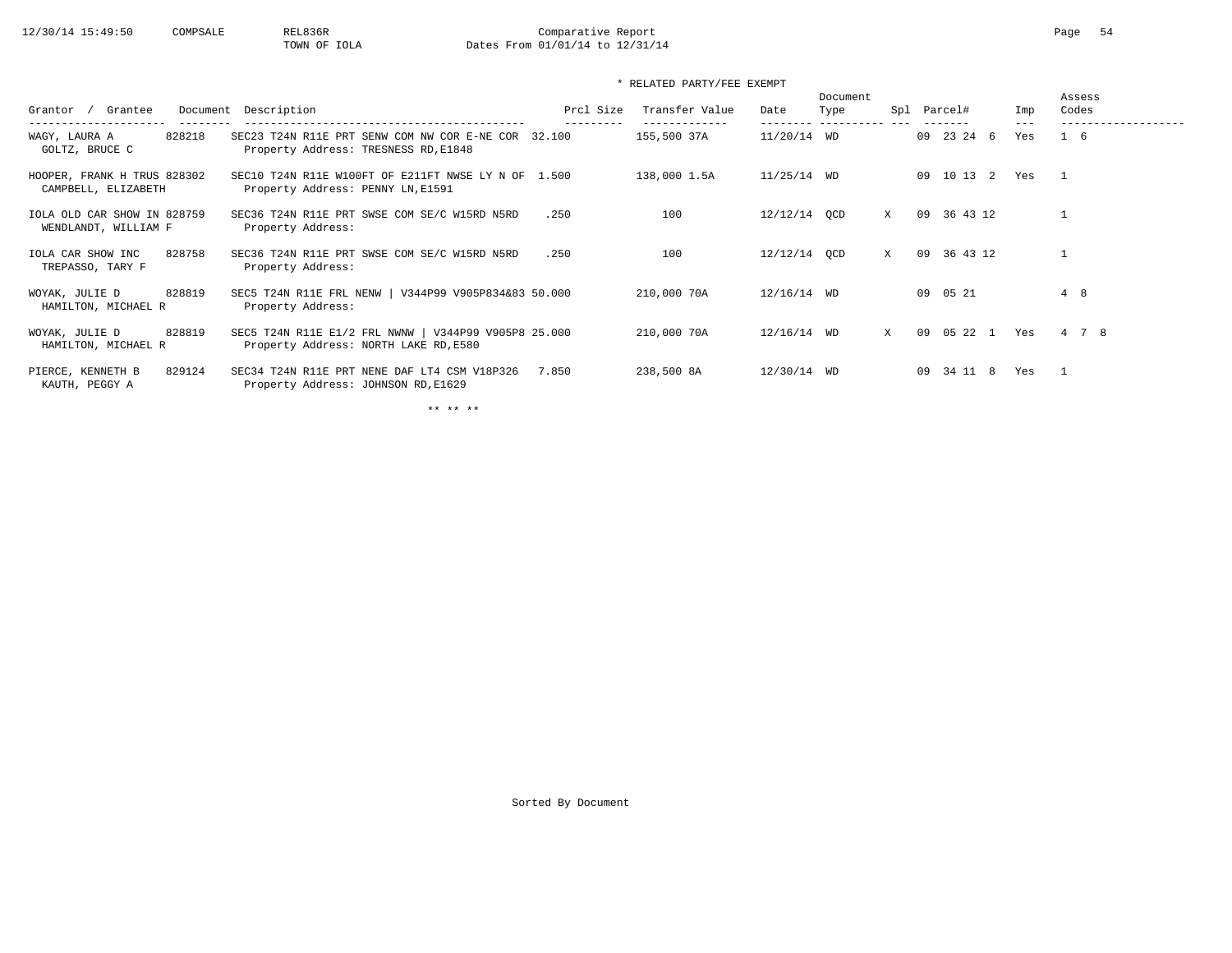# 12/30/14 15:49:50 COMPSALE REL836R Comparative Report Comparative Report Page 55 Dates From 01/01/14 to 12/31/14

### \* RELATED PARTY/FEE EXEMPT

|                                                |        |                                                                                              |                         |                                 |               | Document                          |                 |              | Assess                       |  |
|------------------------------------------------|--------|----------------------------------------------------------------------------------------------|-------------------------|---------------------------------|---------------|-----------------------------------|-----------------|--------------|------------------------------|--|
| Grantor / Grantee<br>---------------------     |        | Document Description<br>-----------------------------------                                  | Prcl Size<br>---------- | Transfer Value<br>------------- | Date          | Type<br>--------- ----------- --- | Spl Parcel#     | Imp<br>$---$ | Codes<br>------------------- |  |
| BEHL, HERBERT A<br>EBBINGER, ARTHUR GEO        | 819953 | SEC16 T25N R14E NESE   V597P300 V669P668 40A 40.000<br>Property Address: YAEGER RD, N11069   |                         | 338,000 40A                     | $1/08/14$ WD  |                                   | 10 16 41        | Yes          | 1 4                          |  |
| POCKAT, NATHANIEL R 820112<br>KURRASCH, MARK R |        | SEC23 T25N R14E PRT NWSW   V215P136 V704P171<br>Property Address: LAKESHORE RD, N10591       | .700                    | 82,500.7A                       | $1/15/14$ WD  |                                   | 10 23 32 2 Yes  |              | $\overline{1}$               |  |
| MILLER, STANLEY E<br>MILLER, BRYAN S           | 820328 | SEC35 T25N R14E PRT NWSE DAF LT1 CSM V5P168 E 2.860 *<br>Property Address: HWY 45, N9804     |                         | 74,100 2.9A                     | $1/24/14$ QCD |                                   | 10 35 42 3 Yes  |              | 2                            |  |
| BEECHER, JASON L<br>NOLAN SALES LLC            | 820478 | SEC7 T25N R14E PRT NENW COM NW/C S80RD E80RD- 25.000<br>Property Address:                    |                         | 79,000 25A                      | $1/31/14$ WD  |                                   | 10 07 21 2      |              | 6                            |  |
| HANSEN, SALLY A<br>HANSEN, RAYMOND M           | 821056 | SEC17 T25N R14E PRT SENE COM E1/4/C W905FT-PO 1.360 *<br>Property Address: HWY 45, N11110    |                         | $100, 200$ 1.4A                 | $2/28/14$ QCD |                                   | 10 17 14 2 Yes  |              | $\overline{1}$               |  |
| BALDWIN, WANDA J<br>BALDWIN, RONALD R          | 821154 | SEC17 T25N R14E PRT SWSE DAF LT1 CSM V16P258 5.770 *<br>Property Address: NEITZKE RD, E7948  |                         | 141,000 5A                      | 3/06/14 OCD   |                                   | 10 17 43 13 Yes |              | 1 5 6                        |  |
| STRONG, JERRY<br>SCHULTZ, TIM                  | 821262 | SEC13 T25N R14E PRT N1/2 SW EX CSM V9P47 EX H 15.510<br>Property Address:                    |                         | 57,400 15.5A                    | $3/11/14$ WD  |                                   | 10 13 31 14 Yes |              | $1 \quad 4 \quad 8$          |  |
| NOLAN SALES LLC<br>DUNLAVY FAMILY FARMS        | 822031 | SEC7 T25N R14E PRT NENW COM NW/C S80RD E80RD- 25.000<br>Property Address:                    |                         | 87,500 25A                      | $4/14/14$ WD  |                                   | 10 07 21 2      |              | 6                            |  |
| DEY, CRAIG W<br>NOLAN SALES LLC                | 822048 | SEC17 T25N R14E PRT NESW LY E BUCKBEE RD COM 5.500<br>Property Address: BUCKBEE RD, N11102   |                         | 96,000 14A                      | $4/15/14$ WD  |                                   | 10 17 31 10 Yes |              | $1\quad 6$                   |  |
| DEY, CRAIG W<br>NOLAN SALES LLC                | 822048 | SEC17 T25N R14E PRT W1/2 NWSE   V552P42 V539P 8.300<br>Property Address:                     |                         | 96,000 14A                      | $4/15/14$ WD  |                                   | 10 17 42 6      |              | 6                            |  |
| KOHEL, MARGARET A<br>ZABEL, GLEN G             | 822069 | SEC18 T25N R14E E1/2 SWSE EX 2A IN SE COR EX 12.000<br>Property Address:                     |                         | 27,600 12A                      | $4/15/14$ WD  |                                   | 10 18 43 6      |              | 4 8                          |  |
| GOYMERAC, MIRJANA<br>MUELLER, LEE R            | 822335 | SEC17 T25N R14E PRT N1/2 NW DAF COM W1/4 COR $2.000$<br>Property Address:                    |                         | 32,000 2.9A                     | $4/28/14$ WD  |                                   | 10 17 21 6      |              | 5                            |  |
| GUNDERSON, DANIEL<br>WILDEN, CLARA A           | 823160 | SEC26 T25N R14E PRT NWSE LY S CITY LIMITS   V .830<br>Property Address: 1ST ST, E9107 W      |                         | 113,000.8A                      | $5/29/14$ WD  |                                   | 10 26 42 1 Yes  |              | $\mathbf{1}$                 |  |
| YAEGER, NATALIE L<br>ROGERS, KAREN L           | 823366 | SEC4 T25N R14E PRT FRL NWNW DAF LT4 CSM V5P29 5.100 *<br>Property Address: GRAETZ RD, N12080 |                         | 195,000 6A                      | $6/04/14$ OCD |                                   | 10 04 22 4 Yes  |              | $\overline{1}$               |  |
| ROGERS, KAREN L<br>MAGEE, RANDALL T            | 823367 | SEC4 T25N R14E PRT FRL NWNW DAF LT4 CSM V5P29 5.100<br>Property Address: GRAETZ RD, N12080   |                         | 195,000 6A                      | $6/04/14$ WD  |                                   | 10 04 22 4 Yes  |              | $\mathbf{1}$                 |  |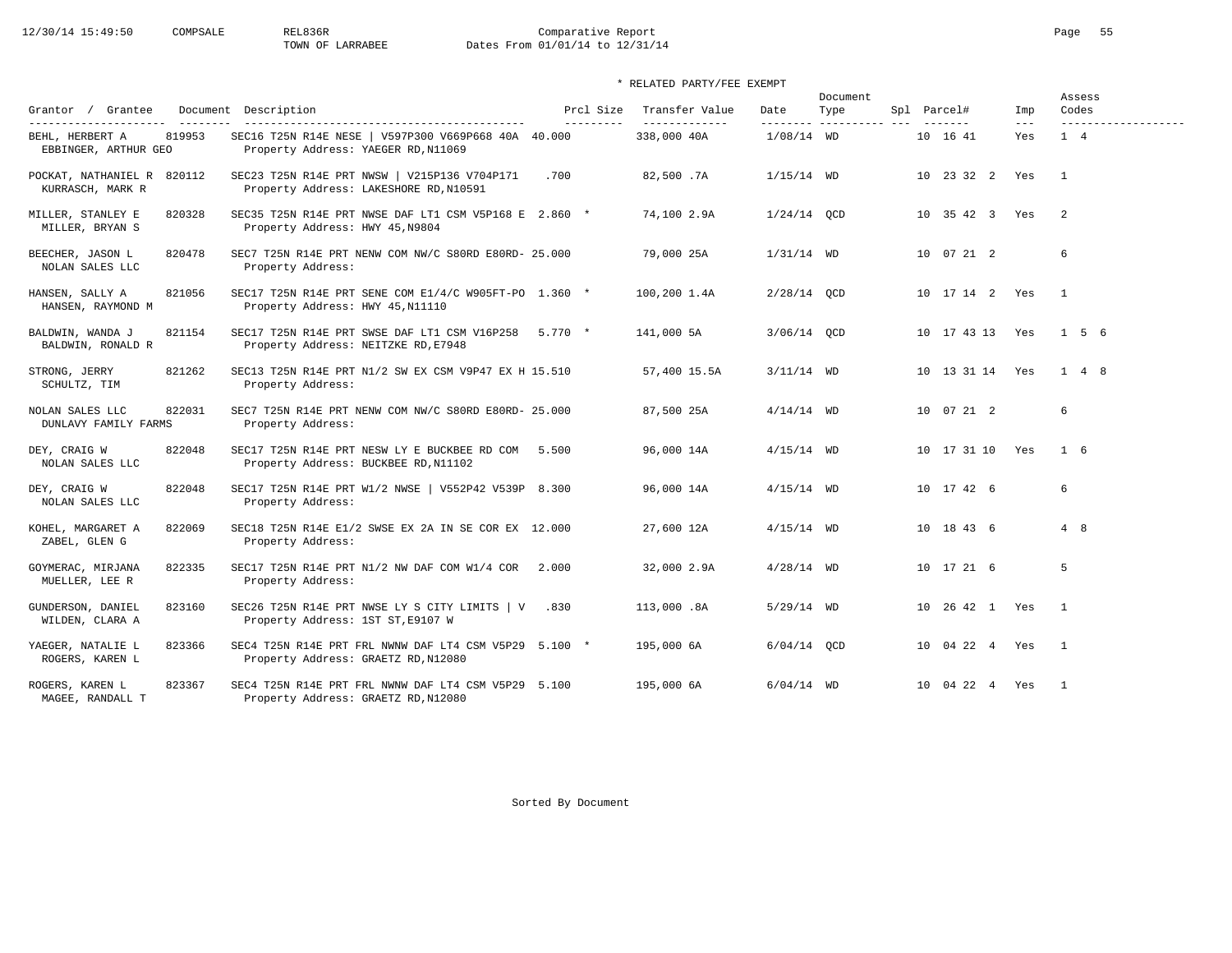# 12/30/14 15:49:50 COMPSALE REL836R Comparative Report Comparative Report Page 56<br>TOWN OF LARRABEE Dates From 01/01/14 to 12/31/14 Dates From 01/01/14 to 12/31/14

### \* RELATED PARTY/FEE EXEMPT

|                                                    |                                                                                                |                        |                                 | Document      |                                 |   |             |                 | Assess                     |                              |  |
|----------------------------------------------------|------------------------------------------------------------------------------------------------|------------------------|---------------------------------|---------------|---------------------------------|---|-------------|-----------------|----------------------------|------------------------------|--|
| Grantor / Grantee<br>---------------------         | Document Description<br>_____________________________________                                  | Prcl Size<br>--------- | Transfer Value<br>------------- | Date          | Type<br>-------- ---------- --- |   | Spl Parcel# |                 | Imp<br>$\qquad \qquad - -$ | Codes<br>------------------- |  |
| YAEGER, NATALIE L<br>823366<br>ROGERS, KAREN L     | SEC4 T25N R14E PRT FRL NWNW DAF LT1 CSM V8P35 5.960 *<br>Property Address: GRAETZ RD, N12054   |                        | 195,000 6A                      | $6/04/14$ OCD |                                 |   |             | 10 04 22 7      | Yes                        | 4 7                          |  |
| 823367<br>ROGERS, KAREN L<br>MAGEE, RANDALL T      | SEC4 T25N R14E PRT FRL NWNW DAF LT1 CSM V8P35 5.960<br>Property Address: GRAETZ RD, N12054     |                        | 195,000 6A                      | $6/04/14$ WD  |                                 |   |             | 10 04 22 7 Yes  |                            | 4 7                          |  |
| NOACK, NANCY E<br>823612<br>WORMSBACHER, BRADLEY   | SEC26 T25N R14E PRT NWSE LYG S OF CITY LIMITS<br>Property Address: 1ST ST, E9103 W             | .170                   | 66,900.1A                       | $6/12/14$ WD  |                                 |   |             | 10 26 42 6 Yes  |                            | $\mathbf{1}$                 |  |
| BOUCHETTE, CHRISTOPH 824094<br>STUECK, TIMOTHY     | SEC1 T25N R14E PRT E1/2 NE DAF LT1 CSM V2P344 2.000<br>Property Address: CTY HWY DD, N12011    |                        | 149,000 2A                      | $6/27/14$ WD  |                                 |   |             | 10 01 11 3 Yes  |                            | $\overline{1}$               |  |
| 824144<br>KASPER, VIOLET E<br>CLINTONVILLE CITY OF | SEC13 T25N R14E PRT NWNE DAF CSM V1P01 EX HWY<br>Property Address: HWY 22, N11262              | .894                   | 150,000.9A                      | $6/30/14$ WD  |                                 |   |             | 10 13 12 4 Yes  |                            | $\overline{1}$               |  |
| HITZKE, NORMAN R<br>824301<br>BOYER, DUANE K       | SEC19 T25N R14E SWSE EX CSM'S V26P109&111   V 32.000<br>Property Address:                      |                        | 112,000 32A                     | $7/07/14$ WD  |                                 |   |             | 10 19 43 1      |                            | 4 5                          |  |
| KRUBSACK, STEVEN G<br>824312<br>HARBATH, ANTHONY S | SEC26 T25N R14E PRT SWNW DAF CSM V4P227   V54 1.500<br>Property Address: 1ST ST, E8980 W       |                        | 189,000 1.5A                    | $7/07/14$ WD  |                                 |   |             | 10 26 23 1 Yes  |                            | $\overline{1}$               |  |
| TURNER, BEATRICE M<br>824373<br>TURNER, GERALD E   | SEC14 T25N R14E PRT SWSW DAF LT1 CSM V7P144 E 1.860 *<br>Property Address: GOLF CLUB RD, E8911 |                        | 20,000 1.9A                     | $7/09/14$ WD  |                                 |   |             | 10 14 33 2 Yes  |                            | $\overline{1}$               |  |
| WILKE, GLENN M<br>824912<br>HILL, STEPHEN          | SEC16 T25N R14E PRT SWSE DAF CSM V5P240   V51<br>Property Address: SCHWEITZER RD, N10909       | .680                   | 62,500 1A                       | $7/25/14$ WD  |                                 |   |             | 10 16 43 6 Yes  |                            | $\overline{1}$               |  |
| JACOBY, MICHAEL J<br>825107<br>JACOBY, JOSEPH M    | SEC12 T25N R14E PRT NESE LYG E OF HWY 22   V2 2.320 $*$<br>Property Address: HWY 22, N11440    |                        | 103,000 2.3A                    | $8/04/14$ WD  |                                 |   |             | 10 12 41 3 Yes  |                            | $\mathbf{1}$                 |  |
| NOLAN SALES LLC<br>825136<br>MILLER, WILLIAM A     | SEC17 T25N R14E PRT NESW LY E BUCKBEE RD COM 5.500<br>Property Address: BUCKBEE RD, N11102     |                        | 115,000 13.8A                   | $8/05/14$ WD  |                                 |   |             | 10 17 31 10 Yes |                            | 1 6                          |  |
| 825136<br>NOLAN SALES LLC<br>MILLER, WILLIAM A     | SEC17 T25N R14E PRT W1/2 NWSE   V552P42 V539P 8.300<br>Property Address:                       |                        | 115,000 13.8A                   | $8/05/14$ WD  |                                 |   |             | 10 17 42 6      |                            | 6                            |  |
| SMITS, LELAND E<br>825237<br>SMITS, GARY S         | SEC9 T25N R14E NESW EX W1/2 EX CSM V15P411   18.000 *<br>Property Address:                     |                        | 4,200 18A                       | 8/07/14 OCD   |                                 |   |             | 10 09 31 1      |                            | $4\quad 5\quad 8$            |  |
| BERTRAM, EDWARD W<br>825335<br>FREDERICK, DONNA M  | SEC16 T25N R14E PRT SWSW DAF LT3 CSM V26P80<br>Property Address: HWY 45, N11024                | 8.005                  | 101,000 6.8A                    | $8/11/14$ WD  |                                 | X |             | 10 16 33 10 Yes |                            | $1\quad 5$                   |  |
| 825353<br>MEYER, MICHAEL C<br>DUNLAVY FAMILY FARMS | SEC7 T25N R14E SENW EX PLAT OF SURVEY DESC #6 1.400<br>Property Address:                       |                        | 4.000 1.4A                      | 8/12/14 OCD   |                                 |   |             | 10 07 24 7      |                            | $\mathbf{1}$                 |  |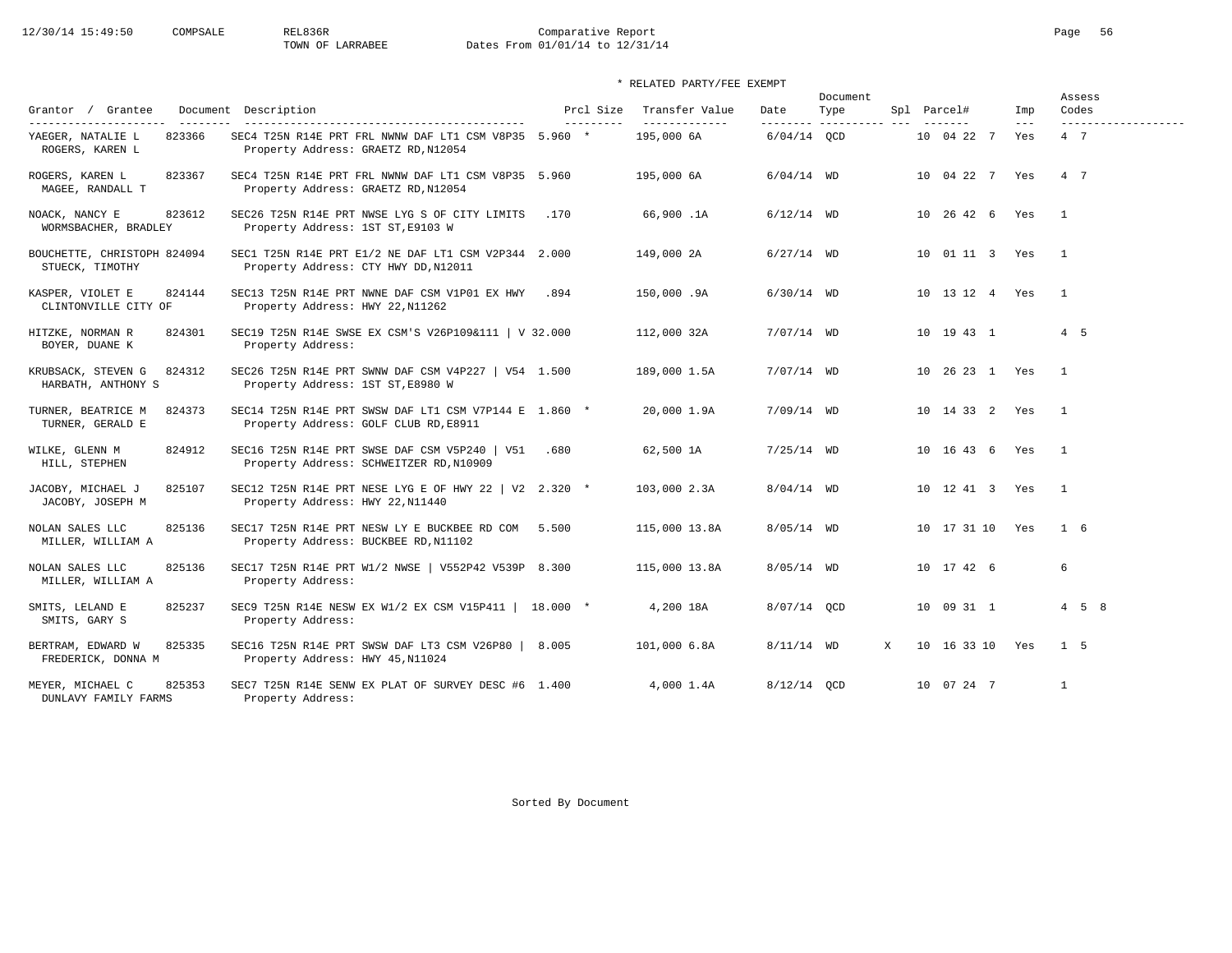# 12/30/14 15:49:50 COMPSALE REL836R Comparative Report Comparative Report Page 57<br>TOWN OF LARRABEE Dates From 01/01/14 to 12/31/14 Dates From 01/01/14 to 12/31/14

| Grantor / Grantee                                   | Document Description<br>---------------------------------                                     | Prcl Size<br>--------- | Transfer Value<br>------------- | Date          | Document<br>Type |   | Spl Parcel#    | Imp<br>$- - -$ | Assess<br>Codes     |
|-----------------------------------------------------|-----------------------------------------------------------------------------------------------|------------------------|---------------------------------|---------------|------------------|---|----------------|----------------|---------------------|
| SCHROEDER, CLINT M<br>825602<br>WITTMAN, GENE R     | SEC23 T25N R14E W98FT NWSW LY N HWY 45   V487 1.000<br>Property Address: LAKESHORE RD, N10598 |                        | 110,000 1A                      | $8/22/14$ WD  |                  |   | 10 23 32 5     | Yes            | $\mathbf{1}$        |
| 825894<br>KUSCHEL TRUST<br>STEINKE, JOSEPH L        | SEC19 T25N R14E PRT N1/2 NW DAF COM NW COR SE 5.390<br>Property Address: NEITZKE RD, E7383    |                        | 95,000 5.4A                     | $9/04/14$ WD  |                  |   | 10 19 22 4 Yes |                | 2 4 7               |
| 825923<br>TRIPLE D DAIRY LLC<br>HOLBROOK, DAVID J   | SEC10 T25N R14E SENE   V538P677 V541P382 V649 40.000<br>Property Address: KRATZKE RD, N11541  |                        | 120,000 3A                      | $9/05/14$ WD  |                  | X | 10 10 14       | Yes            | 4 5 7               |
| KNITT, LISA K<br>825926<br>KNITT, SHIRLEY M         | SEC22 T25N R14E PRT SENW   V287P189 V557P853<br>Property Address: LAKESHORE RD, N10751        | $.250 *$               | 92,300.3A                       | 9/05/14 OCD   |                  |   | 10 22 24 10    | Yes            | $\overline{1}$      |
| KNITT, SHIRLEY M<br>825927<br>SPAULDING, JAMES      | SEC22 T25N R14E PRT SENW   V287P189 V557P853<br>Property Address: LAKESHORE RD, N10751        | .250                   | 80,000.2A                       | $9/05/14$ WD  |                  |   | 10 22 24 10    | Yes            | $\sim$ 1            |
| 826174<br>ERICKSON, ROY E<br>FIELDS, ROBERT J SR    | SEC25 T25N R14E PRT NWSE DAF LT2 CSM V18P416<br>Property Address: MADISON RD, E9599           | 1.180                  | 180,000 1A                      | $9/15/14$ WD  |                  |   | 10 25 42 7 Yes |                | $\overline{1}$      |
| 826275<br>KING, ROYCE D<br>KING, JOSEPH A           | SEC18 T25N R14E S1/2 NENW EX CSM V17P119   V3 18.100 *<br>Property Address: HORN RD, E7468    |                        | 87,700 18.1A                    | $9/18/14$ QCD |                  |   | 10 18 21 3 Yes |                | 4 5 7               |
| BIRLING, TERRY<br>826467<br>BIRLING, TIMOTHY        | SEC2 T25N R14E PRT FRL NWNE DAF LT1 CSM V11P1 4.900 *<br>Property Address: SWAMP RD, E9155    |                        | 105,900 4.9A                    | $9/25/14$ OCD |                  |   | 10 02 12 4 Yes |                | $\overline{1}$      |
| NOLAN, GERALD P<br>827158<br>NOLAN, JOHN JAMES      | SEC6 T25N R14E PRT FRL NWSW DAF LT1 CSM V13P7 1.575 *<br>Property Address: CTY HWY S, E7297   |                        | 100,000 1.5A                    | 10/17/14 WD   |                  |   | 10 06 32 4 Yes |                | 2                   |
| SCHWARTZ, MARVIN L T 827320<br>HUBBARD, THOMAS J JR | SEC19 T25N R14E PRT SESE DAF LT1 CSM V3P516   2.500<br>Property Address: KUSCHEL RD, N10510   |                        | 155,000 2.5A                    | 10/21/14 WD   |                  |   | 10 19 44 1 Yes |                | $\overline{1}$      |
| 827734<br>IMMEL, RICHARD R<br>FRANK, MATTHEW J      | SEC12 T25N R14E E30A NENE EX S440FT EX V706P6 8.950<br>Property Address:                      |                        | 187,000 4.9A                    | $11/05/14$ WD |                  | X | 10 12 11 5     |                | 4 5                 |
| IMMEL, RICHARD R<br>827734<br>FRANK, MATTHEW J      | SEC12 T25N R14E PRT NENE DAF COM NE COR S892F 11.050<br>Property Address: LAUDE RD, E9675     |                        | 187,000 4.9A                    | 11/05/14 WD   |                  | X | 10 12 11 6 Yes |                | $1 \quad 4 \quad 8$ |
| PETERS, BERNICE<br>827929<br>ERICKSON, LEA ANNE     | SEC25 T25N R14E PRT NWSE DAF LT1 CSM V18P416 1.170 *<br>Property Address: MADISON RD, E9597   |                        | 10,400 1A                       | 11/13/14 OCD  |                  |   | 10 25 42 6 Yes |                | $\overline{1}$      |
| CONRADT, LONNIE M<br>828087<br>CONRADT, TROY        | SEC4 T25N R14E NWSE   V365P636 V649P491 40A<br>Property Address: CONRADT RD, N11856           | 40.000 *               | 220,000 40A                     | $11/17/14$ LC |                  |   | 10 04 42       | Yes            | 4 5 7 8             |
| 828686<br>NIENKE, ALAN A<br>NIENKE, TRAVIS A        | SEC23 T25N R14E ALL LT10 & W40FT LT11 NORTH S<br>Property Address:                            | $.000$ *               | 22,000 1A                       | 12/09/14 QCD  |                  |   | 10 23 71 7     |                | 1                   |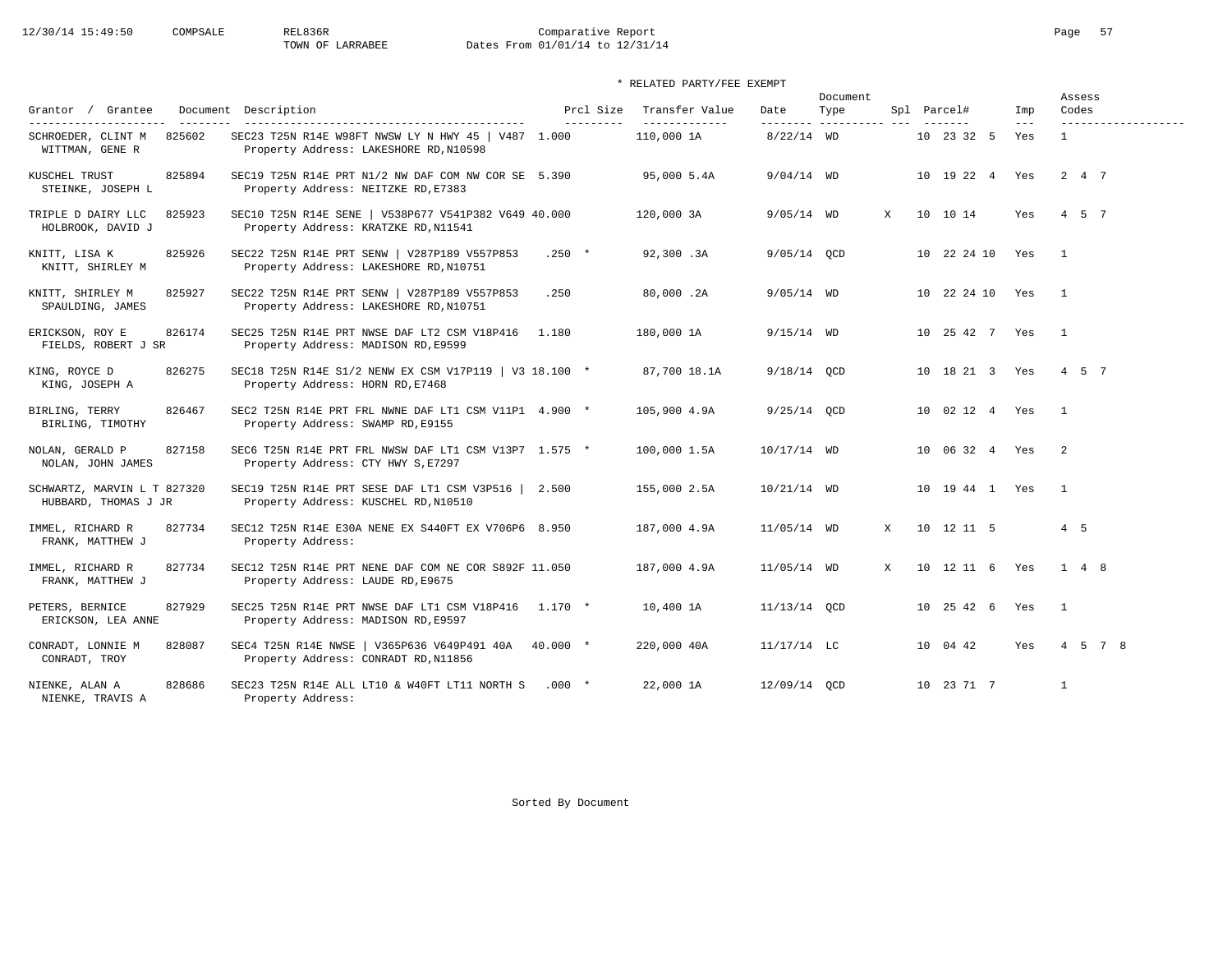$12/30/14$  15:49:50 COMPSALE REL836R Comparative Report Page 58<br>TOWN OF LARRABEE Dates From 01/01/14 to 12/31/14 Dates From 01/01/14 to 12/31/14

\* RELATED PARTY/FEE EXEMPT

| Grantee<br>Grantor                      |        | Document Description                                                             | Prcl Size | Transfer Value<br>--------- | Date         | Document<br>Type | Spl | Parcel#     | Imp<br>$- - -$ | Assess<br>Codes |
|-----------------------------------------|--------|----------------------------------------------------------------------------------|-----------|-----------------------------|--------------|------------------|-----|-------------|----------------|-----------------|
| NIENKE, ALAN A<br>NIENKE, TRAVIS A      | 828686 | SEC23 T25N R14E E40FT OF LT11 & W60FT OF LT12<br>Property Address:               | $.000*$   | 22,000 1A                   | 12/09/14 OCD |                  |     | 10 23 71 8  |                |                 |
| STEINKE, GARY W<br>VERHAGEN INVESTMENTS | 829007 | SEC13 T25N R14E PRT SESW LY W RD COM INT HWY<br>Property Address:                | .200      | 250,000 2.7A                | 12/23/14 WD  |                  |     | 10 13 34 21 |                |                 |
| BESSETTE, CODY<br>CARLSON, DARRELL L    | 828989 | SEC17 T25N R14E PRT SENE DAF LT1 CSM V8P77 &<br>Property Address: HWY 45, N11116 | 1.200     | 126,746 1.2A                | 12/23/14 WD  |                  |     | 10 17 14 5  | Yes            |                 |

\*\* \*\* \*\*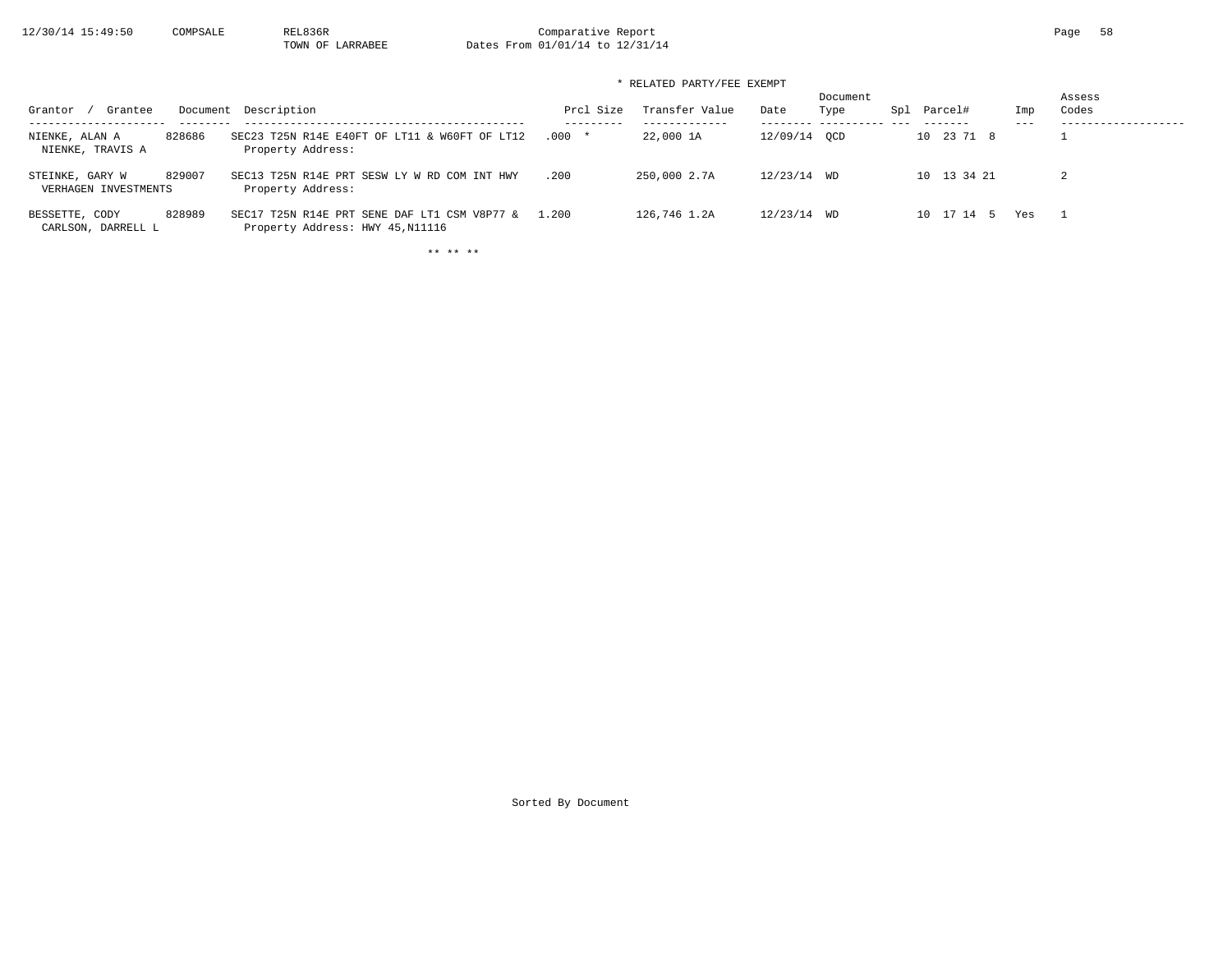# 12/30/14 15:49:50 COMPSALE REL836R Comparative Report Comparative Report Page 59 Dates From 01/01/14 to 12/31/14

### \* RELATED PARTY/FEE EXEMPT

|                                                    |                                                                                              |                         |                                 |                | Document                       |   |                 |              | Assess                       |  |  |
|----------------------------------------------------|----------------------------------------------------------------------------------------------|-------------------------|---------------------------------|----------------|--------------------------------|---|-----------------|--------------|------------------------------|--|--|
| Grantor / Grantee<br>---------------------         | Document Description<br>----------------------------------                                   | Prcl Size<br>---------- | Transfer Value<br>------------- | Date           | Type<br>-------- --------- --- |   | Spl Parcel#     | Imp<br>$---$ | Codes<br>------------------- |  |  |
| 820744<br>MONTZ, DIANE<br>STECKBAUER, KEITH A      | SEC25 T23N R14E LT16 COUNTRY CLUB ESTATES   V<br>Property Address: FAIRWAY DR, N5604         | .000                    | 199,500.5A                      | $2/12/14$ WD   |                                |   | 11 25 71 16     | Yes          | $\mathbf{1}$                 |  |  |
| LAMERS, ANN M<br>820773<br>SCHRAMM, DARRYL L       | SEC32 T23N R14E PRT NESE DAF LT3 CSM V19P75   7.900<br>Property Address: LARRY RD, N5035     |                         | 30,000 8A                       | $2/13/14$ WD   |                                |   | 11 32 41 15     |              | 4                            |  |  |
| 820857<br>JOHNSON, MARK P<br>THE BANK OF NEW YORK  | SEC5 T23N R14E PRT SWSW DAF LT2 CSM V7P475   3.160 *<br>Property Address: CTY HWY N, E7772   |                         | 109,700 3A                      | 2/18/14 SHERI  |                                |   | 11 05 33 2 Yes  |              | $\overline{1}$               |  |  |
| BETHKE, STANLEY R<br>820845<br>BETHKE, MICHELE A   | SEC35 T23N R14E PRT NWSW DAF COM W 1/4COR S29 3.140 *<br>Property Address: MADDEN RD, N5036  |                         | 155,500 3A                      | $2/18/14$ OCD  |                                |   | 11 35 32 6 Yes  |              | $\overline{1}$               |  |  |
| REINKE, CHAD R<br>821019<br>JAEGER, JUSTIN E       | SEC14 T23N R14E S 751FT OF E 465FT SESE   V34 8.000<br>Property Address: BUELOW RD, N6123    |                         | 65,000 8A                       | $2/26/14$ WD   |                                |   | 11 14 44 2      |              | $\mathbf{1}$                 |  |  |
| FIETZER, JOY LYNN<br>821313<br>FIETZER, KYLE BRIAN | SEC17 T23N R14E PRT SENW DAF LT11 CSM V23P279 2.760 *<br>Property Address: DIANE CT, N6374   |                         | 244,700 2.8A                    | $3/13/14$ OCD  |                                |   | 11 17 24 21 Yes |              | $\overline{1}$               |  |  |
| 821620<br>KERN, KAREN K<br>KERN, BRIAN D           | SEC15 T23N R14E SWSW LY N OF CREEK   V382P430 15.000 *<br>Property Address:                  |                         | 23,000 7.5A                     | $3/26/14$ OCD  |                                |   | 11 15 33 1      |              | 6                            |  |  |
| LAUGHLIN, CHRISTINE 821711<br>LAUGHLIN, MICHAEL J  | SEC24 T23N R14E 1A SE COR NWSE   V473P93 V485 1.000 *<br>Property Address: HWY 45, N5803     |                         | 25,000 1A                       | $3/31/14$ OCD  |                                |   | 11 24 42 2 Yes  |              | $\overline{1}$               |  |  |
| BLUE STAR ENGERPRISE 822001<br>WAUPACA COUNTY      | SEC17 T23N R14E SENE EX CSM V15P254 EX CSM V8 32.000 *<br>Property Address: CTY HWY T, N6381 |                         | 4,200.87A                       | $4/11/14$ WD   |                                | X | 11 17 14 7 Yes  |              | 4 7 8                        |  |  |
| 822095<br>MOHNEN, SHANE P PR<br>MOHNEN, SHANE P    | SEC31 T23N R14E FRL SWSW   V423P300 V446P507 45.520 *<br>Property Address: DEPOT RD, N4944   |                         | 96,300 46A                      | 4/16/14 PERRE  |                                |   | 11 31 33        | Yes          | 4 7 8                        |  |  |
| HAMPSHIRE, LIDA MAE 822261<br>SCHULTZ, VAUGHN A    | SEC1 T23N R14E SWSW   V406P43 V805P883 V893P6 40.600<br>Property Address:                    |                         | 109,566 39A                     | $4/24/14$ WD   |                                |   | 11 01 33        |              | $4\quad 5\quad 8$            |  |  |
| HAMPSHIRE, LIDA MAE 822262<br>ROHAN, JAMES A TRUST | SEC1 T23N R14E SWSW   V406P43 V805P883 V893P6 40.600<br>Property Address:                    |                         | 42,039 39A                      | $4/24/14$ ASLC |                                | X | 11 01 33        |              | $4\quad 5\quad 8$            |  |  |
| HAMPSHIRE, LIDA MAE 822262<br>ROHAN, JAMES A TRUST | SEC1 T23N R14E PRT SESW DAF LT1 CSM V29P108   34.970<br>Property Address:                    |                         | 42,039 39A                      | $4/24/14$ ASLC |                                |   | 11 01 34 8      |              | $4\quad 5$                   |  |  |
| SHERIFF OF WAUPACA C 822902<br>WIRTH, TABITHA      | SEC33 T23N R14E PRT SESW DAF LT2 CSM V16P163 6.980 *<br>Property Address: PRAHL RD, E8259    |                         | 195,100 7A                      |                | 5/16/14 SHERI                  |   | 11 33 34 13 Yes |              | 1 5                          |  |  |
| 823156<br>ARTZ, VINCENT G<br>ARTZ, JOHN M          | SEC5 T23N R14E PRT S1/2 SE DAF COM SE/COR SEC 18.000 *<br>Property Address: CTY HWY N, E8050 |                         | 80,000 18A                      | $5/29/14$ LC   |                                |   | 11 05 44 4 Yes  |              | 4 5 7                        |  |  |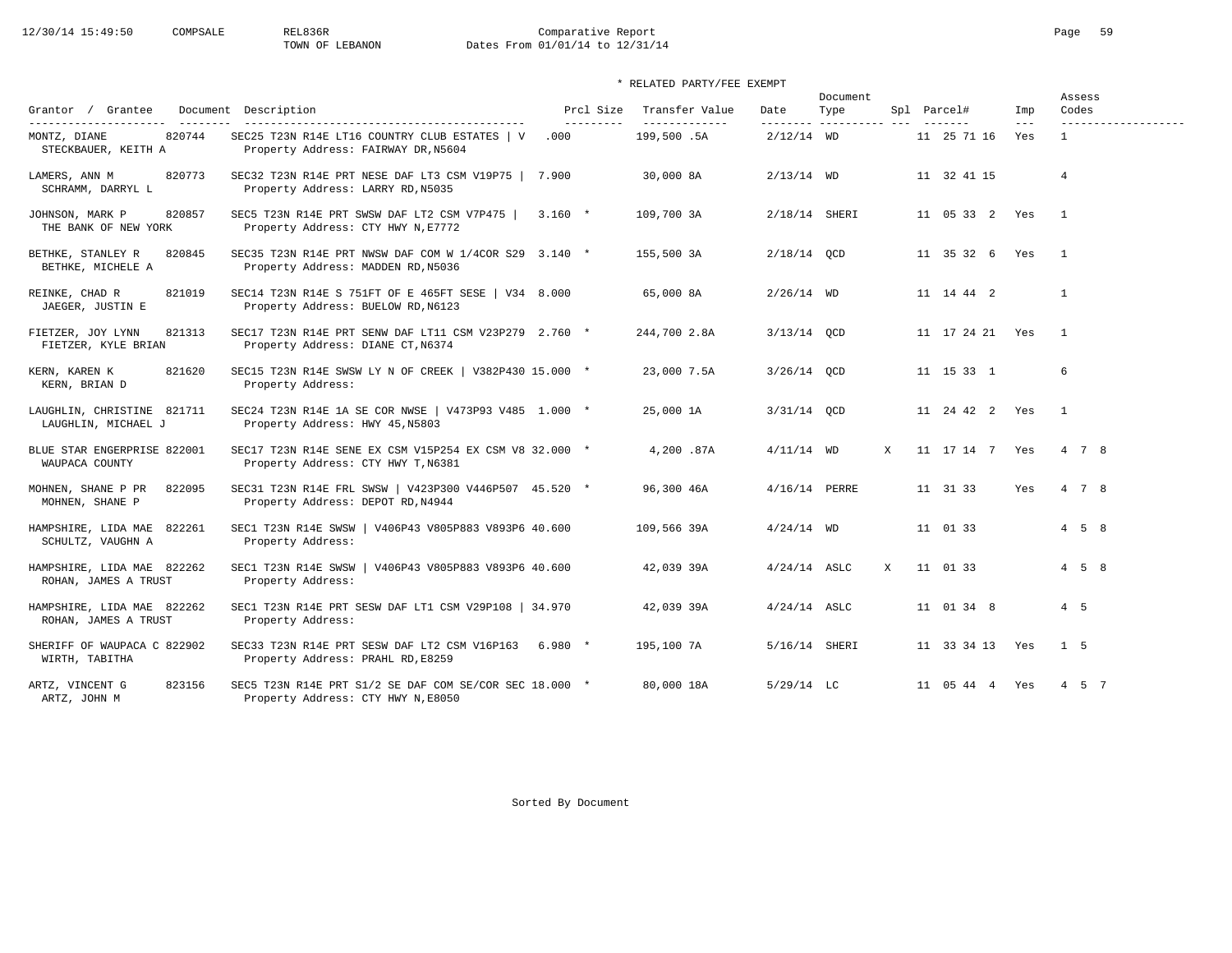# 12/30/14 15:49:50 COMPSALE REL836R Comparative Report Comparative Report Page 60 Dates From 01/01/14 to 12/31/14

### \* RELATED PARTY/FEE EXEMPT

|                                                   |                                                                                             |                         |                                  |                   | Document            |                    |                            | Assess            |
|---------------------------------------------------|---------------------------------------------------------------------------------------------|-------------------------|----------------------------------|-------------------|---------------------|--------------------|----------------------------|-------------------|
| Grantor / Grantee<br>---------                    | Document Description<br>-------------------------------------                               | Prcl Size<br>---------- | Transfer Value<br>-------------- | Date<br>--------- | Type<br>----------- | Spl Parcel#        | Imp<br>$\qquad \qquad - -$ | Codes             |
| SULLIVAN, BUFORD F 823652<br>FOX COMMUNITIES CRED | SEC24 T23N R14E S541FT OF E171FT SWNE EX HWY<br>Property Address: HWY 45, N5931             | $.990 *$                | 64,572.5A                        | $6/13/14$ OCD     |                     | 11 24 13 3         | Yes                        | $\mathbf{1}$      |
| HAAS, MICHAEL A<br>823633<br>GRUETZMACHER, KYLE J | SEC25 T23N R14E LT7 COUNTRY CLUB ESTATES   V5 1.110<br>Property Address: FAIRWAY DR, N5629  |                         | 189,500 1.1A                     | $6/13/14$ WD      |                     | 11 25 71 7 Yes     |                            | $\overline{1}$    |
| KNUTH, JERAMIE O<br>823639<br>THIEL, JACOB D      | SEC33 T23N R14E PRT NESE DAF PCL 1 CSM V1P386 2.550<br>Property Address: TANK RD, N5089     |                         | 173,200 2.6A                     | $6/13/14$ WD      |                     | 11 33 41 5 Yes     |                            | $\overline{1}$    |
| 823730<br>SMUDDE, LEO J<br>COWAN, SETH W          | SEC12 T23N R14E PRT SENE COM W1/4 COR E4132FT 1.220<br>Property Address:                    |                         | 87,000 3.2A                      | $6/17/14$ WD      |                     | 11 12 14 14        |                            | $\mathbf{1}$      |
| 823730<br>SMUDDE, LEO J<br>COWAN, SETH W          | SEC12 T23N R14E PRT NESE & SENE COM INT CTH W 2.000<br>Property Address: CTY HWY WW, E9658  |                         | 87,000 3.2A                      | $6/17/14$ WD      |                     | 11  12  41  1  Yes |                            | $\overline{1}$    |
| 823846<br>AUER, EILEEN J<br>AUER, PAUL J          | SEC27 T23N R14E NESE EX CSM V27P56   V329P24 37.500 *<br>Property Address:                  |                         | 35,800 37.5A                     | $6/20/14$ OCD     |                     | 11 27 41 3         |                            | 4 8               |
| 823848<br>AUER, EILEEN J<br>AUER, GRADY J         | SEC27 T23N R14E W1/2 SESE EX HWY ROW #803200 19.290 *<br>Property Address:                  |                         | 3,900 19.3A                      | $6/20/14$ OCD     |                     | 11 27 44 2         |                            | $\overline{4}$    |
| AUER, EILEEN J<br>823847<br>AUER, ADAM LOUIS      | SEC35 T23N R14E SENE EX HWY ROW #803595   V32 39.930 *<br>Property Address:                 |                         | 40,900 40A                       | $6/20/14$ QCD     |                     | 11 35 14           |                            |                   |
| SCHROTH, DAEN F<br>824244<br>HEIMBRUCH, BRUCE E   | SEC17 T23N R14E E5A OF W10A NWSW   V218P207 5.000<br>Property Address:                      |                         | 112,000 25A                      | $7/03/14$ LC      |                     | 11 17 32 5         |                            | $\overline{4}$    |
| 824244<br>SCHROTH, DAEN F<br>HEIMBRUCH, BRUCE E   | SEC17 T23N R14E E1/2 SWSW   V218P207 20A M/L 20.000<br>Property Address: NICOLAI RD, E7725  |                         | 112,000 25A                      | $7/03/14$ LC      |                     | 11 17 33 1 Yes     |                            | 1 4 5 8           |
| LATHROP, MARK S<br>824522<br>BRUZAS, MICHAEL E    | SEC35 T23N R14E PRT NWSW COM 1024FT S OF W 1/ 9.000<br>Property Address: MADDEN RD, N5014   |                         | 250,000 9A                       | $7/15/14$ WD      |                     | 11 35 32 4 Yes     |                            | $\overline{1}$    |
| FARMERS STATE BANK O 824567<br>DEWALL, CODY S     | SEC29 T23N R14E PRT SESE DAF LT1 CSM V2P312   2.370<br>Property Address: COLLIER RD, N5367  |                         | 27,500 1A                        | $7/16/14$ WD      |                     | 11 29 44 1 Yes     |                            | $\overline{1}$    |
| 824790<br>HAMEL, KELLY<br>FEDERAL HOME LOAN MO    | SEC34 T23N R14E PRT E1/2 NW DAF LTS1&2 CSM V2 5.260 *<br>Property Address: EVERTS RD, N5209 |                         | 134,900 5.26A                    | $7/24/14$ SHERI   |                     | 11 34 21 22 Yes    |                            | $\mathbf{1}$      |
| ASHBECK, JEROME G<br>825015<br>ASHBECK, MATTHEW M | SEC6 T23N R14E SESE   V328P254 V463P608 V698P 40.000 *<br>Property Address:                 |                         | 20,000 42A                       | 7/31/14 QCD       |                     | 11 06 44           |                            | $4\quad 5\quad 8$ |
| 825015<br>ASHBECK, JEROME G<br>ASHBECK, MATTHEW M | SEC7 T23N R14E 2A IN NE COR NENE LY N PRESENT 2.000 *<br>Property Address:                  |                         | 20,000 42A                       | 7/31/14 OCD       |                     | 11 07 11 1         |                            | 5                 |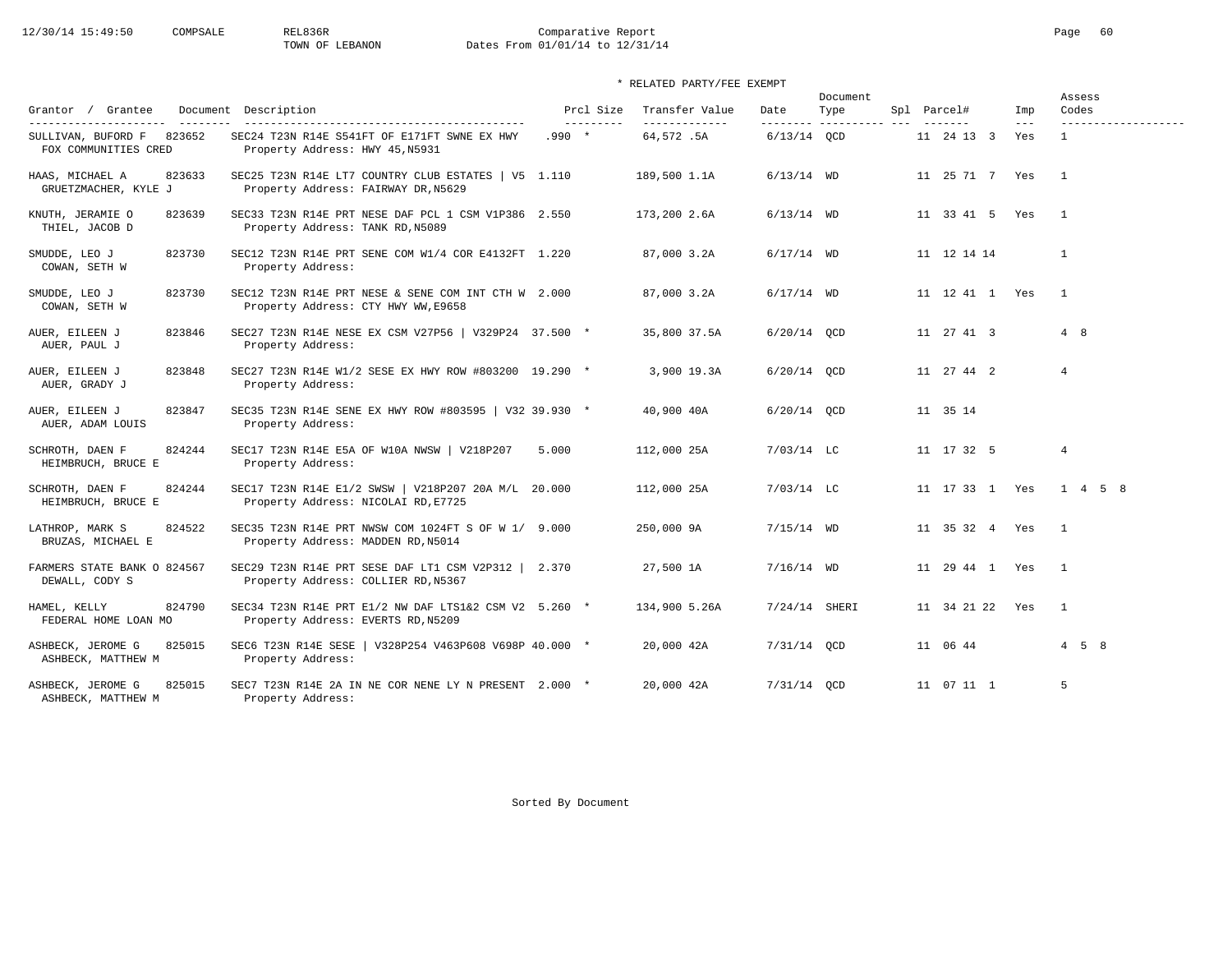# 12/30/14 15:49:50 COMPSALE REL836R Comparative Report Comparative Report Page 61<br>TOWN OF LEBANON Dates From 01/01/14 to 12/31/14 Dates From 01/01/14 to 12/31/14

|                                                     |                                                                                             |                         |                                  |               | Document                      |                 |              | Assess              |
|-----------------------------------------------------|---------------------------------------------------------------------------------------------|-------------------------|----------------------------------|---------------|-------------------------------|-----------------|--------------|---------------------|
| Grantor / Grantee<br>________                       | Document Description                                                                        | Prcl Size<br>---------- | Transfer Value<br>-------------- | Date          | Type<br>--------- ----------- | Spl Parcel#     | Imp<br>$---$ | Codes               |
| LOUGHRIN, BARBARA G 825073<br>CABLE, CLARK          | SEC7 T23N R14E PRT SWSE DAF LT1 CSM V18P444   2.330<br>Property Address: ISLAND RD, E7578   |                         | 42,500 2.3A                      | $8/01/14$ WD  |                               | 11 07 43 2      | Yes          | $\mathbf{1}$        |
| THE BANK OF NEW YORK 825318<br>WELCOME HOME OF WISC | SEC5 T23N R14E PRT SWSW DAF LT2 CSM V7P475  <br>Property Address: CTY HWY N, E7772          | 3.160                   | 29,400 3A                        | $8/11/14$ WD  |                               | 11 05 33 2 Yes  |              | $\overline{1}$      |
| 825330<br>DALLMAN, DONALD R<br>DALLMAN, ANTHONY R   | SEC6 T23N R14E SESE   V328P254 V463P608 V698P 40.000 *<br>Property Address:                 |                         | 12,833 42A                       | 8/11/14 QCD   |                               | 11 06 44        |              | $4\quad 5\quad 8$   |
| DALLMAN, DONALD R<br>825330<br>DALLMAN, ANTHONY R   | SEC7 T23N R14E 2A IN NE COR NENE LY N PRESENT 2.000 *<br>Property Address:                  |                         | 12,833 42A                       | 8/11/14 OCD   |                               | 11 07 11 1      |              | 5                   |
| LOUGHRIN, BARBARA G 825400<br>LOUGHRIN, MATTHEW M   | SEC7 T23N R14E PRT SESE DAF LT2 CSM V18P442   10.200 *<br>Property Address:                 |                         | 14,300 10.2A                     | $8/14/14$ OCD |                               | 11 07 44 2      |              | 4 8                 |
| 825476<br>SWANSON, LYNDALL<br>FROEHLICH, SHARON F   | SEC31 T23N R14E PRT SWNW DAF LT1 CSM V4P23<br>Property Address: HATHORNE RD, E7362          | 4.450                   | 119,900 5A                       | $8/18/14$ WD  |                               | 11 31 23 9 Yes  |              | $\mathbf{1}$        |
| SHERIFF OF WAUPACA C 825459<br>FOX COMMUNITIES CRED | SEC32 T23N R14E PRT NESE DAF LT1 CSM V19P75   7.000 *<br>Property Address: LARRY RD, N5001  |                         | 148,000 7A                       | 8/18/14 SHERI |                               | 11 32 41 13 Yes |              | $1 \quad 4$         |
| 825650<br>POHLMAN, LUNETTE<br>DUCH, JEFFREY S       | SEC36 T23N R14E PRT NWSE DAF LT2 CSM V29P32   12.930<br>Property Address: CTY HWY T, E9562  |                         | 53,000 12.9A                     | $8/25/14$ WD  |                               | 11 36 42 5      |              | $\overline{4}$      |
| FIETZER, CONNIE M<br>825740<br>FIETZER, LEON RAY    | SEC31 T23N R14E PRT SWNW & PRT NWSW DAF LT1 C 2.000 *<br>Property Address: STAGE RD, E7372  |                         | 92,100 2A                        | 8/28/14 QCD   |                               | 11 31 23 7 Yes  |              | $\overline{1}$      |
| SAWALL, JILL R<br>825983<br>MADER, CHAD             | SEC2 T23N R14E PRT NWSW DAF LT1 CSM V10P185   4.870<br>Property Address: THOMA RD, N7098    |                         | 143,375 4.9A                     | 9/08/14 PERRE |                               | 11 02 32 2 Yes  |              | $\overline{1}$      |
| GORMAN, DANIEL<br>826065<br>GORMAN, THOMAS J        | SEC7 T23N R14E W1/2 SWNE   V256P347 V409P171 20.000 *<br>Property Address: CTY HWY N, E7562 |                         | 300,000 164.2A                   | $9/11/14$ LC  |                               | 11 07 13 2 Yes  |              | 4 5 7               |
| GORMAN, DANIEL<br>826065<br>GORMAN, THOMAS J        | SEC7 T23N R14E NENW   V256P347 V409P171 V706P 40.000 *<br>Property Address:                 |                         | 300,000 164.2A                   | $9/11/14$ LC  |                               | 11 07 21        |              | $4\quad 5\quad 8$   |
| GORMAN, DANIEL<br>826065<br>GORMAN, THOMAS J        | SEC7 T23N R14E FRL NWNW   V256P347 V409P171 V 44.180 *<br>Property Address:                 |                         | 300,000 164.2A                   | $9/11/14$ LC  |                               | 11 07 22        |              | $4 \quad 5 \quad 8$ |
| GORMAN, DANIEL<br>826065<br>GORMAN, THOMAS J        | SEC7 T23N R14E SENW   V256P347 V409P171 V706P 40.000 *<br>Property Address:                 |                         | 300,000 164.2A                   | $9/11/14$ LC  |                               | 11 07 24        |              | $4\quad 5\quad 8$   |
| GORMAN, DANIEL<br>826065<br>GORMAN, THOMAS J        | SEC7 T23N R14E W1/2 NWSE   V256P347 V409P171 20.000 *<br>Property Address:                  |                         | 300,000 164.2A                   | $9/11/14$ LC  |                               | 11 07 42 2      |              | $4\quad 5$          |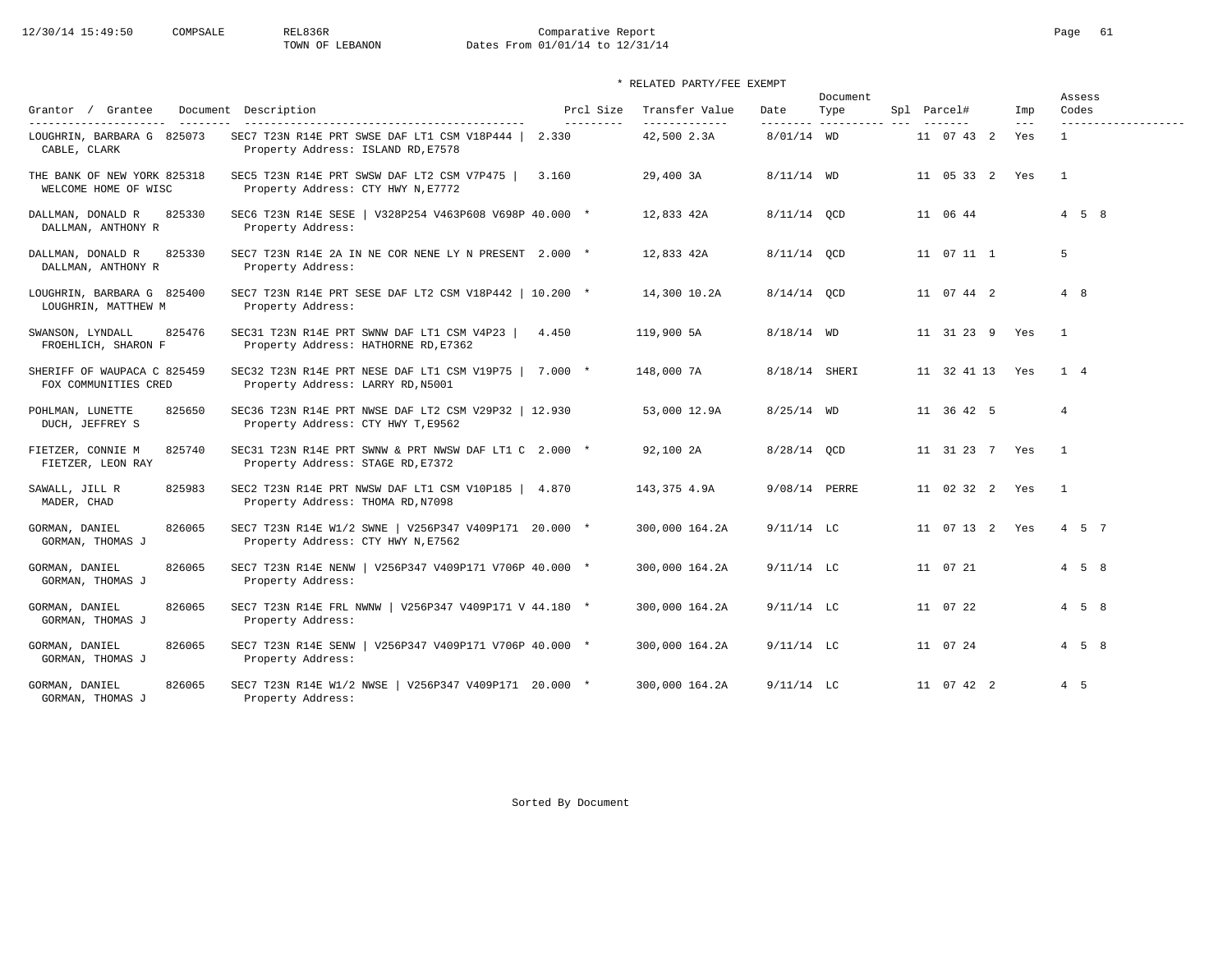# 12/30/14 15:49:50 COMPSALE REL836R Comparative Report Comparative Report Page 62<br>TOWN OF LEBANON Dates From 01/01/14 to 12/31/14 Dates From 01/01/14 to 12/31/14

| Grantor / Grantee                                                                                | Document Description                                                                       | Prcl Size  | Transfer Value              | Date           | Document<br>Type         |   | Spl Parcel#         |     | Imp   | Assess<br>Codes          |
|--------------------------------------------------------------------------------------------------|--------------------------------------------------------------------------------------------|------------|-----------------------------|----------------|--------------------------|---|---------------------|-----|-------|--------------------------|
| ---------------------<br>$- - - - - - - -$<br>HANSEN, ARTHUR F SR 826407<br>MID-STATE ASPHALT LL | SEC23 T23N R14E NWNE EX E15A   V406P189 V602P 25.000<br>Property Address:                  | ---------- | -------------<br>87,500 25A | $9/23/14$ LC   | --------- ---------- --- |   | -------<br>11 23 12 |     | $---$ | -------------------<br>6 |
| FRICK, JERRY A<br>826643<br>STEPNIAK, ADAM A                                                     | SEC25 T23N R14E S10A N15A W1/2 NWNW & CSM V6P 10.000<br>Property Address: BUELOW RD, N5642 |            | 182,500 10A                 | 9/29/14 PERRE  |                          |   | 11 25 22 4          | Yes |       | $1\quad 6$               |
| FLETCHER, JEROLD J<br>826651<br>GERNDT, JOSHUA R                                                 | SEC25 T23N R14E PRT SESE LYG W OF RR ROW DESC 5.100<br>Property Address: OLD HWY 45, N5380 |            | $0$ . $1A$                  | 9/30/14 QCD    |                          | X | 11 25 44 6          | Yes |       | $\mathbf{1}$             |
| 826781<br>BESTUL, GEORGIA<br>STEINGRABER, RANDY                                                  | SEC6 T23N R14E PRT NWSE & PRT NESW DAF COM SW 2.500<br>Property Address: BESTUL RD, N7048  |            | 22,500 2.5A                 | 10/03/14 WD    |                          |   | 11 06 42 2 Yes      |     |       | 1 5                      |
| 827213<br>RITCHIE, ROGER F<br>RITCHIE, TIMOTHY R                                                 | SEC34 T23N R14E PRT SESW DAF LT1 CSM V5P415   2.740 *<br>Property Address: CASEY RD, E8656 |            | 119,700 3A                  | 10/20/14 QCD   |                          |   | 11 34 34 3 Yes      |     |       | $\overline{1}$           |
| SHERIFF OF WAUPACA C 827311<br>FOX COMMUNITIES CRED                                              | SEC24 T23N R14E S541FT OF E171FT SWNE EX HWY<br>Property Address: HWY 45, N5931            | $.990 *$   | 69,000 1A                   | 10/21/14 SHERI |                          |   | 11 24 13 3 Yes      |     |       | $\overline{1}$           |
| FOX COMMUNITIES CRED 827447<br>WESTOVER, MATTHEW J                                               | SEC32 T23N R14E PRT NESE DAF LT1 CSM V19P75   7.000<br>Property Address: LARRY RD, N5001   |            | 156,000 7A                  | $10/27/14$ WD  |                          |   | 11 32 41 13         | Yes |       | 1 4                      |
| BARKER, JONATHAN J<br>827574<br>SUTTNER, ROBERT                                                  | SEC14 T23N R14E PRT SESE DAF COM SE COR N751F 6.300<br>Property Address: BUELOW RD, N6153  |            | 275,000 6.3A                | 10/31/14 WD    |                          |   | 11 14 44 3 Yes      |     |       | <sup>1</sup>             |
| 827650<br>DALLMAN, JOHN W<br>RUMSEY, RENEE                                                       | SEC8 T23N R14E PRT NWSE DAF BEG NW COR S-SW C 34.000 *<br>Property Address:                |            | 9,000 34A                   | 11/03/14 TRAFF |                          |   | 11 08 42 1          |     |       | 5 6                      |
| 827659<br>PINCH, ERIC J<br>DAMICO, JOHN R                                                        | SEC32 T23N R14E PRT NWSE DAF LT1 CSM V26P36   5.080<br>Property Address: STAGE RD, E7957   |            | 265,000 5.1A                | 11/03/14 WD    |                          |   | 11 32 42 6          | Yes |       | $1\quad 5$               |
| 827704<br>GILGENBACH, JAY C<br>DOBBERSTEIN, MARK AN                                              | EC19 T23N R14E PRT FRL SWNW DESC V687P205   V 38.750<br>Property Address:                  |            | 99,500 38.8A                | $11/04/14$ WD  |                          |   | 11 19 23 2          |     |       | 4 8                      |
| 828080<br>OBRIEN, JAMES R<br>HERITAGE PARK PRESER                                                | SEC16 T23N R14E S1/2 NENW   V590P796 V648P669 20.000 *<br>Property Address:                |            | 157,800 76.8A               | 11/17/14 OCD   |                          |   | 11 16 21 1          |     |       |                          |
| 828080<br>OBRIEN, JAMES R<br>HERITAGE PARK PRESER                                                | SEC16 T23N R14E NENW EX S1/2 DESC V590P796   20.000 *<br>Property Address:                 |            | 157,800 76.8A               | 11/17/14 OCD   |                          |   | 11 16 21 2          |     |       |                          |
| OBRIEN, JAMES R<br>828080<br>HERITAGE PARK PRESER                                                | SEC16 T23N R14E PRT W1/2 DAF LT2 CSM V29P27   36.800 *<br>Property Address:                |            | 157,800 76.8A               | 11/17/14 OCD   |                          |   | 11 16 22 5          |     |       | 4 5                      |
| 828293<br>FAHSER, TIMOTHY D<br>TRUMBLE, DEIDRED A                                                | SEC19 T23N R14E SESE EX S2RDS   V320P598 V485 39.000 *<br>Property Address:                |            | 58,305 39A                  | $11/25/14$ WD  |                          |   | 11 19 44 1          |     |       | 6                        |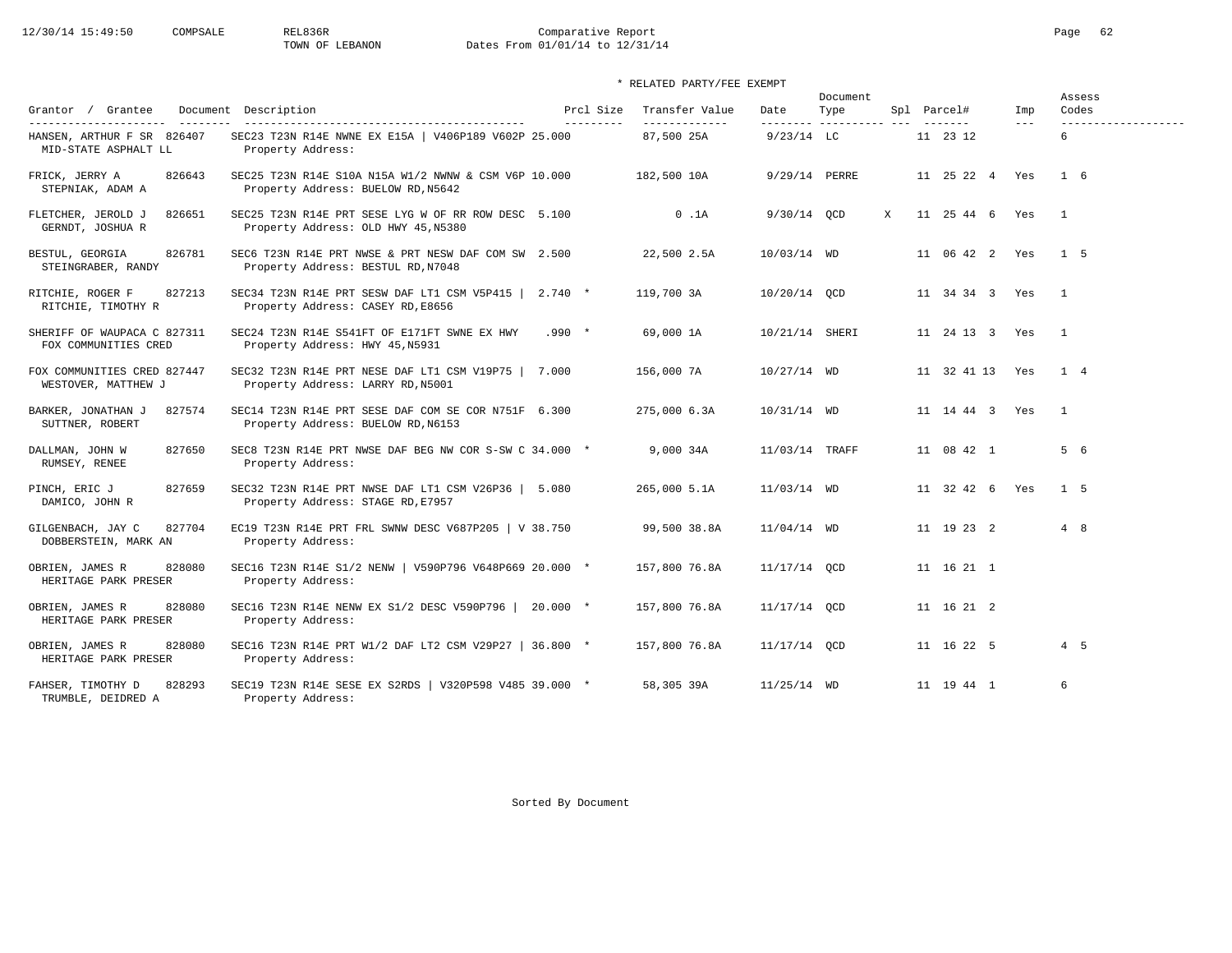### \* RELATED PARTY/FEE EXEMPT

| Grantee<br>Grantor                                | Document Description                                                                            |          | Prcl Size | Transfer Value | Date         | Document<br>Type<br>---------- |   |    | Spl Parcel# | Imp<br>$- - -$ |     | Assess<br>Codes |  |
|---------------------------------------------------|-------------------------------------------------------------------------------------------------|----------|-----------|----------------|--------------|--------------------------------|---|----|-------------|----------------|-----|-----------------|--|
| 828474<br>WARD, LINDA J<br>WARD, DOUGLAS B        | SEC26 T23N R14E PRT SENW DAF BEG SE COR CSM V 6.350 *<br>Property Address: MADDEN LN, E9026     |          |           | 257,000 6A     | 12/02/14 QCD |                                |   |    | 11 26 24 9  | Yes            |     |                 |  |
| 828473<br>WARD, LINDA J<br>WARD, DOUGLAS B        | SEC26 T23N R14E PRT SENW   V168P223 V247P28 V 7.770 *<br>Property Address:                      |          |           | 50,200 8A      | 12/02/14 QCD |                                |   |    | 11 26 24 11 |                |     |                 |  |
| HUEBNER, PATRICK TRU 829039<br>HUEBNER, PATRICK J | V327P113 V847P465 2 24.850 *<br>SEC4 T23N R14E FRL NENE  <br>Property Address:                  |          |           | 91,000 125A    | 12/26/14     | TRUST                          | X | 11 | 04 11       | Yes            |     | 4 5 8           |  |
| HUEBNER, PATRICK TRU 829040<br>HUEBNER, SUSAN M   | SEC4 T23N R14E FRL NENE  <br>V327P113 V847P465 2 24.850 *<br>Property Address:                  |          |           | 81,800 5A      | 12/26/14     | TRUST                          | X |    | 11 04 11    | Yes            |     | $1 \t4 \t5 \t8$ |  |
| HUEBNER, PATRICK TRU 829039<br>HUEBNER, PATRICK J | SEC4 T23N R14E FRL NWNE  <br>V327P113 V847P465 2 24.880 *<br>Property Address:                  |          |           | 91,000 125A    | 12/26/14     | TRUST                          |   |    | 11 04 12    |                | 4 8 |                 |  |
| HUEBNER, PATRICK TRU 829039<br>HUEBNER, PATRICK J | V327P113 V847P465 40A<br>SEC4 T23N R14E SWNE<br>Property Address:                               | 40.000 * |           | 91,000 125A    | 12/26/14     | TRUST                          |   |    | 11 04 13    |                |     | 458             |  |
| HUEBNER, PATRICK TRU 829039<br>HUEBNER, PATRICK J | SEC4 T23N R14E SENE   V327P113 V847P465 40A 40.000 *<br>Property Address: FITZGERALD RD, N7191  |          |           | 91,000 125A    | 12/26/14     | TRUST                          | X |    | 11 04 14    |                | 4 5 |                 |  |
| HUEBNER, PATRICK TRU 829040<br>HUEBNER, SUSAN M   | V327P113 V847P465 40A 40.000 *<br>SEC4 T23N R14E SENE<br>Property Address: FITZGERALD RD, N7191 |          |           | 81,800 5A      | 12/26/14     | TRUST                          | X | 11 | 04 14       |                | 4 5 |                 |  |

\*\* \*\* \*\*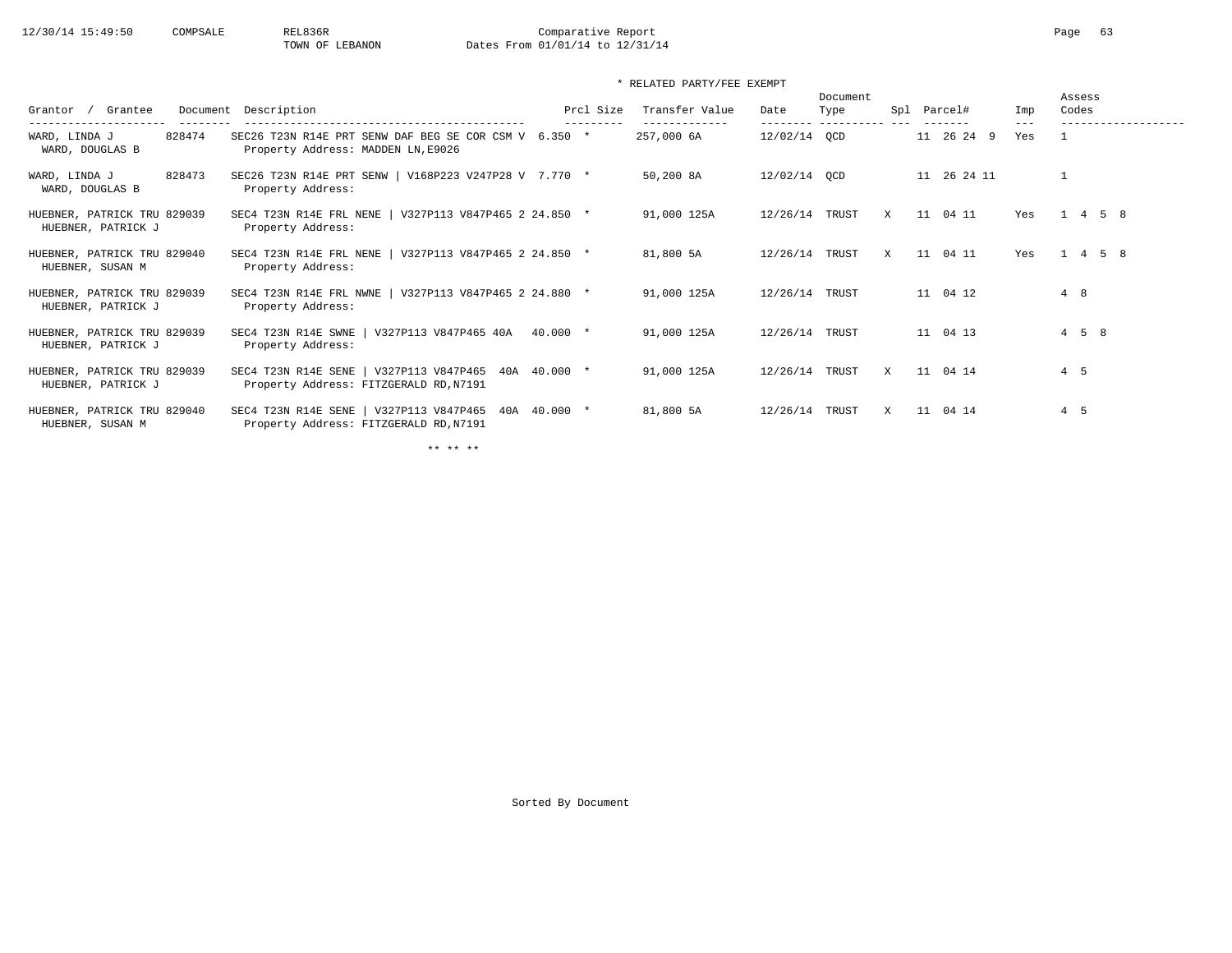# 12/30/14 15:49:50 COMPSALE REL836R Comparative Report Page 64<br>
TOWN OF LIND Dates From 01/01/14 to 12/31/14 Dates From 01/01/14 to 12/31/14

### \* RELATED PARTY/FEE EXEMPT

| Grantor / Grantee                                              | Document Description                                                                                                       |           | Prcl Size | Transfer Value               | Date                       | Document<br>Type | Spl Parcel#        | Imp          | Assess<br>Codes                       |
|----------------------------------------------------------------|----------------------------------------------------------------------------------------------------------------------------|-----------|-----------|------------------------------|----------------------------|------------------|--------------------|--------------|---------------------------------------|
| ---------<br>VOSS, CLARENCE A JR 820059<br>US BANK TRUST NA AS | -----------------------------------<br>SEC12 T21N R12E PRT NESW DAF LT1 CSM V14P272<br>Property Address: HOLIDAY RD, N1889 | $5.000 *$ | --------- | --------------<br>264,100 5A | ---------<br>1/13/14 SHERI |                  | 12 12 32 4         | $---$<br>Yes | -------------------<br>$\overline{1}$ |
| MCKAY, MITCHELL R<br>820401<br>CARROLL TRUST                   | SEC7 T21N R12E LT24 LINDEE PINE PLAT   V601P7 .000 *<br>Property Address: MARION LN, E2637                                 |           |           | 44,000 1A                    | $1/28/14$ QCD              |                  | 12 07 72 24 Yes    |              | $\overline{1}$                        |
| BARNES, THOMAS H<br>820468<br>OWEN, JAMES C                    | SEC30 T21N R12E PRT NESW DAF LT1 CSM V10P78   10.000<br>Property Address: BAGS HILL RD, E2696                              |           |           | 140,000 10A                  | $1/30/14$ WD               |                  | 12 30 31 1 Yes     |              | $1\quad 6$                            |
| ENGLE, STANLEY J<br>820494<br>DUSKE, MARC                      | SEC5 T21N R12E PRT SWNW DAF LT31 ENGLEWOODS F 1.070<br>Property Address: CTY HWY E, N2388                                  |           |           | 38,700 1.07A                 | $1/31/14$ WD               |                  | 12 05 72 4 Yes     |              | $\overline{1}$                        |
| 820506<br>HEBEL, RICHARD A<br>HEBEL, VICKY E                   | SEC19 T21N R12E PRT FRL SWSW PRT LT 30 CSM V4 10.900 *<br>Property Address:                                                |           |           | 21,800 10.9A                 | 2/03/14 OCD                |                  | 12 19 33 5         |              | 5 6                                   |
| 820830<br>NELSON, KENDALL J<br>FIRST NATIONAL BANK             | SEC2 T21N R12E PRT NENW DAF LT2 CSM V8P247 EX 3.050 *<br>Property Address: EAST GATE DR, E4259                             |           |           | 368,800 3A                   | $2/17/14$ QCD              |                  | 12 02 21 8 Yes     |              | -2                                    |
| WACHSMUTH, DANIEL R 820991<br>DUSKE, MARC                      | SEC5 T21N R12E PRT SWNW PRT ENGLEWOODS FIRST<br>Property Address: DIXIE LN, N2352                                          | 1.000     |           | 16,500 1A                    | $2/25/14$ LC               |                  | 12 05 72 3         |              | $\mathbf{1}$                          |
| RADISH, HEIDI M<br>821000<br>MOYER, JAMES A                    | SEC19 T21N R12E LT16 & OL1 CHALET ACRES   V44<br>Property Address: CHALET DR, N1066                                        | .000      |           | 27,000.1A                    | $2/26/14$ WD               |                  | 12  19  71  7  Yes |              | $\mathbf{1}$                          |
| FISCHER, SELENA M<br>821161<br>FISCHER, JEFFREY P              | SEC7 T21N R12E PRT E1/2 NW DESC #734753   V38 7.620 *<br>Property Address: TILLY LN, E2625                                 |           |           | 250,000 8A                   | 3/06/14 OCD                |                  | 12 07 24 3 Yes     |              | $1\quad 6$                            |
| ROSANDICH, JACQUELIN 821241<br>ROSANDICH, EMIL                 | SEC19 T21N R12E LT1 RUSTIC ACRES   V399P605 V $.000$ *<br>Property Address: CTY HWY E, N1074                               |           |           | 138,700                      | 3/10/14 QCD                |                  | 12  19  72  1  Yes |              | $\overline{1}$                        |
| JESKE, GERALD T<br>821300<br>BROOKS, RONALD D                  | SEC15 T21N R12E PRT SWSW DAF LT1 CSM V28P70   1.970 *<br>Property Address: CTY HWY EE, E3722                               |           |           | 138,000 1.97A                | $3/12/14$ OCD              |                  | 12 15 33 2 Yes     |              | $\overline{7}$                        |
| SCHUELKE, KATIE A<br>821514<br>ERDMANN, ANDREW B               | SEC18 T21N R12E PRT SWNW DAF LT1 CSM V25P75   3.000<br>Property Address: CTY HWY E, N1531                                  |           |           | 160,000 3A                   | $3/24/14$ QCD              |                  | 12 18 23 8         | Yes          | $\overline{1}$                        |
| 821584<br>LEDUC, PATRICIA<br>BREIDENBACH, JOHN JO              | SEC29 T21N R12E PRT SWNW DAF LT3 CSM V20P259<br>Property Address: BAGS HILL RD, E2888                                      | 5.330     |           | 200,000 5A                   | $3/24/14$ WD               |                  | 12 29 23 3 Yes     |              | 1 <sub>5</sub>                        |
| SHERIFF OF WAUPACA C 821595<br>FIRST NATIONAL BANK             | SEC7 T21N R12E PRT SWNE DAF LT2 CSM V5P424  <br>Property Address: CTY HWY E, N1952                                         | $3.000*$  |           | 61,300 3A                    | 3/25/14 SHERI              |                  | 12 07 13 11 Yes    |              | $\overline{1}$                        |
| BANK OF NEW YORK MEL 821644<br>LENGYEL, JOHN                   | SEC7 T21N R12E LT35 WESTERLY PINES PLAT   V54<br>Property Address: KRISTIN LN, N1747                                       | .000      |           | 69,000 1A                    | $3/27/14$ WD               |                  | 12 07 74 35 Yes    |              | $\overline{1}$                        |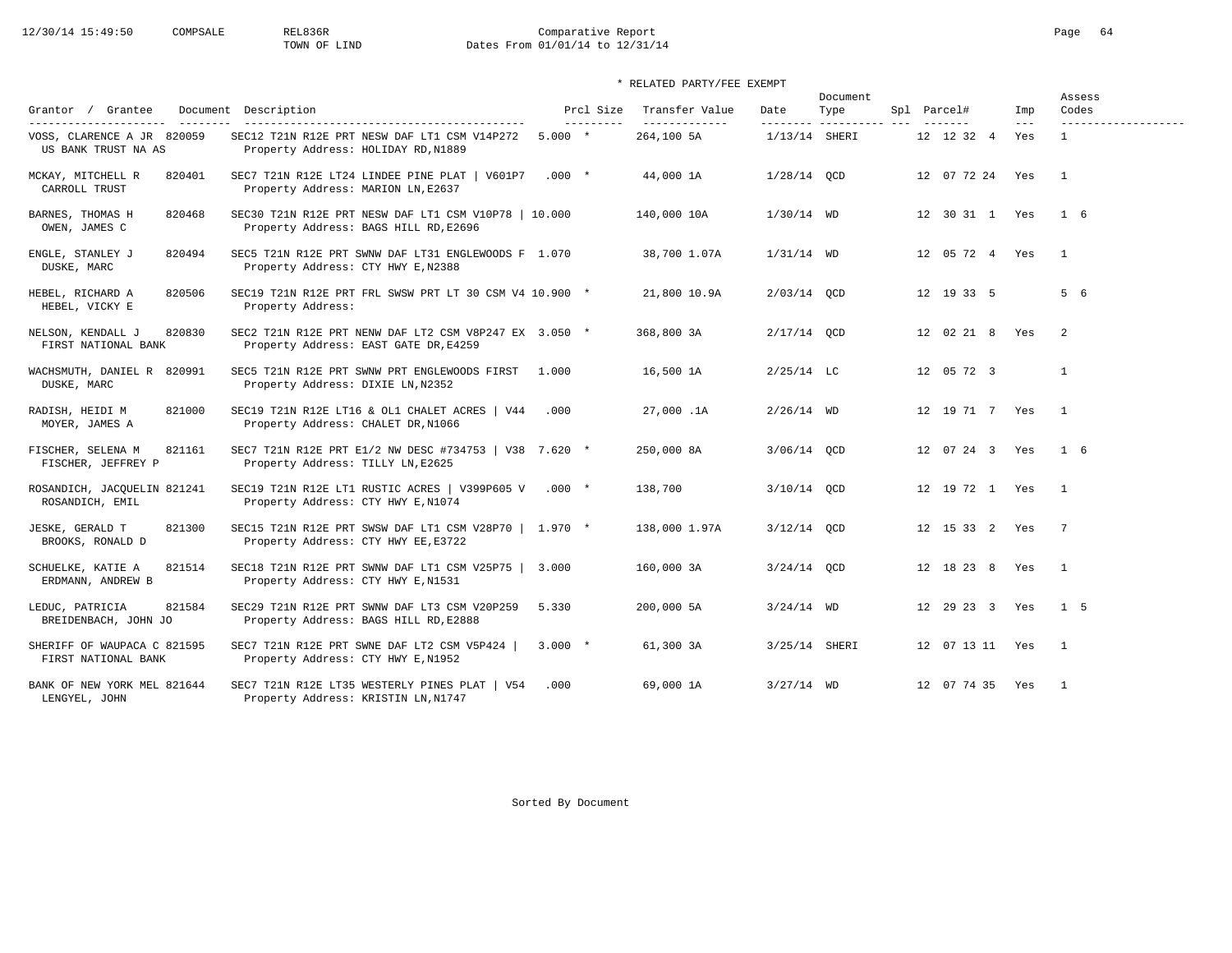# 12/30/14 15:49:50 COMPSALE REL836R Comparative Report Comparative Report Page 65 Dates From 01/01/14 to 12/31/14

### \* RELATED PARTY/FEE EXEMPT

|                                             |        |                                                                                                |          |                         |                                 |                  | Document           |              |                    |                            | Assess<br>Codes     |
|---------------------------------------------|--------|------------------------------------------------------------------------------------------------|----------|-------------------------|---------------------------------|------------------|--------------------|--------------|--------------------|----------------------------|---------------------|
| Grantor / Grantee<br>---------------------- |        | Document Description                                                                           |          | Prcl Size<br>---------- | Transfer Value<br>------------- | Date<br>-------- | Type<br>---------- |              | Spl Parcel#        | Imp<br>$\qquad \qquad - -$ | ------------------- |
| WEST, DARLA A<br>WAUPACA COUNTY             | 822000 | SEC7 T21N R12E LT27 LINDEE PINE PLAT   V490P4<br>Property Address: MARION LN, E2667            | $.000*$  |                         | 1,275.03A                       | $4/11/14$ WD     |                    | X            | 12 07 72 27        | Yes                        | $\mathbf{1}$        |
| WILSON, TERRY J<br>WAUPACA COUNTY           | 821999 | SEC19 T21N R12E PRT NWNW DAF LT1 CSM V24P155<br>Property Address: CTY HWY E, N1294             | $.960 *$ |                         | 2,900.06A                       | $4/11/14$ WD     |                    | $\mathbf{x}$ | 12  19  22  4  Yes |                            | $\overline{1}$      |
| SAUNDERS, STEPHEN J<br>BERRENS, JUSTIN R    | 822065 | SEC7 T21N R12E PRT SESW COM ON N LN X CENT BE<br>Property Address:                             | .300     |                         | 215,000 1A                      | $4/15/14$ WD     |                    |              | 12 07 34 2         |                            | 5                   |
| SAUNDERS, STEPHEN J<br>BERRENS, JUSTIN R    | 822065 | SEC7 T21N R12E LT4 PINEY DELL PLAT   V544P573<br>Property Address: CATHERINE WAY, N1827        | .000     |                         | 215,000 1A                      | $4/15/14$ WD     |                    |              | 12 07 73 4 Yes     |                            | $\overline{1}$      |
| SEWARD, SCOTT F<br>KLEIST, CONRAD           | 822117 | SEC31 T21N R12E PRT S1/2 SW DAF LT2 CSM V29P6 1.960<br>Property Address: CTY HWY E, N170       |          |                         | 70,000 1.9A                     | $4/17/14$ WD     |                    |              | 12 31 34 2 Yes     |                            | $\overline{1}$      |
| KORTH, RYAN J<br>KORTH, CHRISTOPHER H       | 822213 | SEC32 T21N R12E PRT SENW DAF LT2 CSM V23P124 27.690 *<br>Property Address: HOBSON RD, E3086    |          |                         | 102,000 27A                     | $4/22/14$ OCD    |                    |              | 12 32 24 2         |                            | $4 \quad 5 \quad 8$ |
| ZIEGLER, DAWN L<br>HURST, ROBERT A          | 822327 | SEC7 T21N R12E LT39 WESTERLY PINES PLAT   V54 .000<br>Property Address:                        |          |                         | 4,500 1A                        | $4/28/14$ QCD    |                    |              | 12 07 74 39        |                            | $\mathbf{1}$        |
| ROGGOW, DUANE P<br>WAUPACA COUNTY           | 822411 | SEC6 T21N R12E PRT SESE LY W CTY HWY E   V483 16.500 $*$<br>Property Address: CTY HWY E, N2149 |          |                         | 275 .53A                        | $4/30/14$ WD     |                    | X            | 12 06 44 1 Yes     |                            | 4 5 7               |
| WINTERS, GARY L<br>WAUPACA COUNTY           | 822412 | SEC6 T21N R12E PRT SESE COM AT X BERLIN RD & 1.500 *<br>Property Address: CRYSTAL RD, E2830    |          |                         | 1,575.03A                       | $4/30/14$ WD     |                    | $\mathbf{x}$ | 12 06 44 3 Yes     |                            | $1\quad 2$          |
| MARKO, EDWARD A<br>WAUPACA COUNTY           | 822409 | SEC7 T21N R12E NENE LYG E OF CTY HWY E   V526 38.300 $*$<br>Property Address:                  |          |                         | 400.31A                         | $4/30/14$ WD     |                    | X            | 12 07 11 2         |                            | $4\quad 5$          |
| DHEIN, GREGORY D<br>WAUPACA COUNTY          | 822410 | SEC7 T21N R12E PRT NWNE DAF LT1 CSM V27P150   1.590 *<br>Property Address: CRYSTAL RD, E2793   |          |                         | 600.03A                         | $4/30/14$ WD     |                    | $\mathbf{x}$ | 12 07 12 29 Yes    |                            | $\overline{1}$      |
| DHEIN, GREGORY D<br>WAUPACA COUNTY          | 822410 | SEC7 T21N R12E PRT NWNE DAF LT2 CSM V27P150   1.300 *<br>Property Address: CTY HWY E, N2067    |          |                         | 600.03A                         | $4/30/14$ WD     |                    | X            | 12 07 12 30        |                            | 5                   |
| WOZNIAK, NICHOLAS J<br>WAUPACA COUNTY       | 822408 | SEC7 T21N R12E LT2 LINDEE PINE PLAT   V539P85<br>Property Address: CTY HWY E, N1785            | $.000*$  |                         | 1,650.03A                       | $4/30/14$ WD     |                    | $\mathbf{x}$ | 12 07 72 2 Yes     |                            | $\overline{1}$      |
| BUHLER, BARTLEY A<br>WAUPACA COUNTY         | 822407 | SEC7 T21N R12E LT3 LINDEE PINE PLAT  <br>V462P78<br>Property Address: MARION LN, E2668         | $.000*$  |                         | 3,650.05A                       | $4/30/14$ WD     |                    | $\mathbf{x}$ | 12 07 72 3 Yes     |                            | $\overline{1}$      |
| ZEMKE, MICHAEL J<br>WAUPACA COUNTY          | 822406 | SEC7 T21N R12E LT28 LINDEE PINE PLAT   V599P7<br>Property Address:                             | $.000*$  |                         | 1,475,03A                       | $4/30/14$ WD     |                    | $\mathbf{x}$ | 12 07 72 28 Yes    |                            | $\overline{1}$      |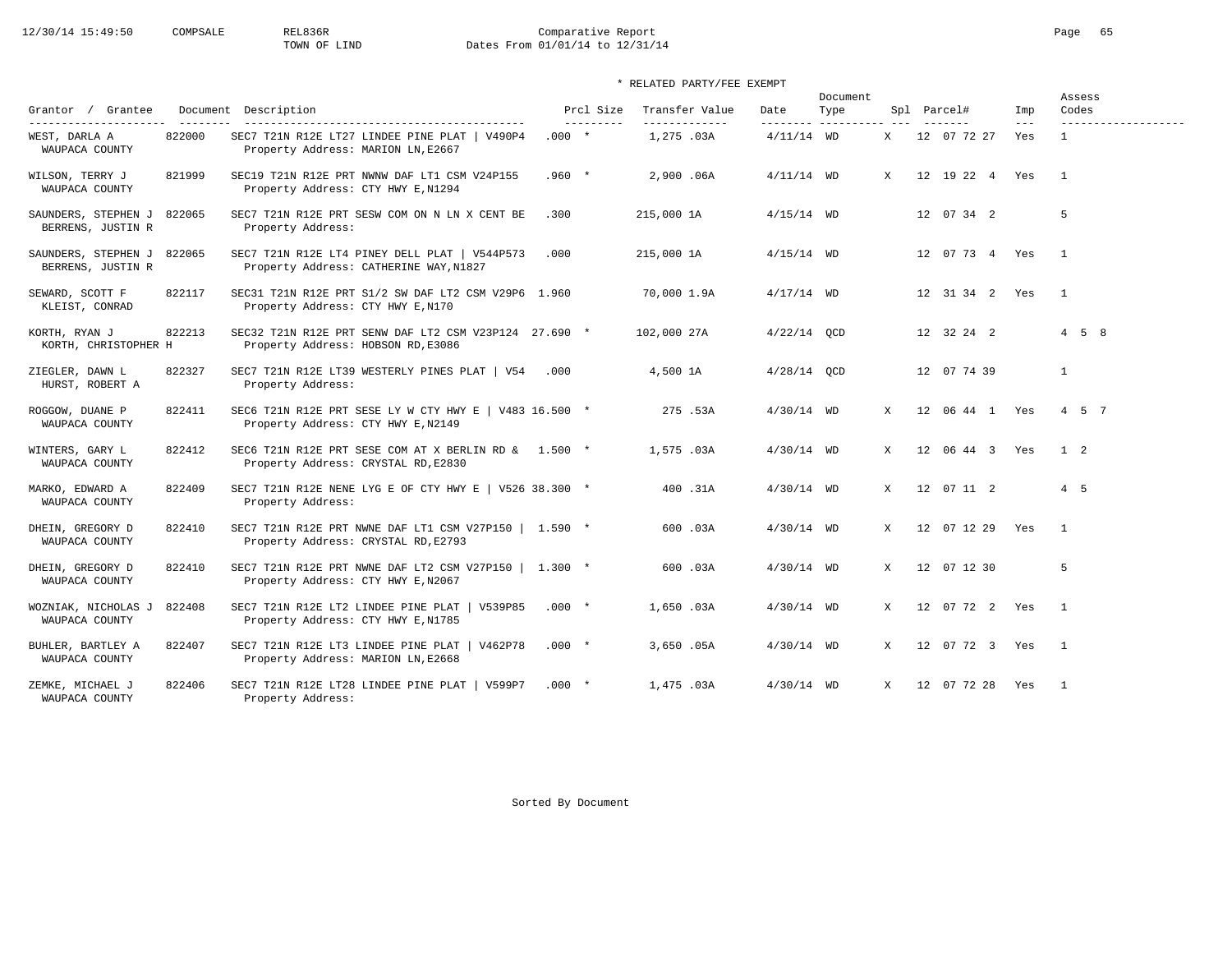# 12/30/14 15:49:50 COMPSALE REL836R Comparative Report Comparative Report Page 66<br>TOWN OF LIND Dates From 01/01/14 to 12/31/14 Dates From 01/01/14 to 12/31/14

|                                             |        |                                                                                             |         |                        |                                 |                  | Document |              |                     |              | Assess                       |
|---------------------------------------------|--------|---------------------------------------------------------------------------------------------|---------|------------------------|---------------------------------|------------------|----------|--------------|---------------------|--------------|------------------------------|
| Grantor / Grantee<br>---------------------- |        | Document Description                                                                        |         | Prcl Size<br>--------- | Transfer Value<br>------------- | Date<br>-------- | Type     |              | Spl Parcel#         | Imp<br>$---$ | Codes<br>------------------- |
| ZEMKE, MICHAEL J<br>WAUPACA COUNTY          | 822406 | SEC7 T21N R12E LT29 LINDEE PINE PLAT   V494P1<br>Property Address: CTY HWY E, N1735         | $.000*$ |                        | 1,475 .03A                      | $4/30/14$ WD     |          | X            | 12 07 72 29         | Yes          | $\mathbf{1}$                 |
| ENGLE, KURT D<br>WAUPACA COUNTY             | 822405 | SEC18 T21N R12E PRT NWSW & SWNW & GL1 DAF LT2 3.000 *<br>Property Address: CTY HWY E, N1499 |         |                        | 1,050.42A                       | $4/30/14$ WD     |          | X            | 12 18 23 9 Yes      |              | 1 4                          |
| GRAHAM, LANA MARIE<br>WAUPACA COUNTY        | 822404 | SEC19 T21N R12E W50FT LT68 & ALL LT69 CHALET<br>Property Address:                           | $.000*$ |                        | 1,600.04A                       | $4/30/14$ WD     |          | X            | 12 19 71 45         |              | $\mathbf{1}$                 |
| HANDRICH, DONALD R<br>WAUPACA COUNTY        | 822403 | SEC19 T21N R12E PRT LT70&71 CHALET ACRES DAF<br>Property Address: CTY HWY E, N1124          | $.000*$ |                        | 2,200.06A                       | $4/30/14$ WD     |          | X            | 12 19 71 46 Yes     |              | $\frac{1}{2}$                |
| HANSON, MARGARET J<br>WAUPACA COUNTY        | 822402 | SEC19 T21N R12E PRT LT 71&72 CHALET ACRES DAF<br>Property Address: CTY HWY E, N1118         | $.000*$ |                        | 3,600.06A                       | $4/30/14$ WD     |          | X            | 12  19  71  47  Yes |              | $\overline{1}$               |
| STEARNS, JOHN L<br>WAUPACA COUNTY           | 822401 | SEC19 T21N R12E LT73 & N30FT LT74 CHALET ACRE<br>Property Address: CTY HWY E, N1110         | $.000*$ |                        | 4,400.04A                       | $4/30/14$ WD     |          | X            | 12  19  71  48  Yes |              | $\overline{1}$               |
| NAVIN, RICHARD E<br>WAUPACA COUNTY          | 822400 | SEC19 T21N R12E LT 76 CHALET ACRES   V456P139<br>Property Address: SOUTHWOOD DR, E2574      | $.000*$ |                        | 2,675.05A                       | $4/30/14$ WD     |          | X            | 12 19 71 50 Yes     |              | $\overline{1}$               |
| ROSANDICH, EMIL<br>WAUPACA COUNTY           | 822399 | SEC19 T21N R12E LT1 RUSTIC ACRES   V399P605 V<br>Property Address: CTY HWY E, N1074         | $.000*$ |                        | 900.03A                         | $4/30/14$ WD     |          | X            | 12  19  72  1  Yes  |              | $\overline{1}$               |
| ATTOE, MARTHA J<br>WAUPACA COUNTY           | 822398 | SEC19 T21N R12E LT2 RUSTIC ACRES   V399P605 V<br>Property Address: CTY HWY E, N1066         | $.000*$ |                        | 1,550.02A                       | $4/30/14$ WD     |          | X            | 12  19  72  2  Yes  |              | $\overline{1}$               |
| ANDERSON, JOHN A<br>WAUPACA COUNTY          | 822397 | SEC31 T21N R12E PRT SENW COM SW COR N200FT E2 3.300 *<br>Property Address:                  |         |                        | 125 1A                          | $4/30/14$ WD     |          | X            | 12 31 24 3          |              | $1\quad 5$                   |
| PEOTTER, JON C<br>RICE, GREGG               | 822455 | SEC7 T21N R12E LT13 SHADOWED PINES PLAT   V55<br>Property Address: SHADOW RD, N1989         | .000    |                        | 70,000 1A                       | 5/01/14 LC       |          |              | 12 07 75 13 Yes     |              | $\overline{1}$               |
| TOWNE, EVELYN M<br>WAUPACA COUNTY           | 822766 | SEC5 T21N R12E SWNW LY S OF HWY   V279P519 V4 2.500 *<br>Property Address: CTY HWY E, N2328 |         |                        | 375.73A                         | $5/13/14$ WD     |          | $\mathbf{x}$ | 12 05 23 4 Yes      |              | $\overline{1}$               |
| GUSTKE, DANNY L<br>WAUPACA COUNTY           | 822765 | SEC7 T21N R12E PRT NWSE   V304P54 V510P583 V5 3.000 *<br>Property Address: CTY HWY E, N1850 |         |                        | 375.28A                         | $5/13/14$ WD     |          | $\mathbf{x}$ | 12 07 42 5 Yes      |              | $\overline{1}$               |
| PELZER, LLOYD L<br>WAUPACA COUNTY           | 822762 | SEC7 T21N R12E LT1 LINDEE PINE PLAT   V497P25<br>Property Address:                          | $.000*$ |                        | 400.01A                         | $5/13/14$ WD     |          | $\mathbf{X}$ | 12 07 72 1          |              | $\mathbf{1}$                 |
| BECHARD, JUSTIN N<br>WAUPACA COUNTY         | 822761 | SEC7 T21N R12E LT36 LINDEE PINE PLAT   V463P8<br>Property Address: CTY HWY E, N1705         | $.000*$ |                        | 1,800.03A                       | $5/13/14$ WD     |          | $\mathbf{x}$ | 12 07 72 36 Yes     |              | $\overline{1}$               |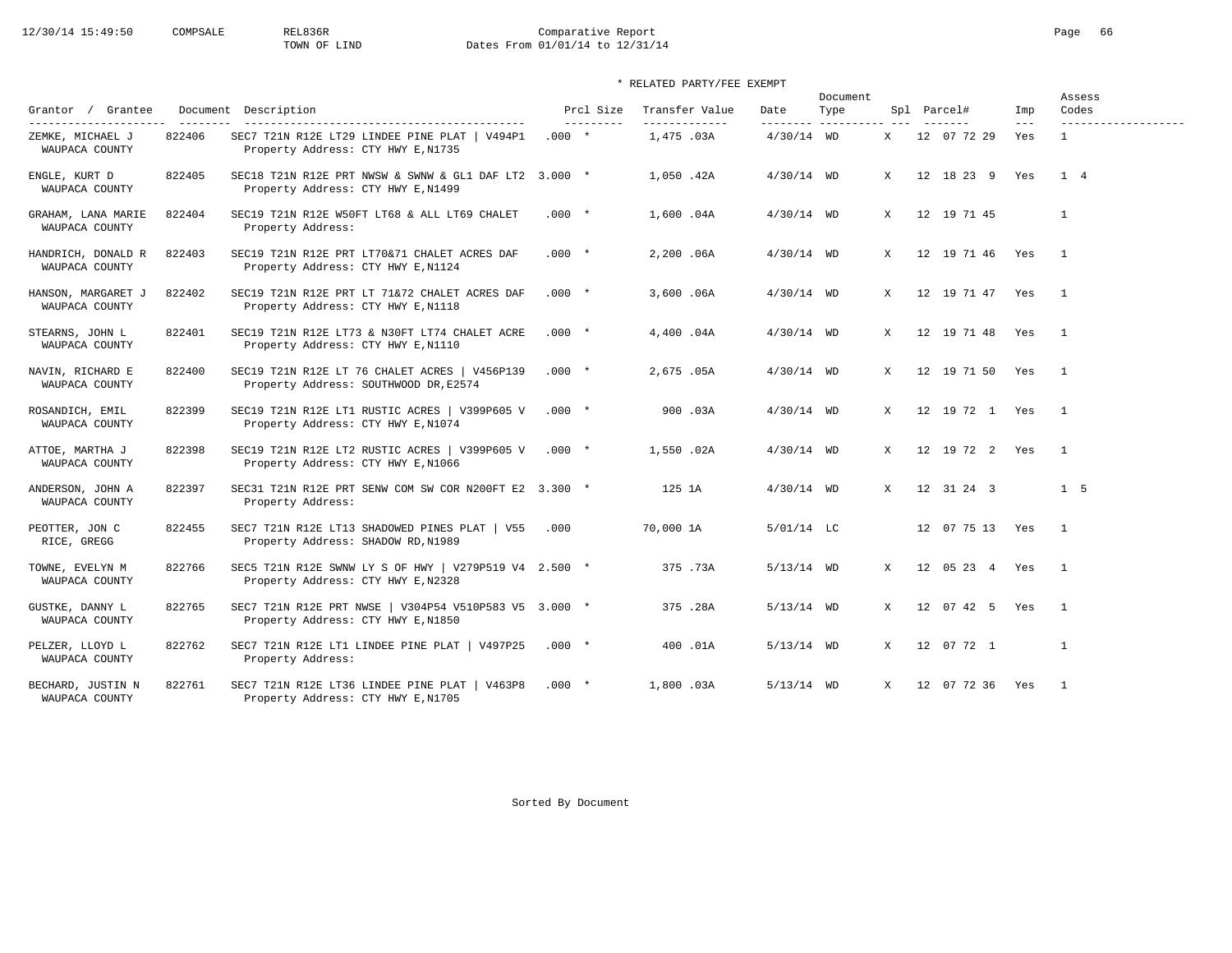# 12/30/14 15:49:50 COMPSALE REL836R Comparative Report Comparative Report Page 67<br>TOWN OF LIND Dates From 01/01/14 to 12/31/14 Dates From 01/01/14 to 12/31/14

\* RELATED PARTY/FEE EXEMPT

| Grantor / Grantee                                           |        | Document Description                                                                             |           | Prcl Size | Transfer Value             | Date                     | Document<br>Type |              | Spl Parcel#        | Imp                        | Assess<br>Codes                     |
|-------------------------------------------------------------|--------|--------------------------------------------------------------------------------------------------|-----------|-----------|----------------------------|--------------------------|------------------|--------------|--------------------|----------------------------|-------------------------------------|
| ----------------------<br>PENNEY, LANCE T<br>WAUPACA COUNTY | 822764 | SEC7 T21N R12E LT1 PINEY DELL PLAT   V555P696<br>Property Address: NELSEN RD, E2707              | $.000*$   | --------- | -------------<br>1,400.07A | --------<br>$5/13/14$ WD |                  | X            | 12 07 73 1         | $\qquad \qquad - -$<br>Yes | -------------------<br>$\mathbf{1}$ |
| JAHNKE, PAUL G<br>WAUPACA COUNTY                            | 822763 | SEC7 T21N R12E LT2 PINEY DELL PLAT   V533P530<br>Property Address:                               | $.000 *$  |           | 600.03A                    | $5/13/14$ WD             |                  | X            | 12 07 73 2         |                            | $\mathbf{1}$                        |
| THIBAUDEAU REAL ESTA 822759<br>WAUPACA COUNTY               |        | SEC19 T21N R12E PRT NWSW DAF LT1 CSM V16P68   1.200 *<br>Property Address: SOUTHWOOD DR, E2583   |           |           | 400.02A                    | $5/13/14$ WD             |                  | X            | 12 19 32 4         |                            | $\mathbf{1}$                        |
| PINKOWSKI, THOMAS J<br>WAUPACA COUNTY                       | 822760 | SEC19 T21N R12E LT38 & OL6 CHALET ACRES   V40 $1.000$ *<br>Property Address: EVERGREEN DR, E2602 |           |           | 1,625 .03A                 | $5/13/14$ WD             |                  | X            | 12 19 71 66 Yes    |                            | $\overline{1}$                      |
| PINKOWSKI, THOMAS J<br>WAUPACA COUNTY                       | 822760 | SEC19 T21N R12E S350FT LT56 CHALET ACRES EX S<br>Property Address:                               | $.212$ *  |           | 1,625.03A                  | $5/13/14$ WD             |                  | X            | 12 19 71 67        |                            | $\mathbf{1}$                        |
| MEATING, FRANK E<br>WAUPACA COUNTY                          | 822758 | SEC30 T21N R12E PRT NWSW DAF LT3 CSM V12P362<br>Property Address: BAGS HILL RD, E2604            | $4.750 *$ |           | 250.02A                    | $5/13/14$ WD             |                  | X            | 12 30 32 6 Yes     |                            | $\overline{1}$                      |
| KEMPFERT, JOEL R<br>WAUPACA COUNTY                          | 822757 | SEC31 T21N R12E PRT N1/2 NW DAF LT1 CSM V18P4 5.000 *<br>Property Address: HOBSON RD, E2606      |           |           | 875.03                     | $5/13/14$ WD             |                  | X            | 12 31 21 8 Yes     |                            | $\overline{1}$                      |
| GREENWOOD, MARY<br>WAUPACA COUNTY                           | 822756 | SEC31 T21N R12E PRT NWNW   V742P44 V751P107 E<br>Property Address:                               | $.000*$   |           | 900.02A                    | $5/13/14$ WD             |                  | X            | 12 31 22 4         |                            |                                     |
| BUCKLEY, DAVID A<br>WAUPACA COUNTY                          | 822848 | SEC19 T21N R12E PRT NWNW DAF LT2 CSM V24P155<br>Property Address: CTY HWY E, N1284               | $.690*$   |           | 1,250 .03A                 | $5/15/14$ WD             |                  | X            | 12 19 22 5 Yes     |                            | $\overline{1}$                      |
| WACHSMUTH, DANIEL R<br>PETERSON, PAUL I                     | 822905 | SEC5 T21N R12E PRT SWNW PRT ENGLEWOODS FIRST<br>Property Address: DIXIE LN, N2344                | 1.000     |           | 15,400 1A                  | $5/16/14$ WD             |                  |              | 12 05 72 2         |                            | $\mathbf{1}$                        |
| MICELI, MARY<br>MICELI, MARY                                | 822965 | SEC25 T21N R12E NESW LY S HWY EX COM 11RDS 4F 2.000 *<br>Property Address: HATTON RD, E4615      |           |           | 50,000 2A                  | 5/20/14 WD               |                  |              | 12  25  31  2  Yes |                            | $\overline{1}$                      |
| YOGERST, MICHAEL J<br>WAUPACA COUNTY                        | 823183 | SEC18 T21N R12E PRT GL1 DAF OL1 CSM V9P359<br>Property Address:                                  | $.850 *$  |           | 600.01A                    | $5/29/14$ WD             |                  | X            | 12 18 32 8         |                            | $\mathbf{1}$                        |
| GOHLKE, RICHARD<br>WAUPACA COUNTY                           | 823185 | SEC19 T21N R12E PRT SWNW & PRT NWSW DAF LT6 C 5.000 *<br>Property Address: CTY HWY E, N1073      |           |           | 2,675.12A                  | $5/29/14$ WD             |                  | X            | 12 19 23 5         |                            | $\mathbf{1}$                        |
| FISCHER, DEAN J<br>WAUPACA COUNTY                           | 823186 | SEC19 T21N R12E LT74 EX N30FT & LT75 CHALET A<br>Property Address: CTY HWY E, N1104              | $.000*$   |           | 3,750.04                   | $5/29/14$ WD             |                  | $\mathbf{X}$ | 12 19 71 49        | Yes                        | $\overline{1}$                      |
| CARAMORE, WILLIAM<br>WAUPACA COUNTY                         | 823187 | SEC30 T21N R12E FRL SWSW   V348P454 V443P298& 42.810 *<br>Property Address: CTY HWY E, N577      |           |           | 625 2.42A                  | $5/29/14$ WD             |                  | $\mathbf{x}$ | 12 30 33           | Yes                        | 1 4 5                               |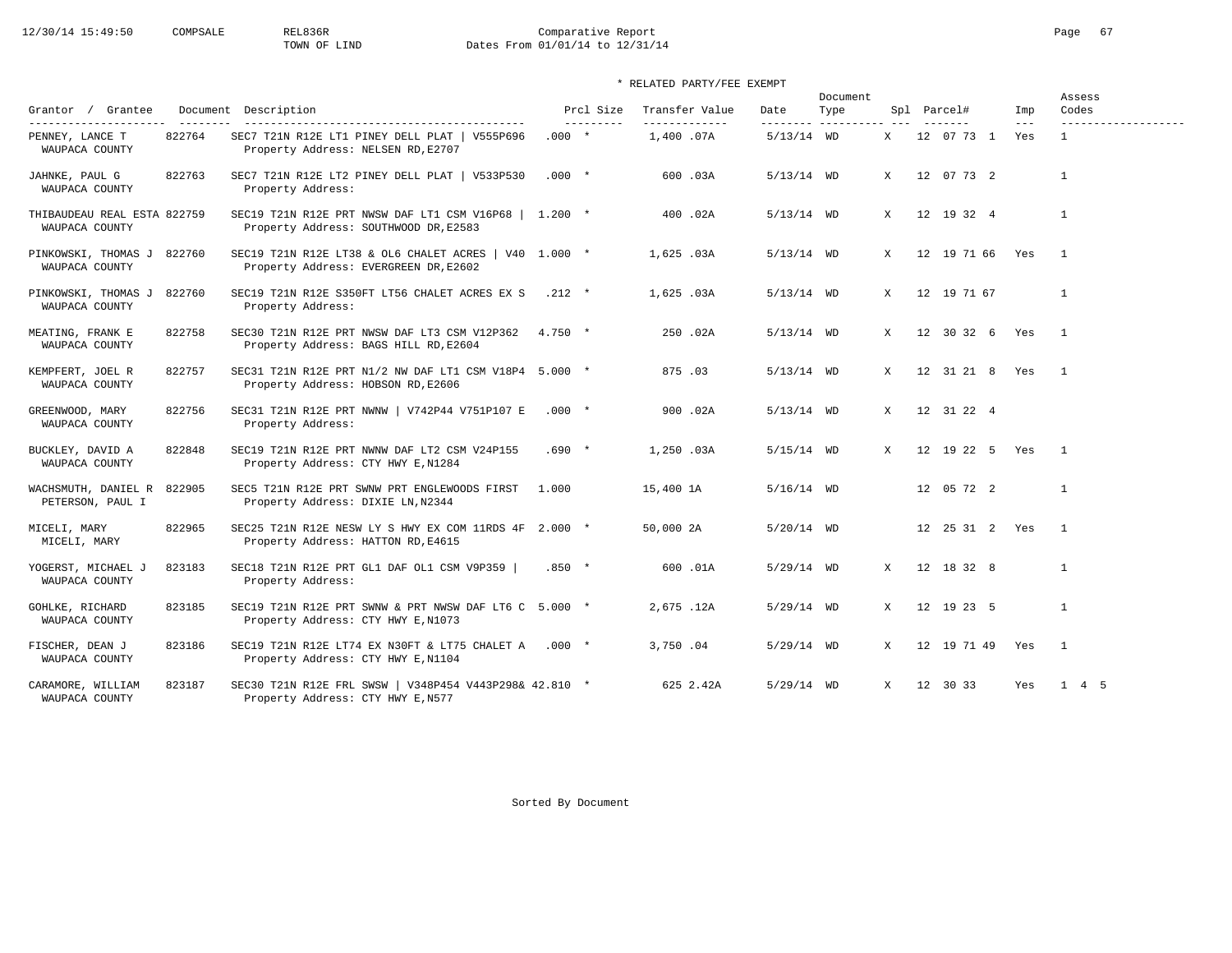# 12/30/14 15:49:50 COMPSALE REL836R Comparative Report Comparative Report Page 68 Dates From 01/01/14 to 12/31/14

|                                                     |                                                                                                   |          |                         |                                 |                  | Document           |              |                    |                | Assess                       |
|-----------------------------------------------------|---------------------------------------------------------------------------------------------------|----------|-------------------------|---------------------------------|------------------|--------------------|--------------|--------------------|----------------|------------------------------|
| Grantor / Grantee<br>---------------------          | Document Description                                                                              |          | Prcl Size<br>---------- | Transfer Value<br>------------- | Date<br>-------- | Type<br>---------- |              | Spl Parcel#        | Imp<br>$- - -$ | Codes<br>------------------- |
| LORRIGAN, RANDY B<br>823184<br>WAUPACA COUNTY       | SEC31 T21N R12E NWSW LY E HWY   V279P93 EX V4 4.180 *<br>Property Address:                        |          |                         | 850.79A                         | $5/29/14$ WD     |                    | X —          | 12 31 32 5         |                | $\mathbf{1}$                 |
| BARTON, JEFFREY L<br>823463<br>WAUPACA COUNTY       | SEC19 T21N R12E LTS 54&55 & LT56 EX S350FT CH<br>Property Address: EVERGREEN DR, E2595            | $.000*$  |                         | 17,300.28A                      | $6/06/14$ WD     |                    | $\mathbf{x}$ | 12 19 71 34 Yes    |                | $\overline{1}$               |
| 823462<br>MOSS, FREDRICK K<br>WAUPACA COUNTY        | SEC19 T21N R12E S150FT LT 56 CHALET ACRES   V<br>Property Address:                                | $.000*$  |                         | 10,700.09A                      | $6/06/14$ WD     |                    | $\mathbf{x}$ | 12 19 71 36        |                | $\mathbf{1}$                 |
| MOSS, FREDRICK K<br>823462<br>WAUPACA COUNTY        | SEC19 T21N R12E LTS 57&58 CHALET ACRES   V466<br>Property Address: PINE CT, E2574                 | $.000 *$ |                         | 1,070.09A                       | $6/06/14$ WD     |                    | $\mathbf{x}$ | 12 19 71 37 Yes    |                | $\overline{1}$               |
| GLODOWSKI, KURT J<br>823702<br>SRMOF II REO 2013-1  | SEC19 T21N R12E LT4&5 RUSTIC ACRES   V399P605<br>Property Address: CTY HWY E, N1040               | $.000*$  |                         | 139,500.1A                      | $6/16/14$ WD     |                    |              | 12  19  72  4  Yes |                | $\overline{1}$               |
| SHERIFF OF WAUPACA C 823723<br>FARMERS STATE BANK O | SEC30 T21N R12E PRT NWNW DAF LT1 & OL1 CSM V2 $3.750$ *<br>Property Address: CTY HWY E, N818      |          |                         | 118,300 3.75A                   |                  | 6/17/14 SHERI      |              | 12 30 22 6 Yes     |                | $1\quad5$                    |
| BRAATEN, ROBERT E<br>823781<br>MARQUIS, ROBERT W    | SEC6 T21N R12E LT1 SHADOW ACRES SUB EX 25FT X 4.850<br>Property Address: SHADOW RD, N2137         |          |                         | 243,000 4.9A                    | $6/18/14$ WD     |                    |              | 12 06 71 1 Yes     |                | $\overline{1}$               |
| SHERIFF OF WAUPACA C 823767<br>FANNIE MAE           | SEC13 T21N R12E PRT NENE DAF CSM V3P98   V517 3.000 *<br>Property Address: BALCOM RD, E4889       |          |                         | 179,600 3A                      |                  | 6/18/14 SHERI      |              | 12 13 11 1 Yes     |                | $\overline{1}$               |
| WISCONSIN & NORTHERN 823925<br>WAUPACA COUNTY       | SEC18 T21N R12E PRT SW DAF PARCELS B&D PLAT O 52.380 *<br>Property Address: LOCUST LN, N1310      |          |                         | 6,075.25A                       | $6/24/14$ WD     |                    | X            | 12 18 31 1 Yes     |                | 1 5 6                        |
| WISCONSIN & NORTHERN 823925<br>WAUPACA COUNTY       | SEC18 T21N R12E PRT SW DAF PARCEL C PLAT OF S 6.360 *<br>Property Address: CEDAR LN, N1421        |          |                         | 6,075.25A                       | $6/24/14$ WD     |                    | X            | 12 18 32 1 Yes     |                | $\mathbf{1}$                 |
| 823926<br>WOLTER, TAMMY RAE<br>WAUPACA COUNTY       | SEC18 T21N R12E PRT N1/2 NWSW DAF LT2 CSM V6P 3.000 *<br>Property Address: SPENCER LAKE RD, E2537 |          |                         | 10,800.11A                      | $6/24/14$ WD     |                    | X            | 12 18 32 5 Yes     |                | $1\quad 6$                   |
| WISCONSIN & NORTHERN 823925<br>WAUPACA COUNTY       | SEC18 T21N R12E S1/2 SW EX PLAT OF SURVEY #11 12.840 *<br>Property Address: CTY HWY E, N1316      |          |                         | 6,075.25A                       | $6/24/14$ WD     |                    | X            | 12 18 33 3         |                | $\mathbf{1}$                 |
| WISCONSIN & NORTHERN 823925<br>WAUPACA COUNTY       | SEC18 T21N R12E PRT SW DAF PARCELS A, E&F PLAT 29.620 *<br>Property Address: CTY HWY E, N1385     |          |                         | 6,075.25A                       | $6/24/14$ WD     |                    | X            | 12 18 34 4         |                |                              |
| WISCONSIN & NORTHERN 823925<br>WAUPACA COUNTY       | SEC19 T21N R12E PRT NWNW EX CSM V24P155   V20 18.850 *<br>Property Address: BIRCH LN, E2561       |          |                         | 6,075.25A                       | $6/24/14$ WD     |                    | X            | 12 19 22 3         |                | $\mathbf{1}$                 |
| 823922<br>GATEWAY REAL ESTATE<br>WAUPACA COUNTY     | SEC31 T21N R12E NWNW EX CSM V9P93 EX QUAIL VA 19.960 *<br>Property Address:                       |          |                         | 200 1.49A                       | $6/24/14$ WD     |                    | X            | 12 31 22 3         |                | 4 5                          |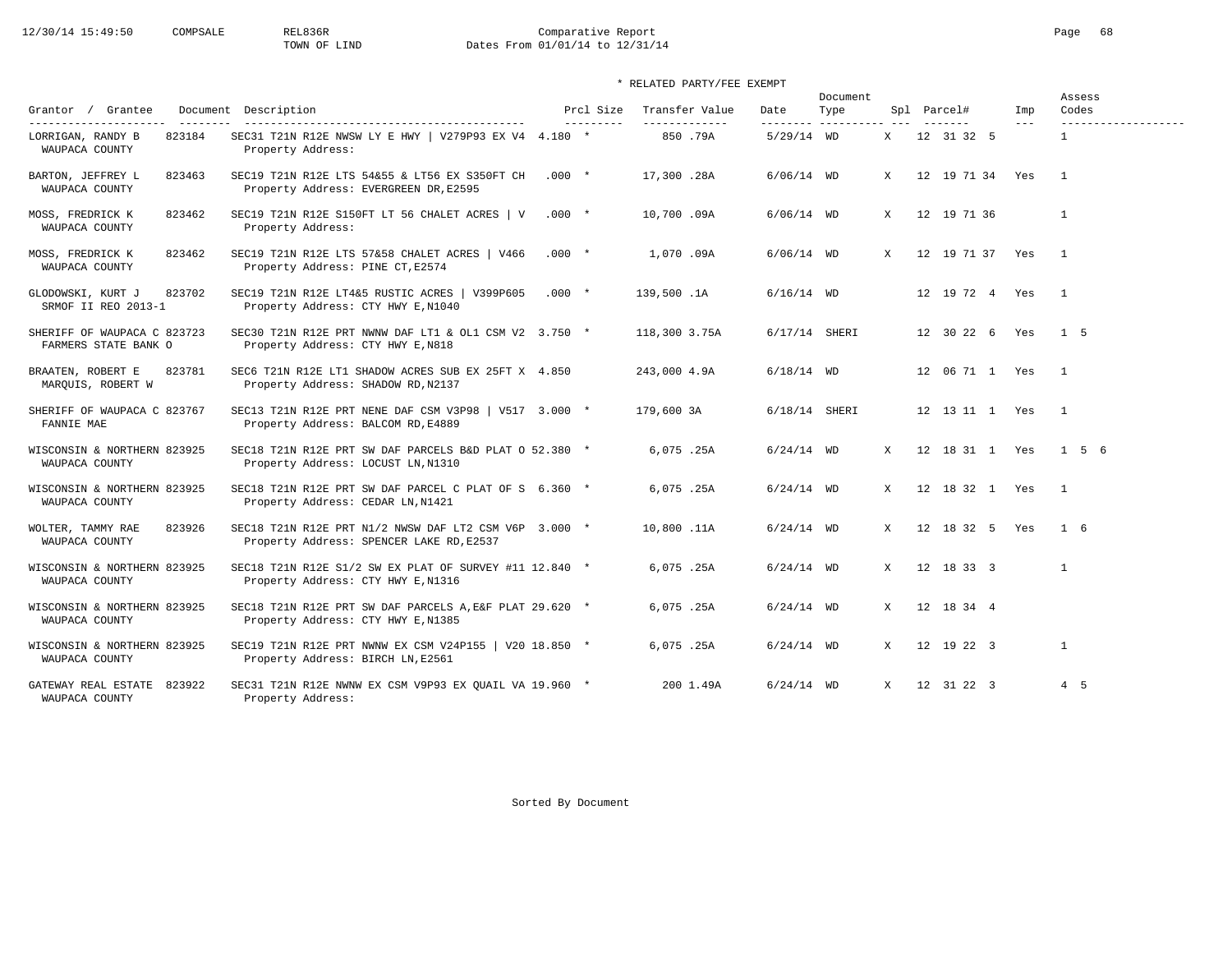# 12/30/14 15:49:50 COMPSALE REL836R Comparative Report Comparative Report Page 69 Dates From 01/01/14 to 12/31/14

| Grantor / Grantee                                                     | Document Description                                                                            | Prcl Size | Transfer Value             | Date                     | Document<br>Type |              | Spl Parcel#           | Imp     | Assess<br>Codes            |
|-----------------------------------------------------------------------|-------------------------------------------------------------------------------------------------|-----------|----------------------------|--------------------------|------------------|--------------|-----------------------|---------|----------------------------|
| ---------------------<br>GATEWAY REAL ESTATE 823922<br>WAUPACA COUNTY | SEC31 T21N R12E FRL SWNW EX LND TO TWN DESC V 35.000 *<br>Property Address:                     | --------- | -------------<br>200 1.49A | --------<br>$6/24/14$ WD | -----------      | X            | -------<br>12 31 23 1 | $- - -$ | -------------------<br>4 5 |
| GILLIGAN TRUST<br>823923<br>WAUPACA COUNTY                            | SEC31 T21N R12E SENW EX V435P370 EX V554P305 41.130 *<br>Property Address:                      |           | 50 .01A                    | $6/24/14$ WD             |                  | $\mathbf{x}$ | 12 31 24 1            |         | $1 \quad 4 \quad 5$        |
| 823924<br>SEWARD, SCOTT F<br>WAUPACA COUNTY                           | SEC31 T21N R12E S1/2 SW EX CSM V9P134 EX CSM 34.200 *<br>Property Address:                      |           | 275 2.32A                  | $6/24/14$ WD             |                  | $\mathbf{x}$ | 12 31 33 5            |         | 4 5                        |
| SEWARD, SCOTT F<br>823924<br>WAUPACA COUNTY                           | SEC31 T21N R12E PRT S1/2 SW DAF LT1 CSM V29P6 38.180 *<br>Property Address:                     |           | 275 2.32A                  | $6/24/14$ WD             |                  | X            | 12 31 34 1            |         | $\overline{4}$             |
| 823924<br>SEWARD, SCOTT F<br>WAUPACA COUNTY                           | SEC31 T21N R12E PRT S1/2 SW DAF LT2 CSM V29P6 1.960 *<br>Property Address: CTY HWY E, N170      |           | 275 2.32A                  | $6/24/14$ WD             |                  | X            | 12 31 34 2 Yes        |         | $\overline{1}$             |
| DELGADO, RUSSELL J<br>824176<br>MCCOY, COLLEEN                        | SEC7 T21N R12E PRT S1/2 SWNE LY E HWY DAF LTA 1.000<br>Property Address: CTY HWY E, N1924       |           | 89,900 1A                  | 7/01/14 WD               |                  |              | 12 07 13 8 Yes        |         | $\overline{1}$             |
| LUSSENDEN, KAREN L D 824195<br>FEDERAL NATIONAL MOR                   | SEC23 T21N R12E PRT SWNW DESC IN V984P696 EX 9.250 *<br>Property Address: LIND CENTER RD, E4101 |           | 158,500 9.25A              | 7/01/14 SHERI            |                  |              | 12 23 23 7 Yes        |         | 1 <sub>5</sub>             |
| CARTWRIGHT, WILLIAM 824232<br>BUETTNER, REGINALD                      | SEC17 T21N R12E PRT SESW DAF LT1A CSM V12P323 1.600<br>Property Address: POPE RD, N1377         |           | 88,000 2A                  | $7/03/14$ WD             |                  |              | 12 17 34 4 Yes        |         | $\mathbf{1}$               |
| US BANK TRUST NA AS 824284<br>HORTON, RICHARD                         | SEC12 T21N R12E PRT NESW DAF LT1 CSM V14P272<br>Property Address: HOLIDAY RD, N1889             | 5.000     | 81,900 5A                  | 7/07/14 WD               |                  |              | 12 12 32 4 Yes        |         | $\mathbf{1}$               |
| SCHNEIDER, MARTIN E 824515<br>THOMACK, DANIEL W                       | SEC19 T21N R12E LTS 57&58 CHALET ACRES   V466<br>Property Address: PINE CT, E2574               | .000      | 144,000.1A                 | $7/15/14$ WD             |                  |              | 12 19 71 37 Yes       |         | $\overline{1}$             |
| 824703<br>KIENERT, MAXINE A<br>EDWARDS, DAVID F JR                    | SEC1 T21N R12E PRT NESE   V255P498 V359P81 EX 22.810<br>Property Address: HWY 10-49, E4859      |           | 295,000 31A                | $7/22/14$ WD             |                  |              | 12 01 41 1 Yes        |         | 4 5 7                      |
| KIENERT, MAXINE A<br>824703<br>EDWARDS, DAVID F JR                    | SEC1 T21N R12E PRT NWSE   V255P498 V359P81<br>Property Address:                                 | 8.370     | 295,000 31A                | $7/22/14$ WD             |                  |              | 12 01 42 1            |         | 4 5                        |
| LEWIS, SANDRA J<br>824787<br>THIEL, JANE                              | SEC2 T21N R12E PRT FRL NWNE LYG N HWY COM SW<br>Property Address: HWY 10-49, E4320              | $2.520*$  | 35,000 5.6A                | $7/23/14$ WD             |                  |              | 12 02 12 6 Yes        |         | $\overline{1}$             |
| LEWIS, SANDRA J<br>824787<br>THIEL, JANE                              | SEC2 T21N R12E PRT FRL NENW LY N OF HWY 10 CO 2.400 *<br>Property Address:                      |           | 35,000 5.6A                | $7/23/14$ WD             |                  |              | 12 02 21 5            |         | $\mathbf{1}$               |
| 824828<br>MOSS, FREDERICK K<br>PINKOWSKI, THOMAS J                    | SEC19 T21N R12E S150FT LT 56 CHALET ACRES $\vert$ V .000<br>Property Address:                   |           | 4,300.1A                   | $7/24/14$ OCD            |                  |              | 12 19 71 36           |         | $\overline{1}$             |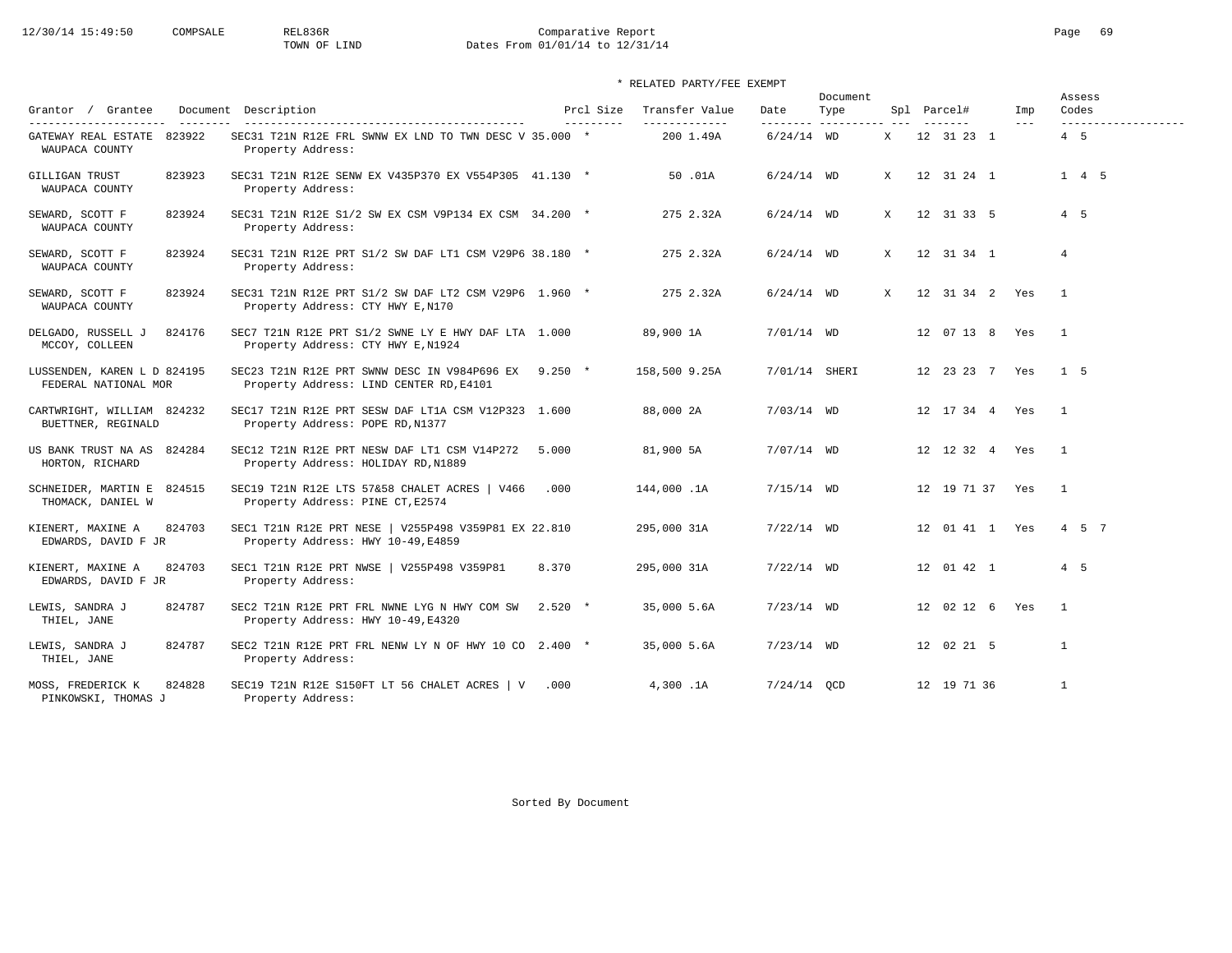# 12/30/14 15:49:50 COMPSALE REL836R Comparative Report Comparative Report Page 70<br>TOWN OF LIND Dates From 01/01/14 to 12/31/14 Dates From 01/01/14 to 12/31/14

### \* RELATED PARTY/FEE EXEMPT

|                                                     |                                                                                                  |                         |                                  |                | Document                     |              |                    |                            | Assess                       |
|-----------------------------------------------------|--------------------------------------------------------------------------------------------------|-------------------------|----------------------------------|----------------|------------------------------|--------------|--------------------|----------------------------|------------------------------|
| Grantor / Grantee<br>---------                      | Document Description                                                                             | Prcl Size<br>---------- | Transfer Value<br>-------------- | Date           | Type<br>--------- ---------- |              | Spl Parcel#        | Imp<br>$\qquad \qquad - -$ | Codes<br>------------------- |
| FIRST NATIONAL BANK 825077<br>NELSON, ZACHARY R     | SEC7 T21N R12E PRT SWNE DAF LT2 CSM V5P424  <br>Property Address: CTY HWY E, N1952               | 3.000                   | 20,000 3A                        | $8/01/14$ WD   |                              |              | 12 07 13 11        | Yes                        | $\mathbf{1}$                 |
| DIKKERS, ROY W<br>825416<br>THOMAS, KURT P          | SEC6 T21N R12E LT4 SHADOW ACRES SUB   EX V262 1.110<br>Property Address:                         |                         | 20,000 2.3A                      | $8/14/14$ WD   |                              |              | 12 06 71 4         |                            | 1                            |
| DIKKERS, ROY W<br>825416<br>THOMAS, KURT P          | SEC6 T21N R12E LT5 SHADOW ACRES SUB $\vert$ EX V262 1.240<br>Property Address:                   |                         | 20,000 2.3A                      | $8/14/14$ WD   |                              |              | 12 06 71 5         |                            | $\mathbf{1}$                 |
| US BANK NATIONAL ASS 825497<br>SECRETARY OF HOUSING | SEC22 T21N R12E PRT N1/2 SW DAF LT1 CSM V3P37 1.170 *<br>Property Address: LIND CENTER RD, E3792 |                         | 85,600 1A                        | $8/18/14$ WD   |                              |              | 12 22 23 5 Yes     |                            | $\overline{1}$               |
| 825516<br>WAUPACA COUNTY<br>DEE, JON                | SEC7 T21N R12E LT30 LINDEE PINE PLAT   V529P1<br>Property Address: CTY HWY E, N1725              | $.000*$                 | 4,100.05A                        | 8/19/14 AWARD  |                              | X            | 12 07 72 30 Yes    |                            | $\overline{1}$               |
| BREEZY HILL FARMS LL 825832<br>CROW, DWIGHT H JR    | SEC24 T21N R12E NWNE   V432P245 40A<br>Property Address:                                         | 40.000                  | 89,000 22A                       | $9/02/14$ WD   |                              | $\mathbf{x}$ | 12 24 12           |                            | $4\quad 5$                   |
| BREEZY HILL FARMS LL 825832<br>CROW, DWIGHT H JR    | SEC24 T21N R12E SWNE EX CSM V22P117   V432P24 37.830<br>Property Address:                        |                         | 89,000 22A                       | $9/02/14$ WD   |                              | X            | 12  24  13  1      |                            | $4 \quad 5 \quad 8$          |
| BREEZY HILL FARMS LL 825832<br>CROW, DWIGHT H JR    | SEC24 T21N R12E PRT SWNE DAF LT1 CSM V22P117 2.170<br>Property Address:                          |                         | 89,000 22A                       | $9/02/14$ WD   |                              |              | 12 24 13 2         |                            | 4 8                          |
| WILCOX, TODD R<br>825867<br>WAUPACA COUNTY          | SEC31 T21N R12E S1/2 NWSW LY W OF HWY AKA LT1 17.000 *<br>Property Address: CTY HWY E, N209      |                         | 175.56A                          | $9/03/14$ WD   |                              | $\mathbf{x}$ | 12 31 32 4 Yes     |                            | $1\quad5\quad6$              |
| 826659<br>BOWEN, LAWRENCE W<br>PIOTTER, WILLIAM G   | SEC7 T21N R12E LT2 SHADOWED PINES PLAT   V552<br>Property Address: CRYSTAL RD, E2511             | .000                    | 30,000 1A                        | $9/30/14$ WD   |                              |              | 12 07 75 2 Yes     |                            | $\overline{1}$               |
| WACHSMUTH, DANIEL R 826733<br>NORLAND PROPERTIES L  | SEC18 T21N R12E PRT NWSW & PRT SWNW & PRT GL1<br>Property Address: SPENCER LAKE RD, E2510        | .000                    | 345,000                          | 10/02/14 CONDE |                              |              | 12 18 71 1 Yes     |                            | $\overline{1}$               |
| WACHSMUTH, DANIEL R 826733<br>NORLAND PROPERTIES L  | SEC18 T21N R12E PRT NWSW & PRT SWNW & PRT GL1<br>Property Address: SPENCER LAKE RD, E2512        | .000                    | 345,000                          | 10/02/14 CONDE |                              |              | 12 18 71 2 Yes     |                            | $\overline{1}$               |
| WACHSMUTH, DANIEL R 826733<br>NORLAND PROPERTIES L  | SEC18 T21N R12E PRT NWSW & PRT SWNW & PRT GL1<br>Property Address: SPENCER LAKE RD, E2518        | .000                    | 345,000                          | 10/02/14 CONDE |                              |              | 12 18 71 3 Yes     |                            | $\overline{1}$               |
| WACHSMUTH, DANIEL R 826733<br>NORLAND PROPERTIES L  | SEC18 T21N R12E PRT NWSW & PRT SWNW & PRT GL1<br>Property Address: SPENCER LAKE RD, E2520        | .000                    | 345,000                          | 10/02/14 CONDE |                              |              | 12  18  71  4  Yes |                            | $\overline{1}$               |
| WACHSMUTH, DANIEL R 826733<br>NORLAND PROPERTIES L  | SEC18 T21N R12E PRT NWSW & PRT SWNW & PRT GL1<br>Property Address: SPENCER LAKE RD, E2530        | .000                    | 345,000                          | 10/02/14 CONDE |                              |              | 12 18 71 5 Yes     |                            | $\overline{1}$               |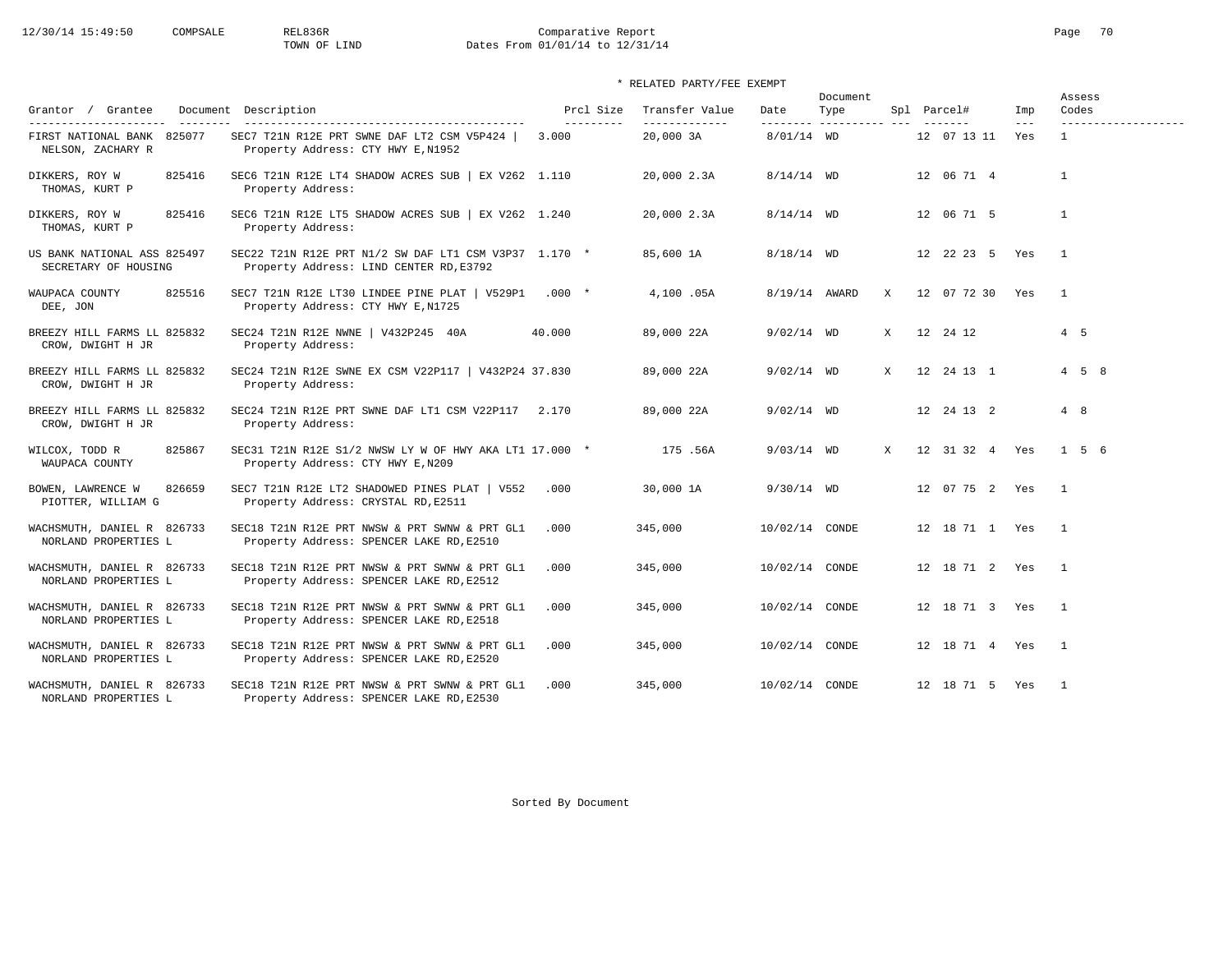# 12/30/14 15:49:50 COMPSALE REL836R Comparative Report Comparative Report Page 71<br>TOWN OF LIND Dates From 01/01/14 to 12/31/14 Dates From 01/01/14 to 12/31/14

### \* RELATED PARTY/FEE EXEMPT

| Grantor / Grantee                                   | Document Description                                                                            | Prcl Size          | Transfer Value           | Date                        | Document<br>Type |   | Spl Parcel#           | Imp          | Assess<br>Codes          |
|-----------------------------------------------------|-------------------------------------------------------------------------------------------------|--------------------|--------------------------|-----------------------------|------------------|---|-----------------------|--------------|--------------------------|
| WACHSMUTH, DANIEL R 826733<br>NORLAND PROPERTIES L  | SEC18 T21N R12E PRT NWSW & PRT SWNW & PRT GL1<br>Property Address: SPENCER LAKE RD, E2532       | ----------<br>.000 | -------------<br>345,000 | ---------<br>10/02/14 CONDE | _______________  |   | 12 18 71 6            | $---$<br>Yes | -------------------<br>1 |
| GASMAN, THOMAS J JR 826777<br>SIEGEL, SCOTT         | SEC26 T21N R12E NWNW   V392P558 V461P330 V549 42.050<br>Property Address: BAGS HILL RD, E4098   |                    | 435,000 98.5A            | 10/03/14 WD                 |                  |   | 12 26 22              | Yes          | 1 5                      |
| GASMAN, THOMAS J JR 826777<br>SIEGEL, SCOTT         | SEC27 T21N R12E NENE   V461P330 V549P515 V812 38.470<br>Property Address:                       |                    | 435,000 98.5A            | 10/03/14 WD                 |                  |   | 12  27  11            |              | $1\quad 5\quad 6$        |
| GASMAN, THOMAS J JR 826777<br>SIEGEL, SCOTT         | SEC27 T21N R12E E1/2 SENE EX CSM V22P380   V5 18.000<br>Property Address:                       |                    | 435,000 98.5A            | 10/03/14 WD                 |                  |   | 12 27 14 5 Yes        |              | 1 <sub>5</sub>           |
| 826911<br>MSEN NADEN LLC<br>NIELSEN, PATRICIA A     | SEC25 T21N R12E PRT SESE COM SE/COR W462FT N2 4.320 *<br>Property Address: HATTON RD, E4891     |                    | 63,800 2A                | 10/08/14 OCD                |                  | X | 12  25  44  2  Yes    |              | $\overline{1}$           |
| NIELSEN, PATRICIA A 826910<br>MSEN NADEN LLC        | SEC25 T21N R12E PRT SESE DAF COM SE/COR SEC25 2.000 *<br>Property Address: HATTON RD, E4883     |                    | 100 4.2A                 | 10/08/14 QCD                |                  | X | 12  25  44  5  Yes  1 |              |                          |
| 827148<br>EVENSON, CHERYL PR<br>FALK, DENNIS J      | SEC27 T21N R12E PRT NESE DAF CSM V5P306   V40 1.540<br>Property Address: BAGS HILL RD, E4029    |                    | 25,000 2A                | 10/16/14 PERRE              |                  |   | 12  27  41  1  Yes  1 |              |                          |
| KROLL, WALTER H JR 827243<br>STECKBAUER, GEORGE H   | SEC7 T21N R12E LTS 27&28 WESTERLY PINES PLAT<br>Property Address: LINDEE LN, E2409              | 2.000              | 92,700 2A                | $10/20/14$ WD               |                  |   | 12 07 74 28 Yes       |              | $\overline{1}$           |
| NIELSEN, JUANITA TRU 827661<br>BREEZY HILL FARMS LL | SEC10 T21N R12E NENE   V192P586 40A<br>Property Address: GALILEE RD, E4039                      | 40.000             | 285,000 79A              | 11/03/14 TRUST              |                  |   | 12 10 11              | Yes          | $1 \quad 4 \quad 5$      |
| NIELSEN, JUANITA TRU 827661<br>BREEZY HILL FARMS LL | SEC10 T21N R12E NWNE EX W33FT   V192P586 39A 39.000<br>Property Address:                        |                    | 285,000 79A              | 11/03/14 TRUST              |                  |   | 12 10 12 1            |              | $4\quad 5$               |
| GABRIELSON, SANDRA F 828283<br>GABRIELSON, LANCE A  | SEC7 T21N R12E PRT NWSE COM SW/C LD DES V304P 1.500 *<br>Property Address: CTY HWY E, N1864     |                    | 42,000 1.5A              | $11/24/14$ OCD              |                  |   | 12 07 42 3 Yes        |              | $\overline{1}$           |
| MT DEVELOPMENTS LLC 828657<br>LEMMENS PROPERTIES L  | SEC4 T21N R12E PRT FRL NWNE DAF LT2 CSM V23P1 2.280<br>Property Address: APPLE TREE LN, E3637 S |                    | 95,000 2.3A              | $12/08/14$ LC               |                  |   | 12 04 12 21 Yes 2     |              |                          |
| ANDERSON, KAYE E PR 828831<br>REINDL, TIMOTHY J     | SEC31 T21N R12E PRT NWSW DAF LT3B CSM V17P293 2.000<br>Property Address: BIRD DOG LN, E2565     |                    | 55,000 2A                | 12/16/14 PERRE              |                  |   | 12 31 32 11 Yes 1     |              |                          |
| 828942<br>ANDERSON, LINDA L<br>SOMMERS, KEVIN S     | SEC7 T21N R12E PRT NWNE DAF LT1 CSM V1P152  <br>Property Address: CRYSTAL RD, E2747             | 1.160              | 4,285 1.1A               | $12/22/14$ WD               |                  |   | 12 07 12 5 Yes        |              | $\overline{1}$           |

\*\* \*\* \*\*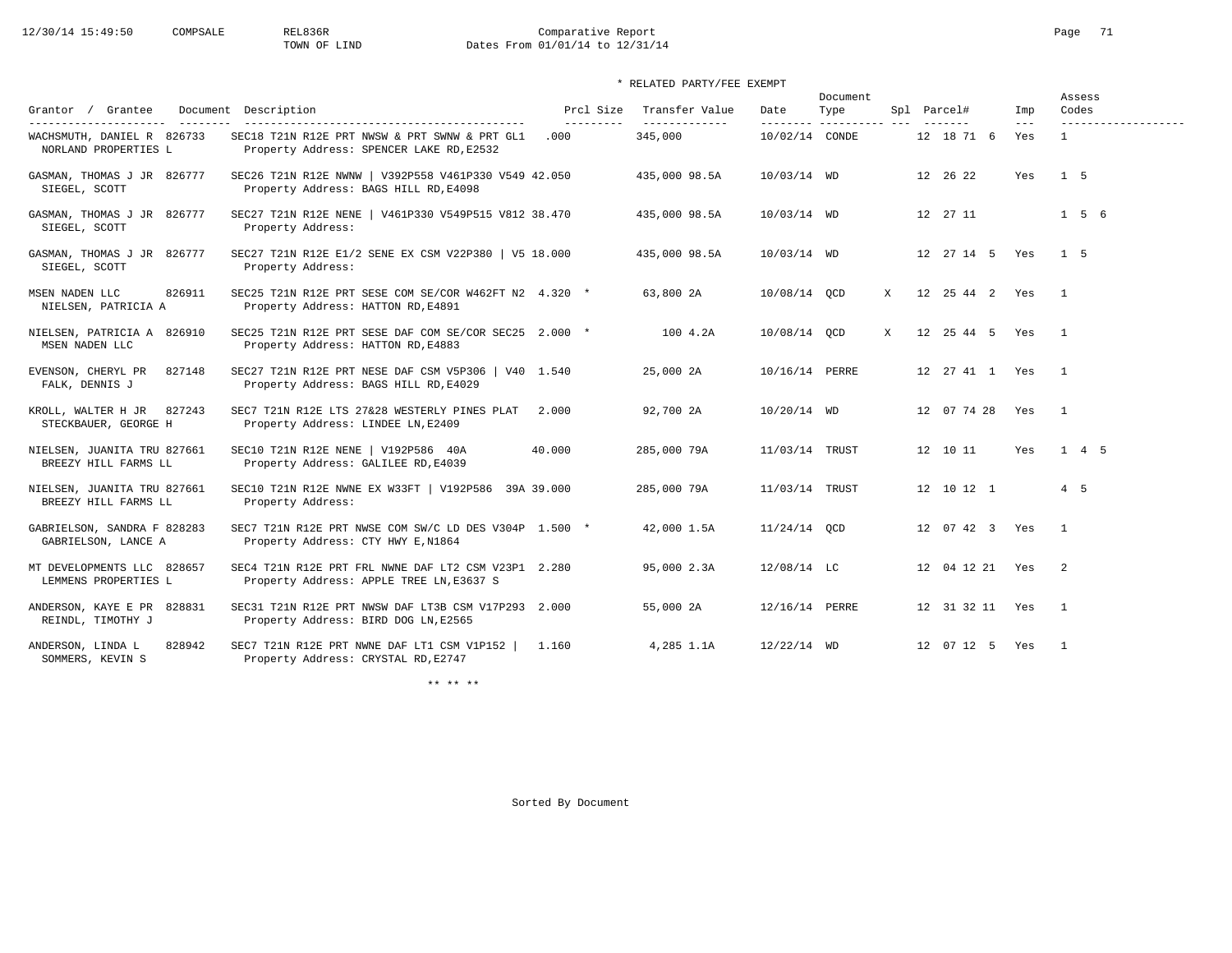### \* RELATED PARTY/FEE EXEMPT

|                                                          |                                                                                                |                         |                                  |               | Document                            |              |                    |                      | Assess                        |
|----------------------------------------------------------|------------------------------------------------------------------------------------------------|-------------------------|----------------------------------|---------------|-------------------------------------|--------------|--------------------|----------------------|-------------------------------|
| Grantor / Grantee<br>----------------------<br>_________ | Document Description                                                                           | Prcl Size<br>---------- | Transfer Value<br>______________ | Date          | Type<br>--------- ----------- --- - |              | Spl Parcel#        | Imp<br>$\frac{1}{2}$ | Codes<br>-------------------- |
| GRIFFIN, THOMAS H<br>819951<br>WEPNER FARMS LLP          | SEC12 T23N R13E NESW   V423P568 V760P405 V761 40.000<br>Property Address:                      |                         | 392,600 68A                      | $1/08/14$ WD  |                                     |              | 13 12 31           |                      | 4 8                           |
| GRIFFIN, THOMAS H<br>819951<br>WEPNER FARMS LLP          | SEC12 T23N R13E NWSW EX V560P11   V423P568 V7 39.000<br>Property Address:                      |                         | 392,600 68A                      | $1/08/14$ WD  |                                     | $\mathbf{x}$ | 13 12 32 2 Yes     |                      | 4 5 7                         |
| LANGMAN, THOMAS E PR 819991<br>BLOCK, WILLIAM B          | SEC21 T23N R13E PRT SESE DAF LT1 CSM V3P142   1.760<br>Property Address: COUNTY YARD RD, E6054 |                         | 58,500 1.7A                      | 1/09/14 PERRE |                                     |              | 13  21  44  1  Yes |                      | $\overline{1}$                |
| SOBOLIK, CLAIRE M<br>820381<br>FAKLER, JEFFERY J         | SEC33 T23N R13E PRT GL 1   V354P519 V738P826<br>Property Address: EAST VIEW DR, N5081          | $.000*$                 | 87,300                           | $1/27/14$ OCD |                                     |              | 13 33 51 15 Yes    |                      | $\overline{1}$                |
| SHERIFF OF WAUPACA C 820916<br>BMO HARRIS BANK NA        | SEC36 T23N R13E PRT SESE DAF LT1 CSM V25P153<br>Property Address: DEPOT RD, N4953              | 5.000 *                 | 29,400.5A                        | 2/21/14 SHERI |                                     |              | 13 36 44 6 Yes 1 4 |                      |                               |
| GLOCKE, KENNETH A<br>821292<br>GLOCKE, RANDALL M         | SEC27 T23N R13E E2015FT OF S325FT SENW   V296 1.500 *<br>Property Address: CTY HWY B, N5525    |                         | 72,700 1.5A                      | $3/12/14$ OCD |                                     |              | 13 27 24 3 Yes     |                      | $\overline{1}$                |
| HASS TRUST<br>821340<br>HASS, RODNEY                     | SEC33 T23N R13E NENW EX CSM V6P155 EX HWY ROW 37.800 *<br>Property Address:                    |                         | 56,700 37.8A                     | $3/14/14$ ALC |                                     |              | 13 33 21 2         |                      | $4\quad 5\quad 8$             |
| 821499<br>ALTFEATHER, KAY L<br>FEATHERS, LOWELL C        | SEC26 T23N R13E SWNE   V485P648 40A LIFE EST 40.000 *<br>Property Address: CTY HWY 0, N5579    |                         | 281,500 74A                      | $3/21/14$ OCD |                                     | X            | 13 26 13           | Yes                  | 4 5 7 8                       |
| FEATHERS, LOWELL C<br>821500<br>EGAN BROTHERS PARTNE     | SEC26 T23N R13E SWNE   V485P648 40A LIFE EST 40.000<br>Property Address: CTY HWY 0, N5579      |                         | 281,584 74A                      | $3/21/14$ WD  |                                     | X            | 13 26 13           | Yes                  | 4 5 7 8                       |
| 821499<br>ALTFEATHER, KAY L<br>FEATHERS, LOWELL C        | SEC26 T23N R13E SENE   V485P648 40A LIFE EST 40.000 *<br>Property Address:                     |                         | 281,500 74A                      | $3/21/14$ OCD |                                     | $\mathbf x$  | 13 26 14           |                      | $4\quad 5\quad 8$             |
| FEATHERS, LOWELL C<br>821500<br>EGAN BROTHERS PARTNE     | SEC26 T23N R13E SENE   V485P648 40A LIFE EST 40.000<br>Property Address:                       |                         | 281,584 74A                      | $3/21/14$ WD  |                                     | $\mathbf{x}$ | 13 26 14           |                      | $4\quad 5\quad 8$             |
| ALTFEATHER, KAY L<br>821499<br>FEATHERS, LOWELL C        | SEC26 T23N R13E SENW EX RR R/W   V485P648 38A 38.000 *<br>Property Address:                    |                         | 281,500 74A                      | $3/21/14$ OCD |                                     | $\mathbf{x}$ | 13 26 24 1         |                      | $4\quad 5$                    |
| 821500<br>FEATHERS, LOWELL C<br>EGAN BROTHERS PARTNE     | SEC26 T23N R13E SENW EX RR R/W   V485P648 38A 38.000<br>Property Address:                      |                         | 281,584 74A                      | $3/21/14$ WD  |                                     | X            | 13 26 24 1         |                      | 4 5                           |
| ALTFEATHER, KAY L<br>821499<br>FEATHERS, LOWELL C        | SEC26 T23N R13E NESW EX RR R/W   V485P648 38A 38.000 *<br>Property Address:                    |                         | 281,500 74A                      | $3/21/14$ OCD |                                     |              | X 13 26 31 1       |                      | $4\quad 5$                    |
| FEATHERS, LOWELL C<br>821500<br>EGAN BROTHERS PARTNE     | SEC26 T23N R13E NESW EX RR R/W   V485P648 38A 38.000<br>Property Address:                      |                         | 281,584 74A                      | $3/21/14$ WD  |                                     | $\mathbf{x}$ | 13 26 31 1         |                      | 4 5                           |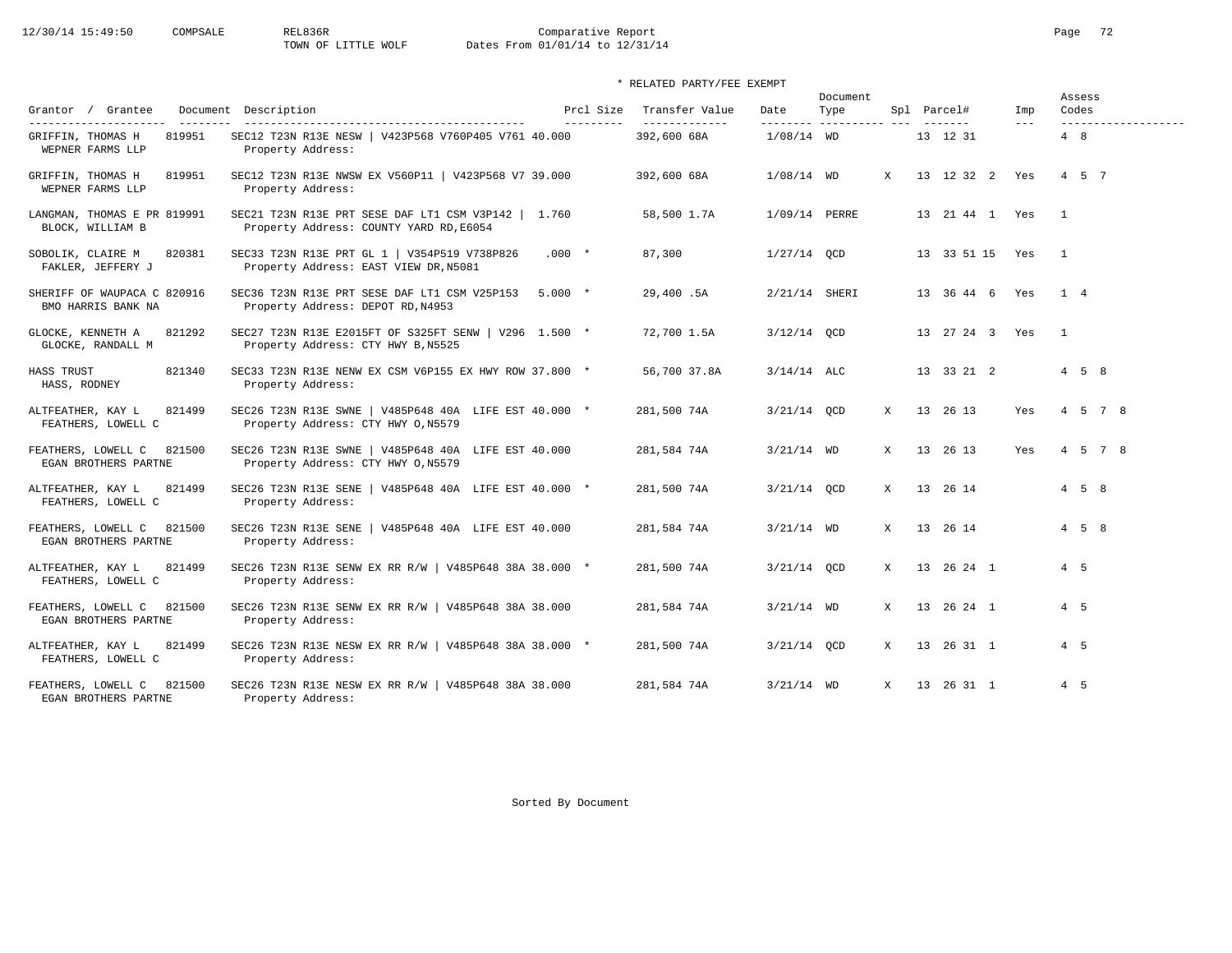# 12/30/14 15:49:50 COMPSALE REL836R Comparative Report Comparative Report Page 73<br>TOWN OF LITTLE WOLF Dates From 01/01/14 to 12/31/14 Dates From 01/01/14 to 12/31/14

### \* RELATED PARTY/FEE EXEMPT

|                                            |        |                                                                                                |                        |                                 |               | Document                 |   |                    |              | Assess                        |
|--------------------------------------------|--------|------------------------------------------------------------------------------------------------|------------------------|---------------------------------|---------------|--------------------------|---|--------------------|--------------|-------------------------------|
| Grantor / Grantee<br>--------------------- |        | Document Description<br>-----------------------------------                                    | Prcl Size<br>--------- | Transfer Value<br>------------- | Date          | Type                     |   | Spl Parcel#        | Imp<br>$---$ | Codes<br>-------------------- |
| FIRST STATE BANK<br>BEYER, JERRY M         | 821579 | SEC21 T23N R13E LTS 3-8 BLK14 ORIG PL LY W OF<br>Property Address: HWY 22-110, N5773           | .000                   | 30,000 1A                       | $3/24/14$ WD  | --------- ---------- --- |   | 13 21 43 36        | Yes          | $1\quad 2$                    |
| PATRI, DENNIS A<br>BROWN, NORRIS E         | 821970 | SEC35 T23N R13E E10A SWNW LY S RD   V571P92 V 7.920<br>Property Address:                       |                        | 10,000 7.9A                     | $4/10/14$ WD  |                          |   | 13 35 23 5         |              | $1 \quad 4 \quad 5$           |
| SARNA, IRENE<br>SARNA, DAVID E             | 822275 | SEC14 T23N R13E PRT NENW DAF CSM V1P232   V44 1.200 *<br>Property Address: CTY HWY N, E6740    |                        | 126,900 1.2A                    | $4/24/14$ OCD |                          |   | 13  14  21  2  Yes |              | $\overline{1}$                |
| NELSON, MARGARET L<br>OBRIEN, JOHN D       | 822413 | SEC15 T23N R13E PRT SWSE DAF LT1 CSM V9P299   1.000 *<br>Property Address: COLLENEEN CT, N6133 |                        | 88,000 1A                       | $4/30/14$ OCD |                          |   | 13 15 43 19 Yes    |              | $\overline{1}$                |
| PETERSEN, NANCY L<br>PETERSON, TONY LEE    | 822743 | SEC20 T23N R13E S10A SWSE EX W16RDS EX E26RDS 4.750<br>Property Address:                       |                        | 106,000 15A                     | $5/12/14$ WD  |                          |   | 13 20 43 2         |              | 5                             |
| PETERSEN, NANCY L<br>PETERSON, TONY LEE    | 822743 | SEC29 T23N R13E PRT NWNE   V459P689 V794P339 8.500<br>Property Address:                        |                        | 106,000 15A                     | $5/12/14$ WD  |                          |   | 13 29 12 2         |              | 5                             |
| PETERSEN, NANCY L<br>PETERSON, TONY LEE    | 822743 | SEC29 T23N R13E PRT NWNE ST AT PT 10RDS S NW 2.000<br>Property Address: SPRING CREEK RD, N5678 |                        | 106,000 15A                     | $5/12/14$ WD  |                          |   | 13  29  12  4  Yes |              | $\overline{1}$                |
| SCHULTZ, GARY L<br>MJF LLC                 | 823090 | SEC32 T23N R13E PRT N1/2 SE PRT GL1 & PRT SWN 37.140 *<br>Property Address: BALDWIN RD, N5065  |                        | 29,000 37A                      | 5/27/14 OCD   |                          |   | 13 32 42 2         |              | $4\quad 5\quad 8$             |
| ENGER, MATTHEW T<br>BANK OF AMERICA NA     | 823661 | SEC33 T23N R13E PRT GL1 COM 400FT W OF X N LN<br>Property Address: NORTH WATER DR, E5753       | $.410$ *               | 1 1 A                           | 6/13/14 DEED  |                          |   | 13 33 51 20 Yes    |              | $\overline{1}$                |
| FERMANICH, BETTY J<br>SARNA, DAVID E       | 823718 | SEC11 T23N R13E PRT SESW S200FT LY E OF LW RI 1.500<br>Property Address: CTY HWY N, E6744      |                        | 31,500 1.5A                     | 6/17/14 PERRE |                          |   | 13 11 34 7 Yes     |              | $\overline{1}$                |
| <b>GEHRKE TRUST</b><br>BLOHM, BRANDON J    | 823794 | SEC21 T23N R13E NWSW EX 0.63A SOLD TO WAUPACA 39.370<br>Property Address: WOLF RD, N5831       |                        | 49,000 2.2A                     | $6/18/14$ LC  |                          | X | 13 21 32 1 Yes     |              | 1 4 5                         |
| BEYER, JOEL M<br>BEYER, JERRY              | 824172 | SEC29 T23N R13E PRT NWNE DESC IN V492P217 EX 10.670 *<br>Property Address: SWAN RD, E5560      |                        | 165,000 10.7A                   | 7/01/14 OCD   |                          |   | 13 29 12 5 Yes     |              | 1 <sub>5</sub>                |
| BEYER, JERRY<br>HASS, ANTHONY D            | 824173 | SEC29 T23N R13E PRT NWNE DESC IN V492P217 EX 10.670<br>Property Address: SWAN RD, E5560        |                        | 165,000 10.7A                   | $7/01/14$ LC  |                          |   | 13 29 12 5 Yes     |              | 1 <sub>5</sub>                |
| DUCH, KEVIN C<br>BRATT, ZANE W             | 824222 | SEC15 T23N R13E PRT NESE DAF LTS 1&2 CSM V7P1 2.000<br>Property Address: CTY HWY N, E6403      |                        | 135,000 2A                      | $7/02/14$ WD  |                          |   | 13  15  41  2  Yes |              | $\overline{1}$                |
| REMINGTON, DEAN<br>JOHNSON, DANIEL L       | 824322 | SEC30 T23N R13E FRL SWSW EX E27A   V270P36 V9 11.000<br>Property Address:                      |                        | 243,000 68A                     | $7/08/14$ WD  |                          |   | 13 30 33 2         |              | 4 5                           |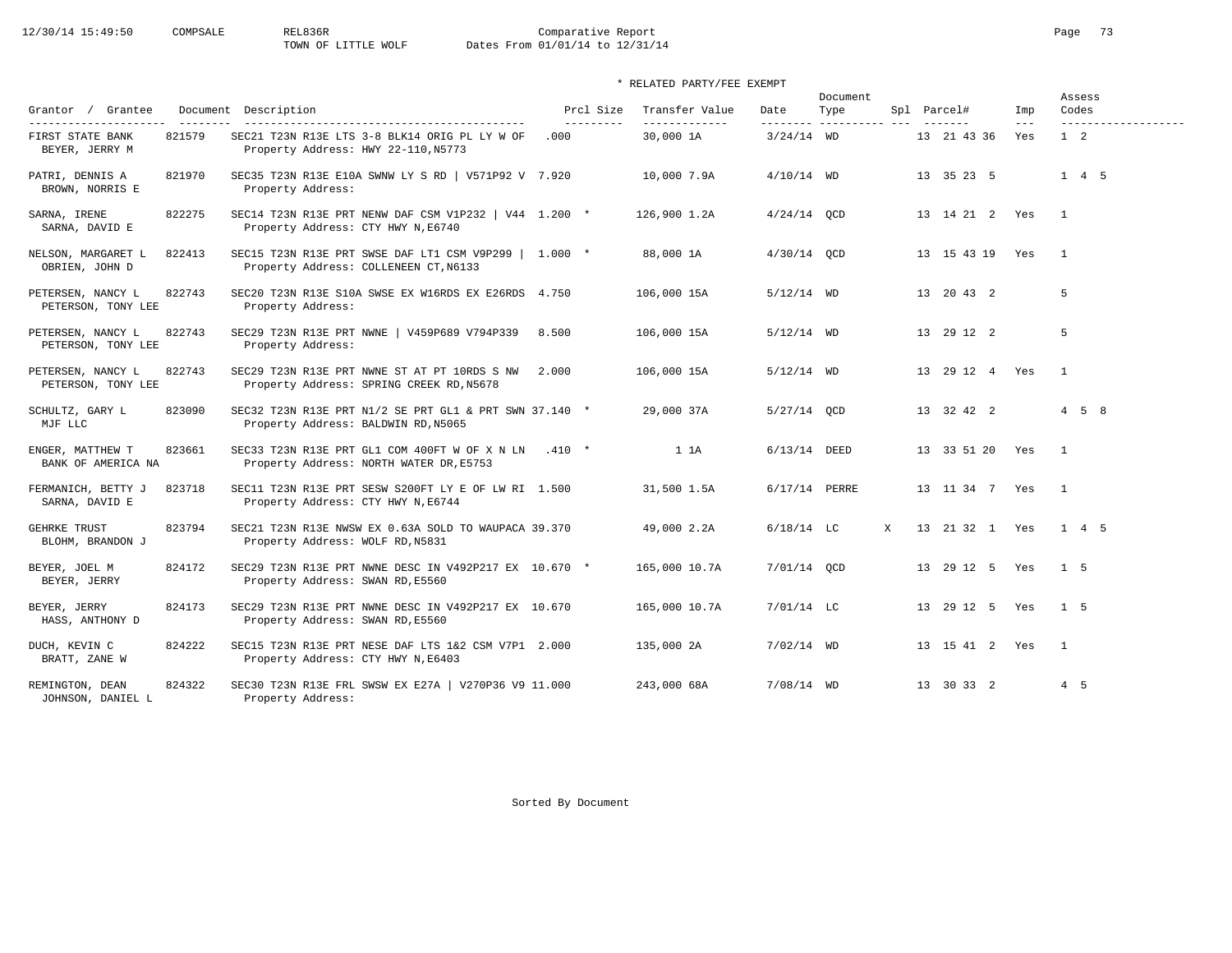# 12/30/14 15:49:50 COMPSALE REL836R Comparative Report Comparative Report Page 74 Dates From 01/01/14 to 12/31/14

### \* RELATED PARTY/FEE EXEMPT

|                                                    |                                                                                                 |                                  |                                 |                   | Document               |              |                 |         |                | Assess            |                     |
|----------------------------------------------------|-------------------------------------------------------------------------------------------------|----------------------------------|---------------------------------|-------------------|------------------------|--------------|-----------------|---------|----------------|-------------------|---------------------|
| Grantor / Grantee<br>---------------------         | Document Description<br>--------------------------------------                                  | Prcl Size<br>$- - - - - - - - -$ | Transfer Value<br>_____________ | Date<br>--------- | Type<br>-------------- |              | Spl Parcel#     | Imp     |                | Codes             | ------------------- |
| REMINGTON, DEAN<br>824322<br>JOHNSON, DANIEL L     | SEC31 T23N R13E FRL NWNW EX E22.9A EX 25X25 S 14.360<br>Property Address:                       |                                  | 243,000 68A                     | 7/08/14 WD        |                        |              | 13 31 22 3      | $- - -$ |                | 5 6               |                     |
| REMINGTON, DEAN<br>824322<br>JOHNSON, DANIEL L     | SEC31 T23N R13E W1/2 FRL SWNW   V270P36 V953P 20.000<br>Property Address:                       |                                  | 243,000 68A                     | $7/08/14$ WD      |                        |              | 13 31 23 1      |         |                | 5 6               |                     |
| CAREW, REBECCA<br>824340<br>HACKBARTH, GERALD H    | SEC33 T23N R13E PRT GL2   V122P622 V264P98 V2 .000 *<br>Property Address: HWY 22-110, N4995     |                                  | 100 .1A                         | $7/08/14$ OCD     |                        | X            | 13 33 52 13 Yes |         | $\overline{1}$ |                   |                     |
| BAUMANN, SARA L<br>824378<br>STEIGER, JONATHAN L   | SEC21 T23N R13E PRT SWSE COM 80FT N OF SE COR<br>Property Address: LEIGHTON AVE, N5718          | .500                             | 72,500 1A                       | $7/09/14$ WD      |                        |              | 13 21 43 2 Yes  |         | $\sim$ 1       |                   |                     |
| WELLS FARGO BANK NA 824753<br>BRYAN ENTERPRISES L  | SEC23 T23N R13E LT6 & N1/2 LT5 LITTLE WOLF HT 1.500<br>Property Address: SUMMIT LN, N5973       |                                  | 65,000 1A                       | $7/23/14$ WD      |                        |              | 13 23 70 6 Yes  |         | $\overline{1}$ |                   |                     |
| BRYAN ENTERPRISES LL 824820<br>DUFRANE, SANDRA D   | SEC23 T23N R13E LT6 & N1/2 LT5 LITTLE WOLF HT 1.500<br>Property Address: SUMMIT LN, N5973       |                                  | 75,000 1.5A                     | $7/24/14$ WD      |                        |              | 13 23 70 6 Yes  |         | $\sim$ 1       |                   |                     |
| 824821<br>DUFRANE, SANDRA D<br>D'ANDREW D LTD      | SEC23 T23N R13E LT6 & N1/2 LT5 LITTLE WOLF HT 1.500<br>Property Address: SUMMIT LN, N5973       |                                  | 75,000 1.5A                     | $7/24/14$ WD      |                        |              | 13 23 70 6 Yes  |         | $\overline{1}$ |                   |                     |
| D'ANDREW D LTD<br>824822<br>KRIESEL, ANDREW P      | SEC23 T23N R13E LT6 & N1/2 LT5 LITTLE WOLF HT 1.500<br>Property Address: SUMMIT LN, N5973       |                                  | 75,000 1.5A                     | $7/24/14$ WD      |                        |              | 13 23 70 6 Yes  |         | $\overline{1}$ |                   |                     |
| HOPP, WILBERT E TRUS 824959<br>HOPP, WILBERT E     | SEC23 T23N R13E S1/2 SWNE EX V448P544 EX V414 12.000 *<br>Property Address:                     |                                  | 405,300 285A                    | 7/29/14 TRUST     |                        |              | 13 23 13 3      |         | 6              |                   |                     |
| 824960<br>HOPP, WILBERT E<br>HOPP, BRUCE E         | SEC23 T23N R13E S1/2 SWNE EX V448P544 EX V414 12.000 *<br>Property Address:                     |                                  | 405,300 285A                    | $7/29/14$ OCD     |                        |              | 13 23 13 3      |         | 6              |                   |                     |
| 825044<br>LEHMAN, ELI S<br>RUGGLES, ROBERT R       | SEC29 T23N R13E PRT SESW DAF LT1 CSM V3P508   1.200<br>Property Address: SPRING CREEK RD, N5377 |                                  | 55,000 1.2A                     | $7/31/14$ WD      |                        |              | 13 29 34 2 Yes  |         | $\overline{1}$ |                   |                     |
| 825144<br>RUSCH, KENT PR<br>JOHNSON, JENALLE J     | SEC34 T23N R13E PRT SESW DAF CSM V2P199   V49 1.200<br>Property Address: BEAR LAKE RD, N4975    |                                  | 79,900 1.2A                     | 8/05/14 PERRE     |                        |              | 13 34 34 1 Yes  |         | $\overline{1}$ |                   |                     |
| 825767<br>SPIEGELBERG, LEON<br>SPIEGELBERG, LEON   | SEC33 T23N R13E PRT NESE LY S HWY & S CSM V8P 21.000 *<br>Property Address: CTY HWY BB, E6095   |                                  | 12,600 18.9A                    | 8/28/14 OCD       |                        | $\mathbf{X}$ | 13 33 41 2 Yes  |         |                | 1 4 5 8           |                     |
| SPIEGELBERG, LEON<br>825768<br>AHRENS, ROBERT J JR | SEC33 T23N R13E PRT NESE LY S HWY & S CSM V8P 21.000 *<br>Property Address: CTY HWY BB, E6095   |                                  | 14,333 43A                      | 8/28/14 QCD       |                        | X            | 13 33 41 2 Yes  |         |                | 1 4 5 8           |                     |
| 825767<br>SPIEGELBERG, LEON<br>SPIEGELBERG, LEON   | SEC33 T23N R13E SESE   V206P219 V818P120 40A 40.000 *<br>Property Address:                      |                                  | 12,600 18.9A                    | 8/28/14 OCD       |                        | X            | 13 33 44        |         |                | $4\quad 5\quad 8$ |                     |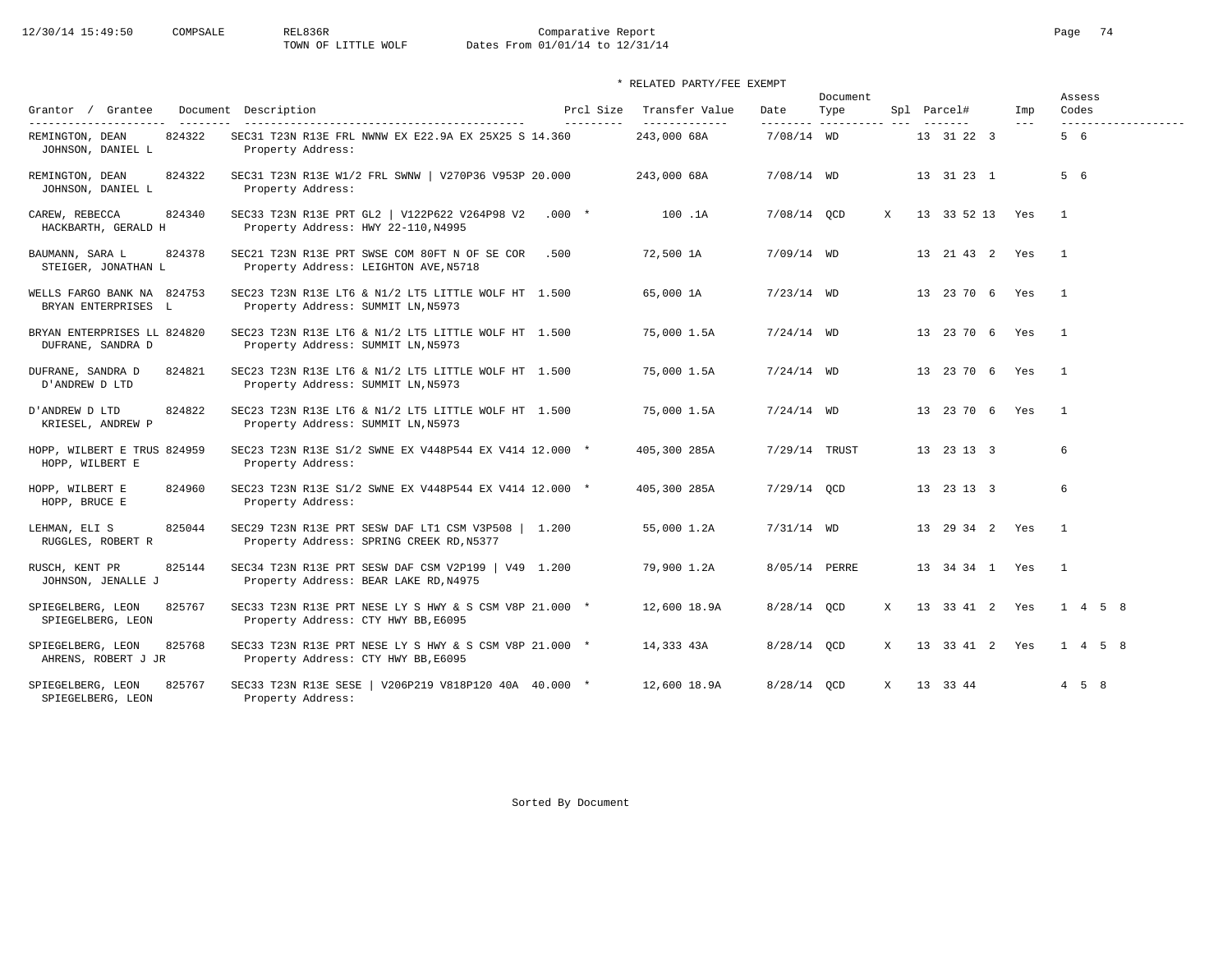### \* RELATED PARTY/FEE EXEMPT

|                                                          |                                                                                                |          |                         |                                 |                | Document                         |  |                    |                            | Assess            |                     |
|----------------------------------------------------------|------------------------------------------------------------------------------------------------|----------|-------------------------|---------------------------------|----------------|----------------------------------|--|--------------------|----------------------------|-------------------|---------------------|
| Grantor / Grantee<br>----------------------<br>_________ | Document Description                                                                           |          | Prcl Size<br>---------- | Transfer Value<br>------------- | Date           | Type<br>--------- ---------- --- |  | Spl Parcel#        | Imp<br>$\qquad \qquad - -$ | Codes             | ------------------- |
| 825768<br>SPIEGELBERG, LEON<br>AHRENS, ROBERT J JR       | SEC33 T23N R13E SESE   V206P219 V818P120 40A 40.000 *<br>Property Address:                     |          |                         | 14,333 43A                      | 8/28/14 OCD    |                                  |  | X 13 33 44         |                            | $4\quad 5\quad 8$ |                     |
| KITOWSKI, ERIC M<br>825813<br>E6300BB MANAGEMENT L       | SEC34 T23N R13E PRT NWNE LY S&W OF RIVER & PR 3.320<br>Property Address: CTY HWY BB, E6300     |          |                         | 155,000 3.3A                    | $9/02/14$ WD   |                                  |  | 13 34 12 4 Yes     |                            | $\overline{1}$    |                     |
| KOLTZ, PATRICIA TRUS 826004<br>KOLTZ, PATRICIA A         | SEC28 T23N R13E PRT NWNW DAF LT1 CSM V29P46   2.850 *<br>Property Address: SWAN RD, E5712      |          |                         | 167,500 134.4A                  | 9/09/14 TRUST  |                                  |  | 13 28 22 3 Yes     |                            | 4 7               |                     |
| KOLTZ, PATRICIA TRUS 826004<br>KOLTZ, PATRICIA A         | SEC28 T23N R13E PRT NWNW DAF LT2 CSM V29P46   30.340 *<br>Property Address:                    |          |                         | 167,500 134.4A                  | 9/09/14 TRUST  |                                  |  | 13 28 22 4         |                            | $4\quad 5\quad 8$ |                     |
| KOLTZ, PATRICIA TRUS 826004<br>KOLTZ, PATRICIA A         | SEC29 T23N R13E PRT SENE DAF LT3 CSM V29P47   26.930 *<br>Property Address:                    |          |                         | 167,500 134.4A                  | 9/09/14 TRUST  |                                  |  | 13 29 14 6         |                            | 5                 |                     |
| KOLTZ, PATRICIA TRUS 826004<br>KOLTZ, PATRICIA A         | SEC29 T23N R13E E1/2 SE EX 3A LY S TN RD   V3 73.810 *<br>Property Address: CEMETERY RD, N5303 |          |                         | 167,500 134.4A                  | 9/09/14 TRUST  |                                  |  | 13 29 41           | Yes                        | $1 \t4 \t5 \t8$   |                     |
| KOLTZ, PATRICIA TRUS 826004<br>KOLTZ, PATRICIA A         | SEC32 T23N R13E E1/2A NENE LY N RD   V843P55<br>Property Address:                              | $.500*$  |                         | 167,500 134.4A                  | 9/09/14 TRUST  |                                  |  | 13 32 11 4         |                            | 5                 |                     |
| EDER, EARL E<br>826028<br>SCHUELKE, PAUL J               | SEC25 T23N R13E NESW EX V353P423   V383P112 V 40.000 *<br>Property Address: EDER RD, N5472     |          |                         | 263,500 40A                     | $9/10/14$ ASLC |                                  |  | 13  25  31  1  Yes |                            | 4 5 7             |                     |
| SCHUELKE, APRIL J<br>826029<br>SCHUELKE, PAUL J          | SEC25 T23N R13E PRT SWSW DAF LT1 CSM V28P114 28.360 *<br>Property Address:                     |          |                         | 4,500 28A                       | 9/10/14 OCD    |                                  |  | 13 25 33 1         |                            | $4\quad 5$        |                     |
| 826104<br>KENNY, JODI L<br>MENTZEL, SHANE                | SEC21 T23N R13E PRT LTS 6-8 BLK19 ORIG PLAT V<br>Property Address: RIVER ST, E5944             | .000     |                         | 129,900 1A                      | $9/12/14$ LC   |                                  |  | 13 21 43 22 Yes    |                            | $\overline{1}$    |                     |
| 826096<br>KRAKE, LOIS K<br>KRAKE, ALAN C                 | SEC34 T23N R13E PRT SWSE COM 33FT E S1/4 COR<br>Property Address:                              | $.360 *$ |                         | 90,600 5A                       | $9/12/14$ OCD  |                                  |  | 13 34 43 4         |                            | $\mathbf{1}$      |                     |
| 826096<br>KRAKE, LOIS K<br>KRAKE, ALAN C                 | SEC34 T23N R13E PRT SWSE DAF OL1 CSM V11P265<br>Property Address:                              | $.085$ * |                         | 90,600 5A                       | $9/12/14$ OCD  |                                  |  | 13 34 43 8         |                            | 5                 |                     |
| 826177<br>ABRAHAM, THOMAS A<br>ABRAHAM, DERRYAN T        | SEC9 T23N R13E PRT SESE DAF LT1 CSM V11P414   1.630 *<br>Property Address: CTY HWY N, E6004    |          |                         | 4,100 1.6A                      | $9/15/14$ WD   |                                  |  | 13 09 44 3         |                            | $\mathbf{1}$      |                     |
| ABRAHAM, THOMAS A<br>826176<br>ABRAHAM, DERRYAN T        | SEC9 T23N R13E PRT E1/2 SE DESC #826176   V60 18.390 *<br>Property Address:                    |          |                         | 77,500 18.5A                    | $9/15/14$ LC   |                                  |  | 13 09 44 6         |                            | $4\quad 5$        |                     |
| 826368<br>CRANDALL, JALIN F<br>CRANDALL, ADIN R          | SEC34 T23N R13E PRT NESW DAF LT1 CSM V7P505 E 2.990 *<br>Property Address: CTY HWY BB, E6210   |          |                         | 125,000 1A                      | $9/22/14$ OCD  |                                  |  | 13 34 31 5 Yes     |                            | $\overline{1}$    |                     |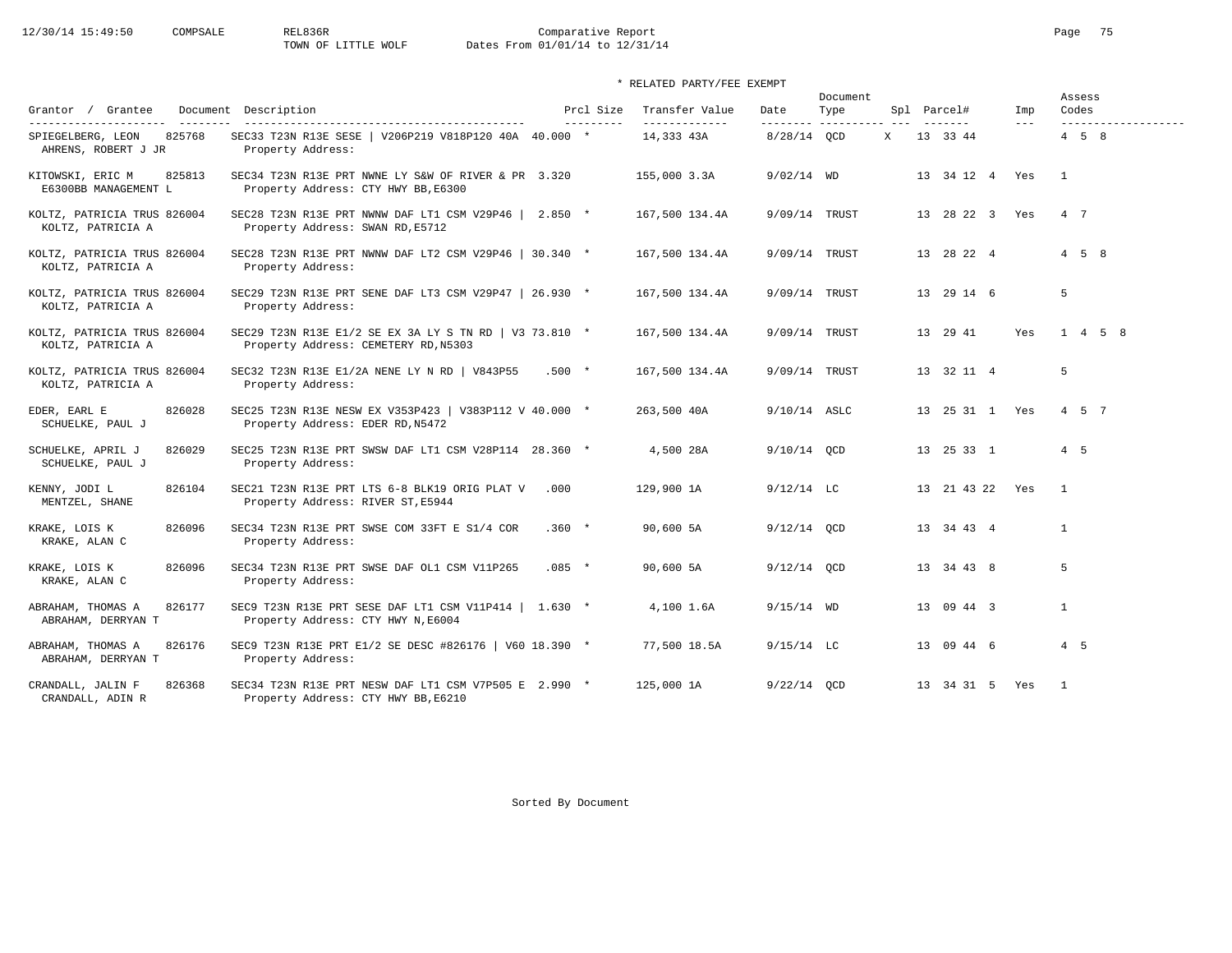# 12/30/14 15:49:50 COMPSALE REL836R Comparative Report Comparative Report Page 76 Dates From 01/01/14 to 12/31/14

\* RELATED PARTY/FEE EXEMPT

| Grantor / Grantee                                                      | Document Description                                                                         | Prcl Size | Transfer Value               | Date                     | Document<br>Type |  | Spl Parcel#        | Imp                        | Assess<br>Codes |                     |
|------------------------------------------------------------------------|----------------------------------------------------------------------------------------------|-----------|------------------------------|--------------------------|------------------|--|--------------------|----------------------------|-----------------|---------------------|
| ---------------------<br>826454<br>STURM, JAMES A<br>SCHEUERMANN TRUST | SEC34 T23N R13E PRT NWNE & NENW DAF BEG N1/4 10.500<br>Property Address: PINE LN, E6285      | --------- | -------------<br>350,000 10A | --------<br>$9/24/14$ WD | -------------    |  | 13 34 21 1         | $\qquad \qquad - -$<br>Yes | $1\quad 6$      | ------------------- |
| SCHWEITZER, LAURA M 826528<br>SCHWEITZER, MATTHEW                      | SEC10 T23N R13E S670FT OF W670FT SWSW EX HWY 9.050 *<br>Property Address: PROGRESS RD, E6126 |           | 96,300.5A                    | $9/26/14$ OCD            |                  |  | 13 10 33 2 Yes     |                            | $\overline{1}$  |                     |
| 826639<br>THIEL, DONALD M<br>RIECKMANN, CHRISTOPH                      | SEC29 T23N R13E PRT S1/2 NW & PRT NWSW DAF LT 92.850<br>Property Address:                    |           | 300,000 100A                 | $9/29/14$ WD             |                  |  | 13 29 24 4         |                            | $4\quad 5$      |                     |
| THIEL, DONALD M<br>826639<br>RIECKMANN, CHRISTOPH                      | SEC29 T23N R13E PRT NESW DAF LT4 CSM V29P89   6.600<br>Property Address:                     |           | 300,000 100A                 | $9/29/14$ WD             |                  |  | 13 29 31 2         |                            | $\overline{4}$  |                     |
| SCHUELKE, JANICE<br>826575<br>SCHUELKE, PAUL JOSEP                     | SEC35 T23N R13E NESW LY S HWY   V289P21 11A 11.000 *<br>Property Address: CTY HWY B, N5105   |           | 104,100 11A                  | $9/29/14$ OCD            |                  |  | 13 35 31 2 Yes     |                            | 1 4 5           |                     |
| FALKE, JOSEPH L<br>827137<br>MILLER, RICHARD P                         | SEC4 T23N R13E PRT SWNE DAF LT1 CSM V26P82<br>Property Address: STURM LAKE RD, E5972         | 3.000     | 106,000 3A                   | $10/16/14$ WD            |                  |  | 13 04 13 2 Yes     |                            | 4 7             |                     |
| 827138<br>BRAUN, DUANE L<br>ROBERTS, GARY A                            | SEC23 T23N R13E PRT NWNW & LT2 CSM V6P301 DAF 2.200<br>Property Address: GARRITY RD, E6593   |           | 200,100 2A                   | $10/16/14$ WD            |                  |  | 13 23 22 6 Yes     |                            | $\overline{1}$  |                     |
| 827229<br>BANK OF AMERICA NA<br>SECRETARY OF HOUSING                   | SEC33 T23N R13E PRT GL1 COM 400FT W OF X N LN<br>Property Address: NORTH WATER DR, E5753     | $.410*$   | 125,683 1A                   | 10/20/14 DEED            |                  |  | 13 33 51 20 Yes    |                            | $\overline{1}$  |                     |
| 827343<br>ZEMPLE TRUST<br>ZEMPLE, ROBERT D                             | SEC23 T23N R13E ALL SWSW & PRT NWSW DAF LT1 C 49.630 *<br>Property Address:                  |           | 153,000 49.6A                | 10/22/14 TRUST           |                  |  | 13 23 33 1         |                            |                 | $4\quad 5\quad 8$   |
| 827483<br>HAMMEL, RICHARD W<br>JOHNSON, KAITLYN                        | SEC15 T23N R13E PRT E1/2 NW   V290P222 V444P8<br>Property Address: POND ST, N6346            | .000      | 132,500 1.3A                 | $10/29/14$ WD            |                  |  | 13  15  24  9  Yes |                            | $\overline{1}$  |                     |
| ZEMPLE, ROBERT D TRU 827519<br>ZEMPLE, JAMES A                         | SEC22 T23N R13E NESE   V401P583 V405P455 V619 40.000 *<br>Property Address:                  |           | 578,000 145.5A               | 10/30/14 TRUST           |                  |  | 13 22 41           |                            | 4 5             |                     |
| ZEMPLE, ROBERT D TRU 827519<br>ZEMPLE, JAMES A                         | SEC22 T23N R13E S1/2 SE LY NE RR ROW   V401P5 32.100 *<br>Property Address:                  |           | 578,000 145.5A               | 10/30/14 TRUST           |                  |  | 13  22  44  1      |                            |                 | $4\quad 5\quad 8$   |
| ZEMPLE, ROBERT D TRU 827519<br>ZEMPLE, JAMES A                         | SEC23 T23N R13E NW SW EX LT1 CSM V21P321   V4 30.370 *<br>Property Address:                  |           | 578,000 145.5A               | 10/30/14 TRUST           |                  |  | 13 23 32 1         |                            | $4\quad 5$      |                     |
| ZEMPLE, ROBERT D TRU 827519<br>ZEMPLE, JAMES A                         | SEC27 T23N R13E NENE LY N RR R/W   V401P583 V 3.000 *<br>Property Address:                   |           | 578,000 145.5A               | 10/30/14 TRUST           |                  |  | 13  27  11  1      |                            | 6               |                     |
| ZEMPLE, ROBERT D TRU 827519<br>ZEMPLE, JAMES A                         | SEC27 T23N R13E NENW   V317P459 V319P572 40A 40.000 *<br>Property Address:                   |           | 578,000 145.5A               | 10/30/14 TRUST           |                  |  | 13 27 21           |                            | 4 5             |                     |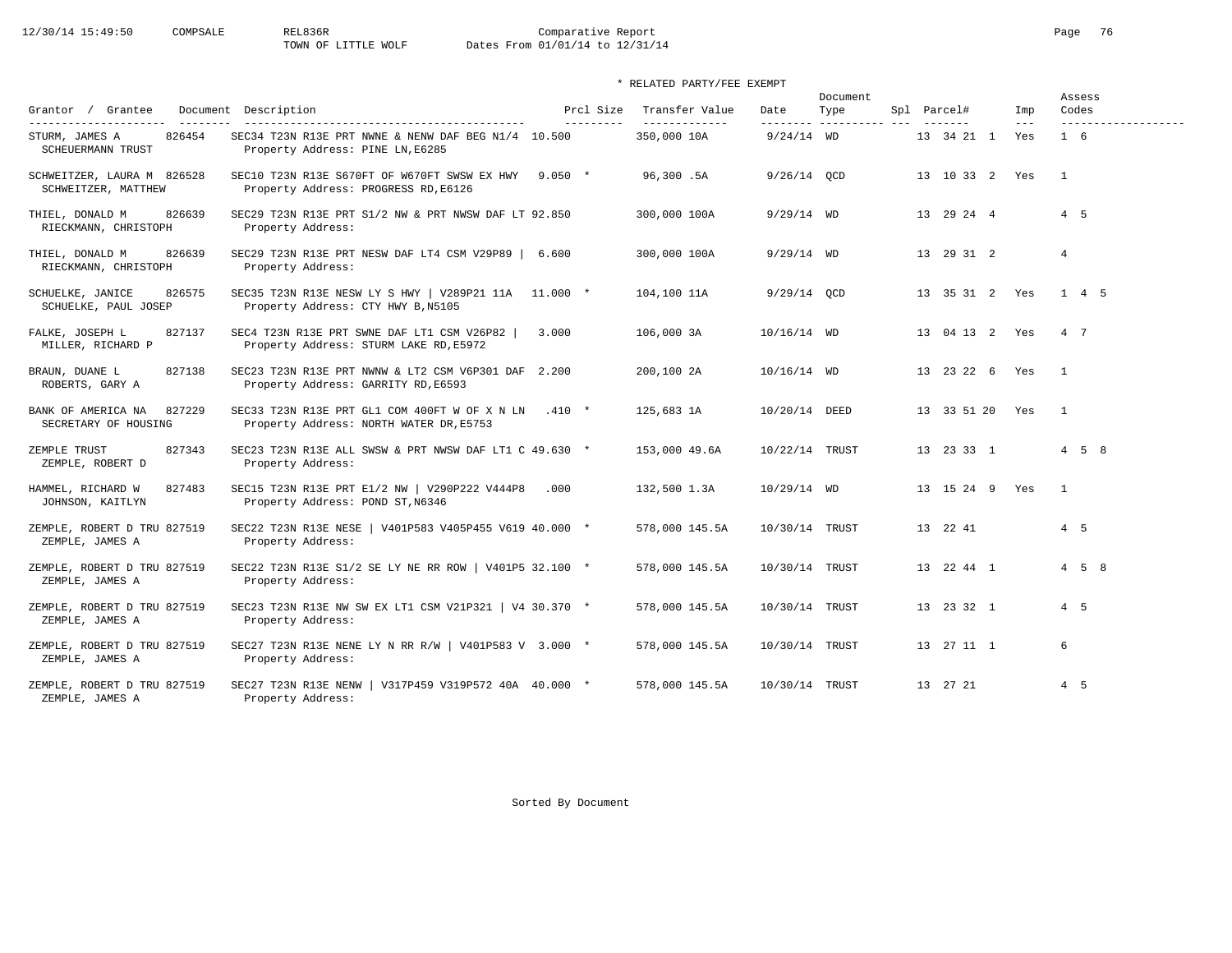### \* RELATED PARTY/FEE EXEMPT

| Grantee<br>Grantor                                  | Document Description                                                                      | Prcl Size | Transfer Value  | Date          | Document<br>Type | Spl Parcel# | Imp | Assess<br>Codes |
|-----------------------------------------------------|-------------------------------------------------------------------------------------------|-----------|-----------------|---------------|------------------|-------------|-----|-----------------|
| 827708<br>ABRAHAM, THOMAS A<br>ABRAHAM, DERRYAN T   | SEC7 T23N R13E W1/2 NENW   FD V16P354 V649P76 20.000 *<br>Property Address:               |           | 8,300 20A       | 11/04/14 OCD  |                  | 13 07 21 2  |     |                 |
| 827837<br>BROWN, LARRY E<br>VANDENLANGENBERG, BR    | SEC23 T23N R13E LTS11&12 LITTLE WOLF HTS PLAT 2.000<br>Property Address: SUMMIT LN, N5974 |           | 215,000 2A      | 11/10/14 WD   |                  | 13 23 70 15 | Yes |                 |
| PETERSON, LAWRENCE J 827947<br>DAVIS, JENNIFER L    | SEC23 T23N R13E PRT NWNW DAF LT1 CSM V11P17  <br>Property Address: GARRITY RD, E6495      | $2.190$ * | 159,192 2A      | 11/13/14 OCD  |                  | 13 23 22 10 | Yes | $\mathbf{1}$    |
| 828771<br>ROUSSY, RAYMOND D<br>GORGES, KRISTOPHER A | SEC15 T23N R13E PRT SWSE DAF LT1 CSM V2P90<br>Property Address: COLLENEEN CT, N6122       | .500      | 91,500 1A       | $12/12/14$ WD |                  | 13 15 43 3  | Yes |                 |
| HEIMBRUCH, STEVEN R 828847<br>WAUPACA COUNTY        | SEC3 T23N R13E PRT SESE DAF LT1 CSM V29P44<br>Property Address: BRIDGE RD, N6915          | 10.000    | 45,500 EASEMENT | 12/17/14 EASE |                  | 13 03 44 2  | Yes | 4 5 7           |
| WICKMAN, BARBARA PR 829130<br>WICKMAN, BARBARA      | SEC23 T23N R13E W1/2 NW DAF LT1 CSM V6P301<br>Property Address: GARRITY RD, E6599         | $1.000 *$ | 137,100 1A      | 12/30/14      | PERRE            | 13 23 22 1  | Yes |                 |

\*\* \*\* \*\*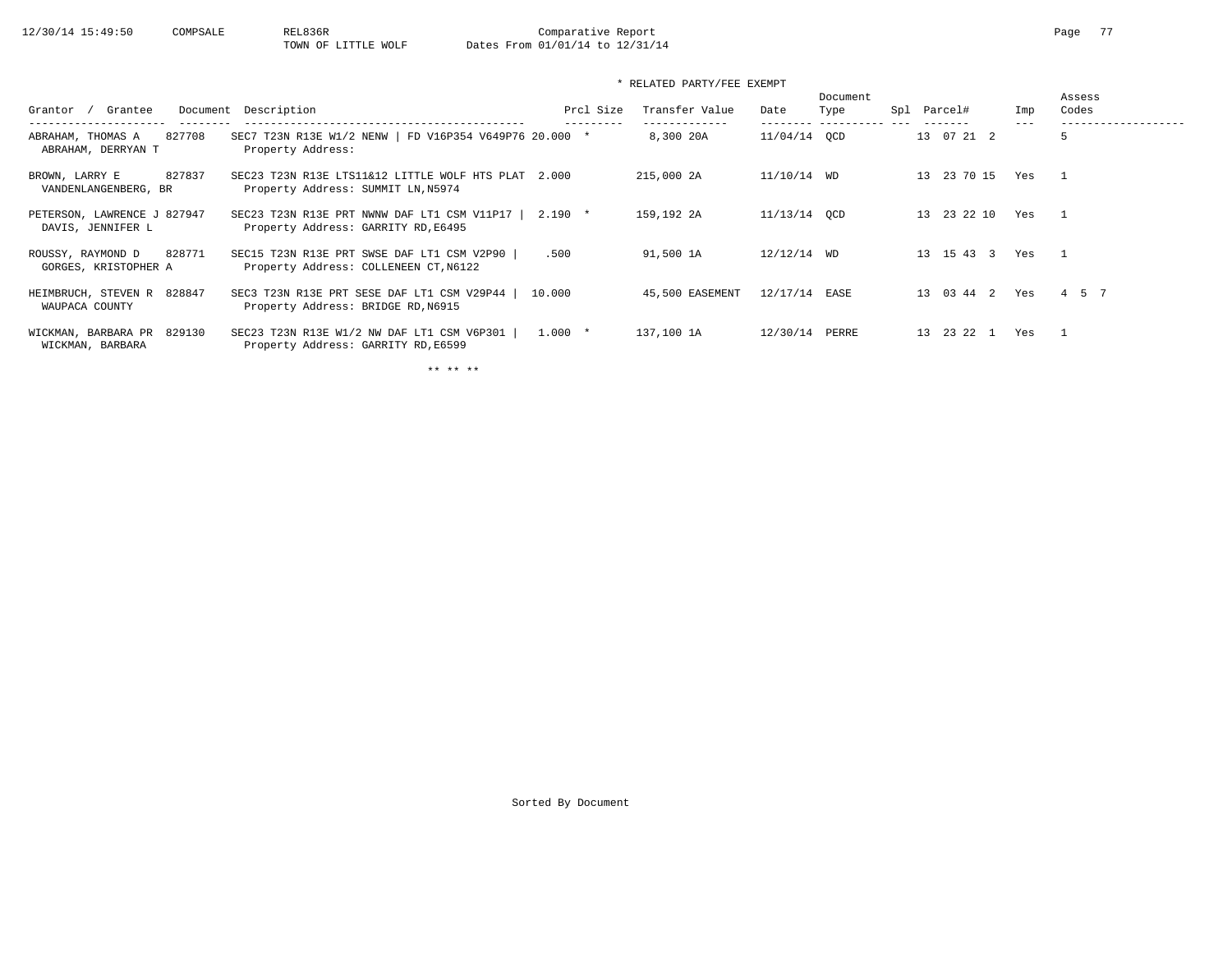# 12/30/14 15:49:50 COMPSALE REL836R Comparative Report Comparative Report Page 78<br>TOWN OF MATTESON Dates From 01/01/14 to 12/31/14 Dates From 01/01/14 to 12/31/14

### \* RELATED PARTY/FEE EXEMPT

| Grantor / Grantee                                       |        | Document Description                                                                                               |          | Prcl Size  | Transfer Value             | Date          | Document<br>Type         |   | Spl Parcel#        | Imp                   | Assess<br>Codes                     |
|---------------------------------------------------------|--------|--------------------------------------------------------------------------------------------------------------------|----------|------------|----------------------------|---------------|--------------------------|---|--------------------|-----------------------|-------------------------------------|
| ----------------------<br>TROCKE, DOROTHY               | 820124 | SEC9 T25N R15E PRT NENW COM SE COR N435FT W20 2.000 *                                                              |          | ---------- | -------------<br>90,000 2A | $1/16/14$ OCD | --------- ---------- --- |   | 14 09 21 2         | $- - -$<br>Yes        | -------------------<br>$\mathbf{1}$ |
| TROCKE, DOROTHY<br>HANSON, JAMES M<br>HANSON, BRADLEY J | 820673 | Property Address: CTY HWY C, E10692<br>SEC27 T25N R15E NESW   V535P521 V659P438 V735 40.000 *<br>Property Address: |          |            | 107,000 40A                | $2/10/14$ LC  |                          |   | 14 27 31           |                       | $4\quad 5$                          |
| KRUEGER, ALLEN G<br>KRUEGER, GARY D                     | 820690 | SEC20 T25N R15E SWNE LY W OF CENT/LN RD   V19 38.500 $*$<br>Property Address:                                      |          |            | 5,450 38.5A                | $2/11/14$ WD  |                          |   | 14 20 13 1 Yes     |                       | 4 5 7                               |
| DUFFEY, DAVID M<br>DUFFEY, MICHAEL K                    | 820838 | SEC16 T25N R15E NENE   V429P418 40A MFL#6905 40.000 *<br>Property Address:                                         |          |            | 253,300 160A               | $2/18/14$ TOD |                          |   | 14 16 11           |                       | 5                                   |
| DUFFEY, DAVID M<br>DUFFEY, MICHAEL K                    | 820838 | SEC16 T25N R15E NWNE   V429P418 40A MFL#69056 40.000 *<br>Property Address: NATURE RD, E10741                      |          |            | 253,300 160A               | $2/18/14$ TOD |                          |   | 14 16 12           |                       | 5                                   |
| DUFFEY, DAVID M<br>DUFFEY, MICHAEL K                    | 820838 | SEC16 T25N R15E SWNE   V429P418 40A MFL#6905 40.000 *<br>Property Address:                                         |          |            | 253,300 160A               | $2/18/14$ TOD |                          |   | 14 16 13           |                       | 5                                   |
| DUFFEY, DAVID M<br>DUFFEY, MICHAEL K                    | 820838 | SEC16 T25N R15E SENE   V429P418 40A MFL#69056 40.000 *<br>Property Address:                                        |          |            | 253,300 160A               | $2/18/14$ TOD |                          |   | 14 16 14           |                       | 5                                   |
| JORGENSON, JOHN D<br>JOLIN, JEFFREY                     | 821034 | SEC19 T25N R15E PRT GL3&4 DAF LT1 CSM V8P347<br>Property Address: HWY 156, E9733                                   | $6.870*$ |            | 144,100 7A                 | $2/27/14$ QCD |                          |   | 14  19  54  2  Yes |                       | $\overline{1}$                      |
| ROSENTHAL, CAROL SUE 821028<br>WENDT, WYATT             |        | SEC25 T25N R15E PRT GL5 COM INT E/LN & N/LN O<br>Property Address: ASHLEY RD, N10231                               | .700     |            | 72,400.7A                  | $2/27/14$ LC  |                          |   |                    | 14  25  55  3  Yes  1 |                                     |
| BRICCO-FOUCHE, DAWN 821413<br>BRICCO-FOUCHE, DAWN       |        | SEC7 T25N R15E PRT GL2 DAF LT2 CSM V1P37   V3 2.000 *<br>Property Address: JACOBY RD, N11620                       |          |            | 138,200 5A                 | 3/19/14 PERRE |                          |   | 14 07 52 8 Yes     |                       | $\overline{1}$                      |
| VOIGHT, JENNIFER L 821507<br>JPMORGAN CHASE BANK        |        | SEC19 T25N R15E PRT SWSE COM SE COR W350FT N1 1.870 *<br>Property Address: 7TH ST, E10018                          |          |            | 58,700 1A                  | 3/21/14 SHERI |                          |   | 14  19  43  2  Yes |                       | $\overline{1}$                      |
| HOUTMAN, PAMELA J<br>HOUTMAN, PAMELA J                  | 821699 | SEC35 T25N R15E NENE   V368P290 V511P762 V798 40.000 *<br>Property Address:                                        |          |            | 10,575 28.6A               | 3/28/14 QCD   |                          | X | 14 35 11           |                       | 5                                   |
| HOUTMAN, PAMELA J<br>LEGRAVE, ELLEN M                   | 821700 | SEC35 T25N R15E NENE   V368P290 V511P762 V798 40.000 *<br>Property Address:                                        |          |            | 6,650 28.6A                | $3/28/14$ QCD |                          | X | 14 35 11           |                       | 5                                   |
| HOUTMAN, PAMELA J<br>HOUTMAN, PAMELA J                  | 821699 | SEC35 T25N R15E SENE EX V241P150   EX V241P15 40.000 *<br>Property Address: CTY HWY I, E11636                      |          |            | 10,575 28.6A               | $3/28/14$ OCD |                          | X | 14 35 14           | Yes                   | 5 7                                 |
| HOUTMAN, PAMELA J<br>SKOWRONSKI, JEFF                   | 821701 | SEC35 T25N R15E SENE EX V241P150   EX V241P15 40.000 *<br>Property Address: CTY HWY I, E11636                      |          |            | 68,175 19A                 | $3/28/14$ OCD |                          |   | X 14 35 14         | Yes                   | 5 7                                 |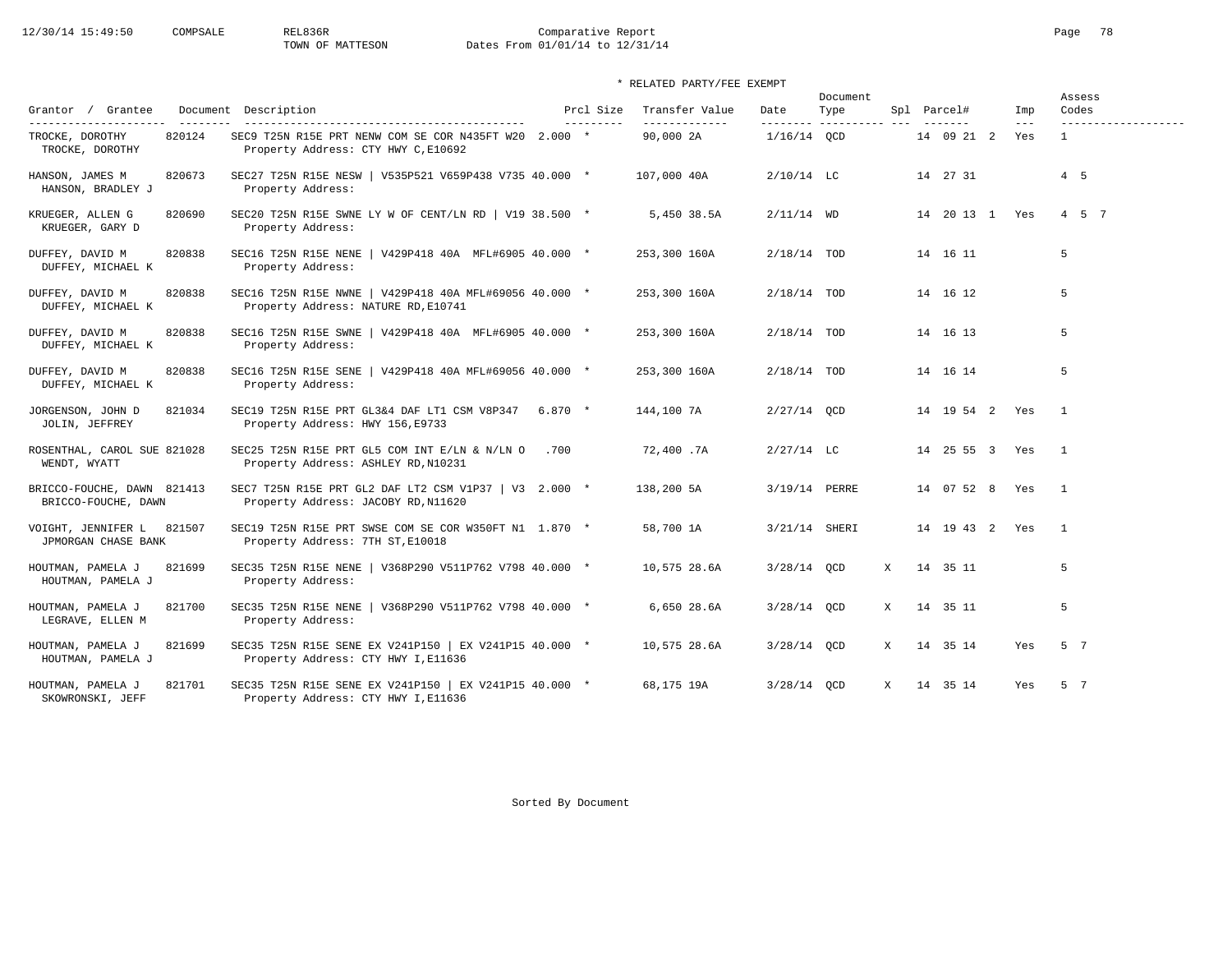# 12/30/14 15:49:50 COMPSALE REL836R Comparative Report Comparative Report Page 79<br>TOWN OF MATTESON Dates From 01/01/14 to 12/31/14 Dates From 01/01/14 to 12/31/14

### \* RELATED PARTY/FEE EXEMPT

| Grantor / Grantee                                                       | Document Description                                                                          | Prcl Size  | Transfer Value                | Date            | Document<br>Type         | Spl Parcel#        | Imp   | Assess<br>Codes            |
|-------------------------------------------------------------------------|-----------------------------------------------------------------------------------------------|------------|-------------------------------|-----------------|--------------------------|--------------------|-------|----------------------------|
| ---------------------<br>822043<br>VANDEVEN, SHIRLEY<br>SPLITT, ARLYN E | SEC15 T25N R15E SWSW EX COM NE COR W-NW COR S 19.700<br>Property Address:                     | ---------- | -------------<br>78,800 19.7A | $4/15/14$ WD    | --------- ---------- --- | 14 15 33 3         | $---$ | -------------------<br>4 8 |
| 822309<br>WIED, DENNIS M<br>US BANK TRUST NA AS                         | SEC19 T25N R15E PRT GL10 DAF LT1 CSM V25P98   1.012 *<br>Property Address: FLY INN RD, N10602 |            | 104,200 1A                    | $4/25/14$ SHERI |                          | 14 19 60 17 Yes    |       | $\overline{1}$             |
| ROHAN, GERARD K<br>822426<br>JACOBY, MICHAEL J                          | SEC31 T25N R15E PRT GL3   V461P169 V610P427 V 1.120<br>Property Address: CTY HWY I, E9765     |            | 123,000 1.1A                  | $4/30/14$ WD    |                          | 14 31 53 2 Yes     |       | $\mathbf{1}$               |
| 822521<br>KOELBL, JAMES K<br>KOELBL, JOSEPH K                           | SEC29 T25N R15E SWNE LY E EMBARRASS RIV   V33 25.000 *<br>Property Address:                   |            | 60,000 40A                    | $5/05/14$ OCD   |                          | 14 29 13 1         |       | 6                          |
| 822521<br>KOELBL, JAMES K<br>KOELBL, JOSEPH K                           | SEC29 T25N R15E W15A SENE   V400P24 V429P532 15.000 *<br>Property Address:                    |            | 60,000 40A                    | 5/05/14 QCD     |                          | 14 29 14 1         |       | 6                          |
| WICKMAN, MICHAEL J<br>822585<br>PERKINS AUTO REPAIR                     | SEC33 T25N R15E PT NW NE DAF LT1 CSM V3P05<br>Property Address: CTY HWY Y, N10092             | 1.000      | 25,000 1A                     | $5/07/14$ WD    |                          | 14 33 12 3 Yes     |       | $\overline{1}$             |
| BRAHAN, ZACHERY P<br>822989<br>SCHLEY, NANCY M                          | SEC10 T25N R15E PRT SESW DAF LT1 CSM V3P407   2.240<br>Property Address: NATURE RD, E11098    |            | 128,000 2.24A                 | $5/21/14$ WD    |                          | 14  10  34  2  Yes |       | $\overline{1}$             |
| 822980<br>VANDE VEN, SHIRLEY<br>B&T RENTAL PROPERTIE                    | SEC16 T25N R15E S1/2 SESE EX COM 22FT N OF SW 17.400<br>Property Address:                     |            | 69,600 17.4A                  | $5/21/14$ WD    |                          | 14  16  44  2      |       | $4\quad 5$                 |
| VANDE VEN, SHIRLEY M 823124<br>SCHROEDER, PERRY P                       | SEC16 T25N R15E PRT S1/2 SESE COM SE/COR N300 2.500<br>Property Address: HWY 156, E10896      |            | 60,000 1A                     | $5/27/14$ WD    |                          | 14 16 44 3 Yes     |       | $\overline{1}$             |
| 823261<br>BODOH, DENNIS<br>HANSON, MICHAEL J                            | SEC35 T25N R15E PRT SWNE DAF LT1 CSM V4P139  <br>Property Address: CTY HWY I, E11550          | 2.000      | 12,000 2A                     | $6/02/14$ WD    |                          | 14 35 13 2 Yes     |       | $\overline{1}$             |
| LAVIOLETTE, GREGORY 823514<br>LAVIOLETTE, JEFF                          | SEC28 T25N R15E PRT NWNW DAF LT1 CSM V2P254<br>Property Address: CTY HWY Y, N10499            | $2.000*$   | 132,500 2A                    | $6/09/14$ WD    |                          | 14 28 22 2 Yes     |       | $\overline{1}$             |
| 824453<br>SCHROEDER, PERRY P<br>BIRLING, TERRY                          | SEC16 T25N R15E PRT S1/2 SESE COM SE/COR N300 2.500<br>Property Address: HWY 156, E10896      |            | 75,000 1A                     | $7/11/14$ WD    |                          | 14  16  44  3  Yes |       | $\overline{1}$             |
| 824454<br>BIRLING, TERRY<br>B&T RENTAL PROPERTIE                        | SEC16 T25N R15E PRT S1/2 SESE COM SE/COR N300 2.500<br>Property Address: HWY 156, E10896      |            | 75,000 1A                     | $7/11/14$ OCD   |                          | 14  16  44  3  Yes |       | $\overline{1}$             |
| WELKER, JOYCE M<br>824530<br>LEMERE, ROBERT                             | SEC20 T25N R15E PRT NWNW DAF LT1 CSM V1P346   1.620<br>Property Address: HWY 156, E10129      |            | 122,500 1.6A                  | $7/15/14$ WD    |                          | 14 20 22 2 Yes     |       | $\overline{1}$             |
| 824715<br>LUEDTKE, RICKY C<br>BOBBITT, PETER J                          | SEC24 T25N R15E PRT NENE BEG AT X OF E/LN & H 1.000<br>Property Address: ASHLEY RD, N10895    |            | 11,000 1A                     | $7/22/14$ WD    |                          | 14  24  11  2  Yes |       | $\overline{1}$             |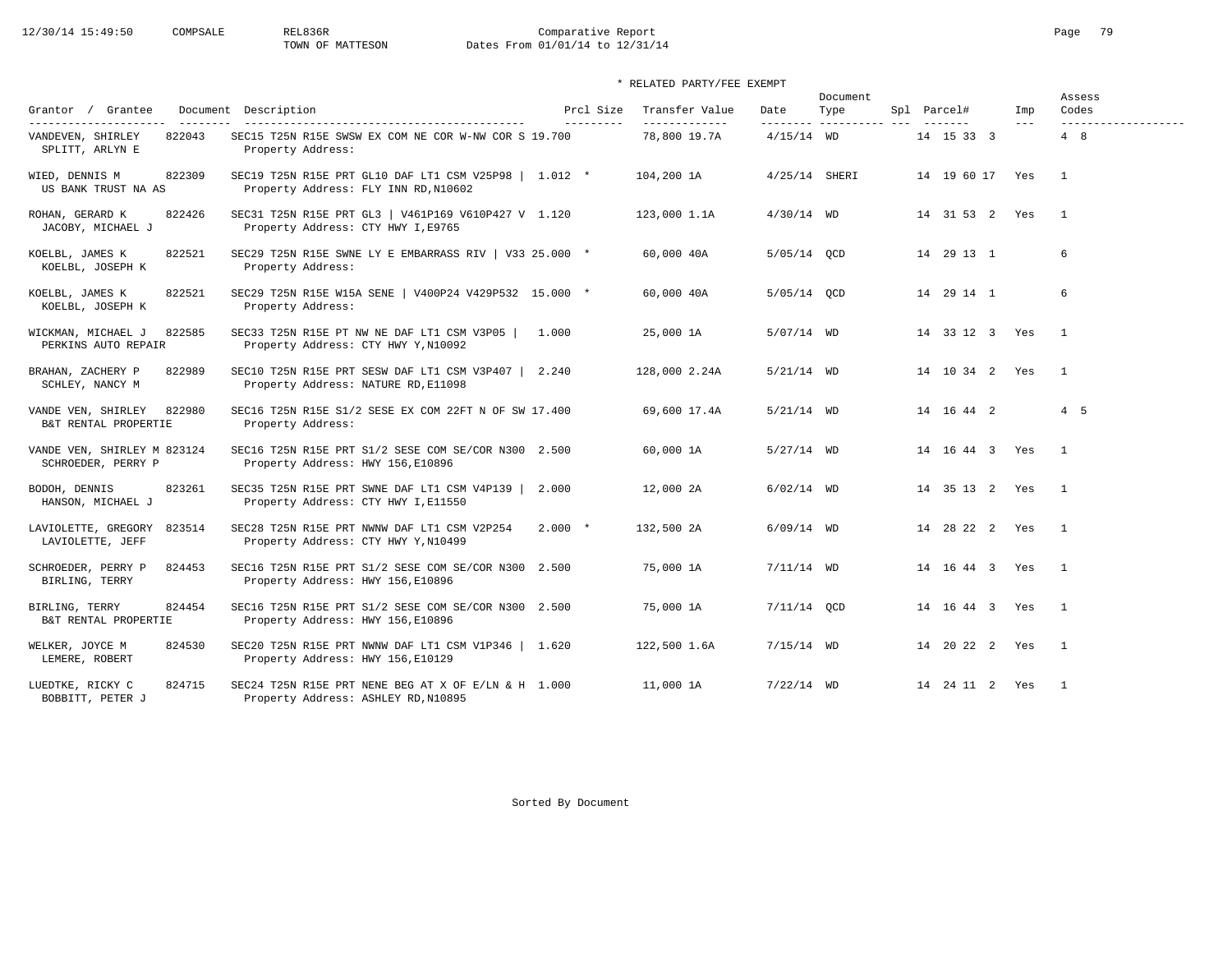# 12/30/14 15:49:50 COMPSALE REL836R Comparative Report Comparative Report Page 80 Dates From 01/01/14 to 12/31/14

### \* RELATED PARTY/FEE EXEMPT

|                                                    |                                                                                             |            |                        |                                 |                   | Document               |              |                    |                | Assess                   |
|----------------------------------------------------|---------------------------------------------------------------------------------------------|------------|------------------------|---------------------------------|-------------------|------------------------|--------------|--------------------|----------------|--------------------------|
| Grantor / Grantee<br>----------------------        | Document Description<br>-------------------------------------                               |            | Prcl Size<br>--------- | Transfer Value<br>_____________ | Date<br>--------- | Type<br>-------------- |              | Spl Parcel#        | Imp<br>$- - -$ | Codes                    |
| 824910<br>LUEDTKE, RICKY C<br>KIRCHENWITZ, MARK A  | SEC17 T25N R15E S1/2 SE LY E HWY Y EX #778362 23.000<br>Property Address: CTY HWY Y, N10958 |            |                        | 90,800 23A                      | $7/25/14$ WD      |                        |              | 14 17 44 3         | Yes            | $1\quad 5$               |
| HIBBARD, DENNIS E<br>824909<br>SEVERSON, DEREK J   | SEC34 T25N R15E N180FT OF W26.5RDS NWNW   V30 2.000<br>Property Address: HENN RD, N10088    |            |                        | 82,000 2A                       | $7/25/14$ LC      |                        |              | 14 34 22 3 Yes     |                | $\overline{1}$           |
| SCHUMACHER, KATHERIN 825023<br>SCHMIDT, AMBER      | SEC29 T25N R15E PRT SWSW DAF LT1 CSM V19P400 1.100<br>Property Address: CTY HWY I, E10128   |            |                        | 87,500 1.1A                     | $7/31/14$ WD      |                        |              | 14 29 33 4 Yes     |                | $\overline{1}$           |
| ROSNOW, TERRI LYNN T 825651<br>ROSNOW, WILLIAM A   | SEC13 T25N R15E NWSW   V402P85 40A<br>Property Address:                                     | $40.000 *$ |                        | 160,000 120A                    | 8/25/14 TRUST     |                        |              | 14 13 32           |                | 5 6                      |
| ROSNOW, TERRI LYNN T 825651<br>ROSNOW, WILLIAM A   | SEC13 T25N R15E SWSW   V402P85 40A<br>Property Address:                                     | $40.000 *$ |                        | 160,000 120A                    | 8/25/14 TRUST     |                        |              | 14 13 33           |                | 5                        |
| ROSNOW, TERRI LYNN T 825651<br>ROSNOW, WILLIAM A   | SEC13 T25N R15E SESW   V402P85 40A<br>Property Address:                                     | $40.000 *$ |                        | 160,000 120A                    | 8/25/14 TRUST     |                        |              | 14 13 34           |                | 5 6                      |
| OESTERREICH, DAVID H 826149<br>FLANAGAN, CHRISTINA | SEC5 T25N R15E PRT SWSE DAF COM S1/4 COR N134 20.340<br>Property Address:                   |            |                        | 475,000 76A                     | $9/15/14$ WD      |                        |              | 14 05 43 1         |                |                          |
| OESTERREICH, DAVID H 826149<br>FLANAGAN, CHRISTINA | SEC5 T25N R15E SESE   V110P266 V256P368 V514P 40.000<br>Property Address: PALMER RD, N11759 |            |                        | 475,000 76A                     | $9/15/14$ WD      |                        |              | 14 05 44           | Yes            | $1 \quad 4$              |
| OESTERREICH, DAVID H 826149<br>FLANAGAN, CHRISTINA | SEC8 T25N R15E N15A NENE   V256P368 V514315 V 15.000<br>Property Address:                   |            |                        | 475,000 76A                     | $9/15/14$ WD      |                        |              | 14 08 11 4         |                |                          |
| 826136<br>ROHRER, MARK L<br>KRAUSE, THOMAS L       | SEC10 T25N R15E NWNE LY N HWY C EX COM NE COR 10.900 *<br>Property Address:                 |            |                        | 3,000.1A                        | $9/15/14$ OCD     |                        | $\mathbf{x}$ | 14 10 12 4         |                | 6                        |
| CAMPBELL, JAMES PR<br>826356<br>RADDATZ, JAMES E   | SEC31 T25N R15E PRT GL3   V459P585 1.12A<br>Property Address: CTY HWY I, E9757              | 1.120      |                        | 135,000 1.1A                    | 9/22/14 PERRE     |                        |              | 14 31 53 4 Yes     |                | $\overline{1}$           |
| ACEVEDO, RODOLFO<br>826933<br>CHRISTIANA TRUST, A  | SEC14 T25N R15E PRT SWNW DAF LT1 CSM V20P202<br>Property Address:                           | $1.944$ *  |                        | 132,000 1A                      | 10/09/14 SHERI    |                        |              | 14 14 23 5         |                | 1                        |
| ACEVEDO, RODOLFO<br>826933<br>CHRISTIANA TRUST, A  | SEC14 T25N R15E PRT SWNW DAF LT2 CSM V20P202 1.030 *<br>Property Address: OLD CC, N11106    |            |                        | 132,000 1A                      | 10/09/14 SHERI    |                        |              | 14  14  23  6  Yes |                | $\overline{1}$           |
| JPMORGAN CHASE BANK 827432<br>VANDERMEERSCH, PIERR | SEC19 T25N R15E PRT SWSE COM SE COR W350FT N1 1.870<br>Property Address: 7TH ST, E10018     |            |                        | 42,500 2A                       | $10/27/14$ WD     |                        |              | 14  19  43  2  Yes |                | $\overline{\phantom{1}}$ |
| PRICKETTE, LAWRENCE 827552<br>WAUPACA COUNTY       | SEC28 T25N R15E SESESW EX S209FT OF W209FT<br>Property Address: CTY HWY Y, N10149           | $9.000 *$  |                        | 400.925A                        | 10/30/14 WD       |                        | $\mathbf{x}$ | 14 28 34 6 Yes     |                | $1 \quad 4$              |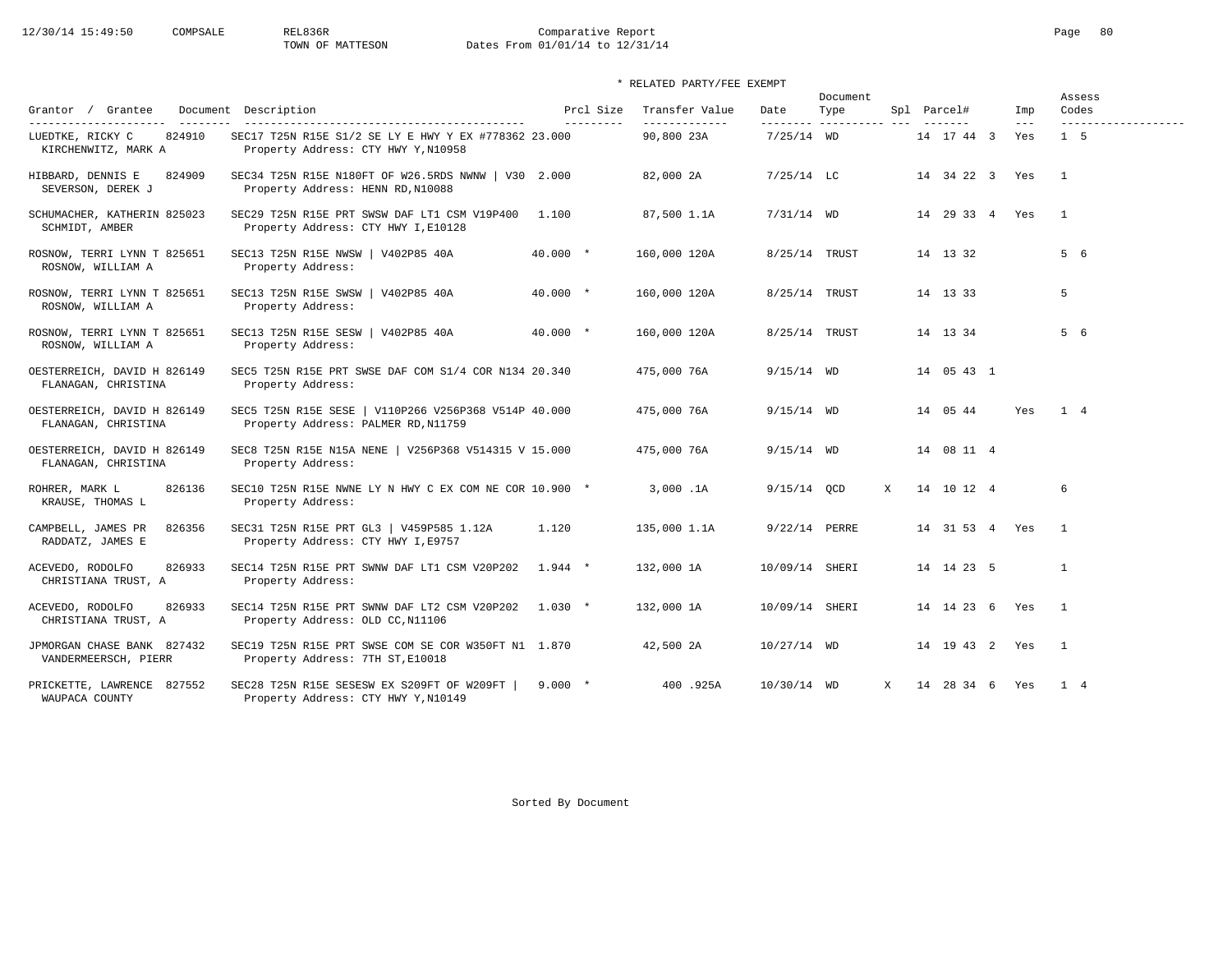12/30/14 15:49:50 COMPSALE REL836R Comparative Report Comparative Report Page 81<br>TOWN OF MATTESON Dates From 01/01/14 to 12/31/14 Dates From 01/01/14 to 12/31/14

| * RELATED PARTY/FEE EXEMPT                    |        |                                                                                              |           |           |              |                                |               |                  |              |  |                 |                |                 |
|-----------------------------------------------|--------|----------------------------------------------------------------------------------------------|-----------|-----------|--------------|--------------------------------|---------------|------------------|--------------|--|-----------------|----------------|-----------------|
| Grantor / Grantee                             |        | Document Description                                                                         |           | Prcl Size |              | Transfer Value                 | Date          | Document<br>Type |              |  | Spl Parcel#     | Imp<br>$- - -$ | Assess<br>Codes |
| MALTBEY, DAVID R<br>WAUPACA COUNTY            | 827553 | SEC28&33 T25N R15E PRT SWSE SEC28 & PRT NWNE<br>Property Address: CTY HWY Y, N10104          | $2.100 *$ |           |              | 0.221 EXIST 10/30/14 WD        |               |                  | X            |  | 14 28 43 2      | Yes            | $\overline{1}$  |
| PERKINS AUTO REPAIR 827554<br>WAUPACA COUNTY  |        | SEC33 T25N R15E PT NW NE DAF LT1 CSM V3P05<br>Property Address: CTY HWY Y, N10092            | $1.000 *$ |           |              | 0.062 EXIST 10/30/14 WD        |               |                  | X            |  | 14 33 12 3 Yes  |                | $\overline{1}$  |
| SHEPHERD, RAYMOND H 827555<br>WAUPACA COUNTY  |        | SEC33 T25N R15E PRT W1/2 NE DAF LT1 CSM V15P2 4.376 *<br>Property Address: CTY HWY I, E10698 |           |           | 3,925,527A   |                                | 10/30/14 WD   |                  | X            |  | 14 33 13 4 Yes  |                | $\overline{1}$  |
| 4 SEASONS1 LLC<br>WAUPACA COUNTY              | 827551 | SEC33 T25N R15E PRT NENW COM N1/4 COR W558FT 6.000 *<br>Property Address: CTY HWY I, E10629  |           |           |              | 450.530                        | 10/30/14 WD   |                  | X            |  | 14 33 21 1 Yes  |                | 156             |
| FULLER, STEVEN E<br>WAUPACA COUNTY            | 827556 | SEC33 T25N R15E PRT NESW DAF COM NE COR W510F 5.970 *<br>Property Address: PAAPE RD, N9883   |           |           |              | 0.386 EXIST 10/30/14 WD        |               |                  | X            |  | 14 33 31 2 Yes  |                | $\overline{1}$  |
| GEIGER, FLORENCE M<br>GEIGER, ALAN E          | 827588 | SEC16 T25N R15E NWSW   V468P176 V541P556 V556 40.000 *<br>Property Address:                  |           |           | 112,000 40A  |                                | 10/31/14 QCD  |                  |              |  | 14 16 32        |                |                 |
| MEYER, CHRISTOPHER A 827882<br>WAUPACA COUNTY |        | SEC28 T25N R15E W1/2 SESW EX E330FT OF S660FT 15.000 *<br>Property Address:                  |           |           |              | 0.266 EXIST 11/11/14 WD        |               |                  | $\mathbf{x}$ |  | 14 28 34 4      |                | $\overline{4}$  |
| ROGERS, RODNEY H<br>WAUPACA COUNTY            | 827884 | SEC28 T25N R15E PRT SESW DAF E330FT OF S660FT 5.000 *<br>Property Address: CTY HWY I, E10626 |           |           |              | 0.25A EXIST 11/11/14 WD        |               |                  | X            |  | 14 28 34 5 Yes  |                | $\overline{1}$  |
| ROGERS, RODNEY H<br>WAUPACA COUNTY            | 827883 | SEC28 T25N R15E PRT SESESW DAF S209FT OF W209 1.000 *<br>Property Address:                   |           |           |              | 0.158 EXIST 11/11/14 WD        |               |                  | $\mathbf{x}$ |  | 14 28 34 7      |                | 5               |
| ROGERS, RODNEY H<br>WAUPACA COUNTY            | 827885 | SEC33 T25N R15E NWNE EX N400FT OF W375FT EX S 34.400 *<br>Property Address:                  |           |           |              | 375.464A                       | $11/11/14$ WD |                  | $\mathbf{x}$ |  | 14 33 12 5      |                | $\overline{4}$  |
| MUTHIG, OWEN J<br>WAUPACA COUNTY              | 827886 | SEC33 T25N R15E PRT SENW COM NE/C S1031FT-PRI 5.810 *<br>Property Address: CTY HWY I, E10703 |           |           |              | 0.798 EXIST 11/11/14 WD        |               |                  | $\mathbf{x}$ |  | 14 33 71 10 Yes |                | $1\quad 6$      |
| PRELLWITZ, ROBERT D<br>WAUPACA COUNTY         | 827887 | SEC33 T25N R15E PRT SENW DAF TRACT 2 CSM V3P5 2.050 *<br>Property Address: PAAPE RD, N9907   |           |           |              | 0.22A EXIST 11/11/14 WD        |               |                  | $\mathbf{x}$ |  | 14 33 71150 Yes |                | $\overline{1}$  |
| MALTBEY, CINDY L<br>MACHMUELLER, CORTNEY      | 828425 | SEC28&33 T25N R15E PRT SWSE SEC28 & PRT NWNE<br>Property Address: CTY HWY Y, N10104          | 2,100     |           | 126,000 2.1A |                                | 12/01/14 WD   |                  |              |  | 14 28 43 2 Yes  |                | $\overline{1}$  |
| HOGEN, CAROL JEAN<br>HOGEN, DAVID A           | 828591 | SEC28 T25N R15E PRT NENW DAF LT2 CSM V12P65   1.000 *<br>Property Address: CTY HWY Y, N10473 |           |           |              | 46,400 LIFE ESTAT 12/05/14 QCD |               |                  |              |  | 14 28 21 7 Yes  |                | $\overline{1}$  |
| BRUNNER, PHYLISS<br>FRITZ, DAVID A            | 828600 | SEC31 T25N R15E PRT GL4   V440P485 V716P477 8 8.120 *<br>Property Address:                   |           |           | 116,000 10A  |                                | 12/05/14 QCD  |                  |              |  | 14 31 54 1      |                | $\overline{4}$  |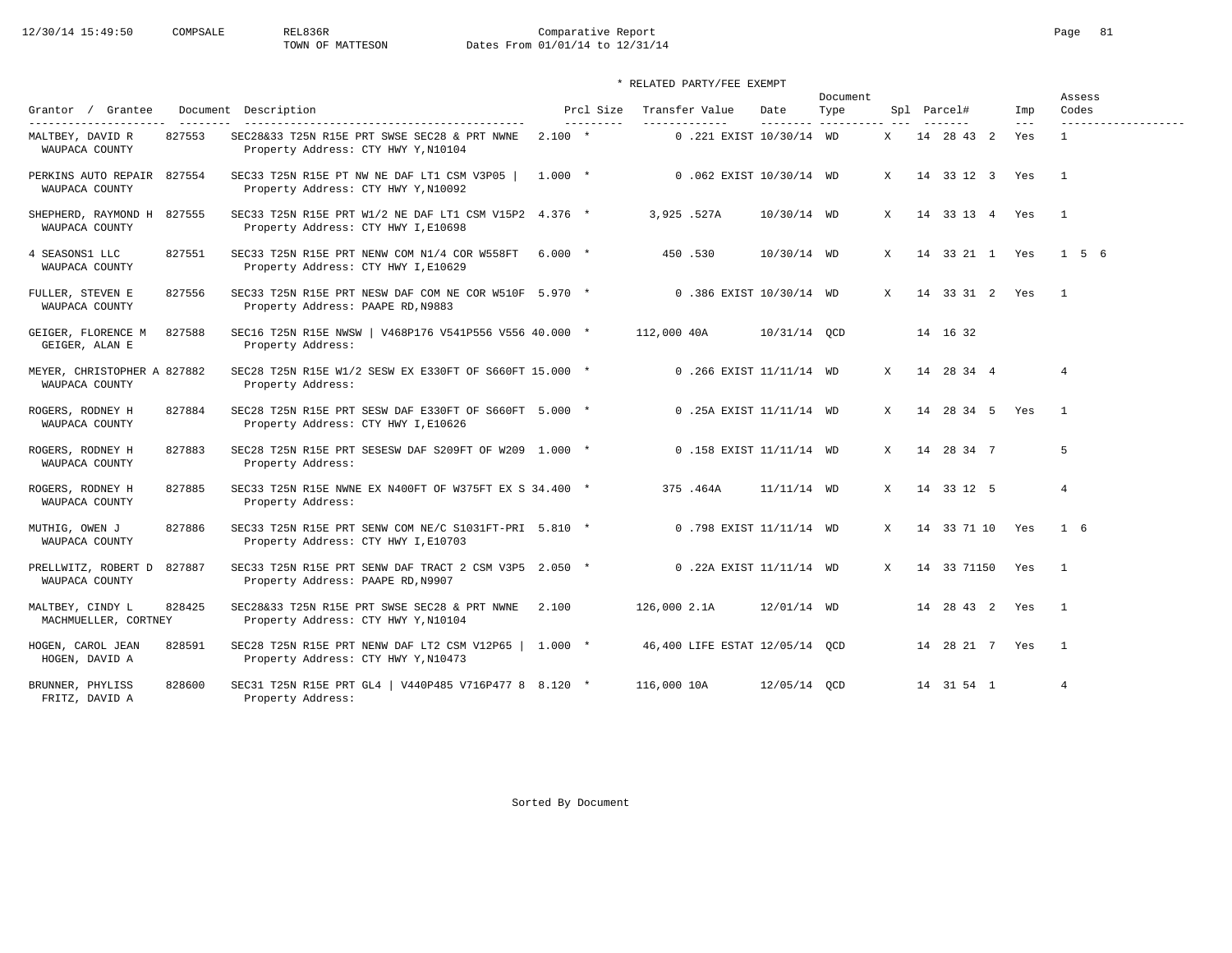\* RELATED PARTY/FEE EXEMPT

|                                               |        |                                                                                                |            |            |                              |               | Document                 |   |                       |                  | Assess     |                   |
|-----------------------------------------------|--------|------------------------------------------------------------------------------------------------|------------|------------|------------------------------|---------------|--------------------------|---|-----------------------|------------------|------------|-------------------|
| Grantor / Grantee                             |        | Document Description                                                                           |            | Prcl Size  | Transfer Value               | Date          | Type                     |   | Spl Parcel#           | Imp              | Codes      |                   |
| BRUNNER, PHYLISS<br>FRITZ, DAVID A            | 828600 | SEC31 T25N R15E PRT GL4 COM NW COR SEC31 E198 1.350 *<br>Property Address: CTY HWY I, E9705    |            |            | -------------<br>116,000 10A | 12/05/14 OCD  | --------- ---------- --- |   | -------<br>14 31 54 5 | $---$<br>Yes     |            |                   |
| BRUNNER, PHYLISS<br>FRITZ, DAVID A            | 828600 | SEC31 T25N R15E N140FT PRT GL4   V355P440 V71 .650 *<br>Property Address:                      |            |            | 116,000 10A                  | 12/05/14 QCD  |                          |   |                       | 14 31 54 8 Yes 1 |            |                   |
| SUESS, CHRISTOPHER J 828604<br>WAUPACA COUNTY |        | SEC33 T25N R15E PRT NWNE COM N1/4/C S400FT E3 2.440 *<br>Property Address: CTY HWY Y, N10086   |            |            | 0.212 EXIST 12/05/14 WD      |               |                          | X | 14 33 12 2 Yes        | $\overline{1}$   |            |                   |
| KRAKE, KERRY L<br>WAUPACA COUNTY              | 828605 | SEC33 T25N R15E PRT SWNE   V241P373 V387P58 V 7.000 *<br>Property Address: CTY HWY I, E10708   |            |            | 1,100.391A                   | 12/05/14 WD   |                          | X | 14 33 13 1 Yes        |                  | $1\quad 5$ |                   |
| FINGER, RANDALL G<br>WAUPACA COUNTY           | 828606 | SEC33 T25N R15E PRT NENW   V241P147 V476P881 23.650 *<br>Property Address: CTY HWY I, E10689   |            |            | 9,000 2.975A                 | 12/05/14 WD   |                          | X | 14 33 21 3 Yes        |                  |            | $1\quad 5\quad 6$ |
| VANARK, MICHAEL A<br>RETZLAFF, AUSTIN R       | 828654 | SEC18 T25N R15E PRT GL14 LT2 CSM V24P186   V3 6.740<br>Property Address: HWY 156, E9922        |            |            | 169,000 6.7A                 | 12/08/14 WD   |                          |   | 14 18 64 4 Yes        |                  | 4 7        |                   |
| STILEN, JAMES<br>STILEN, LAWRENCE L           | 828830 | SEC33 T25N R15E PRT SWNW COM W1/4/C N1333FT E 5.020 *<br>Property Address: WOODSMAN LN, E10576 |            |            | 18,000 5A                    | $12/16/14$ LC |                          |   | 14 33 71 60           |                  | 1 6        |                   |
| HILL, DANIEL<br>HILL, DAVID                   | 828879 | SEC3 T25N R15E NESE   V684P193 40A<br>Property Address:                                        |            | $40.000 *$ | 50,000 96A                   | 12/18/14 OCD  |                          |   | 14 03 41              |                  |            | $4\quad 5\quad 8$ |
| HILL, DANIEL<br>HILL, DAVID                   | 828879 | SEC3 T25N R15E SESE   V684P193 40A<br>Property Address:                                        |            | $40.000 *$ | 50,000 96A                   | 12/18/14 OCD  |                          |   | 14 03 44              |                  | $4\quad 5$ |                   |
| HILL, DANIEL<br>HILL, DAVID                   | 828879 | SEC10 T25N R15E NENE LY N HWY C   V684P193<br>Property Address: CTY HWY C, E11214              | $16.000$ * |            | 50,000 96A                   | 12/18/14 QCD  |                          |   | 14 10 11 1 Yes        |                  |            | 1 4 5             |

\*\* \*\* \*\*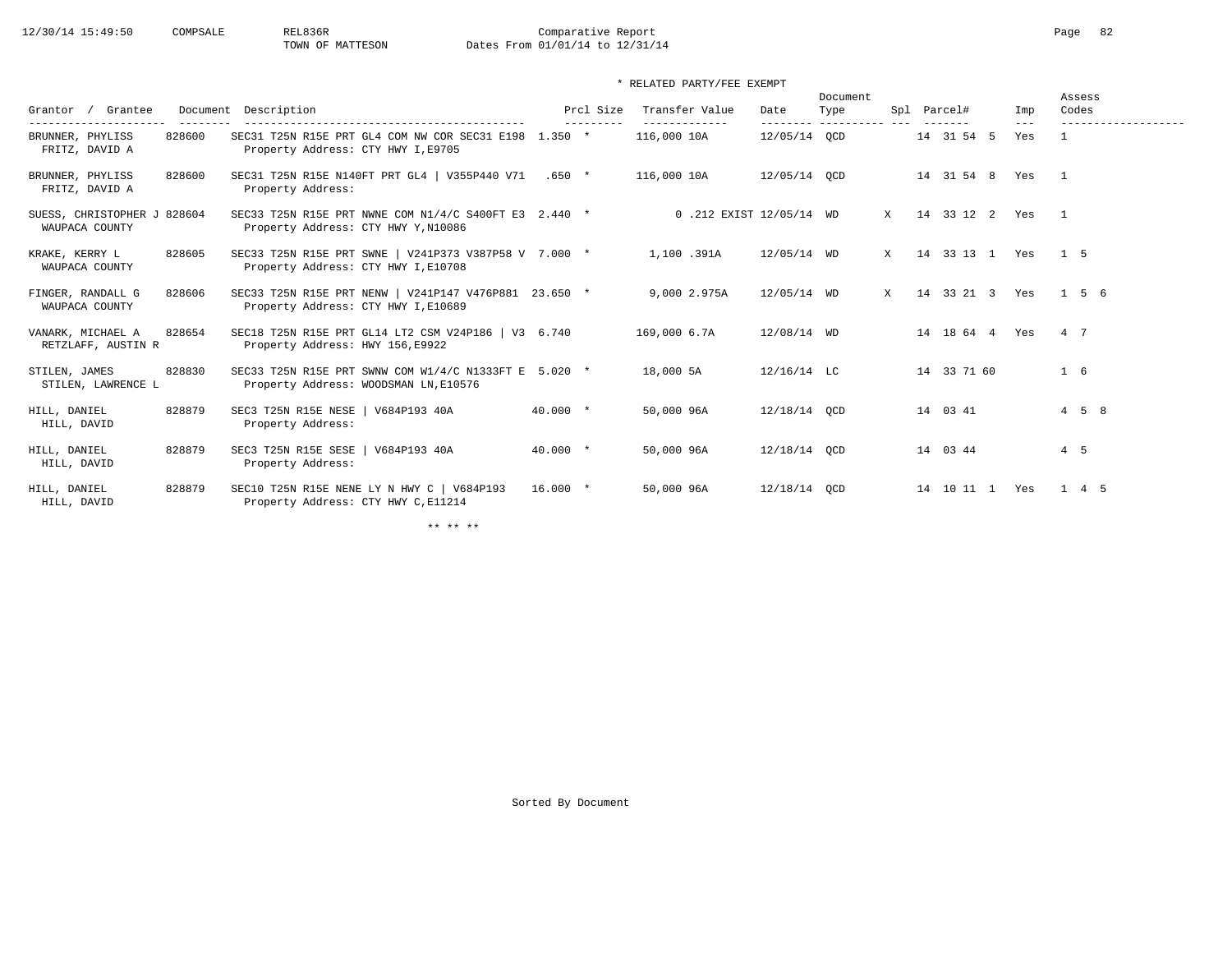# 12/30/14 15:49:50 COMPSALE REL836R Comparative Report Comparative Report Page 83<br>TOWN OF MUKWA Dates From 01/01/14 to 12/31/14 Dates From 01/01/14 to 12/31/14

### \* RELATED PARTY/FEE EXEMPT

|                                                    |                                                                                               |                        |                                 |                   | Document               |             |                    |                | Assess                       |
|----------------------------------------------------|-----------------------------------------------------------------------------------------------|------------------------|---------------------------------|-------------------|------------------------|-------------|--------------------|----------------|------------------------------|
| Grantor / Grantee<br>----------------------        | Document Description                                                                          | Prcl Size<br>--------- | Transfer Value<br>_____________ | Date<br>--------- | Type<br>-------------- | Spl Parcel# |                    | Imp<br>$- - -$ | Codes<br>------------------- |
| 819821<br>KRASKE, JOHN M<br>BUTLER, ANDREW JON     | SEC3 T22N R14E GL2 LY N RR R/W EX LAND LY N H 19.430<br>Property Address:                     |                        | 20,000 19.5A                    | $1/02/14$ WD      |                        |             | 15 03 52 6         |                | 5 8                          |
| SECRETARY OF VETERAN 819800<br>ROSE, BRANDON D     | SEC7 T22N R14E PRT FRL NWNW LY W OF HWY DAF L 5.000<br>Property Address: OSTRANDER RD, N4401  |                        | 135,000 10A                     | $1/02/14$ WD      |                        |             | 15 07 22 6 Yes     |                | $\overline{1}$               |
| SECRETARY OF VETERAN 819800<br>ROSE, BRANDON D     | SEC7 T22N R14E PRT FRL NWNW LY W OF HWY DAF L 5.000<br>Property Address:                      |                        | 135,000 10A                     | $1/02/14$ WD      |                        |             | 15 07 22 7         |                | $\mathbf{1}$                 |
| PROPERTY STEWARTDS L 819842<br>KANAMAN, WILLIAM R  | SEC23 T22N R14E PRT SWNW DAF LT4 CSM V1P354 E 1.000<br>Property Address: CTY HWY W, N3518     |                        | 115,000 1A                      | $1/02/14$ WD      |                        |             | 15 23 23 2 Yes     |                | $\frac{1}{2}$                |
| BOHLMANN, GLENN F TR 819972<br>BOHLMANN, BILLIE JO | SEC23 T22N R14E PRT SWSW DAF CSM V1P66   V408 2.000 *<br>Property Address: CTY HWY W, N3356   |                        | 49,600 2                        | 1/09/14 TRUST     |                        |             | 15 23 33 4 Yes     |                | $\overline{1}$               |
| 820035<br>THOMACK, JAMES D<br>THOMACK, CRAIG J     | SEC5 T22N R14E PRT SWNW & PRT NWSW LY S HWY E 37.000 *<br>Property Address: HWY 54, E7737     |                        | 82,800 37A                      | $1/13/14$ OCD     |                        |             |                    |                | 15 05 32 3 Yes 1 4 5         |
| PERRAULT, RICHARD L 820207<br>HALVERSON, VIRGINIA  | SEC15 T22N R14E PRT NESE DAF BEG E1/4 COR S41 6.740 *<br>Property Address: JENNINGS RD, N3879 |                        | 227,300 6.7A                    | $1/21/14$ OCD     |                        |             | 15  15  41  5  Yes |                | $\overline{1}$               |
| FEDERAL HOME LOAN MO 820308<br>GRUENTZEL, STEVEN J | SEC21 T22N R14E PRT GL1 AKA LTS Q&R SHAWS PLA<br>Property Address: SHAW RD, E8358             | .000                   | 64,567 1A                       | $1/23/14$ WD      |                        |             | 15 21 71 17 Yes    |                | $\overline{1}$               |
| ALBRECHT, LISA A<br>820421<br>THOMPSON, SAMUEL F   | SEC11 T22N R14E PRT GL2   V274P75 EX V274P76<br>Property Address: CTY HWY X, E9036            | .000                   | 25,000                          | $1/28/14$ WD      |                        |             | 15 11 52 14 Yes    |                | $\overline{1}$               |
| 820410<br>GUTOSKI, ROBERT<br>KENT, MICHAEL         | SEC26 T22N R14E PRT SWNE DAF BEG SW COR N-NW 12.000 *<br>Property Address:                    |                        | 3,600 32A                       | $1/28/14$ WD      |                        |             | 15 26 13 5         |                | 5 6                          |
| GUTOSKI, ROBERT<br>820410<br>KENT, MICHAEL         | SEC26 T22N R14E PRT NE BEING A 66FT RD/ROW<br>Property Address:                               | $2.800 *$              | 3,600 32A                       | $1/28/14$ WD      |                        |             | 15 26 14 10        |                | $4\quad 5$                   |
| GUTOSKI, ROBERT<br>820410<br>KENT, MICHAEL         | SEC26 T22N R14E E1/2 SENW   V393P91 V444P357 20.000 *<br>Property Address:                    |                        | 3,600 32A                       | $1/28/14$ WD      |                        |             | 15 26 24 1         |                | 5 6                          |
| MONTGOMERY, GEORGE N 820755<br>MONTGOMERY, WHAYNE  | SEC19 T22N R14E S23A NWSW LY S OF HWY EX V686 14.940 *<br>Property Address: BEHNKE RD, N3471  |                        | 161,700 14.9A                   | $2/13/14$ WD      |                        |             | 15  19  32  6  Yes |                | $1 \quad 4 \quad 8$          |
| PERKINS, LAWRENCE J<br>820802<br>PERKINS, TODD W   | SEC31 T22N R14E PRT BAUERS UNRCD PLAT PRT E1/<br>Property Address: CUT OFF RD, E7681          | $.000*$                | 150,400                         | $2/14/14$ OCD     |                        |             | 15 31 72 23 Yes    |                | $\overline{\phantom{0}}$     |
| 820827<br>GAMBSKY, DEBRA L<br>ERNST, RORY L        | SEC11 T22N R14E PRT GL 1 EX V576P63   V250P32<br>Property Address: CTY HWY X, E9163           | $.000*$                | 72,700                          | $2/17/14$ QCD     |                        |             | 15 11 51 6 Yes     |                | $\overline{1}$               |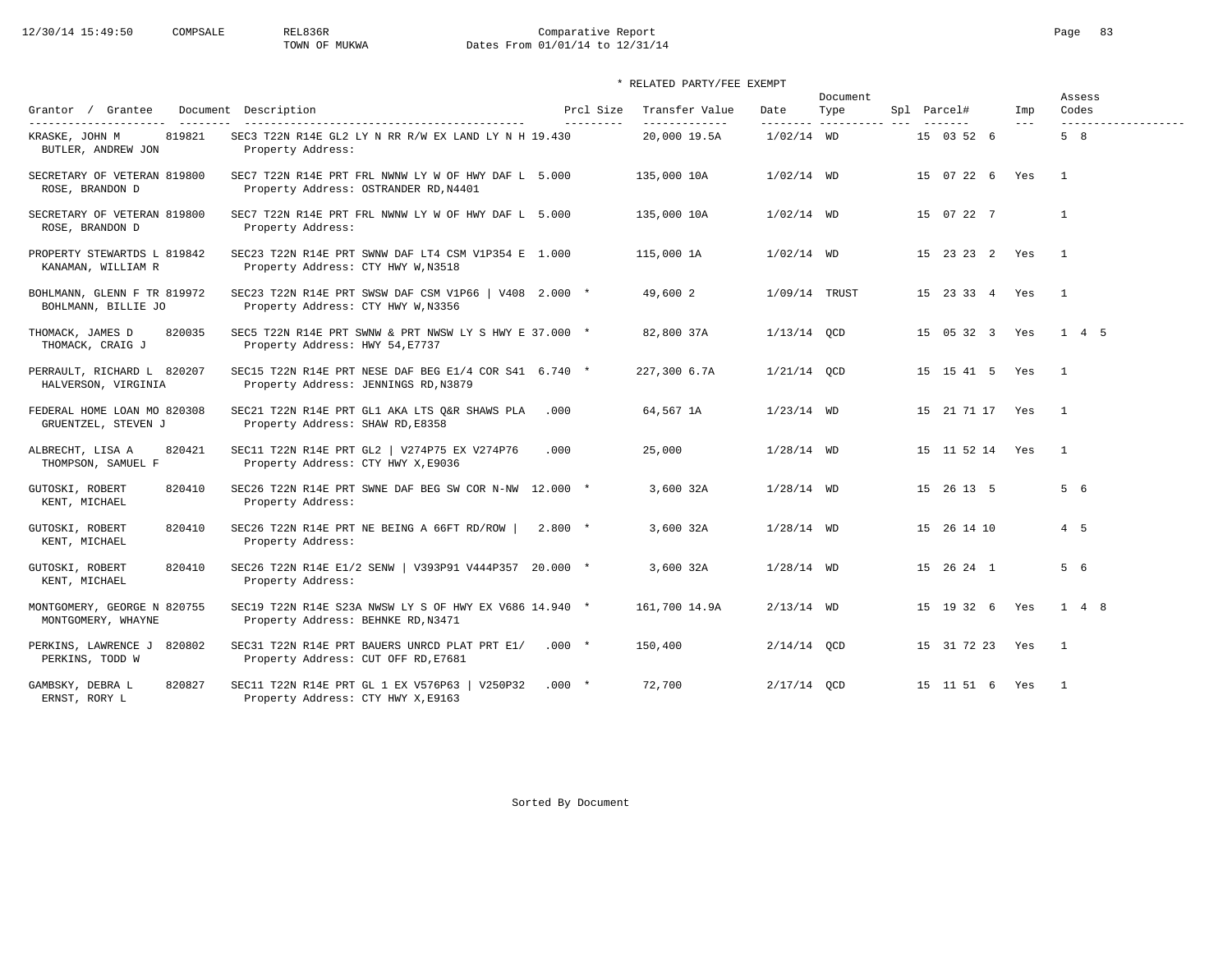# 12/30/14 15:49:50 COMPSALE REL836R Comparative Report Comparative Report Page 84 Dates From 01/01/14 to 12/31/14

### \* RELATED PARTY/FEE EXEMPT

|                                                 |        |                                                                                             |         |                        |                                 |               | Document                        |                    |                            | Assess                       |
|-------------------------------------------------|--------|---------------------------------------------------------------------------------------------|---------|------------------------|---------------------------------|---------------|---------------------------------|--------------------|----------------------------|------------------------------|
| Grantor / Grantee<br>---------------------      |        | Document Description<br>-------------------------------------                               |         | Prcl Size<br>--------- | Transfer Value<br>------------- | Date          | Type<br>-------- ---------- --- | Spl Parcel#        | Imp<br>$\qquad \qquad - -$ | Codes<br>------------------- |
| KETTNER, ALICIA M<br>KETTNER, ALICIA M          | 821128 | SEC3 T22N R14E LT30 & S1/2 LT32 BLK 16 VILL N<br>Property Address: SCHOOL ST, N4625         | $.000*$ |                        | 42,500                          | 3/05/14 OCD   |                                 | 15 03 71196        | Yes                        | $\mathbf{1}$                 |
| RHODE, LISA M<br>RHODE, DUSTIN J                | 821245 | SEC22 T22N R14E PRT SENE COM INT DEY RD & E/S 5.000 *<br>Property Address: KNIGHT RD, N3517 |         |                        | 178,100 5A                      | 3/10/14 OCD   |                                 | 15 22 14 4 Yes     |                            | $\overline{1}$               |
| WILLIAMS, CHAD B<br>SOMERS, NATHAN M            | 821369 | SEC8 T22N R14E PRT NENE DAF LT1 CSM V28P17<br>Property Address: WOOD WAY, E8051             | 2.000   |                        | 275,000.2A                      | $3/17/14$ WD  |                                 | 15 08 11 12 Yes    |                            | $\overline{1}$               |
| BARTEL, LARRY O<br>OBRIEN, SAMUEL               | 821530 | SEC6 T22N R14E PRT NWNE & PRT SWNE DAF LT3 CS 2.770 *<br>Property Address:                  |         |                        | 600 2.8A                        | $3/24/14$ WD  |                                 | 15 06 13 16        |                            | $\overline{4}$               |
| KANAMAN, WILLIAM R<br>KANAMAN, KRAIG A          | 821676 | SEC23 T22N R14E PRT SWNW DAF LT4 CSM V1P354 E 1.000 *<br>Property Address: CTY HWY W, N3518 |         |                        | 130,000 1A                      | $3/28/14$ OCD |                                 | 15 23 23 2 Yes     |                            | $\sim$ 1                     |
| BOUSHELE, BRIAN D<br>BRICCO, STEVEN C           | 821762 | SEC9 T22N R14E PRT S1/2 S1/2 NWNW BEING PRT L 1.100<br>Property Address: RITCHIE LN, E8146  |         |                        | 150,000 1.1A                    | $4/01/14$ WD  |                                 | 15 09 22 13 Yes    |                            | $\mathbf{1}$                 |
| HARRINGTON, RODNEY L 821929<br>BYRUM, WAYNE     |        | SEC26 T22N R14E E1/2 NENW   V393P91 V444P357 19.840<br>Property Address:                    |         |                        | 13,067 20A                      | $4/09/14$ OCD |                                 | 15 26 21 1         |                            | 5 6                          |
| KAPITANY, JOSEPH M<br>WEBER, RONALD J           | 821997 | SEC28 T22N R14E PRT NWNE DAF PAR A PLAT OF SU 13.440<br>Property Address:                   |         |                        | 290,000 35.8A                   | $4/11/14$ WD  |                                 | 15 28 12 3         |                            | 5 6                          |
| KAPITANY, JOSEPH M<br>WEBER, RONALD J           | 821997 | SEC28 T22N R14E PRT NW NE DAF PAR B PLAT OF S 15.850<br>Property Address:                   |         |                        | 290,000 35.8A                   | $4/11/14$ WD  |                                 | 15 28 12 4         |                            | 4 5                          |
| KAPITANY, JOSEPH M<br>WEBER, RONALD J           | 821997 | SEC28 T22N R14E PRT W1/2 NE DAF PAR C PLAT OF 5.360<br>Property Address: HUNTLEY RD, E8391  |         |                        | 290,000 35.8A                   | $4/11/14$ WD  |                                 | 15 28 13 9 Yes     |                            | 4 5 7                        |
| KAPITANY, JOSEPH M<br>WEBER, RONALD J           | 821997 | SEC28 T22N R14E PRT W1/2 NE DAF LT1 CSM V21P1 1.150<br>Property Address: HUNTLEY RD, E8397  |         |                        | 290,000 35.8A                   | $4/11/14$ WD  |                                 | 15 28 13 10        |                            | $7\phantom{.0}$              |
| HERMANSEN, HAROLD L<br>BOHM, STEVEN M           | 822040 | SEC11 T22N R14E PRT GL1 DESC #604919   V401P6<br>Property Address: CTY HWY X, E9292         | .430    |                        | 89,000.5A                       | $4/15/14$ WD  |                                 | 15 11 51 18        | Yes                        | $\overline{1}$               |
| SIMON, SHARON K<br>ZELLNER, JEANNE E            | 822057 | SEC32 T22N R14E PRT GL5   V301P272 V471P336 V .000 *<br>Property Address:                   |         |                        | 20,000                          | $4/15/14$ WD  |                                 | 15 32 55 9 Yes     |                            | $\overline{1}$               |
| LUND, RONALD W<br>SIMONIS, FRANK R              | 822218 | SEC19 T22N R14E PRT FRL NWSW&SWNW COM INT HWY 3.630<br>Property Address: CTY HWY X, E7323   |         |                        | 145,000 3.6A                    | $4/22/14$ WD  |                                 | 15  19  23  4  Yes |                            | $\overline{1}$               |
| FOX COMMUNITIES CRED 822384<br>WILLIAMS, CHAD B |        | SEC23 T22N R14E PRT SWNW DAF LT1 CSM V25P118 1.031<br>Property Address: CTY HWY W, N3542    |         |                        | 57,500 1A                       | $4/30/14$ WD  |                                 | 15 23 23 17 Yes    |                            | $\overline{1}$               |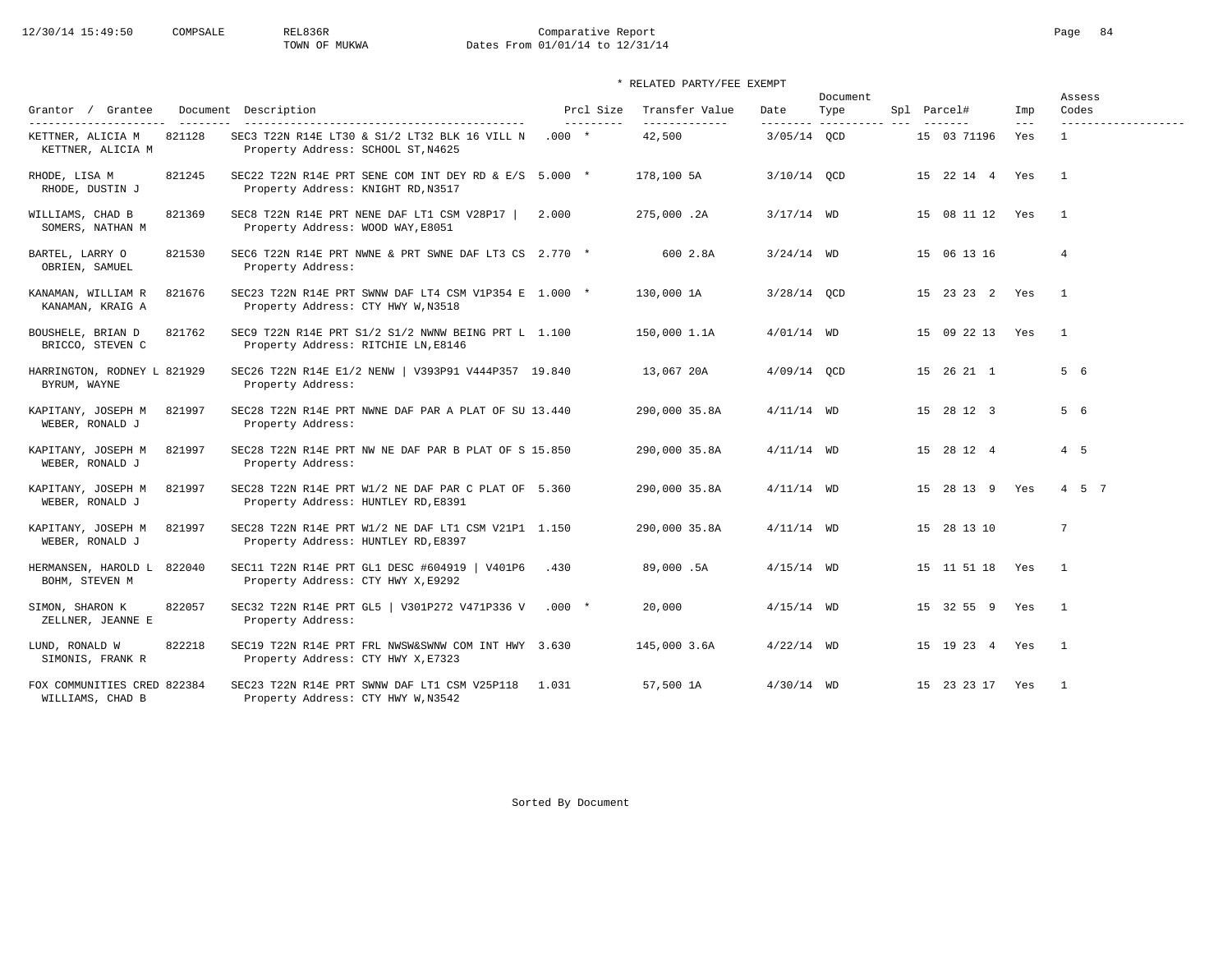# 12/30/14 15:49:50 COMPSALE REL836R Comparative Report Comparative Report Page 85 Dates From 01/01/14 to 12/31/14

### \* RELATED PARTY/FEE EXEMPT

| Grantor / Grantee                                  | Document Description                                                                                                              | Prcl Size  | Transfer Value               | Date          | Document<br>Type         |   | Spl Parcel#        | Imp          | Assess<br>Codes                     |
|----------------------------------------------------|-----------------------------------------------------------------------------------------------------------------------------------|------------|------------------------------|---------------|--------------------------|---|--------------------|--------------|-------------------------------------|
| BARKER-SCHMIDT, AMY 822457<br>THE BANK OF NEW YORK | ___________________________________<br>SEC4 T22N R14E PRT NWNE DAF LT1 CSM V14P237   4.400 *<br>Property Address: PRAHL RD, E8373 | ---------- | --------------<br>105,700 1A | 5/01/14 SHERI | --------- ---------- --- |   | 15 04 12 8         | $---$<br>Yes | -------------------<br>$\mathbf{1}$ |
| UPHOFF, CHRISTOPHER 822452<br>GORGES, GERALD W     | SEC28 T22N R14E PRT NESE DAF LT2 CSM V6P421   1.000<br>Property Address: TIMBER CT, E8470                                         |            | 183,500 1A                   | $5/01/14$ WD  |                          |   | 15 28 41 16        | Yes          | $\overline{1}$                      |
| REESE, DALE<br>822687<br>WITTE, GREGORY D          | SEC24 T22N R14E PRT W1/2 NWNW DESC V280P05 EX 3.320<br>Property Address: CTY HWY W, N3682                                         |            | 163,000 3.3A                 | $5/09/14$ WD  |                          |   | 15 24 22 9 Yes     |              | $\overline{1}$                      |
| WEGNER, PAUL E JR<br>822779<br>WEGNER, DONNA J     | SEC14 T22N R14E PRT SESW DAF LT1 CSM V12P328 1.420 *<br>Property Address: KLATT RD, E9078                                         |            | 185,000 1A                   | $5/13/14$ OCD |                          |   | 15 14 34 12 Yes    |              | $\overline{1}$                      |
| 822780<br>KANAMAN, JAY C<br>BYRUM, WAYNE           | SEC26 T22N R14E E1/2 NENW   V393P91 V444P357 19.840<br>Property Address:                                                          |            | 13,067 20A                   | 5/13/14 QCD   |                          |   | 15 26 21 1         |              | 5 6                                 |
| 822851<br>GILLIS, GARY<br>SCHULZ, JONATHAN J       | SEC24 T22N R14E PRT N1/2 SE DESC V598P513&518 5.690<br>Property Address:                                                          |            | 60,000 5A                    | $5/15/14$ WD  |                          | X | 15 24 42 2         |              | $\mathbf{1}$                        |
| 822873<br>TENNIE, DAVID J<br>WICKESBERG, CINDY L   | SEC10 T22N R14E PRT GL3 LY N HWY   V250P94 V7<br>Property Address: CTY HWY X, E8668                                               | .000       | 220,000.9A                   | $5/16/14$ WD  |                          |   | 15 10 53 3 Yes     |              | $\overline{1}$                      |
| 822938<br>MCGLIN, JASON M<br>BREHM, JORDAN F       | SEC9 T22N R14E PRT NENW DAF LT1 CSM V10P145   1.000<br>Property Address: WEYAUWEGA RD, E8222                                      |            | 127,500 1A                   | $5/19/14$ WD  |                          |   | 15 09 21 5 Yes     |              | $\overline{1}$                      |
| FASSBENDER, WENDY L<br>823044<br>BORK, STANLEY H   | SEC22 T22N R14E PRT SENW DAF LT2 CSM V27P101 5.510<br>Property Address: DEY RD, E8629                                             |            | 179,900 5.5A                 | $5/23/14$ WD  |                          |   | 15 22 24 11 Yes    |              | $1\quad 6$                          |
| PRASALOWICZ, HEATHER 823111<br>SIPIORSKI, REESE W  | SEC24 T22N R14E PRT SESE COM SE/COR SEC24 N23 8.480<br>Property Address: CTY HWY D, N3331                                         |            | 170,000 8.5A                 | 5/27/14 PERRE |                          |   | 15  24  44  3  Yes |              | $\overline{1}$                      |
| 823349<br>KETTNER, ADAM C<br>FERGE, BRANDON J      | SEC3 T22N R14E LT30 & S1/2 LT32 BLK 16 VILL N<br>Property Address: SCHOOL ST, N4625                                               | .000       | 104,900                      | $6/04/14$ WD  |                          |   | 15 03 71196 Yes    |              | $\overline{\phantom{0}}$            |
| 823921<br>COENEN, GERALD J<br>KLING, IAN           | SEC14 T22N R14E PRT SESW DAF LT3 FOX RUN SUB<br>Property Address: FOX TRL, N3773                                                  | 1.010      | 32,000 1A                    | $6/24/14$ WD  |                          |   | 15 14 72 3         |              | $\mathbf{1}$                        |
| 824078<br>SCHMIDT, PAUL A<br>ROSE, CHAD E          | SEC22 T22N R14E LT2 CSM V26P145   V555P386 V5 1.200<br>Property Address:                                                          |            | 25,000 1.2A                  | $6/27/14$ WD  |                          |   | 15 22 12 6 Yes     |              | $\overline{1}$                      |
| PAIROLERO, SHEILA D<br>824230<br>PAIROLERO, GREG M | SEC4&9 T22N R14E LT5 KIMBLE COURT SUB   V405P .000 *<br>Property Address: KIMBLE CT, N4501                                        |            | 109,500 1A                   | $7/02/14$ OCD |                          |   | 15 09 71 5 Yes     |              | $\overline{\phantom{1}}$            |
| 824270<br>BERKHAHN, EARL<br>THOMPSON, BRET M       | SEC5 T22N R14E PRT NESE & SESE DAF LT2 CSM V1 1.250<br>Property Address: LARRY RD, N4597                                          |            | 35,000 1.2A                  | $7/03/14$ WD  |                          |   | 15 05 41 18 Yes    |              | $\overline{1}$                      |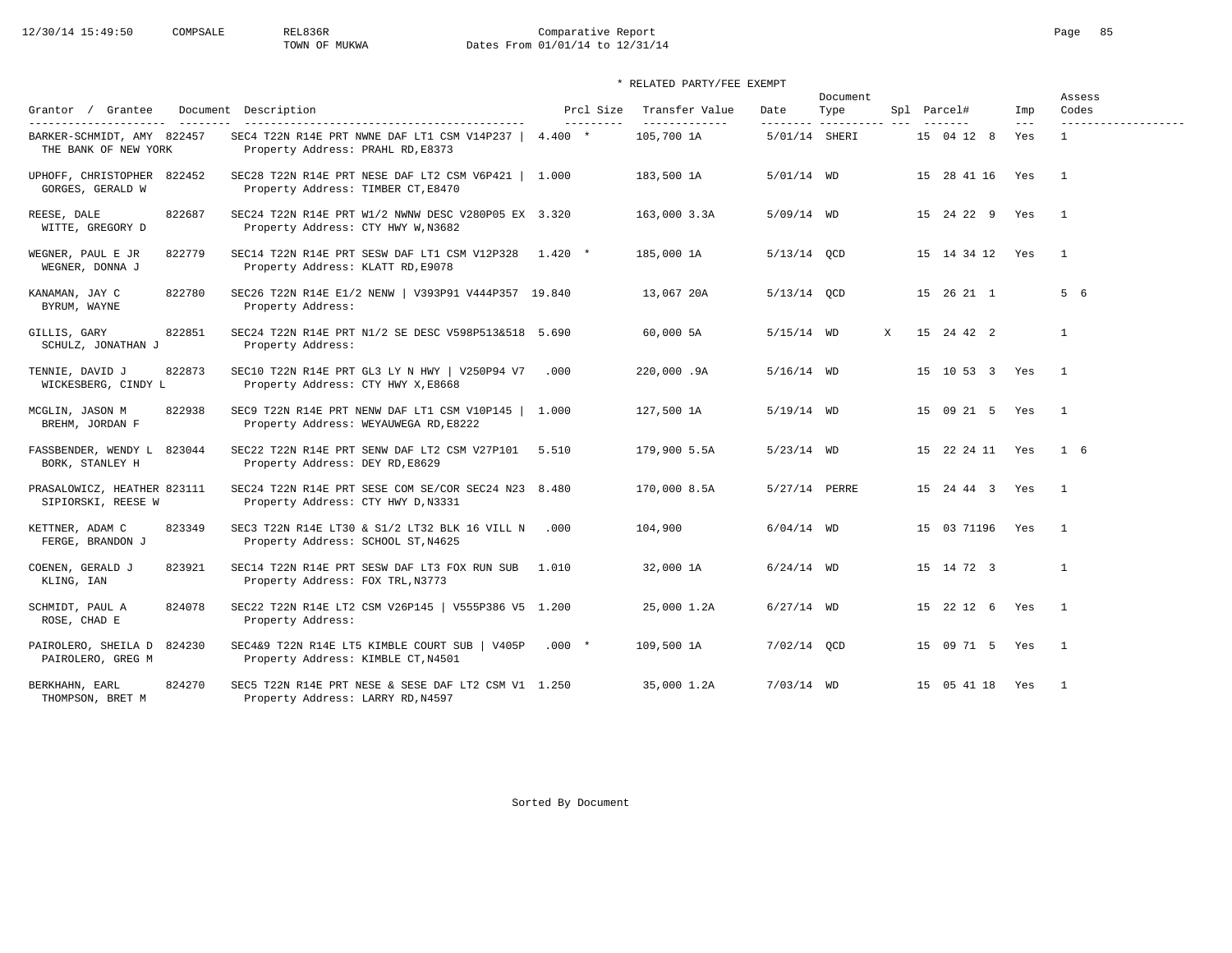# 12/30/14 15:49:50 COMPSALE REL836R Comparative Report Comparative Report Page 86 Dates From 01/01/14 to 12/31/14

### \* RELATED PARTY/FEE EXEMPT

|                                               |          |                                                                                                  |                         |                                  |               | Document                         |   |                        |              | Assess                       |
|-----------------------------------------------|----------|--------------------------------------------------------------------------------------------------|-------------------------|----------------------------------|---------------|----------------------------------|---|------------------------|--------------|------------------------------|
| Grantor / Grantee                             | ________ | Document Description<br>-------------------------------------                                    | Prcl Size<br>---------- | Transfer Value<br>______________ | Date          | Type<br>--------- ---------- --- |   | Spl Parcel#            | Imp<br>$---$ | Codes<br>------------------- |
| WELLS FARGO BANK NAT 824281<br>KRUEGER, KEVIN |          | SEC35 T22N R14E PRT SWSW AKA PT CSM V2P359 DA 10.000<br>Property Address: CUT OFF RD, E8988      |                         | 116,000 1A                       | $7/03/14$ WD  |                                  |   | 15 35 33 3             | Yes          | $\mathbf{1}$                 |
| MERENESS, JAMES A<br>JPMORGAN CHASE BANK      | 824620   | SEC11 T22N R14E PRT S10A GL3   V398P247 V593P .000 *<br>Property Address: CTY HWY X, E9001       |                         | 137,700 1A                       | 7/18/14 SHERI |                                  |   | 15 11 53 10 Yes        |              | $\overline{1}$               |
| ROMBERG, TODD J<br>RILEY, TIMOTHY P           | 824638   | SEC16 T22N R14E PRT S1/2 SW DESC #807754   EX 23.500<br>Property Address: THOMPSON RD, N3783     |                         | 6,000 2.177A                     | 7/18/14 QCD   |                                  | X | 15 16 34 1 Yes 5 6 7   |              |                              |
| CLARKE, ANDREW S<br>HOSTETTLER-RODRIGUEZ      | 824642   | SEC36 T22N R14E PRT NWNE DAF LT1 CSM V22P102 1.000<br>Property Address: MANSKE RD, E9527         |                         | 195,000 1A                       | $7/18/14$ WD  |                                  |   | 15 36 12 1 Yes         |              | $\overline{1}$               |
| LEMKE, MARK A<br>CLARKE, ANDREW S             | 824648   | SEC36 T22N R14E LT19 ROLLING HILLS PL & PRT L .000<br>Property Address: BROOKSIDE CT, E9390      |                         | 50,000 1A                        | $7/18/14$ WD  |                                  |   | 15 36 71 19 Yes        |              | $\overline{1}$               |
| ROSE, HANNAH A<br>ROSE, CHAD E                | 824722   | SEC22 T22N R14E LT1 CSM V26P145   V555P386 V5 1.190 *<br>Property Address: DEY RD, E8708         |                         | 138,400 1.2A                     | $7/22/14$ OCD |                                  |   | 15 22 12 3 Yes         |              | $\overline{1}$               |
| KIRK, HAROLD D<br>BARTEL, LARRY O             | 824771   | SEC6 T22N R14E PRT SWNE DESC V696P352 LT A & 5.100<br>Property Address: STIEBS JOHNSON RD, N4753 |                         | 12,300 2A                        | $7/23/14$ WD  |                                  | X | 15 06 13 4 Yes         |              | $\overline{1}$               |
| HANSON, TODD D<br>STICHMAN, CODY P            | 824943   | SEC31 T22N R14E LT14 EX W 25.7FT & LT 13 SAND<br>Property Address: DEER HAVEN DR, N2615          | .000                    | 153,000                          | $7/28/14$ WD  |                                  |   | 15 31 71 16 Yes        |              | $\overline{1}$               |
| HEISE, RONALD P<br>KRUEGER, BARBARA A         | 824958   | SEC14 T22N R14E PRT SESW DAF LT1 FOX RUN SUB 1.000 *<br>Property Address: FOX TRL, N3747         |                         | 198,300 1A                       | $7/29/14$ OCD |                                  |   | 15  14  72  1  Yes     |              | $\overline{1}$               |
| IMMEL, CODY L<br>IMMEL, RANDIS L              | 824998   | SEC11 T22N R14E PRT GL1   V275P171 V468P316 E .000 *<br>Property Address: CTY HWY X, E9282       |                         | 95,000.5A                        | 7/30/14 QCD   |                                  |   | 15  11  51  19  Yes  1 |              |                              |
| LORGE, GARY<br>LORGE, GARY S                  | 825097   | SEC29 T22N R14E SWSW LY N & E OF MILLCUT   V1 8.000 *<br>Property Address:                       |                         | 13,000 8A                        | $8/04/14$ OCD |                                  |   | 15 29 33 3             |              |                              |
| CZECHAN, SCOTT A<br>CZECHAN, SCOTT A          | 825148   | SEC31 T22N R14E PRT GL5 DESC #802880   V510P3 1.750 *<br>Property Address: DEER HAVEN DR, N2695  |                         | 31,000 2A                        | 8/05/14 QCD   |                                  |   | 15 31 55 5 Yes         |              | $\overline{1}$               |
| LINDSAY, BRUCE A<br>FLEASE, MARK R            | 825260   | SEC29 T22N R14E W510FT NWSW LY N PEA SOUP $\vert$ V 8.470<br>Property Address:                   |                         | 65,500 28.4A                     | $8/07/14$ WD  |                                  |   | 15 29 32 5             |              |                              |
| LINDSAY, BRUCE A<br>FLEASE, MARK R            | 825260   | SEC29 T22N R14E GL4 EX S600FT OF E660FT   V38 19.910<br>Property Address:                        |                         | 65,500 28.4A                     | $8/07/14$ WD  |                                  |   | 15 29 54 1             |              | 6                            |
| RITCHIE, BERNARD M<br><b>BURDEN TRUST</b>     | 825360   | SEC10 T22N R14E PRT LT16 DRIFTWOOD ACRES   V3<br>Property Address: DRIFTWOOD RD, N4289           | .000                    | 295,000 3A                       | $8/12/14$ WD  |                                  |   | 15 10 71 29 Yes        |              | $\mathbf{1}$                 |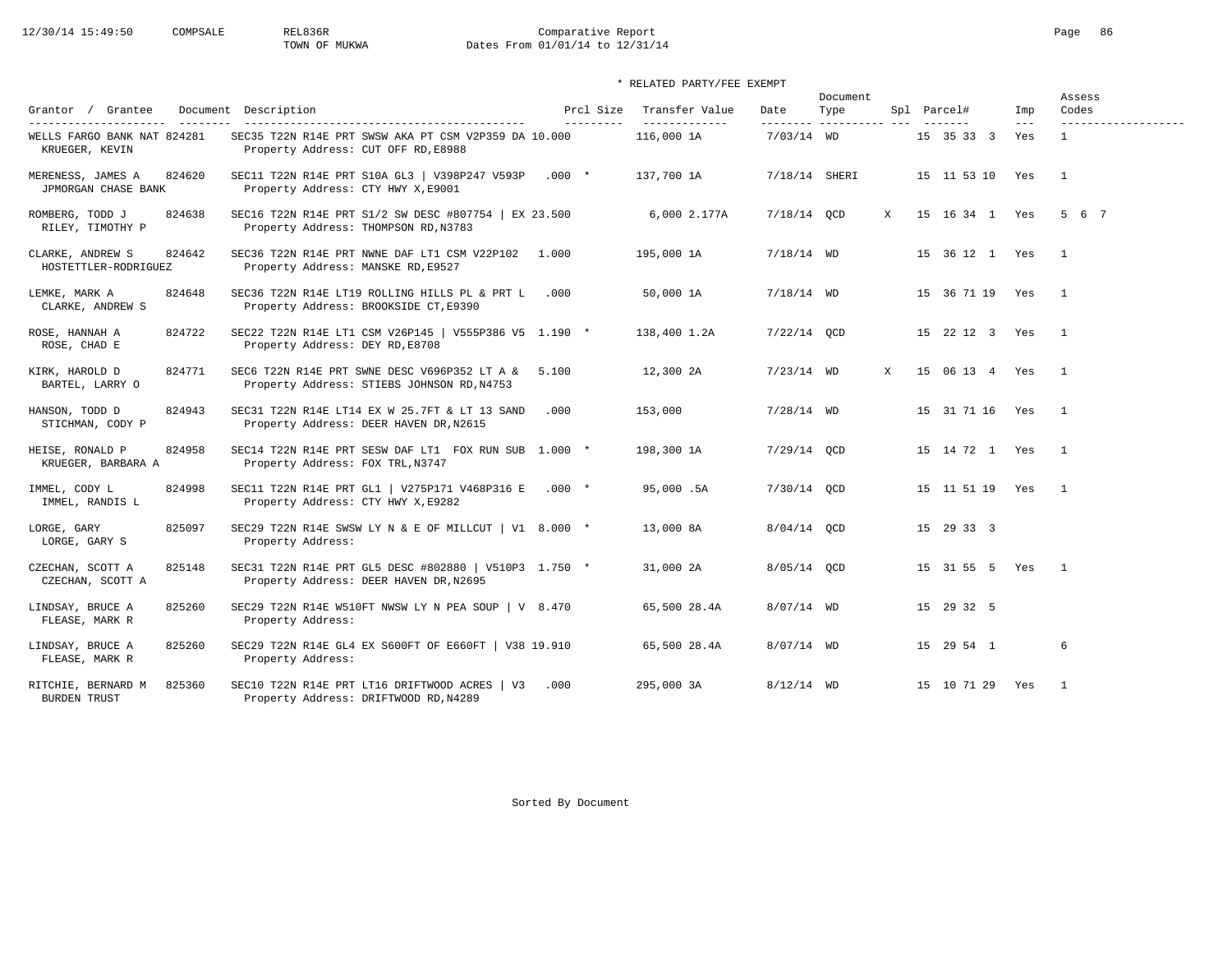# 12/30/14 15:49:50 COMPSALE REL836R Comparative Report Comparative Report Page 87<br>TOWN OF MUKWA Dates From 01/01/14 to 12/31/14 Dates From 01/01/14 to 12/31/14

### \* RELATED PARTY/FEE EXEMPT

| Grantor / Grantee                                                             | Document Description                                                                                             | Prcl Size  | Transfer Value              | Date          | Document<br>Type         | Spl Parcel#     | Imp   | Assess<br>Codes                     |
|-------------------------------------------------------------------------------|------------------------------------------------------------------------------------------------------------------|------------|-----------------------------|---------------|--------------------------|-----------------|-------|-------------------------------------|
| ----------------------<br>825360<br>RITCHIE, BERNARD M<br><b>BURDEN TRUST</b> | ------------------------------------<br>SEC10 T22N R14E LT17 DRIFTWOOD ACRES   V301P4 1.932<br>Property Address: | ---------- | -------------<br>295,000 3A | $8/12/14$ WD  | --------- ---------- --- | 15 10 71 30     | $---$ | -------------------<br>$\mathbf{1}$ |
| MIX, CHAD W<br>825577<br>PEEBLES, TONY L                                      | SEC7 T22N R14E PRT FRL NWNW LYG W OF HWY DESC 10.060<br>Property Address: OSTRANDER RD, N4489                    |            | 55,000 10A                  | $8/21/14$ WD  |                          | 15 07 22 5      |       | 5 6                                 |
| 825589<br>NENNIG, GREG M<br>THOMPSON, HANS R                                  | SEC23 T22N R14E LT70 1ST ADD TO SUNSHINE TERR<br>Property Address: SUNSET LN, N3526                              | .000       | 206,250 2A                  | $8/22/14$ WD  |                          | 15 23 71 73 Yes |       | $\overline{1}$                      |
| GARAVET, SCOTT P<br>825757<br>IMMEL, CODY L                                   | SEC28 T22N R14E PRT SENE DAF LT2 CSM V21P256<br>Property Address: EBERT RD, N3155                                | 2.380      | 240,000 3A                  | $8/28/14$ WD  |                          | 15 28 14 12 Yes |       | $\overline{1}$                      |
| THE BANK OF NEW YORK 825794<br>BOROWSKI, CHAD                                 | SEC4 T22N R14E PRT NWNE DAF LT1 CSM V14P237 $\vert$ 4.400<br>Property Address: PRAHL RD, E8373                   |            | 113,700 1A                  | $9/02/14$ WD  |                          | 15 04 12 8 Yes  |       | $\overline{1}$                      |
| BRENSIKE, STEVEN P<br>825820<br>SHERMAN, ELI A                                | SEC9 T22N R14E PRT S1/2 NW DAF LT1 CSM V22P13 2.050<br>Property Address: WEYAUWEGA RD, E8191                     |            | 122,500 2.1A                | $9/02/14$ WD  |                          | 15 09 24 5 Yes  |       | $\overline{1}$                      |
| HUEBNER, NICHOLAS J 825981<br>RITCHIE, BERNARD M                              | SEC8 T22N R14E PRT NENE DAF LT1 CSM V23P285   2.000<br>Property Address: LARRY RD, N4423                         |            | 72,000 2A                   | $9/08/14$ WD  |                          | 15 08 11 10 Yes |       | $\overline{1}$                      |
| HEIMBRUCH, FREDERICK 825998<br>SCHMIDT, TAMMIE JO                             | SEC11 T22N R14E PRT GL8   V71P557 V74P329 V10<br>Property Address: ELSE RD, E9219                                | $.000*$    | 126,900                     | $9/09/14$ OCD |                          | 15 11 58 6 Yes  |       | $\overline{1}$                      |
| HEIMBRUCH, FREDERICK 825998<br>SCHMIDT, TAMMIE JO                             | SEC11 T22N R14E PRT GL8   V71P557 V74P329 V10<br>Property Address:                                               | $.000*$    | 126,900                     | $9/09/14$ OCD |                          | 15 11 58 11     |       | $\mathbf{1}$                        |
| HEIMBRUCH, FREDERICK 825998<br>SCHMIDT, TAMMIE JO                             | SEC11 T22N R14E PRT GL8   V71P557 V74P329 V10<br>Property Address:                                               | $.000*$    | 126,900                     | $9/09/14$ QCD |                          | 15 11 58 15 Yes |       | $\overline{1}$                      |
| 826109<br>KNUTH, OTTO E<br>MUELLER, PAUL J                                    | SEC4 T22N R14E PRT SWSE DAF LT2 CSM V12P305   2.000<br>Property Address: WEYAUWEGA RD, E8352                     |            | 20,000 2A                   | $9/12/14$ WD  |                          | 15 04 43 8      |       | $\mathbf{1}$                        |
| 826216<br>DECOSTER, LEO<br>PROPSON, KEITH G                                   | SEC32 T22N R14E W1/2 LT3 1ST ADD TO LAPPS PLA<br>Property Address: CUT OFF RD, E7711                             | .000       | 150,000.2A                  | $9/17/14$ WD  |                          | 15 32 73 6 Yes  |       | $\overline{1}$                      |
| MESSINA, GEORGETTE K 826251<br>MESSINA, JOSEPH C II                           | SEC28 T22N R14E LT2 & W1/2 LT3 BLACK OAK PLAT 1.650 *<br>Property Address: POPKE PL, N3221                       |            | 212,000 1A                  | $9/18/14$ QCD |                          | 15 28 72 2 Yes  |       | $\mathbf{1}$                        |
| OTIS, BRENT C<br>826378<br>SAINTMARIE, JAMES R                                | SEC22 T22N R14E LT3 CATHEDRAL PINES SUB   V34 1.410<br>Property Address: SUNRISE CT, N3560                       |            | 255,000 1.5A                | $9/22/14$ WD  |                          | 15 22 72 3 Yes  |       | $\overline{1}$                      |
| 826702<br>ZAVISLAK, KAREN H<br>WISCONSIN DEPARTMENT                           | SEC10 T22N R14E N1/2 GL6   V339P314 V870P317 18.000<br>Property Address:                                         |            | 46,800 18A                  | 10/01/14 WD   |                          | 15 10 56        |       | 6                                   |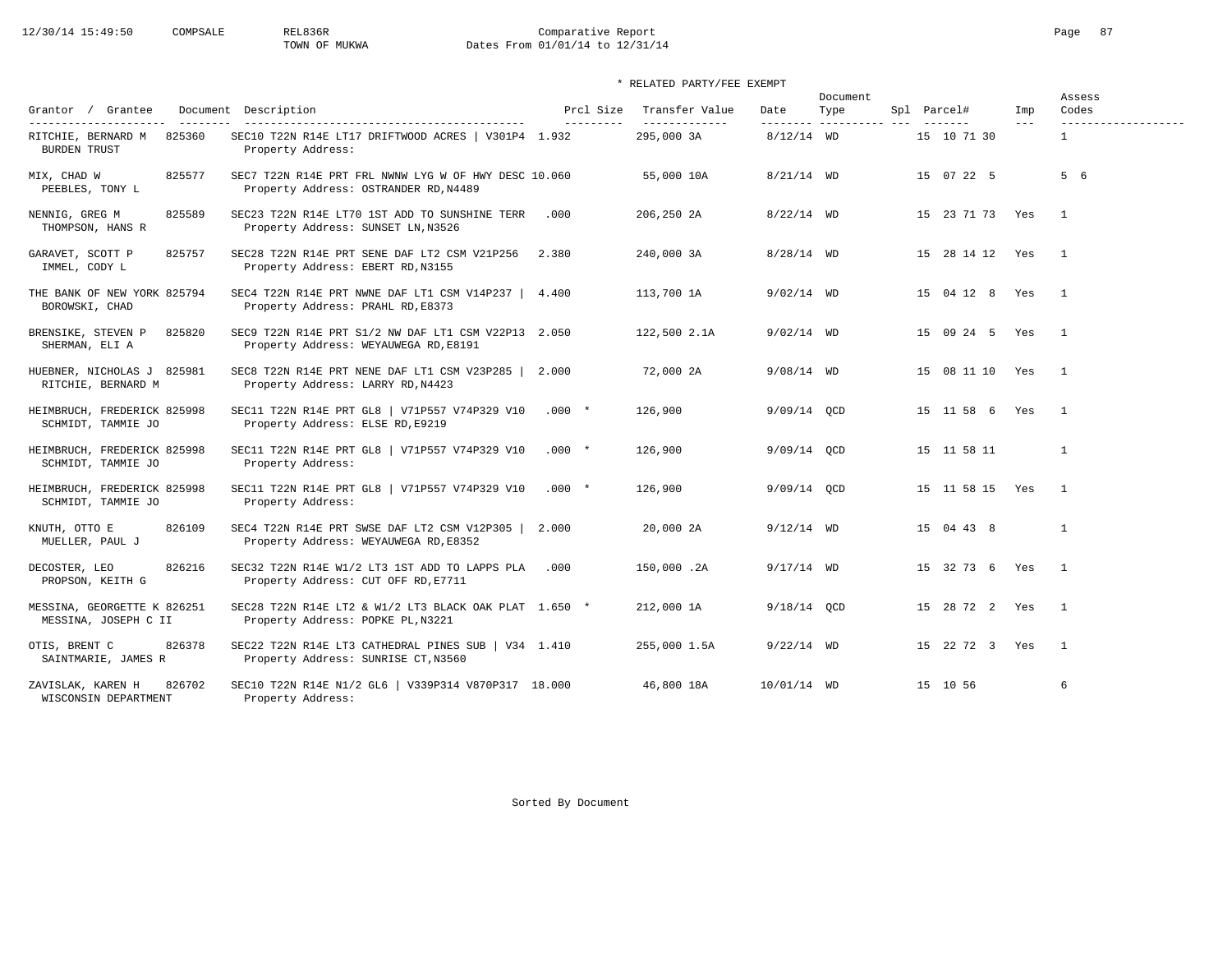# 12/30/14 15:49:50 COMPSALE REL836R Comparative Report Comparative Report Page 88<br>TOWN OF MUKWA Dates From 01/01/14 to 12/31/14 Dates From 01/01/14 to 12/31/14

### \* RELATED PARTY/FEE EXEMPT

|                                                     |                                                                                                |                         |                                  |                | Document                         |   |             |                       |                            | Assess                              |
|-----------------------------------------------------|------------------------------------------------------------------------------------------------|-------------------------|----------------------------------|----------------|----------------------------------|---|-------------|-----------------------|----------------------------|-------------------------------------|
| Grantor / Grantee<br>---------------------          | Document Description<br>-------------------------------------                                  | Prcl Size<br>---------- | Transfer Value<br>-------------- | Date           | Type<br>--------- ---------- --- |   | Spl Parcel# | --------              | Imp<br>$\qquad \qquad - -$ | Codes                               |
| 826787<br>LAVIGNE, VIVIAN L<br>KANAMAN, KRAIG A     | SEC24 T22N R14E PRT SESE COM SE/C W752FT N450 5.000<br>Property Address: MULROY RD, E9657      |                         | 188,000 5A                       | 10/03/14 WD    |                                  |   |             | 15 24 44 7            | Yes                        | -------------------<br>$\mathbf{1}$ |
| VANSTRATEN, DOUGLAS<br>826899<br>WITTIG, MICHAEL E  | SEC7 T22N R14E E1/2 W1/2 NESE LY N OF HWY EX 1.480<br>Property Address: OSTRANDER RD, E7638    |                         | 79,350 1.5A                      | 10/08/14 WD    |                                  |   |             | 15 07 41 5 Yes        |                            | $\overline{1}$                      |
| HEISE, RONALD P<br>827072<br>KRUEGER, BARBARA A     | SEC14 T22N R14E PRT SESW DAF LT1 FOX RUN SUB 1.000 *<br>Property Address: FOX TRL, N3747       |                         | 198,300 1A                       | 10/15/14 QCD   |                                  |   |             | 15  14  72  1  Yes  1 |                            |                                     |
| COUSINEAU, F PATRICK 827168<br>NOWAK, RICK L        | SEC32 T22N R14E GL8   V589P76 V617P678 V665P4 30.480<br>Property Address:                      |                         | 22,860 30.5A                     | 10/17/14 WD    |                                  |   |             | 15 32 58              |                            |                                     |
| ODONOGHUE, PATRICK T 827266<br>MEYER, MATTHEW A     | SEC35 T22N R14E PRT SWNW DAF COM W1/4 COR E43 5.000<br>Property Address: HUCKLBERRY RD, E8939  |                         | 207,000 5A                       | $10/21/14$ WD  |                                  |   |             | 15 35 23 5 Yes 1      |                            |                                     |
| DOBBERSTEIN, ROBERT 827359<br>DOBBERSTEIN, AARON    | SEC23 T22N R14E LT13 SUNSHINE TERRACE & 1/83<br>Property Address: DAWN DR, N3519               | $.000*$                 | 168,500 1A                       | 10/23/14 QCD   |                                  |   |             | 15 23 71 13 Yes       |                            | $\overline{1}$                      |
| 827750<br>OSWALD, SANDRA<br>HEINZL, JAMES C         | SEC31 T22N R14E LT6 & PRT LT7 SANDY BANK PLAT<br>Property Address: DEER HAVEN DR, N2628        | .260                    | 30,000 1A                        | 11/05/14 QCD   |                                  |   |             | 15 31 71 6 Yes        |                            | $\overline{1}$                      |
| 827750<br>OSWALD, SANDRA<br>HEINZL, JAMES C         | SEC31 T22N R14E LT6 & PRT LT7 SANDY BANK PLAT<br>Property Address: DEER HAVEN DR, N2628        | .260                    | 30,000 1A                        | 11/05/14 OCD   |                                  |   |             | 15 31 71 6 Yes        |                            | $\overline{1}$                      |
| ALLEN, SANDRA LYNN<br>828093<br>HANDSCHKE, WESLEY J | SEC14 T22N R14E NWSW   V250P66 40A<br>Property Address:                                        | 40.000                  | 205,000 40A                      | 11/17/14 WD    |                                  |   |             | 15 14 32              |                            | $4\quad 5\quad 8$                   |
| B&C SNOW REMOVAL LLC 828167<br>FELDING, BRIAN S     | SEC23 T22N R14E LT5 ELK HILL ESTATES   V367P4 1.014<br>Property Address:                       |                         | 15,000 1.1A                      | $11/19/14$ WD  |                                  |   |             | 15 23 73 5            |                            | $\mathbf{1}$                        |
| 828324<br>WETZEL, AMY E<br>WETZEL, TERRY R          | SEC23 T22N R14E LT7 ELK HILL ESTATES   V367P4 1.086 *<br>Property Address: ROOSEVELT CT, N3661 |                         | 190,200 1A                       | $11/25/14$ QCD |                                  |   |             | 15 23 73 7 Yes        |                            | $\overline{1}$                      |
| 828361<br>WOOD, GREGORY L<br>PINCH, ERIC J          | SEC8 T22N R14E PRT NE DAF COM NW/COR LT7 WOOD 55.500<br>Property Address: ROMBERG DR, E8026    |                         | 23,000 1A                        | $11/26/14$ WD  |                                  | X |             | 15 08 12 2 Yes        |                            | $1 \quad 4$                         |
| MCNICHOLS-KINNEY, AD 828436<br>WOLF RIVER TRIPS INC | SEC18 T22N R14E PRT NENE DAF LT1 CSM V17P420 1.300<br>Property Address: LOSS RD, N4082         |                         | 146,500 1A                       | 12/01/14 WD    |                                  |   |             | 15 18 11 2 Yes        |                            | $\overline{1}$                      |
| HAUGEN, STEVE A<br>828700<br>WELLS FARGO BANK NA    | SEC25 T22N R14E PRT SWSE DAF LT2 CSM V6P306   1.500 *<br>Property Address: MANSKE RD, E9598    |                         | 74,900                           | 12/09/14 SHERI |                                  |   |             | 15  25  43  4  Yes    |                            | $\overline{1}$                      |
| 828692<br>ZIERK, MARK A<br>POLANCO, NARCISCO        | SEC28 T22N R14E PRT SENE DAF LT1 CSM V21P256 3.920<br>Property Address: EBERT RD, N3167        |                         | 198,000 4A                       | 12/09/14 WD    |                                  |   |             | 15 28 14 5 Yes        |                            | $\overline{1}$                      |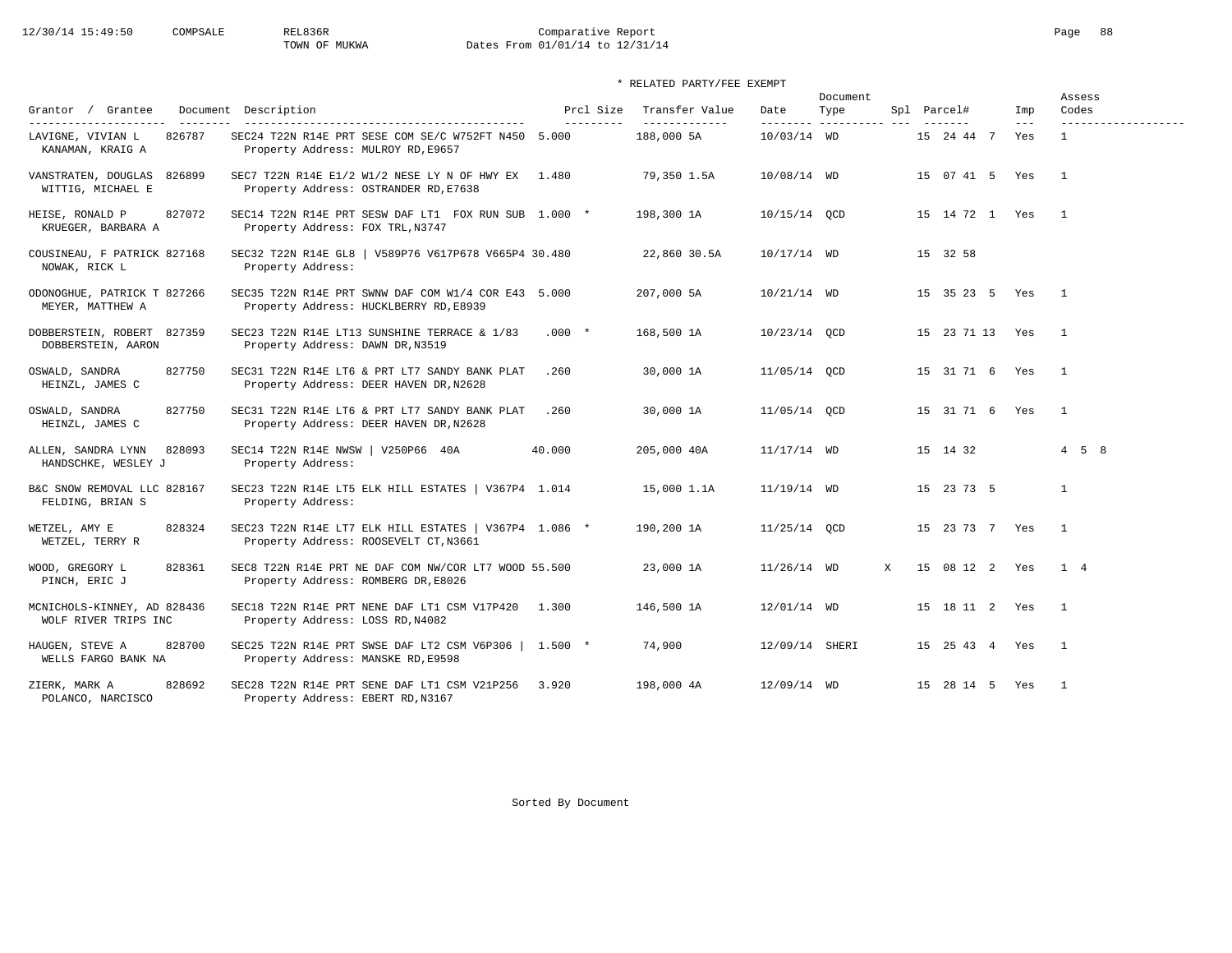# 12/30/14 15:49:50 COMPSALE REL836R Comparative Report Comparative Report Page 89 Dates From 01/01/14 to 12/31/14

### \* RELATED PARTY/FEE EXEMPT

| Grantee<br>Grantor                               |        | Document Description                                                                          | Prcl Size | Transfer Value | Date          | Document<br>Type<br>---------- | Spl | Parcel#        | Imp            | Assess<br>Codes |
|--------------------------------------------------|--------|-----------------------------------------------------------------------------------------------|-----------|----------------|---------------|--------------------------------|-----|----------------|----------------|-----------------|
| MILLIS, MICHAEL J<br>WOHLT, ANTHONY R            | 828825 | SEC23 T22N R14E LT17 SUNSHINE TERRACE & 1/83<br>Property Address: DAWN DR, N3579              | .000      | 136,500 1A     | $12/16/14$ WD |                                |     | 15 23 71 17    | $- - -$<br>Yes |                 |
| GABERT, RICHARD<br>COLLINS, TIMOTHY L            | 828887 | SEC31 T22N R14E PRT BAUERS UNRCD PLAT PRT E1/<br>Property Address: CUT OFF RD, E7637          | .000      | 116,200 .1A    | $12/18/14$ WD |                                |     | 31 72 10<br>15 | Yes            |                 |
| STERN, DONALD<br>STERN, CHARLES                  | 828915 | SEC14 T22N R14E NWNW & PRT NENW   V229P386-38 40.000 *<br>Property Address:                   |           | 68,500 40A     | 12/19/14 QCD  |                                |     | 15 14 22       |                | 5 6             |
| STERN, DONALD<br>STERN, CLIFFORD                 | 828916 | SEC14 T22N R14E PT SENW COM SW/C E300FT N600F 4.000 *<br>Property Address: JENNINGS RD, E9016 |           | 165,400 2A     | 12/19/14 QCD  |                                | X   | 15 14 24 2     | Yes            | $\mathbf{1}$    |
| STERN, DONALD<br>STERN, CHARLES                  | 828917 | SEC14 T22N R14E PT SENW COM SW/C E300FT N600F 4.000 *<br>Property Address: JENNINGS RD, E9016 |           | 14,600 2A      | 12/19/14 OCD  |                                | X   | 15 14 24 2     | Yes            | $\mathbf{1}$    |
| KRAUTKRAMER, GLENN M 829022<br>KRAUTKRAMER TRUST |        | SEC36 T22N R14E LT3 ROLLING HILLS PL   V520P6<br>Property Address:                            | $.000*$   | 13,650.6A      | 12/26/14 QCD  |                                | X   | 15<br>36 71 3  |                |                 |
| KRAUTKRAMER TRUST<br>BEYER, PAUL S               | 829023 | SEC36 T22N R14E LT3 ROLLING HILLS PL   V520P6<br>Property Address:                            | .000      | 7,500.6A       | 12/26/14      | TRUST                          | X   | 36 71 3<br>15  |                |                 |
| SHAW, JAMES A<br>SHAW, TERRY L                   | 829107 | SEC21 T22N R14E PRT GL3 COM E1/4/C W2896FT W3<br>Property Address:                            | $.330*$   | 5,900.4A       | 12/30/14 OCD  |                                |     | 21 53 7<br>15  |                |                 |

\*\* \*\* \*\*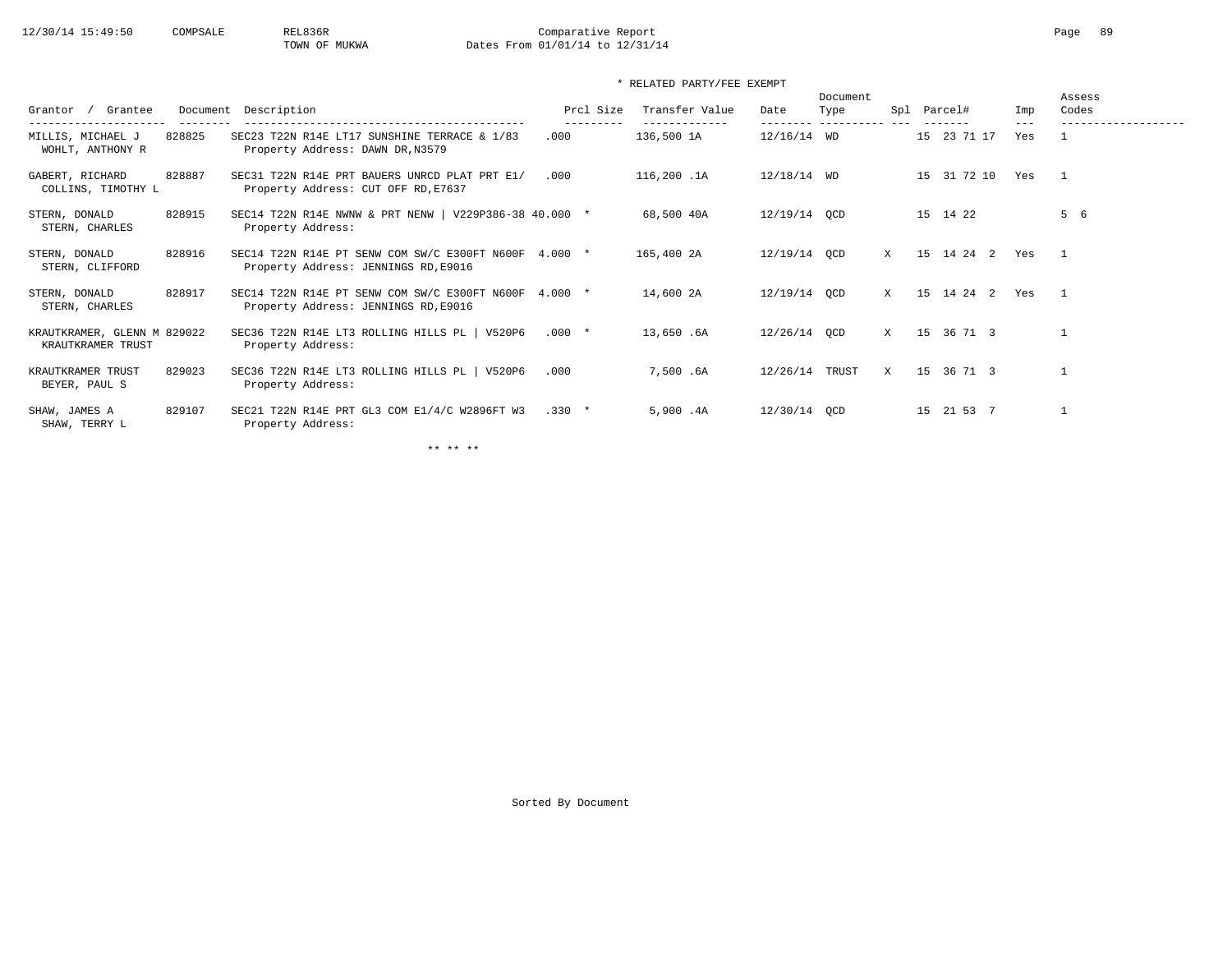# 12/30/14 15:49:50 COMPSALE REL836R Comparative Report Comparative Report Page 90 Dates From 01/01/14 to 12/31/14

### \* RELATED PARTY/FEE EXEMPT

| Grantor / Grantee                                                          | Document Description                                                                            | Prcl Size | Transfer Value              | Date            | Document<br>Type     |   | Spl Parcel#     | Imp          | Assess<br>Codes                     |
|----------------------------------------------------------------------------|-------------------------------------------------------------------------------------------------|-----------|-----------------------------|-----------------|----------------------|---|-----------------|--------------|-------------------------------------|
| ----------------------<br>820203<br>DAIN, STEVEN A<br>FEDERAL NATIONAL MOR | SEC4 T22N R13E COM AT X OF N/L OF HWY & W/L E 1.000<br>Property Address: BEAR LAKE RD, E5860    | --------- | -------------<br>130,900 1A | 1/20/14 SHERI   | --------- ---------- |   | 16 04 31 5      | $---$<br>Yes | -------------------<br>$\mathbf{1}$ |
| FUHS, RYAN R<br>820238<br>NEVERI, DANIEL                                   | SEC1 T22N R13E PRT NWNE DAF LT2 CSM V11P109<br>Property Address: CTY HWY B, N4877               | 5.080     | 230,000 5A                  | $1/21/14$ WD    |                      |   | 16 01 12 6      | Yes          | $\overline{1}$                      |
| THOMS, SUSAN M<br>820495<br>HASS, DANIEL                                   | SEC20 T22N R13E PRT GL1 DAF LT1 CSM V20P409   1.340<br>Property Address: NORTH SHORE RD, E5647  |           | 215,000 1.34A               | $1/31/14$ WD    |                      |   | 16 20 51 10 Yes |              | $\mathbf{1}$                        |
| PREDER, JESSICA J<br>820649<br>PREDER, BRIAN D                             | SEC20 T22N R13E W726FT OF N990FT NWNW V451P85 15.800 *<br>Property Address: HWY 54, E5329       |           | 166,815.5A                  | $2/10/14$ OCD   |                      |   | 16 20 22 2 Yes  |              | 1 4 5                               |
| 821135<br>PFUNETT LLC<br>SMITH, MATTHEW R                                  | SEC29 T22N R13E PRT SWNW DAF LT6 CSM V22P400<br>Property Address:                               | 5.170     | 24,000 5.2A                 | $3/05/14$ WD    |                      |   | 16 29 23 4      |              | $4\quad 5$                          |
| 821269<br>OUANTUM DAIRY LLC<br>LAMIE, JEFFREY RYAN                         | SEC11 T22N R13E NWNE EX HWY ROW V394P71   V43 40.000<br>Property Address: HWY 54, E6759         |           | 215,000 40A                 | $3/11/14$ WD    |                      |   | 16 11 12        | Yes          | 4 5 7                               |
| HARVEL, TRAVIEANN<br>821338<br>BANK OF NEW YORK MEL                        | SEC3 T22N R13E PRT NENE DAF LT1 CSM V5P182<br>Property Address: HEINKE DR, E6439                | $1.120$ * | 120,100 1A                  | 3/14/14 SHERI   |                      |   | 16 03 11 10     | Yes          | $\overline{1}$                      |
| BONIKOWSKE, JUSTIN D 821746<br>HART, DAVID A                               | SEC1 T22N R13E PRT FRL NENE DAF CSM V3P429<br>Property Address: CTY HWY B, N4826                | .850      | 113,000 1A                  | $3/31/14$ WD    |                      |   | 16 01 11 7 Yes  |              | $\overline{1}$                      |
| REIDENBACH, THOMAS V 821847<br>HERMES, ROLAND J                            | SEC24 T22N R13E PRT SENW DAF LT2 CSM V27P67  <br>Property Address: WHITE LAKE RD, E7058         | 5.400     | 155,000 5.4A                | $4/04/14$ WD    |                      |   | 16 24 24 5 Yes  |              | 1 <sub>5</sub>                      |
| 822091<br>BERNDT, DOROTHY PR<br>BERNDT, DOROTHY J                          | SEC1 T22N R13E LT26 VILL OF ROYALTON EX W90FT<br>Property Address: DEPOT ST, N4787              | $.000*$   | 80,000                      | $4/16/14$ PERRE |                      |   | 16 01 71195     | Yes          | $\overline{1}$                      |
| 822123<br>KLOEHN, LLOYD<br>KLOEHN, MICHELLE L                              | SEC27&34 T22N R13E PRT SESE SEC 27 & PRT NENE 5.050 *<br>Property Address: CTY HWY X, E6484     |           | 106,250.2A                  | $4/17/14$ OCD   |                      |   | 16 27 44 6 Yes  |              | $\overline{1}$                      |
| 822378<br>PALMER, JAMES L<br>FEDERAL NATIONAL MOR                          | SEC22 T22N R13E PRT SWSE LY N TN RD   V384P52 2.500 *<br>Property Address: WHITE LAKE RD, E6310 |           | 88,000 1A                   | $4/29/14$ SHERI |                      |   | 16 22 43 3      | Yes          | $\overline{1}$                      |
| 822445<br>RIEHL, CHARLES W<br>RULSTAD, SHARON                              | SEC1 T22N R13E W90FT LT26 VILL ROYALTON PL DA<br>Property Address: CHURCH ST, E7281             | $.496*$   | 33,151                      | 5/01/14 QCD     |                      |   | 16 01 71205 Yes |              | $\overline{1}$                      |
| JONELY DAIRY FARMS L 822545<br>LAFRINIERE, BRIAN J                         | SEC28 T22N R13E PRT SWSW DAF LT1 CSM V27P89  <br>Property Address: BUTTERNUT RIDGE RD, E5778    | 5.000     | 142,405 5A                  | $5/06/14$ WD    |                      |   | 16 28 33 2 Yes  |              | 4 5 7                               |
| 822727<br>TIMM, NANCY<br>LONG, BRIAN                                       | SEC8 T22N R13E PRT W1/2 NW DAF LT2 CSM V29P87 25.500<br>Property Address:                       |           | 188,450 51.3A               | $5/12/14$ LC    |                      | X | 16 08 22 8      |              | 4 5                                 |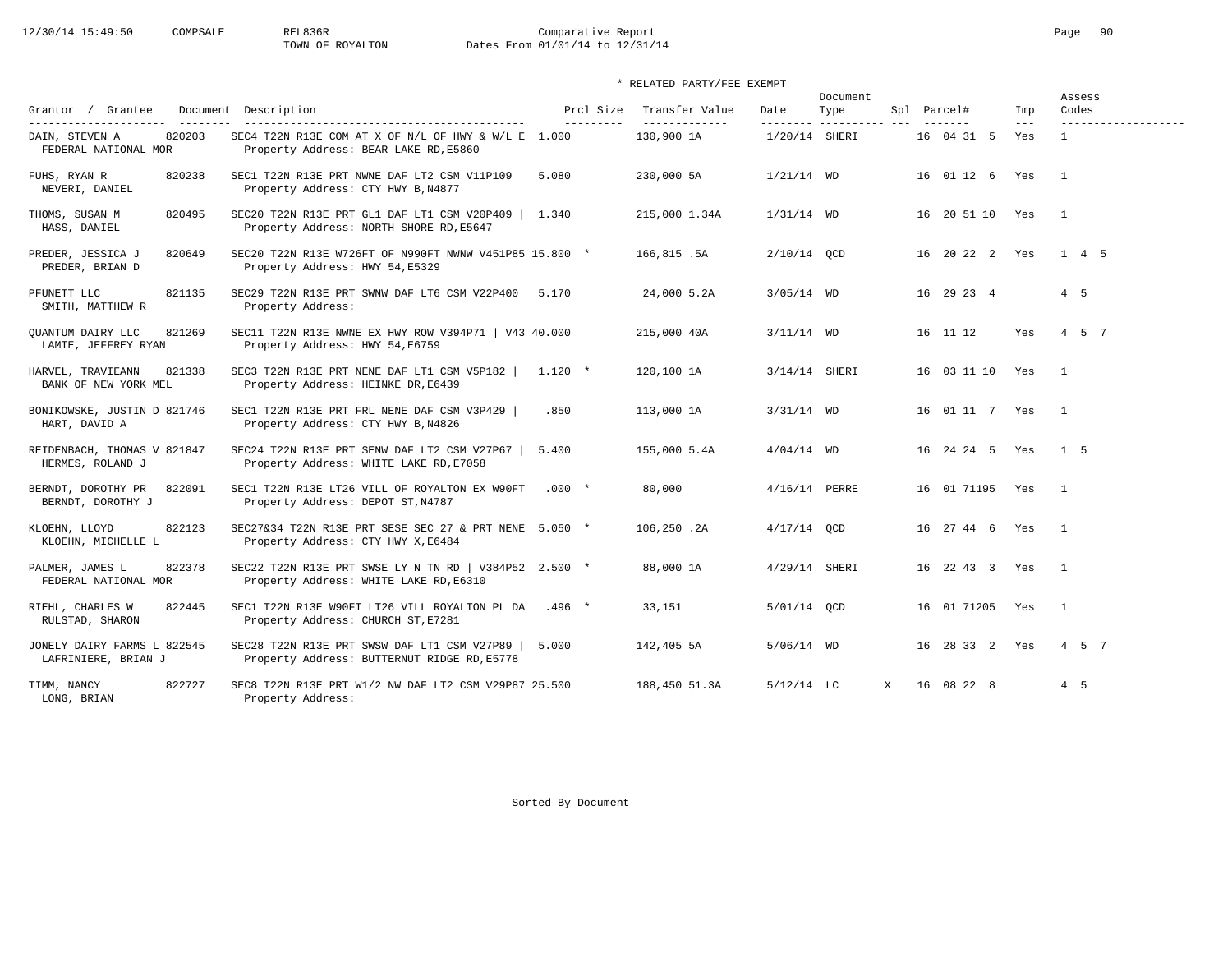# 12/30/14 15:49:50 COMPSALE REL836R Comparative Report Comparative Report Page 91<br>TOWN OF ROYALTON Dates From 01/01/14 to 12/31/14 Dates From 01/01/14 to 12/31/14

### \* RELATED PARTY/FEE EXEMPT

| Grantor / Grantee                                   |        | Document Description                                                                           | Prcl Size | Transfer Value                 | Date            | Document<br>Type        | Spl Parcel#    | Imp     | Assess<br>Codes         |
|-----------------------------------------------------|--------|------------------------------------------------------------------------------------------------|-----------|--------------------------------|-----------------|-------------------------|----------------|---------|-------------------------|
| ---------------------<br>TIMM, NANCY<br>LONG, BRIAN | 822727 | SEC8 T22N R13E PRT E1/2 NW DAF LT3 CSM V29P11 26.300<br>Property Address:                      | --------- | -------------<br>188,450 51.3A | $5/12/14$ LC    | -------- ---------- --- | 16 08 24 1     | $- - -$ | ------------------<br>4 |
| LONG, DONALD<br>LONG, BRUCE D                       | 822799 | SEC30 T22N R13E SWSE EX CSM V21P404   V279P12 30.000 *<br>Property Address:                    |           | 106,000 53A                    | $5/13/14$ LC    |                         | 16 30 43 1     |         | $4\quad 5$              |
| LONG, DONALD<br>LONG, BRUCE D                       | 822799 | SEC30 T22N R13E SESE EX N493FT OF E483FT EX C 23.000 *<br>Property Address:                    |           | 106,000 53A                    | $5/13/14$ LC    |                         | 16 30 44 6     |         | 4 5                     |
| LEUPOLD, LAVERN A<br>ALLEN, HOLLY J                 | 822919 | SEC35 T22N R13E W1/2 NESW   V556P125 V585P108 20.000<br>Property Address:                      |           | 100,000 40A                    | $5/19/14$ LC    |                         | 16 35 31 2     |         | 5 6                     |
| LEUPOLD, LAVERN A<br>ALLEN, HOLLY J                 | 822919 | SEC35 T22N R13E W1/2 SESW   V556P125 V585P108 20.000<br>Property Address: SLOUGH RD, E6646     |           | 100,000 40A                    | $5/19/14$ LC    |                         | 16 35 34 2 Yes |         | 1 5 6                   |
| BRUESEWITZ, LINDA<br>STEINBACH, KAREN L             | 822928 | SEC36 T22N R13E PRT NENW DAF LOT B1 CSM V2P13 1.000<br>Property Address: GUTH RD, E7057        |           | 122,000 1A                     | $5/19/14$ WD    |                         | 16 36 21 6 Yes |         | $\mathbf{1}$            |
| QUELLA, JAY A<br>BEHM, STEVEN D                     | 823106 | SEC26 T22N R13E PRT SESW DAF PCL 6 PL OF SURV 5.640<br>Property Address: GUTH RD, E6604        |           | 269,900 6A                     | $5/27/14$ WD    |                         | 16 26 34 7 Yes |         | $\overline{1}$          |
| QUELLA, JAY A<br>BEHM, STEVEN D                     | 823106 | SEC26 T22N R13E PRT SESW DAF LT1 CSM V8P32  <br>Property Address: GUTH RD, E6618               | 1.160     | 269,900 6A                     | $5/27/14$ WD    |                         | 16 26 34 8     |         | $\mathbf{1}$            |
| THOMPSON, CAREY J<br>BORNTREGER, ROMAN T            | 823301 | SEC24 T22N R13E PRT SWNE DAF LT1 CSM V2P278 L 11.040<br>Property Address:                      |           | 288,000 21.5A                  | $6/03/14$ WD    |                         | 16 24 13 9     |         | $5 \quad 8$             |
| THOMPSON, CAREY J<br>BORNTREGER, ROMAN T            | 823301 | SEC24 T22N R13E PRT S1/2 NE DAF COM 1/4 W10FT 10.490<br>Property Address: WHITE LAKE RD, E7210 |           | 288,000 21.5A                  | $6/03/14$ WD    |                         | 16 24 14 6     | Yes     | 1 4 5 8                 |
| BORNTREGER, ROMAN T 823299<br>STUMVOLL, TONY J      |        | SEC28 T22N R13E PRT GL1 DAF LT2 CSM V3P99   V 1.500<br>Property Address: WAUKAUNAKA ST, E5783  |           | 152,000 1.5A                   | $6/03/14$ WD    |                         | 16 28 51 4 Yes |         | $\overline{1}$          |
| SPIEGELBERG, SCOTT C 823864<br>SPIEGELBERG, SCOTT C |        | SEC9 T22N R13E NENW EX PRT LY E HWY 22 & N HW 14.000 *<br>Property Address:                    |           | 168,400 181A                   | $6/23/14$ PERRE |                         | 16 09 21 1     |         | $4\quad 5$              |
| SPIEGELBERG, SCOTT C 823864<br>SPIEGELBERG, SCOTT C |        | SEC9 T22N R13E THAT PRT NWNW LY S HWY 54 $\mid$ EX 7.250 $\star$<br>Property Address:          |           | 168,400 181A                   | 6/23/14 PERRE   |                         | 16 09 22 5     |         | 4 5                     |
| SPIEGELBERG, SCOTT C 823864<br>SPIEGELBERG, SCOTT C |        | SEC9 T22N R13E SWNW EX HWY ROW V677P383   V36 39.480 *<br>Property Address:                    |           | 168,400 181A                   | 6/23/14 PERRE   |                         | 16 09 23       |         | $4 \quad 5 \quad 8$     |
| SPIEGELBERG, SCOTT C 823864<br>SPIEGELBERG, SCOTT C |        | SEC9 T22N R13E NWSW<br>V360P320 V749P442 40A 40.000 *<br>Property Address:                     |           | 168,400 181A                   | 6/23/14 PERRE   |                         | 16 09 32       |         | $4\quad 5\quad 8$       |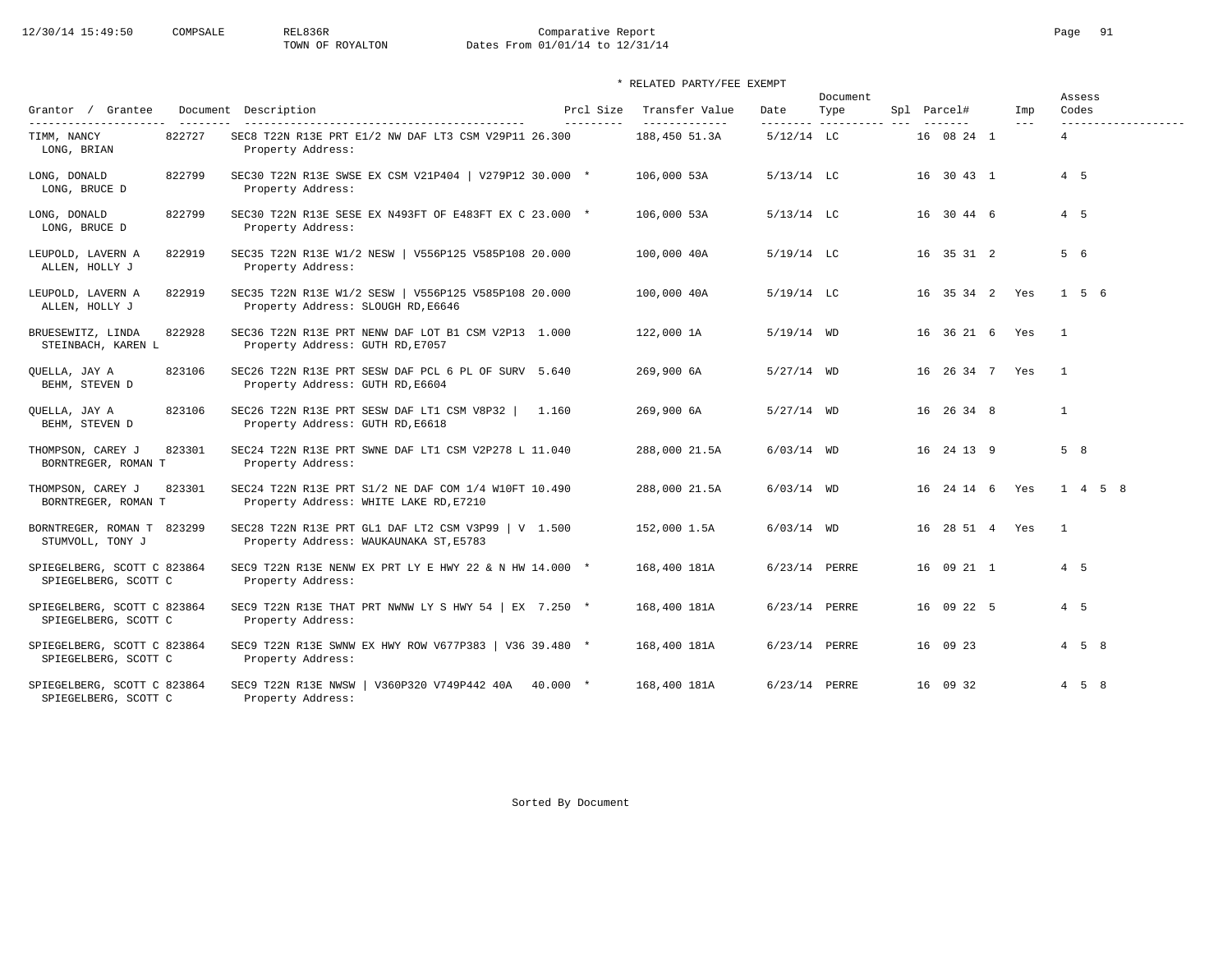# 12/30/14 15:49:50 COMPSALE REL836R Comparative Report Comparative Report Page 92<br>
TOWN OF ROYALTON Dates From 01/01/14 to 12/31/14 Dates From 01/01/14 to 12/31/14

### \* RELATED PARTY/FEE EXEMPT

|                                                          |                                                                                           |       |                         |                                 |                   | Document            |                 |                            | Assess            |                     |
|----------------------------------------------------------|-------------------------------------------------------------------------------------------|-------|-------------------------|---------------------------------|-------------------|---------------------|-----------------|----------------------------|-------------------|---------------------|
| Grantor / Grantee<br>----------------------<br>_________ | Document Description<br>-----------------------------------                               |       | Prcl Size<br>---------- | Transfer Value<br>_____________ | Date<br>--------- | Type<br>___________ | Spl Parcel#     | Imp<br>$\qquad \qquad - -$ | Codes             | ------------------- |
| SPIEGELBERG, SCOTT C 823864<br>SPIEGELBERG, SCOTT C      | SEC9 T22N R13E SWSW   V360P320 V749P442 40A 40.000 *<br>Property Address:                 |       |                         | 168,400 181A                    | 6/23/14 PERRE     |                     | 16 09 33        |                            | $4\quad 5\quad 8$ |                     |
| SPIEGELBERG, SCOTT C 823864<br>SPIEGELBERG, SCOTT C      | SEC9 T22N R13E SESW   V360P320 V749P442 40A 40.000 *<br>Property Address:                 |       |                         | 168,400 181A                    | 6/23/14 PERRE     |                     | 16 09 34        |                            | 5 6               |                     |
| 823974<br>BURROGHS, SUSAN K<br>SAUBERLICH, DENNIS R      | SEC28 T22N R13E LT8 HERZBERGS TENT PLAT OF AR<br>Property Address: WAUKAUNAKA ST, E5748   |       | $.000*$                 | 82,900.5A                       | $6/25/14$ QCD     |                     | 16 28 72 8 Yes  |                            | $\mathbf{1}$      |                     |
| RADTKE, KARLENE<br>824208<br>RODENCAL, LORI              | SEC13 T22N R13E SWNW W OF HWY EX N12.1A   V46 12.900 *<br>Property Address:               |       |                         | 45,700 212.9A                   | $7/02/14$ WD      |                     | 16 13 23 3      |                            | $4\quad 5$        |                     |
| RADTKE, KARLENE<br>824208<br>RODENCAL, LORI              | SEC14 T22N R13E SWNE<br>  $V608P34 V649P282 40A 40.000 *$<br>Property Address:            |       |                         | 45,700 212.9A                   | $7/02/14$ WD      |                     | 16 14 13        |                            | $4\quad 5$        |                     |
| 824208<br>RADTKE, KARLENE<br>RODENCAL, LORI              | SEC14 T22N R13E SENE<br>$\sqrt{467}$ P553 V735P245 40A 40.000 *<br>Property Address:      |       |                         | 45,700 212.9A                   | $7/02/14$ WD      |                     | 16 14 14        |                            | $4\quad 5\quad 8$ |                     |
| 824208<br>RADTKE, KARLENE<br>RODENCAL, LORI              | SEC14 T22N R13E NESE   V192P58 V608P34 V649P2 40.000 *<br>Property Address:               |       |                         | 45,700 212.9A                   | $7/02/14$ WD      |                     | 16 14 41        |                            | $4\quad 5$        |                     |
| 824208<br>RADTKE, KARLENE<br>RODENCAL, LORI              | SEC14 T22N R13E NWSE   V192P58 V608P34 V649P2 40.000 *<br>Property Address:               |       |                         | 45,700 212.9A                   | $7/02/14$ WD      |                     | 16 14 42        |                            | 5                 |                     |
| RADTKE, KARLENE<br>824208<br>RODENCAL, LORI              | SEC14 T22N R13E SESE   V192P58 V608P34 V649P2 40.000 *<br>Property Address:               |       |                         | 45,700 212.9A                   | $7/02/14$ WD      |                     | 16 14 44        |                            | 5                 |                     |
| THE BANK OF NEW YORK 824582<br>GENSKE, RANDY             | SEC3 T22N R13E PRT NENE DAF LT1 CSM V5P182  <br>Property Address: HEINKE DR, E6439        | 1.120 |                         | 47,000 1A                       | $7/16/14$ WD      |                     | 16 03 11 10 Yes |                            | $\overline{1}$    |                     |
| 824829<br>KLUG, KEVIN G<br>BECHARD, SCOTT A              | SEC20&29 T22N R13E PRT NWNE SEC29 & PRT GL6 S 1.180<br>Property Address:                  |       |                         | 130,000 3A                      | $7/24/14$ WD      |                     | 16 29 12 16 Yes |                            | $\overline{1}$    |                     |
| KLUG, KEVIN G<br>824829<br>BECHARD, SCOTT A              | SEC29 T22N R13E PRT NWNE DAF LT3 CSM V27P63   1.440<br>Property Address:                  |       |                         | 130,000 3A                      | $7/24/14$ WD      |                     | 16 29 12 17     |                            | 5                 |                     |
| KLUG, KEVIN G<br>824829<br>BECHARD, SCOTT A              | SEC20&29 T22N R13E PRT NWNE SEC29 & PRT GL6 S<br>Property Address:                        | .630  |                         | 130,000 3A                      | $7/24/14$ WD      |                     | 16 29 12 18     |                            | 5                 |                     |
| RESCH, TRAVIS W<br>825041<br>PETERSON, MARIA S           | SEC1 T22N R13E PRT E1/2 SE LY W RIV & E RD<br>Property Address: PINE ST, N4638            | 1,000 |                         | 61,775 1A                       | $7/31/14$ WD      |                     | 16 01 41 7 Yes  |                            | $\overline{1}$    |                     |
| 825116<br>GILBERT, MICHAEL T<br>BABINO, EDWIN W          | SEC26 T22N R13E PRT SWSW DAF LT1 CSM V7P542 E 1.300<br>Property Address: CTY HWY X, E6537 |       |                         | 89,000 1A                       | $8/04/14$ WD      |                     | 16 26 33 8      | Yes                        | $\overline{1}$    |                     |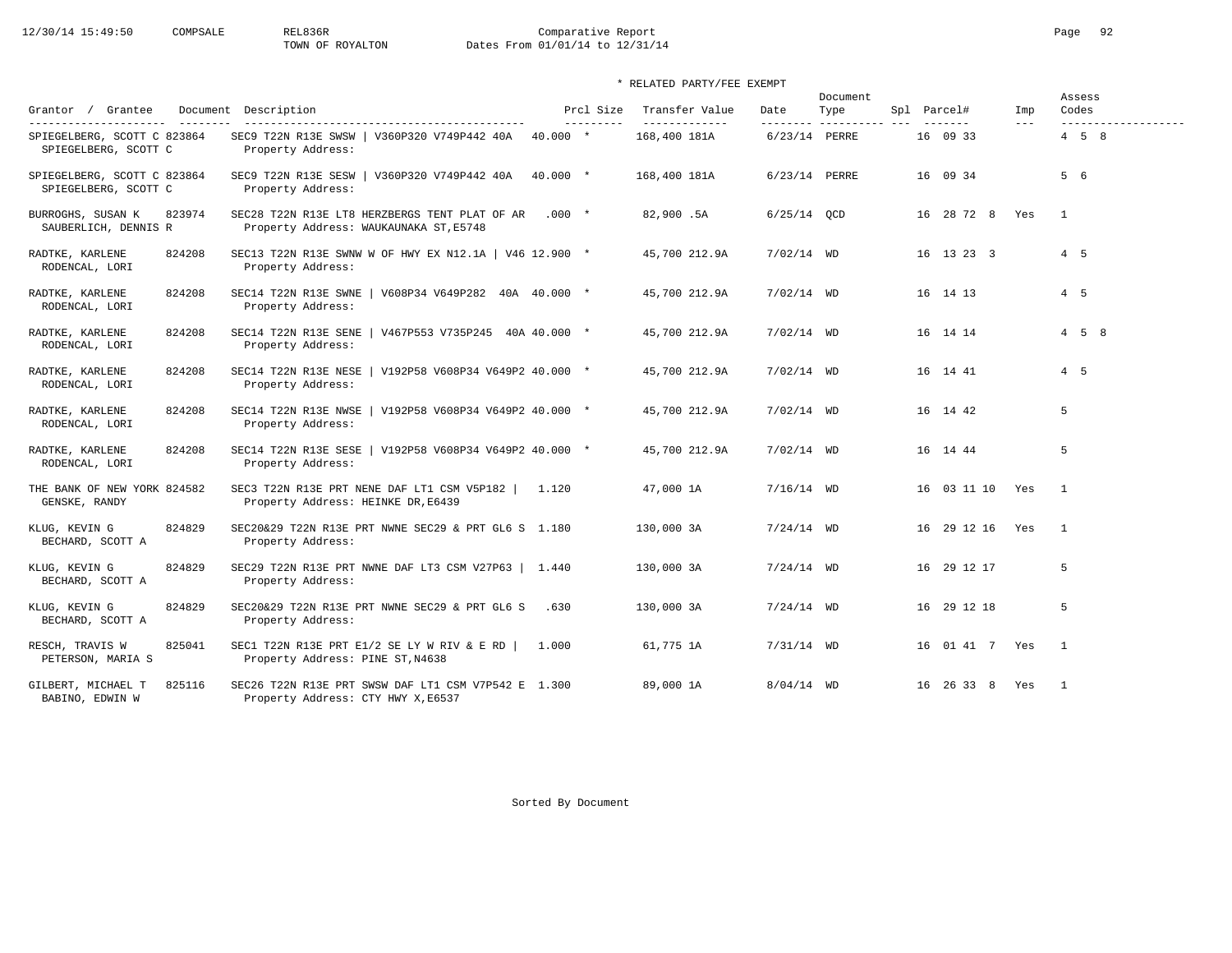# 12/30/14 15:49:50 COMPSALE REL836R Comparative Report Comparative Report Page 93<br>TOWN OF ROYALTON Dates From 01/01/14 to 12/31/14 Dates From 01/01/14 to 12/31/14

### \* RELATED PARTY/FEE EXEMPT

|                                                      |                                                                                                    |                         |                                 |                  | Document                |                    |              | Assess                       |  |  |  |  |
|------------------------------------------------------|----------------------------------------------------------------------------------------------------|-------------------------|---------------------------------|------------------|-------------------------|--------------------|--------------|------------------------------|--|--|--|--|
| Grantor / Grantee<br>---------------------           | Document Description                                                                               | Prcl Size<br>---------- | Transfer Value<br>------------- | Date<br>-------- | Type<br>----------- --- | Spl Parcel#        | Imp<br>$---$ | Codes<br>------------------- |  |  |  |  |
| 825283<br>BLEVINS, SUSAN<br>STELZNER, DANIEL B       | SEC36 T22N R13E PRT NWSW LY IN SW COR   V430P $4.000$ *<br>Property Address: LANDING RD, N2602     |                         | 228,000 1A                      | 8/08/14 OCD      |                         | 16 36 32 3         | Yes          | $\mathbf{1}$                 |  |  |  |  |
| GOFFARD, JEFFREY C<br>825619<br>REMINGTON, DEAN      | SEC21 T22N R13E PRT GL3   V262P125 V438P81&15<br>Property Address: NORTH SHORE RD, E5883           | .000                    | 452,000 1.3A                    | $8/25/14$ WD     |                         | 16 21 53 1 Yes     |              | $\overline{1}$               |  |  |  |  |
| PFUNETT LLC<br>825659<br>GLODOSKI, LUCAS R           | SEC29 T22N R13E PRT SWNW DAF LT5 CSM V22P400<br>Property Address: PAAP RD, N3158                   | 5.170                   | 22,000 5.2A                     | $8/25/14$ WD     |                         | 16 29 23 3         |              | 4 5                          |  |  |  |  |
| CONROY-BAILEY, BRIDG 825826<br>CONROY-BAILEY, BRIDG  | SEC4 T22N R13E PRT GL3 IN NW SW   EX V95P275 1.000 *<br>Property Address:                          |                         | 13,200 1A                       | 9/02/14 PERRE    |                         | 16 04 53 3         |              | $\mathbf{1}$                 |  |  |  |  |
| CONROY-BAILEY, BRIDG 825827<br>CONROY, RYAN          | SEC4 T22N R13E PRT GL3 NWSW   EX V95P275 V289 1.000 *<br>Property Address: BEAR LAKE RD, E5792     |                         | 158,400 1A                      | 9/02/14 PERRE    |                         | 16 04 53 4 Yes     |              | $\overline{1}$               |  |  |  |  |
| CONROY-BAILEY, BRIDG 825825<br>CONROY-BAILEY, BRIDG  | SEC4 T22N R13E PRT GL3 LY S LANDS #621476 EX 17.000 *<br>Property Address: BEAR LAKE RD, E5768     |                         | 48,000 13.8A                    | 9/02/14 PERRE    |                         | 16 04 53 6         |              | 5                            |  |  |  |  |
| 826033<br>SCHEID, SHARON R<br>SCHRAMM, LAWRENCE E    | SEC5 T22N R13E PRT NWNW DAF CSM V2P247   V496 14.200<br>Property Address: JAKES RD, N4816          |                         | 130,000 14.2A                   | $9/10/14$ WD     |                         | 16 05 22 2 Yes     |              | 1 <sub>5</sub>               |  |  |  |  |
| 826096<br>KRAKE, LOIS K<br>KRAKE, ALAN C             | SEC3 T22N R13E PRT NWNE DAF COM NW/COR NE S12 3.000 *<br>Property Address:                         |                         | 90,600 5A                       | $9/12/14$ OCD    |                         | 16 03 12 2         |              | $\mathbf{1}$                 |  |  |  |  |
| KRAKE, LOIS K<br>826096<br>KRAKE, ALAN C             | SEC3 T22N R13E PRT FRL NWNE DESC CSM V5P233 V 1.640 *<br>Property Address: BEAR LAKE RD, E6289     |                         | 90,600 5A                       | $9/12/14$ OCD    |                         | 16 03 12 3 Yes     |              | $\overline{1}$               |  |  |  |  |
| 826382<br>BLOCKS AUTO INC<br>ROYALTON TOWN OF        | SEC3 T22N R13E PRT SWSW DAF LT1 CSM V26P54  <br>Property Address: HWY 54, E6132                    | 2.000                   | 80,000 2A                       | $9/22/14$ WD     |                         | 16 03 33 10 Yes    |              | $\overline{2}$               |  |  |  |  |
| FURMAN, DANIEL<br>826337<br>BENNER, MATTHEW A        | SEC30 T22N R13E PRT SESE DAF LT1 CSM V21P258 10.000<br>Property Address: BUTTERNUT RIDGE RD, E5276 |                         | 215,000 10A                     | $9/22/14$ WD     |                         | 16 30 44 7 Yes     |              | 1 4 5                        |  |  |  |  |
| INGALLS, CLARENCE L 826618<br>CLUBB, RONALD L        | SEC13 T22N R13E PRT NWSW COM-PT WH HWY O X N/ 1.500<br>Property Address: CTY HWY 0, N3899          |                         | 118,350 1.5A                    | 9/29/14 PERRE    |                         | 16  13  32  2  Yes |              | $\overline{1}$               |  |  |  |  |
| RICHARDSON, WILLIAM 826636<br>SIGL, MICHAEL L        | SEC30 T22N R13E PRT FRL SWNW DAF CSM V4P479 L .820<br>Property Address: WHITE LAKE RD, E4952       |                         | 25,000 2A                       | $9/29/14$ WD     |                         | 16 30 23 2 Yes     |              | $\overline{1}$               |  |  |  |  |
| THIEL TRUST<br>826766<br>HAASE, TONY G               | SEC22 T22N R13E PRT SESW DAF LT1 CSM V23P116 11.280 *<br>Property Address: WHITE LAKE RD, E6270    |                         | 135,000 11.2A                   | $10/03/14$ LC    |                         | 16 22 34 1 Yes     |              | 4 7                          |  |  |  |  |
| HOEWISCH, ROBERT L<br>826789<br>BARKHOLTZ, CHRISTOPH | SEC24 T22N R13E PRT SENE DAF CSM V3P158 EX HW 4.590<br>Property Address: WHITE LAKE RD, E7205      |                         | 148,500 4.6A                    | 10/03/14 WD      |                         | 16 24 14 3 Yes     |              | $\overline{1}$               |  |  |  |  |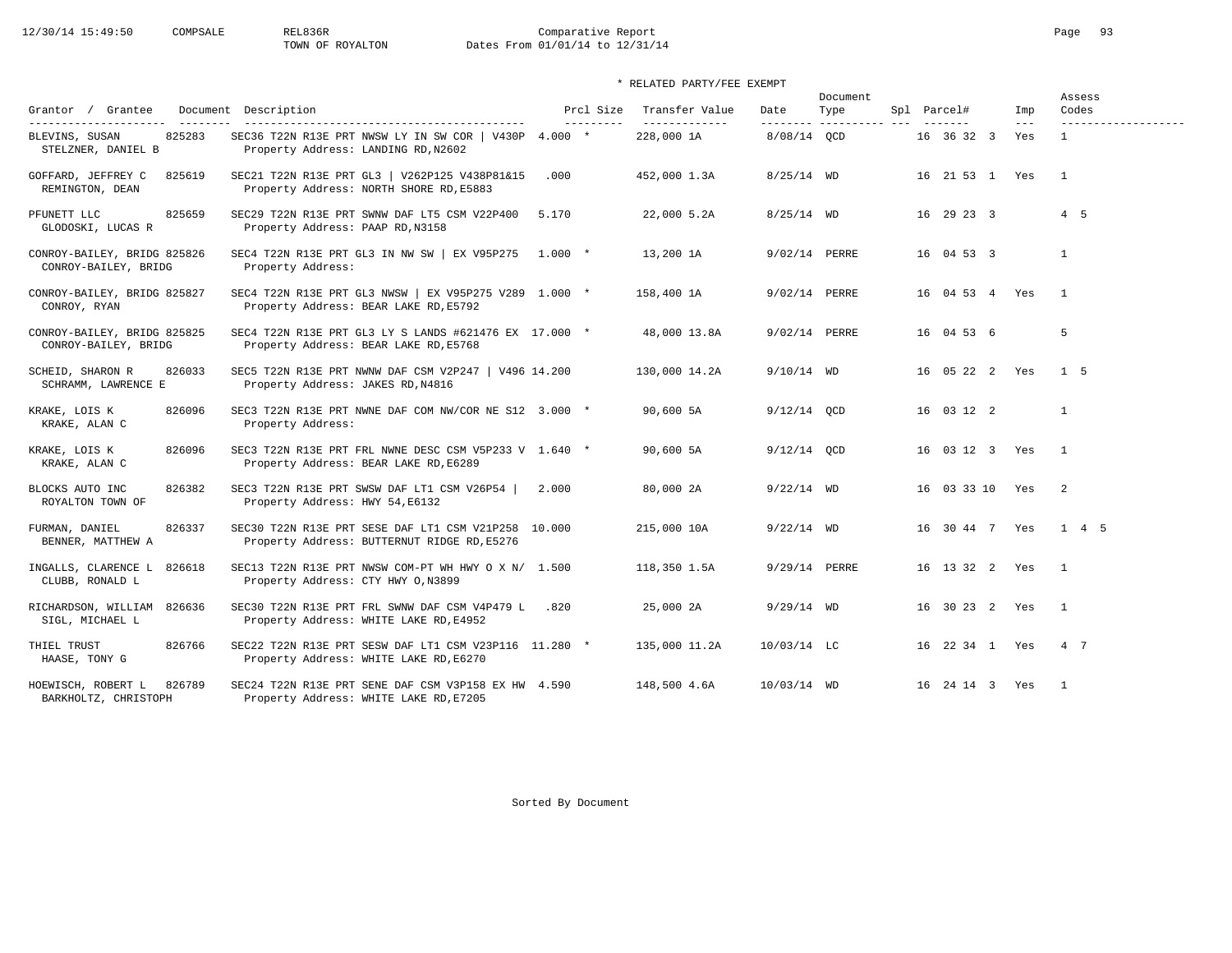# 12/30/14 15:49:50 COMPSALE REL836R Comparative Report Comparative Report Page 94 Dates From 01/01/14 to 12/31/14

### \* RELATED PARTY/FEE EXEMPT

| Grantor / Grantee                              |        | Document Description                                                                                                             | Prcl Size  | Transfer Value               | Date           | Document<br>Type        | Spl Parcel#        | Imp                        | Assess<br>Codes                     |
|------------------------------------------------|--------|----------------------------------------------------------------------------------------------------------------------------------|------------|------------------------------|----------------|-------------------------|--------------------|----------------------------|-------------------------------------|
| WILLIAMSON, LYNN R<br>LARSEN, LARRY            | 826974 | -------------------------------------<br>SEC1 T22N R13E PRT E1/2 SE LY W OF RIV & E RD 1.120<br>Property Address: PINE ST, N4610 | ---------- | --------------<br>135,700 1A | 10/10/14 WD    | -------- ---------- --- | 16 01 41 6         | $\qquad \qquad - -$<br>Yes | -------------------<br>$\mathbf{1}$ |
| DESJARDINS, GARY B<br>GIERACH, SCOTT A         | 827021 | SEC20 T22N R13E PRT GL1 SENE LY N WHITE LAKE<br>Property Address: NORTH SHORE RD, E5639                                          | .000       | 280,000                      | $10/13/14$ WD  |                         | 16 20 51 11 Yes    |                            | $\overline{1}$                      |
| LARSEN, LAVERNE R<br>AMES, BRUCE K             | 827016 | SEC29 T22N R13E PRT NWNW DAF LT3 CSM V22P398<br>Property Address: PAAP RD, N3214                                                 | 5.170      | 282,500 5A                   | 10/13/14 WD    |                         | 16 29 22 4 Yes     |                            | $1 \quad 4$                         |
| THOMACK, CRAIG J<br>NETT, DANIEL P SR          | 827421 | SEC15 T22N R13E S1/2 SWNE   V464P09 V899P334& 20.000<br>Property Address:                                                        |            | 74,000 40A                   | $10/27/14$ WD  |                         | 16 15 13 2         |                            | 5                                   |
| THOMACK, CRAIG J<br>NETT, DANIEL P SR          | 827421 | SEC15 T22N R13E S1/2 SENE   V464P09 V899P334& 20.000<br>Property Address:                                                        |            | 74,000 40A                   | $10/27/14$ WD  |                         | 16 15 14 2         |                            | 5                                   |
| DERKS, LILA Y<br>FORBES, CORINNA R             | 827578 | SEC1 T22N R13E LT42 VILL OF ROYALTON & PIECE<br>Property Address: HWY 54, E7190                                                  | $.000*$    | 44,873 2A                    | 10/31/14 QCD   |                         | 16 01 71295 Yes    |                            | $\overline{1}$                      |
| THATCHER, DARRELL D 827593<br>BRETL, KYLE T    |        | SEC33 T22N R13E PRT W1/2 SENW V468P801 V932P5 5.000<br>Property Address: TIMBER LN, E5804                                        |            | 126,000 5A                   | 10/31/14 WD    |                         | 16 33 24 5 Yes     |                            | $\mathbf{1}$                        |
| HERMANS, MICHAEL J<br>HERMANS, BELINDA A       | 827776 | SEC2 T22N R13E LT1 CSM V1P229 PRT SENE   V440 3.800 *<br>Property Address: ZIRBEL RD, E6886                                      |            | 44,000 3.8A                  | 11/06/14 OCD   |                         | 16 02 14 1 Yes     |                            | $\overline{\phantom{a}}$            |
| BORK, THERESA M<br>BORK, MARY                  | 827779 | SEC26 T22N R13E PRT SWSW LY N RD EX HWY ROW # 11.100 *<br>Property Address: CTY HWY X, E6536                                     |            | 89,300 11A                   | 11/06/14 WD    |                         | 16 26 33 3 Yes     |                            | 4 5 7                               |
| CLUBB, RONALD L<br>WENTZ, ANNETTE J            | 827812 | SEC13 T22N R13E PRT NWSW COM-PT WH HWY O X N/ 1.500<br>Property Address: CTY HWY 0, N3899                                        |            | 118,350 1A                   | 11/07/14 WD    |                         | 16  13  32  2  Yes |                            | $\overline{1}$                      |
| THIEL, SUSANNE K PR 827818<br>THIEL, SUSANNE K |        | SEC35 T22N R13E NWNW EX E1/2   V486P10 V618P1 20.000 *<br>Property Address: GUTH RD, E6543                                       |            | 211,800 20A                  | 11/07/14 PERRE |                         | 16 35 22 1 Yes     |                            | $1 \quad 4 \quad 5$                 |
| THIEL, SUSANNE K PR 827819<br>THIEL, JASON     |        | SEC35 T22N R13E SWNW   V486P10 V617P564 V618P 40.000 *<br>Property Address:                                                      |            | 110,600 45A                  | 11/07/14 PERRE |                         | 16 35 23           |                            | 5 6                                 |
| KLEIMAN, BERNARD W<br>SROKA, JOSEPH M          | 828107 | SEC25 T22N R13E PRT SWNW DAF PCL A PL OF SURV 10.810<br>Property Address: LANDING RD, N3166                                      |            | 269,900 11A                  | $11/17/14$ WD  |                         | 16 25 23 2 Yes     |                            | $1\quad 6$                          |
| NESBITT, THOMAS J<br>NESBITT, SHIRLEY          | 828358 | SEC36 T22N R13E PRT NWNE DAF LT4 CSM V3P398  <br>Property Address: GUTH RD, E7177                                                | $.890 *$   | 180,000.9A                   | $11/26/14$ WD  |                         | 16 36 51 9 Yes     |                            | $\overline{1}$                      |
| EASTMAN, EDWARD T<br>MARK, ALEXANDER J         | 828753 | SEC34 T22N R13E PRT SESE DAF LT1 CSM V28P68   10.020<br>Property Address: SLOUGH RD, E6464                                       |            | 145,500 20A                  | $12/12/14$ WD  |                         | 16 34 44 7 Yes     |                            | 156                                 |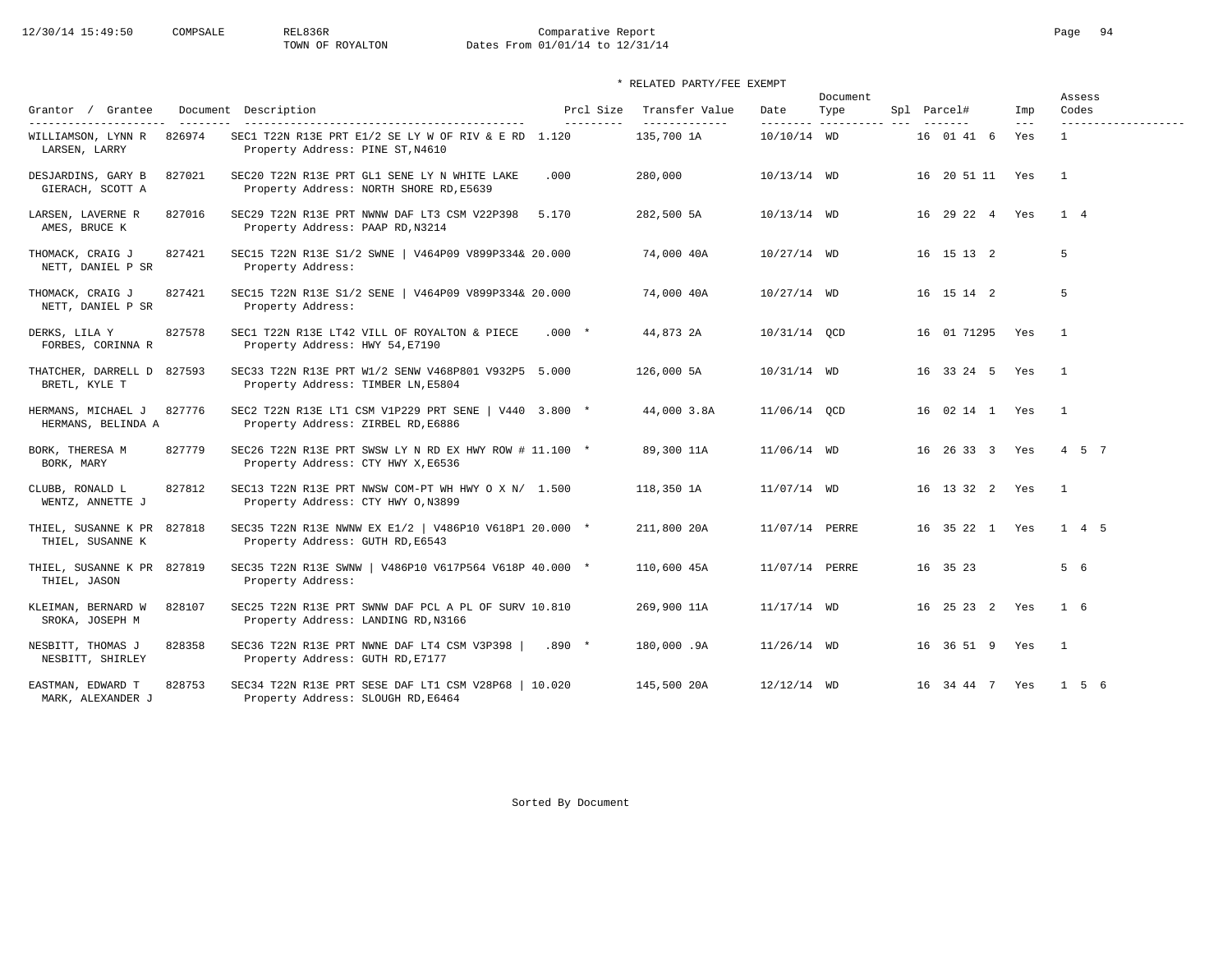### \* RELATED PARTY/FEE EXEMPT

| Document Description<br>Grantee<br>Grantor                                                                                         | Prcl Size                                              | Transfer Value | Date         | Document<br>Type | Spl          | Parcel#    | Imp | Assess<br>Codes          |
|------------------------------------------------------------------------------------------------------------------------------------|--------------------------------------------------------|----------------|--------------|------------------|--------------|------------|-----|--------------------------|
| 828753<br>EASTMAN, EDWARD T<br>Property Address:<br>MARK, ALEXANDER J                                                              | SEC34 T22N R13E PRT SESE DAF LT2 CSM V28P68   10.020   | 145,500 20A    | 12/12/14 WD  |                  |              | 16 34 44 8 |     | 5 6                      |
| FEATHERS, BEVERLY J 828829<br>SEC4 T22N R13E PRT GL1 COM 199FT NLY ON SHORE<br>Property Address: EZ RD, N4829<br>FEATHERS, BRUCE L | $.000*$                                                | 51,600.2A      | 12/16/14 OCD |                  |              | 16 04 51 8 | Yes | $\overline{\phantom{1}}$ |
| EBERT, MARLYN TRUSTE 828993<br>Property Address: HWY 110, N3102<br>EBERT, ROZANN K                                                 | SEC28 T22N R13E SENW EX CSM V6P477 EX V954P42 33.310 * | 100.0441A      | 12/23/14 OCD |                  | $\mathbf{x}$ | 16 28 24 1 | Yes | 4 5 7                    |
| SEC4 T22N R13E PRT GL1   V192P177 EX V434P55<br>829109<br>BROEREN, PAUL G<br>Property Address: EZ RD, N4818<br>KBLZ LLC            | .000                                                   | 165,000        | 12/30/14 WD  |                  |              | 16 04 51 2 | Yes | $\mathbf{1}$             |

\*\* \*\* \*\*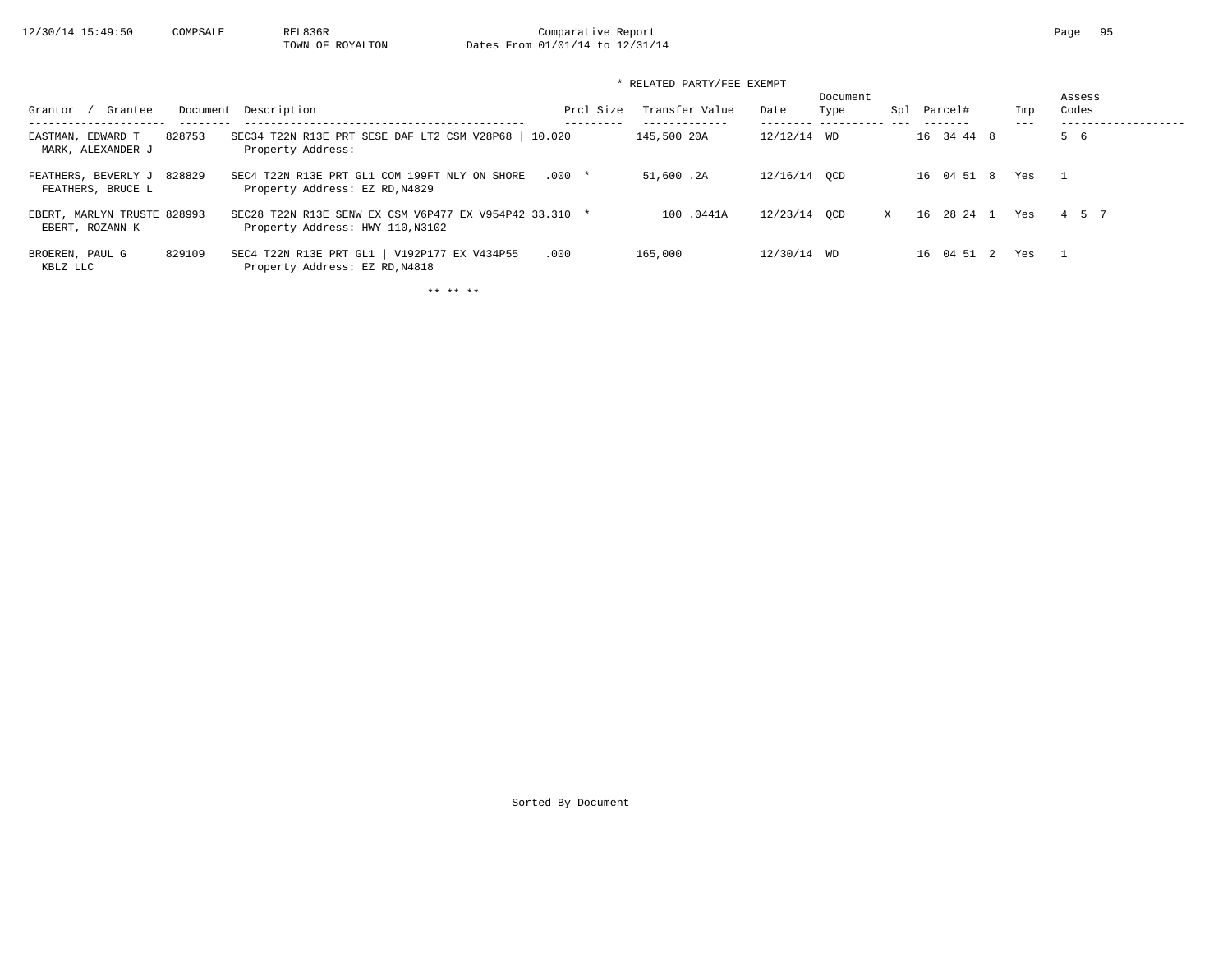12/30/14 15:49:50 COMPSALE REL836R Comparative Report Comparative Report Page 96 Dates From 01/01/14 to 12/31/14

\* RELATED PARTY/FEE EXEMPT

| Grantor / Grantee                                                          | Document Description                                                                           | Prcl Size  | Transfer Value                | Date         | Document<br>Type        | Spl Parcel# |                               | Imp            | Assess<br>Codes   |         |                     |
|----------------------------------------------------------------------------|------------------------------------------------------------------------------------------------|------------|-------------------------------|--------------|-------------------------|-------------|-------------------------------|----------------|-------------------|---------|---------------------|
| ---------------------<br>DZIADOSZ, JAMES A<br>819895<br>CHIRAFISI, MICHAEL | SEC8 T23N R11E LTS13&14 CSM V2P321 & LT17 CSM 18.840<br>Property Address: NOTTLESON RD, E691   | ---------  | -------------<br>50,000 18.8A | $1/06/14$ WD | -------- ---------- --- |             | $- - - - - - -$<br>17 08 34 2 | $- - -$<br>Yes | $1\quad 6$        |         | ------------------- |
| JOHNSON, AMY S<br>819919<br>FEDERAL HOME LOAN MO                           | SEC28 T23N R11E PRT E1/2 SE DAF LT7 CSM V17P3 2.970 *<br>Property Address: HENDERSON RD, E1283 |            | 59,200 3A                     | $1/07/14$ WD |                         |             | 17 28 44 7 Yes                |                | $\overline{1}$    |         |                     |
| HERZIG, DAVID R<br>819921<br>FEDERAL HOME LOAN MO                          | SEC28 T23N R11E PRT E1/2 SE DAF LT7 CSM V17P3 2.970 *<br>Property Address: HENDERSON RD, E1283 |            | 59,200 3A                     | $1/07/14$ WD |                         |             | 17 28 44 7 Yes                |                | $\overline{1}$    |         |                     |
| PETERSON, WILLIAM L 820204<br>PETERSON, DANIEL C                           | SEC19 T23N R11E SESE   V406P396 40A MFL#69027 40.000 *<br>Property Address:                    |            | 374,718 624A                  | $1/21/14$ LC |                         |             | 17 19 44                      |                |                   |         |                     |
| PETERSON, WILLIAM L 820204<br>PETERSON, DANIEL C                           | SEC26 T23N R11E NESW EX PRT S RIVER & SESW LY 37.000 *<br>Property Address:                    |            | 374,718 624A                  | $1/21/14$ LC |                         |             | 17 26 31 1                    |                | $4\quad 5\quad 8$ |         |                     |
| PETERSON, WILLIAM L 820204<br>PETERSON, DANIEL C                           | SEC26 T23N R11E NWSW EX V379P518 EX V381P425 36.000 *<br>Property Address:                     |            | 374,718 624A                  | $1/21/14$ LC |                         |             | 17 26 32 1                    |                | $4\quad 5$        |         |                     |
| PETERSON, WILLIAM L 820204<br>PETERSON, DANIEL C                           | SEC26 T23N R11E PRT SW SW V356P506 V406P395 E 14.870 *<br>Property Address:                    |            | 374,718 624A                  | $1/21/14$ LC |                         |             | 17 26 33 5                    |                | 4 8               |         |                     |
| PETERSON, WILLIAM L 820204<br>PETERSON, DANIEL C                           | SEC28 T23N R11E SWNW EX W9A EX V557P504   V33 31.000 *<br>Property Address:                    |            | 374,718 624A                  | $1/21/14$ LC |                         |             | 17 28 23 2                    |                | $4\quad 5\quad 8$ |         |                     |
| PETERSON, WILLIAM L 820204<br>PETERSON, DANIEL C                           | SEC28 T23N R11E W396FT SENW   V335P386 V557P4 12.000 *<br>Property Address:                    |            | 374,718 624A                  | $1/21/14$ LC |                         |             | 17 28 24 1                    |                | $4\quad 5\quad 8$ |         |                     |
| PETERSON, WILLIAM L 820204<br>PETERSON, DANIEL C                           | SEC28 T23N R11E NWSW   V406P396 40A<br>Property Address:                                       | $40.000 *$ | 374,718 624A                  | $1/21/14$ LC |                         |             | 17 28 32                      |                | $4\quad 5\quad 8$ |         |                     |
| PETERSON, WILLIAM L 820204<br>PETERSON, DANIEL C                           | SEC29 T23N R11E SWNE   V122P537 V406P396 40A 40.000 *<br>Property Address: CTY HWY V, E756     |            | 374,718 624A                  | $1/21/14$ LC |                         |             | 17 29 13                      | Yes            |                   | 4 5 7 8 |                     |
| PETERSON, WILLIAM L 820204<br>PETERSON, DANIEL C                           | SEC29 T23N R11E SENE EX E4RDS   EX V122P538 V 38.000 *<br>Property Address:                    |            | 374,718 624A                  | $1/21/14$ LC |                         |             | 17 29 14 2                    |                | $4\quad 5\quad 8$ |         |                     |
| PETERSON, WILLIAM L 820204<br>PETERSON, DANIEL C                           | SEC29 T23N R11E NWNW   V406P396 40A MFL#6902 40.000 *<br>Property Address:                     |            | 374,718 624A                  | $1/21/14$ LC |                         |             | 17 29 22                      |                | $\overline{4}$    |         |                     |
| PETERSON, WILLIAM L 820204<br>PETERSON, DANIEL C                           | SEC29 T23N R11E N1/2 SWNW   V406P396 20A<br>Property Address:                                  | $20.000 *$ | 374,718 624A                  | $1/21/14$ LC |                         |             | 17 29 23 1                    |                | 4 8               |         |                     |
| PETERSON, WILLIAM L 820204<br>PETERSON, DANIEL C                           | SEC29 T23N R11E SENW   V406P396 40A<br>Property Address: CTY HWY V, E622                       | $40.000 *$ | 374,718 624A                  | $1/21/14$ LC |                         |             | 17 29 24                      | Yes            |                   | 1 4 5 8 |                     |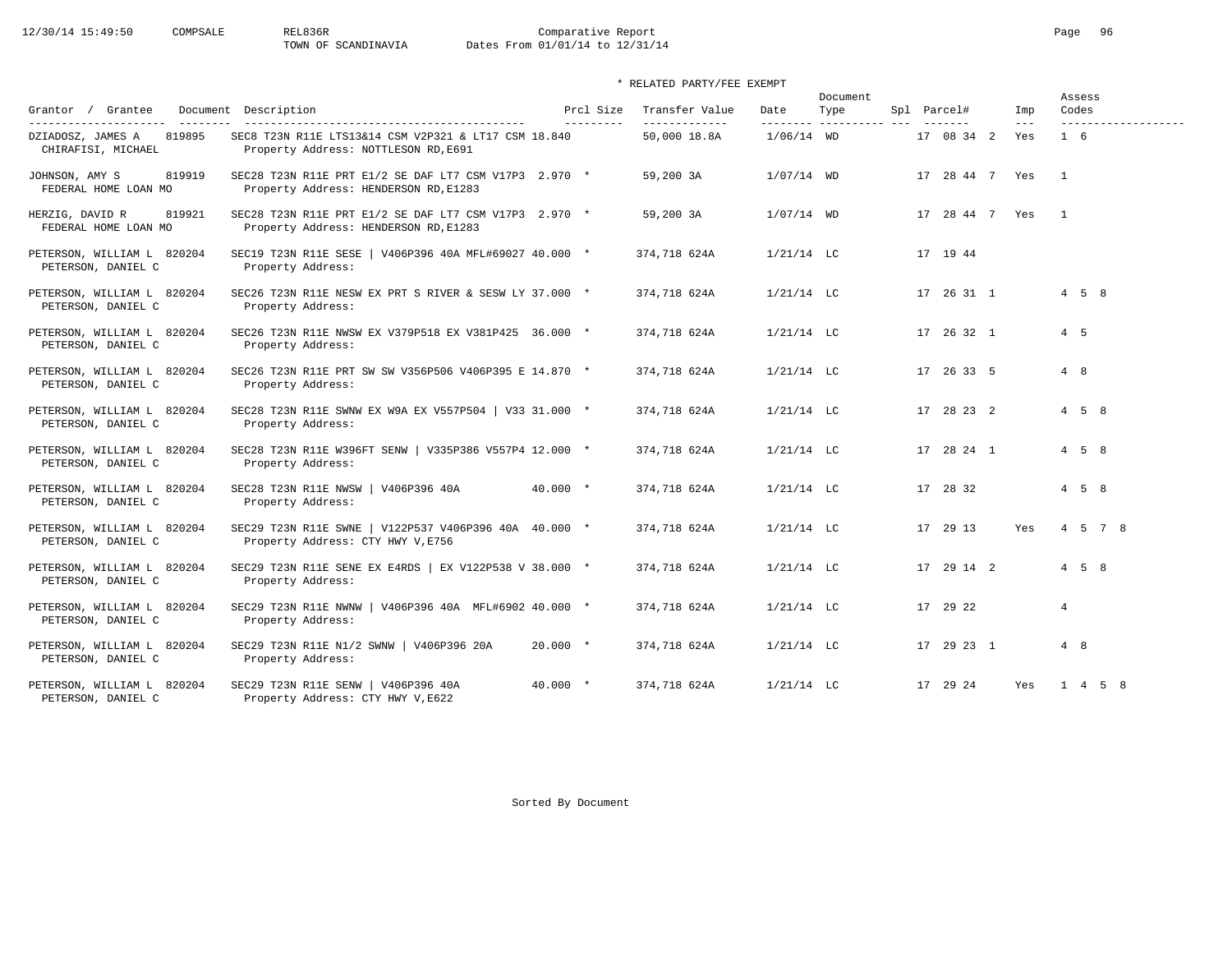12/30/14 15:49:50 COMPSALE REL836R Comparative Report Comparative Report Page 97<br>TOWN OF SCANDINAVIA Dates From 01/01/14 to 12/31/14 Dates From 01/01/14 to 12/31/14

\* RELATED PARTY/FEE EXEMPT

| Grantor / Grantee                                                         | Document Description                                                                            | Prcl Size  | Transfer Value                | Date                      | Document<br>Type |   | Spl Parcel#           | Imp     | Codes          | Assess  |                     |
|---------------------------------------------------------------------------|-------------------------------------------------------------------------------------------------|------------|-------------------------------|---------------------------|------------------|---|-----------------------|---------|----------------|---------|---------------------|
| ---------------------<br>PETERSON, WILLIAM L 820204<br>PETERSON, DANIEL C | SEC29 T23N R11E NESW   V373P44 V452P68 V527P2 40.000 *<br>Property Address:                     | ---------  | -------------<br>374,718 624A | ---------<br>$1/21/14$ LC | ----------- ---  |   | -------<br>17 29 31 1 | $- - -$ | $4\quad 5$     |         | ------------------- |
| PETERSON, WILLIAM L 820204<br>PETERSON, DANIEL C                          | SEC29 T23N R11E NWSW LY S HWY V461P36 V794P29 26.250 *<br>Property Address:                     |            | 374,718 624A                  | $1/21/14$ LC              |                  |   | 17 29 32 1            |         | $4\quad 5$     |         |                     |
| PETERSON, WILLIAM L 820204<br>PETERSON, DANIEL C                          | SEC29 T23N R11E SWSW   V461P36 V794P290 V902P 40.000 *<br>Property Address:                     |            | 374,718 624A                  | $1/21/14$ LC              |                  |   | 17 29 33              |         | $\overline{4}$ |         |                     |
| PETERSON, WILLIAM L 820204<br>PETERSON, DANIEL C                          | SEC29 T23N R11E SESW   V373P44 V527P222 40A 40.000 *<br>Property Address:                       |            | 374,718 624A                  | $1/21/14$ LC              |                  |   | 17 29 34              |         | $\overline{4}$ |         |                     |
| PETERSON, WILLIAM L 820204<br>PETERSON, DANIEL C                          | SEC29 T23N R11E NESE   V406P396 40A<br>Property Address:                                        | $40.000 *$ | 374,718 624A                  | $1/21/14$ LC              |                  |   | 17 29 41              |         | $4\quad 5$     |         |                     |
| PETERSON, WILLIAM L 820204<br>PETERSON, DANIEL C                          | SEC29 T23N R11E PRT NWSE   V373P44 V452P68<br>Property Address:                                 | $32.000 *$ | 374,718 624A                  | $1/21/14$ LC              |                  |   | 17 29 42 2 Yes        |         |                | 4 5 7   |                     |
| PETERSON, WILLIAM L 820204<br>PETERSON, DANIEL C                          | SEC29 T23N R11E SWSE V373P44 EX V466P10 V527P 36.000 *<br>Property Address:                     |            | 374,718 624A                  | $1/21/14$ LC              |                  |   | 17 29 43 1            |         | $\overline{4}$ |         |                     |
| PETERSON, WILLIAM L 820204<br>PETERSON, DANIEL C                          | SEC32 T23N R11E PRT NWNW DAF COM NW COR S391F 12.020 *<br>Property Address:                     |            | 374,718 624A                  | $1/21/14$ LC              |                  |   | 17 32 22 3            |         | $\overline{4}$ |         |                     |
| 820379<br>MORGAN, JOHN S<br>LYONS, BENJAMIN J                             | SEC25 T23N R11E SENW EX AN EQUILATERAL TRIANG 39.900<br>Property Address: ELM VALLEY RD, E2202  |            | 69,825 34A                    | $1/27/14$ WD              |                  |   | 17 25 24 1 Yes        |         | $\overline{1}$ |         |                     |
| 820775<br>MELUM, NANCY S<br>PETERSON, DANIEL J                            | SEC35 T23N R11E SWNW   V515P86-88 V738P94 V89 40.000 *<br>Property Address: HWY 49, N5315       |            | 111,000 37A                   | $2/13/14$ WD              |                  | X | 17 35 23              | Yes     | $1\quad 6$     |         |                     |
| HESCHKE, JEFF D<br>821005<br>ELGERSMA, ANDREW L                           | SEC24 T23N R11E W1/2 NENE EX RR ROW   V378P17 18.500<br>Property Address: SILVER LAKE RD, E2481 |            | 281,000 19A                   | $2/26/14$ WD              |                  |   | 17 24 11 1 Yes        |         |                | 1 5 6   |                     |
| COLLIGAN, TERRY N<br>821122<br>CAP SERVICES INC                           | SEC5 T23N R11E FRL NENE EX LT1 CSM V16P444 EX 19.000 *<br>Property Address: HWY 161, E901       |            | 202,000 19A                   | 3/04/14 SHERI             |                  |   | 17 05 11 1 Yes        |         |                | 1 5 6   |                     |
| MCCLELLAN, MELINDA J 821853<br>WISINSKI, JASON L                          | SEC16 T23N R11E E1/2 W1/2 SWNE & E1/2 W1/2 NW 11.250<br>Property Address: NOTTLESON RD, E1135   |            | 240,000 21A                   | $4/04/14$ WD              |                  |   | 17 16 13 6 Yes        |         | 1 6            |         |                     |
| MCCLELLAN, MELINDA J 821853<br>WISINSKI, JASON L                          | SEC16 T23N R11E W1/2 E1/2 SWNE & ALL W1/2 E1/ 11.500<br>Property Address: NOTTLESON RD, E1153   |            | 240,000 21A                   | $4/04/14$ WD              |                  |   | 17 16 13 10           |         | 6              |         |                     |
| 821889<br>BUSS, RALPH G<br>4 PEKAR KIDS LLC                               | SEC35 T23N R11E SWNE   V312P69 V453P663 V748P 40.000<br>Property Address: GUDMANSON RD, N5138   |            | 920,000 241A                  | $4/07/14$ WD              |                  |   | 17 35 13              | Yes     |                | 1 4 5 8 |                     |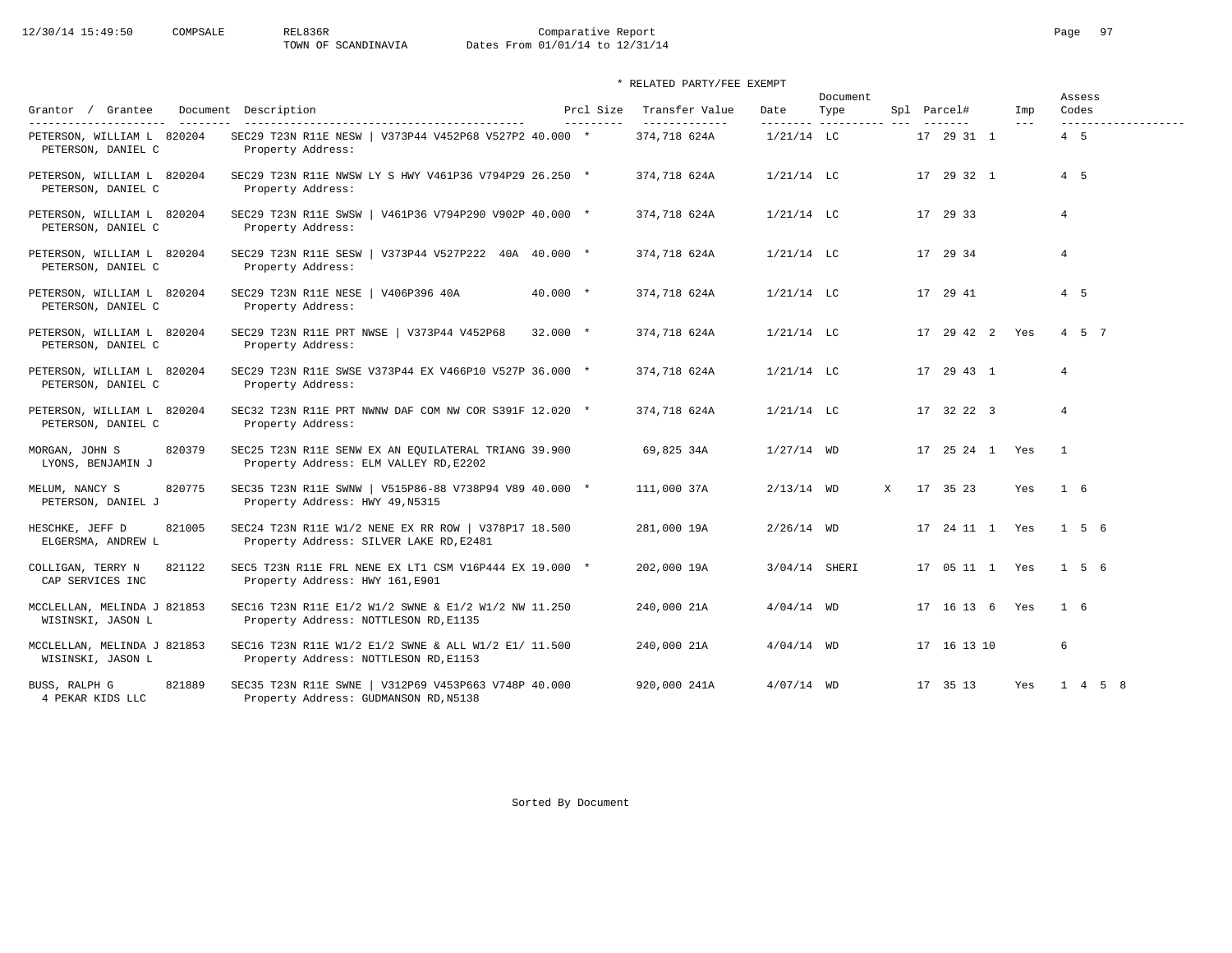# 12/30/14 15:49:50 COMPSALE REL836R Comparative Report Comparative Report Page 98<br>TOWN OF SCANDINAVIA Dates From 01/01/14 to 12/31/14 Dates From 01/01/14 to 12/31/14

### \* RELATED PARTY/FEE EXEMPT

|                                            |        |                                                                                         |                        |                                 |                 | Document |                |                | Assess            |
|--------------------------------------------|--------|-----------------------------------------------------------------------------------------|------------------------|---------------------------------|-----------------|----------|----------------|----------------|-------------------|
| Grantor / Grantee                          |        | Document Description                                                                    | Prcl Size<br>--------- | Transfer Value<br>------------- | Date            | Type     | Spl Parcel#    | Imp<br>$- - -$ | Codes             |
| BUSS, RALPH G<br>4 PEKAR KIDS LLC          | 821889 | SEC35 T23N R11E PRT NENW LYG S&W OF NEW HWY 4 2.740<br>Property Address:                |                        | 920,000 241A                    | $4/07/14$ WD    |          | 17 35 21 8     |                | 5                 |
| BUSS, RALPH G<br>4 PEKAR KIDS LLC          | 821889 | SEC35 T23N R11E SENW<br>  V312P69 V453P663 V576P 40.000<br>Property Address:            |                        | 920,000 241A                    | $4/07/14$ WD    |          | 17 35 24 2 Yes |                | 4 7 8             |
| BUSS, RALPH G<br>4 PEKAR KIDS LLC          | 821889 | SEC35 T23N R11E NESW<br>V312P69 V453P663 V576P 40.000<br>Property Address:              |                        | 920,000 241A                    | $4/07/14$ WD    |          | 17 35 31 2     |                | 5 6               |
| BUSS, RALPH G<br>4 PEKAR KIDS LLC          | 821889 | SEC35 T23N R11E NESE   V312P69 V453P663 V576P 40.000<br>Property Address:               |                        | 920,000 241A                    | $4/07/14$ WD    |          | 17 35 41 2     |                | 6                 |
| BUSS, RALPH G<br>4 PEKAR KIDS LLC          | 821889 | SEC35 T23N R11E NWSE<br>  V312P69 V453P663 V576P 40.000<br>Property Address:            |                        | 920,000 241A                    | $4/07/14$ WD    |          | 17 35 42 2     |                | 5 6               |
| BUSS, RALPH G<br>4 PEKAR KIDS LLC          | 821889 | SEC35 T23N R11E SESE<br>  V312P69 V453P663 V576P 40.000<br>Property Address:            |                        | 920,000 241A                    | $4/07/14$ WD    |          | 17 35 44 2     |                | 6                 |
| BARTEL, GAROLD E<br>BARTEL, JOHN P         | 822132 | SEC24 T23N R11E SESW EX W1RD EX CSM V6P514 EX 32.000 *<br>Property Address:             |                        | 175,000 140.2A                  | $4/18/14$ LC    |          | 17 24 34 5     |                | 4 5               |
| BARTEL, GAROLD E<br>BARTEL, JOHN P         | 822132 | SEC24 T23N R11E PRT NESE DAF PRT LT1 CSM V19P 1.000 *<br>Property Address:              |                        | 175,000 140.2A                  | $4/18/14$ LC    |          | 17  24  41  2  |                | 6                 |
| BARTEL, GAROLD E<br>BARTEL, JOHN P         | 822132 | SEC24 T23N R11E NESE EX LT1 CSM V19P284 EX #7 37.810 *<br>Property Address:             |                        | 175,000 140.2A                  | $4/18/14$ LC    |          | 17 24 41 3     |                | 4 8               |
| BARTEL, GAROLD E<br>BARTEL, JOHN P         | 822132 | SEC24 T23N R11E W1/2 SE LY E CSM V26P127 EX # 38.000 *<br>Property Address:             |                        | 175,000 140.2A                  | $4/18/14$ LC    |          | 17 24 42 4     |                | 4 8               |
| BARTEL, GAROLD E<br>BARTEL, JOHN P         | 822132 | SEC25 T23N R11E PRT NENE LY S RD DAF LT1 CSM 26.370 *<br>Property Address:              |                        | 175,000 140.2A                  | $4/18/14$ LC    |          | 17 25 11 3 Yes |                | 4 5 7 8           |
| BARTEL, GAROLD E<br>BARTEL, JOHN P         | 822132 | SEC25 T23N R11E PRT NENE LY S RD DAF LT2 CSM 1.890<br>Property Address: SHADY DR, E2451 |                        | 175,000 140.2A                  | $4/18/14$ LC    |          | 17 25 11 4 Yes |                | $\mathbf{1}$      |
| BARTEL, GAROLD E<br>BARTEL, JOHN P         | 822132 | SEC25 T23N R11E PRT SENE   V120P505&508 V409P 3.000 *<br>Property Address:              |                        | 175,000 140.2A                  | $4/18/14$ LC    |          | 17 25 14 1     |                | $\overline{4}$    |
| GAPONIUK, LYDIA TRUS 822267<br>MESYK, JOHN |        | SEC31 T23N R11E SWSE<br>$\sqrt{339}P510 V708P926 40A 40.000 *$<br>Property Address:     |                        | 212,300 75.4A                   | $4/24/14$ TRUST |          | 17 31 43       |                | $4\quad 5\quad 8$ |
| GAPONIUK, LYDIA TRUS 822267<br>MESYK, JOHN |        | SEC31 T23N R11E W1/2 SESE EX LT1 CSM V10P7 EX 11.740 *<br>Property Address:             |                        | 212,300 75.4A                   | $4/24/14$ TRUST |          | 17 31 44 3     |                | 6                 |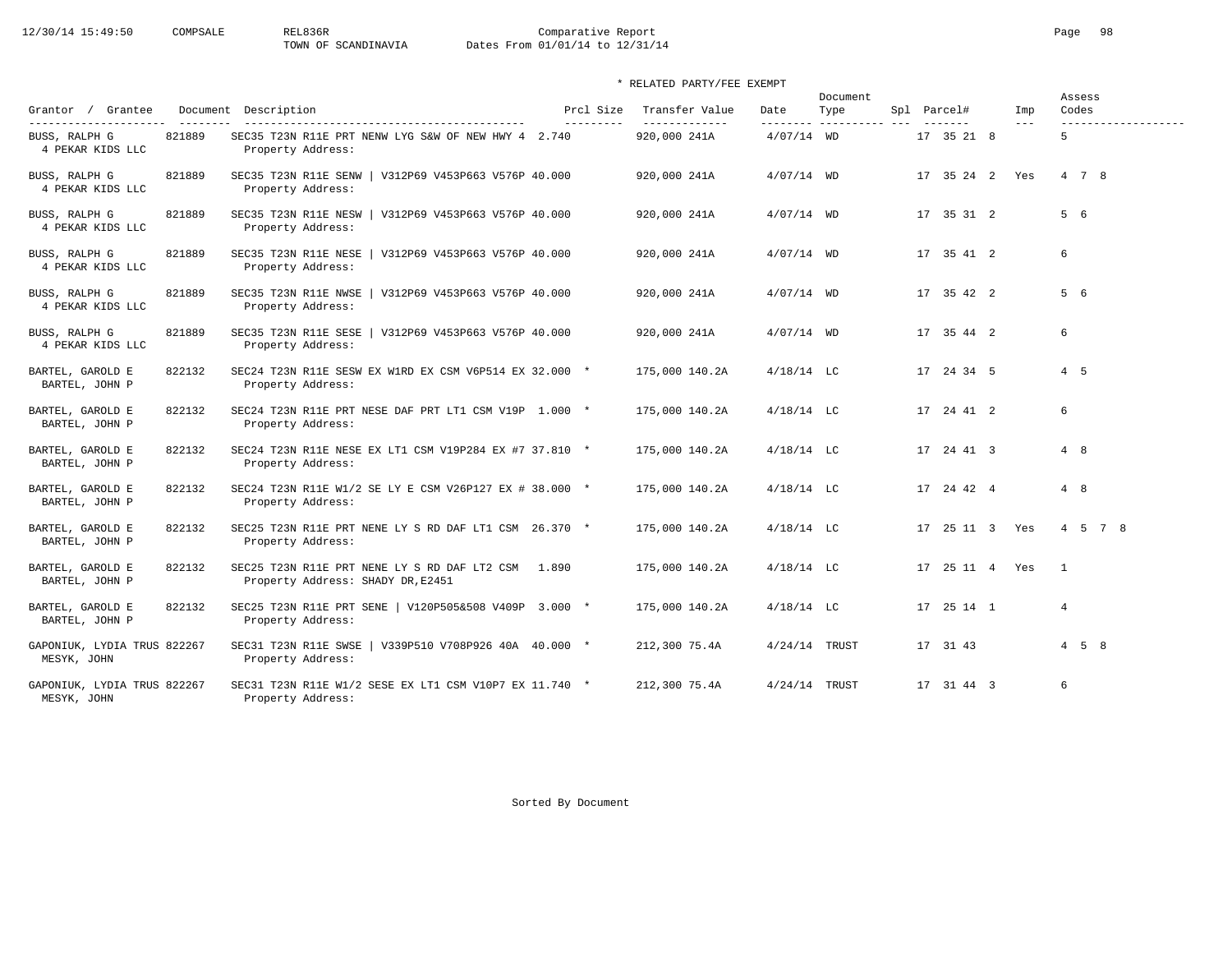12/30/14 15:49:50 COMPSALE REL836R Comparative Report Comparative Report Page 99

Dates From 01/01/14 to 12/31/14

\* RELATED PARTY/FEE EXEMPT

| Grantor / Grantee                                  | Document Description                                                                                                                   | Prcl Size | Transfer Value             | Date            | Document<br>Type        | Spl Parcel#    | Imp          | Assess<br>Codes                     |
|----------------------------------------------------|----------------------------------------------------------------------------------------------------------------------------------------|-----------|----------------------------|-----------------|-------------------------|----------------|--------------|-------------------------------------|
| IVERSON, THOMAS C<br>822295<br>IVERSON, THOMAS C   | -------------------------------------<br>SEC2 T23N R11E S10RDS OF N35RDS OF W16RDS SWN 1.000 *<br>Property Address: AMUNDSON RD, N7162 | --------- | -------------<br>23,900 1A | $4/25/14$ OCD   | -------- ---------- --- | 17 02 13 3     | $---$<br>Yes | -------------------<br>$\mathbf{1}$ |
| 822698<br>SEIDL, BRUCE C<br>SEIDLS WHITETAIL PIN   | SEC34 T23N R11E NWNW EX N300FT & EX E300FT   24.150 *<br>Property Address: CTY HWY Q, N5288                                            |           | 241,900 40.2A              | $5/09/14$ WD    |                         | 17 34 22 1 Yes |              | 156                                 |
| SEIDL, BRUCE C<br>822698<br>SEIDLS WHITETAIL PIN   | SEC34 T23N R11E S150FT OF N300FT NWNW EX E150 7.550 *<br>Property Address:                                                             |           | 241,900 40.2A              | 5/09/14 WD      |                         | 17 34 22 2     |              | 5 6                                 |
| SEIDL, BRUCE C<br>822698<br>SEIDLS WHITETAIL PIN   | SEC34 T23N R11E N150FT NWNW & E150FT NWNW   V 8.500 *<br>Property Address:                                                             |           | 241,900 40.2A              | $5/09/14$ WD    |                         | 17 34 22 3     |              | 5 6                                 |
| 823117<br>KRUEGER, STEVEN H<br>HANES, ALIZABETH A  | SEC14 T23N R11E LT5 LAKE BREEZE SUB   V395P49 1.471<br>Property Address: LAKE BREEZE LN, N6353                                         |           | 140,000 2A                 | $5/27/14$ WD    |                         | 17 14 71 5 Yes |              | $\overline{1}$                      |
| PHILLIPS, PATRICIA S 823179<br>KRAUSE TRUST        | LT8 SOUTH RIDGE SUB   V236P466 V484P496 V670P 1.890<br>Property Address: KENWOOD DR, E1943                                             |           | 185,000 1.8A               | $5/29/14$ WD    |                         | 17 02 70 8     | Yes          | $\overline{1}$                      |
| 823181<br>KRAUSE TRUST<br>MEAGHER, BRUCE J         | LT8 SOUTH RIDGE SUB   V236P466 V484P496 V670P 1.890 *<br>Property Address: KENWOOD DR, E1943                                           |           | 185,000 1.8A               | $5/29/14$ LC    |                         | 17 02 70 8 Yes |              | $\overline{1}$                      |
| LOCKETT, ANTONIO D<br>823174<br>POEHLMAN, DANIEL J | SEC12 T23N R11E PRT SWSE DAF LT1 & 1/4 INT OL 5.370<br>Property Address:                                                               |           | 24,500 5A                  | $5/29/14$ WD    |                         | 17 12 43 6     |              | $\overline{4}$                      |
| MAUI PROPERTIES LLC 823437<br>ZIMMERMANN, JAMES F  | SEC21 T23N R11E PRT SESE BEING PRT LT4 CAMPFI 1.500<br>Property Address: GURHOLT LAKE RD, N5751                                        |           | 10,500 1.5A                | $6/06/14$ LC    |                         | 17 21 71 4     |              | $\mathbf{1}$                        |
| VANDENBERG, BONNIE E 823744<br>MAUS, JULIE         | LT7 SOUTH RIDGE SUB   V236P466 V484P496 V670P 1.770<br>Property Address: KENWOOD DR, E1967                                             |           | 289,000 1.7A               | $6/18/14$ TRUST |                         | 17 02 70 7 Yes |              | $\overline{1}$                      |
| THOE, VICKI L<br>823852<br>KAPHINGST, KENT A       | SEC32 T23N R11E NWNW EX COM NW COR S391FT E13 27.980<br>Property Address:                                                              |           | 85,000 29A                 | $6/20/14$ WD    |                         | 17 32 22 2     |              | 5 6                                 |
| HIGGINS, CATHERINE S 824097<br>HOFFMAN, BENJAMIN L | SEC2 T23N R11E PRT SWNE DAF LT1 CSM V3P126  <br>Property Address: CTY HWY G, N7284                                                     | .918      | 88,500 1A                  | $6/27/14$ WD    |                         | 17 02 13 6 Yes |              | $\overline{1}$                      |
| CAP SERVICES INC<br>824310<br>STEEGE, CLAYTON L    | SEC5 T23N R11E FRL NENE EX LT1 CSM V16P444 EX 19.000<br>Property Address: HWY 161, E901                                                |           | 273,000 19A                | $7/07/14$ WD    |                         | 17 05 11 1 Yes |              | 1 5 6                               |
| SCHROEDER, ADAM G<br>824377<br>LOIS TRUST          | SEC16 T23N R11E E1/4 SWNE & PORTION NWNE LY N 11.000<br>Property Address: NOTTLESON RD, E1191                                          |           | 63,600 11A                 | $7/09/14$ WD    |                         | 17 16 13 2 Yes |              | $1\quad 6$                          |
| RASMUSSEN, LESLIEANN 824398<br>MORK, JULIAN H      | SEC14 T23N R11E PRT NENW DAF LT2 CSM V14P107 2.996 *<br>Property Address: MORK RD, N6400                                               |           | 100,000 2.9A               | $7/10/14$ OCD   |                         | 17 14 21 3 Yes |              | $\overline{1}$                      |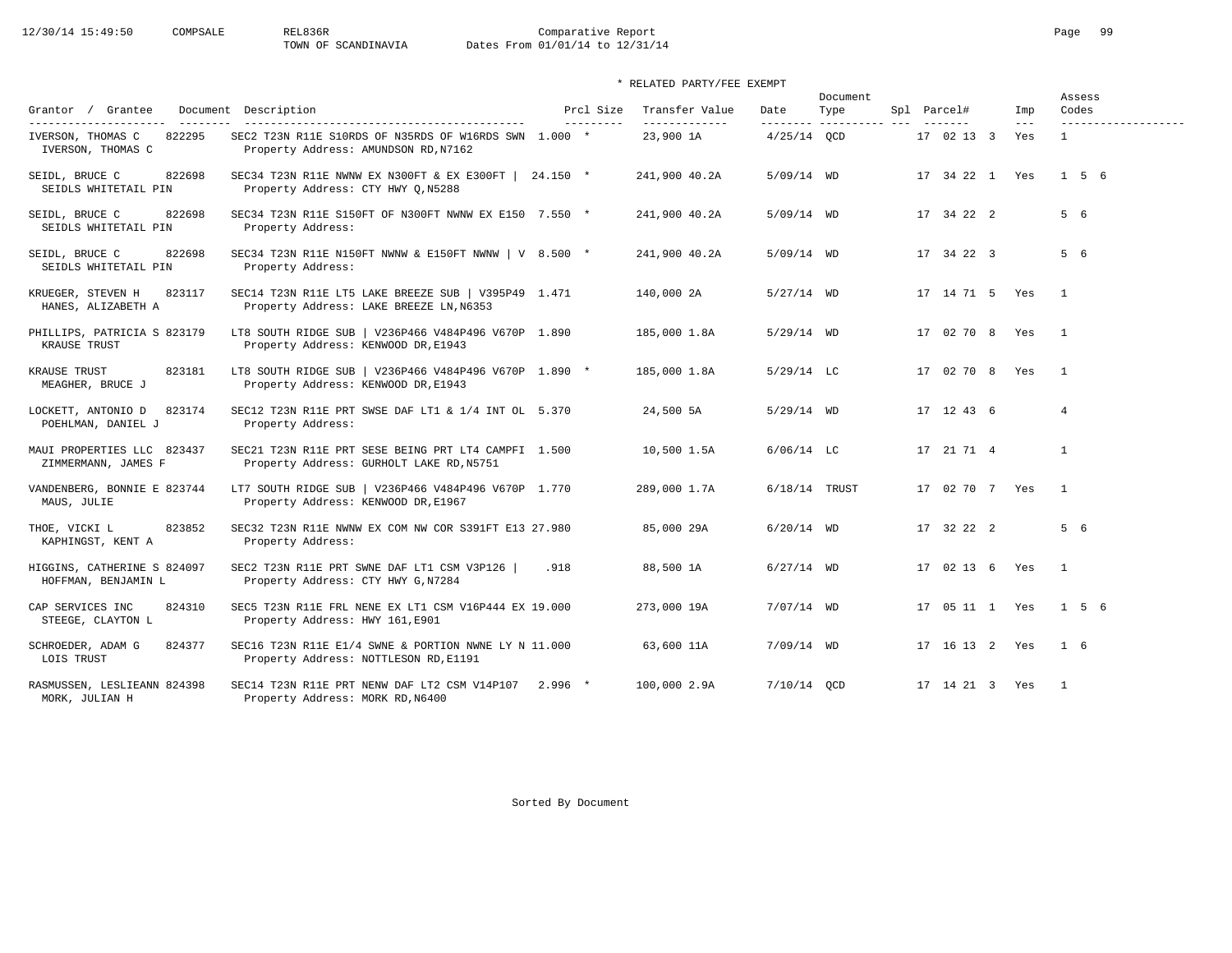### \* RELATED PARTY/FEE EXEMPT

| Grantor / Grantee                                              |                     | Document Description                                                                            | Prcl Size  | Transfer Value              | Date           | Document<br>Type         |              | Spl Parcel#     | Imp                  | Codes          | Assess              |  |
|----------------------------------------------------------------|---------------------|-------------------------------------------------------------------------------------------------|------------|-----------------------------|----------------|--------------------------|--------------|-----------------|----------------------|----------------|---------------------|--|
| ----------------------<br>SHANKLIN, DEBRA A<br>BREUER, KATIE L | _________<br>825056 | SEC12 T23N R11E PRT SESE DAF COM SE/COR SEC12 6.730<br>Property Address: BLUEBERRY RD, N6557    | ---------- | _____________<br>174,900 7A | $7/31/14$ WD   | --------- ---------- --- |              | 17 12 44 8      | $\frac{1}{2}$<br>Yes | $\mathbf{1}$   | ------------------- |  |
| BOUTWELL, GAYLEN, T 825274<br>TRINRUD, EVALIE A                |                     | SEC15 T23N R11E PRT NWNE DAF LT1 CSM V14P93   11.800<br>Property Address: CTY HWY G, N6474      |            | 150,000 11A                 | $8/07/14$ WD   |                          |              | 17 15 12 4 Yes  |                      |                | 156                 |  |
| SAURER, PAUL M<br>SAURER, RONALD R                             | 825674              | SEC21 T23N R11E NESW   V270P319 V467P867 V542 40.000 *<br>Property Address:                     |            | 31,200 10A                  | $8/26/14$ LC   |                          | X            | 17 21 31        |                      | 4 8            |                     |  |
| JORGENSON, GERALD J 825790<br>LORGE, HARRY L                   |                     | SEC11 T23N R11E PRT SENE COM E1/4 COR W33FT-P 5.000<br>Property Address: WEINMANN RD, E2084     |            | 94,000 5A                   | $8/29/14$ LC   |                          |              | 17 11 14 50 Yes |                      | $\overline{1}$ |                     |  |
| JORGENSON, GERALD J 825790<br>LORGE, HARRY L                   |                     | SEC11 T23N R11E PRT SENE COM E1/4 COR W33FT-P 5.000<br>Property Address: WEINMANN RD, E2084     |            | 94,000 5A                   | $8/29/14$ LC   |                          |              | 17 11 14 50 Yes |                      | $\overline{1}$ |                     |  |
| TAUTGES, ERIC P<br>DESCHLER, CHAD M                            | 826121              | SEC32 T23N R11E PRT S1/2 SW DESC AS PLAT OF S 20.000<br>Property Address:                       |            | 70,000 29A                  | $9/12/14$ WD   |                          |              | 17 32 34 5      |                      |                | $4\quad 5\quad 8$   |  |
| DAUN, ADAM JOHN<br>PETERS, LEONARD W JR                        | 826282              | SEC17 T23N R11E PRT NESW DAF CSM V2P66-A $\vert$ V4 3.020<br>Property Address: CTY HWY B, E688  |            | 99,000 3A                   | $9/18/14$ WD   |                          |              | 17 17 31 2 Yes  |                      | $\overline{1}$ |                     |  |
| BAETEN, MELVIN<br>STABB, ROBERT P                              | 826339              | SEC14 T23N R11E LT8 LAKE BREEZE SUB   V395P49 1.779<br>Property Address: LAKE BREEZE LN, N6380  |            | 10,000.1A                   | $9/22/14$ WD   |                          |              | 17 14 71 8      |                      | $\overline{4}$ |                     |  |
| BARDEN, MARY H TRUST 826705<br>BARDEN, MARK A                  |                     | SEC17 T23N R11E NESE EX V400P526 EX V612P154 27.320 *<br>Property Address:                      |            | 1,831.6A                    | 10/01/14 TRUST |                          | X            | 17 17 41 4      |                      | 6              |                     |  |
| KLUEVER, ERIC B<br>BUICE, JEFF A                               | 826977              | SEC7 T23N R11E PT NESW & PRT SENW DAF LT5 PL 5.120<br>Property Address: SMITH RD, N6631         |            | 168,000 5A                  | 10/10/14 WD    |                          |              | 17 07 31 6 Yes  |                      | $\overline{1}$ |                     |  |
| ERICKSON, JAMES R<br>CLEAVES, CURTIS B                         | 827149              | SEC15 T23N R11E NENE & PRT NWNE LY E OF RIVER 47.350<br>Property Address:                       |            | 60,000 47A                  | $10/16/14$ WD  |                          |              | 17 15 11 1      |                      |                | $4\quad 5\quad 8$   |  |
| WEST, DEBRA L<br>DIECK, DELMAR F                               | 827806              | SEC22 T23N R11E SWSW EX N8RDS OF W40RDS   V78 38.000<br>Property Address:                       |            | 0.061A                      | 11/07/14 WD    |                          | $\mathbf{x}$ | 17 22 33 1      |                      | 4 8            |                     |  |
| WEST, DEBRA L<br>DISCHER, RICHARD A                            | 827807              | SEC27 T23N R11E NWNW   V647P592 V762P23 V785P 40.000 *<br>Property Address: GURHOLT RD, E1303   |            | 77,500 25A                  | $11/07/14$ WD  |                          |              | 17 27 22 1 Yes  |                      | 1 4            |                     |  |
| LMTF LLC<br>MAGALSKI, PAUL M                                   | 828065              | SEC14 T23N R11E E1/2 SESW   V290P23 V680P288 20.000<br>Property Address:                        |            | 360,000 144A                | $11/14/14$ WD  |                          |              | 17 14 34 1      |                      |                | $4\quad 5\quad 8$   |  |
| LMTF LLC<br>MAGALSKI, PAUL M                                   | 828065              | SEC14 T23N R11E SWSE   V290P23 V680P288 V842P 40.000<br>Property Address: SILVER LAKE RD, E1923 |            | 360,000 144A                | $11/14/14$ WD  |                          |              | 17 14 43        | Yes                  |                | $1 \quad 4 \quad 8$ |  |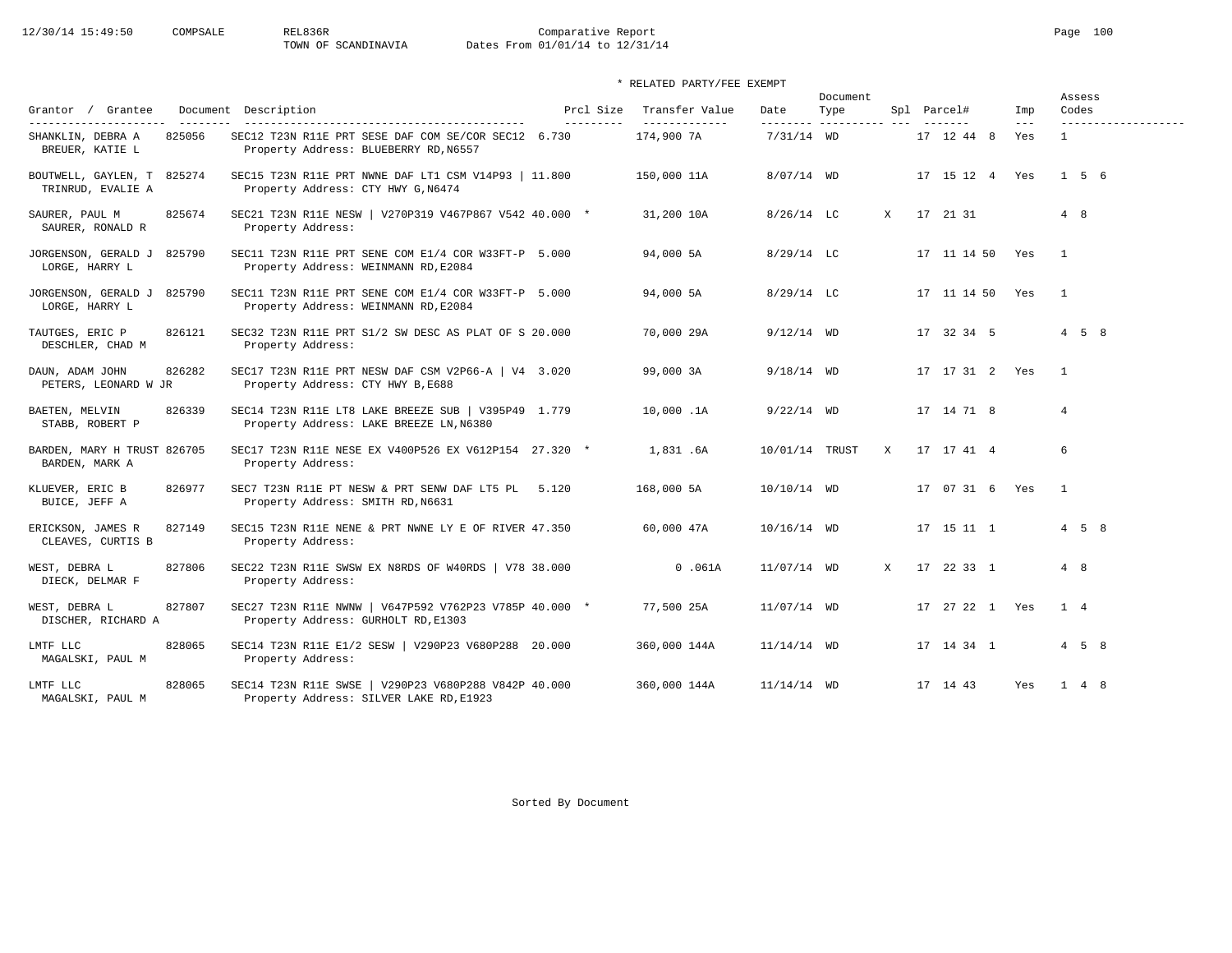\* RELATED PARTY/FEE EXEMPT

| Grantee<br>Grantor                      |        | Document Description                                                                        | Prcl Size | Transfer Value<br>---------- | Date          | Document<br>Type<br>---------- | Spl | Parcel#    | Imp<br>$- - -$ | Assess<br>Codes<br>. <u>.</u> . |
|-----------------------------------------|--------|---------------------------------------------------------------------------------------------|-----------|------------------------------|---------------|--------------------------------|-----|------------|----------------|---------------------------------|
| LMTF LLC<br>MAGALSKI, PAUL M            | 828065 | SEC23 T23N R11E NWNE LYG N OF RR ROW   V290P2 21.200<br>Property Address:                   |           | 360,000 144A                 | $11/14/14$ WD |                                |     | 17 23 12 1 |                | 4 8                             |
| LMTF LLC<br>MAGALSKI, PAUL M            | 828065 | SEC23 T23N R11E E1/2 NENW LY N RR ROW   V290P 8.900<br>Property Address:                    |           | 360,000 144A                 | $11/14/14$ WD |                                |     | 17 23 21 2 |                | 4 8                             |
| OLSON, JORDAN R<br>CADY, JUSTIN V       | 828102 | SEC2 T23N R11E PRT NWNW DAF LT3 CSM V22P80<br>Property Address: BLAINE ST, E1795            | 1.000     | 124,900 1A                   | $11/17/14$ WD |                                |     | 17 02 22 5 | Yes            | $\overline{1}$                  |
| SWAN, FLOYD<br>DRASKA, DAVID M          | 828472 | SEC21 T23N R11E PRT SENE DAF LT1 CSM V18P56<br>Property Address:                            | $5.860*$  | 52,000 18A                   | 12/02/14 WD   |                                |     | 17 21 14 3 |                | 6                               |
| SWAN, FLOYD<br>DRASKA, DAVID M          | 828472 | SEC21 T23N R11E PRT SENE DAF LT2 CSM V18P56  <br>Property Address:                          | $5.920$ * | 52,000 18A                   | 12/02/14 WD   |                                |     | 17 21 14 4 |                | 6                               |
| SWAN, FLOYD<br>DRASKA, DAVID M          | 828472 | SEC21 T23N R11E PRT SENE DAF LT3 CSM V18P56<br>Property Address:                            | $5.930*$  | 52,000 18A                   | 12/02/14 WD   |                                |     | 17 21 14 5 |                | 6                               |
| KAROLUS, KENNETH R<br>KRIEWALDT, RYAN A | 828672 | SEC1&12 T23N R11E PRT SWSW SEC1 & PRT NWNW SE 5.040<br>Property Address: JOHANSON RD, E2107 |           | 165,000 5A                   | 12/09/14 WD   |                                |     | 17 01 33 5 | Yes            | $\overline{1}$                  |
| MAGALSKI, PAUL M<br>BELLMORE, THOMAS S  | 828873 | SEC13 T23N R11E S1/2 SENE EX CSM V4P183<br>Property Address:                                | V3 19.000 | 41,350 19A                   | $12/18/14$ WD |                                |     | 17 13 14 3 | Yes            | 1 6                             |

\*\* \*\* \*\*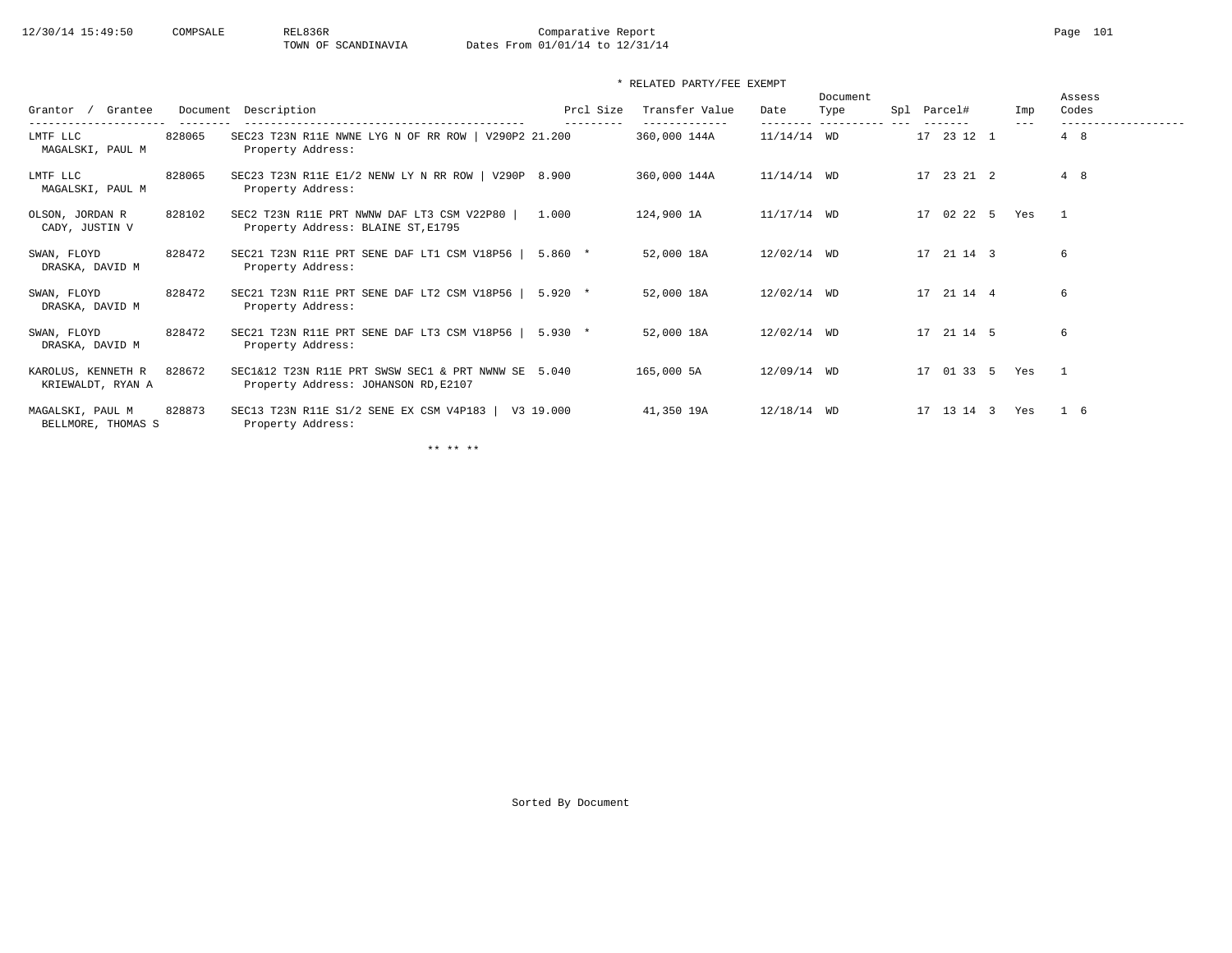12/30/14 15:49:50 COMPSALE REL836R Comparative Report Page 102<br>TOWN OF ST. LAWRENCE Dates From 01/01/14 to 12/31/14 Dates From 01/01/14 to 12/31/14

\* RELATED PARTY/FEE EXEMPT

|                                                     |                                                                                                     |                        |                                 |               | Document                         |                    |              | Assess                       |
|-----------------------------------------------------|-----------------------------------------------------------------------------------------------------|------------------------|---------------------------------|---------------|----------------------------------|--------------------|--------------|------------------------------|
| Grantor / Grantee<br>----------------------         | Document Description                                                                                | Prcl Size<br>--------- | Transfer Value<br>------------- | Date          | Type<br>--------- ---------- --- | Spl Parcel#        | Imp<br>$---$ | Codes<br>------------------- |
| 820267<br>KELLEY, LEONARD F<br>L&A KELLEY LAND ENTE | SEC6 T23N R12E PRT SWNE COM 1452FT S N1/4/C E 25.850 *<br>Property Address:                         |                        | 190,500 56A                     | $1/22/14$ OCD |                                  | 18 06 13 4         |              |                              |
| KELLEY, LEONARD F<br>820267<br>L&A KELLEY LAND ENTE | SEC6 T23N R12E PRT SENE COM 1314FT S NE/C & P 30.190 $*$<br>Property Address: WASRUD RD, N7201      |                        | 190,500 56A                     | $1/22/14$ OCD |                                  | 18 06 14 4         |              |                              |
| HERMANS, CHRIS L<br>820274<br>DAHLKE, CHARLES N     | SEC8 T23N R12E E1/2 NESW   V461P479 V473P574& 20.000<br>Property Address: CUT OFF RD, E3104         |                        | 145,000 20A                     | $1/22/14$ WD  |                                  | 18 08 31 2 Yes     |              | 156                          |
| MANTEUFEL, MERLE H<br>820417<br>MANTEUFEL, SANDRA L | SEC33 T23N R12E PRT NWSE DESC #818965   V469P 7.000 *<br>Property Address: GRANITE QUARRY RD, E3502 |                        | 108,500 12.5A                   | $1/28/14$ OCD |                                  | 18 33 42 1 Yes     |              | $\overline{1}$               |
| MANTEUFEL, MERLE H<br>820417<br>MANTEUFEL, SANDRA L | SEC33 T23N R12E PRT NWSE DAF COM 243FT E OF S 5.500 *<br>Property Address:                          |                        | 108,500 12.5A                   | $1/28/14$ QCD |                                  | 18 33 42 6         |              | 5 6                          |
| ROBBINS, CHRISTOPHER 820643<br>ROBBINS, ROBERT ALAN | SEC24 T23N R12E NENW EX RR R/W EX LAND DESC V 9.770 *<br>Property Address:                          |                        | 128,500 44A                     | 2/07/14 PERRE |                                  | 18 24 21 3         |              | 4 5                          |
| ROBBINS, CHRISTOPHER 820643<br>ROBBINS, ROBERT ALAN | SEC24 T23N R12E PRT NENW DAF LT1 CSM V21P414 5.770 *<br>Property Address: RAIL RD, E4605 N          |                        | 128,500 44A                     | 2/07/14 PERRE |                                  | 18 24 21 6 Yes     |              | $1 \quad 4$                  |
| ROBBINS, CHRISTOPHER 820643<br>ROBBINS, ROBERT ALAN | SEC24 T23N R12E PRT NENW DAF LT2 CSM V21P414<br>Property Address:                                   | $9.230 *$              | 128,500 44A                     | 2/07/14 PERRE |                                  | 18 24 21 7         |              | 4 5                          |
| ROBBINS, CHRISTOPHER 820643<br>ROBBINS, ROBERT ALAN | SEC24 T23N R12E N19A SENW   V860P22<br>Property Address:                                            | $19.000 *$             | 128,500 44A                     | 2/07/14 PERRE |                                  | 18  24  24  1      |              | $4\quad 5$                   |
| 820856<br>PINTAR, MICHAEL R<br>PINTAR PINE ACRES LL | SEC4 T23N R12E S1/2 NWNW   V473P731 V481P891 15.350 *<br>Property Address: KNUTSON LAKE RD, N7210   |                        | 107,000 43A                     | $2/18/14$ OCD |                                  | 18 04 22 2 Yes     |              | 1 2 4 5                      |
| PINTAR, MICHAEL R<br>820856<br>PINTAR PINE ACRES LL | SEC4 T23N R12E SWNW EX CSM V28P61   V473P731 28.530 *<br>Property Address:                          |                        | 107,000 43A                     | $2/18/14$ OCD |                                  | 18 04 23 3 Yes     |              | $1 \t 4 \t 5 \t 8$           |
| ROBBINS, ROBERT ALAN 821134<br>BARTEL, JOEL A       | SEC24 T23N R12E NENW EX RR R/W EX LAND DESC V 9.770<br>Property Address:                            |                        | 104,900 44A                     | $3/05/14$ WD  |                                  | 18 24 21 3         |              | $4\quad 5$                   |
| ROBBINS, ROBERT ALAN 821134<br>BARTEL, JOEL A       | SEC24 T23N R12E PRT NENW DAF LT1 CSM V21P414 5.770<br>Property Address: RAIL RD, E4605 N            |                        | 104,900 44A                     | $3/05/14$ WD  |                                  | 18  24  21  6  Yes |              | 1 4                          |
| ROBBINS, ROBERT ALAN 821134<br>BARTEL, JOEL A       | SEC24 T23N R12E PRT NENW DAF LT2 CSM V21P414<br>Property Address:                                   | 9.230                  | 104,900 44A                     | $3/05/14$ WD  |                                  | 18 24 21 7         |              | $4\quad 5$                   |
| ROBBINS, ROBERT ALAN 821134<br>BARTEL, JOEL A       | SEC24 T23N R12E N19A SENW   V860P22<br>Property Address:                                            | 19,000                 | 104,900 44A                     | $3/05/14$ WD  |                                  | 18  24  24  1      |              | 4 5                          |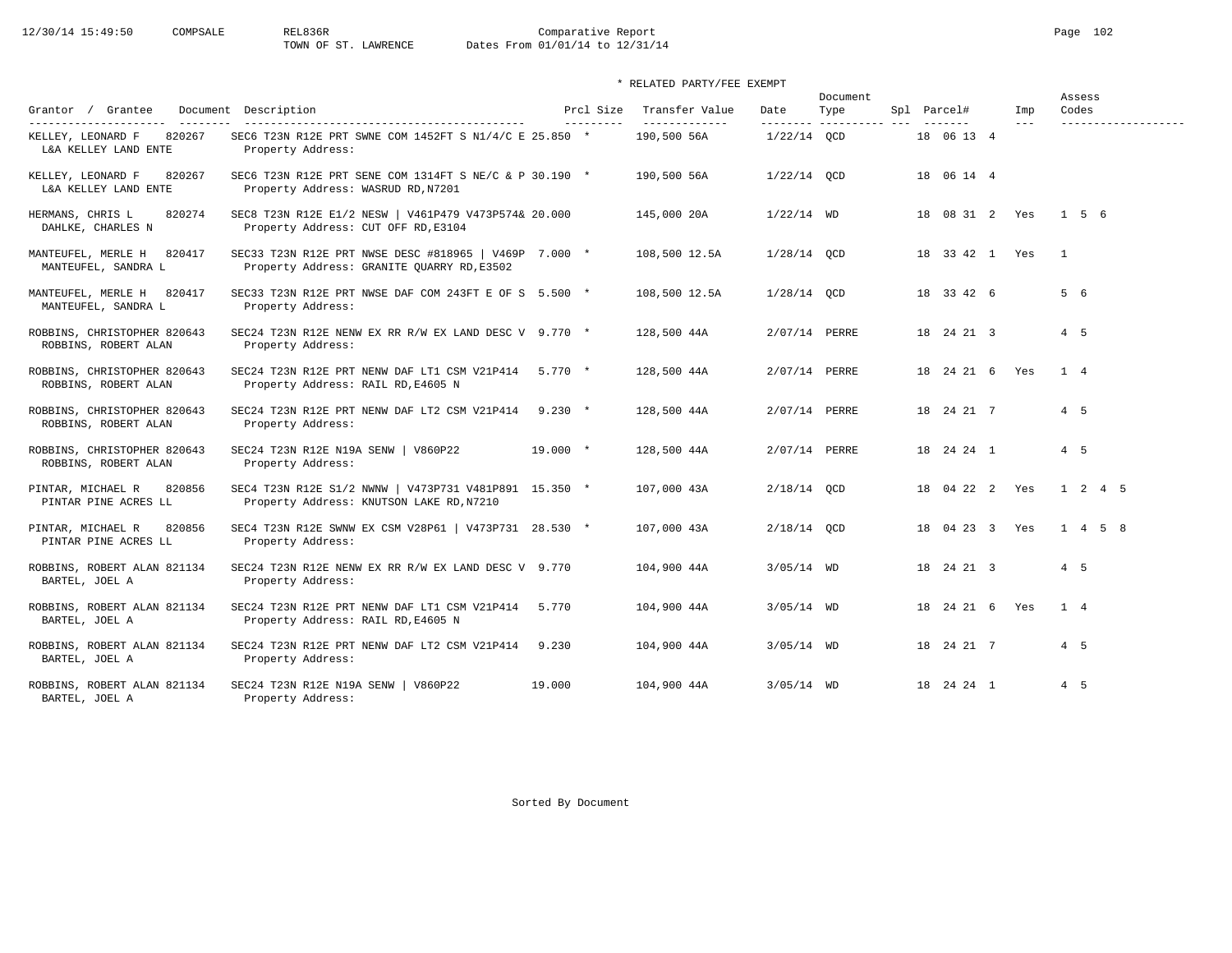12/30/14 15:49:50 COMPSALE REL836R Comparative Report Page 103<br>TOWN OF ST. LAWRENCE Dates From 01/01/14 to 12/31/14 Dates From 01/01/14 to 12/31/14

### \* RELATED PARTY/FEE EXEMPT

|                                                |        |                                                                                                 |          |                         |                                 |                   | Document                |  |                    |                            |                | Assess |                     |
|------------------------------------------------|--------|-------------------------------------------------------------------------------------------------|----------|-------------------------|---------------------------------|-------------------|-------------------------|--|--------------------|----------------------------|----------------|--------|---------------------|
| Grantor / Grantee<br>----------------------    |        | Document Description<br>-----------------------------------                                     |          | Prcl Size<br>---------- | Transfer Value<br>_____________ | Date<br>--------- | Type<br>----------- --- |  | Spl Parcel#        | Imp<br>$\qquad \qquad - -$ | Codes          |        | ------------------- |
| WASRUD, GENE P<br>WASRUD, JAMES L              | 821289 | SEC6 T23N R12E E1/2 SWNW   V458P59 V668P533 21.130 *<br>Property Address:                       |          |                         | 10,500 21A                      | $3/12/14$ OCD     |                         |  | 18 06 23 2         |                            | 4 8            |        |                     |
| OLSON, BRIAN A<br>DOUGHTY, TERRY D             | 821455 | SEC34 T23N R12E NWNE   V314P295 V882P461 40A 40.000<br>Property Address: ALLEN RD, E3991        |          |                         | 135,000 80A                     | $3/20/14$ WD      |                         |  | 18 34 12           | Yes                        |                | 156    |                     |
| OLSON, BRIAN A<br>DOUGHTY, TERRY D             | 821455 | SEC34 T23N R12E NENW   V314P295 V882P461 40.2 40.200<br>Property Address:                       |          |                         | 135,000 80A                     | $3/20/14$ WD      |                         |  | 18 34 21           |                            | 5 6            |        |                     |
| FISHER, DWIGHT G<br>SERVEY, BRIAN R            | 821632 | SEC32 T23N R12E PRT SWSE DAF S500FT OF E830FT 8.390<br>Property Address: WAUPACA RD, N4901      |          |                         | 174,000 8A                      | $3/26/14$ WD      |                         |  | 18 32 43 3 Yes     |                            | $\overline{1}$ |        |                     |
| BARTEL, GAROLD E<br>BARTEL, JOHN P             | 822132 | SEC19 T23N R12E PRT NWSW LNG W OF HWY & S OF<br>Property Address:                               | $.840*$  |                         | 175,000 140.2A                  | $4/18/14$ LC      |                         |  | 18 19 32 4         |                            | 6              |        |                     |
| FONSLOW, JAMES R TRU 822304<br>SUEHS, ANDREW R |        | SEC12 T23N R12E NWSE & W2RDS SWNE   V452P05 V 41.000<br>Property Address:                       |          |                         | 90,000 41A                      | 4/25/14 TRUST     |                         |  | 18 12 42           |                            | 5 6            |        |                     |
| HERZFELDT, KAY M<br>HERZFELDT, HEATHER K       | 822396 | SEC17 T23N R12E E1/2 NWNE   V458P179 V658P61 20.000 *<br>Property Address:                      |          |                         | 46,800 10A                      | $4/30/14$ OCD     |                         |  | 18  17  12  1  Yes |                            |                | 156    |                     |
| HERZFELDT, KAY M<br>HERZFELDT, HEATHER K       | 822396 | SEC17 T23N R12E PRT E1/2 NW DAF COM SE/COR NE 9.960 *<br>Property Address:                      |          |                         | 46,800 10A                      | $4/30/14$ OCD     |                         |  | 18 17 24 4         |                            | 5              |        |                     |
| REILLY, ROBERT K<br>REILLY TRUST               | 822961 | SEC26 T23N R12E NWNENW   V259P77 V464P158 V66 10.000 *<br>Property Address:                     |          |                         | 176,000 74A                     | 5/20/14 OCD       |                         |  | 18  26  21  2      |                            |                |        |                     |
| REILLY, ROBERT K<br>REILLY TRUST               | 822961 | SEC26 T23N R12E S200FT OF E150FT NWNW   V446P 1.000 *<br>Property Address:                      |          |                         | 176,000 74A                     | 5/20/14 OCD       |                         |  | 18 26 22 2         |                            |                |        |                     |
| REILLY, ROBERT K<br>REILLY TRUST               | 822961 | SEC26 T23N R12E PRT NWNW DAF OL1 CSM V13P398<br>Property Address:                               | $.758$ * |                         | 176,000 74A                     | 5/20/14 OCD       |                         |  | 18  26  22  6      |                            |                |        |                     |
| REILLY, ROBERT K<br>REILLY TRUST               | 822961 | SEC26 T23N R12E SWNW EX V790P842   V257P77 V4 40.000 *<br>Property Address:                     |          |                         | 176,000 74A                     | 5/20/14 QCD       |                         |  | 18 26 23           |                            |                |        |                     |
| JOHNSTON, JAMES F<br>SCHLICHT, DOUGLAS A       | 822954 | SEC29 T23N R12E SENE LY N OF RD   V873P11&12 35.830<br>Property Address:                        |          |                         | 144,000 36A                     | $5/20/14$ WD      |                         |  | 18  29  14  1      |                            | 5 6            |        |                     |
| RECKREY, FRED A<br>DRATH, KEARY                | 823177 | SEC30 T23N R12E NENE EX E30FT EX V749P674 EX 25.600<br>Property Address: POVERTY HILL RD, E2841 |          |                         | 230,800 66A                     | $5/29/14$ WD      |                         |  | 18 30 11 5 Yes     |                            |                | 1 4 5  |                     |
| RECKREY, FRED A<br>DRATH, KEARY                | 823177 | SEC30 T23N R12E NWNE   V412P561 40A<br>Property Address:                                        | 40.000   |                         | 230,800 66A                     | $5/29/14$ WD      |                         |  | 18 30 12           |                            | 5 6            |        |                     |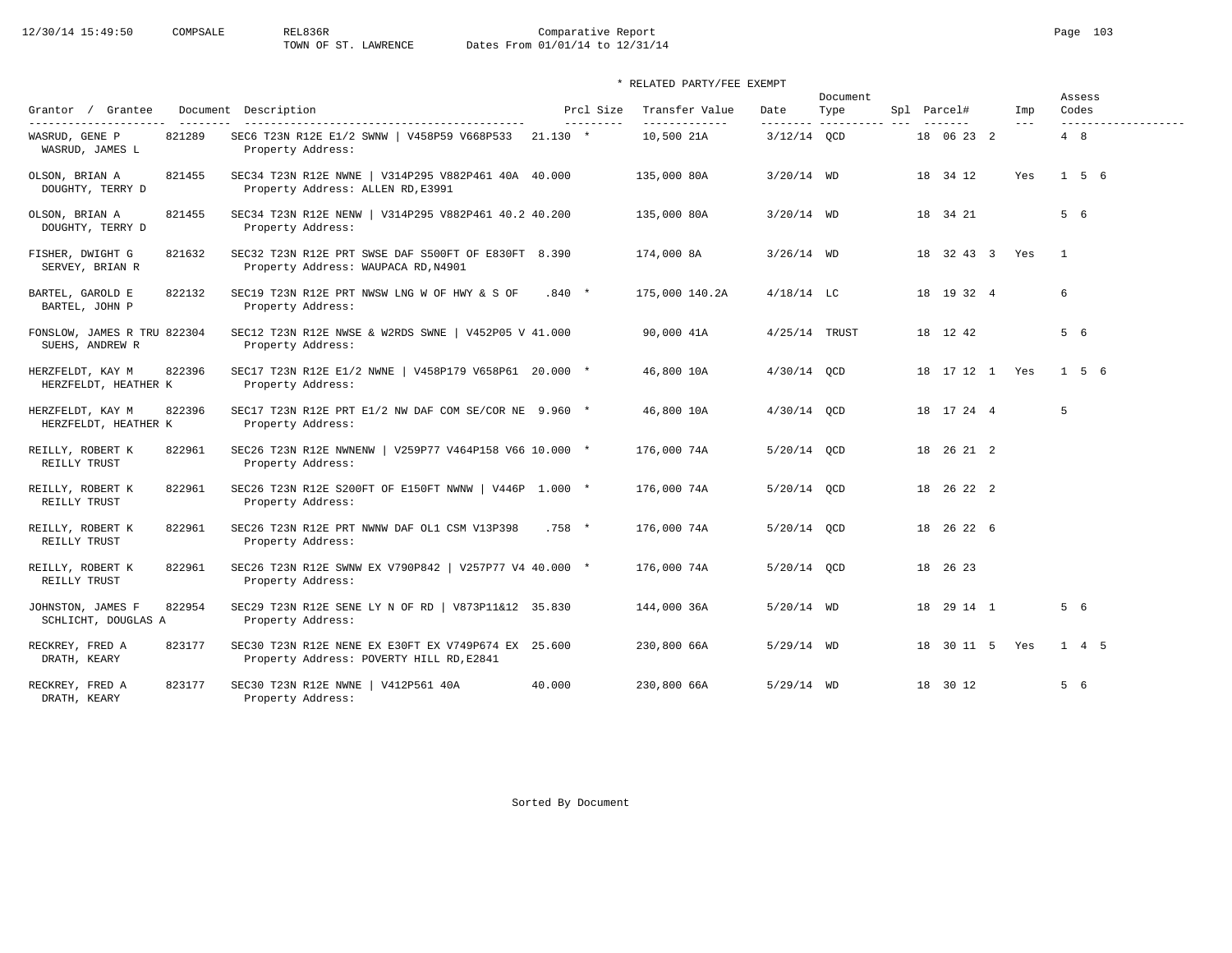12/30/14 15:49:50 COMPSALE REL836R Comparative Report Page 104<br>TOWN OF ST. LAWRENCE Dates From 01/01/14 to 12/31/14 Dates From 01/01/14 to 12/31/14

\* RELATED PARTY/FEE EXEMPT

|                                                    |                                                                                                    |                         |                                 |                 | Document                         |   |                    |                | Assess                       |
|----------------------------------------------------|----------------------------------------------------------------------------------------------------|-------------------------|---------------------------------|-----------------|----------------------------------|---|--------------------|----------------|------------------------------|
| Grantor / Grantee<br>_____________________         | Document Description                                                                               | Prcl Size<br>---------- | Transfer Value<br>------------- | Date            | Type<br>--------- ---------- --- |   | Spl Parcel#        | Imp<br>$- - -$ | Codes<br>------------------- |
| 823295<br>BALTHAZOR, DAWN M<br>BALTHAZOR, STEVEN L | SEC2 T23N R12E NESE EX E1/2   V416P504 V668P7 20.000 *<br>Property Address:                        |                         | 239,600 62.3A                   | $6/03/14$ QCD   |                                  |   | 18  02  41  1      |                |                              |
| 823295<br>BALTHAZOR, DAWN M<br>BALTHAZOR, STEVEN L | SEC2 T23N R12E NWSE<br>V365P333 V443P520 V668 40.000 *<br>Property Address:                        |                         | 239,600 62.3A                   | $6/03/14$ QCD   |                                  |   | 18 02 42           |                |                              |
| 823295<br>BALTHAZOR, DAWN M<br>BALTHAZOR, STEVEN L | SEC2 T23N R12E COM SW/C E2RD W1/2 SESE N250FT 1.300 *<br>Property Address: CTY HWY K, N6875        |                         | 239,600 62.3A                   | $6/03/14$ OCD   |                                  |   | 18 02 44 4 Yes     |                | $\mathbf{1}$                 |
| BALTHAZOR, DAWN M<br>823295<br>BALTHAZOR, STEVEN L | SEC11 T23N R12E E2RDS W1/2 NENE LY N HWY   V2 .100 $*$<br>Property Address:                        |                         | 239,600 62.3A                   | $6/03/14$ OCD   |                                  |   | 18 11 11 7         |                | $\mathbf{1}$                 |
| GJERTSON, TEDMUND K 823870<br>FISCHER, BRODY       | SEC7 T23N R12E PRT SENW & SWNE DAF LT1 CSM V1 35.129<br>Property Address: HERMANSON LAKE RD, E2693 |                         | 238,000 35A                     | $6/23/14$ LC    |                                  |   | 18 07 24 2 Yes     |                | 1 4 5 8                      |
| HANSEN, JERRY J<br>823869<br>HANSEN TRUST          | SEC32 T23N R12E SWNE & W33FT OF S33FT SENE   40.000 *<br>Property Address:                         |                         | 375,300 99A                     | $6/23/14$ WD    |                                  |   | 18 32 13           |                |                              |
| 823869<br>HANSEN, JERRY J<br>HANSEN TRUST          | SEC32 T23N R12E NESE EX COM SE COR NESE W ALG 28.000 *<br>Property Address: WAUPACA RD, N5005      |                         | 375,300 99A                     | $6/23/14$ WD    |                                  |   | 18 32 41 1 Yes     |                | 1 4 5                        |
| 823869<br>HANSEN, JERRY J<br>HANSEN TRUST          | SEC32 T23N R12E PRT SESE COM NE COR W25RDS S1 1.170 *<br>Property Address:                         |                         | 375,300 99A                     | $6/23/14$ WD    |                                  |   | 18 32 44 1         |                | $5^{\circ}$                  |
| 823869<br>HANSEN, JERRY J<br>HANSEN TRUST          | SEC33 T23N R12E ALL NWSW LYG E OF HWY   V407P 30.000 *<br>Property Address:                        |                         | 375,300 99A                     | $6/23/14$ WD    |                                  |   | 18 33 32 1         |                | $4\quad 5$                   |
| 823957<br>SCHROEDER, ALAN R<br>STARR, DONALD F     | SEC29 T23N R12E PRT SWNE TRACT 26   V368P391 2.900<br>Property Address:                            |                         | 24,000 6A                       | $6/25/14$ WD    |                                  |   | 18 29 71 26        |                | $\mathbf{1}$                 |
| SCHROEDER, ALAN R<br>823957<br>STARR, DONALD F     | SEC29 T23N R12E PRT SWNE TRACT 27   V368P391 3.000<br>Property Address:                            |                         | 24,000 6A                       | $6/25/14$ WD    |                                  |   | 18 29 71 27        |                | $\mathbf{1}$                 |
| 824322<br>REMINGTON, DEAN<br>JOHNSON, DANIEL L     | SEC25 T23N R12E PRT E1/2 SE LY S HWY DAF LT2 22.160<br>Property Address:                           |                         | 243,000 68A                     | $7/08/14$ WD    |                                  |   | 18  25  44  2      |                | 4 5                          |
| PETERSEN, REXFORD JA 824714<br>PETERSEN, SHIRLEY   | SEC29 T23N R12E E100FT OF W400FT NWNE EX S666 1.500 *<br>Property Address: POVERTY HILL RD, E3125  |                         | 38,800 1.5A                     | $7/22/14$ TRAFF |                                  |   | 18  29  71  4  Yes |                | $\mathbf{1}$                 |
| JOHNSON, MILES E POA 825103<br>WILHITE, ROBERT E   | SEC7 T23N R12E PRT LY N OF OLD HWY B SWSW EX 1.000<br>Property Address:                            |                         | 10,000 3.5A                     | $8/04/14$ WD    |                                  |   | 18 07 33 2         |                | $\mathbf{1}$                 |
| JOHNSON, MILES E POA 825103<br>WILHITE, ROBERT E   | SEC7 T23N R12E THT PRT LYG N OF OLD HWY B IN<br>Property Address: CTY HWY B, E2694                 | 8.520                   | 10,000 3.5A                     | $8/04/14$ WD    |                                  | X | 18 07 34 2 Yes     |                | $\overline{1}$               |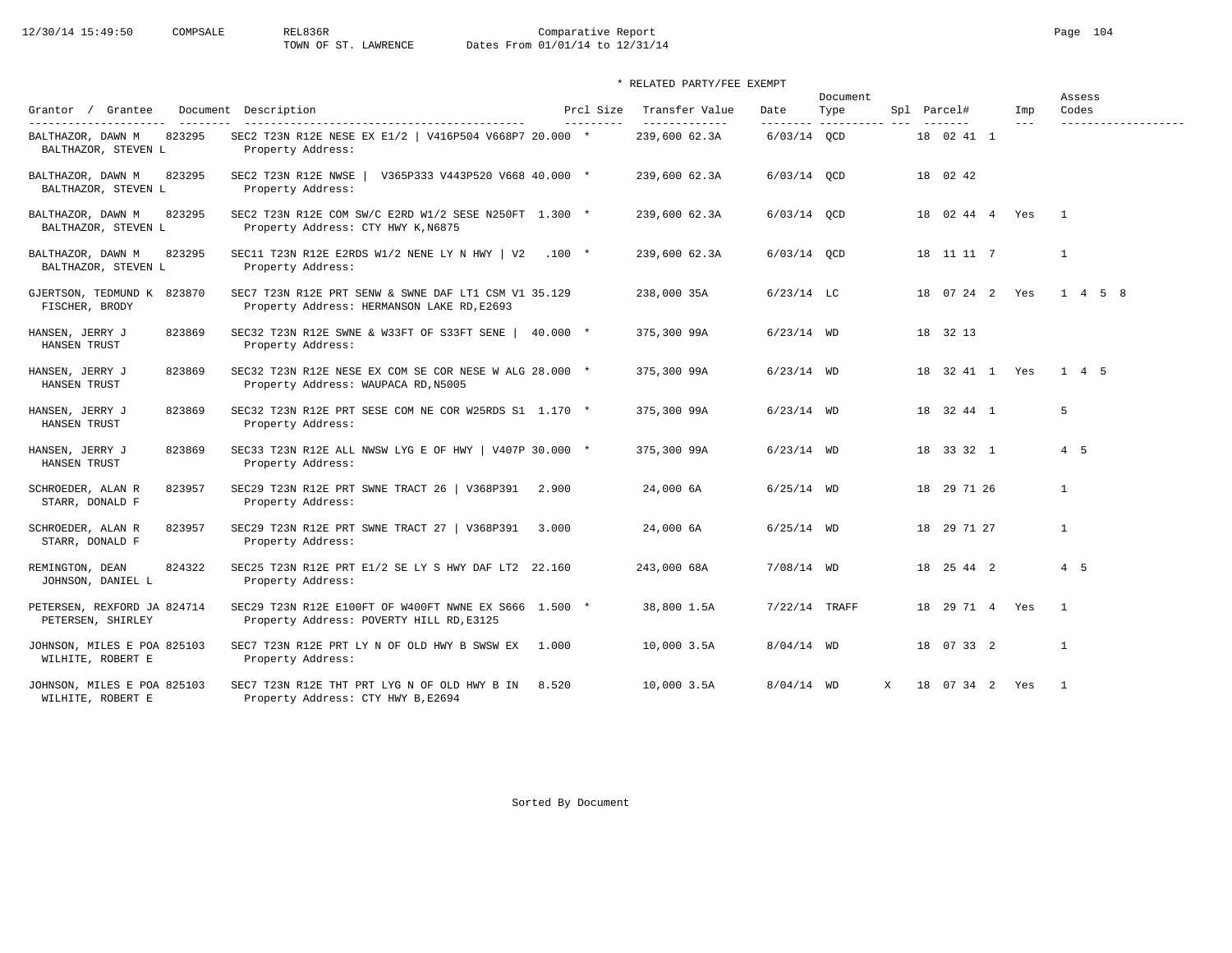\* RELATED PARTY/FEE EXEMPT

|                                                    |                                                                                                   |                        |                                 |                  | Document                |   |                          |                | Assess                       |
|----------------------------------------------------|---------------------------------------------------------------------------------------------------|------------------------|---------------------------------|------------------|-------------------------|---|--------------------------|----------------|------------------------------|
| Grantor / Grantee<br>---------------------         | Document Description                                                                              | Prcl Size<br>--------- | Transfer Value<br>------------- | Date<br>-------- | Type<br>----------- --- |   | Spl Parcel#<br>$- - - -$ | Imp<br>$- - -$ | Codes<br>------------------- |
| OPPOR, LEONARD W<br>826131<br>OPPOR FAMILY LLC     | SEC21 T23N R12E W1/2 E1/2 NWSE   V244P283&286 10.000 *<br>Property Address:                       |                        | 241,900 69.7A                   | $9/15/14$ OCD    |                         |   | 18 21 42 5               |                |                              |
| 826373<br>KNAPP, SHANNON<br>VANGOMPLE, RAYMOND I   | SEC25 T23N R12E PRT N1/2 SE DAF LT1 CSM V15P2 11.050<br>Property Address: NORTH WATER DR, E4781   |                        | 153,000 11A                     | $9/22/14$ WD     |                         |   | 18  25  42  8            | Yes            | $1 \quad 4 \quad 5$          |
| SCHLICHT, DOUGLAS A 826439<br>BERG, THOMAS F       | SEC29 T23N R12E SENE LY N OF RD   V873P11&12 35.830<br>Property Address:                          |                        | 147,000 35.8A                   | $9/24/14$ WD     |                         |   | 18 29 14 1               |                | 5 6                          |
| STABB, ROBERT P JR<br>826498<br>BURR, WILLIAM G    | SEC19 T23N R12E PRT NWSW DAF PRT LT1 CSM V19P 5.430<br>Property Address: BLUEBERRY RD, N5801      |                        | 309,000 5A                      | $9/25/14$ WD     |                         |   | 18  19  32  5  Yes       |                | $\overline{1}$               |
| 826608<br>BUTTLES, TRACY L<br>KITCHEN, LLOYD       | SEC9 T23N R12E PRT NESE DESC #699956 AKA PCL<br>Property Address:                                 | 5.060                  | 38,500 10.3A                    | $9/29/14$ WD     |                         |   | 18 09 41 6               |                | 6                            |
| BUTTLES, TRACY L<br>826608<br>KITCHEN, LLOYD       | SEC9 T23N R12E NESE EX N20RDS OF E8RDS EX #69 5.330<br>Property Address:                          |                        | 38,500 10.3A                    | $9/29/14$ WD     |                         |   | 18 09 41 8               |                | 6                            |
| 826641<br>FERG, JAMES W<br>THOMPSON, JOSEPH        | SEC15 T23N R12E SESE EX E1/2 EX V482P359 EX S 9.200<br>Property Address: RAIL RD, E4046 N         |                        | 155,000 9A                      | $9/29/14$ WD     |                         |   | 18  15  44  4  Yes       |                | 1 6                          |
| 826664<br>RASMUSSEN, DANNY<br>DAUN, ADAM J         | SEC30 T23N R12E FRL NWSW EX N35.5RD OF W44.5R 27.820<br>Property Address: ELM VALLEY RD, N5421    |                        | 170,000 27.8A                   | $9/30/14$ WD     |                         | X | 18 30 32 4 Yes           |                | $1 \t4 \t5 \t8$              |
| 826664<br>RASMUSSEN, DANNY<br>DAUN, ADAM J         | SEC30 T23N R12E FRL SWSW   V466P147 V479P188 43.420<br>Property Address:                          |                        | 170,000 27.8A                   | $9/30/14$ WD     |                         | X | 18 30 33                 | Yes            | 4 5 7                        |
| WENTWORTH, DANIEL K 826912<br>NENNIG, JEREMY T     | SEC24 T23N R12E PRT E1/2 SE LY S OF THE DEEDE 36.820<br>Property Address: MURRAY RD, N5791        |                        | 330,000 66A                     | 10/08/14 WD      |                         |   | 18 24 44                 | Yes            | 4 7                          |
| WENTWORTH, DANIEL K 826912<br>NENNIG, JEREMY T     | SEC25 T23N R12E NENE EX CSM V19P373 EX HWY RW 29.250<br>Property Address:                         |                        | 330,000 66A                     | 10/08/14 WD      |                         |   | 18  25  11  1            |                | $\overline{4}$               |
| LAMKINS, BLANCHE E<br>827147<br>STEVENS, BETTY     | SEC23 T23N R12E PRT SESW   V243P239&289 EX V3 13.000 *<br>Property Address: CTY HWY K, N5793      |                        | 131,500 13A                     | 10/16/14 TOD     |                         |   | 18  23  34  5  Yes       |                | $1\quad5$                    |
| COYLE, CHARLES T<br>827154<br>CHRISTIANA TRUST A D | SEC15 T23N R12E N467FT OF E467FT SWSE   V445P 5.000 *<br>Property Address: CTY HWY K, N6199       |                        | 145,000 1A                      | 10/17/14 SHERI   |                         |   | 18  15  43  5  Yes       |                | 1 6                          |
| HOPFENSPERGER, LEO A 827441<br>FELDEN, ROBI M      | SEC23 T23N R12E PRT NWSW DAF COM AT SW COR N1 7.000<br>Property Address: CTY HWY B, E4142         |                        | 52,000 7A                       | $10/27/14$ WD    |                         |   | 18  23  32  1  Yes       |                | $\overline{1}$               |
| MOLEPSKE, JANYCE G T 827670<br>STOLTZ, ADAM M      | SEC33 T23N R12E W330FT SESE EX E5A AS DESC IN 5.000<br>Property Address: GRANITE QUARRY RD, E3610 |                        | 85,000 10A                      | 11/03/14 TRUST   |                         |   | 18 33 44 4 Yes           |                | $\mathbf{1}$                 |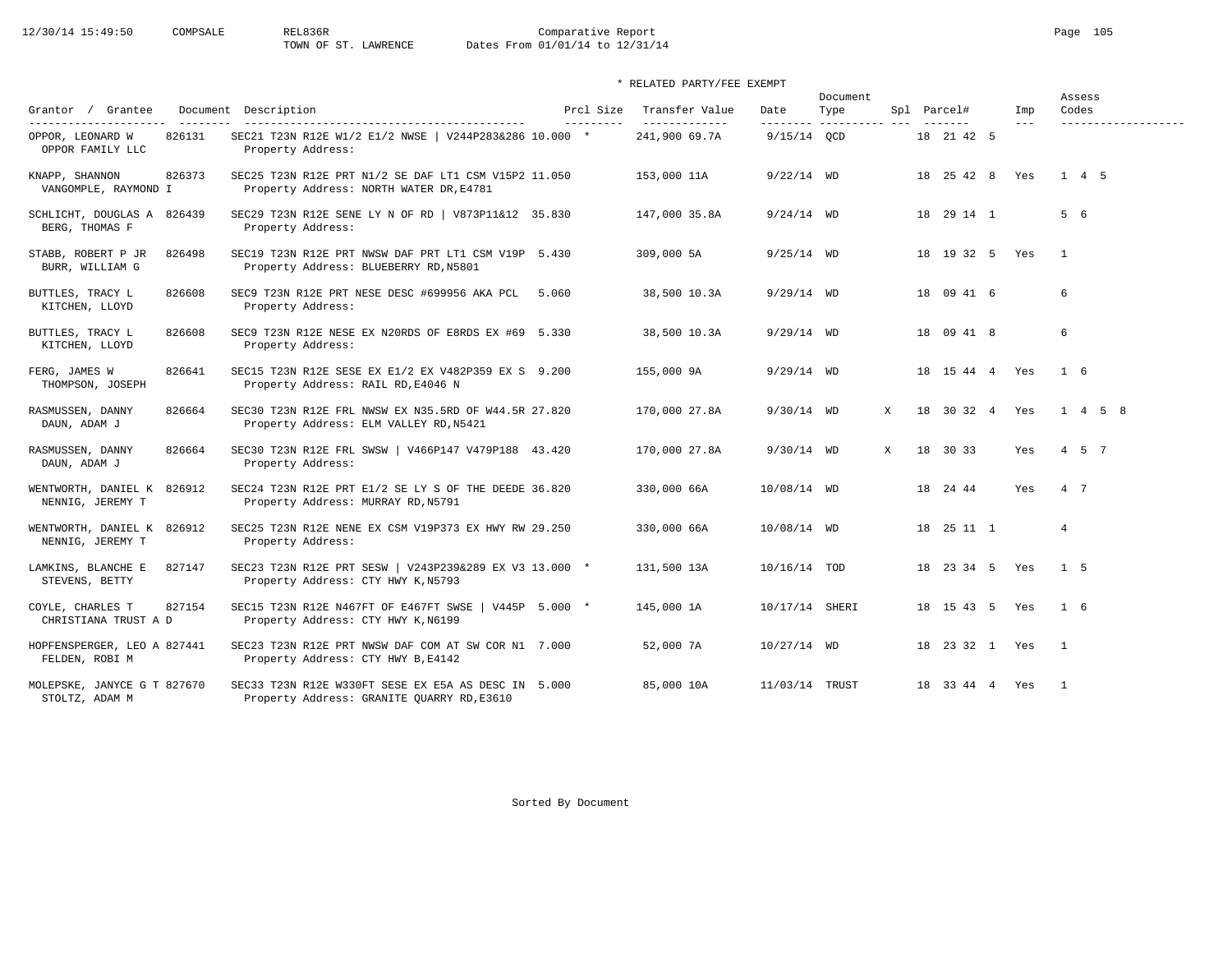12/30/14 15:49:50 COMPSALE REL836R Comparative Report Page 106<br>TOWN OF ST. LAWRENCE Dates From 01/01/14 to 12/31/14

Dates From 01/01/14 to 12/31/14

\* RELATED PARTY/FEE EXEMPT

|                                                     |                                                                                              |           |                |                | Document        |   |                    |              | Assess          |
|-----------------------------------------------------|----------------------------------------------------------------------------------------------|-----------|----------------|----------------|-----------------|---|--------------------|--------------|-----------------|
| Grantee<br>Grantor /                                | Document Description                                                                         | Prcl Size | Transfer Value | Date           | Type<br>------- |   | Spl Parcel#        | Imp<br>$---$ | Codes           |
| MOLEPSKE, JANYCE G T 827670<br>STOLTZ, ADAM M       | SEC33 T23N R12E E5A OF W330FT DESC V771P333   5.000<br>Property Address:                     |           | 85,000 10A     | 11/03/14 TRUST |                 |   | 18 33 44 5         | Yes          | $\mathbf{1}$    |
| KOSTRZAK, NANCY L<br>827910<br>PRINSEN, CHRISTOPHER | SEC24 T23N R12E W1/2 NWNE EX RR R/W   V337P31 18.500<br>Property Address:                    |           | 60,125 18.5A   | $11/12/14$ WD  |                 |   | 18  24  12  2      |              |                 |
| STEVENS, BETTY<br>828095<br>DAIN, JAMES A           | SEC23 T23N R12E PRT SESW   V243P239&289 EX V3 13.000<br>Property Address: CTY HWY K, N5793   |           | 131,500 14A    | $11/17/14$ WD  |                 |   | 18 23 34 5 Yes     |              | 1 <sub>5</sub>  |
| STEVENS, BETTY<br>828095<br>DAIN, JAMES A           | SEC26 T23N R12E PRT E1/2 NENW LY N&E RIVER<br>Property Address:                              | 1.000     | 131,500 14A    | $11/17/14$ WD  |                 |   | 18  26  21  4      |              | 6               |
| 828212<br>TOCK, KEVIN J<br>MIHNA, THEODORE          | SEC29 T23N R12E PRT NWNE TRACT 37   V347P30<br>Property Address:                             | 2.000     | 21,000 6A      | $11/20/14$ WD  |                 |   | 18 29 71 37        |              | $\mathbf{1}$    |
| TOCK, KEVIN J<br>828212<br>MIHNA, THEODORE          | SEC29 T23N R12E PRT NWNE TRACT 38   V329P37 V 2.000<br>Property Address:                     |           | 21,000 6A      | 11/20/14 WD    |                 |   | 18 29 71 38        |              | $\mathbf{1}$    |
| TOCK, KEVIN J<br>828212<br>MIHNA, THEODORE          | SEC29 T23N R12E PRT NWNE TRACT 39   V329P37 V 2.000<br>Property Address:                     |           | 21,000 6A      | 11/20/14 WD    |                 |   | 18 29 71 39        |              | $\mathbf{1}$    |
| WHALEN, BETTY PR<br>828260<br>WHALEN, BETTY         | SEC13 T23N R12E NWSE   V415P90 40A<br>Property Address:                                      | $40.000*$ | 704,700 200A   | 11/24/14 PERRE |                 |   | 18 13 42           |              | 5 6             |
| SCHELLIN, HARLAN<br>828569<br>FRANKLIN, JOHN L      | SEC18 T23N R12E PRT SESE COM 40RD E OF SW/C N 2.300<br>Property Address: CTY HWY B, E2859    |           | 25,000 2A      | $12/04/14$ WD  |                 |   | 18  18  44  3  Yes |              | $\mathbf{1}$    |
| KIPKE, BEVERLY<br>828677<br>BARTEL, JOEL A          | SEC24 T23N R12E PRT NENW DAF LTS 1&2 CSM V21P 5.000<br>Property Address: RAIL RD, E4601 N    |           | 15,000 4A      | 12/09/14 WD    |                 | X | 18  24  21  5  Yes |              | 1 5             |
| BARTEL, JOEL A<br>828678<br>KIPKE, BEVERLY          | SEC24 T23N R12E PRT NENW DAF LT1 CSM V21P414<br>Property Address: RAIL RD, E4605 N           | 5.770     | 15,000 2A      | 12/09/14 WD    |                 | X | 18  24  21  6  Yes |              | 1 4             |
| BOUTWELL, STANLEY W<br>828849<br>BOUTWELL, SHAUN    | SEC33 T23N R12E PRT SWNW DAF LT2 CSM V28P55   1.360 *<br>Property Address: WAUPACA RD, N5181 |           | 100,000 1A     | $12/17/14$ WD  |                 |   | 18 33 23 5 Yes     |              | $7\phantom{0}7$ |
| MAGALSKI, PAUL M<br>829046<br>DAHLSTROM, DENNIS F   | SEC14 T23N R12E W1/2 NWSE EX 2A LY W CREEK & 24.490<br>Property Address: RAIL RD, E4362 N    |           | 99,500 24.5A   | $12/26/14$ WD  |                 |   | 18  14  42  6  Yes |              | 1 5 6           |

\*\* \*\* \*\*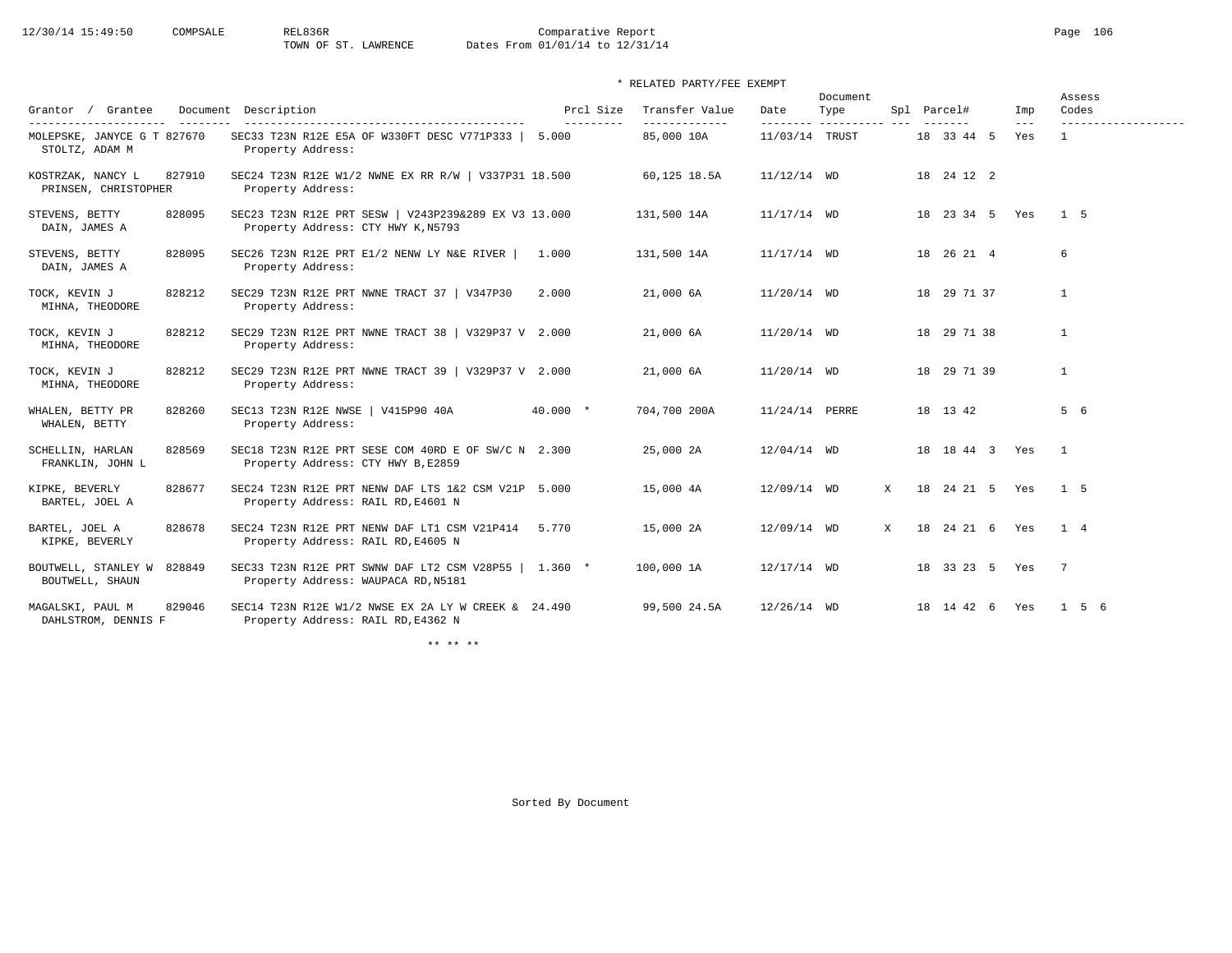# 12/30/14 15:49:50 COMPSALE REL836R Comparative Report Comparative Report Page 107<br>TOWN OF UNION Dates From 01/01/14 to 12/31/14 Dates From 01/01/14 to 12/31/14

### \* RELATED PARTY/FEE EXEMPT

| Grantor / Grantee                                                    | Document Description                                                                             | Prcl Size  | Transfer Value              | Date            | Document<br>Type      | Spl Parcel#        | Imp   | Assess<br>Codes                          |
|----------------------------------------------------------------------|--------------------------------------------------------------------------------------------------|------------|-----------------------------|-----------------|-----------------------|--------------------|-------|------------------------------------------|
| ---------------------<br>820118<br>GRONAU, KURT M<br>ROBINSON, LANCE | SEC8 T24N R13E SENW EX CSM V1P347&348 EX CSM 33.000<br>Property Address:                         | ---------- | -------------<br>78,100 33A | $1/16/14$ WD    | --------- ----------- | 19 08 24 1         | $---$ | -------------------<br>$4\quad 5\quad 8$ |
| 820347<br>HARRIS, BRENT<br>HARRIS, BRIAN L TRUS                      | SEC8 T24N R13E PRT SENW DAF LT1 CSM V1P347  <br>Property Address: CEDAR LN, N9143                | $.500 *$   | 140,800 1A                  | $1/27/14$ OCD   |                       | 19 08 24 5 Yes     |       | $\overline{1}$                           |
| PETERSON, KAY L<br>820596<br>FV DAIRY FACILITY LL                    | SEC25 T24N R13E SWSW   V224P410 40A<br>Property Address:                                         | 40.000     | 380,000 80A                 | $2/06/14$ GDN   |                       | 19 25 33           |       | 4 5                                      |
| 820596<br>PETERSON, KAY L<br>FV DAIRY FACILITY LL                    | SEC36 T24N R13E NWNW   V224P410 40A<br>Property Address: CTY HWY 0, N7678                        | 40.000     | 380,000 80A                 | 2/06/14 GDN     |                       | 19 36 22           | Yes   | 4 5 7 8                                  |
| KRUEGER, DARRELL H 821184<br>ZILLS, ROBERT A TRUS                    | SEC16 T24N R13E SWNW   V600P801 V601P429 V887 40.000<br>Property Address:                        |            | 969,300 185.8A              | $3/07/14$ WD    |                       | 19 16 23           |       | 4 5                                      |
| KRUEGER, DARRELL H 821184<br>ZILLS, ROBERT A TRUS                    | SEC16 T24N R13E SENW   V600P801 V601P429 V887 40.000<br>Property Address: STONEY RIDGE RD, E5829 |            | 969,300 185.8A              | $3/07/14$ WD    |                       | 19 16 24           | Yes   | 4 5 7 8                                  |
| KRUEGER, DARRELL H 821184<br>ZILLS, ROBERT A TRUS                    | SEC16 T24N R13E N10A NESW   V600P801 V601P429 10.000<br>Property Address:                        |            | 969,300 185.8A              | $3/07/14$ WD    |                       | 19 16 31 1         |       | 4 5                                      |
| KRUEGER, DARRELL H 821184<br>ZILLS, ROBERT A TRUS                    | SEC16 T24N R13E S3/4 NESW EX V164P122 EX LT1& 15.790<br>Property Address:                        |            | 969,300 185.8A              | $3/07/14$ WD    |                       | 19 16 31 4         |       | $4\quad 5\quad 8$                        |
| KRUEGER, DARRELL H<br>821184<br>ZILLS, ROBERT A TRUS                 | SEC16 T24N R13E NWSW   V600P801 V887P25 40A 40.000<br>Property Address:                          |            | 969,300 185.8A              | $3/07/14$ WD    |                       | 19 16 32           |       | $4 \quad 5 \quad 8$                      |
| 821184<br>KRUEGER, DARRELL H<br>ZILLS, ROBERT A TRUS                 | SEC17 T24N R13E SENE   V600P801 V601P429 V887 40.000<br>Property Address:                        |            | 969,300 185.8A              | $3/07/14$ WD    |                       | 19 17 14           |       | $4 \quad 5 \quad 8$                      |
| HANSON, CHRISTINE RA 821756<br>HANSON, ROBERT ROY                    | SEC16 T24N R13E PRT SWNE DAF LT1 CSM V15P213<br>Property Address: HWY 110, N8853                 | $.610 *$   | 31,500.6A                   | 3/31/14 OCD     |                       | 19  16  13  2  Yes |       | $\overline{1}$                           |
| PRILL, ELMER E TRUST 822307<br>PRILL, DENNIS E                       | SEC34 T24N R13E PRT OL19 VILL SYMCO   V138P18<br>Property Address: SYMCO RD, E6451               | $.000*$    | 22,000 1A                   | $4/25/14$ TRUST |                       | 19 34 71345        | Yes   | $\overline{1}$                           |
| SHERIFF OF WAUPACA C 822363<br>FIRST NATIONAL BANK                   | SEC20 T24N R13E E1/2 SESW   V402P08 V508P660 20.000 *<br>Property Address: NOLLENBERG RD, N8143  |            | 100,000 20A                 | $4/29/14$ SHERI |                       | 19 20 34 2 Yes     |       | 4 5 7                                    |
| SEVEN OAKS DAIRY LLC 822538<br>LONG DRIVE LLC                        | SEC36 T24N R13E NENW   V323P170 V776P805 V794 40.000<br>Property Address:                        |            | 274,375 83A                 | $5/05/14$ WD    |                       | 19 36 21           |       | 4 5                                      |
| SEVEN OAKS DAIRY LLC 822538<br>LONG DRIVE LLC                        | SEC36 T24N R13E PRT S1/2 NW COM W/14 COR E155 10.000<br>Property Address:                        |            | 274,375 83A                 | $5/05/14$ WD    |                       | 19 36 23 5         |       | $4\quad 5\quad 8$                        |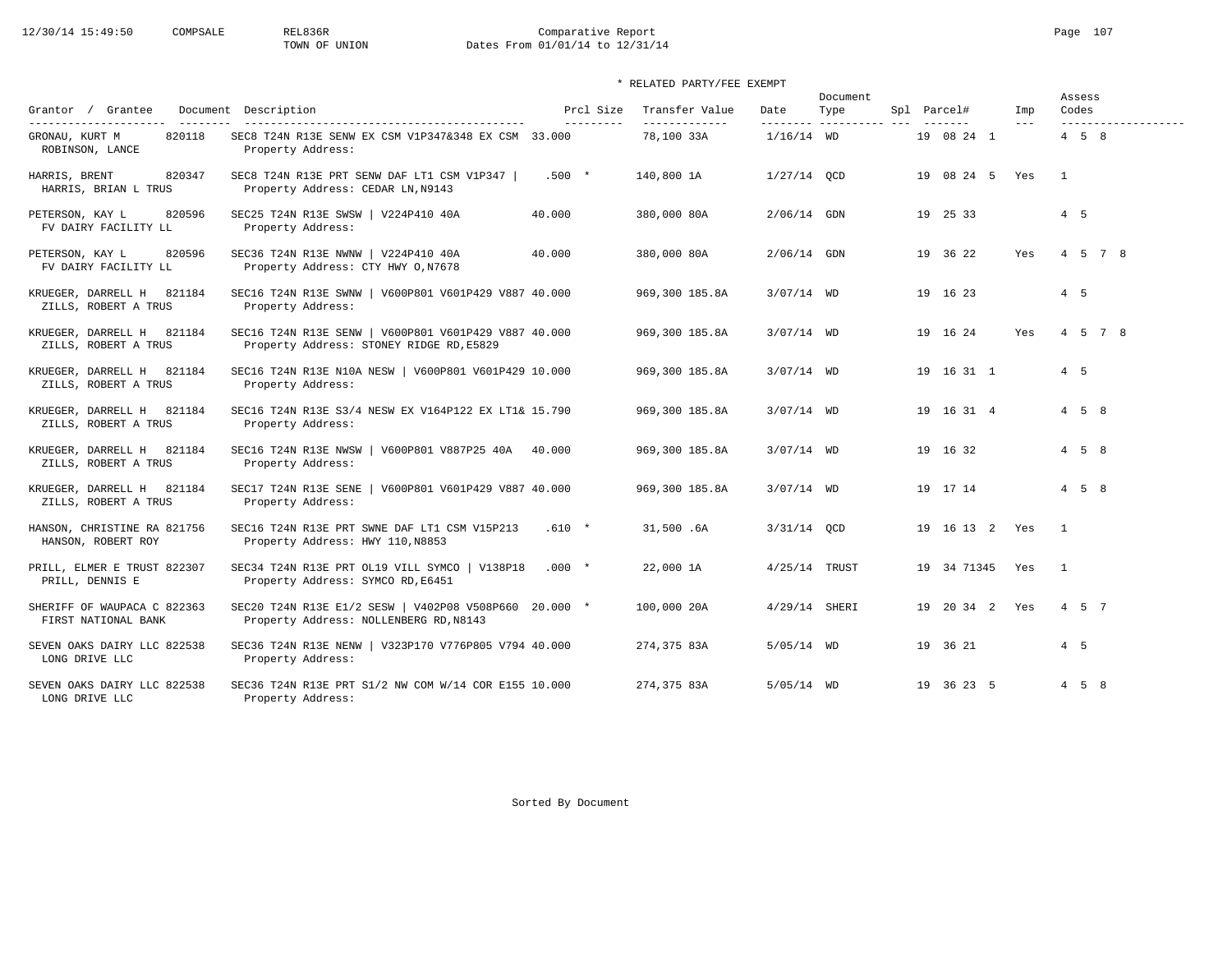# 12/30/14 15:49:50 COMPSALE REL836R Comparative Report Comparative Report Page 108 Dates From 01/01/14 to 12/31/14

### \* RELATED PARTY/FEE EXEMPT

|                                                     |        |                                                                                               |                         |                                 |                | Document                         |              |                    |              | Assess            |
|-----------------------------------------------------|--------|-----------------------------------------------------------------------------------------------|-------------------------|---------------------------------|----------------|----------------------------------|--------------|--------------------|--------------|-------------------|
| Grantor / Grantee<br>----------------               |        | Document Description                                                                          | Prcl Size<br>---------- | Transfer Value<br>------------- | Date           | Type<br>--------- ---------- --- |              | Spl Parcel#        | Imp<br>$---$ | Codes             |
| SEVEN OAKS DAIRY LLC 822538<br>LONG DRIVE LLC       |        | SEC36 T24N R13E SENW EX W231FT   V776P805 EX 33.000<br>Property Address:                      |                         | 274,375 83A                     | $5/05/14$ WD   |                                  |              | 19 36 24 1         |              | $\overline{4}$    |
| HENNING, CLINTON R 823233<br>WORTZ, ALLEN TRUSTEE   |        | SEC36 T24N R13E PRT SWNE DAF LT1 CSM V19P202<br>Property Address: SYMCO RD, E7116             | 4.000                   | 152,000 4A                      | $5/30/14$ WD   |                                  |              | 19 36 13 4 Yes     |              | $\overline{1}$    |
| FIRST NATIONAL BANK 824304<br>BEECHY, NORMAN E      |        | SEC20 T24N R13E E1/2 SESW   V402P08 V508P660 20.000<br>Property Address: NOLLENBERG RD, N8143 |                         | 119,000 20A                     | $7/07/14$ WD   |                                  |              | 19 20 34 2 Yes     |              | 4 5 7             |
| PREMIER COMMUNITY BA 824480<br>GELHAR REAL ESTATE I |        | SEC13 T24N R13E PRT SWSW DAF LT1 CSM V19P102<br>Property Address: DENNISON RD, E6958          | 5.280                   | 31,500 5.3A                     | $7/14/14$ WD   |                                  |              | 19  13  33  9  Yes |              | 1 5               |
| REID, DUSTIN T<br>BRUSH, DANIEL K                   | 825114 | SEC7 T24N R13E PRT FRL SWSW DAF LT1 CSM V22P3 5.000<br>Property Address: SWAMP RD, N8972      |                         | 155,000 5A                      | $8/04/14$ WD   |                                  |              | 19 07 33 2 Yes     |              | 1 6               |
| FLEASE, DOUGL J<br>JOHN, DAVE J                     | 825205 | SEC34 T24N R13E LT1 BLK B   V482P869 V627P540<br>Property Address: SYMCO RD, E6426            | .000                    | 168,000 1A                      | $8/06/14$ LC   |                                  |              | 19 34 71315 Yes    |              | -2                |
| THOMA, JOSEPH<br>KRUEGER, KEITH M                   | 826723 | SEC18 T24N R13E SWSE   V426P591 V891P789 40A 40.000 *<br>Property Address:                    |                         | 110,000 40A                     | $10/02/14$ WD  |                                  |              | 19 18 43           |              | $4\quad 5\quad 8$ |
| NIEMUTH, TODD A<br>REINDL, DYLAN R                  | 826916 | SEC27 T24N R13E SW 5A NWSW   V257P536 5A<br>Property Address: HWY 110, N7824                  | 5.000                   | 82,200 5A                       | 10/08/14 WD    |                                  |              | 19 27 32 2 Yes     |              | 1 5               |
| HENSCHEL, JEFFREY<br>HOLTZ, JAY W                   | 827610 | SEC29 T24N R13E NWNE   V384P435 V730P543 V741 40.000<br>Property Address:                     |                         | 60,000 15A                      | 11/03/14 WD    |                                  | X            | 19 29 12           |              | $4\quad 5$        |
| DEYO, DAVID W<br>DEYO, DAVID W                      | 828180 | SEC34 T24N R13E PRT NWNW DAF LT3 CSM V21P288 13.520<br>Property Address:                      |                         | 8,800 13.2A                     | 11/20/14 OCD   |                                  |              | 19 34 22 5         |              | 4 5               |
| REEDY, ROBERT E JR<br>OLSON, RANDY J                | 828360 | SEC7 T24N R13E FRL SWSW EX CSM V22P386   V451 29.360<br>Property Address: SWAMP RD, N8902     |                         | 110,000 29A                     | $11/26/14$ WD  |                                  |              | 19 07 33 1         |              | 5 6               |
| LUCKOW, PETER PR<br>LUCKOW, PETER                   | 828504 | SEC26 T24N R13E NW SW EX PRT LYG S OF CREEK D 35.000 *<br>Property Address: RIVER RD, N7813 E |                         | 29,900 35A                      | 12/03/14 PERRE |                                  |              | 19 26 32 1 Yes     |              | 4 5 7 8           |
| MASHLAN, AIMEE<br>SCHULKE, AARON J                  | 828875 | SEC35 T24N R13E SESW EX CSM V27P30   V510P536 21.000<br>Property Address:                     |                         | 4,960 1.24A                     | $12/18/14$ WD  |                                  | X            | 19 35 34 1         |              | 4 5               |
| STREHLOW, CARLA R<br>SCHULKE, AARON J               | 828876 | SEC35 T24N R13E SESW EX CSM V27P30   V510P536 21.000<br>Property Address:                     |                         | 4,960 LIFEESTATE 12/18/14 QCD   |                |                                  | $\mathbf{x}$ | 19 35 34 1         |              | 4 5               |

\*\* \*\* \*\*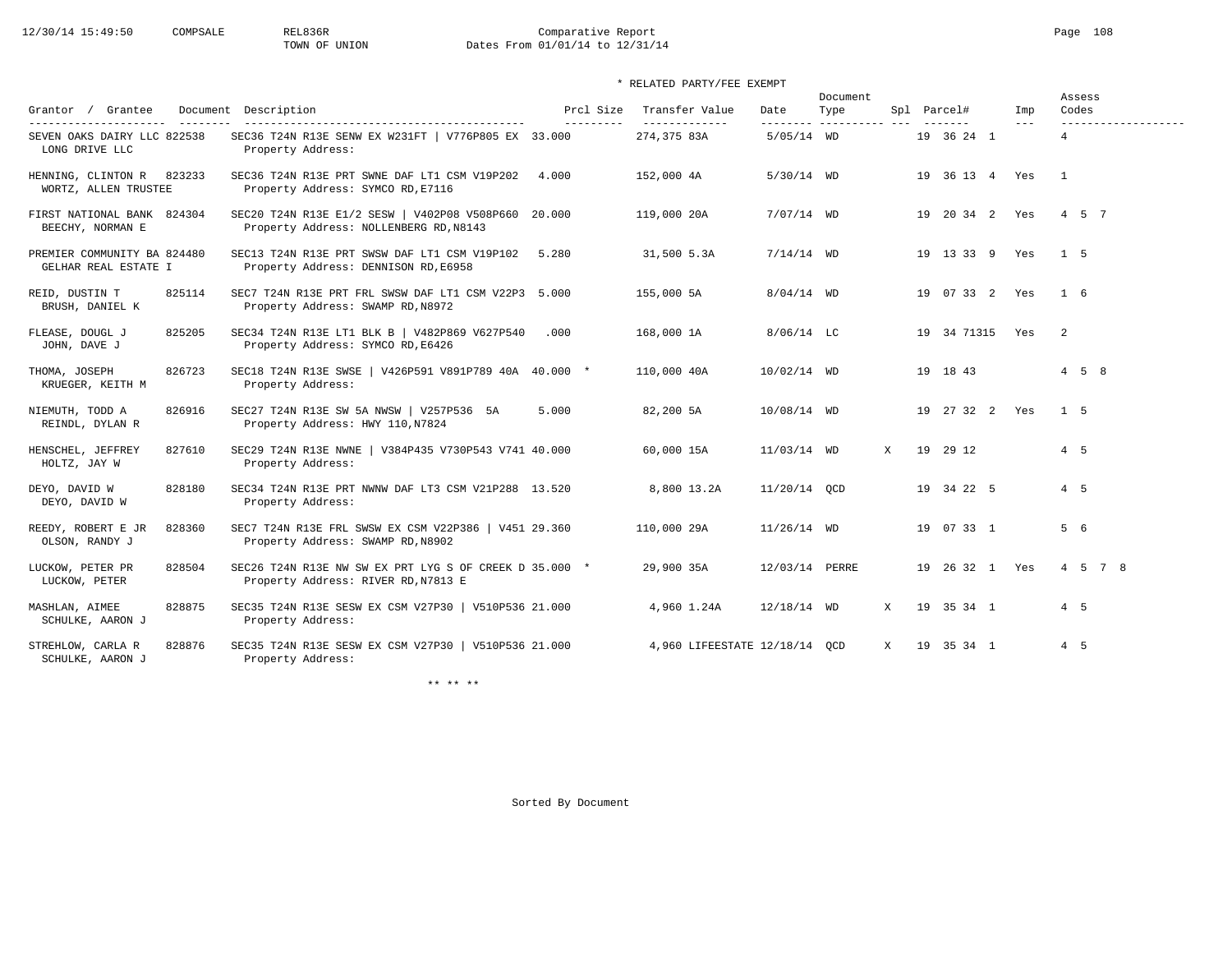# 12/30/14 15:49:50 COMPSALE REL836R Comparative Report Page 109 TOWN OF WAUPACA Dates From 01/01/14 to 12/31/14

# \* RELATED PARTY/FEE EXEMPT

|                                                     |                                                                                                  |                        |                                  |                   | Document           |   |                 |              | Assess                       |
|-----------------------------------------------------|--------------------------------------------------------------------------------------------------|------------------------|----------------------------------|-------------------|--------------------|---|-----------------|--------------|------------------------------|
| Grantor / Grantee<br>----------------------         | Document Description                                                                             | Prcl Size<br>--------- | Transfer Value<br>-------------- | Date<br>--------- | Type<br>---------- |   | Spl Parcel#     | Imp<br>$---$ | Codes<br>------------------- |
| 820131<br>FUNK, SHARON L<br>JENSEN, ERMA M          | SEC32 T22N R12E PRT SWNW EX V599P197 EX CSM V 10.650<br>Property Address:                        |                        | 1.127A                           | $1/16/14$ OCD     |                    | X | 20 32 23 13     | Yes          | $1\quad 6$                   |
| WANTY-LYONS LLC<br>820187<br>WACHHOLZ, DALE W       | SEC21 T22N R12E PRT NWSW DAF LT14 NORTH HILL 1.131<br>Property Address: NORTH HILL RD, E3379     |                        | 149,500 1.1A                     | $1/20/14$ WD      |                    |   | 20 21 71 14 Yes |              | $\overline{1}$               |
| HASSELL, RUSSELL TRU 820619<br>HANSEN, BLAINE M     | SEC1 T22N R12E PRT NESE DAF LT1 CSM V1P118<br>Property Address: CTY HWY K, N4683                 | 1.000                  | 45,500 1A                        | 2/06/14 TRUST     |                    |   | 20 01 41 2 Yes  |              | $\overline{1}$               |
| ORR, JAMES E TRUSTEE 820885<br>ORR TRUST            | SEC21 T22N R12E SESW EX W1&1/2RDS LY N OF HWY 39.500 *<br>Property Address: CTY HWY K, E3457     |                        | 95,000 1.5A                      | $2/20/14$ TRUST   |                    | X | 20 21 34 1 Yes  |              | 4 5 7                        |
| ORR, JAMES E TRUSTEE 820885<br>ORR TRUST            | SEC21 T22N R12E PRT SESW COM 246FT N & 1.5RDS<br>Property Address: CONSTANCE RD, N3326           | $.500*$                | 95,000 1.5A                      | 2/20/14 TRUST     |                    | X | 20 21 34 2 Yes  |              | $\overline{1}$               |
| JOHNSON, KEVIN R<br>820950<br>JOHNSON, DONALD W     | SEC1 T22N R12E NWSW EX LYG E OF HWY   V393P86 34.000 *<br>Property Address:                      |                        | 7,900 34A                        | $2/24/14$ OCD     |                    |   | 20 01 32 1      |              | 4 5                          |
| US BANK NA<br>821120<br>WILSON, DARREL              | SEC33 T22N R12E PRT SWSW DAF LT4 CSM V11P474 2.470<br>Property Address: MOUNTAIN VIEW LN, E3392  |                        | 87,900 2.47A                     | $3/04/14$ WD      |                    |   | 20 33 33 4 Yes  |              | $\overline{1}$               |
| BOKSA, THEODORE J<br>821130<br>MILLER, SCOTT K      | SEC16 T22N R12E S280FT SESE LY W HWY E   V346 5.200<br>Property Address: NICHOLS RD, N3694       |                        | 120,000 5.2A                     | $3/05/14$ WD      |                    |   | 20 16 44 2 Yes  |              | $\mathbf{1}$                 |
| 821380<br>BAYLAKE BANK<br>VERHAGEN, JEREMY C        | SEC32 T22N R12E PT S28A SESE & PT SWSE COM SE 10.700<br>Property Address: DRAEGER RD, N2546      |                        | 61,000 10A                       | $3/17/14$ WD      |                    |   | 20 32 44 3 Yes  |              | 1 <sub>5</sub>               |
| 821464<br>OVERMAN, BONNIE A<br>US BANK TRUST NA TRU | SEC7 T22N R12E PRT S1/2 NW DAF LT1 CSM V25P45 2.730 *<br>Property Address: WHITE TAIL TRL, E2547 |                        | 196,121 5A                       | 3/20/14 DEED      |                    |   | 20 07 71 2 Yes  |              | $\overline{1}$               |
| OVERMAN, BONNIE A<br>821464<br>US BANK TRUST NA TRU | SEC7 T22N R12E PRT S1/2 NW DAF LT2 CSM V25P45 2.270 *<br>Property Address:                       |                        | 196,121 5A                       | 3/20/14 DEED      |                    |   | 20 07 71 3      |              | $\mathbf{1}$                 |
| JENSEN, MICHAEL C PR 822070<br>JENSEN, MALCOLM H    | SEC31&32 T22N R12E NWSW LY W OF HWY EX CSM V1 26.500 *<br>Property Address: CTY HWY E, N2683     |                        | 186,000 26.5A                    | 4/15/14 PERRE     |                    |   | 20 32 32 3 Yes  |              | $1 \t4 \t5 \t8$              |
| 822224<br>FREDRICK, MARK A<br>SCHMIDT, JERRY L      | SEC1 T22N R12E PRT N1/2 SW LYG E OF HWY EX CS 27.400<br>Property Address: CASEY RD, E4564        |                        | 80,000 27A                       | $4/22/14$ WD      |                    |   | 20 01 31 4 Yes  |              | 4 5 7                        |
| JOHNSON, DONALD W<br>822663<br>EISENTRAUT, PAUL J   | SEC1 T22N R12E NWSW EX LYG E OF HWY   V393P86 34.000<br>Property Address:                        |                        | 98,600 34A                       | 5/08/14 WD        |                    |   | 20 01 32 1      |              | $4\quad 5$                   |
| US BANK TRUST NA TRU 822802<br>SWANSON, JASON       | SEC7 T22N R12E PRT S1/2 NW DAF LT1 CSM V25P45 2.730<br>Property Address: WHITE TAIL TRL, E2547   |                        | 127,200 5A                       | $5/13/14$ WD      |                    |   | 20 07 71 2 Yes  |              | $\overline{1}$               |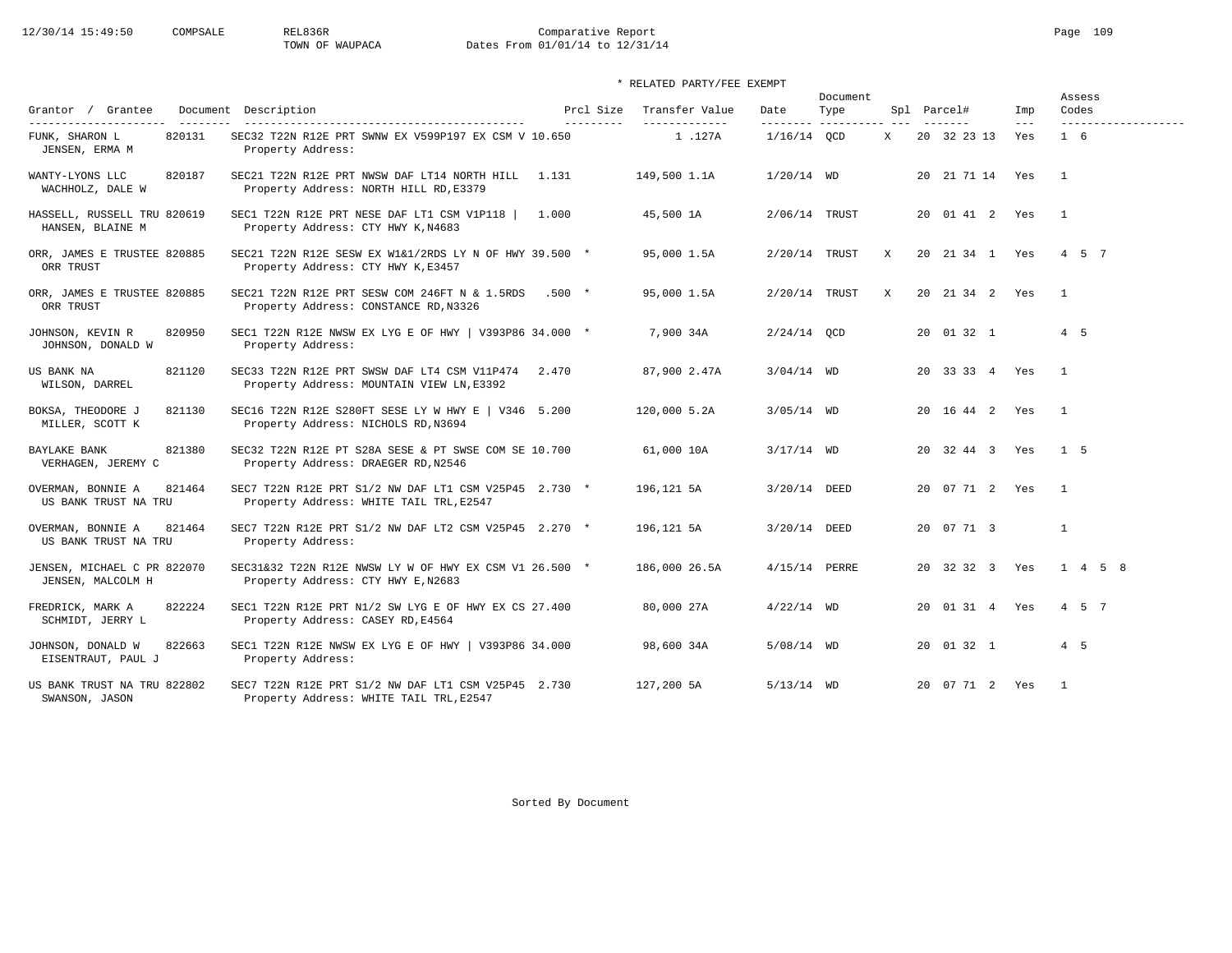# 12/30/14 15:49:50 COMPSALE REL836R Comparative Report Page 110 TOWN OF WAUPACA Dates From 01/01/14 to 12/31/14

|                                                     |                                                                                                 |                        |                                 |                  | Document                |   |                    |              | Assess                       |
|-----------------------------------------------------|-------------------------------------------------------------------------------------------------|------------------------|---------------------------------|------------------|-------------------------|---|--------------------|--------------|------------------------------|
| Grantor / Grantee<br>----------------------         | Document Description                                                                            | Prcl Size<br>--------- | Transfer Value<br>------------- | Date<br>-------- | Type<br>----------- --- |   | Spl Parcel#        | Imp<br>$---$ | Codes<br>------------------- |
| US BANK TRUST NA TRU 822802<br>SWANSON, JASON       | SEC7 T22N R12E PRT S1/2 NW DAF LT2 CSM V25P45 2.270<br>Property Address:                        |                        | 127,200 5A                      | $5/13/14$ WD     |                         |   | 20 07 71 3         |              | $\mathbf{1}$                 |
| 823155<br>PFUNDTNER, MARK S<br>COROLEWSKI, TED THOM | SEC33 T22N R12E SWSW EX ALL CSM'S EX THAT PRT 15.200 *<br>Property Address:                     |                        | 3,500 .333A                     | $5/29/14$ WD     |                         | X | 20 33 33 10        |              | 6                            |
| 823629<br>OBRIEN, MATTHEW D<br>GREEN TREE SERVICING | SEC32 T22N R12E PRT SWNW DAF LT1 CSM V5P289   5.000 *<br>Property Address: CTY HWY E, N2703     |                        | 61,500 1A                       | 6/13/14 SHERI    |                         |   | 20 32 23 16 Yes    |              | 1 6                          |
| GREEN TREE SERVICING 823630<br>THE SECRETARY OF VET | SEC32 T22N R12E PRT SWNW DAF LT1 CSM V5P289   5.000 *<br>Property Address: CTY HWY E, N2703     |                        | 61,500 1A                       | $6/13/14$ WD     |                         |   | 20 32 23 16 Yes    |              | $1\quad 6$                   |
| COOK, THEODORE W<br>823725<br>COOK, RICHARD A       | SEC33 T22N R12E PRT SESW COM SE/C W605FT N350 3.000<br>Property Address: APPLE TREE LN, E3483 S |                        | 5,000 1A                        | $6/17/14$ WD     |                         | X | 20 33 34 4 Yes     |              | $\overline{1}$               |
| ANDERSON, TROY D<br>823866<br>ANDERSON, LARRY M     | SEC18 T22N R12E PRT NESE DAF LT1 CSM V9P329   6.060 *<br>Property Address: HWY 49, N3889        |                        | 117,200 6.1A                    | $6/23/14$ OCD    |                         |   | 20 18 31 5 Yes     |              | 5 7                          |
| 824782<br>ANDERSON, LARRY M<br>HAMANN, LUKE R       | SEC18 T22N R12E PRT NESE DAF LT1 CSM V9P329  <br>Property Address: HWY 49, N3889                | 6.060                  | 153,000 1A                      | $7/23/14$ WD     |                         | X | 20 18 31 5         | Yes          | 5 7                          |
| 824779<br>WANTY-LYONS LLC<br>LEMERANDE, BRYAN       | SEC21 T22N R12E PRT NWSW DAF LT27 NORTH HILL<br>Property Address: NORTH HILL RD, E3313          | 1.121                  | 187,000 1A                      | $7/23/14$ WD     |                         |   | 20 21 71 27 Yes    |              | $\overline{1}$               |
| LEWIS, SANDRA J<br>824787<br>THIEL, JANE            | SEC35 T22N R12E PRT SESW & PRT SWSE EX V591P7<br>Property Address:                              | $.670*$                | 35,000 5.6A                     | $7/23/14$ WD     |                         |   | 20 35 43 7         |              | $\overline{a}$               |
| 825160<br>WILLIAMS, BRIAN M<br>WILLIAMS, GEOFFREY G | SEC24 T22N R12E E32A SESE   V541P224 V653P111 32.000 *<br>Property Address:                     |                        | 68,000 32A                      | 8/05/14 QCD      |                         |   | 20  24  44  2  Yes |              | 1 5 6                        |
| 825311<br>WANTY-LYONS LLC<br>FOX, ANTHONY J         | SEC21 T22N R12E PRT NWSW DAF LT25 NORTH HILL<br>Property Address: NORTH HILL RD, E3341          | 1.001                  | 152,000 1A                      | $8/08/14$ WD     |                         |   | 20 21 71 25 Yes    |              | $\overline{1}$               |
| 825384<br>POTTNER, CAROL A<br>KOPLIEN, SCOTT A      | SEC33 T22N R12E PRT SWSW DAF LT1 CSM V24P152<br>Property Address: MEADOW VIEW CT, N2576         | 1.500                  | 186,000 1.5A                    | $8/13/14$ WD     |                         |   | 20 33 33 11        | Yes          | $\overline{1}$               |
| STANCHIK, COREY A<br>825418<br>STEUERWALD, MICHAEL  | SEC24 T22N R12E PRT NWNE DAF LT1 CSM V28P100<br>Property Address: MILITARY RD, N3648 N          | 3.210                  | 28,000 3.2A                     | $8/14/14$ WD     |                         |   | 20 24 12 11 Yes    |              | 1 4                          |
| FOOTE, LORI J<br>825450<br>SMITH, JANE M            | SEC31 T22N R12E THT PRT LT1 CSM V16P115 LYG I 1.650<br>Property Address: SHADOW RD, N2817       |                        | 53,400 3A                       | 8/18/14 OCD      |                         |   | 20 31 24 11 Yes    |              | $\overline{1}$               |
| TAUTGES, VERONICA S 825657<br>LUNDE, BRADLEY        | SEC19 T22N R12E PRT NENW DAF LT1 CSM V17P33   8.640<br>Property Address: LARSON RD, E2655       |                        | 165,000 8.6A                    | $8/25/14$ WD     |                         |   | 20 19 21 5 Yes     |              | 1 5                          |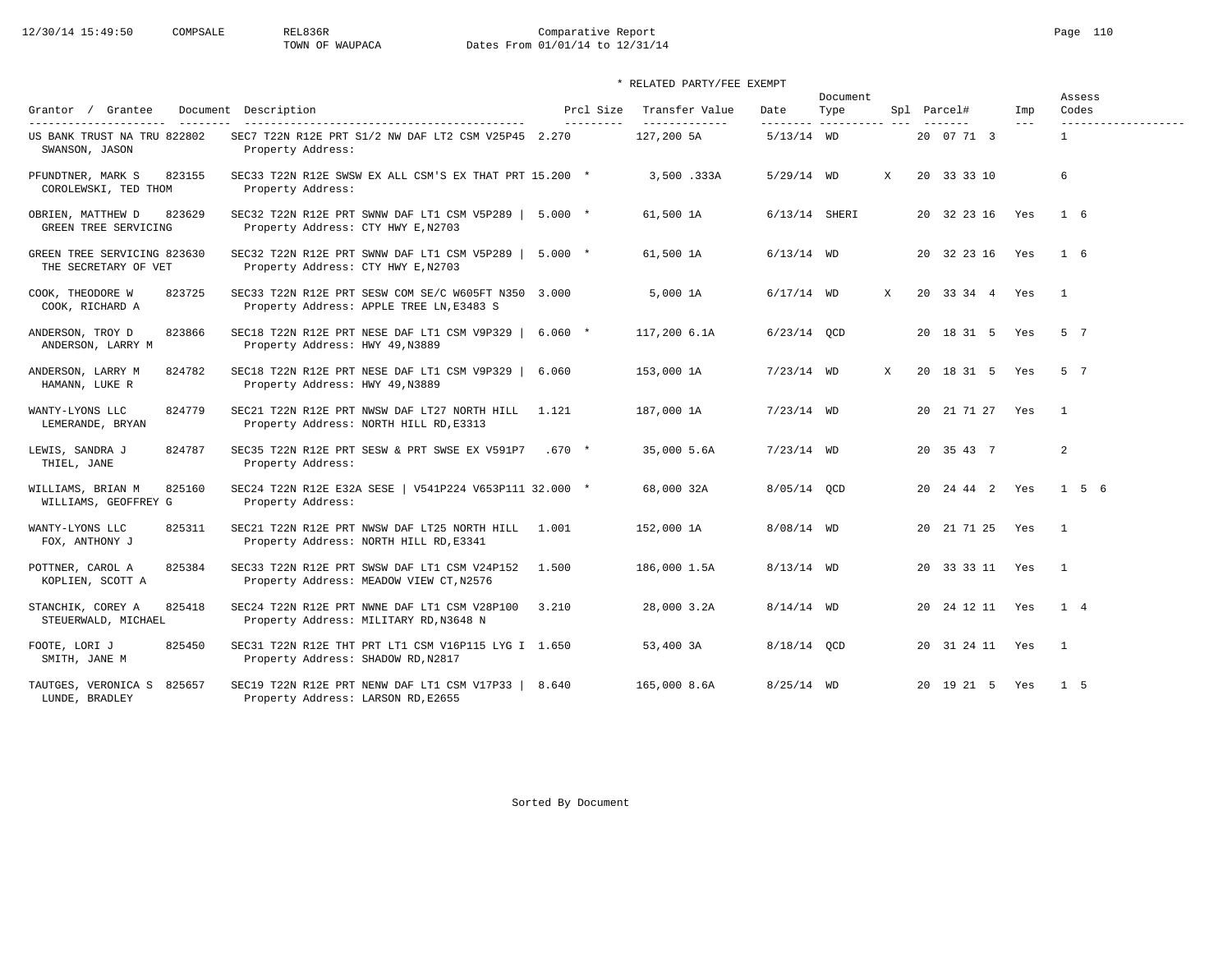# 12/30/14 15:49:50 COMPSALE REL836R Comparative Report Page 111 TOWN OF WAUPACA Dates From 01/01/14 to 12/31/14

# \* RELATED PARTY/FEE EXEMPT

| Grantor / Grantee<br>Document                                             | Description                                                                                     | Prcl Size | Transfer Value               | Date                     | Document<br>Type |   | Spl Parcel#        | Imp   | Assess<br>Codes          |
|---------------------------------------------------------------------------|-------------------------------------------------------------------------------------------------|-----------|------------------------------|--------------------------|------------------|---|--------------------|-------|--------------------------|
| ----------------------<br>825863<br>PFUNDTNER, MARK S<br>KOLPIEN, SCOTT A | SEC33 T22N R12E SWSW EX ALL CSM'S EX THAT PRT 15.200<br>Property Address:                       | --------- | -------------<br>20,000 5.8A | --------<br>$9/03/14$ WD | ----------       | X | 20 33 33 10        | $---$ | -------------------<br>6 |
| LARSEN, JEFFREY L<br>826347<br>HILDEBRANDT, BRANDON                       | SEC32 T22N R12E PRT NWSW & SWSW LY E HWY AKA<br>Property Address: CTY HWY E, N2604              | 3.000     | 60,000 3A                    | $9/22/14$ WD             |                  |   | 20 32 32 6 Yes     |       | $\overline{1}$           |
| 826416<br>HUGHES, PAULINE J<br>HUGHES, THOMAS W TRU                       | SEC32 T22N R12E PRT S1/2 NE EX V246P169 EX V3<br>Property Address:                              | $.000*$   | 26,600 5A                    | $9/23/14$ WD             |                  |   | 20 32 13 8         |       | 1                        |
| OTTERSON, GARY PR<br>826542<br>OTTERSON, GARY                             | SEC9 T22N R12E PRT NENW DAF LT1 CSM V1P77   V 1.000 *<br>Property Address: PINE PLAIN RD, N4431 |           | 40,000 1A                    | 9/26/14 PERRE            |                  |   | 20 09 21 2 Yes     |       | $\overline{1}$           |
| RICHARDSON, WILLIAM<br>826636<br>SIGL, MICHAEL L                          | SEC25 T22N R12E PRT SENE DAF CSM V4P479 LY T. 1.000<br>Property Address:                        |           | 25,000 2A                    | $9/29/14$ WD             |                  |   | 20 25 14 3 Yes     |       | $\overline{1}$           |
| NOWAK, TOD A<br>826679<br>NOWAK, TOD A                                    | SEC3 T22N R12E PRT FRL NENE DAF BEG NE COR W4 13.990 *<br>Property Address: CTY HWY E, N4825    |           | 74,000 1A                    | 10/01/14 WD              |                  |   | 20 03 11 1 Yes     |       | 1 4 5 7                  |
| 827136<br>EARLL, LISA<br>NETT, DAWN M                                     | SEC16 T22N R12E SWNW EX W45.5RDS OF N2RDS<br>Property Address: NICHOLS CREEK RD, N3924          | 40.000    | 307,000 10A                  | 10/16/14 QCD             |                  |   | 20 16 23           | Yes   | 156                      |
| HANDRICH, SALLY R MA 827444<br>WINTERS, LOUIS W                           | SEC33 T22N R12E E1/2 SWNW LY W OF CONSERVATIO 14.800<br>Property Address:                       |           | 140,000 16.3A                | $10/27/14$ WD            |                  |   | 20 33 23 1         |       | $1\quad 5\quad 6$        |
| HANDRICH, SALLY R MA 827444<br>WINTERS, LOUIS W                           | SEC33 T22N R12E E1/2 NWSW LY W OF CONSERVATIO 1.500<br>Property Address: APPLE TREE LN, E3342   |           | 140,000 16.3A                | 10/27/14 WD              |                  |   | 20 33 32 2 Yes     |       | $\overline{1}$           |
| SHERIFF OF WAUPACA C 827492<br>COMMUNITY FIRST CRED                       | SEC26 T22N R12E PRT W1/2 NW DAF LT1 CSM V23P1 2.000 *<br>Property Address:                      |           | 78,200 3.4A                  | 10/29/14 SHERI           |                  |   | 20 26 22 6         |       | $\mathbf{1}$             |
| SHERIFF OF WAUPACA C 827492<br>COMMUNITY FIRST CRED                       | SEC26 T22N R12E PRT W1/2 NW DAF LT2 CSM V23P1 1.400 *<br>Property Address: HWY 22-54, E4114     |           | 78,200 3.4A                  | 10/29/14 SHERI           |                  |   | 20 26 22 7 Yes     |       | $\overline{1}$           |
| HANSEN, MAX O TRUSTE 827702<br>CAMPBELL, WILLIAM E                        | SEC36 T22N R12E N1/2 NESE EX CSM V13P89   V75 18.830<br>Property Address: REEK RD, N2673        |           | 124,000 6A                   | 11/04/14 TRUST           |                  | X | 20 36 41 3 Yes     |       | 1 4 5                    |
| JENSEN, DAVID W<br>828174<br>HERNANDEZ, TONI MARI                         | SEC24 T22N R12E PRT SENE DAF LT1 CSM V2P401 $\vert$ 4.220<br>Property Address: HWY 22-54, E4842 |           | 110,400 4.2A                 | $11/19/14$ WD            |                  |   | 20  24  14  4  Yes |       | $\overline{1}$           |
| SCHUELKE, AUDREY D<br>828586<br>SCHUELKE, TIMOTHY M                       | SEC1 T22N R12E NESE EX CSM V1P118 EX CSM V16P 29.300 *<br>Property Address:                     |           | 170,400 56.8A                | 12/05/14 OCD             |                  |   | 20 01 41 7         |       | 4 5                      |
| 828586<br>SCHUELKE, AUDREY D<br>SCHUELKE, TIMOTHY M                       | SEC1 T22N R12E NWSE EX CSM V16P338   V367P302 27.500 *<br>Property Address:                     |           | 170,400 56.8A                | 12/05/14 OCD             |                  |   | 20 01 42 1         |       | 5 6                      |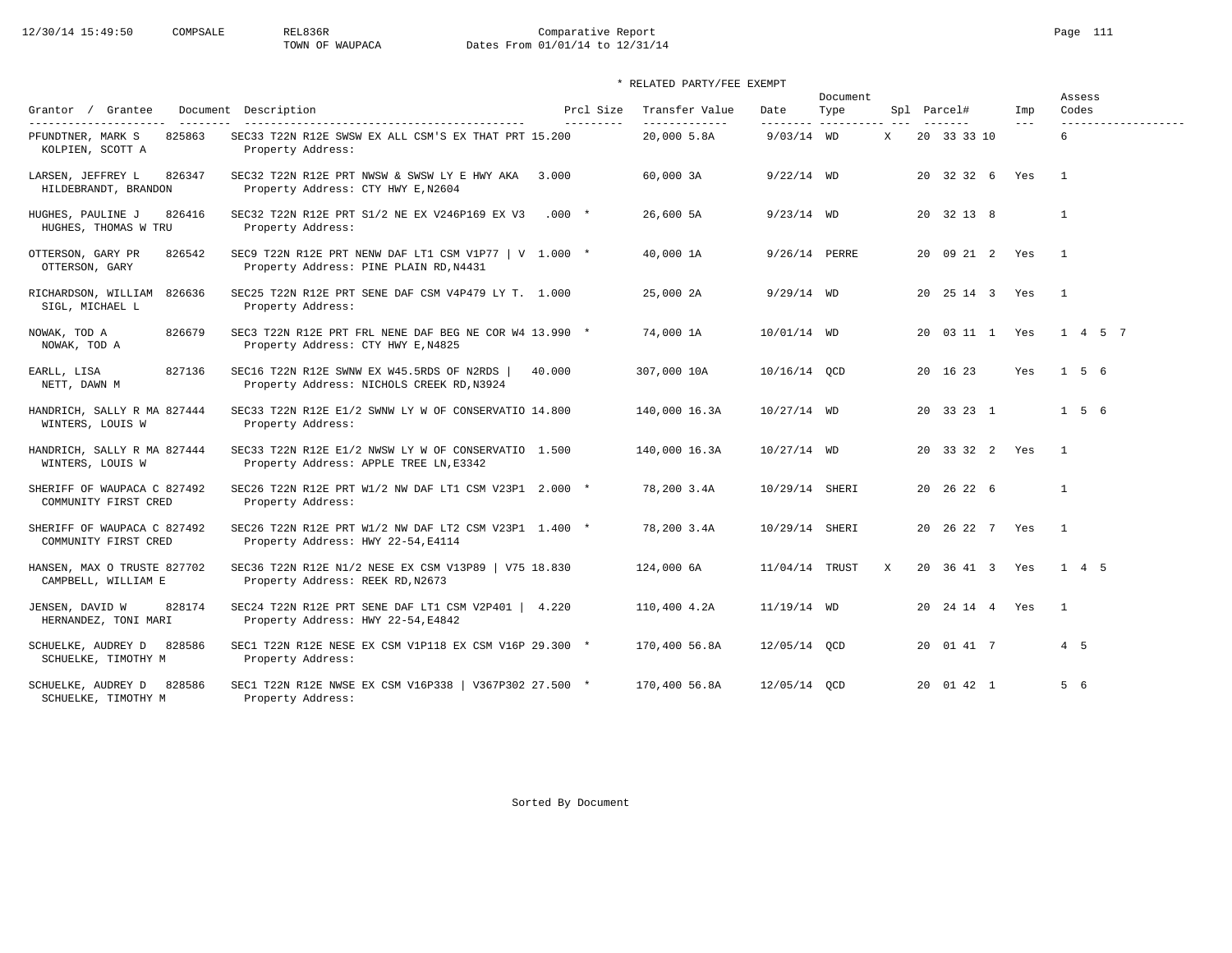12/30/14 15:49:50 COMPSALE REL836R Comparative Report Page 112<br>TOWN OF WAUPACA Dates From 01/01/14 to 12/31/14 Dates From 01/01/14 to 12/31/14

# \* RELATED PARTY/FEE EXEMPT

| Grantee<br>Grantor                             | Document Description                                                                       | Prcl Size | Transfer Value | Date        | Document<br>Type | Spl Parcel# | Imp<br>$- - -$ | Assess<br>Codes |
|------------------------------------------------|--------------------------------------------------------------------------------------------|-----------|----------------|-------------|------------------|-------------|----------------|-----------------|
| MARY M SJOBERG, AS T 828665<br>SJOBERG, MARY M | SEC3 T22N R12E NWSE   V784P392 V866P974 40A<br>Property Address: CASEY RD, E3910           | 40.000 *  | 105,400 40A    | 12/09/14    | TRUST            | 20 03 42    | Yes            | 1 4 5 8         |
| PAULSON, STEVEN LEON 828891<br>PAULSON, WARREN | SEC2 T22N R12E PRT N1/2 SW DAF LT1 CSM V10P48 3.050 *<br>Property Address: CASEY RD, E4198 |           | 49,000 3.1A    | 12/18/14 WD |                  | 20 02 31 2  | Yes            | $\sim$ 1        |
| PAULSON, WARREN L PR 828892<br>BANK, CODY J    | SEC2 T22N R12E PRT N1/2 SW DAF LT1 CSM V10P48 3.050 *<br>Property Address: CASEY RD, E4198 |           | 49,000 3.1A    | 12/18/14    | PERRE            | 20 02 31 2  | Yes            | - 1             |

\*\* \*\* \*\*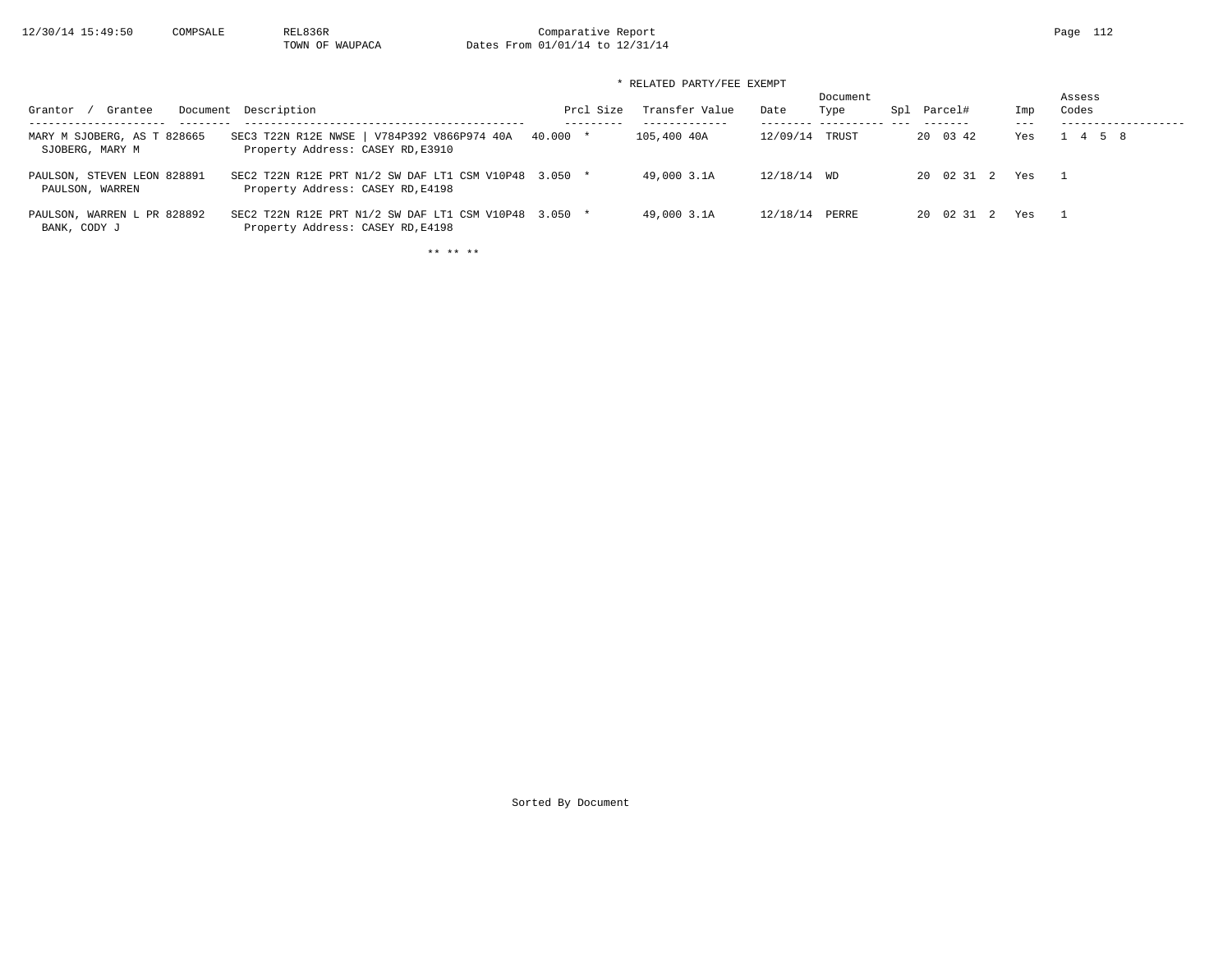# 12/30/14 15:49:50 COMPSALE REL836R Comparative Report Page 113 TOWN OF WEYAUWEGA Dates From 01/01/14 to 12/31/14

| Grantor / Grantee                                   | Document Description                                                                                              | Prcl Size | Transfer Value                | Date                      | Document<br>Type |   | Spl Parcel#     | Imp     | Assess<br>Codes |
|-----------------------------------------------------|-------------------------------------------------------------------------------------------------------------------|-----------|-------------------------------|---------------------------|------------------|---|-----------------|---------|-----------------|
| <b>GRIFFIN TRUST</b><br>819990<br>WAUPACA COUNTY    | -------------------------------------<br>SEC3 T21N R13E PRT SESW & PRT GL8 DAF OL1 CSM 1.260<br>Property Address: | --------- | -------------<br>13,091 1.26A | ---------<br>$1/09/14$ WD | -------------    |   | 21 03 58 11     | $- - -$ |                 |
| GOETZ, JAMES C<br>820196<br>VANSCHYNDEL, DAVID R    | SEC22 T21N R13E S400FT SWNW LYG W HWY EX E4RD 11.400<br>Property Address:                                         |           | 138,000 71.4A                 | $1/20/14$ LC              |                  |   | 21 22 23 4      |         |                 |
| 820196<br>GOETZ, JAMES C<br>VANSCHYNDEL, DAVID R    | SEC22 TI1N R13E E1/2 W1/2 NWSW   V431P67 V536 10.000<br>Property Address:                                         |           | 138,000 71.4A                 | $1/20/14$ LC              |                  |   | 21 22 32 2      |         | 5               |
| 820196<br>GOETZ, JAMES C<br>VANSCHYNDEL, DAVID R    | SEC22 T21N R13E W1/4 NWSW   V323P521 V431P66 10.000<br>Property Address:                                          |           | 138,000 71.4A                 | $1/20/14$ LC              |                  |   | 21 22 32 3      |         | 5               |
| 820196<br>GOETZ, JAMES C<br>VANSCHYNDEL, DAVID R    | SEC22 T21N R13E NWSWSW   V288P577 V673P756 10 10.000<br>Property Address:                                         |           | 138,000 71.4A                 | $1/20/14$ LC              |                  |   | 21 22 33 1      |         | 5               |
| GOETZ, JAMES C<br>820196<br>VANSCHYNDEL, DAVID R    | SEC22 T21N R13E E1/2 NESWSW   V211P397 V629P5 5.000<br>Property Address:                                          |           | 138,000 71.4A                 | $1/20/14$ LC              |                  |   | 21 22 33 2      |         | 5               |
| 820196<br>GOETZ, JAMES C<br>VANSCHYNDEL, DAVID R    | SEC22 T21N R13E W1/2 NESWSW   V178P481 V609P2 5.000<br>Property Address:                                          |           | 138,000 71.4A                 | $1/20/14$ LC              |                  |   | 21 22 33 3      |         | 5               |
| 820196<br>GOETZ, JAMES C<br>VANSCHYNDEL, DAVID R    | SEC22 T21N R13E W1/2 SESWSW   V435P195 V620P1 5.000<br>Property Address:                                          |           | 138,000 71.4A                 | $1/20/14$ LC              |                  |   | 21 22 33 5      |         | 5               |
| 820196<br>GOETZ, JAMES C<br>VANSCHYNDEL, DAVID R    | SEC22 T21N R13E E1/2 SESWSW   V442P08 V629P51 5.000<br>Property Address:                                          |           | 138,000 71.4A                 | $1/20/14$ LC              |                  |   | 21 22 33 6      |         | 5               |
| 820196<br>GOETZ, JAMES C<br>VANSCHYNDEL, DAVID R    | SEC22 T21N R13E S1/2 OF W1/2 SESW   V442P08 V 10.000<br>Property Address:                                         |           | 138,000 71.4A                 | $1/20/14$ LC              |                  |   | 21 22 34 2      |         | 5               |
| VANGOMPEL, CHAD E<br>821218<br>DAVIS, MARILYN R     | SEC6 T21N R13E PRT SWNW DAF LT1 CSM V22P140   3.300<br>Property Address: REEK RD, N2260                           |           | 207,971 3.3A                  | $3/07/14$ WD              |                  |   | 21 06 23 10 Yes |         | 2               |
| 821697<br>DANKE, TINA M<br>DANKE, TED A             | SEC19 T21N R13E NESW LY N RIV EX PRT RETAINED 22.000 *<br>Property Address:                                       |           | 61,300 22A                    | $3/28/14$ OCD             |                  |   | 21 19 31 1      |         | 5 6             |
| 822072<br>LIEGL, JASON G<br>MAGOLSKI, CORY L        | SEC16 T21N R13E PRT SWSE DAF LT1 CSM V7P239 E 3.130<br>Property Address: EVANSWOOD RD, E5914                      |           | 117,000 3.1A                  | $4/15/14$ WD              |                  |   | 21 16 42 1 Yes  |         | $\overline{1}$  |
| 822102<br>VANEVENHOVEN, LORI<br>GETTENDORF, MICHAEL | SEC15 T21N R13E S15A SENE   V370P261 V640P385 15.000 *<br>Property Address:                                       |           | 8,300 15A                     | $4/17/14$ OCD             |                  |   | 21 15 14 3      |         | 5               |
| 822926<br>OUANTUM DAIRY LLC<br>HANSEN, MICHAEL      | SEC8 T21N R13E NESW   V888P721 40A<br>Property Address: ANKLAM RD, N1863                                          | 40.000    | 52,000 4.8A                   | $5/19/14$ WD              |                  | X | 21 08 31        | Yes     | 4 5 7 8         |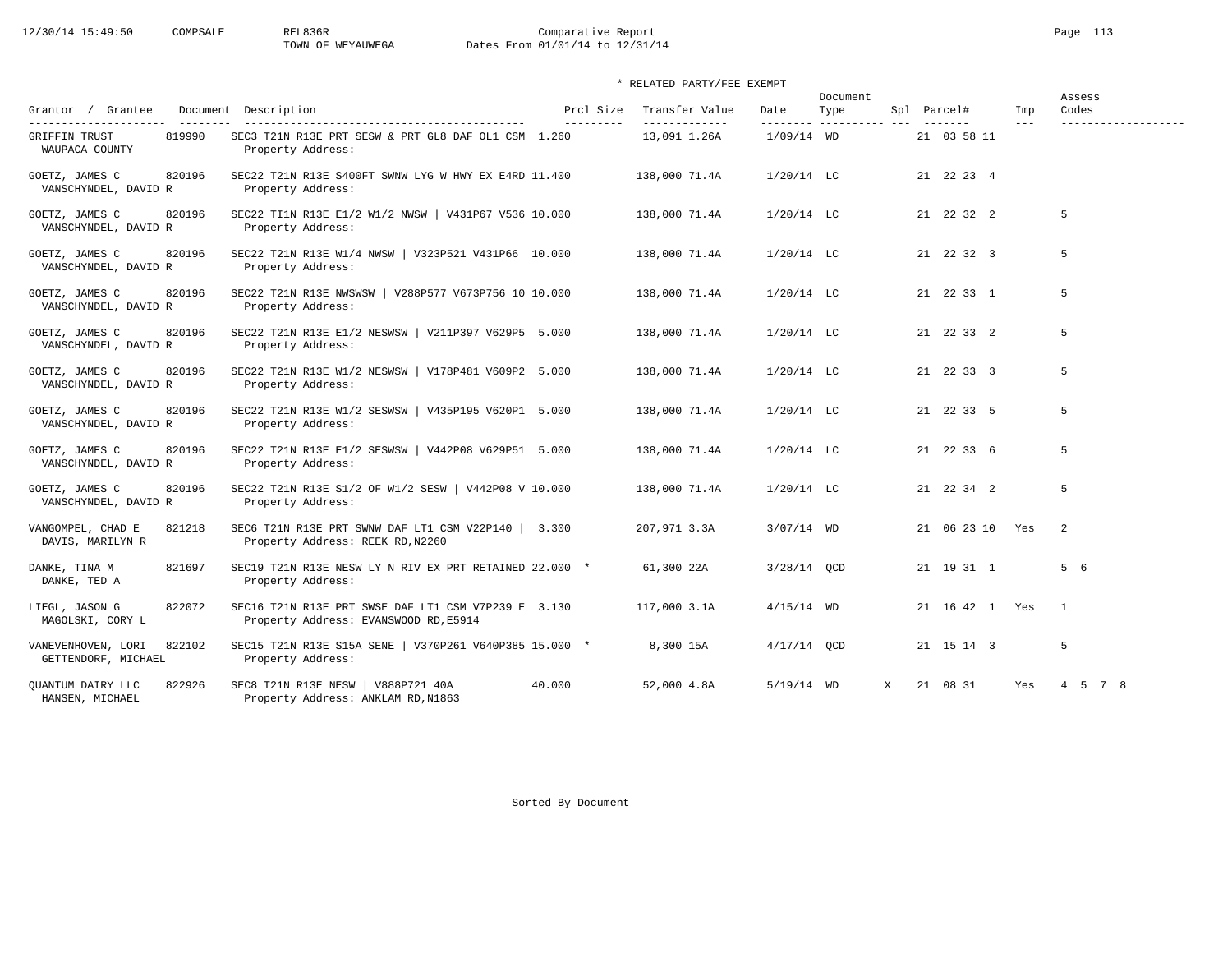# 12/30/14 15:49:50 COMPSALE REL836R Comparative Report Page 114 TOWN OF WEYAUWEGA Dates From 01/01/14 to 12/31/14

# \* RELATED PARTY/FEE EXEMPT

|                                                 |                                                                                            |           |                         |                                 |                  | Document |              |                |                |                     | Assess              |
|-------------------------------------------------|--------------------------------------------------------------------------------------------|-----------|-------------------------|---------------------------------|------------------|----------|--------------|----------------|----------------|---------------------|---------------------|
| Grantor / Grantee<br>---------------------      | Document Description                                                                       |           | Prcl Size<br>---------- | Transfer Value<br>------------- | Date<br>-------- | Type     |              | Spl Parcel#    | Imp<br>$- - -$ | Codes               | ------------------- |
| SHERIFF OF WAUPACA C 823438<br>YOUNG, JOHN D    | SEC18 T21N R13E PRT SESE DAF LT1 CSM V20P217<br>Property Address: LITTLE RIVER RD, E5227   | $5.002$ * |                         | 341,725 5A                      | 6/06/14 SHERI    |          |              | 21 18 44 2     | Yes            | $1 \quad 4$         |                     |
| 823548<br>RADTKE, GREGORY D<br>RADTKE, DAVID C  | SEC1 T21N R13E SENE   V385P503 V464P38 V464P3 40.000 *<br>Property Address:                |           |                         | 115,200 161.1A                  | $6/10/14$ WD     |          |              | 21 01 14       |                | 5 6                 |                     |
| 823548<br>RADTKE, GREGORY D<br>RADTKE, DAVID C  | SEC1 T21N R13E NESE   V385P503 V464P38 V180P6 40.000 *<br>Property Address:                |           |                         | 115,200 161.1A                  | $6/10/14$ WD     |          |              | 21 01 41       |                | 5 6                 |                     |
| RADTKE, GREGORY D<br>823548<br>RADTKE, DAVID C  | SEC1 T21N R13E E1/2 SESE   V346P236 V611P586 20.000 *<br>Property Address:                 |           |                         | 115,200 161.1A                  | $6/10/14$ WD     |          |              | 21 01 44 1     |                | 5 6                 |                     |
| 823548<br>RADTKE, GREGORY D<br>RADTKE, DAVID C  | SEC1 T21N R13E W1/2 SESE   V383P145 V611P586 20.000 *<br>Property Address:                 |           |                         | 115,200 161.1A                  | $6/10/14$ WD     |          |              | 21 01 44 2     |                | 5                   |                     |
| RADTKE, GREGORY D<br>823548<br>RADTKE, DAVID C  | SEC1 T21N R13E GL1 FRL NENE LY E RIV   V180P6<br>Property Address:                         | $.470*$   |                         | 115,200 161.1A                  | $6/10/14$ WD     |          |              | 21 01 51       |                | 6                   |                     |
| 823548<br>RADTKE, GREGORY D<br>RADTKE, DAVID C  | SEC1 T21N R13E GL2   V180P64 V252P415 V385P50 39.000 *<br>Property Address:                |           |                         | 115,200 161.1A                  | $6/10/14$ WD     |          |              | 21 01 52       | Yes            |                     | 156                 |
| BUCHHOLZ, DON<br>824728<br>FISHER, STEVE R      | SEC8 T21N R13E NWNW EX HWY ROW #737097   V253 39.500 *<br>Property Address:                |           |                         | 99.06A                          | $7/22/14$ OCD    |          | X            | 21 08 22       |                | 4 8                 |                     |
| 824729<br>BUCHHOLZ, DON<br>JONELY DAIRY FARMS L | SEC8 T21N R13E NWNW EX HWY ROW #737097   V253 39.500<br>Property Address:                  |           |                         | 286,440 52A                     | $7/22/14$ LC     |          | X            | 21 08 22       |                | 4 8                 |                     |
| 824729<br>BUCHHOLZ, DON<br>JONELY DAIRY FARMS L | SEC8 T21N R13E SWNW EX E10A LY S HWY EX HWY R 27.860<br>Property Address: CTY HWY X, N1984 |           |                         | 286,440 52A                     | $7/22/14$ LC     |          | X            | 21 08 23 1 Yes |                |                     | $4 \quad 5 \quad 7$ |
| 824728<br>BUCHHOLZ, DON<br>FISHER, STEVE R      | SEC8 T21N R13E E10A SWNW LY S HWY EX HWY ROW<br>Property Address: CTY HWY X, N1986         | $9.610 *$ |                         | 99.06A                          | $7/22/14$ OCD    |          | $\mathbf{x}$ | 21 08 23 2 Yes |                |                     | $1\quad 2\quad 4$   |
| 824729<br>BUCHHOLZ, DON<br>JONELY DAIRY FARMS L | SEC8 T21N R13E E10A SWNW LY S HWY EX HWY ROW<br>Property Address: CTY HWY X, N1986         | 9.610     |                         | 286,440 52A                     | $7/22/14$ LC     |          | X            | 21 08 23 2 Yes |                | $1 \quad 2 \quad 4$ |                     |
| 824761<br>COTTER, JAMES A<br>GETTENDORF, THOMAS | SEC6 T21N R13E PRT GL5 DAF LT2A CSM V21P218  <br>Property Address:                         | 5.860     |                         | 68,000 12A                      | $7/23/14$ WD     |          |              | 21 06 55 5     |                | $\overline{4}$      |                     |
| 824761<br>COTTER, JAMES A<br>GETTENDORF, THOMAS | SEC6 T21N R13E PRT GL5 DAF LT2B CSM V21P218   5.860<br>Property Address:                   |           |                         | 68,000 12A                      | $7/23/14$ WD     |          |              | 21 06 55 6     |                | $4\quad 5$          |                     |
| 826309<br>PETERS, NATHAN W<br>PETERS, SCOTT N   | SEC15 T21N R13E N1/2 SWSE   V242P140 V627P161 20.000 *<br>Property Address:                |           |                         | 61,682 103A                     | $9/19/14$ OCD    |          |              | 21 15 43 1     |                | 5                   |                     |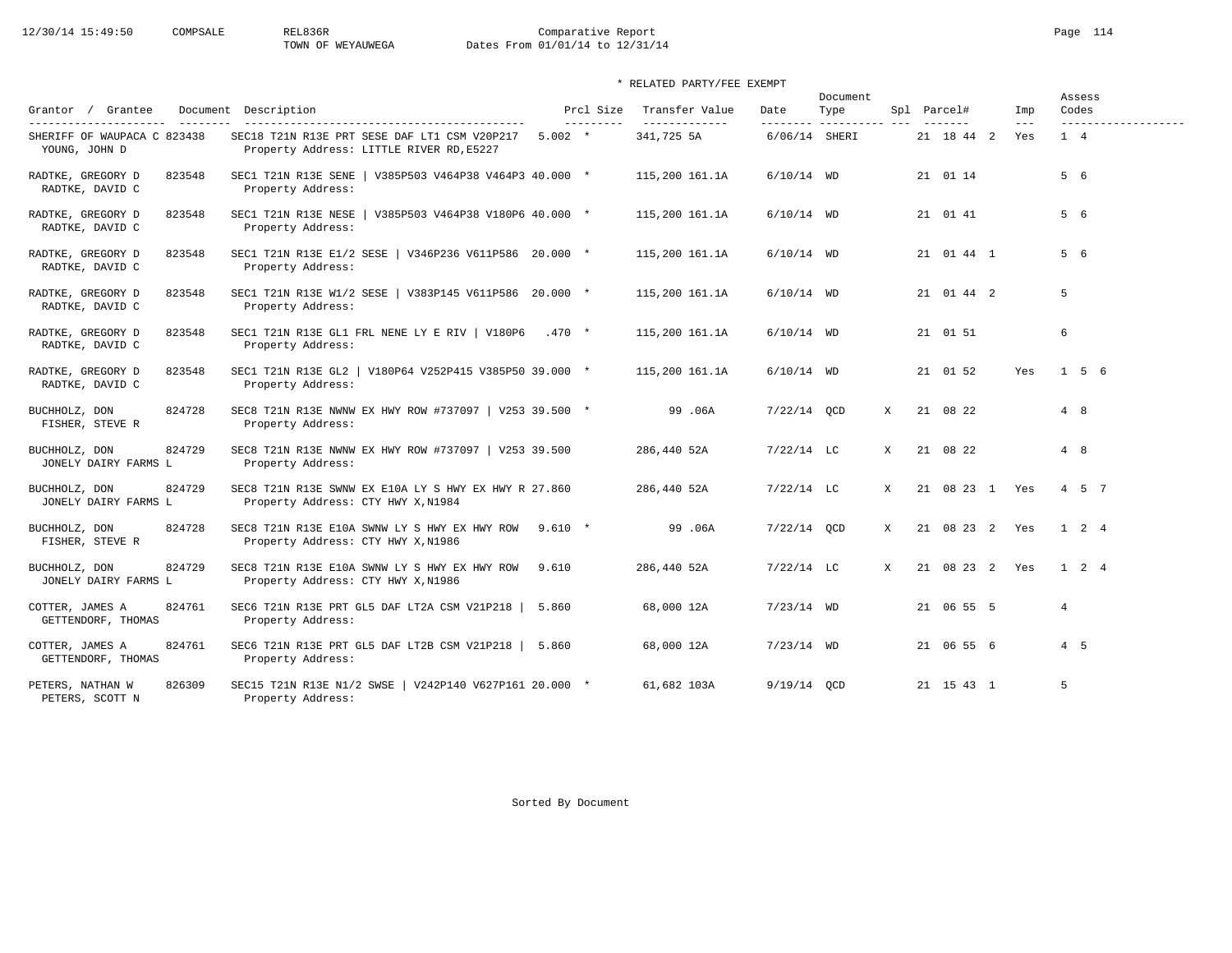# 12/30/14 15:49:50 COMPSALE REL836R Comparative Report Page 115 TOWN OF WEYAUWEGA Dates From 01/01/14 to 12/31/14

# \* RELATED PARTY/FEE EXEMPT

|                                                    |        |                                                                                                    |           |                         |                                 |                | Document                     |   |                |                |                | Assess              |
|----------------------------------------------------|--------|----------------------------------------------------------------------------------------------------|-----------|-------------------------|---------------------------------|----------------|------------------------------|---|----------------|----------------|----------------|---------------------|
| Grantor / Grantee<br>---------------------         |        | Document Description                                                                               |           | Prcl Size<br>---------- | Transfer Value<br>------------- | Date           | Type<br>--------- ---------- |   | Spl Parcel#    | Imp<br>$- - -$ | Codes          | ------------------- |
| PETERS, NATHAN W<br>PETERS, SCOTT N                | 826309 | SEC15 T21N R13E N1/2 OF S1/2 SWSE   V318P159 10.000 *<br>Property Address:                         |           |                         | 61,682 103A                     | 9/19/14 OCD    |                              |   | 21 15 43 2     |                | 5 6            |                     |
| PETERS, NATHAN W<br>PETERS, SCOTT N                | 826309 | SEC15 T21N R13E S10A SWSE   V471P888 V990P946 10.000 *<br>Property Address:                        |           |                         | 61,682 103A                     | 9/19/14 OCD    |                              |   | 21 15 43 3     |                | 5 6            |                     |
| PETERS, NATHAN W<br>PETERS, SCOTT N                | 826309 | SEC22 T21N R13E N1/2 NWNE   V96P34 V471P888 V 20.000 *<br>Property Address:                        |           |                         | 61,682 103A                     | $9/19/14$ QCD  |                              |   | 21 22 12 1     |                | 5              |                     |
| PETERS, NATHAN W<br>PETERS, SCOTT N                | 826309 | SEC22 T21N R13E NWNW LYG NELY HWY   V209P544 36.250 *<br>Property Address:                         |           |                         | 61,682 103A                     | 9/19/14 OCD    |                              |   | 21 22 22 1     |                | $4\quad 5$     |                     |
| PETERS, NATHAN W<br>PETERS, SCOTT N                | 826309 | SEC22 T21N R13E PRT SWNW LYG E HWY   V173P324 6.750 *<br>Property Address:                         |           |                         | 61,682 103A                     | 9/19/14 OCD    |                              |   | 21 22 23 3     |                | 5              |                     |
| HUTKOWSKI, ROBERT G 826350<br>JONELY DAIRY FARMS L |        | SEC7 T21N R13E PRT SENE LY S RD & PRT NESE DA .780<br>Property Address: CTY HWY X, N1914           |           |                         | 144,000.8A                      | $9/22/14$ WD   |                              |   | 21 07 14 4 Yes |                | $\overline{1}$ |                     |
| HUTCHINSON, RAYMOND 827023<br>PRILLWITZ, STEVEN    |        | SEC12 T21N R13E PRT GL7 DESC #827023   EX V11 36.250<br>Property Address:                          |           |                         | 325,000 123.4A                  | 10/13/14 WD    |                              |   | 21 12 57 2     |                | 5 6            |                     |
| HUTCHINSON, RAYMOND 827023<br>PRILLWITZ, STEVEN    |        | SEC12 T21N R13E GL8 AKA E1/2 NW LY N RIV   V3 63.170<br>Property Address: KOPLIEN RD, E6985        |           |                         | 325,000 123.4A                  | $10/13/14$ WD  |                              |   | 21 12 58       | Yes            |                | $1 \quad 4 \quad 8$ |
| HUTCHINSON, RAYMOND<br>PRILLWITZ, STEVEN           | 827023 | SEC12 T21N R13E GL9 LY N JENNY BAYOU EX N50RD 24.000<br>Property Address:                          |           |                         | 325,000 123.4A                  | $10/13/14$ WD  |                              |   | 21 12 59 5     |                | 5              |                     |
| BIDDISON, JAMES E<br>THEDE-KRAMER, SHAYNE          | 827667 | SEC8 T21N R13E PRT NWNE DESC #709006 EX HWY R 17.910<br>Property Address:                          |           |                         | 15,000 5A                       | 11/03/14 WD    |                              | X | 21 08 12 11    |                |                | $4\quad 5\quad 8$   |
| FULLER, DANIEL R<br>HANSON, TRAVIS M               | 827748 | SEC7 T21N R13E PRT SESW DAF LT1 & OL1 CSM V15<br>Property Address: CTY HWY X, N1804                | .730      |                         | 80,000 1A                       | $11/05/14$ WD  |                              |   | 21 07 34 3 Yes |                | $\mathbf{1}$   |                     |
| THIEL, SUSANNE K PR 827819<br>THIEL, JASON         |        | SEC1 T21N R13E E5A W1/2 SWSW   V471P218<br>Property Address:                                       | $5.000 *$ |                         | 110,600 45A                     | 11/07/14 PERRE |                              |   | 21 01 33 2     |                | 5              |                     |
| GORCHALS, DANIEL A<br>LADUBEC, ZACHARY M           | 828140 | SEC10 T21N R13E GL1 & PRT GL4 LY E OF HWY   V $6.000$ *<br>Property Address:                       |           |                         | 38,900 12.3A                    | 11/18/14 QCD   |                              |   | 21 10 54 7     |                | $\mathbf{1}$   |                     |
| GORCHALS, DANIEL A<br>LADUBEC, ZACHARY M           | 828140 | SEC11 T21N R13E PRT GL8 SWNW S&W OF WAUPACA R 6.260 *<br>Property Address:                         |           |                         | 38,900 12.3A                    | 11/18/14 OCD   |                              |   | 21 11 58 3     |                | 6              |                     |
| HIRTE, MICHAEL P<br>PONTO, WILLIAM                 | 828480 | SEC20 T21N T13E SWSE   V281P443 V427P384 V789 40.000<br>Property Address: RAILROAD GRADE RD, E5502 |           |                         | 285,000 83A                     | 12/02/14 WD    |                              | X | 21 20 43       | Yes            |                | $1 \quad 4 \quad 8$ |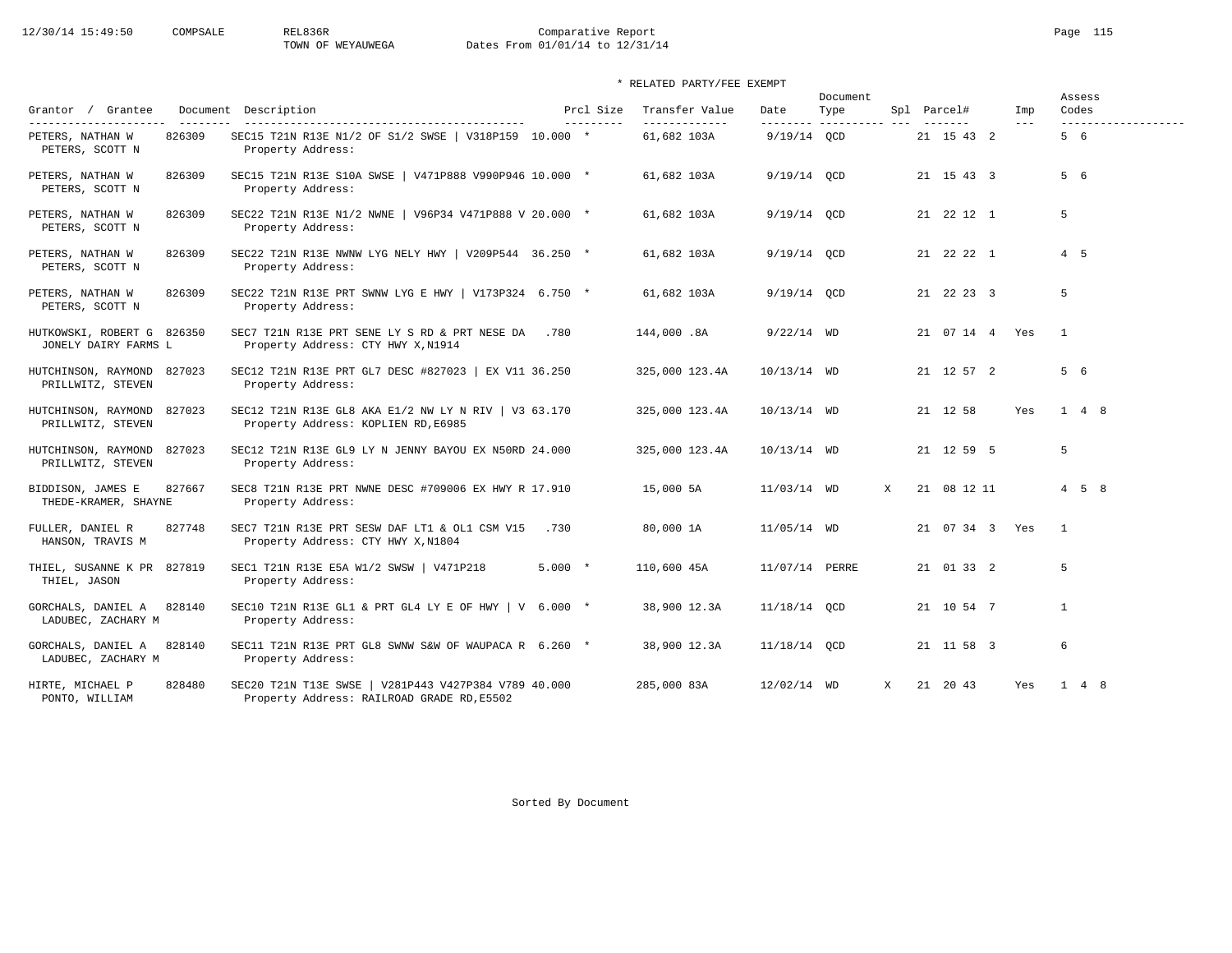TOWN OF WEYAUWEGA Dates From 01/01/14 to 12/31/14

# \* RELATED PARTY/FEE EXEMPT

| Grantee<br>Grantor                 |        | Document Description                                                                                | Prcl Size | Transfer Value | Date        | Document<br>Type | Spl Parcel# | Imp<br>--- | Assess<br>Codes |
|------------------------------------|--------|-----------------------------------------------------------------------------------------------------|-----------|----------------|-------------|------------------|-------------|------------|-----------------|
| HIRTE, MICHAEL P<br>PONTO, WILLIAM | 828480 | SEC20 T21N R13E S 3/4 SESE<br>V284P443 V427P38 30.000<br>Property Address:                          |           | 285,000 83A    | 12/02/14 WD |                  | 21 20 44 2  |            | 4 5             |
| HIRTE, MICHAEL P<br>PONTO, WILLIAM | 828480 | SEC29 T21N R13E NENE<br>V427P384 V789P82 V823P 40.000<br>Property Address: RAILROAD GRADE RD, E5663 |           | 285,000 83A    | 12/02/14 WD |                  | 21 29 11    | Yes        | 4 5 7 8         |
| HIRTE, MICHAEL P<br>PONTO, WILLIAM | 828480 | SEC29 T21N R13E NWNE LY N HWY<br>V284P443 V427<br>Property Address:                                 | 4.000     | 285,000 83A    | 12/02/14 WD |                  | 21 29 12 1  |            | 4 5             |

\*\* \*\* \*\*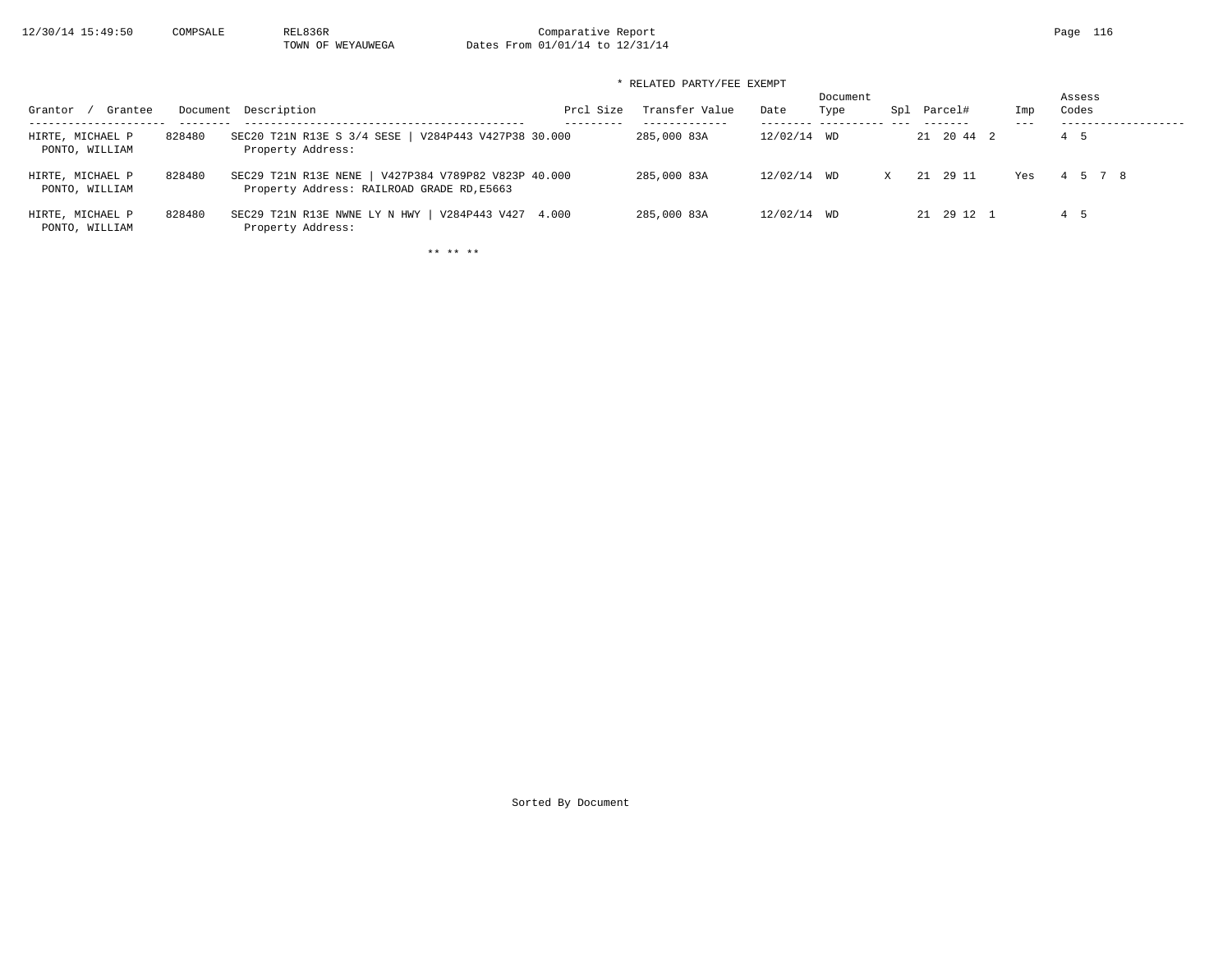# 12/30/14 15:49:50 COMPSALE REL836R Comparative Report Page 117<br>TOWN OF WYOMING Dates From 01/01/14 to 12/31/14 Dates From 01/01/14 to 12/31/14

|                                                     |                                                                                              |                         |                                 |                   | Document           |   |                    |                            | Assess            |
|-----------------------------------------------------|----------------------------------------------------------------------------------------------|-------------------------|---------------------------------|-------------------|--------------------|---|--------------------|----------------------------|-------------------|
| Grantor / Grantee<br>----------------------         | Document Description                                                                         | Prcl Size<br>---------- | Transfer Value<br>_____________ | Date<br>--------- | Type<br>---------- |   | Spl Parcel#        | Imp<br>$\qquad \qquad - -$ | Codes             |
| SALAN, SCOTT B<br>819869<br>DENZER, TODD M          | SEC19 T25N R12E NWNE   V367P486 V664P707 V764<br>Property Address:                           | .000                    | 160,000 34.93A                  | $1/03/14$ WD      |                    | X | 22 19 12           |                            |                   |
| SALAN, SCOTT B<br>819869<br>DENZER, TODD M          | SEC19 T25N R12E NWNE EX E5A   V367P486 V664P7 34.930<br>Property Address: MUD LAKE RD, E2767 |                         | 160,000 34.93A                  | $1/03/14$ WD      |                    | X | 22 19 12 1 Yes     |                            | $1\quad 5\quad 6$ |
| 819949<br>KITZMAN, HERBERT<br>VANZEELAND, NATHAN L  | SEC20 T25N R12E NWSW   V402P496 V499P440 V542 40.000<br>Property Address:                    |                         | 140,000 40A                     | $1/08/14$ LC      |                    |   | 22 20 32 1         |                            |                   |
| 820768<br>WODKE, NORBERT F<br>FINK, BRIAN A         | SEC28 T25N R12E SESW   V437P635 V658P817 40A 40.000<br>Property Address: KITZMAN RD, E3488   |                         | 167,500 40A                     | $2/13/14$ WD      |                    |   | 22 28 34           | Yes                        | 1 4 5 6           |
| 820949<br>HOBBS, ROBERT D<br>BIG RED SPRING FALLS   | SEC19 T25N R12E SESW   V326P593 V705P08 V705P 40.000 *<br>Property Address:                  |                         | 203,200 80A                     | $2/24/14$ QCD     |                    |   | 22 19 34           |                            |                   |
| HOBBS, ROBERT D<br>820949<br>BIG RED SPRING FALLS   | SEC30 T25N R12E NENW EX HWY ROW #797241   V32 38.520 *<br>Property Address: CTY HWY C, E2648 |                         | 203,200 80A                     | $2/24/14$ OCD     |                    |   | 22 30 21           | Yes                        | 1 4 5             |
| SAMBS, MICHAEL<br>821188<br>RC TIMBERLANDS I LLC    | SEC34 T25N R12E SESW   V160P423 V412P618 40A 40.000<br>Property Address:                     |                         | 240,000 80A                     | $3/07/14$ LC      |                    |   | 22 34 34           |                            |                   |
| 821187<br>SAMBS, MICHAEL<br>RC TIMBERLANDS II LL    | SEC34 T25N R12E NESE   V160P423 V412P618 V863 40.000<br>Property Address:                    |                         | 240,000 80A                     | $3/07/14$ LC      |                    |   | 22 34 41           |                            |                   |
| SAMBS, MICHAEL<br>821188<br>RC TIMBERLANDS I LLC    | SEC34 T25N R12E SWSE<br>  V160P423 V412P618 40A 40.000<br>Property Address:                  |                         | 240,000 80A                     | $3/07/14$ LC      |                    |   | 22 34 43           |                            |                   |
| 821187<br>SAMBS, MICHAEL<br>RC TIMBERLANDS II LL    | SEC34 T25N R12E SESE<br>V160P423 V412P618 V863 40.000<br>Property Address:                   |                         | 240,000 80A                     | $3/07/14$ LC      |                    |   | 22 34 44           |                            |                   |
| SAMBS, KENNETH<br>821186<br>WR TIMBERLANDS LLC      | SEC35 T25N R12E NWSW   V412P618 V863P194 V878 40.000<br>Property Address:                    |                         | 240,000 80A                     | $3/07/14$ LC      |                    |   | 22 35 32           |                            |                   |
| 821186<br>SAMBS, KENNETH<br>WR TIMBERLANDS LLC      | SEC35 T25N R12E SWSW   V412P918 V863P194 V878 40.000<br>Property Address:                    |                         | 240,000 80A                     | $3/07/14$ LC      |                    |   | 22 35 33           |                            |                   |
| 821185<br>SAMBS, CHARLES<br>RW TIMBERLANDS LLC      | SEC35 T25N R12E SESW   V412P618 V863P193 V878 40.000<br>Property Address:                    |                         | 240,000 80A                     | $3/07/14$ LC      |                    |   | 22 35 34           |                            |                   |
| SAMBS, CHARLES<br>821185<br>RW TIMBERLANDS LLC      | SEC35 T25N R12E SWSE<br>  V412P618 V863P193 V878 40.000<br>Property Address:                 |                         | 240,000 80A                     | $3/07/14$ LC      |                    |   | 22 35 43           |                            |                   |
| BRANCH BANKING AND T 821794<br>SECRETARY OF HOUSING | SEC24 T25N R12E PRT E1/2 NESW DAF LT1 CSM V23 3.500<br>Property Address: PETERSEN RD, N10643 |                         | 302,200 3.5A                    | $4/02/14$ WD      |                    |   | 22  24  31  7  Yes |                            | $\overline{1}$    |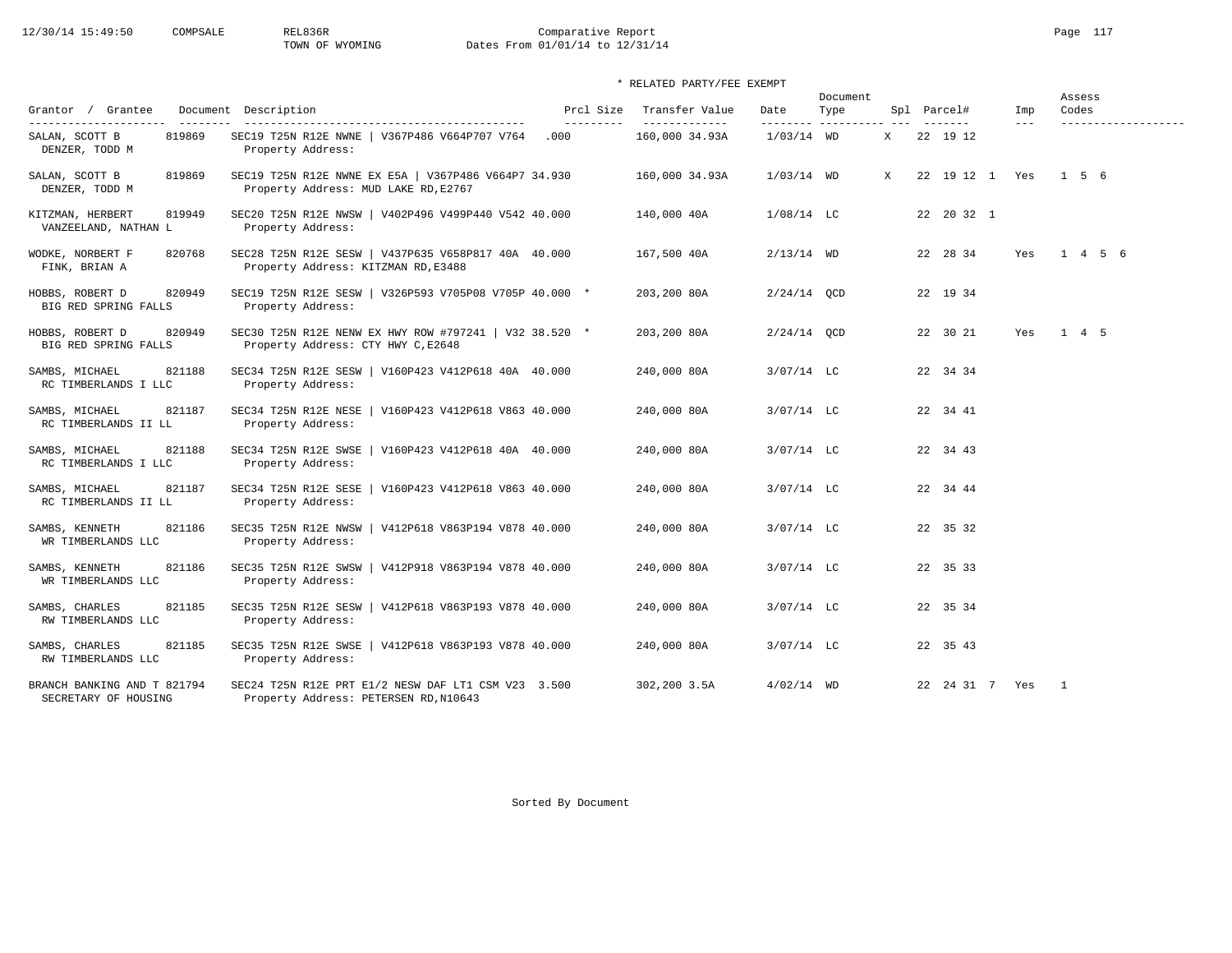# 12/30/14 15:49:50 COMPSALE REL836R Comparative Report Page 118 TOWN OF WYOMING Dates From 01/01/14 to 12/31/14

| Grantor / Grantee                                   |        | Document Description                                                                          | Prcl Size | Transfer Value | Date            | Document<br>Type | Spl Parcel#        | Imp   | Codes          | Assess              |
|-----------------------------------------------------|--------|-----------------------------------------------------------------------------------------------|-----------|----------------|-----------------|------------------|--------------------|-------|----------------|---------------------|
| ---------------------                               |        | -----------------------------------                                                           | --------- | -------------  | --------        |                  |                    | $---$ |                | ------------------- |
| KLITZKE, LARRY<br>KLITZKE HUNTING LAND              | 822553 | SEC22 T25N R12E NWNE EX CSM V25P72   V660P101 37.920 *<br>Property Address:                   |           | 195,500 88A    | 5/06/14 OCD     |                  | 22 22 12 3         |       | 5              |                     |
| KLITZKE, LARRY<br>KLITZKE HUNTING LAND              | 822553 | SEC22 T25N R12E SWNE   V660P101&558 V846P222- 40.000 *<br>Property Address:                   |           | 195,500 88A    | 5/06/14 QCD     |                  | 22 22 13           |       | 5 6            |                     |
| KLITZKE, LARRY<br>KLITZKE HUNTING LAND              | 822553 | SEC22 T25N R12E E165FT E1/2 NW   V199P260 V66 10.000 *<br>Property Address:                   |           | 195,500 88A    | 5/06/14 QCD     |                  | 22 22 21 5         |       | 5 6            |                     |
| HOFMAN-SCHLICHTING,<br>SPERBERG, HOLLY              | 822626 | SEC1 T25N R12E FRL NENE   V376P203 V576P339 V 65.320 *<br>Property Address:                   |           | 103,900 65.3A  | 5/08/14 OCD     |                  | 22 01 11           |       |                |                     |
| MORTENSEN, ERIK<br>MUELLER, RICHARD                 | 823416 | SEC29 T25N R12E N13RDS OF E13RDS SWNW EX HWY<br>Property Address: WEST HILL RD, N10397        | .800      | 32,500.8A      | $6/05/14$ WD    |                  | 22 29 23 1 Yes     |       | $\overline{1}$ |                     |
| JOHNSON, ALLEN F<br>JOHNSON, JON A                  | 823551 | SEC1 T25N R12E FRL NWNE   V521P72 65.62A M/L 65.620 *<br>Property Address:                    |           | 131,300 65.6A  | $6/10/14$ WD    |                  | 22 01 12           |       |                |                     |
| SHERIFF OF WAUPACA C 823598<br>FOX COMMUNITIES CRED |        | SEC24 T25N R12E S500FT NWSE   V462P413 V463P1 15.150 *<br>Property Address:                   |           | 64,900 15A     | $6/12/14$ SHERI |                  | 22 24 42 6         |       | $4\quad 5$     |                     |
| BREDAEL, RONALD G<br>GRITT, EDWARD                  | 824253 | SEC12 T25N R12E NESE   V574P594 V604P769 V610 40.000<br>Property Address:                     |           | 145,000 40A    | $7/03/14$ WD    |                  | 22 12 41           |       |                |                     |
| WRASE, TIMOTHY<br>KOEPPEL, AARON                    | 824241 | SEC29 T25N R12E PRT NWNE DAF LT2 CSM V26P114<br>Property Address:                             | 8.730     | 210,000 58A    | $7/03/14$ WD    |                  | 22 29 12 2         |       | $4\quad 5$     |                     |
| WRASE, TIMOTHY<br>KOEPPEL, AARON                    | 824241 | SEC29 T25N R12E PRT NWNE DAF LT3 CSM V26P114<br>Property Address:                             | 7.810     | 210,000 58A    | $7/03/14$ WD    |                  | 22 29 12 3         |       |                | $4\quad 5\quad 8$   |
| WRASE, TIMOTHY<br>KOEPPEL, AARON                    | 824241 | SEC29 T25N R12E PRT NWNE DAF LT4 CSM V26P114 6.870<br>Property Address:                       |           | 210,000 58A    | $7/03/14$ WD    |                  | 22 29 12 4         |       |                | $4\quad 5\quad 8$   |
| WRASE, TIMOTHY<br>KOEPPEL, AARON                    | 824241 | SEC29 T25N R12E SWNE EX HWY ROW #692405 EX #7 34.000<br>Property Address:                     |           | 210,000 58A    | $7/03/14$ WD    |                  | 22 29 13 1         |       | 5 6            |                     |
| BAKER, CATHRYN ANITA 825642<br>ENGELS, RYAN C       |        | SEC33 T25N R12E SWSW   V364P650 40A<br>Property Address: BOELTER RD, E3346                    | 40.000    | 143,500 40A    | 8/25/14 TRUST   |                  | 22 33 33           |       |                | $1\quad 5\quad 6$   |
| GUERIN, RALPH J<br>GUERIN, RALPH J                  | 825673 | SEC24 T25N R12E N1/2 NWNE INC ALL BL 6 GRANIT 11.550 *<br>Property Address: CTY HWY G, N10868 |           | 42,000 11A     | 8/26/14 OCD     |                  | 22  24  12  3  Yes |       |                | 1 4 5               |
| KRAUSE, GARY R<br>BELTZ, SANDRA A                   | 825786 | SEC28 T25N R12E LT11 PINE RAPIDS PLAT   V383P<br>Property Address: PINE RAPIDS LN, N10444     | .000      | 88,500 1.5A    | $8/29/14$ WD    |                  | 22 28 71 11 Yes    |       | $\overline{1}$ |                     |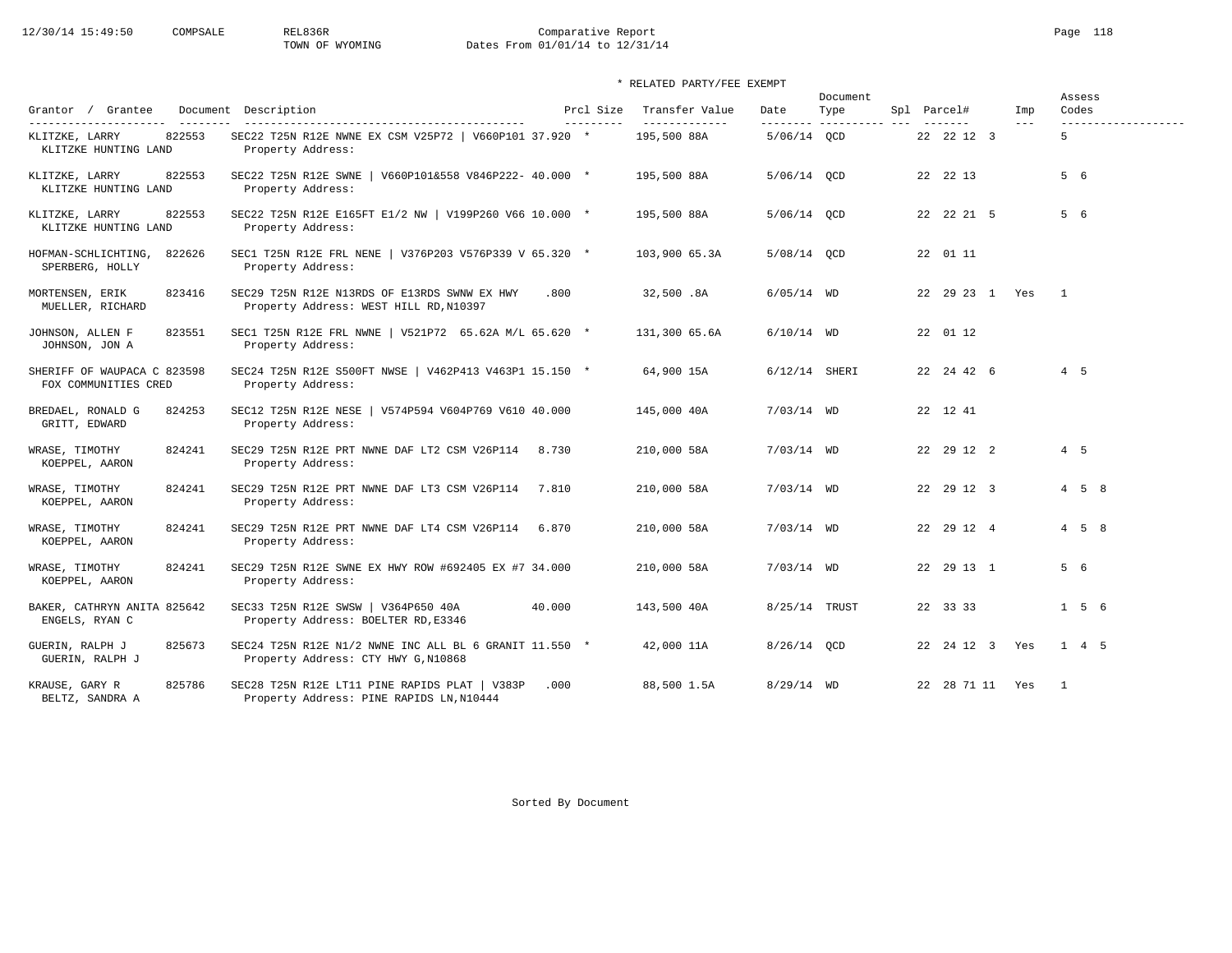# 12/30/14 15:49:50 COMPSALE REL836R Comparative Report Comparative Report Page 119 Dates From 01/01/14 to 12/31/14

# \* RELATED PARTY/FEE EXEMPT

|                                                     |                                                                                                 |                         |                                 |                | Document                        |   |                     |              | Assess                       |
|-----------------------------------------------------|-------------------------------------------------------------------------------------------------|-------------------------|---------------------------------|----------------|---------------------------------|---|---------------------|--------------|------------------------------|
| Grantor / Grantee                                   | Document Description<br>--------------------------------------                                  | Prcl Size<br>---------- | Transfer Value<br>------------- | Date           | Type<br>-------- ---------- --- |   | Spl Parcel#         | Imp<br>$---$ | Codes<br>------------------- |
| 825786<br>KRAUSE, GARY R<br>BELTZ, SANDRA A         | SEC28 T25N R12E LT11 PINE RAPIDS PLAT   V383P<br>Property Address: PINE RAPIDS LN, N10444       | .000                    | 88,500 1.5A                     | $8/29/14$ WD   |                                 |   | 22 28 71 11         | Yes          | $\mathbf{1}$                 |
| 825786<br>KRAUSE, GARY R<br>BELTZ, SANDRA A         | SEC28 T25N R12E PRT NENW DESC #598070 & #7767 1.000<br>Property Address:                        |                         | 88,500 1.5A                     | $8/29/14$ WD   |                                 |   | 22 28 71 17         |              | 1 <sub>5</sub>               |
| KRAUSE, GARY R<br>825786<br>BELTZ, SANDRA A         | SEC28 T25N R12E PRT NENW DESC #598070 & #7767 1.000<br>Property Address:                        |                         | 88,500 1.5A                     | $8/29/14$ WD   |                                 |   | 22 28 71 17         |              | 1 <sub>5</sub>               |
| WINTERS, MATTHEAW L 825801<br>WICHMAN FARMLAND LLC  | SEC24 T25N R12E SWNE EX HWY ROW #633308   V55 39.800<br>Property Address:                       |                         | 119,400 39.8A                   | $9/02/14$ WD   |                                 |   | 22 24 13            |              | 4 5                          |
| 826035<br>DICKSON, LYLE B<br>PRUE, ANTHONY M        | SEC28 T25N R12E SWNW EX W33FT EX HWY ROW #692 37.810<br>Property Address: CTY HWY C, E3349      |                         | 185,000 37.8A                   | $9/10/14$ WD   |                                 |   | 22 28 23 3 Yes      |              | $1 \quad 5 \quad 6$          |
| TROIBER, JOSEPH C<br>826358<br>BAUMGARTNER, CHUCK R | SEC24 T25N R12E PRT NWSE DESC #826358   V462P 5.100<br>Property Address: PETERSEN RD, N10698    |                         | 158,000 5.1A                    | $9/22/14$ WD   |                                 |   | 22  24  42  10  Yes |              | 1 4                          |
| FOX COMMUNITIES CRED 826758<br>MCINTEE, JOHN L JR   | SEC24 T25N R12E S500FT NWSE   V462P413 V463P1 15.150<br>Property Address:                       |                         | 45,000 12.2A WRON 10/03/14 WD   |                |                                 |   | 22 24 42 6          |              | 4 5                          |
| MUCH, SHEILA<br>826954<br>ANDERSON, BRENT J         | SEC36 T25N R12E E1/2 SESW EX E 2RDS   V609P36 19.000<br>Property Address: GEORGESON RD, E4650   |                         | 67,500 8A                       | 10/09/14 PERRE |                                 | X | 22 36 34 1 Yes      |              | $1 \t4 \t5 \t8$              |
| MICOLICHEK, PETER G 826983<br>RADIES, PETER L       | SEC34 T25N R12E S56RDS NESW AKA NESW EX N24RD 28.000<br>Property Address:                       |                         | 101,500 28A                     | 10/10/14 WD    |                                 |   | 22 34 31 1          |              | $1 \t 4 \t 5 \t 8$           |
| 827348<br>MUCH, SHEILA PR<br>RIDGE, JASON           | SEC36 T25N R12E E1/2 SESW EX E 2RDS   V609P36 19.000 *<br>Property Address: GEORGESON RD, E4650 |                         | 37,800 11A                      | 10/22/14 PERRE |                                 | X | 22 36 34 1 Yes      |              | 1 4 5 8                      |
| VANZEELAND, NATHAN L 827360<br>RIVER STONE ESTATE L | SEC20 T25N R12E NWSW   V402P496 V499P440 V542 40.000 *<br>Property Address:                     |                         | 290,000 76A                     | 10/23/14 OCD   |                                 |   | 22 20 32 1          |              |                              |
| VANZEELAND, NATHAN L 827360<br>RIVER STONE ESTATE L | SEC20 T25N R12E SWSW EX W4A OF N14A   V402P49 36.000 *<br>Property Address: CTY HWY J, N10591   |                         | 290,000 76A                     | 10/23/14 OCD   |                                 |   | 22 20 33 1 Yes      |              | $\overline{1}$               |
| JAFFE, BEN JR TRUSTE 827669<br>REEVE, JAMES S III   | SEC22 T25N R12E PRT SESW DAF LT4 PL OF SURVEY 38.080<br>Property Address:                       |                         | 149,900 38A                     | 11/03/14 TRUST |                                 |   | 22 22 34            |              | 5 6                          |
| 829031<br>PORTNOY, JAMES W<br>PORTNOY, JEROME A     | SEC1 T25N R12E PRT SENE DAF LT1 CSM V28P32 & 5.000 $*$<br>Property Address: HUNTING RD, N11917  |                         | 12,000 2.1A                     | 12/26/14 OCD   |                                 | X | 22 01 14 2 Yes      |              | $1 \quad 4 \quad 8$          |

\*\* \*\* \*\*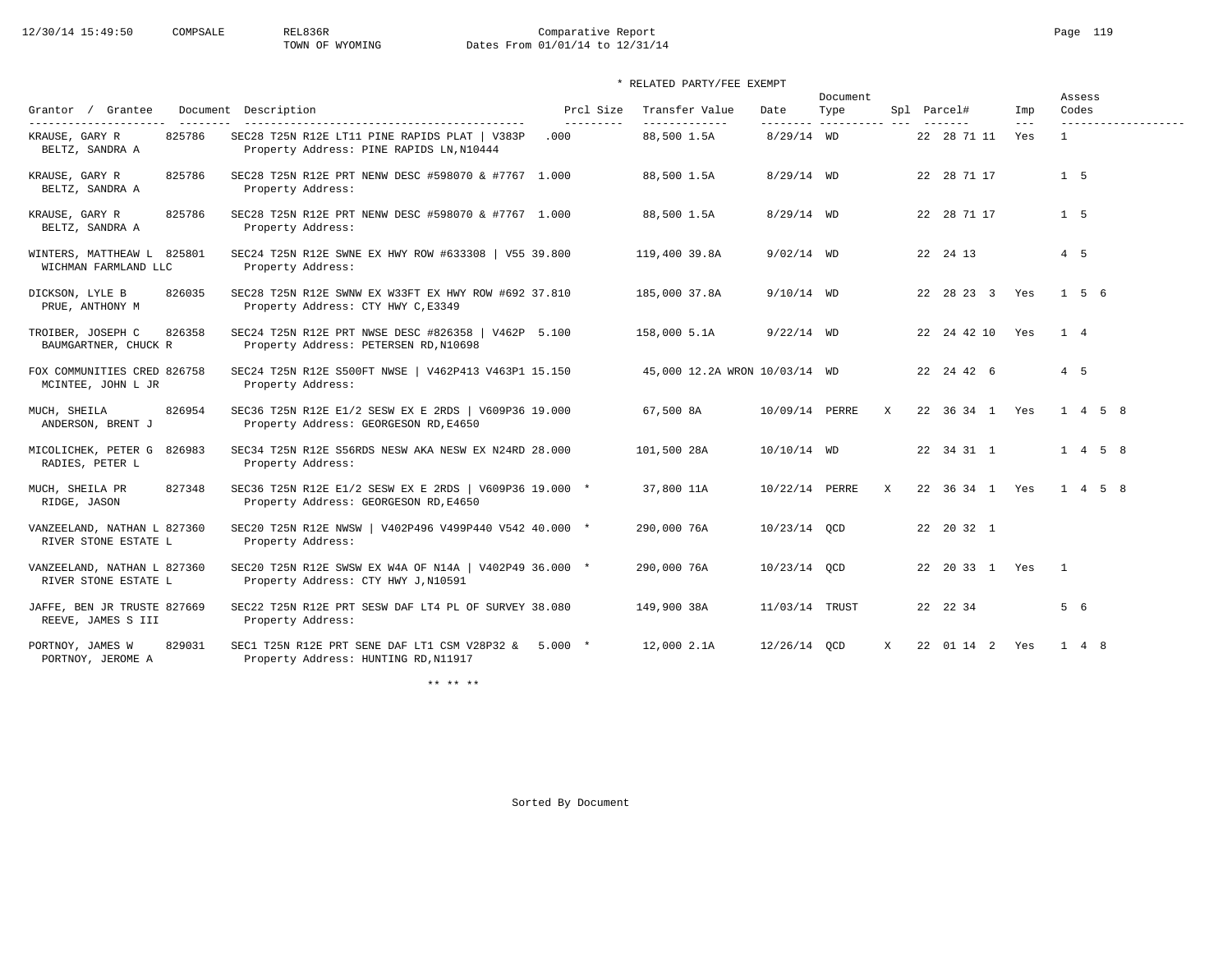12/30/14 15:49:50 COMPSALE REL836R Comparative Report Page 120<br>VILLAGE OF BIG FALLS Dates From 01/01/14 to 12/31/14 Dates From 01/01/14 to 12/31/14

\* RELATED PARTY/FEE EXEMPT

| Grantee<br>Grantor                    |        | Document Description                                                              | Prcl Size | Transfer Value | Date        | Document<br>Type | Spl | Parcel#     | Imp | Assess<br>Codes |
|---------------------------------------|--------|-----------------------------------------------------------------------------------|-----------|----------------|-------------|------------------|-----|-------------|-----|-----------------|
| FORBES, MICHAEL T<br>GOKEY, MICHAEL A | 825194 | V77P282 V107P608 V418P1<br>S20FT LT3 ORIG PLAT  <br>Property Address:             | .000      | 300.1A         | 8/06/14 OCD |                  |     | 23 26 71 4  |     |                 |
| RUSTAD, DONNA R<br>KRAUSE, GARY R     | 826678 | SEC26 T25N R12E COM 66FT W OF NW COR LT3 BLK2<br>Property Address: MAIN ST, 203 S | .000      | 45,000 1A      | 10/01/14 WD |                  |     | 23 26 22 9  | Yes |                 |
| HEDTKE, MARK A<br>ARNDT, NAOMI C      | 827858 | SEC23&26 T25N R12E PRT SW SEC23 & PRT NENW SE<br>Property Address: CTY HWY G, 197 | .838      | 75,000 1A      | 11/10/14 WD |                  |     | 23 23 34 10 | Yes |                 |

\*\* \*\* \*\*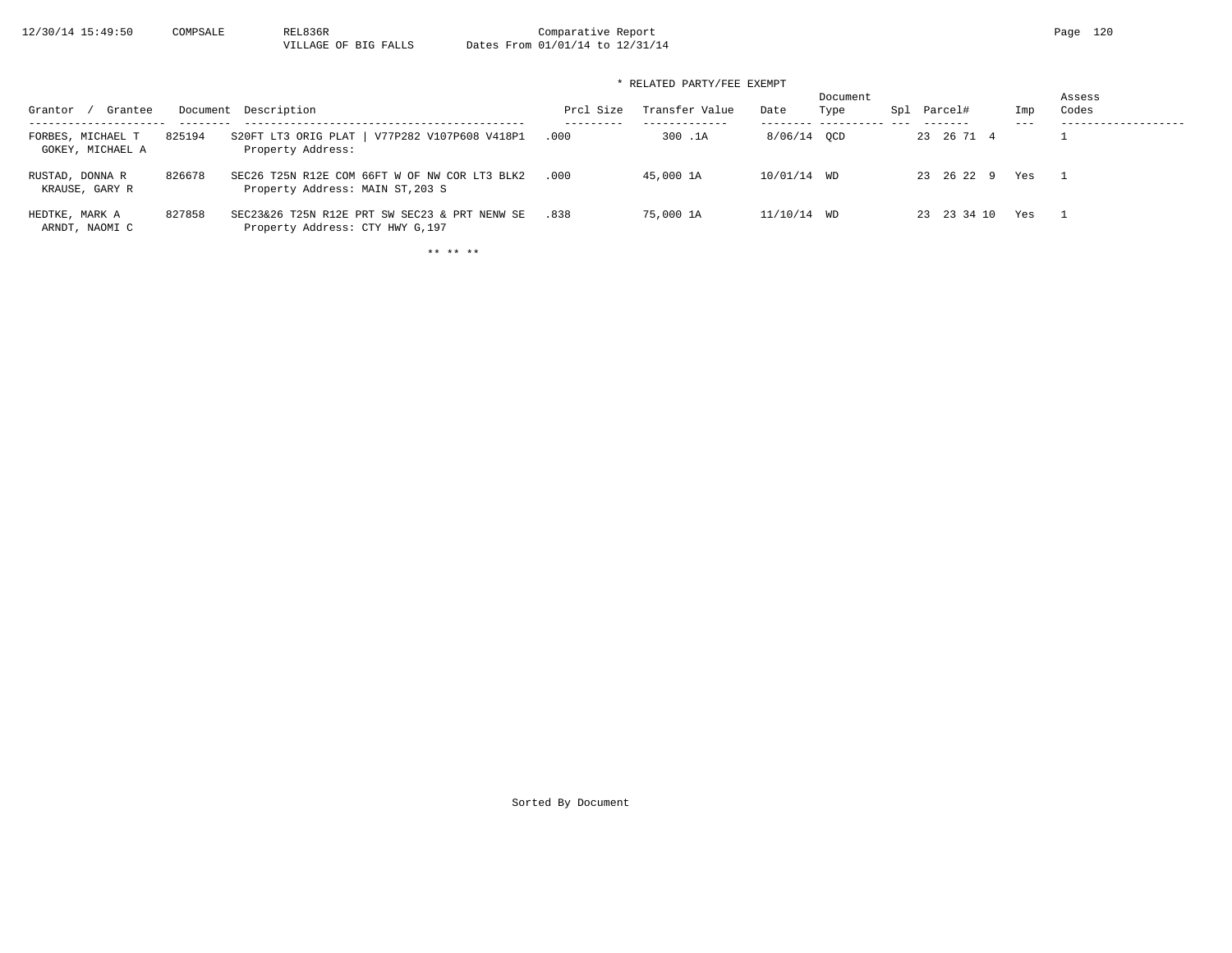| Grantee<br>Grantor /<br>.<br>---------              | Document Description                                                                         | Prcl Size<br>--------- | Transfer Value<br>------------- | Date          | Document<br>Type<br>--------- ---------- --- |   | Spl Parcel#<br>------- | Imp<br>$- - -$ | Assess<br>Codes<br>------------------- |
|-----------------------------------------------------|----------------------------------------------------------------------------------------------|------------------------|---------------------------------|---------------|----------------------------------------------|---|------------------------|----------------|----------------------------------------|
| BRICCO-FOUCHE, DAWN 821413<br>BRICCO-FOUCHE, DAWN   | SEC7 T25N R15E PRT GL1 COM SW/C N347FT-POB N2 2.640 *<br>Property Address:                   |                        | 138,200 5A                      |               | 3/19/14 PERRE                                |   | 24 07 51 14            |                |                                        |
| SPTMNR PROPERTIES TR 823151<br>MATTESON CREEK WILDL | SEC4 T25N R15E PRT NENE & PRT NW & NENW   $V27$ 17.930<br>Property Address: MAIN ST, 1625 E  |                        | 10,000 1.1A                     | $5/29/14$ WD  |                                              | X | 24 04 21 11 Yes        |                | $\overline{2}$                         |
| SPTMNR PROPERTIES TR 823429<br>LEGEND LAKE HEALTH H | SEC4 T25N R15E PRT NENE & PRT NW & NENW   $V27$ 17.930<br>Property Address: MAIN ST, 1625 E  |                        | 2,758,064 17A                   | $6/06/14$ WD  |                                              | X | 24 04 21 11 Yes        |                | $\overline{2}$                         |
| 823444<br>ANGELINI, SANDRA<br>SPRENGER, MARLYN J    | S80FT LT6 BLK E ORIG PLAT   V248P405 V291P260<br>Property Address: HIGH ST, 211              | .000                   | 27,500 1A                       | $6/06/14$ WD  |                                              |   | 24 05 71 88 Yes 1      |                |                                        |
| SCHULTZ, DAVID P<br>823573<br>SCHULTZ, TIM          | SEC5 T25N R15E PRT SENE DAF COM X E/LN SEC5 & 2.170 $*$<br>Property Address: MAIN ST, 1301 E |                        | 8,300 .431A                     | $6/11/14$ WD  |                                              | X | 24 05 14 5             | Yes            | $\overline{1}$                         |
| OESTERREICH, DAVID H 826149<br>FLANAGAN, CHRISTINA  | PRT OL2 PL MEADOWVIEW EST COM SE/C W293FT-POB<br>Property Address:                           | .000                   | 475,000 76A                     | $9/15/14$ WD  |                                              |   | 24 05 74 32            |                | 1                                      |
| 827378<br>NORITAGE INC<br>OTEV LLC                  | SEC6 T25N R15E PRT NESE COM NW/COR LT1 BLK1 P 1.283<br>Property Address: BELLEVUE ST, 220 N  |                        | 160,000 1.3A                    | $10/24/14$ WD |                                              |   | 24 06 41 4 Yes 2       |                |                                        |
| EMBARRASS HOUSING PA 828157<br>RYAN FAMILY PROPERTI | PRT LT1&2 BLK F PLT OF EMBARRASS DAF LT1 CSM<br>Property Address: HIGH ST, 120               | .000                   | 320,000 1A                      | $11/19/14$ WD |                                              |   | 24  05  71107  Yes  1  |                |                                        |
| SPRENGER, MARLYN J<br>829041<br>SCHUTT, JEFFREY J   | S80FT LT6 BLK E ORIG PLAT   V248P405 V291P260<br>Property Address: HIGH ST, 211              | .000                   | 58,000                          | 12/26/14 WD   |                                              |   | 24 05 71 88 Yes        |                | $\overline{1}$                         |

\*\* \*\* \*\*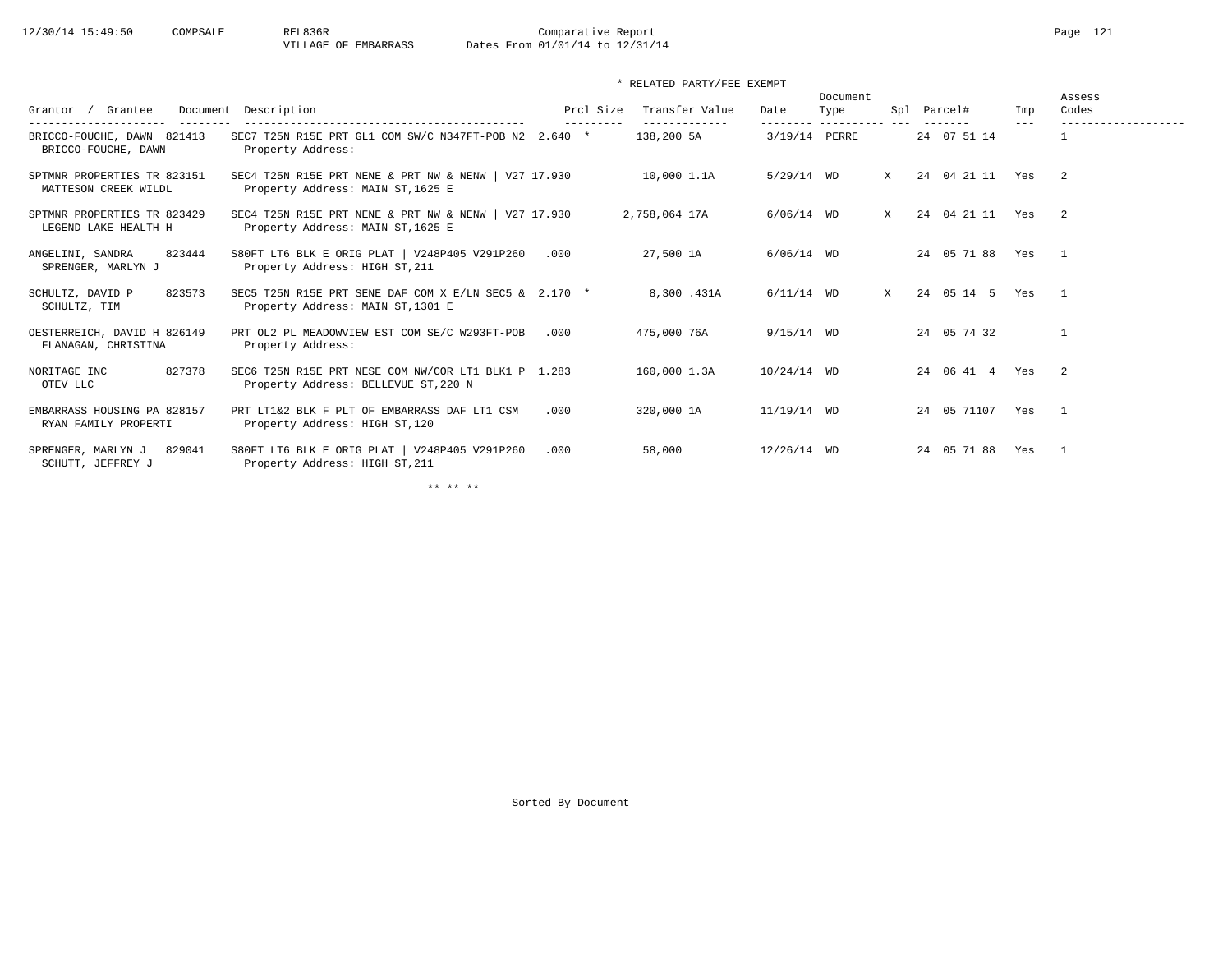# 12/30/14 15:49:50 COMPSALE REL836R Comparative Report<br>
VILLAGE OF FREMONT Dates From 01/01/14 to 12/31/14 Dates From 01/01/14 to 12/31/14

| Grantor / Grantee                                                       | Document Description                                                                                                      | Prcl Size          | Transfer Value           | Date            | Document<br>Type         | Spl Parcel#         | Imp            | Assess<br>Codes                     |
|-------------------------------------------------------------------------|---------------------------------------------------------------------------------------------------------------------------|--------------------|--------------------------|-----------------|--------------------------|---------------------|----------------|-------------------------------------|
| ----------------------<br>820488<br>BRASCH, MATTHEW C<br>FREER, JAMES W | -----------------------------------<br>LTS246-249 & W1/2 LTS250&251 TOWNSEND & BERGS<br>Property Address: WAUPACA ST, 221 | ----------<br>.000 | -------------<br>138,000 | $1/31/14$ WD    | --------- ---------- --- | 25 25 71246         | $- - -$<br>Yes | -------------------<br>$\mathbf{1}$ |
| KRENKE, BETTY J<br>820975<br>KRENKE, JEREL D                            | LT9 & W20FT LT10 BLK 9 SPRINGERS PT   V383P49<br>Property Address: WASHINGTON ST, 714                                     | $.000*$            | 68,000                   | $2/25/14$ WD    |                          | 25 25 74 99         | Yes            | $\overline{1}$                      |
| 821399<br>MODERSON, JOSHUA J<br>TARAS, IRENE                            | LT6 RIVER VIEW MANOR SUB   V800P785 V858P100<br>Property Address: RIVERVIEW DR, 605                                       | .000               | 139,500 1A               | $3/18/14$ WD    |                          | 25 131 71 6 Yes     |                | $\overline{1}$                      |
| 822480<br>JENSEN, TROY A<br>BRAU, KEVIN                                 | SEC25 T21N R13E UNIT & GARAGE #2 HIDDEN POINT<br>Property Address: ROWLEY ST, 415 UNIT 2                                  | .000               | 80,000                   | $5/02/14$ WD    |                          | 25  25  81  2  Yes  |                | $\overline{1}$                      |
| 822520<br>BRASCH, DANIEL R<br>BRASCH, CAROL A                           | LTS 6-10 BLK6 SPRINGERS POINT   V380P232<br>Property Address: LAKE ST, 803                                                | $.000*$            | 123,000                  | 5/05/14 QCD     |                          | 25 25 74 66 Yes     |                | $\overline{1}$                      |
| WOLF RIVER OUTFITTER 822931<br>JOHN & JACKIE REAL E                     | LTS 1-4, 13-15 BLK9 N&S EXT   V353P284<br>Property Address: NORTH ST, 307                                                 | $.000*$            | 320,000 1A               | $5/19/14$ WD    |                          | 25  25  73161  Yes  |                | 2                                   |
| WOLF RIVER OUTFITTER 822931<br>JOHN & JACKIE REAL E                     | LTS 3-8 BLK10 N & S EXT & PRT WOLF RIVER BAYO<br>Property Address: NORTH ST, 306                                          | $.000 *$           | 320,000 1A               | $5/19/14$ WD    |                          | 25 25 73183 Yes     |                | $\overline{2}$                      |
| 823148<br>PEOTTER, JON C<br>TRAN, TUYEN KIM                             | SEC25 T21N R13E UNIT & GARAGE #1 WOLF RIVER B<br>Property Address: NORTH ST, 310                                          | .000               | 160,000.1A               | 5/28/14 CONDE   |                          | 25  25  82  1  Yes  |                | $\mathbf{1}$                        |
| HARRISON, WANDA J TR 823359<br>HARRISON, WANDA J                        | PRT TOWNSENDS RES DESC #404153   V390P233 EX<br>Property Address: WOLF RIVER DR, 500                                      | $.000*$            | 336,200 1A               | $6/04/14$ OCD   |                          | 25 25 79 12 Yes     |                | $\overline{1}$                      |
| WOLF RIVER OUTFITTER 824058<br>JFAHRNER INC                             | N9FT LT24 & S10FT LT25 TOWNSEND & BERGSTRESSE<br>Property Address: WOLF RIVER DR, 212                                     | .000               | 32,000.2A                | $6/26/14$ WD    |                          | 25  25  71  24  Yes |                | $\overline{2}$                      |
| 824221<br>LISTER, JOHN<br>GURGEL, MARC A                                | LTS 9&10 BLK6 TOWNSEND TWITCHELL & ELLIS ADD<br>Property Address: THEODORE ST, 602                                        | .000               | 8,000 1A                 | $7/02/14$ WD    |                          | 25 25 77109 Yes     |                | $\overline{1}$                      |
| SHERIFF OF WAUPACA C 824468<br>DEARBORN STREET HOLD                     | PCL DESC CSM V5P434 & OL3 TOWNSEND & BERGSTRE 4.000 *<br>Property Address: HWY 110,510 W                                  |                    | 108,200.5A               | $7/14/14$ SHERI |                          | 25 25 71470 Yes     |                | 2                                   |
| LEDERHAUS, DONALD H 824798<br>BALSEWICZ, RON                            | BLK 7 SPRINGER & RUSSELLS ADD V396P597 V435P1 1.430<br>Property Address:                                                  |                    | 40,000 6A                | $7/24/14$ WD    |                          | 25 25 76 72         |                | $\mathbf{1}$                        |
| LEDERHAUS, DONALD H 824798<br>BALSEWICZ, RON                            | ALL BLKS9&10 & ALL BLK11 LY S OF SLY BDY LN H 4.600<br>Property Address:                                                  |                    | 40,000 6A                | $7/24/14$ WD    |                          | 25 25 76118         |                | $\mathbf{1}$                        |
| SILBERNAGEL, JAMES J 825279<br>BRAU, KEVIN M                            | PRT BLKS 1&10 SPRINGERS POINT   V481P135&137<br>Property Address: WOLF RIVER DR, 808                                      | .000               | 435,000.5A               | $8/07/14$ WD    |                          | 25  25  74  4  Yes  |                | $\overline{1}$                      |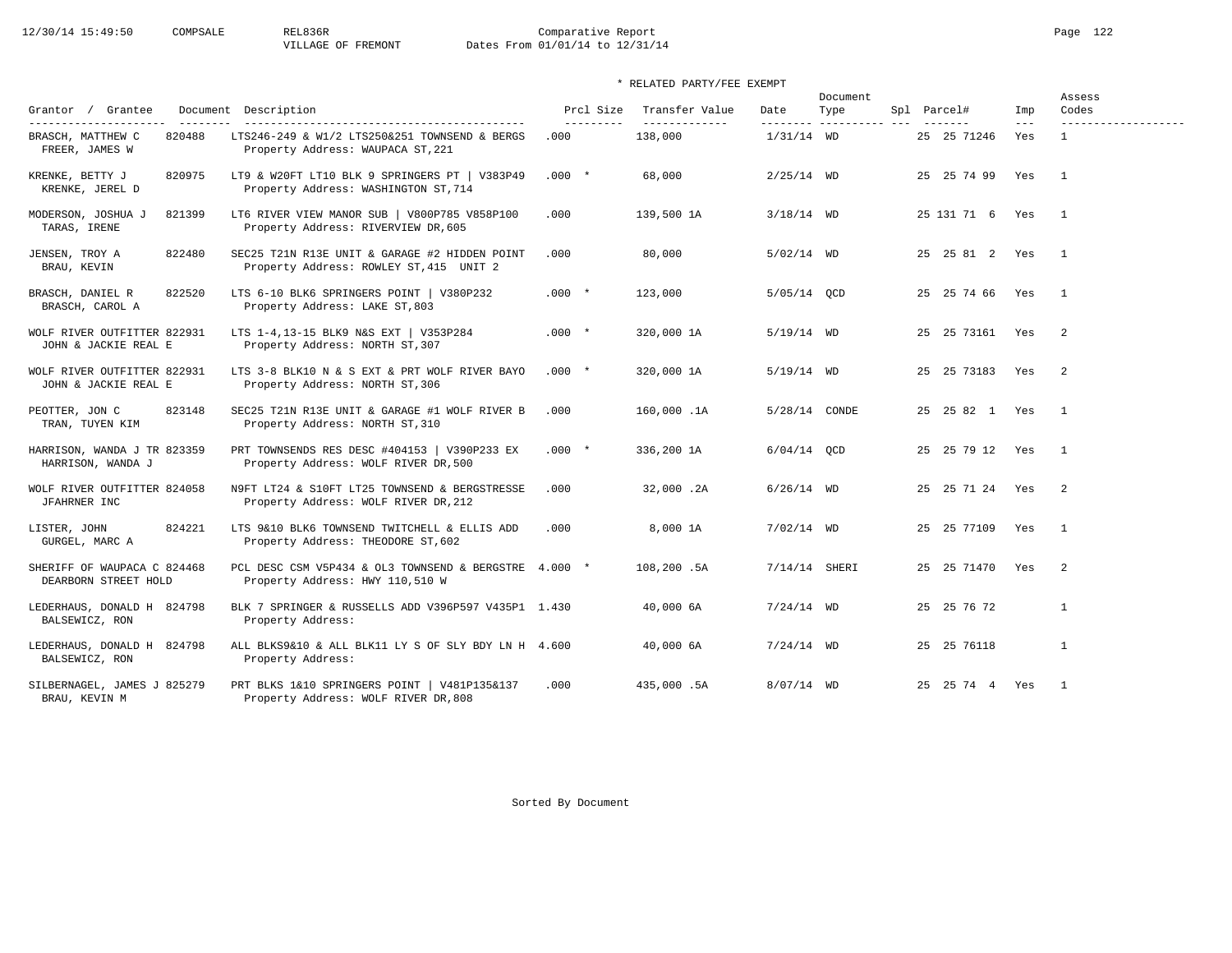# 12/30/14 15:49:50 COMPSALE REL836R Comparative Report Comparative Report Page 123 Dates From 01/01/14 to 12/31/14

# \* RELATED PARTY/FEE EXEMPT

|                                                     |                                                                                        |                         |                                 |               | Document |   |                    |                | Assess         |  |
|-----------------------------------------------------|----------------------------------------------------------------------------------------|-------------------------|---------------------------------|---------------|----------|---|--------------------|----------------|----------------|--|
| Grantor / Grantee                                   | Document Description                                                                   | Prcl Size<br>---------- | Transfer Value<br>------------- | Date          | Type     |   | Spl Parcel#        | Imp<br>$- - -$ | Codes          |  |
| 825479<br>KLEBBA, BARBARA L<br>ERNEST, JEFFREY E    | LTS 5&6 BLK1 SPRINGER & RUSSELLS ADD   V274P1<br>Property Address: WOLF RIVER DR, 1017 | .000                    | 99,000 1A                       | $8/18/14$ WD  |          |   | 25 25 76 5         | Yes            | 1              |  |
| ABBOTT, ELIZABETH J 825515<br>LANTVIT, PETER E      | LTS7-12 & PRT LT13 BLK3 LY W OF E/L LTS9-16 B<br>Property Address: CASTELLO ST, 704    | .000                    | 160,000 1A                      | $8/19/14$ LC  |          |   | 25 25 76 47 Yes    |                | $\overline{1}$ |  |
| 825760<br>WOODS, LOUIS W<br>JOHN & JACKIE REAL E    | LTS 3-8 BLK10 N & S EXT & PRT WOLF RIVER BAYO<br>Property Address: NORTH ST, 306       | .000                    | 100                             | $8/28/14$ QCD |          |   | 25 25 73183        | Yes            | -2             |  |
| MINICHELLO, DENNIS T 825977<br>LUCAS, DANIEL L      | UNIT 6 RIVER RIDGE APT V FREMONT 1/6INT   V48<br>Property Address: WOLF RIVER DR, 506  | .000                    | 115,000                         | 9/08/14 TRUST |          |   | 25 25 79 36 Yes    |                | $\overline{1}$ |  |
| THE BANK OF NEW YORK 826292<br>SECRETARY OF VETERAN | PRT BLK 6 SPRINGER & RUSSELLS ADD DAF LT 3 CS<br>Property Address: WISCONSIN ST, 1003  | $.000*$                 | 10 1A                           | $9/18/14$ QCD |          |   | 25 25 76 75 Yes    |                | $\overline{1}$ |  |
| THE BANK OF NEW YORK 826294<br>LEWIS, THOMAS        | PRT BLK 6 SPRINGER & RUSSELLS ADD DAF LT 3 CS<br>Property Address: WISCONSIN ST, 1003  | .000                    | 38,000 1A                       | $9/18/14$ WD  |          |   | 25 25 76 75 Yes    |                | $\mathbf{1}$   |  |
| 826700<br>LAGER, TIMOTHY A<br>ME FREMONT LLC        | LT112 TOWNSEND & BERGSTRESSERS ADD   V351P539<br>Property Address: WOLF RIVER DR, 201  | .000                    | 100,000 1A                      | 10/01/14 WD   |          |   | 25  25  71112  Yes |                | 2              |  |
| 826746<br>SMITH, ELIZABETH E<br>BEILFUSS, CHRISTI N | LTS 7&8 EX E30FT LT8 BLK2 SPRINGERS POINT   V<br>Property Address: FREMONT ST, 812     | .000                    | 65,000.1A                       | 10/02/14 WD   |          |   | 25 25 74 31 Yes    |                | $\overline{1}$ |  |
| WOLLANGK, ROBERT J<br>826853<br>WINCKLER, DAVID G   | LTS306-311 TOWNSEND & BERGSTRESSERS ADD ADA P<br>Property Address: JEFFERSON ST, 407   | .000                    | 64,400                          | 10/06/14 LC   |          |   | 25 25 71297 Yes    |                | $\overline{1}$ |  |
| WILEY, BRADFORD J<br>827253<br>LIND, LUCAS C        | LT 40 ORIG PL & PRT VAC ALLEY   V420P521 V496<br>Property Address: MAIN ST, 201 E      | .000                    | 87,500                          | 10/20/14 WD   |          |   | 25 25 72 40        | Yes            | $\overline{1}$ |  |
| 827367<br>BOSTROM, JOHN<br>RAWHIDE INC              | LTS35&36 TOWNSEND & BERGSTRESSERS ADD   V614P<br>Property Address: WOLF RIVER DR, 306  | .000                    | 140,000.134A                    | $10/23/14$ WD |          | X | 25 25 71 35 Yes    |                | $\overline{1}$ |  |
| DEARBORN STREET HOLD 828703<br>DAKE, DANIEL L       | PCL DESC CSM V5P434 & OL3 TOWNSEND & BERGSTRE 4.000<br>Property Address: HWY 110,510 W |                         | 110,000 4A                      | 12/09/14 WD   |          |   | 25 25 71470 Yes    |                | 2              |  |
| 828857<br>LANTVIT, PETER E<br>JIMCO INVESTMENTS LL  | PRT LTS 1&2 BLK7 SPRINGERS POINT COM NE/COR L<br>Property Address: RIVER ST, 1012      | .000                    | 350,000.1A                      | 12/17/14 WD   |          |   | 25 25 74 71 Yes    |                | 2              |  |
| TEDS GRANDVIEW SUPPE 828862<br>WOLF RIVER ESTATES L | ALL LTS 3-5 & PRT LTS 1,2&6 BLK7 SPRINGERS PO<br>Property Address: WOLF RIVER DR, 710  | .000                    | 700,000.7A                      | 12/17/14 WD   |          |   | 25 25 74 72 Yes    |                | 2              |  |
| WIPIJEWSKI, ROBERT A 828924<br>CHAULKLIN, SUZANNE   | SEC36 T21N R13E PRT GL1 50FTX214FT   V322P553<br>Property Address: RIVER RD, 750 S     | $.000*$                 | 35,950 2A                       | 12/19/14 OCD  |          |   | 25 36 51 17 Yes    |                | $\overline{1}$ |  |

\*\* \*\* \*\*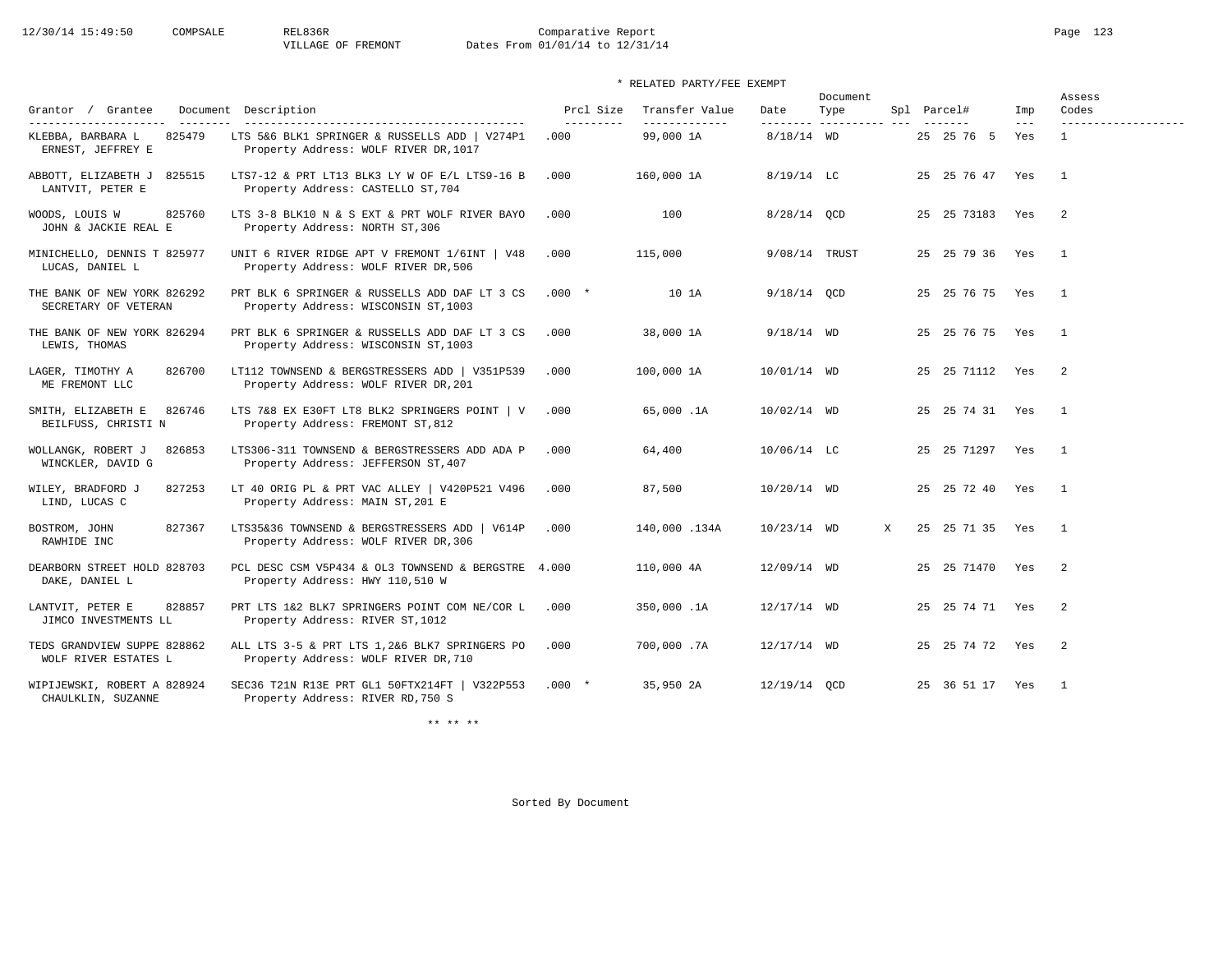# 12/30/14 15:49:50 COMPSALE REL836R Comparative Report Page 124<br>VILLAGE OF IOLA Dates From 01/01/14 to 12/31/14 Dates From 01/01/14 to 12/31/14

# \* RELATED PARTY/FEE EXEMPT

| Grantor / Grantee                                                    | Document Description                                                                                                     | Prcl Size          | Transfer Value               | Date                      | Document<br>Type | Spl Parcel#     | Imp          | Assess<br>Codes                       |
|----------------------------------------------------------------------|--------------------------------------------------------------------------------------------------------------------------|--------------------|------------------------------|---------------------------|------------------|-----------------|--------------|---------------------------------------|
| ----------------------<br>819824<br>HEUER, DANIEL J<br>WANTY, JOHN E | ------------------------------------<br>PRT OL32 PRES & TRUSTEES PL DAF COM 92FT E SE<br>Property Address: WATER ST, 195 | ----------<br>.000 | --------------<br>219,900.5A | ---------<br>$1/02/14$ WD | --------------   | 26 35 71597     | $---$<br>Yes | -------------------<br>$\overline{2}$ |
| AMERIGAS PROPANE LP 819832<br>KRAUSE, CHESTER L                      | PRT OL 3 FROGNERS ADD EX CSM V27P148 EX #7888<br>Property Address: DEPOT ST, 160                                         | .000               | 39,000.9A                    | $1/02/14$ OCD             |                  | 26 35 75125     |              |                                       |
| 819833<br>KRAUSE, CHESTER L<br>IOLA HISTORICAL SOCI                  | PRT OL 3 FROGNERS ADD EX CSM V27P148 EX #7888<br>Property Address: DEPOT ST, 160                                         | .000               | 5.000.9A                     | $1/02/14$ WD              |                  | 26 35 75125     |              |                                       |
| HUMPA, JEFF<br>819856<br>FIRST STATE BANK                            | PRT OL32 OF PRES & TRUSTEES PLAT DAF LT1 CSM<br>Property Address: WATER ST, 185                                          | $.150 *$           | 70,000.2A                    | $1/03/14$ WD              |                  | 26 35 71611 Yes |              | $\overline{2}$                        |
| 820261<br>SORENSON, DENNIS L<br>SORENSON, RICHARD                    | SEC35 T24N R11E PRT OL14 PRES TRUSTEES PL DAF<br>Property Address: HILL ST, 270                                          | $.000*$            | 128,900 20A                  | $1/22/14$ QCD             |                  | 26 35 71333 Yes |              | $\overline{1}$                        |
| 820487<br>KUNZMAN, JOHN E<br>KUNZMAN, RACHELLE                       | E60FT OF S26FT LT10 BLK5 PRES & TRUSTEES PLAT<br>Property Address:                                                       | $.000 *$           | 60,000 1A                    | $1/31/14$ OCD             |                  | 26 35 71 69     |              | $\mathbf{1}$                          |
| KUNZMAN, JOHN E<br>820487<br>KUNZMAN, RACHELLE                       | LT10 BLK5 PRES & TRUSTEES PLAT EX E60FT OF S2<br>Property Address: STATE ST, 190 E                                       | $.000*$            | 60,000 1A                    | $1/31/14$ QCD             |                  | 26 35 71 75 Yes |              | 2                                     |
| KUNZMAN, JOHN E<br>820487<br>KUNZMAN, RACHELLE                       | W40FT OF LT12 BLK5 PRES & TRUSTEES PL   V422P<br>Property Address:                                                       | $.000*$            | 60,000 1A                    | $1/31/14$ QCD             |                  | 26 35 71 77     |              | 2                                     |
| KRAUSE, CHESTER L<br>820515<br>IOLA-SCANDINAVIA SCH                  | PRT OL10 PRES & TRUST PL DAF LT 10.1 CSM V7P3<br>Property Address: MAIN ST, 475 S                                        | .000               | 68,750 2.8A                  | $2/03/14$ WD              |                  | 26 35 71261 Yes |              | $\mathbf{1}$                          |
| AANSTAD, JAMES A TRU 820635<br>BOYLE, THOMAS J                       | SEC36 T24N R11E PRT SESW DAF LT1 CSM V19P174<br>Property Address: STATE ST, 705 E                                        | .000               | 73,000.5A                    | 2/07/14 TRUST             |                  | 26 36 34 3 Yes  |              | $\overline{1}$                        |
| KUNZMAN, RACHELLE M 820739<br>KUNZMAN, JOHN E                        | PRT LT2 BLK2 VILL OF IOLA COM AT PT 35FT E OF<br>Property Address:                                                       | $.000*$            | 16,600                       | $2/12/14$ OCD             |                  | 26 35 71 29 Yes |              | $\overline{2}$                        |
| 820813<br>BAUN, REBECCA L<br>FEDERAL NATIONAL MOR                    | SEC35 T24N R11E PRT SWNE DAF LT3 LAKEVIEW SUB<br>Property Address: ISLAND DR, 135                                        | $.000*$            | 170,000 1.5A                 | $2/14/14$ WD              |                  | 26 35 78 3 Yes  |              | $\overline{1}$                        |
| 821059<br>HAROLDSON, LEONARD<br>VILLAGE OF IOLA                      | PRT OL10 PRES & TRUST PL DAF OL10.1 CSM V7P34<br>Property Address:                                                       | .000               | 800.2A                       | $2/28/14$ WD              |                  | 26 35 71262     |              | $\mathbf{1}$                          |
| 821141<br>ERICKSON, LARRY R<br>ERICKSON, LEO F                       | ALL LT2 BLK5 PRES & TRUSTEES PLAT   V353P578<br>Property Address: IOLA ST, 195 E                                         | $.000*$            | 45,800.3A                    | 3/05/14 OCD               |                  | 26 35 71 64 Yes |              | $\overline{1}$                        |
| 821271<br>DECKER, DONALD G<br>JOHNSON, DONALD W                      | LT17 THORSEN ESTATES & 1/22 INTEREST IN OL1<br>Property Address:                                                         | .000               | 18,000 3A                    | $3/11/14$ WD              |                  | 26 35 84 17     |              | $\overline{1}$                        |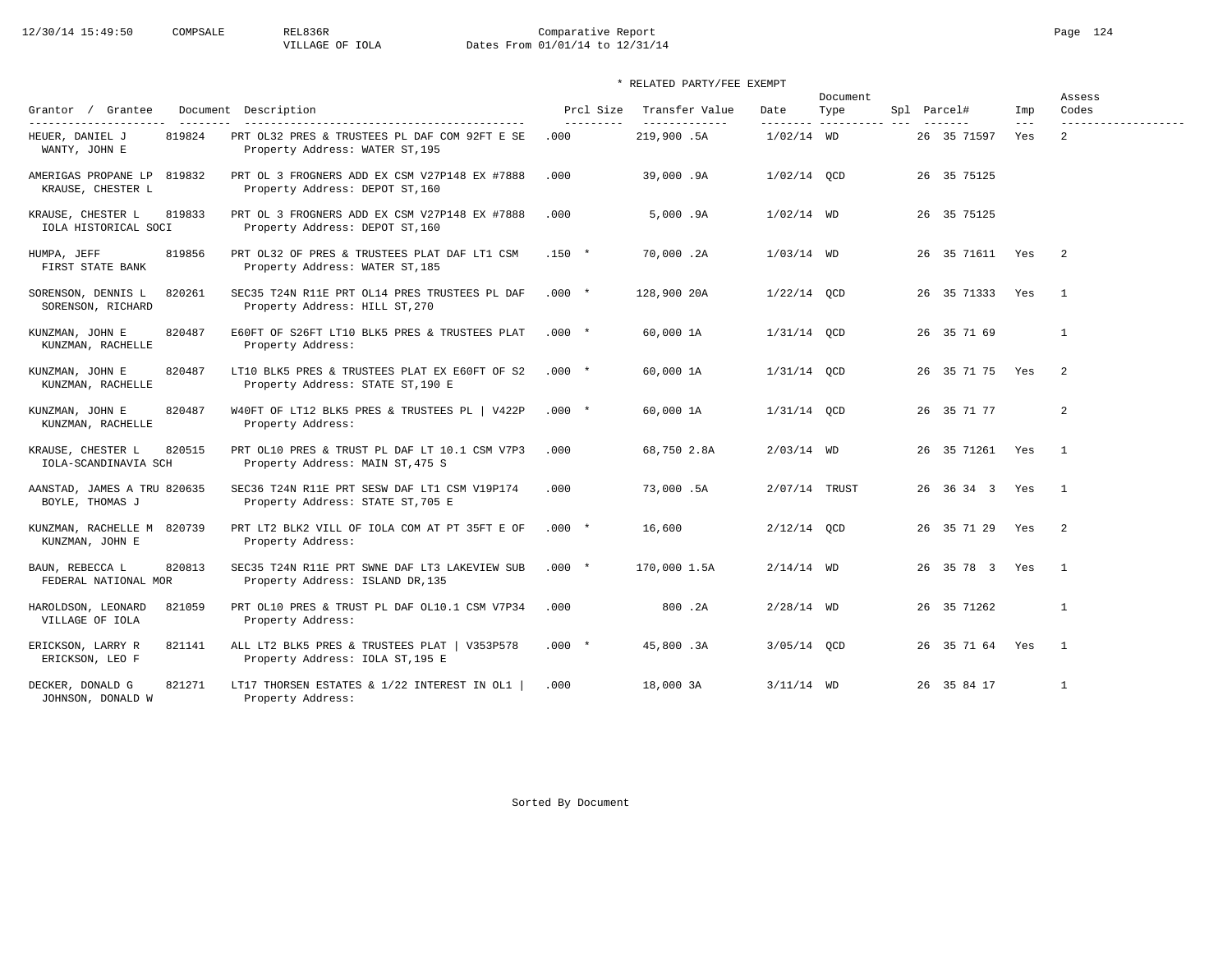# 12/30/14 15:49:50 COMPSALE REL836R Comparative Report Page 125<br>VILLAGE OF IOLA Dates From 01/01/14 to 12/31/14 Dates From 01/01/14 to 12/31/14

# \* RELATED PARTY/FEE EXEMPT

|                                                     |                                                                                          |                         |                                  |                 | Document                     |  |                 |              | Assess                   |
|-----------------------------------------------------|------------------------------------------------------------------------------------------|-------------------------|----------------------------------|-----------------|------------------------------|--|-----------------|--------------|--------------------------|
| Grantor / Grantee<br>---------------------          | Document Description                                                                     | Prcl Size<br>---------- | Transfer Value<br>-------------- | Date            | Type<br>--------- ---------- |  | Spl Parcel#     | Imp<br>$---$ | Codes                    |
| 821271<br>DECKER, DONALD G<br>JOHNSON, DONALD W     | LT18 THORSEN ESTATES & 1/22 INTEREST IN OL1<br>Property Address:                         | .000                    | 18,000 3A                        | $3/11/14$ WD    |                              |  | 26 35 84 18     |              | $\mathbf{1}$             |
| WATTERS, KENT G<br>821315<br>DESAUTELS, DIANE M     | LT8 BLK14 PRES & TRUSTEES PL ALSO S 8FT LT10<br>Property Address: GROVE ST, 230 S        | .000                    | 31,000 1A                        | $3/13/14$ WD    |                              |  | 26 35 71112 Yes |              | $\overline{1}$           |
| 821441<br>ERICKSON, STUART<br>TORBORG, JOHN A       | LT8 THORSEN ESTATES & 1/22 INTEREST IN OL1  <br>Property Address: CLIFFORD CT, 200       | .000                    | 220,000.5A                       | $3/20/14$ WD    |                              |  | 26 35 84 8 Yes  |              | $\overline{1}$           |
| ERICKSON, STUART<br>821441<br>TORBORG, JOHN A       | LT9 THORSEN ESTATES & 1/22 INTEREST IN OL1  <br>Property Address:                        | .000                    | 220,000.5A                       | $3/20/14$ WD    |                              |  | 26 35 84 9      |              | $\mathbf{1}$             |
| US BANKNATIONAL ASSO 821630<br>MCCLELLAN, CHAD      | LT4 BLK2 CRYSTAL HTS SUB   V419P99 & V430P281<br>Property Address: BLAINE ST, 320 W      | .000                    | 60,000 1A                        | $3/26/14$ WD    |                              |  | 26 35 74 10 Yes |              | $\overline{1}$           |
| 821687<br>TIMDAL, PETER A<br>POPOFF, EDWARD J       | LT13 BLK2 INDIAN POINT SUB   V423P591&592 V48<br>Property Address: LAKE SHORE DR, 165    | .000                    | 80,000 1A                        | $3/28/14$ WD    |                              |  | 26 35 76213 Yes |              | $\overline{1}$           |
| JACKSON, CATHERINE M 821849<br>BONIKOWSKE, NICHOLAS | SEC2 T23N R11E LT10 VALHALLA PLAT   V552P632<br>Property Address: BLAINE ST, 397 W       | .000                    | 78,500                           | $4/04/14$ PERRE |                              |  | 26 02 73 10 Yes |              | $\overline{1}$           |
| ERNO, GAIL A<br>821837<br>ERNO, DENNIS L            | LT 4 BLK 5 PRES & TRUSTEES PLAT   V336P206 V4<br>Property Address: CHET KRAUSE DR, 180 S | $.000*$                 | 40,300                           | $4/04/14$ QCD   |                              |  | 26 35 71 67 Yes |              | $\overline{1}$           |
| WANTY, JOHN E<br>822187<br>GRIMM, ELVER G III       | PRT OL32 PRES & TRUSTEES PL DAF COM 92FT E SE<br>Property Address: WATER ST, 195         | .000                    | 190,000 1A                       | $4/21/14$ WD    |                              |  | 26 35 71597 Yes |              | $\overline{\phantom{0}}$ |
| BLANCHARD, KENNETH H 822220<br>STACY, JOSHUA D      | SEC36 T24N R11E LT5 BLK C PRES & TRUSTEES PLA 1.540<br>Property Address: STATE ST, 565 E |                         | 45,000 2A                        | $4/22/14$ WD    |                              |  | 26 35 71224 Yes |              | $\overline{1}$           |
| FREY, ALFRED G<br>822448<br>JONES, RYAN T           | LT5 BLK 2 WESSELY SUB   V410P580 V460P108 V78<br>Property Address: MCKINLEY ST, 305      | .000                    | 101,000 1A                       | $5/01/14$ WD    |                              |  | 26 35 83 9 Yes  |              | $\overline{1}$           |
| FREY, ALFRED G<br>822448<br>JONES, RYAN T           | LT6 BLK 2 WESSELY SUB   V469P467 V785P304 V85<br>Property Address:                       | .000                    | 101,000 1A                       | $5/01/14$ WD    |                              |  | 26 35 83 10     |              | $\mathbf{1}$             |
| 822605<br>MICKELSON, IAN D<br>FEDERAL NATIONAL MOR  | SEC2 T23N R11E LT16 VALHALLA PLAT   V552P632<br>Property Address: BLAINE ST, 405 W       | $.000*$                 | 75,900.1A                        | 5/08/14 SHERI   |                              |  | 26 02 73 16 Yes |              | $\overline{1}$           |
| BESSETTE, HAROLD<br>822609<br>AANSTAD, BETTY        | PRT OL 6 PRES & TRUSTEES PLAT COM NE COR OL8<br>Property Address: SUMMIT ST, 245         | $.000*$                 | 69,000 1A                        | $5/08/14$ OCD   |                              |  | 26 35 71255 Yes |              | $\overline{1}$           |
| 823127<br>MILLER, LORI A<br>FEDERAL NATIONAL MOR    | LT8 & PRT LTS 10&12 BLK8 PRES & TRUST PL COM<br>Property Address: IOLA ST, 170 E         | $.000*$                 | 61,600.1A                        | $5/28/14$ WD    |                              |  | 26 35 71124 Yes |              | $\sim$ 1                 |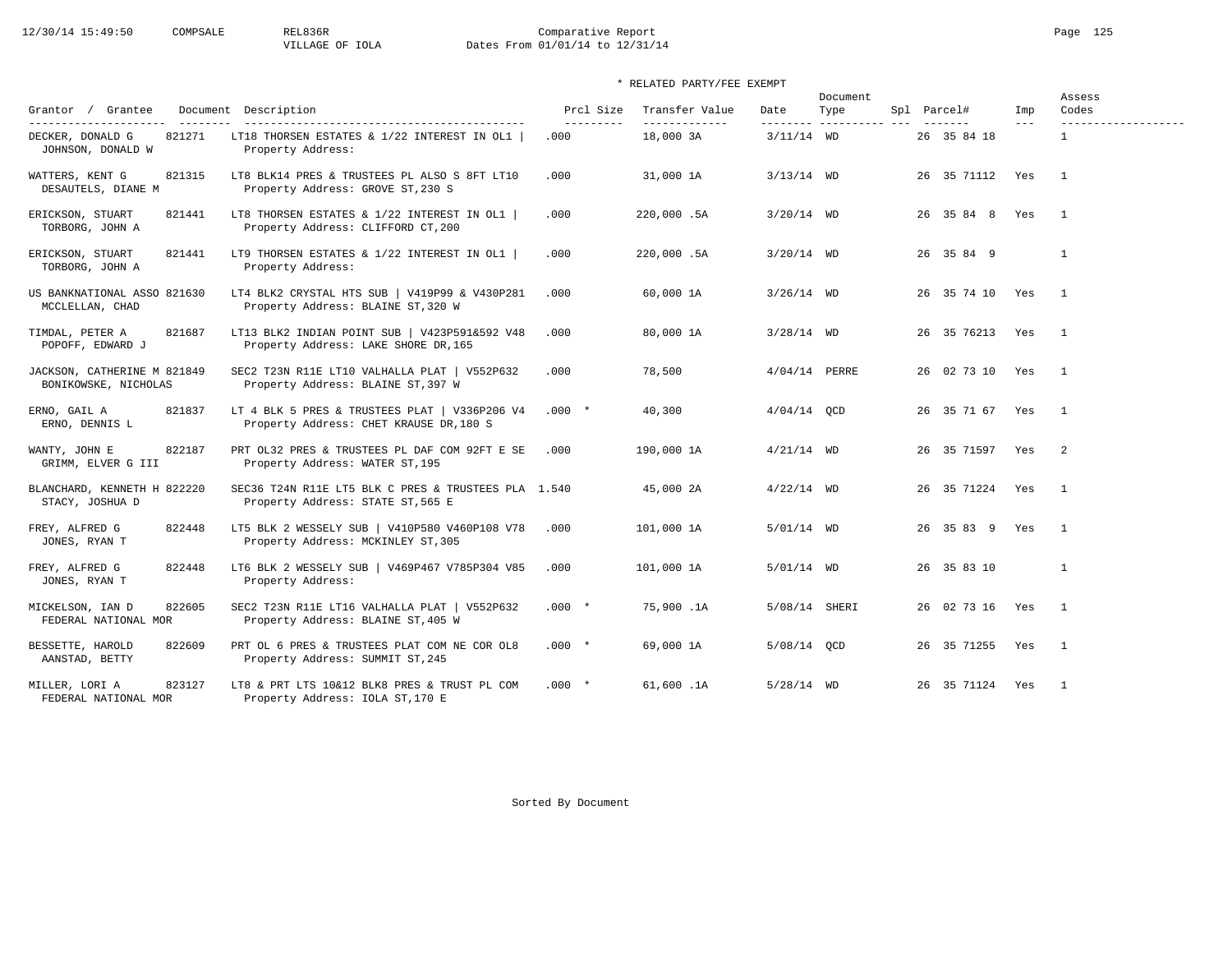# 12/30/14 15:49:50 COMPSALE REL836R Comparative Report Page 126<br>VILLAGE OF IOLA Dates From 01/01/14 to 12/31/14 Dates From 01/01/14 to 12/31/14

# \* RELATED PARTY/FEE EXEMPT

| Grantor / Grantee                                    |                                                                                            | Prcl Size  | Transfer Value | Date          | Document                         |                 |                | Assess<br>Codes     |
|------------------------------------------------------|--------------------------------------------------------------------------------------------|------------|----------------|---------------|----------------------------------|-----------------|----------------|---------------------|
| ----------------------                               | Document Description<br>-----------------------------------                                | ---------- | -------------- |               | Type<br>--------- ---------- --- | Spl Parcel#     | Imp<br>$- - -$ | ------------------- |
| 823360<br>LANDRE, JESSE L<br>DRASKA, DYLAN M         | E1/2 LT1 BLKF PRES & TRUSTEES PL   V240P378 V<br>Property Address: IOLA ST, 320 E          | .000       | 62,500.3A      | $6/04/14$ WD  |                                  | 26 35 71217     | Yes            | $\mathbf{1}$        |
| LANDRE, JESSE L<br>823360<br>DRASKA, DYLAN M         | E1/2 OF N 4RDS LT2 BLKF PRES & TRUSTEES PL<br>Property Address:                            | .000       | 62,500.3A      | $6/04/14$ WD  |                                  | 26 35 71218     |                | $\mathbf{1}$        |
| IOLA PINES CAMPGROUN 823619<br>CORAZALLA ENTERPRISE  | SEC36 T24N R11E PRT NENW DAF LT1 CSM V18P254 18.500<br>Property Address: FAIRWAY DR, 100   |            | 203,000 18A    | $6/12/14$ WD  |                                  | 26 36 21 7 Yes  |                | -2                  |
| SA & SK ESTATES LLC 823741<br>STEINFELDT, EUGENE F   | SEC1 T23N R11E LT11 PLEASANT ACRES   V521P721<br>Property Address:                         | .000       | 9,159 1A       | $6/18/14$ WD  |                                  | 26 01 71 11     |                | $\mathbf{1}$        |
| MCDONALD, MATTHEW J<br>823850<br>SHANKLIN, MALINDA   | LT6 THORSEN ESTATES & 1/22 INTEREST IN OL1  <br>Property Address: RULAU RD, 155            | .000       | 208,000.6A     | $6/20/14$ WD  |                                  | 26 35 84 6 Yes  |                | $\overline{1}$      |
| KLUG, PATRICIA K<br>823898<br>LEPAK, BRIAN A         | LT4 BLK1 INDIAN POINT SUB EX V441P345 EX V477<br>Property Address:                         | .000       | 225,000 1A     | $6/23/14$ WD  |                                  | 26 35 76104     |                | $\mathbf{1}$        |
| 823898<br>KLUG, PATRICIA K<br>LEPAK, BRIAN A         | LT7 BLK1 HILLSIDE EST   V484P216 V685P740<br>Property Address: GRANDVIEW LN, 105           | .000       | 225,000 1A     | $6/23/14$ WD  |                                  | 26 35 77 7 Yes  |                | $\overline{1}$      |
| 823898<br>KLUG, PATRICIA K<br>LEPAK, BRIAN A         | SW1/2 LT8 BLK1 HILLSIDE EST   V477P76 V478P61<br>Property Address:                         | .000       | 225,000 1A     | $6/23/14$ WD  |                                  | 26 35 77 8      |                | $\mathbf{1}$        |
| 823910<br>ALEXANDER, JAMES<br>LOKEN, DAVID M TRUST   | SEC35 T24N R11E NENW LY N HWY 49 EX CSM V8P48 17.770<br>Property Address:                  |            | 90,000 36A     | $6/24/14$ WD  |                                  | 26 35 21 8 Yes  |                | 5 7                 |
| 824738<br>VOLD, MARK B<br>HARVEY, ANDREW T           | PRT OL17 PRES & TRUSTEES PLAT COM NE/COR OL17<br>Property Address:                         | .000       | 3,000          | $7/22/14$ WD  |                                  | 26 35 71351     |                | $\mathbf{1}$        |
| AASEN, EVERETT N<br>824735<br>SHEETS, ROBERT L       | LT9 BLK2 FROGNERS ADD   V250P101 V667P87 V684<br>Property Address: MILL ST, 250            | .000       | 145,000.3A     | $7/22/14$ WD  |                                  | 26 35 75 9 Yes  |                | $\overline{1}$      |
| VOLD, MARK B<br>824736<br>HARVEY, ANDREW T           | LT8 BLK2 NEIDERT & OTHERS ADD   V398P367 V443<br>Property Address: JOHN ST, 270            | .000       | 117,000        | $7/22/14$ WD  |                                  | 26 35 82 22 Yes |                | $\overline{1}$      |
| AMUNDSON, TERESA A<br>824757<br>SPECIALIZED LOAN SER | LT 1 BLK 5 NEIDERT & OTHERS ADD   V355P154 V4<br>Property Address: JOHN ST, 310            | .000       | 48,600 1A      | 7/23/14 SHERI |                                  | 26 35 82 47 Yes |                | $\mathbf{1}$        |
| MELUM, CYNTHIA K<br>825007<br>MELUM, JOSHUA J        | SEC2 T23N R11E PRT NENW DAF LT1 CSM V4P63   V .500 *<br>Property Address: BLAINE ST, 370 W |            | 102,000 1A     | 7/31/14 OCD   |                                  | 26 02 21103 Yes |                | $\overline{1}$      |
| 825208<br>PRAHL, ROBERT M<br>KOWALESKI, LAURA L      | SEC2 T23N R11E LT1 VALHALLA PLAT & PRT VAC AL<br>Property Address: KING OLAVS LN, 330      | .000       | 137,500        | $8/06/14$ WD  |                                  | 26 02 73 1 Yes  |                | $\mathbf{1}$        |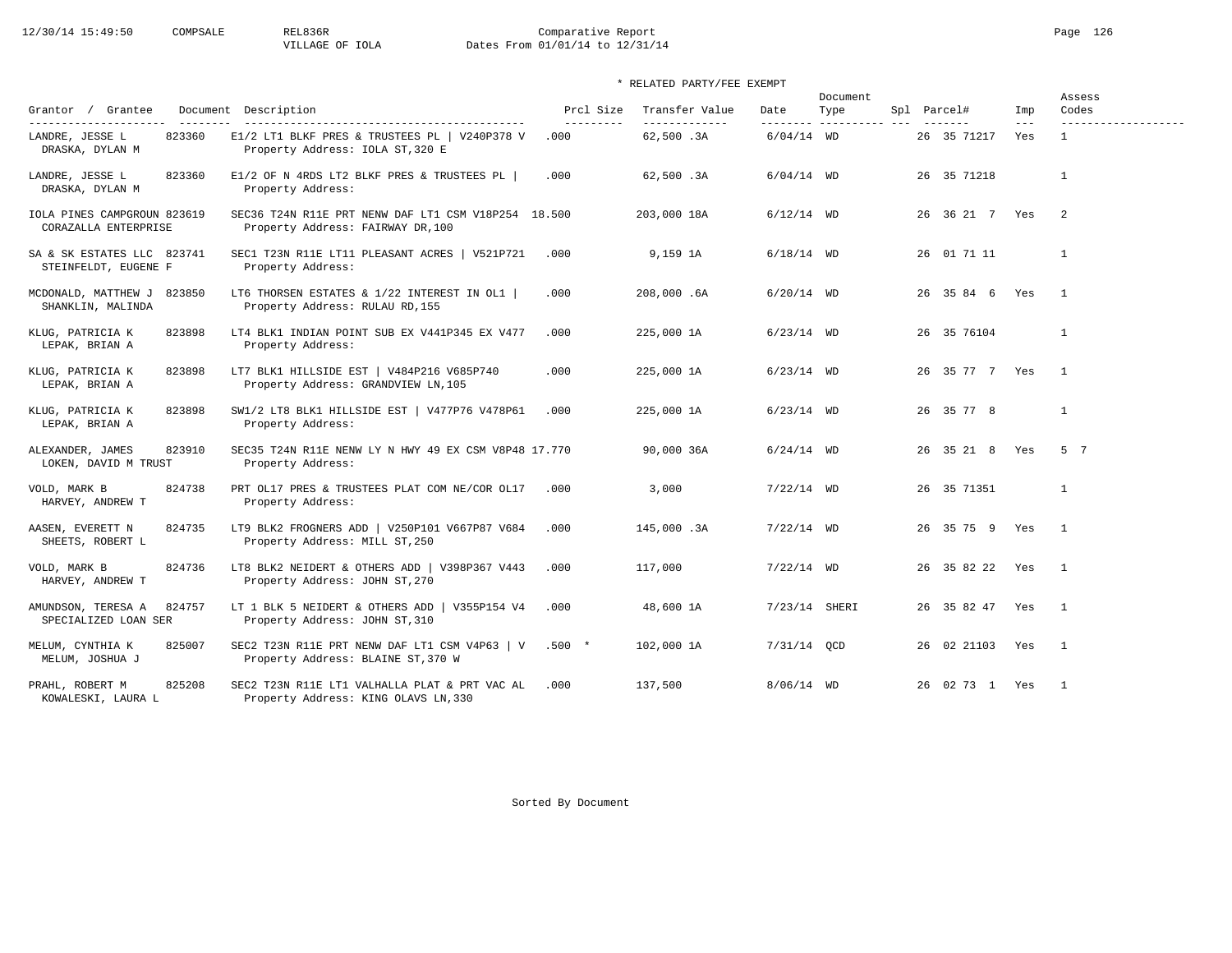# 12/30/14 15:49:50 COMPSALE REL836R Comparative Report Page 127<br>VILLAGE OF IOLA Dates From 01/01/14 to 12/31/14 Dates From 01/01/14 to 12/31/14

# \* RELATED PARTY/FEE EXEMPT

| Grantor / Grantee                                                   | Document Description                                                                       | Prcl Size          | Transfer Value                    | Date           | Document<br>Type         |   | Spl Parcel#       | Imp            | Assess<br>Codes                     |
|---------------------------------------------------------------------|--------------------------------------------------------------------------------------------|--------------------|-----------------------------------|----------------|--------------------------|---|-------------------|----------------|-------------------------------------|
| ---------------------<br>825319<br>MAUS, DAVID P<br>FORSETH, KYLE P | LT14 THORSEN ESTATES & 1/22 INTEREST IN OL1<br>Property Address: THORSEN TRL, 325          | ----------<br>.000 | --------------<br>162,500 2A      | $8/11/14$ WD   | --------- ---------- --- |   | 26 35 84 14       | $- - -$<br>Yes | -------------------<br>$\mathbf{1}$ |
| LOKEN, DAVID M TRUST 825371<br>SHARP, THOMAS                        | SEC35 T24N R11E PRT NENW DAF LT1 CSM V17P41   6.790<br>Property Address:                   |                    | 6,300.6A                          | 8/13/14 TRUST  |                          |   | 26 35 21 9        |                | 5                                   |
| 825714<br>KRULL, STACY A<br>KRULL, LYLE H                           | SEC2 T23N R11E LT27 VALHALLA PLAT   V552P632<br>Property Address: KING OLAVS LN, 335       | $.000*$            | 80,000                            | $8/27/14$ WD   |                          |   | 26 02 73 27 Yes   |                | $\overline{1}$                      |
| CENTRAL WISCONSIN PA 826047<br>SULLIVAN, DONNA R                    | LT2 BLK2 HANSONS ADD   V424P365 V480P461 V528<br>Property Address: DIVISION ST, 270        | .000               | 39,000.2A                         | $9/10/14$ WD   |                          |   | 26 02 71 11 Yes   |                | $\overline{1}$                      |
| IOLA VILLAGE OF<br>826822<br>PRAHL, ROBERT M                        | SEC34 T24N R11E PRT SE DAF LT1 CSM V25P122   V 31.860<br>Property Address:                 |                    | 175,812 10A                       | 10/06/14 WD    |                          | X | 26 34 44 4        |                |                                     |
| POPOFF, EDWARD J<br>826850<br>CADY, GLENN R                         | LT13 BLK2 INDIAN POINT SUB   V423P591&592 V48<br>Property Address: LAKE SHORE DR, 165      | .000               | 110,000 1A                        | 10/06/14 WD    |                          |   | 26 35 76213 Yes 1 |                |                                     |
| 827128<br>IOLA VILLAGE OF<br>IOLA LIVING ASSISTAN                   | ALL BLK 6 PRES & TRUSTEES PLAT & VAC ALLEY  <br>Property Address: CHET KRAUSE DR, 165 S    | .000               | 2,250,000 TRANS WRON 10/16/14 QCD |                |                          |   | 26 35 71 79       |                |                                     |
| FREDHEIM, JEFFREY PA 827189<br>NEWBY, LAURA L                       | LT6 BLK7 OF PRES & TRUSTEES PLAT & PRT VAC AL<br>Property Address: MAIN ST, 260 S          | .000               | 81,500                            | 10/17/14 WD    |                          |   | 26 35 71 89 Yes 1 |                |                                     |
| 827313<br>KLUG, PATRICIA<br>KPLAUTG TRUST                           | N1/2 LTS1, 2&3 BLK3 FROGNERS ADD NKA LT1 CSM V<br>Property Address: PINE ST, 175           | .510               | 184,400.5A                        | 10/21/14 QCD   |                          |   | 26 35 75 18 Yes   |                | $\overline{\phantom{1}}$            |
| SYKES, KENT TRUSTEE 827439<br>ADAMS, LOUIS J                        | S 3RDS LT3 & ALL LT4 BLK1 HANSONS ADD   V398P<br>Property Address: JACKSON ST, 250 S       | .000               | 155,000.4A                        | 10/27/14 TRUST |                          |   | 26 02 71 4 Yes    |                | $\overline{1}$                      |
| ADAMS, LOUIS JR<br>827811<br>LOESCHER, GREGORY J                    | PRT LTS 1-3 BLK1 HANSONS ADD & PRT OL19 PRES<br>Property Address: JACKSON ST, 240 S        | .000               | 76,000                            | 11/07/14 WD    |                          | X | 26 02 71 2 Yes    |                | $\overline{1}$                      |
| RIEMER, BERNICE M<br>827853<br>GROSSBIER, PATSY ANN                 | LT6 BLK2 CRYSTAL HTS SUB   V419P99&255 V423P1<br>Property Address: OAK ST, 340 S           | $.000*$            | 40,000.1A                         | 11/10/14 OCD   |                          |   | 26 35 74 12 Yes   |                | $\overline{1}$                      |
| TETZLAFF, GLENN<br>828458<br>KLUCK, RANDY A                         | LT4 BLK1 NEIDERT & OTHERS ADD   V361P196 V712<br>Property Address: IOLA ST, 450 E          | .000               | 113,000                           | 12/01/14 WD    |                          |   | 26 35 82 4 Yes    |                | $\overline{1}$                      |
| HIEGER, LUCILLE F TR 828636<br>SMITH, KENNETH R                     | LT12 BLK2 INDIAN POINT SUB   V439P103 V692P84 .567<br>Property Address: LAKE SHORE DR, 155 |                    | 127,900 1A                        | 12/08/14 TRUST |                          |   | 26 35 76212 Yes   |                | $\overline{\phantom{0}}$            |
| 828674<br>KRIEWALDT, RYAN A<br>KAROLUS, KENNETH R                   | SEC1 T23N R11E PRT W1/2 NE DAF LT1 CSM V22P12 1.870<br>Property Address: PIERCE ST, 505    |                    | 148,500 2A                        | 12/09/14 WD    |                          |   | 26 01 13 3 Yes    |                | $\overline{1}$                      |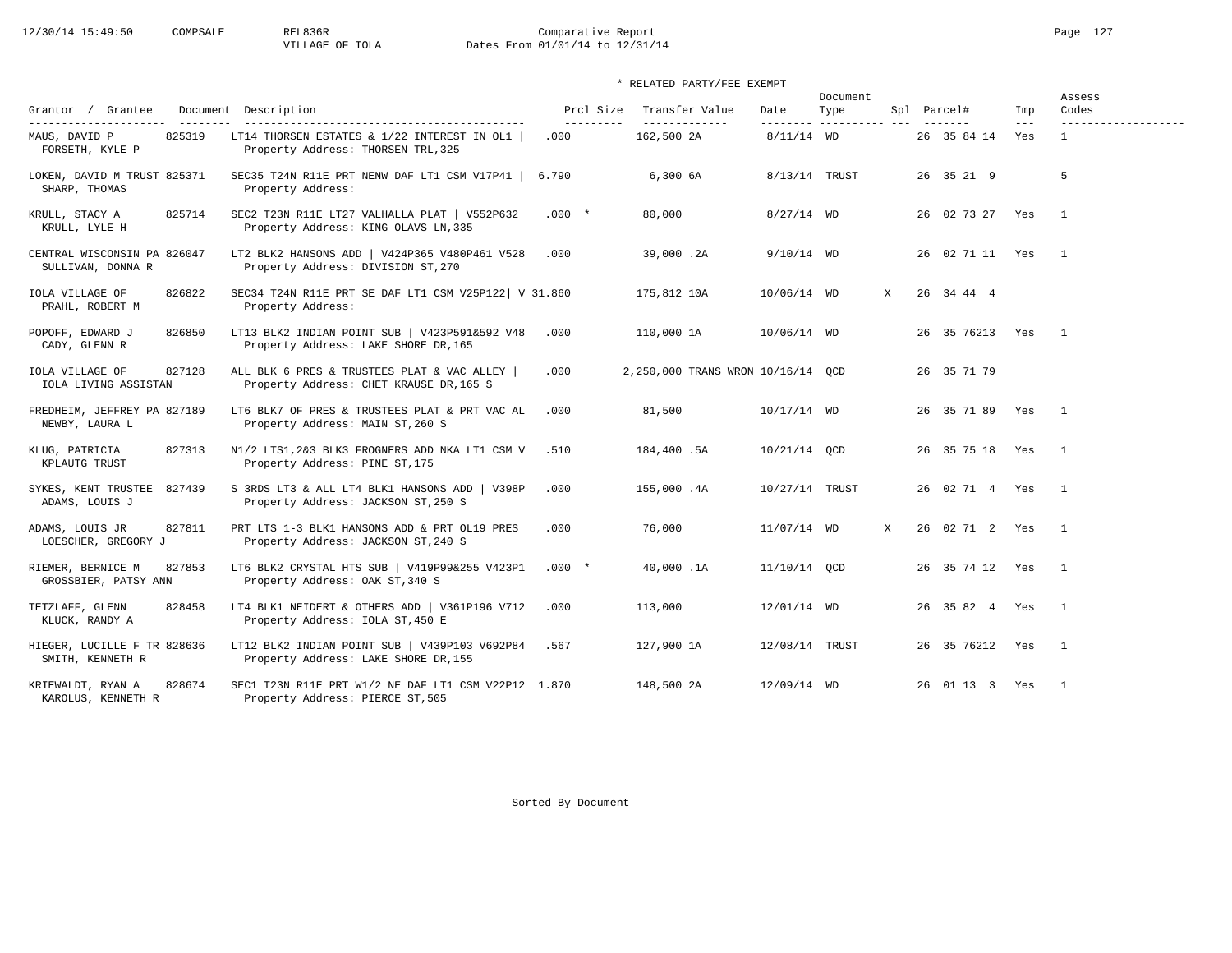| Grantee<br>Grantor                              |        | Document Description                                                              | Prcl Size | Transfer Value | Date        | Document<br>Type | Spl | Parcel#     | Imp | Assess<br>Codes            |
|-------------------------------------------------|--------|-----------------------------------------------------------------------------------|-----------|----------------|-------------|------------------|-----|-------------|-----|----------------------------|
| STRAND, STELLA M<br>GRACE TRUST                 | 828670 | PRT OL 25 PRES & TRUSTEES PLAT COM AT NE COR<br>Property Address: STATE ST, 660 E | .000      | 103,000 1A     | 12/09/14 WD |                  |     | 26 35 71475 | Yes |                            |
| ORDWAY, JOHN<br>ORDWAY, PAUL                    | 828709 | PRT OLTS 11&12 PRES & TRUSTEES PLAT EX V174P5<br>Property Address: MAIN ST, 445 S | $.000*$   | 20,000.1A      | 12/10/14 WD |                  |     | 26 35 71270 | Yes |                            |
| LASHUA, JACK<br>LASHUA AUTOMOTIVE LL            | 828995 | PRT OL3 FROGNERS ADD COM 280FT W SE COR OL5 N<br>Property Address: DEPOT ST, 305  | $.000*$   | 60.000 .4A     | 12/23/14 WD |                  |     | 26 35 75127 | Yes | $\overline{\phantom{0}}^2$ |
| GUNDERSON, CAROLYN A 829127<br>ERICKSON, LYNN M |        | SEC36 T24N R11E PRT NWSW COM 30RDS S OF NW CO<br>Property Address: WATER ST, 520  | .000      | 105,000 1A     | 12/30/14 WD |                  |     | 26 36 32 5  | Yes |                            |

\*\* \*\* \*\*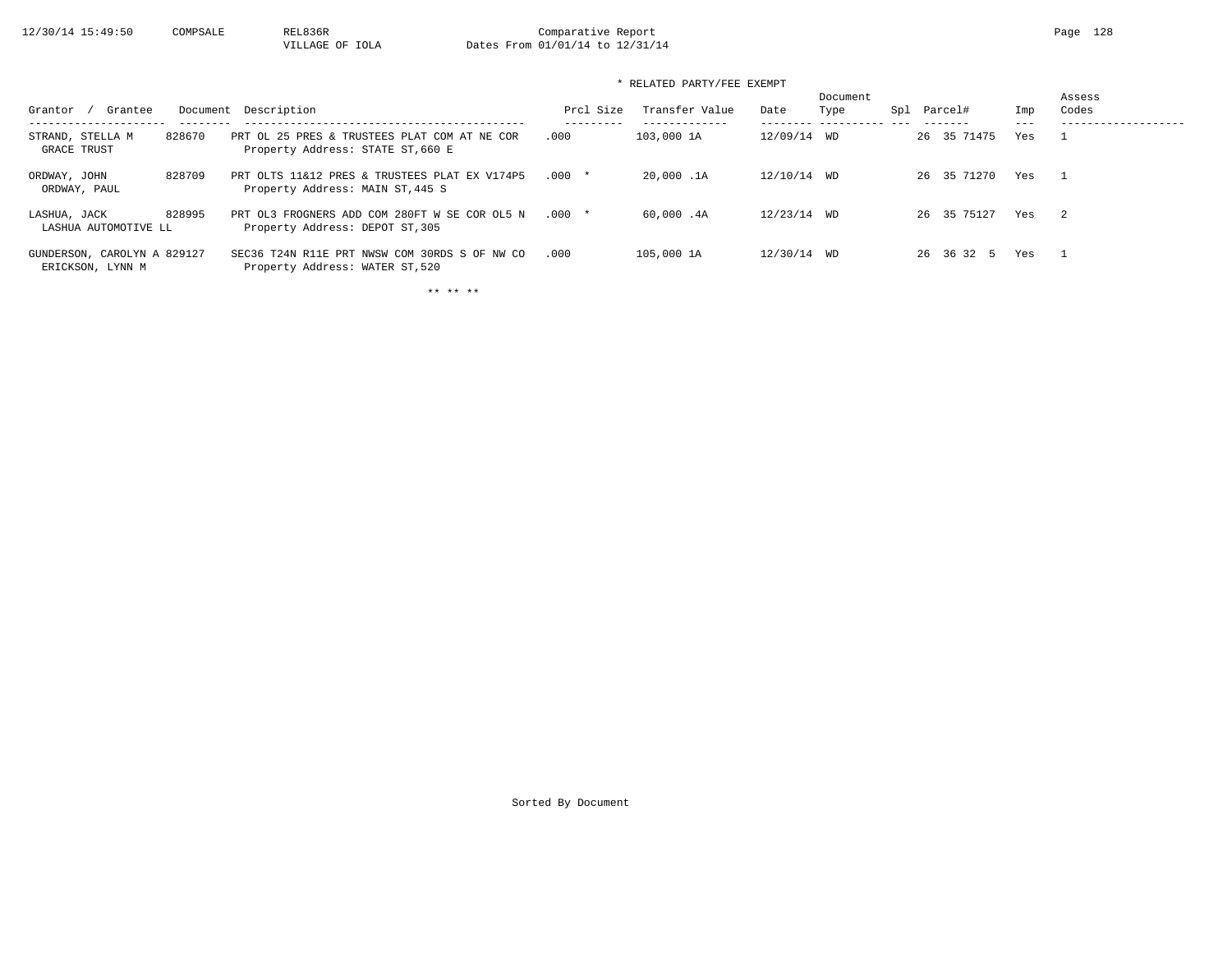| Grantee<br>Grantor                                  | Document Description                                                                     | Prcl Size         | Transfer Value            | Date          | Document<br>Type | Spl | Parcel#        | Imp | Assess<br>Codes |
|-----------------------------------------------------|------------------------------------------------------------------------------------------|-------------------|---------------------------|---------------|------------------|-----|----------------|-----|-----------------|
| 819834<br>STEINGRABER, JON E<br>MCDR INC            | COM 39FT E OF SW COR BLK18 N121FT E20FT S16FT<br>Property Address:                       | ---------<br>.000 | -------------<br>2,000 1A | $1/02/14$ WD  | -----------      |     | 27 22 71182    | --- |                 |
| EVERTS, JEFFREY L PR 820491<br>CHRISTENSEN, JEFFREY | COM AT PT N SIDE HWY 11.55CH S 62DEG E FROM W 1.370<br>Property Address: MAIN ST, 808    |                   | 40,000 1.37A              | 1/31/14 PERRE |                  |     | 27 22 32 5     | Yes | $\overline{1}$  |
| OGDENSBURG VILLAGE O 820853<br>COENEN, MARK         | SEC22 T23N R12E PRT SENW & PRT BLK22&25 ORIG<br>Property Address:                        | $.000*$           | 100.2A                    | $2/18/14$ OCD |                  | X   | 27 22 24 6     |     |                 |
| 824342<br>DAIN, JAMES A<br>DAIN, PAULA D            | LTS 1-4 BLK16 VILL OGDENSBURG   V159P63 V492P<br>Property Address: SEWARD ST, 201        | $.000*$           | 90,000.2A                 | 7/08/14 OCD   |                  |     | 22 71161<br>27 | Yes | $\overline{1}$  |
| GEYER, LAUREL E<br>824505<br>BESAW, SHILOH          | PRT NWSW COM INT RR/ROW & PT 60FT W W/L BLK22 1.100<br>Property Address: HUMBOLT ST, 703 |                   | 56,000 1A                 | $7/15/14$ LC  |                  |     | 27 22 32 7     | Yes | $\overline{1}$  |
| PARK, LORETTA J TRUS 825956<br>MOORE, CAROLYN L     | S1/2 LT3 & ALL LT4 BLK 12 VILL OF OGDENSBURG<br>Property Address: WASHINGTON ST, 306     | $.000*$           | 56,400                    | 9/08/14 OCD   |                  |     | 22 71120<br>27 | Yes | - 2             |
| 826008<br>MAXWELL, MARY ANN<br>STILEN, WADE S       | SEC22 T23N R12E PRT NWSW DAF CSM V5P321   V38 6.960<br>Property Address: WAUPACA RD, 803 |                   | 76,500 7A                 | $9/09/14$ WD  |                  |     | 22 32 14<br>27 | Yes | $\overline{1}$  |

\*\* \*\* \*\*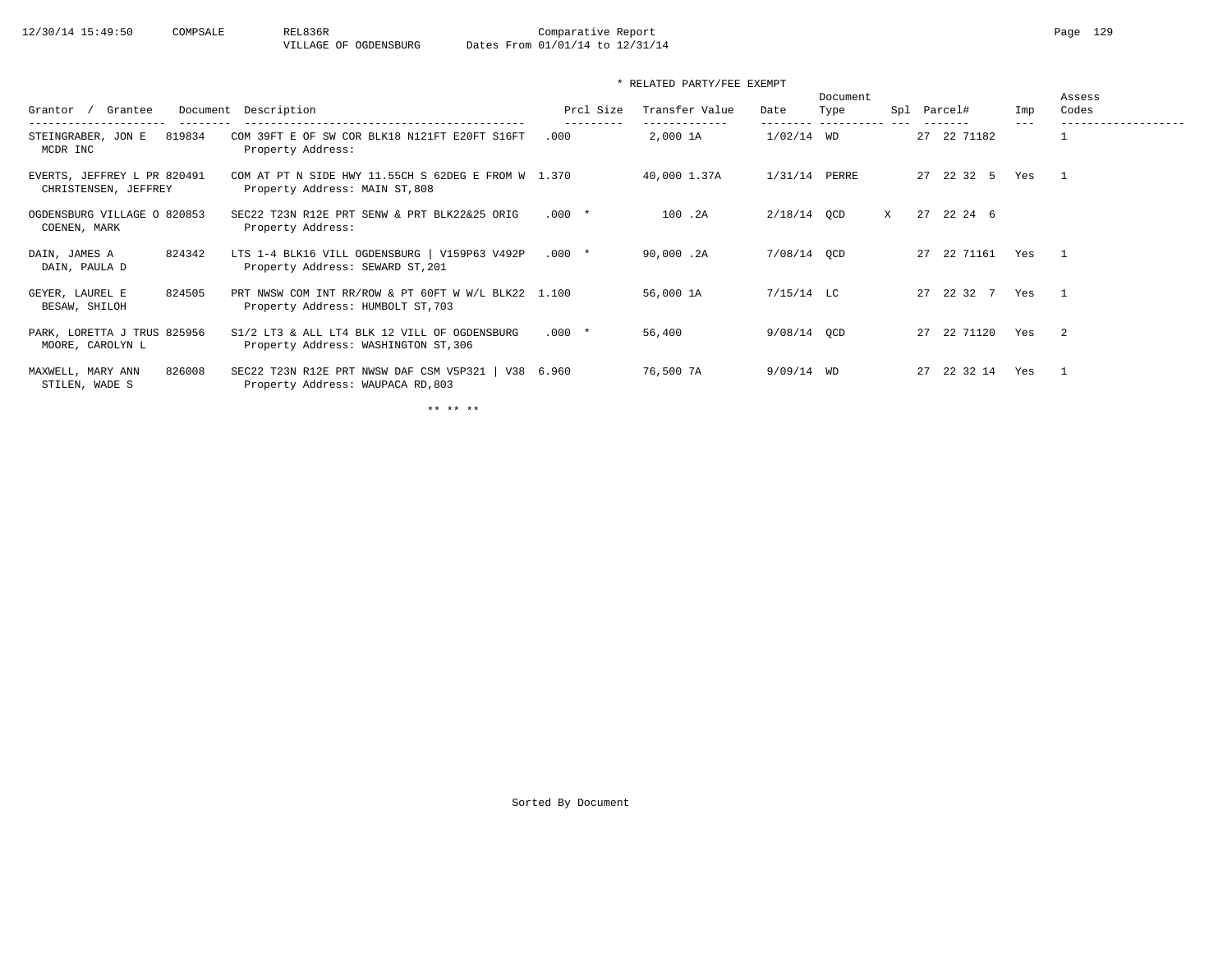|                                                      |                                                                                                  |                        |                                 |               | Document              |                    |                | Assess                     |
|------------------------------------------------------|--------------------------------------------------------------------------------------------------|------------------------|---------------------------------|---------------|-----------------------|--------------------|----------------|----------------------------|
| Grantor / Grantee                                    | Document Description<br>---------------------------------                                        | Prcl Size<br>--------- | Transfer Value<br>------------- | Date          | Type<br>----------- - | Spl Parcel#        | Imp<br>$- - -$ | Codes<br>.                 |
| THE BANK OF NEW YORK 822674<br>WSCC ENTERPRISES LLC  | SEC22 T23N R11E LTS 14&16 BLK5 ORIG PLAT   V2<br>Property Address: PLEASANT ST, 405              | .000                   | 30,000 1A                       | $5/08/14$ WD  |                       | 28 22 71516        | Yes            | $\mathbf{1}$               |
| ERDMAN, MARK J<br>822691<br>GAY, KARI W              | SEC14 T23N R11E PRT SWSW   V413P418-423 V416P 5.370<br>Property Address: LAKE ST, 440            |                        | 100                             | 5/09/14 OCD   | X                     | 28 14 33 2 Yes     |                | $\mathbf{1}$               |
| 822690<br>OLSON, JANET A<br>GAY, KARI W              | SEC14 T23N R11E PRT SWSW COM AT NE COR LT1 PE<br>Property Address: LAKE ST, 410                  | .000                   | 100                             | $5/09/14$ OCD | X                     | 28 14 33 3 Yes     |                | $\overline{1}$             |
| GAY, KARI W<br>822692<br>ALANIZ, LESLEY ANN          | SEC15 T23N R11E LT1 PEDERSENS 2ND ADD & PRT O<br>Property Address: LAKE ST, 390                  | .000                   | 47,000 1A                       | $5/09/14$ LC  |                       | 28 15 74 1 Yes 1   |                |                            |
| ZELLER, MICHAEL J TR 823022<br>SMITH, SHAWN          | SEC15 T23N R11E PRT SESE & PRT OLS 18&19 DAF<br>Property Address: NORTH SHORE DR, 370            | .990                   | 27,400.9A                       | $5/22/14$ LC  |                       | 28 15 73184 Yes    |                | $\overline{1}$             |
| SCHMIDT, JUDY K<br>823307<br>SROKA, JESSICA C        | SEC22 T23N R11E N60FT OL7 VILL SCANDINAVIA  <br>Property Address: PLEASANT ST, 360               | .000                   | 59,800 1A                       | $6/03/14$ WD  |                       | 28 15 73 70 Yes    |                | $\overline{1}$             |
| 823423<br>WEMMER, PHILIP<br>COUNTRYSIDE PROPANE      | SEC15 T23N R11E PRT NWSE DAF S355FT OF E246FT 1.990<br>Property Address: INDUSTRIAL PARK DR, 190 |                        | 120,841 2A                      | $6/05/14$ WD  |                       | 28 15 42 17 Yes    |                | $\overline{2}$             |
| PETERSON, DANIEL C<br>825386<br>GUNDERSON, JOAN L TR | SEC15 T23N R11E PRT SE1/4 DAF LT11 AR-MAR 1ST<br>Property Address: OAK ST, 685                   | .000                   | 129,900.2A                      | $8/13/14$ WD  |                       | 28 15 77 11 Yes    |                | $\overline{1}$             |
| ERICKSON, DOROTHY J 825745<br>CALDERON, SHALA        | SEC15 T23N R11E PRT OL A ZWICKYS ADD & PRT LT<br>Property Address: MAIN ST, 505 N                | .000                   | 77,000.4A                       | $8/28/14$ LC  |                       | 28 15 76 1 Yes     |                | $\overline{1}$             |
| STENCIL, DAVID C<br>826001<br>VANDYKE TRUST          | SEC22 T23N R11E N40FT LT13&14 E25FT OF S26FT<br>Property Address: MAIN ST, 330 N                 | .280                   | 40,000.5A                       | $9/09/14$ WD  |                       | 28  22  71318  Yes |                | $\overline{\phantom{0}}^2$ |
| WSCC ENTERPRISES LLC 826810<br>KOEHLER, DANIEL       | SEC22 T23N R11E LTS 14&16 BLK5 ORIG PLAT   V2<br>Property Address: PLEASANT ST, 405              | .000                   | 67,500                          | $10/03/14$ LC |                       | 28  22  71516  Yes |                | $\mathbf{1}$               |
| 828065<br>LMTF LLC<br>MAGALSKI, PAUL M               | SEC14 T23N R11E PRT SWSW   V290P23 V680P288<br>Property Address:                                 | 37.000                 | 360,000 144A                    | $11/14/14$ WD |                       | 28 14 33 1         |                | $4\quad 5\quad 8$          |
| LMTF LLC<br>828065<br>MAGALSKI, PAUL M               | SEC14 T23N R11E W1/2 SESW   V290P23 V680P288 19.400<br>Property Address:                         |                        | 360,000 144A                    | $11/14/14$ WD |                       | 28 14 34 1         |                | 4 8                        |
| 828065<br>LMTF LLC<br>MAGALSKI, PAUL M               | SEC23 T23N R11E W1/2 NENW LY N RR R/W   V290P 8.700<br>Property Address:                         |                        | 360,000 144A                    | $11/14/14$ WD |                       | 28 23 21 4         |                | 4 8                        |

\*\* \*\* \*\*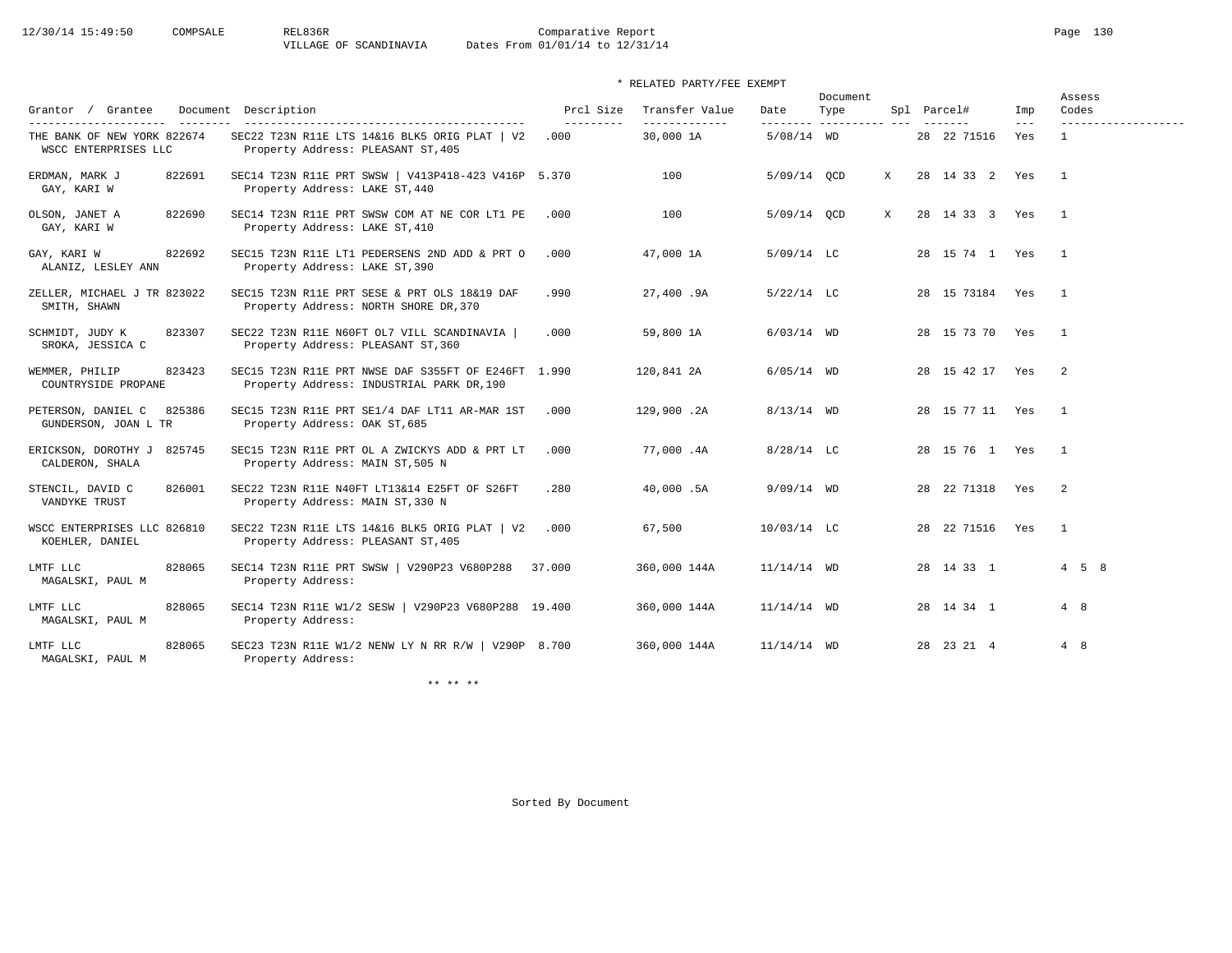| Grantor / Grantee                                   | Document Description                                                                       | Prcl Size          | Transfer Value               | Date            | Document<br>Type        |              | Spl Parcel#        | Imp                  | Assess<br>Codes                       |
|-----------------------------------------------------|--------------------------------------------------------------------------------------------|--------------------|------------------------------|-----------------|-------------------------|--------------|--------------------|----------------------|---------------------------------------|
| HOHENSEE, MARY J<br>819822<br>ELLENS CAFE & CATERI  | LT10 BLKC ORIG PLAT EX N20FT   V408P191 V731P<br>Property Address: MAIN ST, 47 S           | ----------<br>.000 | ______________<br>108,000.1A | $1/02/14$ LC    | -------- ---------- --- |              | 30 23 71 47        | $\frac{1}{2}$<br>Yes | -------------------<br>$\overline{2}$ |
| YOUNG, THOMAS R<br>819817<br>SCHOONOVER, REID       | LT4 & E7FT OF S120FT & N45FT EX W9FT LT3 BLK<br>Property Address:                          | .000               | 5,000.05A                    | $1/02/14$ WD    |                         | $\mathbf{x}$ | 30 23 94 45        |                      |                                       |
| YOUNG, THOMAS R<br>819817<br>SCHOONOVER, REID       | LT4 & E7FT OF S120FT & N45FT EX W9FT LT3 BLK<br>Property Address: PEARL ST, 50             | . 277              | 5,000.05A                    | $1/02/14$ WD    |                         | X            | 30 23 94 46 Yes 1  |                      |                                       |
| YOUNG, THOMAS R<br>819817<br>SCHOONOVER, REID       | E41FT LT2 & W9FT LT3 BLK4 TORREYS 1ST ADD & L<br>Property Address: PEARL ST, 56            | .240               | 5,000.05A                    | $1/02/14$ WD    |                         | $\mathbf{x}$ | 30 23 94 47 Yes    |                      | $\overline{1}$                        |
| HOPPE, FRANKLIN B<br>819836<br>HARTLEY, RICHARD A J | LT25 RIVERSIDE GOLF CLUB EST   V566P516 V641P<br>Property Address: COUNTRY CLUB DR, 134    | .000               | 3,500.3A                     | $1/02/14$ WD    |                         |              | 30 23 97 25        |                      | $\mathbf{1}$                          |
| HEMENWAY, JENNIFER J 820019<br>US BANK NATIONAL ASS | SEC25 T25N R14E PRT NENW LY S OF RD DAF LT1 C .000 *<br>Property Address: 7TH ST, 210      |                    | 62,900                       | 1/10/14 SHERI   |                         |              | 30 25 21 14 Yes    |                      | $\overline{1}$                        |
| CHOJNACKI, THOMAS J 820178<br>SIEGEL AUTO & RECYCL  | LT16 EAST MADISON ST ASSESSORS PLAT   V432P16 4.360<br>Property Address: MADISON ST, 210 E |                    | 10,000 1A                    | $1/17/14$ WD    |                         |              | 30 25 73 16 Yes    |                      | $\overline{\phantom{0}}$ 2            |
| MILLER, STANLEY E<br>820327<br>SMICK, MARCIA A      | LT13 & W 22FT LT12 & E 8FT LT14 BLK1 L ROHRER<br>Property Address: ROHRER ST, 120          | $.000*$            | 96,000.6A                    | $1/24/14$ OCD   |                         |              | 30 23 91 13 Yes    |                      | $\overline{1}$                        |
| JPMORGAN CHASE BANK 820376<br>DINS, JAMIE K         | SEC23 T25N R14E PRT NESE   V68P251 V163P110 V<br>Property Address: MAIN ST, 26 N           | .000               | 45,000 1A                    | $1/27/14$ WD    |                         |              | 30  23  41  4  Yes |                      | $\overline{1}$                        |
| <b>EVERBANK</b><br>820432<br>THE SECRETARY OF HOU   | S82FT LTS9&10 BLK2 JONES 1ST ADD   V554P527 V .000 *<br>Property Address: 2ND ST, 38 W     |                    | 72,000                       | $1/28/14$ WD    |                         |              | 30 26 79 29 Yes    |                      | $\overline{1}$                        |
| 820543<br>SMITH, MICHAEL J<br>WENDORF, CHRISTOPHER  | LT5 BLK1 TORREYS 2ND ADD EX V472P514   V574P3<br>Property Address: CLINTON AVE, 116 N      | .000               | 87,900.2A                    | $2/04/14$ WD    |                         |              | 30 23 95 5 Yes     |                      | $\overline{1}$                        |
| SHAUGER, LAURENCE L 820754<br>SHAUGER, AMY M        | PRT OF LTS3&4 BLK K ORIG PLAT COM 53FT E OF S<br>Property Address: 13TH ST, 60 W           | $.000*$            | 132,000.2A                   | $2/13/14$ OCD   |                         |              | 30 23 71123 Yes    |                      | $\sim$ 1                              |
| SHERIFF OF WAUPACA C 820829<br>FIRST NATIONAL BANK  | LTS1-3 BLK2 BLOCHS PLAT #3   V972P42<br>Property Address: 7TH ST, 206                      | $.000*$            | 36,000 13.9A                 | $2/17/14$ SHERI |                         |              | 30 25 71 31 Yes    |                      | $\overline{\phantom{0}}$ 2            |
| KETTENHOVEN, JAMES D 820848<br>DOEDE, STEVEN A      | SEC23 T25N R14E PRT SESW   V439P113 V532P24 V<br>Property Address: 8TH ST, 97              | .000               | 79,900                       | $2/18/14$ WD    |                         |              | 30 23 34 7 Yes     |                      | $\overline{1}$                        |
| HIBBARD, DENNIS E<br>820919<br>LOMONTE, KEVIN W     | SEC23 T25N R14E PRT NWNE   V411P482<br>Property Address: 12TH ST, 189 N                    | .000               | 54,900                       | $2/21/14$ LC    |                         |              | 30  23  12  4  Yes |                      | $\overline{1}$                        |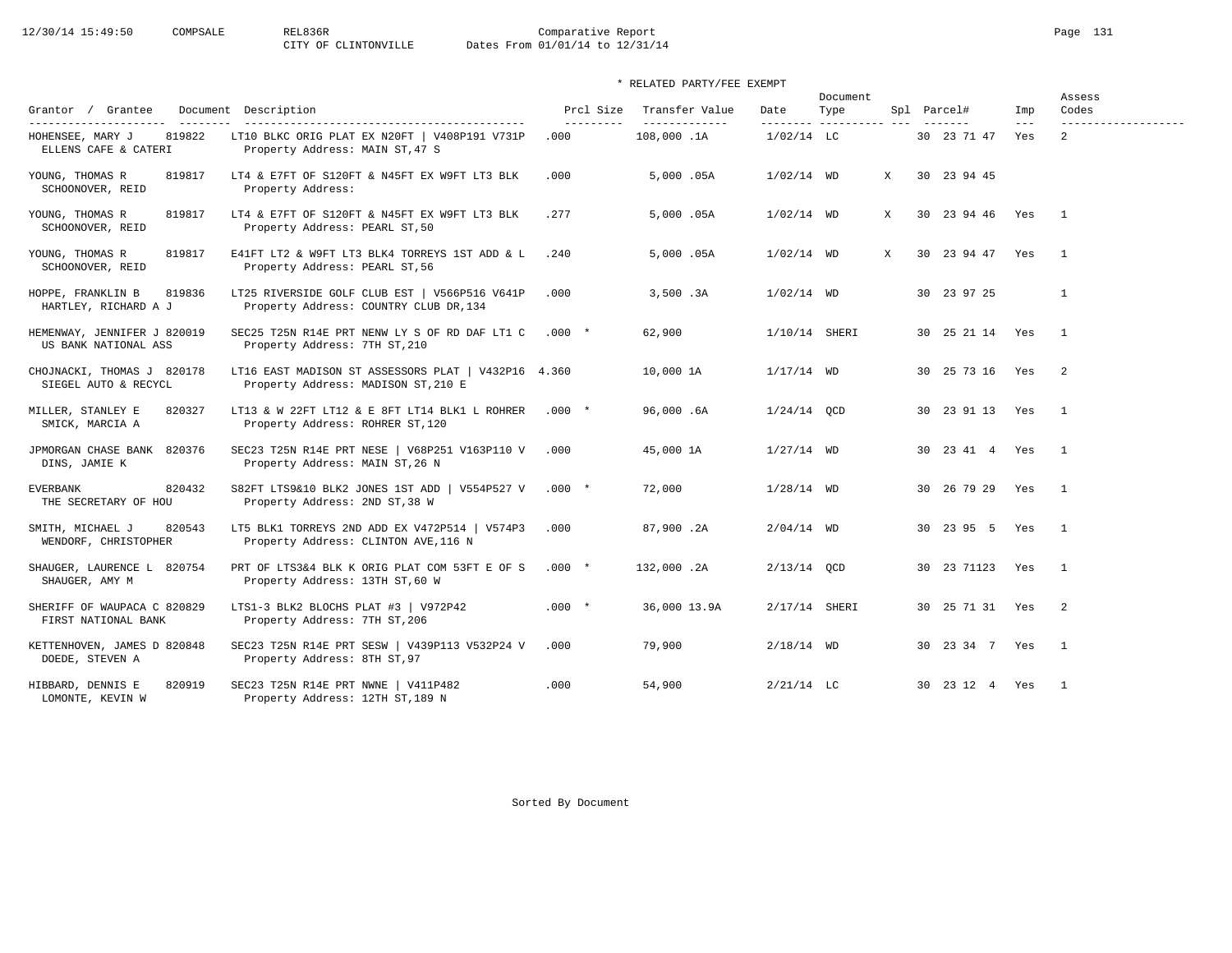12/30/14 15:49:50 COMPSALE REL836R Comparative Report Page 132<br>CITY OF CLINTONVILLE Dates From 01/01/14 to 12/31/14

Dates From 01/01/14 to 12/31/14

\* RELATED PARTY/FEE EXEMPT

|                                                     |                                                                                            |          |                        |                                 |                  | Document                |   |                 |              | Assess                       |
|-----------------------------------------------------|--------------------------------------------------------------------------------------------|----------|------------------------|---------------------------------|------------------|-------------------------|---|-----------------|--------------|------------------------------|
| Grantee<br>Grantor /                                | Document Description                                                                       |          | Prcl Size<br>--------- | Transfer Value<br>------------- | Date<br>-------- | Type<br>----------- --- |   | Spl Parcel#     | Imp<br>$---$ | Codes<br>------------------- |
| COBBLESTONE HOTEL DE 820922<br>CLINTONVILLE RESTAUR | SEC23 T25N R14E PRT SESW DAF COM 48RDS W S1/4 2.000 *<br>Property Address: WAUPACA ST, 148 |          |                        | 7,100 2A                        | $2/21/14$ OCD    |                         |   | 30 23 34 20     |              | 1 <sub>5</sub>               |
| COBBLESTONE HOTEL DE 820923<br>CLINTONVILLE RESTAUR | LT2 BLK3 GW JONES 3RD ADD   V642P722 V749P612<br>Property Address: WAUPACA ST, 133         | $.000*$  |                        | 19,500.7A                       | $2/21/14$ OCD    |                         |   | 30 26 81 22     |              | 2                            |
| COBBLESTONE HOTEL DE 820921<br>CLINTONVILLE RESTAUR | W8FT OF N120FT LT3 BLK3 & E52FT LT4 EX E12FT<br>Property Address: WAUPACA ST, 159          | $.000*$  |                        | 49,700.3A                       | 2/21/14 OCD      |                         |   | 30 26 81 24     |              | $\mathbf{1}$                 |
| COBBLESTONE HOTEL DE 820924<br>CLINTONVILLE RESTAUR | W50FT OF N120FT LT4 & N120FT LT5 BLK 3 GW JON<br>Property Address: WAUPACA ST, 167         | $.000*$  |                        | 42,300.7A                       | 2/21/14 OCD      |                         |   | 30 26 81 25     |              | $\mathbf{1}$                 |
| LARSEN COOPERATIVE T 820954<br>KERSTEN ENTERPRISES  | SEC26 T25N R14E PRT SENE   V374P89 V506P312 V<br>Property Address:                         | .000     |                        | 70,000 2.3A                     | $2/24/14$ WD     |                         |   | 30 26 14 11     |              | 2                            |
| LARSEN COOPERATIVE T 820954<br>KERSTEN ENTERPRISES  | SEC26 T25N R14E PRT SENE PRT LT2 BLK 5 CLINTO<br>Property Address: CEDAR ST, 219           | .000     |                        | 70,000 2.3A                     | $2/24/14$ WD     |                         | X | 30 26 14 13 Yes |              | -2                           |
| LARSEN COOPERATIVE T 820954<br>KERSTEN ENTERPRISES  | LTS1-8 BLK3 CLINTONS 3RD ADD   V589P118 EX V6<br>Property Address:                         | .000     |                        | 70,000 2.3A                     | $2/24/14$ WD     |                         | X | 30 26 74 31 Yes |              | 2                            |
| MICHALSKI, MARGARET 821139<br>AQUINO, CECILIA M     | PRT LT14 BLK C ORIG PLAT   V216P190 V739P143<br>Property Address: MAIN ST, 27 S            | $.000 *$ |                        | 60,300.2A                       | $3/05/14$ WD     |                         |   | 30 23 71 59 Yes |              | 2                            |
| SCHERTZ, STEPHANIE J 821160<br>SCHERTZ, SCOTT JOSEP | LT2 LAKE PARK SUB   V447P32 V651P525 V696P204<br>Property Address: PARK LN, 203            | $.000*$  |                        | 58,200 1A                       | 3/06/14 OCD      |                         |   | 30 23 85 2 Yes  |              | $\overline{1}$               |
| JIRSCHELE, DONALD A 821208<br>CLINTONVILLE CITY OF  | SEC23 T25N R14E PRT NESE   V172P69 EX V384P62<br>Property Address: MAIN ST, 24 N           | $.000*$  |                        | 1,500                           | $3/07/14$ WD     |                         | X | 30 23 41 5 Yes  |              | $\overline{\phantom{1}}$     |
| STRELOW, THOMAS J<br>821194<br>CLINTONVILLE CITY OF | N40FT OF S89FT LT14 BLKC ORIG PLAT   V235P493<br>Property Address: MAIN ST, 29 S           | $.000*$  |                        | 200 EASEMENT                    | 3/07/14 EASE     |                         | X | 30 23 71 58 Yes |              | $\overline{\phantom{0}}^2$   |
| FIRST METHODIST CHUR 821207<br>CLINTONVILLE CITY OF | LT1 BLK L ORIG PLAT CLINT   V371P437<br>Property Address: MAIN ST, 41 N                    | .000     |                        | 750 EASEMENT                    | 3/07/14 EASE     |                         |   | 30 23 71126     |              |                              |
| LANDMARK MOTEL LLC T 821196<br>CLINTONVILLE CITY OF | ALL LT2 & S33FT LT3 & S3FT LT8 & N33FT LT9 EX<br>Property Address: MAIN ST, 5 N            | .000     |                        | 4,300 EASEMENT                  | $3/07/14$ WD     |                         |   | 30 23 71131 Yes |              | $\overline{\phantom{0}}^2$   |
| 821204<br>SMITH, GARY L<br>CLINTONVILLE CITY OF     | LT4 BLK M ORIG PLAT CLINT EX N33FT   V421P482<br>Property Address: MAIN ST, 21 N           | .000     |                        | 2,150 EASEMENT                  | 3/07/14 EASE     |                         |   | 30 23 71133 Yes |              | $\overline{1}$               |
| ARNESON, MARK A<br>821205<br>CLINTONVILLE CITY OF   | N33FT LT4 EX W57FT & S33FT OF E163FT LT5 BLK<br>Property Address: MAIN ST, 25 N            | .000     |                        | 750 EAEMENT                     | 3/07/14 EASE     |                         |   | 30 23 71134 Yes |              | $\overline{1}$               |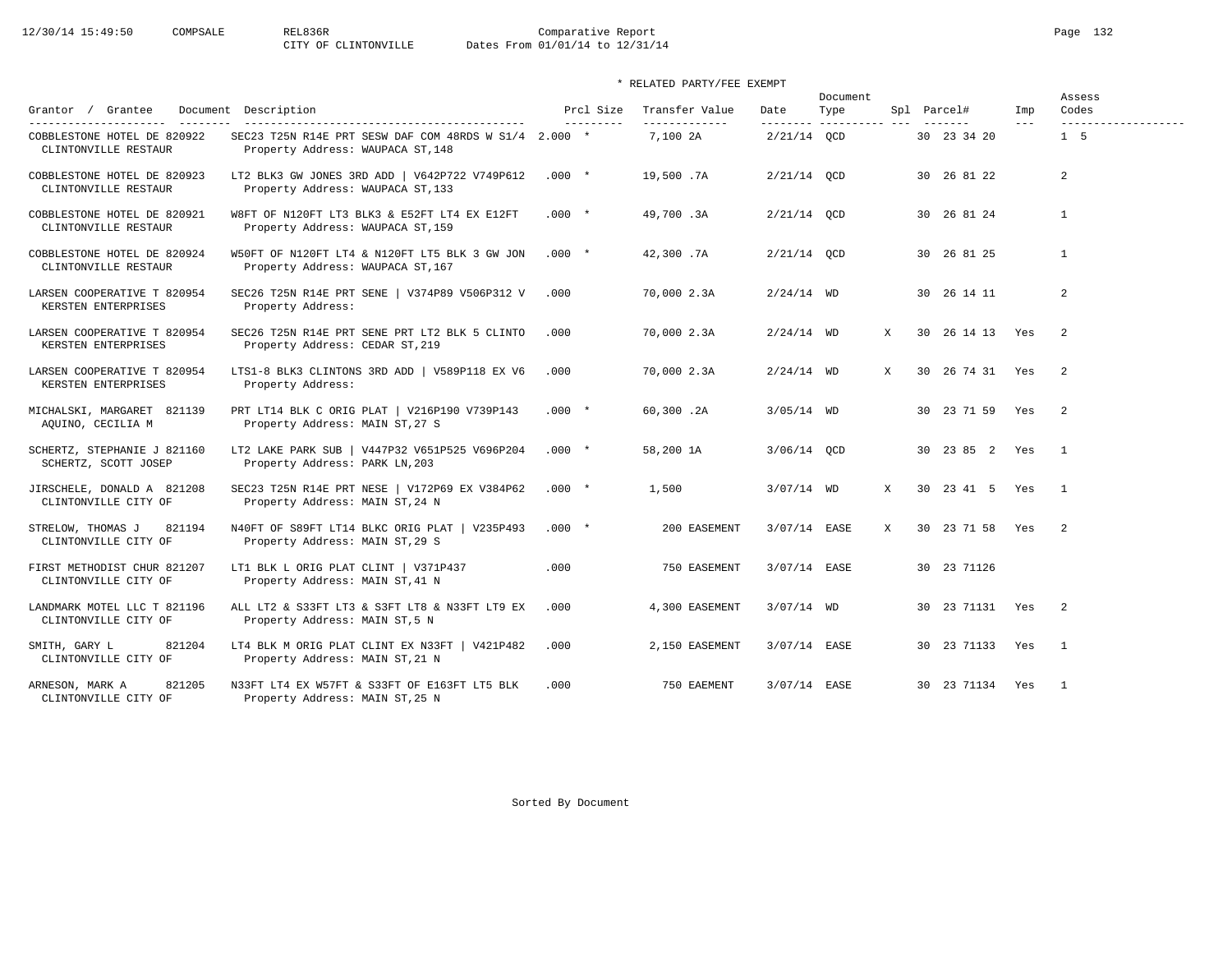# 12/30/14 15:49:50 COMPSALE REL836R Comparative Report Page 133<br>CITY OF CLINTONVILLE Dates From 01/01/14 to 12/31/14 Dates From 01/01/14 to 12/31/14

# \* RELATED PARTY/FEE EXEMPT

| Grantor / Grantee                                   | Document Description<br>--------------------------------                             | Prcl Size<br>$- - - - - - - - -$ | Transfer Value<br>------------- | Date            | Document<br>Type |              | Spl Parcel#           | Imp            | Assess<br>Codes            |
|-----------------------------------------------------|--------------------------------------------------------------------------------------|----------------------------------|---------------------------------|-----------------|------------------|--------------|-----------------------|----------------|----------------------------|
| 821206<br>HANSEN, BRUCE<br>CLINTONVILLE CITY OF     | N66FT OF E136FT LT5 BLK M ORIG PLAT CLINT   V<br>Property Address: MAIN ST, 33 N     | .000                             | 750 EASEMENT                    | 3/07/14 EASE    |                  |              | 30 23 71135           | $- - -$<br>Yes | $\mathbf{1}$               |
| P&D ENTERPRISES LLC 821191<br>CLINTONVILLE CITY OF  | PRT LT1 BLK N ORIG PLAT CLINT   V125P52 V199P<br>Property Address: MAIN ST, 18 S     | $.000*$                          | 7,650                           | $3/07/14$ WD    |                  | X            | 30 23 71145 Yes       |                | $\overline{2}$             |
| 821202<br>ROSE, GREGORY C<br>CLINTONVILLE CITY OF   | N22FT LT13 BLK1 EX E16FT CLINTON & WAYS ADD<br>Property Address: MAIN ST, 10 N       | $.068$ *                         | 300                             | $3/07/14$ WD    |                  | X            | 30 23 79 23 Yes       |                | $\overline{2}$             |
| REISSMAN, KATHY<br>821201<br>CLINTONVILLE CITY OF   | N 20FT OF LT14 BLK1 EX E 16FT CLINTON & WAYS<br>Property Address: MAIN ST, 6 N       | $.000 *$                         | 300                             | $3/07/14$ WD    |                  | X            | 30 23 79 25 Yes       |                | $\overline{2}$             |
| CLINTONVILLE AREA CH 821200<br>CLINTONVILLE CITY OF | NLY 24FT OF WLY 118FT LT9 BLK2 CLINTON & WAYS<br>Property Address: MAIN ST, 1 S      | $.000*$                          | 1,400                           | $3/07/14$ WD    |                  | X            | 30 23 79 42 Yes       |                | $\overline{2}$             |
| PFEFFERMAN, RICHARD 821199<br>CLINTONVILLE CITY OF  | LT9 BLK2 EX N24FT OF E30FT CLINTON&WAYS ADD E<br>Property Address: MAIN ST, 3 S      | $.000 *$                         | 1,200                           | $3/07/14$ WD    |                  | $\mathbf{x}$ | 30 23 79 43 Yes       |                | $\overline{2}$             |
| MCCORMICK, JAMES A 821198<br>CLINTONVILLE CITY OF   | PRT LT10 BLK2 CLINTON & WAYS ADD   V159P350 V<br>Property Address: MAIN ST, 5 S      | $.000*$                          | 1,200                           | $3/07/14$ WD    |                  | X            | 30 23 79 44 Yes       |                | $\overline{2}$             |
| DEWOLF, JOHN B III 821197<br>CLINTONVILLE CITY OF   | PRT LT10 BLK2 CLINTON & WAYS ADD   V395P174 V<br>Property Address: MAIN ST, 7 S      | $.000*$                          | 1,500                           | $3/07/14$ WD    |                  | X            | 30 23 79 45 Yes       |                | $\overline{2}$             |
| AUTO SERVICE PLUS LL 821193<br>CLINTONVILLE CITY OF | NLY 25FT OF SLY 74FT OF WLY 105FT LT 10 BLK 2<br>Property Address: MAIN ST, 11 S     | $.000 *$                         | 4,400                           | $3/07/14$ WD    |                  | X            | 30 23 79 46 Yes       |                | $\overline{2}$             |
| LAVIOLETTE, JEFFREY 821238<br>OLMSTED, ALAN M       | LT4 BLK5 HOME CO 1ST ADD   V486P676 V791P591<br>Property Address: 18TH ST, 37        | .000                             | 77,500                          | $3/10/14$ WD    |                  |              | 30 24 76 54 Yes       |                | $\overline{1}$             |
| 821377<br>CONRADT, DIANE J<br>LAKESHORE AUTO SALES  | PRT LT5 BLK 1 MRS E YOUNG & OTHERS ADD   V248<br>Property Address: MAIN ST, 125 S    | .000                             | 10,000.1A                       | $3/17/14$ WD    |                  |              | 30 26 83 6 Yes        |                | $\overline{\phantom{0}}^2$ |
| 821392<br>BESSETTE, HEATHER<br>BABICKY, BRIAN A     | LTS14-16 BLKB CADY LAND CO ADD   V425P488 V53<br>Property Address: FOLKMAN ST, 37    | .000                             | 67,200.3A                       | $3/18/14$ WD    |                  |              | 30 24 72 34 Yes       |                | $\overline{1}$             |
| SHERIFF OF WAUPACA C 821527<br>ASSOCIATED BANK NA   | LT2 BLK4 NW INVEST CO 1ST ADD   V515P276 V555<br>Property Address: GARFIELD AVE, 125 | $.000*$                          | 24,800                          | $3/24/14$ SHERI |                  |              | 30 24 77 42 Yes       |                | $\overline{1}$             |
| 821603<br>ARNESON, ALICE<br>PETERSON, THOMAS G      | S31FT LT3 BLK1 GUERNSEY & BRIX ADD   V149P293<br>Property Address: MAIN ST, 136 S    | .000                             | 80,000.1A                       | $3/25/14$ WD    |                  |              | 30  26  78  5  Yes  2 |                |                            |
| CLINTONVILLE AREA AM 821646<br>CLINTONVILLE CITY OF | SEC23 T25N R14E PRT E1/2 SE   V225P488 V618P6<br>Property Address: MAIN ST, 16 N     | $.000*$                          | 5,700                           | $3/27/14$ WD    |                  | $\mathbf{x}$ | 30 23 41 7            |                |                            |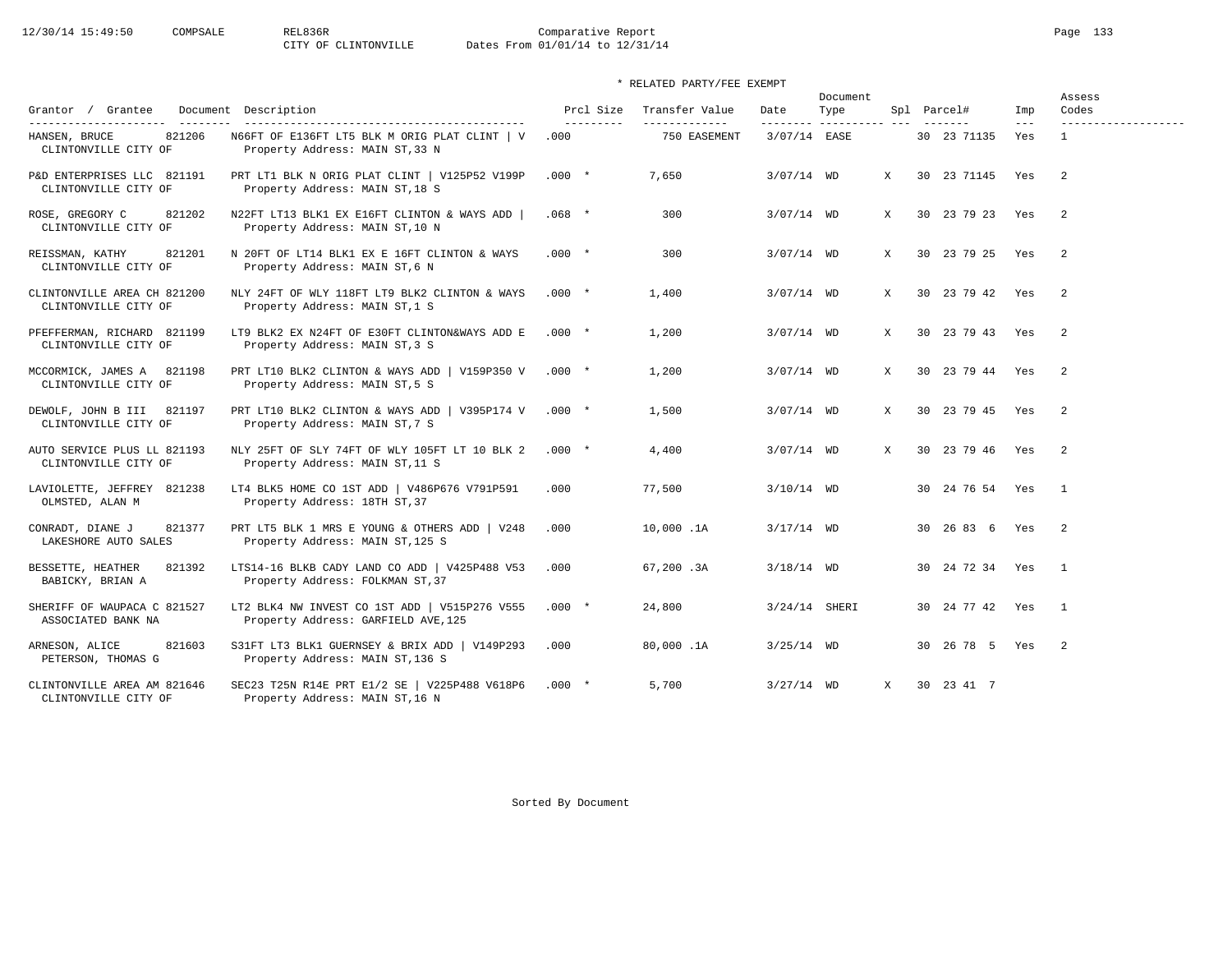12/30/14 15:49:50 COMPSALE REL836R Comparative Report Page 134<br>CITY OF CLINTONVILLE Dates From 01/01/14 to 12/31/14 Dates From 01/01/14 to 12/31/14

\* RELATED PARTY/FEE EXEMPT

| Grantor / Grantee                                   | Document Description                                                                    |         | Prcl Size | Transfer Value             | Date           | Document<br>Type |   | Spl Parcel#     | Imp          | Assess<br>Codes            |
|-----------------------------------------------------|-----------------------------------------------------------------------------------------|---------|-----------|----------------------------|----------------|------------------|---|-----------------|--------------|----------------------------|
| 821667<br>ROUSE, MICHAEL J<br>JPMORGAN CHASE BANK   | LT2 BLK2 F BUCHOLTZ 1ST ADD   V501P814 V611P4<br>Property Address: WEST ST, 108         | $.000*$ | --------- | -------------<br>31,200.5A | 3/28/14 SHERI  |                  |   | 30 23 76 12     | $---$<br>Yes | $\mathbf{1}$               |
| 821724<br>NOREN, GORDON D<br>GOODELL, PAULETTE J    | N30FT LT10 & ALL LTS 11&12 BLK 2 TORREYS 2ND<br>Property Address: CLINTON AVE, 170 N    | $.000*$ |           | 99,600                     | $3/31/14$ OCD  |                  |   | 30 23 95 30 Yes |              | $\mathbf{1}$               |
| 821770<br>HALL, EVVI R<br>HALL, WENDELL LEE         | LT3 GREGORYS ADD   V270P482 V714P243&247 V804<br>Property Address: 1ST ST, 43 E         | $.000*$ |           | 40,750.4A                  | $4/01/14$ OCD  |                  |   | 30 26 75 3 Yes  |              | $\mathbf{1}$               |
| KRUEGER, RICHARD A<br>821896<br>55 6TH STREET LLC   | SEC26 T25N R14E PRT NWNE DAF LT1 CSM V20P339<br>Property Address: 6TH ST, 55            | .000    |           | 90,000.5A                  | $4/08/14$ LC   |                  |   | 30 26 12 22 Yes |              | $\overline{2}$             |
| ENGELS, LISA<br>821960<br>HOLBROOK, JENNIFER L      | S50FT LT7 BLKF ORIG PLAT   V376P437 V583P16 V<br>Property Address: CLINTON AVE, 114 S   | .000    |           | 47,000.2A                  | $4/10/14$ WD   |                  |   | 30 23 71 77 Yes |              | $\overline{1}$             |
| WELLS FARGO BANK NA 822006<br>SECRETARY OF HOUSING  | LT3 BLK2 GUERNSEYS ADD   V269P323 V488P387 V5<br>Property Address: BENNETT ST, 204      | $.000*$ |           | 91,600 1A                  | $4/14/14$ WD   |                  |   | 30 26 76 13 Yes |              | $\mathbf{1}$               |
| 822104<br>DINS, JAMIE<br>CLINTONVILLE CITY OF       | SEC23 T25N R14E PRT NESE   V68P251 V163P110 V<br>Property Address: MAIN ST, 26 N        | $.000*$ |           | 3,350                      | $4/17/14$ WD   |                  | X | 30 23 41 4 Yes  |              | $\overline{1}$             |
| MICHALSKI, MARGARET 822343<br>CLINTONVILLE CITY OF  | PRT LT14 BLK C ORIG PLAT   V216P190 V739P143<br>Property Address: MAIN ST, 27 S         | $.000*$ |           | 400                        | $4/28/14$ WD   |                  | X | 30 23 71 59 Yes |              | $\overline{2}$             |
| FOX COMMUNITIES CRED 822342<br>CLINTONVILLE CITY OF | LT1 BLK M & E56FT LT11 ORIG PLAT AKA LT2 CSM<br>Property Address: MAIN ST, 3 N          | $.000*$ |           | 10,150                     | $4/28/14$ WD   |                  | X | 30 23 71130 Yes |              | $\overline{\phantom{0}}^2$ |
| SEAGRAVE FIRE APPARA 822341<br>CLINTONVILLE CITY OF | SEC24&25 T25N R14E PRT SW1/4 SEC24 & PRT NWNW 7.530<br>Property Address: 12TH ST, 105 E |         |           | 825 EASEMENT               | $4/28/14$ EASE |                  |   | 30 24 33 17 Yes |              | $\overline{\mathbf{3}}$    |
| SEAGRAVE FIRE APPARA 822341<br>CLINTONVILLE CITY OF | SEC24&25 T25N R14E PRT S1/2 SW SEC24 & PRT N1 2.216<br>Property Address:                |         |           | 825 EASEMENT               | $4/28/14$ EASE |                  |   | 30 24 87 3 Yes  |              | $\overline{\mathbf{3}}$    |
| WISCONSIN HOUSING & 822450<br>PARRY, JAY            | LT4 & S20FT LT5 BLK5 HIGHLAND PARK SUB EX E10<br>Property Address: HARRIET ST, 211      | .000    |           | 34,500 1A                  | $5/01/14$ WD   |                  |   | 30 23 83104 Yes |              | $\mathbf{1}$               |
| LEE, STEVE<br>822473<br>HEIN, JAMISON P             | S11FT LT2 E6FT OF N60FT LT18 & LT19 BLK2 EX W<br>Property Address: BRIX ST, 62          | .000    |           | 67,000.1A                  | $5/02/14$ WD   |                  |   | 30 23 92 62 Yes |              | $\overline{1}$             |
| 822643<br>MAUEL, MICHAEL<br>ROHAN, GERALD JR        | LT10 & S1/2 LT11 BLK2 HIGHLAND PARK SUB   V53<br>Property Address: WALNUT ST, 213       | .000    |           | 22,000.2A                  | $5/08/14$ WD   |                  |   | 30 23 83 40     | Yes          | $\overline{\phantom{1}}$   |
| SUTTNER, CHERI B PR 822625<br>GOERLINGER, ROGER J   | LT26 NORTHRIDGE ESTATES   V264P242 V399P106 V<br>Property Address: HARRISON AVE, 115    | $.000*$ |           | 150,300                    | 5/08/14 PERRE  |                  |   | 30 24 90 26 Yes |              | $\overline{1}$             |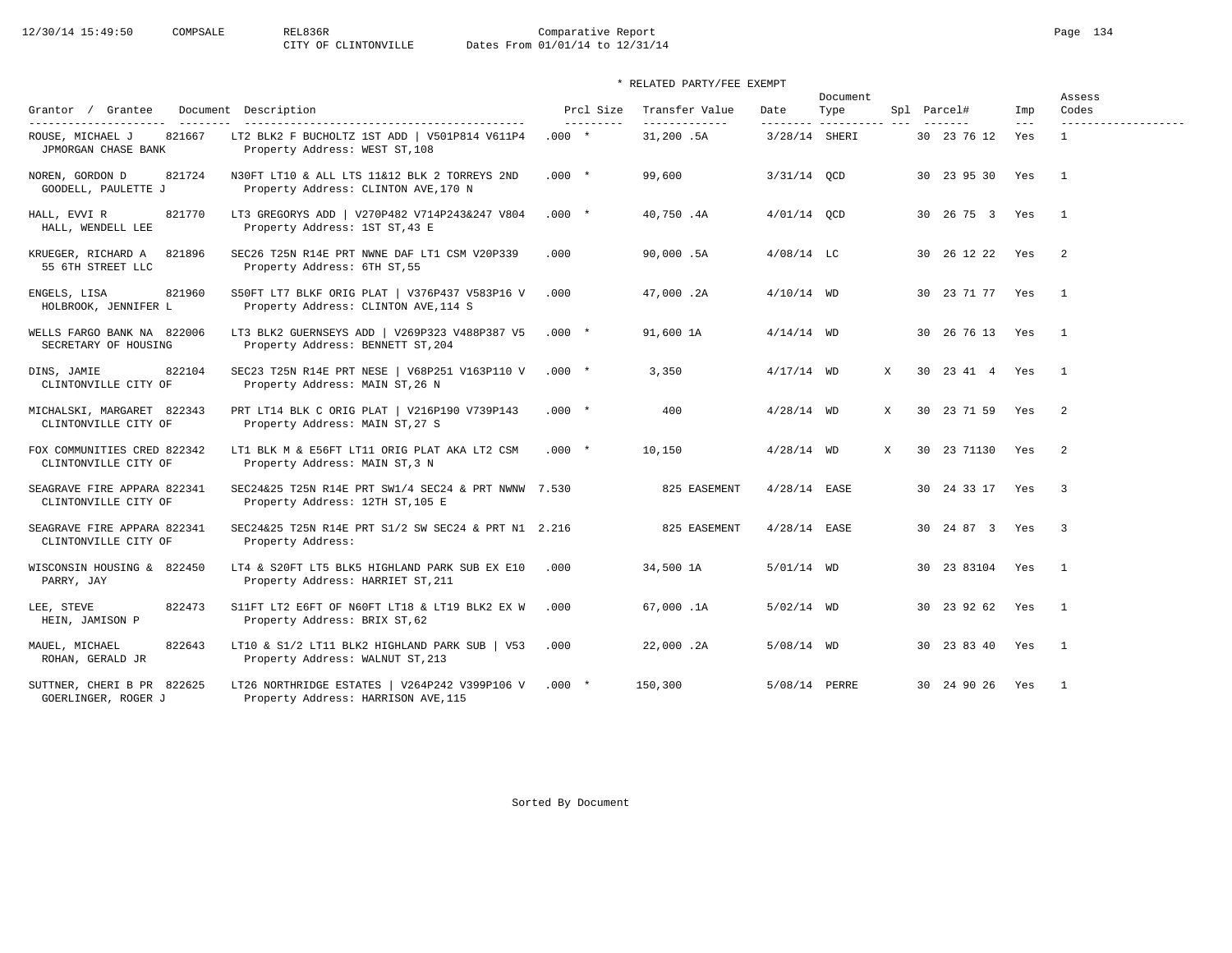# 12/30/14 15:49:50 COMPSALE REL836R Comparative Report Page 135<br>CITY OF CLINTONVILLE Dates From 01/01/14 to 12/31/14 Dates From 01/01/14 to 12/31/14

| Grantor / Grantee                                                            | Document Description                                                                                                   | Prcl Size             | Transfer Value          | Date                    | Document<br>Type |              | Spl Parcel#         | Imp            | Assess<br>Codes                     |
|------------------------------------------------------------------------------|------------------------------------------------------------------------------------------------------------------------|-----------------------|-------------------------|-------------------------|------------------|--------------|---------------------|----------------|-------------------------------------|
| ---------------------<br>822704<br>BIRLING, BRENDA L<br>B&T RENTAL PROPERTIE | ------------------------------------<br>LT3 BLK2 CLINTON & WAYS ADD   V275P87 V288P13<br>Property Address: 11TH ST, 27 | ----------<br>$.000*$ | -------------<br>55,800 | --------<br>5/09/14 OCD | -----------      |              | 30 23 79 33         | $- - -$<br>Yes | -------------------<br>$\mathbf{1}$ |
| 822703<br>BIRLING, BRENDA L<br>B&T RENTAL PROPERTIE                          | W1/2 LT7 BLK2 METZNERS 2ND ADD   V459P325<br>Property Address: 15TH ST, 16                                             | $.000*$               | 211,900.5A              | 5/09/14 QCD             |                  |              | 30 23 87 6 Yes      |                | $\overline{\phantom{0}}$            |
| 822703<br>BIRLING, BRENDA L<br>B&T RENTAL PROPERTIE                          | S 10FT LT2 & ALL LT3 BLK1 NW INVEST CO 1ST AD<br>Property Address: GARFIELD AVE, 134                                   | $.000*$               | 211,900.5A              | 5/09/14 QCD             |                  |              | 30 24 77 2 Yes      |                | $\frac{1}{2}$                       |
| BIRLING, BRENDA L<br>822703<br>B&T RENTAL PROPERTIE                          | LT21 BLK8 NW INVEST CO 1ST ADD   V387P315<br>Property Address: LINCOLN AVE, 87                                         | $.000*$               | 211,900.5A              | 5/09/14 OCD             |                  |              | 30 24 77141 Yes     |                | $\overline{1}$                      |
| 822703<br>BIRLING, BRENDA L<br>B&T RENTAL PROPERTIE                          | LT7 BLK1 LY S ST EX W60FT BUCHOLTZ ADD   V366<br>Property Address: 5TH ST, 50                                          | $.000*$               | 211,900.5A              | 5/09/14 OCD             |                  |              | 30 26 73 9 Yes      |                | $\overline{1}$                      |
| NATIONSTAR MORTGAGE 822821<br>SECRETARY OF HOUSING                           | LT7 BLK13 FWT CO 1ST ADD   V584P105 V592P391<br>Property Address: MCKINLEY AVE, 124                                    | $.000$ *              | 34,900.1A               | $5/14/14$ WD            |                  |              | 30 24 74167 Yes     |                | $\overline{1}$                      |
| SANDERS, ROY R PR<br>822841<br>SANDERS, ROY R                                | LT100 ROHRER 5TH SUB   V476P231 V505P92 V682P<br>Property Address: GARFIELD AVE, 200                                   | $.000*$               | 94,700                  | 5/15/14 PERRE           |                  |              | 30 24 85100 Yes     |                | $\overline{1}$                      |
| THOMPSON, PAULINE N 822949<br>JPMORGAN CHASE BANK                            | N1/2 LTS 1&2 BLK8 NW INVEST CO 1ST ADD   V456<br>Property Address: LINCOLN AVE, 105                                    | $.000*$               | 25,800 1A               | 5/19/14 SHERI           |                  |              | 30 24 77122 Yes     |                | $\overline{1}$                      |
| 822994<br>JAEGER, JEAN M<br>VANDE VEN, SHIRLEY M                             | E50FT LT6 BLK 1 BENTZ ADD EX COM NE/COR LT6 S<br>Property Address: 7TH ST, 15                                          | .000                  | 83,500 1A               | $5/21/14$ WD            |                  |              | 30 26 71 7 Yes      |                | $\overline{1}$                      |
| CLINTONVILLE CITY OF 823026<br>ADDISON REALTY CORP                           | SEC23 T25N R14E PRT NESE DAF LT2 CSM V19P315<br>Property Address: ANNE ST, 35                                          | $1.884$ *             | 5,000                   | 5/22/14 AWARD           |                  | $\mathbf{X}$ | 30 23 41 36 Yes     |                | $\overline{\phantom{0}}^2$          |
| BEHNKE, ORLAND RUEBE 823011<br>LOOSE, DARLENE L                              | SEC26 T25N R14E PRT SESE DAF LT2 CSM V2P16<br>Property Address: FLORA WAY, 111                                         | $.000*$               | 30,200.2A               | $5/22/14$ TOD           |                  |              | 30 26 85 31 Yes     |                | 2                                   |
| GILLING, CHRISTOPHER 823101<br>CLINTONVILLE CITY OF                          | LT3 BLK M ORIG PLAT CLINT EX S33FT   V479P761<br>Property Address: MAIN ST, 19 N                                       | $.000*$               | 700 EASEMENT            | 5/27/14 LIME            |                  | X            | 30 23 71132 Yes     |                | $\overline{\phantom{0}}^2$          |
| MORGAN, FRANK J<br>823122<br>BAGSTAD, LANCE C                                | S47FT OF W150FT LT11 BLKB REED & HOOPER ADD  <br>Property Address: MAIN ST, 192 N                                      | .000                  | 57,000.2A               | $5/27/14$ WD            |                  |              | 30  24  80  41  Yes |                | $\overline{\phantom{a}}$            |
| KOLPACK, KASEY<br>823093<br>CANNIVET, JOHN W                                 | LT40 FLORAL ACRES SUB   V736P859 V759P819 V79<br>Property Address: COLEUS CT, 40                                       | .000                  | 58,000.3A               | $5/27/14$ WD            |                  |              | 30 26 84 40         | Yes            | $\overline{1}$                      |
| 823231<br>ARMON, JOSHUA J<br>DIAZ, PAULINO RAMIRE                            | LT2 PARK TERRACE SUB   V472P128 V584P725 V793<br>Property Address: GINGER SPUR, 112                                    | .000                  | 26,000.2A               | $5/30/14$ WD            |                  |              | 30 26 86 2 Yes      |                | $\mathbf{1}$                        |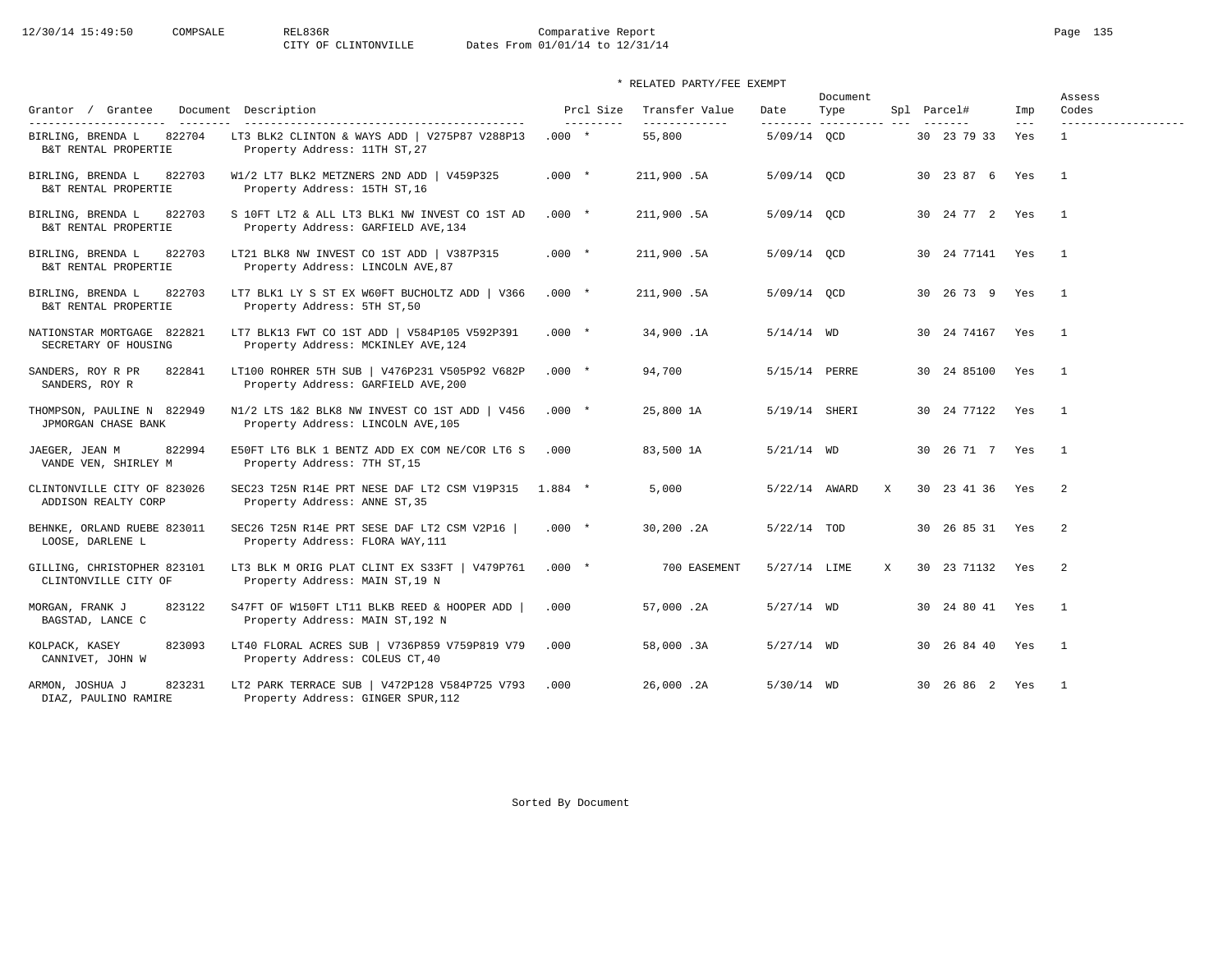|                                                      |                                                                                       |                         |                                  |               | Document                         |                        |                | Assess                       |
|------------------------------------------------------|---------------------------------------------------------------------------------------|-------------------------|----------------------------------|---------------|----------------------------------|------------------------|----------------|------------------------------|
| Grantor / Grantee<br>----------------------          | Document Description                                                                  | Prcl Size<br>---------- | Transfer Value<br>-------------- | Date          | Type<br>--------- ---------- --- | Spl Parcel#            | Imp<br>$- - -$ | Codes<br>------------------- |
| 823270<br>OESTREICH, FAYE J<br>BERGEVAIN, KYLE C     | LTS 7&8 BLK7 HEYERS ADD   V492P243 V542P530&5<br>Property Address: WALNUT ST, 175     | .000                    | 48,900.4A                        | $6/02/14$ WD  |                                  | 30 23 82 97            | Yes            | $\mathbf{1}$                 |
| LOOSE, DARLENE L<br>823256<br>ANDERSON, JODI L       | SEC26 T25N R14E PRT SESE DAF LT2 CSM V2P16<br>Property Address: FLORA WAY, 111        | .000                    | 30,200.2A                        | $6/02/14$ OCD |                                  | 30 26 85 31 Yes        |                | $\overline{2}$               |
| 823387<br>WRIGHT, MICHAEL D<br>CLINTONVILLE CITY OF  | W80FT LT1 & ALL LTS 2-4 BLK3 CLINTON & WAYS A<br>Property Address: MAIN ST, 19 S      | $.000$ *                | 14,050.008                       | $6/05/14$ WD  | X                                | 30 23 79 51 Yes        |                | $\overline{2}$               |
| SPTMNR PROPERTIES TR 823427<br>DEER CREEK HEALTH HO  | SEC14 T25N R14E PRT SESE DAF LT1 CSM V11P328<br>Property Address: GREEN TREE RD, 70 W | 4.060                   | 1,741,936 4A                     | $6/06/14$ WD  |                                  | 30 14 44 6 Yes         |                | $\overline{2}$               |
| ASSOCIATED BANK NA<br>823452<br>APPLEWOOD PROPERTIES | LT2 BLK4 NW INVEST CO 1ST ADD   V515P276 V555<br>Property Address: GARFIELD AVE, 125  | .000                    | 19,500.2A                        | $6/06/14$ WD  |                                  | 30 24 77 42 Yes        |                | $\overline{1}$               |
| JEPSON, LYNN E JR<br>823654<br>JEPSON, LORI A        | LT9 BLK 1 STACY & CLINTON ADD   V755P565<br>Property Address: 10TH ST, 93             | $.000*$                 | 125,000 1A                       | $6/13/14$ OCD |                                  | 30 23 92 13 Yes        |                | $\overline{\phantom{0}}$     |
| 823696<br>MAGEE, CHAD T<br>ARMSTRONG, LEAH M         | LT42 ROHRER 2ND SUB   V552P610<br>Property Address: GARFIELD AVE, 160                 | .000                    | 79,000.1A                        | $6/16/14$ WD  |                                  | 30 24 82 42 Yes        |                | $\overline{1}$               |
| 823752<br>LEHMAN, ASHLEY T<br>LEHMAN, ASHLEY T       | W1/2 LT8 & ALL LT9 BLK3 FWT CO 1ST ADD   V194<br>Property Address: GARFIELD AVE, 62   | $.000*$                 | 85,000.2A                        | $6/18/14$ QCD |                                  | 30 24 74 38 Yes        |                | $\mathbf{1}$                 |
| BANK OF AMERICA NA<br>823938<br>SECRETARY OF HOUSING | LT5 BLK1 TORREYS 1ST ADD & PRT NESE ADJ LT5<br>Property Address: CLINTON AVE, 88 N    | $.000*$                 | 89,200                           | $6/24/14$ WD  |                                  | 30  23  94  5  Yes  1  |                |                              |
| SMITH, TIMOTHY L<br>824091<br>FISHER, TAMMY K        | LT5 BLK5 RIVER HTS SUB   V562P715 V679P733 V7<br>Property Address: BRENT ST, 50       | .000                    | 86,000.2A                        | $6/27/14$ WD  |                                  | 30 23 90 75 Yes        |                | $\overline{1}$               |
| LOHRENTZ, ROBERT R<br>824140<br>RODRIGUEZ, BRYCE J   | LT11 BLK4 HOME CO 1ST ADD   V439P461 V458P125<br>Property Address: 18TH ST, 40        | .000                    | 59,500 1A                        | $6/30/14$ WD  |                                  | 30  24  76  41  Yes  1 |                |                              |
| 824216<br>SCHMANDT, LARRY<br>OCONNOR SALES & REAL    | LT11 BLK2 RIVER HTS SUB   V481P976<br>Property Address: 9TH ST, 150                   | .000                    | 24,000.2A                        | 7/02/14 PERRE |                                  | 30 23 90 31 Yes        |                | $\overline{1}$               |
| OCONNOR SALES & REAL 824217<br>WOLF, RONALD R        | LT11 BLK2 RIVER HTS SUB   V481P976<br>Property Address: 9TH ST, 150                   | .000                    | 38,500.1A                        | $7/02/14$ WD  |                                  | 30 23 90 31 Yes        |                | $\overline{1}$               |
| BOB & DEBS CLUB 45 L 824205<br>GASTRAUS CLUB 45 LLC  | SEC35 T25N R14E PRT NESW & PRT NWSE LY W HWY<br>Property Address: MAIN ST, 702 S      | .674                    | 60,000.6A                        | $7/02/14$ WD  |                                  | 30 35 42 2 Yes         |                | $\overline{\phantom{0}}$ 2   |
| 824246<br>KELLER, ALFRED<br>KELLER, NICHOLAS B       | SEC23 T25N R14E PRT NESE   V362P84<br>Property Address: WILSON ST, 31                 | $.000*$                 | 62,000 1A                        | $7/03/14$ LC  |                                  | 30 23 41 15 Yes        |                | $\overline{1}$               |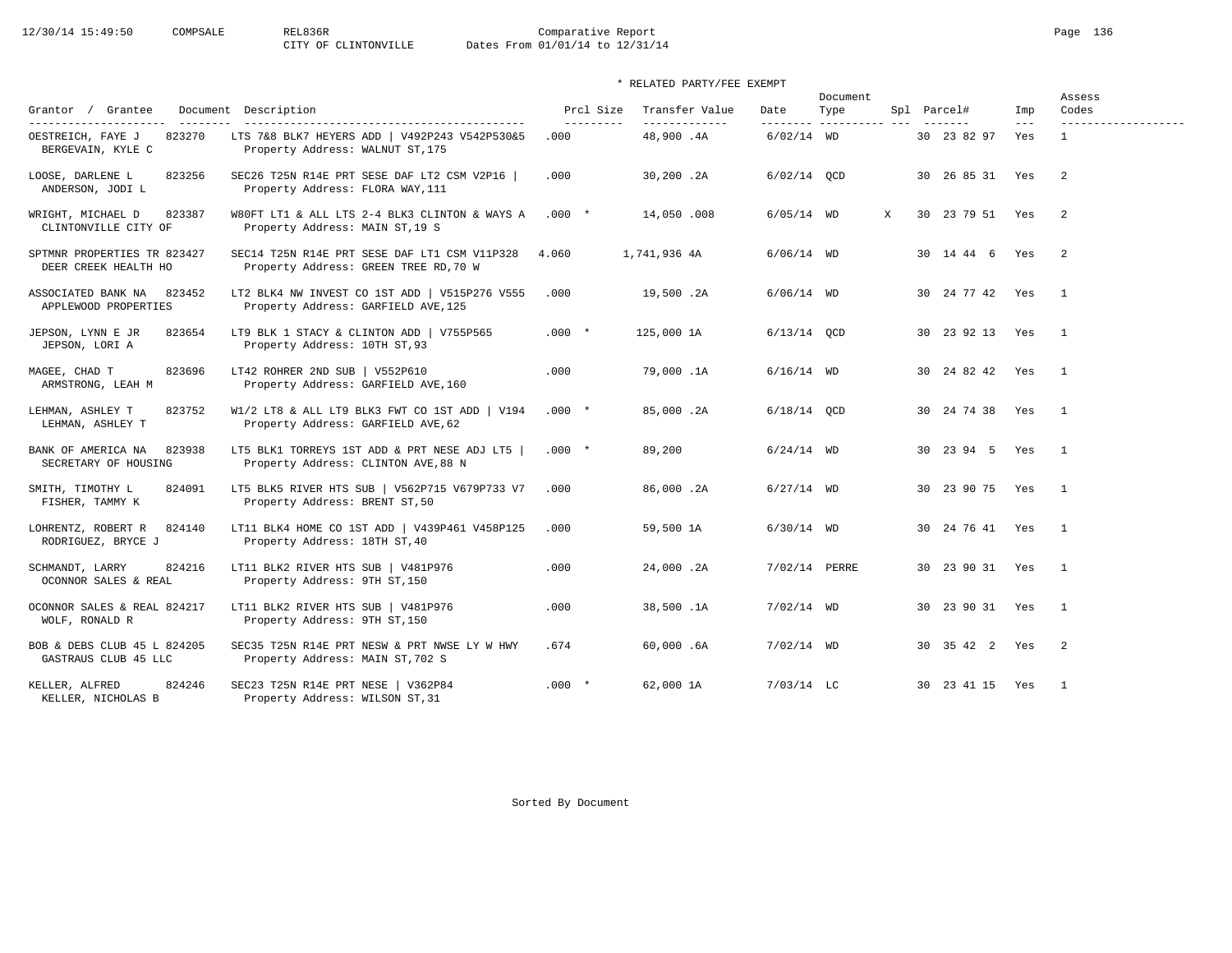# 12/30/14 15:49:50 COMPSALE REL836R Comparative Report Page 137<br>CITY OF CLINTONVILLE Dates From 01/01/14 to 12/31/14 Dates From 01/01/14 to 12/31/14

| Grantor / Grantee                                                     | Document Description                                                                  | Prcl Size          | Transfer Value             | Date            | Document<br>Type         |   | Spl Parcel#     | Imp            | Assess<br>Codes                     |
|-----------------------------------------------------------------------|---------------------------------------------------------------------------------------|--------------------|----------------------------|-----------------|--------------------------|---|-----------------|----------------|-------------------------------------|
| ----------------------<br>824262<br>JAMES, VARDIAN A<br>H&G ACRES LLC | ELY 65FT OF NLY 118FT LT3 BLK 1 STEVENS PLAT<br>Property Address: 13TH ST, 73 W       | ----------<br>.000 | -------------<br>65,000.2A | $7/03/14$ WD    | --------- ---------- --- |   | 30 23 93 10     | $- - -$<br>Yes | -------------------<br>$\mathbf{1}$ |
| BECK, CAROL J<br>824257<br>BIRLING, TERRY                             | LT5 BLK3 & V289P439 OF NW INVEST CO 1ST ADD  <br>Property Address: LINCOLN AVE, 121   | .000               | 38,500.1A                  | $7/03/14$ WD    |                          |   | 30 24 77 25 Yes |                | $\overline{1}$                      |
| BIRLING, TERRY<br>824259<br>B&T RENTAL PROPERTIE                      | LT5 BLK3 & V289P439 OF NW INVEST CO 1ST ADD  <br>Property Address: LINCOLN AVE, 121   | $.000*$            | 38,500.1A                  | 7/03/14 QCD     |                          |   | 30 24 77 25 Yes |                | $\mathbf{1}$                        |
| AURORA MEDICAL GROUP 824279<br>FLC INC                                | SEC35 T25N R14E PRT SWNE DAF LT3 CSM V27P139<br>Property Address: MAIN ST, 545 S      | 5.411              | 200,000 5.4A               | $7/03/14$ WD    |                          |   | 30 35 13 3 Yes  |                | $\overline{2}$                      |
| WENGELSKI, MOLLY J<br>824375<br>JUSTMAN, MICHAEL J                    | LT27 NORTHRIDGE ESTATES   V264P242 V399P106 V<br>Property Address: HARRISON AVE, 119  | .000               | 146,000.3A                 | $7/09/14$ WD    |                          |   | 30 24 90 27 Yes |                | $\overline{1}$                      |
| US BANK NATIONAL ASS 824420<br>SECRETARY OF HOUSING                   | LT1 BLK D ROHRER 3RD SUB   V565P385 V911P286<br>Property Address: ROBERT ST, 173      | $.000 *$           | 59,900 1A                  | $7/11/14$ WD    |                          |   | 30 24 83 1 Yes  |                | $\overline{1}$                      |
| 824482<br>MORRIS, JILL A<br>BUSS, ALEXANDER J                         | W14FT LT3 BLK4 EX S33FT & E26FT LT4 EX S33FT<br>Property Address: 8TH ST, 75          | .000               | 74,000.1A                  | $7/14/14$ WD    |                          |   | 30 23 92 86 Yes |                | $\overline{1}$                      |
| FLETCHER, JODY MICHE 824460<br>FEDERAL HOME LOAN MO                   | E1/2 LTS9&10 BLK4 BUCHOLTZ ADD   V591P267 V59<br>Property Address: PAULINA ST, 80     | $.000 *$           | 50,000 1A                  | 7/14/14 SHERI   |                          |   | 30 26 73 60 Yes |                | $\mathbf{1}$                        |
| SHERIFF OF WAUPACA C 824472<br>FOX COMMUNITIES CRED                   | LT4 BLK1 EX N30FT GUERNSEY & BRIX ADD   V356P<br>Property Address: 6TH ST, 14         | $.000*$            | 170,000                    | $7/14/14$ SHERI |                          |   | 30 26 78 6      |                | $\overline{2}$                      |
| SHERIFF OF WAUPACA C 824472<br>FOX COMMUNITIES CRED                   | LT2 BLK1 GUERNSEY & BRIX ADD   V456P495 V472P<br>Property Address: MAIN ST, 130 S     | $.000 *$           | 170,000                    | 7/14/14 SHERI   |                          |   | 30 26 78 7 Yes  |                | 2                                   |
| 824569<br>OCONNOR, GERARD J<br>CLINTONVILLE CITY OF                   | S 22FT OF LT13 BLK1 EX E 16FT CLINTON & WAYS<br>Property Address: MAIN ST, 8 N        | $.000*$            | 300                        | $7/16/14$ WD    |                          | X | 30 23 79 24 Yes |                | 2                                   |
| 824563<br>GERRITS, ROGER J<br>FORSBERG, GREGORY D                     | LT17 FLORAL ACRES SUB   V530P643 V531P02 V613<br>Property Address: PRIMROSE CIR, 17   | .000               | 98,000.3A                  | $7/16/14$ WD    |                          |   | 30 26 84 17 Yes |                | $\overline{1}$                      |
| TELINDERT, SAMANTHA 824600<br>TELINDERT, JOEL M                       | W1/2 LTS 1-3 BLK3 FWT CO 1ST ADD   V606P865 V<br>Property Address: HUGHES ST, 79      | $.000*$            | 100,000                    | $7/17/14$ OCD   |                          |   | 30 24 74 31 Yes |                | $\overline{\phantom{1}}$            |
| CHERI B, SUTTNER<br>824611<br>WALSKE, PAUL                            | LT26 NORTHRIDGE ESTATES   V264P242 V399P106 V<br>Property Address: HARRISON AVE, 115  | .000               | 155,000.3A                 | $7/17/14$ WD    |                          |   | 30 24 90 26 Yes |                | $\overline{1}$                      |
| 824650<br>BLOCK, WILLIAM B<br>BETTIN, KRYSTIN M                       | SEC24 T25N R14E PRT SWSW   V247P88&179 V714P4<br>Property Address: 12TH ST, 102 1/2 E | .000               | 53,000.3A                  | $7/18/14$ WD    |                          |   | 30 24 33 8 Yes  |                | $\overline{1}$                      |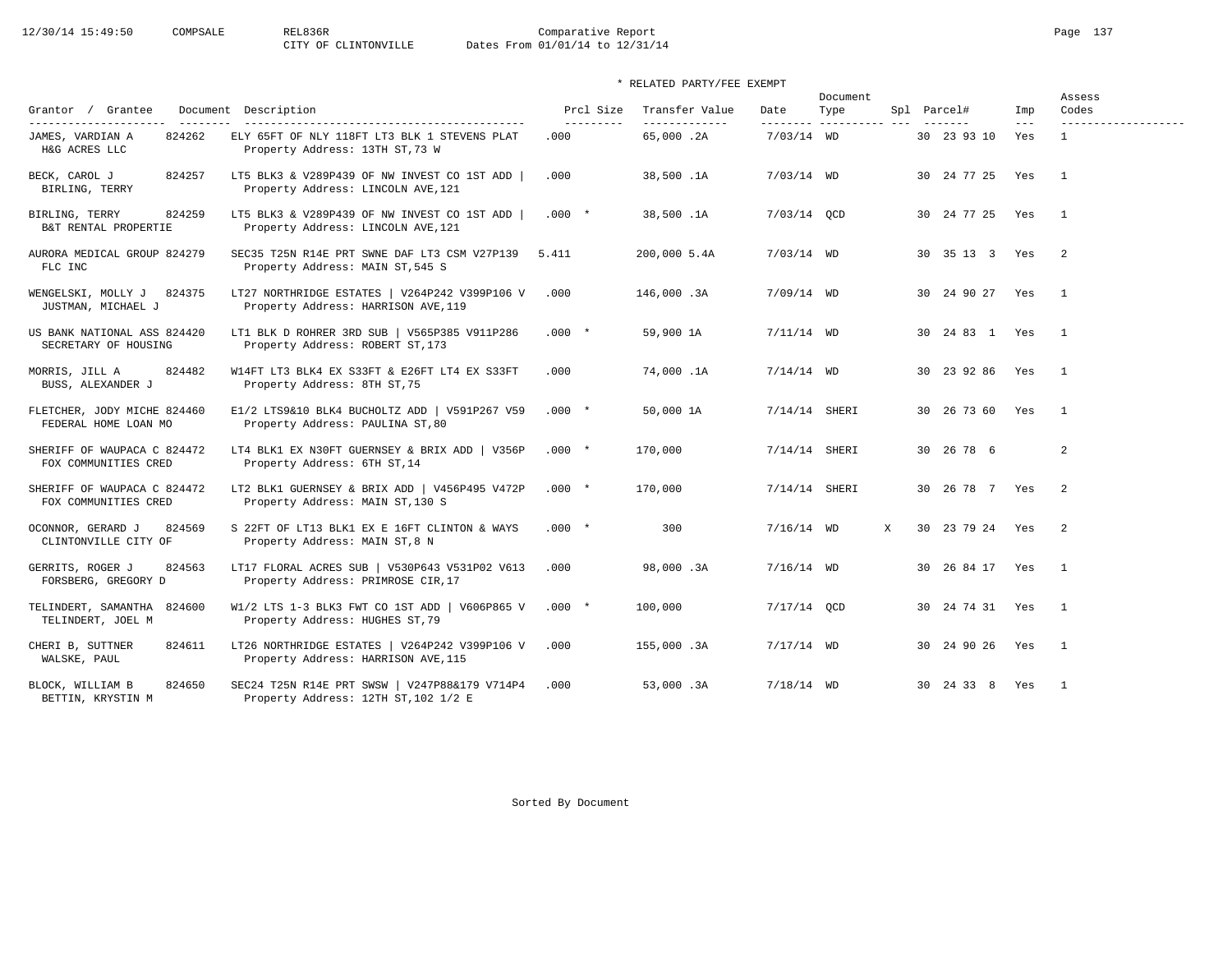12/30/14 15:49:50 COMPSALE REL836R Comparative Report Page 138<br>CITY OF CLINTONVILLE Dates From 01/01/14 to 12/31/14 Dates From 01/01/14 to 12/31/14

\* RELATED PARTY/FEE EXEMPT

| Grantor / Grantee                                   | Document Description                                                                  | Prcl Size                           | Transfer Value             | Date                      | Document<br>Type |   | Spl Parcel#        | Imp            | Assess<br>Codes                     |
|-----------------------------------------------------|---------------------------------------------------------------------------------------|-------------------------------------|----------------------------|---------------------------|------------------|---|--------------------|----------------|-------------------------------------|
| KUEHL, GERALD M<br>824695<br>BANK OF NEW YORK MEL   | LT5 BLK3 HOME CO 1ST ADD   V492P774 V764P610<br>Property Address: MAIN ST, 215 N      | $- - - - - - - - - - -$<br>$.000 *$ | -------------<br>69,700 1A | --------<br>7/21/14 SHERI | .                |   | 30 24 76 25        | $- - -$<br>Yes | -------------------<br>$\mathbf{1}$ |
| REDEVELOPMENT AUTHOR 824741<br>HOMETOWN LIVING LLC  | SEC24 T25N R14E PRT NESW DAF LT3 CSM V23P231<br>Property Address:                     | 3.368                               | 13,480 3.3A                | $7/22/14$ WD              |                  |   | 30 24 31 10        |                |                                     |
| 824708<br>JASZEWSKI, GUY W<br>SCHISEL, BRIAN        | LT104 ROHRER 5TH SUB & PRT VACATED 19TH ST<br>Property Address: PARK ST, 72 N         | .000                                | 92,760.2A                  | $7/22/14$ WD              |                  |   | 30  24  85104  Yes |                | $\overline{\phantom{0}}$            |
| FIRST NATIONAL BANK 824712<br>LORENTZ, RYAN P       | LTS1-3 BLK2 BLOCHS PLAT #3   V972P42<br>Property Address: 7TH ST, 206                 | .000                                | 21,000.4A                  | $7/22/14$ WD              |                  |   | 30 25 71 31 Yes    |                | $\overline{2}$                      |
| RASMUSSEN, VERN D<br>824901<br>MUSKY MANIA LLC      | PRT BLOCHS PLAT NO 2 & PRT EBERT PLAT DAF LT1<br>Property Address: WILLOW ST, 124     | $.000*$                             | 67,400                     | $7/25/14$ QCD             |                  |   | 30 23 74 10 Yes    |                | $\overline{1}$                      |
| MCCAULEY, JANET L<br>824906<br>SCHROEPFER, MEGAN N  | E1/2 LT7 BLK2 METZNERS 2ND ADD   V553P307 V72<br>Property Address: 15TH ST, 20        | .000                                | 66,000.1A                  | $7/25/14$ WD              |                  |   | 30 23 87 7 Yes     |                | $\overline{1}$                      |
| US BANK NA TRUSTEE<br>825110<br>ZIEBELL, LARRY J    | SEC25 T25N R14E PRT NENW LY S OF RD DAF LT1 C<br>Property Address: 7TH ST, 210        | .000                                | 72,500 1A                  | 8/04/14 DEED              |                  |   | 30 25 21 14 Yes    |                | $\overline{1}$                      |
| 825188<br>MALUEG, DOUGLAS J<br>WENDORF, CHRISTOPHER | LT4 BLK1 TORREYS 2ND ADD & PRT LT5 DESC V472P<br>Property Address: CLINTON AVE, 112 N | .000                                | 902                        | 8/06/14 QCD               |                  | X | 30 23 95 4 Yes     |                | $\mathbf{1}$                        |
| HARTER, LINDA<br>825341<br>DANIELS, LEONARD G       | LTS16&17 BLK2 CLINTONS 3RD ADD   V459P29 V482<br>Property Address: 2ND ST, 25 E       | $.000*$                             | 80,000.3A                  | 8/11/14 OCD               |                  |   | 30 26 74 26 Yes    |                | $\overline{1}$                      |
| TESKE, TODD D<br>825528<br>TESKE, PAMELA M          | LT5 EX W4FT & W24.5FT LT4 BLK2 CLINTONS ADD  <br>Property Address: 14TH ST, 56 W      | $.000*$                             | 15,000 1A                  | 8/20/14 OCD               |                  |   | 30 23 78 15 Yes    |                | $\overline{1}$                      |
| HOFFMANN, GALE J PR 825599<br>SCHUSTER, PETER G     | LTS 3&4 BLK7 HEYERS ADD   V369P608 V546P182<br>Property Address: 18TH ST, 83          | .000                                | 105,000.3A                 | 8/22/14 PERRE             |                  |   | 30 23 82 93 Yes    |                | $\overline{1}$                      |
| 825597<br>YANKEE, DONALD A<br>VOLLRATH, LAURIE A    | LT6 BLK1 TORREYS 2ND ADD   V732P20 V735P241 V<br>Property Address: CLINTON AVE, 120 N | .000                                | 58,000 1A                  | $8/22/14$ WD              |                  |   | 30 23 95 6 Yes     |                | $\overline{1}$                      |
| 825645<br>ALIMI, OEMAL<br>ALIMI, SHPENDI            | SEC26 T25N R14E PRT SWSE DAF COM INT N/L OF 4<br>Property Address: MAIN ST, 317 S     | $.000*$                             | 275,000                    | $8/25/14$ WD              |                  |   | 30 26 43 13 Yes    |                | $\overline{2}$                      |
| SANDERS, ROY R<br>825822<br>HUEBNER, JOSHUA P       | LT100 ROHRER 5TH SUB   V476P231 V505P92 V682P<br>Property Address: GARFIELD AVE, 200  | .000                                | 93,500.2A                  | $9/02/14$ WD              |                  |   | 30  24  85100  Yes |                | $\overline{1}$                      |
| 825868<br>WALSKE, PAUL<br>RUBENZER, STACI L         | SEC23 T25N R14E PRT SENE   V358P132<br>Property Address: CLINTON AVE, 161 N           | .000                                | 73,500 1A                  | $9/03/14$ WD              |                  |   | 30 23 14 13 Yes    |                | $\overline{1}$                      |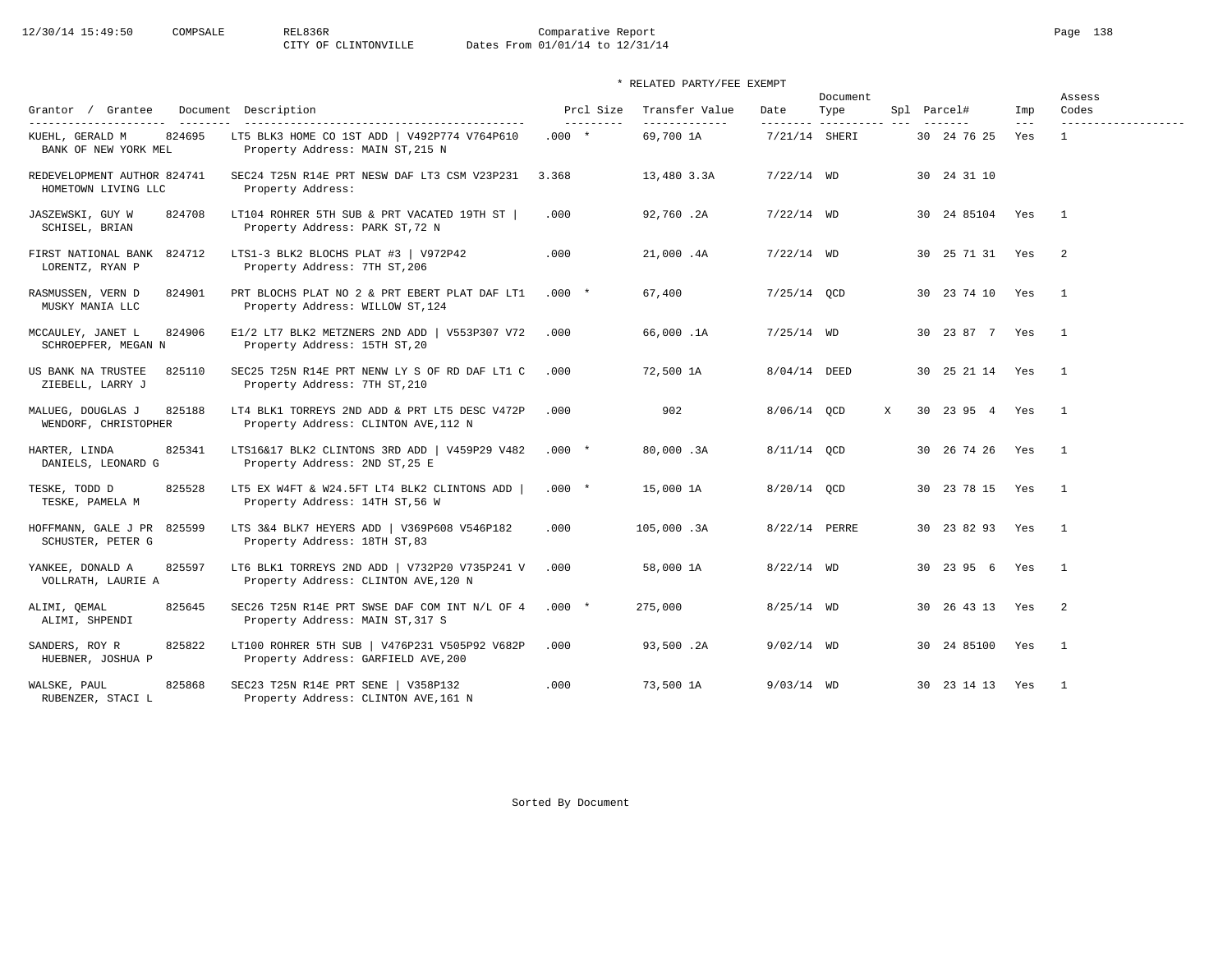# 12/30/14 15:49:50 COMPSALE REL836R Comparative Report Page 139<br>CITY OF CLINTONVILLE Dates From 01/01/14 to 12/31/14 Dates From 01/01/14 to 12/31/14

| Grantor / Grantee                                    |                                                                                      | Prcl Size  | Transfer Value | Date          | Document            | Spl Parcel#     | Imp     | Assess<br>Codes     |
|------------------------------------------------------|--------------------------------------------------------------------------------------|------------|----------------|---------------|---------------------|-----------------|---------|---------------------|
| ----------------------                               | Document Description<br>------------------------------------                         | ---------- | -------------  | ---------     | Type<br>----------- |                 | $- - -$ | ------------------- |
| 825888<br>ZELASKO, ALICE M<br>ZELASKO, RONALD T JR   | LT1 EX W 7.5FT BLK1 RIVER HTS SUB   V407P45 V<br>Property Address: WEST ST, 60       | $.000 *$   | 81,000.5A      | $9/04/14$ OCD |                     | 30  23  90  1   | Yes     | $\mathbf{1}$        |
| 825888<br>ZELASKO, ALICE M<br>ZELASKO, RONALD T JR   | LTS11&12 & W8FT LT1 BLK1 RIVER HTS   V477P777<br>Property Address: RIVERSIDE DR, 50  | $.000*$    | 81,000.5A      | $9/04/14$ OCD |                     | 30 23 90 11     |         | $\mathbf{1}$        |
| 826037<br>KENDL, JASON H<br>DICKSON, LYLE B          | SEC23 T25N R14E PRT SENE COM NE COR LT4 BLK4<br>Property Address: CLINTON AVE, 157 N | .000       | 89,500.3A      | $9/10/14$ WD  |                     | 30 23 14 14 Yes |         | $\overline{1}$      |
| BERGER, JOHN D<br>826039<br>LUNDT, SAMUEL            | W5FT LT4 & ALL LTS5&6 BLK7 NW INVEST CO 1ST A<br>Property Address: LINCOLN AVE, 106  | .000       | 87,000.3A      | $9/10/14$ LC  |                     | 30 24 77 94 Yes |         | $\overline{1}$      |
| JPMORGAN CHASE BANK 826329<br>SECRETARY OF HOUSING   | N1/2 LTS 1&2 BLK8 NW INVEST CO 1ST ADD   V456<br>Property Address: LINCOLN AVE, 105  | $.000*$    | 25,800 1A      | $9/19/14$ WD  |                     | 30 24 77122 Yes |         | $\overline{1}$      |
| ADDISON REALTY CORP 826362<br>CLINTONVILLE CASTLEB   | SEC23 T25N R14E PRT NESE DAF LT2 CSM V19P315<br>Property Address: ANNE ST, 35        | 1.884      | 2,116,500 1A   | $9/22/14$ OCD |                     | 30 23 41 36     | Yes     | $\overline{2}$      |
| POOLE, BEATRICE E<br>826354<br>BRADEN, BRANDON S     | LT1 & W 15FT LT2 BLKA CADY LAND CO   V354P464<br>Property Address: ANNE ST, 184      | .000       | 53,500.1A      | $9/22/14$ WD  |                     | 30 24 72 1 Yes  |         | $\overline{1}$      |
| ZANDI, JEFF M<br>826447<br>FROEHLICH, TAMMY          | W37FT LT6 & E34FT LT7 EBERT PLAT & PRT BEALS<br>Property Address: PEARL ST, 71       | .000       | 49,900.2A      | $9/24/14$ WD  |                     | 30 23 80 9 Yes  |         | $\overline{1}$      |
| KUSS, KEITH ALLEN<br>826562<br>KOTTER, LISA A        | LTS 3&4 & N34FT LTS 5&14 & S26FT LT15 EX E5FT<br>Property Address: WALNUT ST, 236    | $.000 *$   | 160,500 1A     | $9/26/14$ OCD |                     | 30 23 83 53     | Yes     | $\overline{1}$      |
| NATIONSTAR MORTGAGE<br>826634<br>LEMMENES, DAVID A   | SEC23 T25N R14E PRT SENE COM NE COR LT4 BLK4<br>Property Address: CLINTON AVE, 151 N | .000       | 33,000 1A      | $9/29/14$ WD  |                     | 30 23 14 16 Yes |         | $\overline{1}$      |
| TL NOLAN ENTERPRISES 826606<br><b>SCHUSTER TRUST</b> | LTS 5&6 BLK7 HEYERS ADD   V474P401 V524P884<br>Property Address: 18TH ST, 85         | .000       | 5,750.3A       | $9/29/14$ WD  |                     | 30 23 82 95     |         | $\mathbf{1}$        |
| 826607<br>BRAUER, SHARON<br>OBERHAUSER, SUZANNE      | N40FT LT5 & S40FT LT4 BLK4 RIVER HEIGHTS SUB<br>Property Address: BRENT ST, 38       | .000       | 122,000.2A     | $9/29/14$ WD  |                     | 30 23 90 54 Yes |         | $\overline{1}$      |
| JOHNSON, MARY<br>826613<br>RINDT, DEREK A            | N30FT LT8 & ALL LT9 BLK8 FWD CO 1ST ADD   V41<br>Property Address: MCKINLEY AVE, 93  | .000       | 40,500.2A      | $9/29/14$ WD  |                     | 30 24 74 98     | Yes     | $\overline{1}$      |
| STAATS, KAREN L<br>826670<br>KRUEGER, SUSAN M        | LTS 1-3 BLK6 EX S60FT HIGHLAND PARK SUB   V44<br>Property Address: GROVE ST, 75      | .000       | 92,000.3A      | $9/30/14$ WD  |                     | 30 23 83112 Yes |         | $\overline{1}$      |
| MOERICKE, BART J<br>826672<br>THREE COACHES LLC      | S1/2 LTS 1&2 BLK8 NW INVEST CO 1ST ADD   V535<br>Property Address: LINCOLN AVE, 103  | .000       | 50,000 1A      | $9/30/14$ WD  |                     | 30 24 77121 Yes |         | $\overline{1}$      |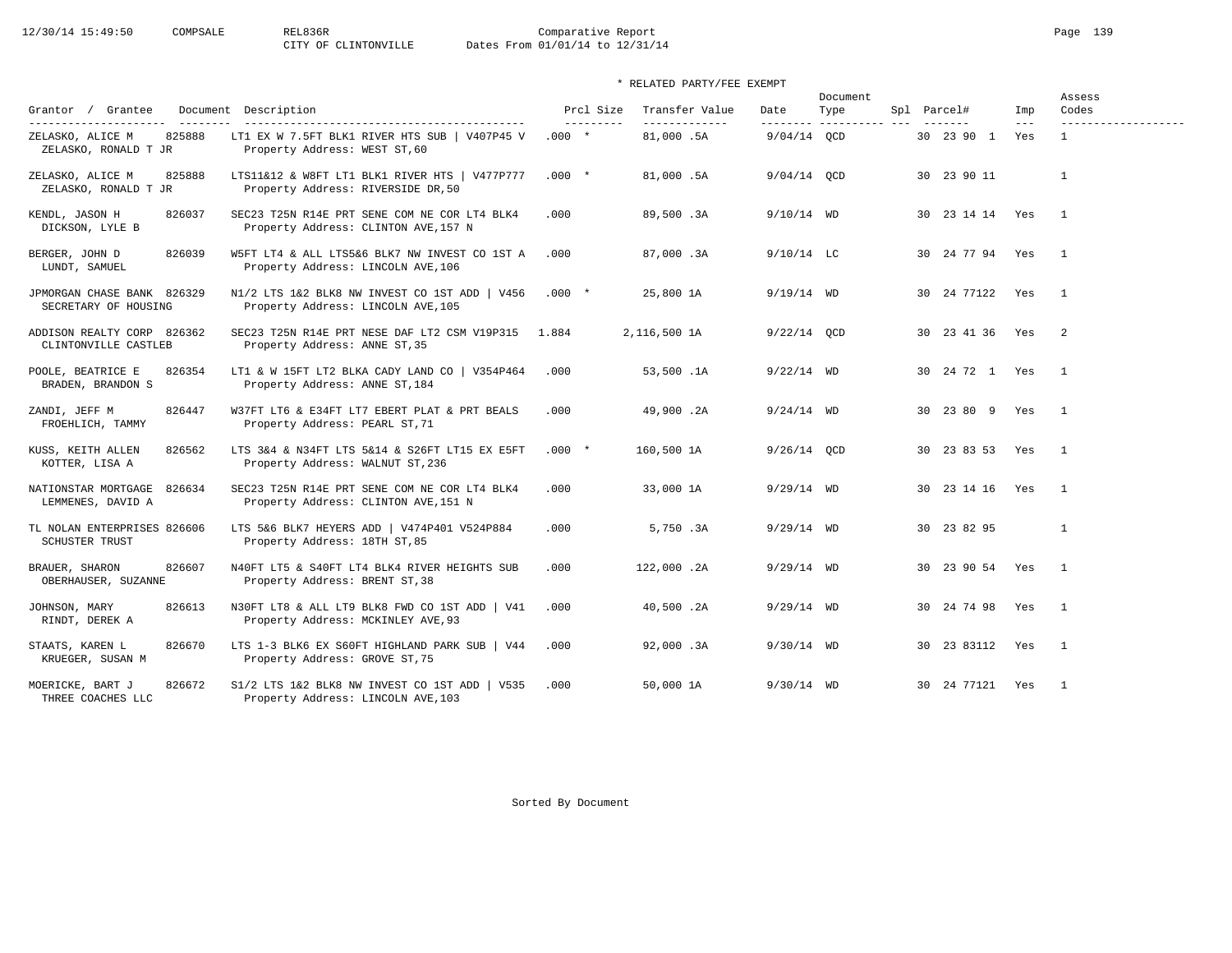12/30/14 15:49:50 COMPSALE REL836R Comparative Report Page 140<br>CITY OF CLINTONVILLE Dates From 01/01/14 to 12/31/14

# \* RELATED PARTY/FEE EXEMPT

| Grantor / Grantee                                                    | Document Description                                                                                                      | Prcl Size          | Transfer Value             | Date                    | Document<br>Type | Spl Parcel#     | Imp          | Assess<br>Codes          |
|----------------------------------------------------------------------|---------------------------------------------------------------------------------------------------------------------------|--------------------|----------------------------|-------------------------|------------------|-----------------|--------------|--------------------------|
| ---------------------<br>826842<br>OLSON, AUSTIN D<br>BARBER, AMANDA | -------------------------------------<br>LT11 BLK3 FWT CO 1ST ADD & COM SE/COR LT11 WL<br>Property Address: HUGHES ST, 71 | ----------<br>.000 | -------------<br>62,200 1A | --------<br>10/06/14 WD | -----------      | 30 24 74 41     | $---$<br>Yes | -------------------      |
| OPTIONS IN HOUSING I 826876<br>MEYER, KIM F                          | LT8 & W45FT OF LTS9&10 BLK3 HOME CO 1ST ADD<br>Property Address: 18TH ST, 18                                              | .000               | 45,900.3A                  | 10/07/14 WD             |                  | 30 24 76 29 Yes |              | $\overline{1}$           |
| YOUNK, EARL D TRUSTE 826969<br>SHIRLEY YOUNK LLC                     | SEC26 T25N R14E PRT NENE   V338P189 V484P473<br>Property Address: 7TH ST, 92                                              | $.000*$            | 51,000 1A                  | 10/10/14 TRUST          |                  | 30 26 11 12 Yes |              | $\mathbf{1}$             |
| GUNDERSON, GENEVA<br>826999<br>DANKERT, WENDY L                      | LT8 BLK5 JONES 2ND ADD   V579P898 V589P664 V6<br>Property Address: MODOC ST, 253                                          | .000               | 45,000.1A                  | 10/13/14 WD             |                  | 30 26 80 28     | Yes          | $\mathbf{1}$             |
| MCDONALD, MARILYN M 827053<br>GNC 70 230                             | LTS8&9 BLK4 HIGHLAND PARK SUB   V480P764 V490<br>Property Address: GROVE ST, 70                                           | .000               | 98,400                     | 10/14/14 QCD            |                  | 30 23 83 78 Yes |              | $\overline{\phantom{1}}$ |
| SCHULKE, TRAVIS S<br>827048<br>DRUCKREY, AMY J                       | LT8 BLK1 NOBLES ADD   V389P245 V792P688 V808P<br>Property Address: 13TH ST, 118 W                                         | .000               | 62,500.1A                  | $10/14/14$ WD           |                  | 30 23 88 8 Yes  |              | $\mathbf{1}$             |
| SHERIFF OF WAUPACA C 827032<br>FIRST NATIONAL BANK                   | LT 4 FLORAL ACRES SUB   V539P740 V628P41 V686<br>Property Address: PETUNIA CIR, 4                                         | $.000*$            | 51,600 1A                  | 10/14/14 SHERI          |                  | 30 26 84 4 Yes  |              | $\overline{1}$           |
| MUSSELMAN, PEGGY J T 827133<br>DEVROY, BRITTANY N                    | LTS1-3 BLK2 VICTORY ADD   V265P160 V471P53 V5<br>Property Address: ROBERT ST, 118                                         | .000               | 60,444 1A                  | 10/16/14 TRUAG          |                  | 30 24 86 1 Yes  |              | $\overline{1}$           |
| ENGELHARDT, RALPH E 827157<br>OZMENT, SAMANTHA L                     | LT2 BLK2 STEVENS PLAT   V465P265 V466P809 V76<br>Property Address: 12TH ST, 57 N                                          | .000               | $\circ$                    | 10/17/14 QCD            |                  | 30 23 93 22     |              | $\mathbf{1}$             |
| ENGELHARDT, RALPH E 827155<br>OZMENT, SAMANTHA L                     | PRT LT3 BLK2 STEVENS PLAT DAF BEG SE COR N58D<br>Property Address: 12TH ST, 51 N                                          | .000               | 82,000.2A                  | 10/17/14 WD             |                  | 30 23 93 28 Yes |              | $\overline{1}$           |
| 827182<br>DRAKE, AMY<br>BESTUL, KATHLEEN L                           | E1/2 OF LT13 & ALL LT14 BLK17 FWT CO 2ND ADD<br>Property Address: 15TH ST, 112                                            | .000               | 42,000.2A                  | 10/17/14 WD             |                  | 30 24 75 43 Yes |              | $\overline{1}$           |
| BUBOLTZ, DANIEL J<br>827209<br>BALKE, KEITH C                        | LT21 LAKE PARK SUB   V685P799 V764P890 V781P7<br>Property Address: PARK LN, 234                                           | .000               | 178,000.8A                 | $10/20/14$ WD           |                  | 30 23 85 21 Yes |              | $\mathbf{1}$             |
| 827279<br>TOLLES, JOSEPH<br>CLINTONVILLE CITY OF                     | SEC23&24 T25N R14E PRT SENE SEC23 & PRT SWNW<br>Property Address: MAIN ST, 115 N                                          | .000               | 900 EASEMENT               | 10/21/14 EASE           |                  | 30 23 14 21 Yes |              | $\overline{1}$           |
| HAMBLIN, JOSEPH<br>827278<br>CLINTONVILLE CITY OF                    | SEC23&24 T25N R14E PRT SENE SEC23 & PRT SWNW<br>Property Address: MAIN ST, 111 N                                          | .000               | 200 EASEMENT               | 10/21/14 EASE           |                  | 30 23 14 22 Yes |              | $\overline{1}$           |
| 827276<br>STAMPS, SHEILA<br>CLINTONVILLE CITY OF                     | SEC23 T25N R14E PRT SENE & NESE   V113P49 V58<br>Property Address: MAIN ST, 99 N                                          | .000               | 750 EASEMENT               | 10/21/14 EASE           |                  | 30 23 14 24 Yes |              | $\overline{1}$           |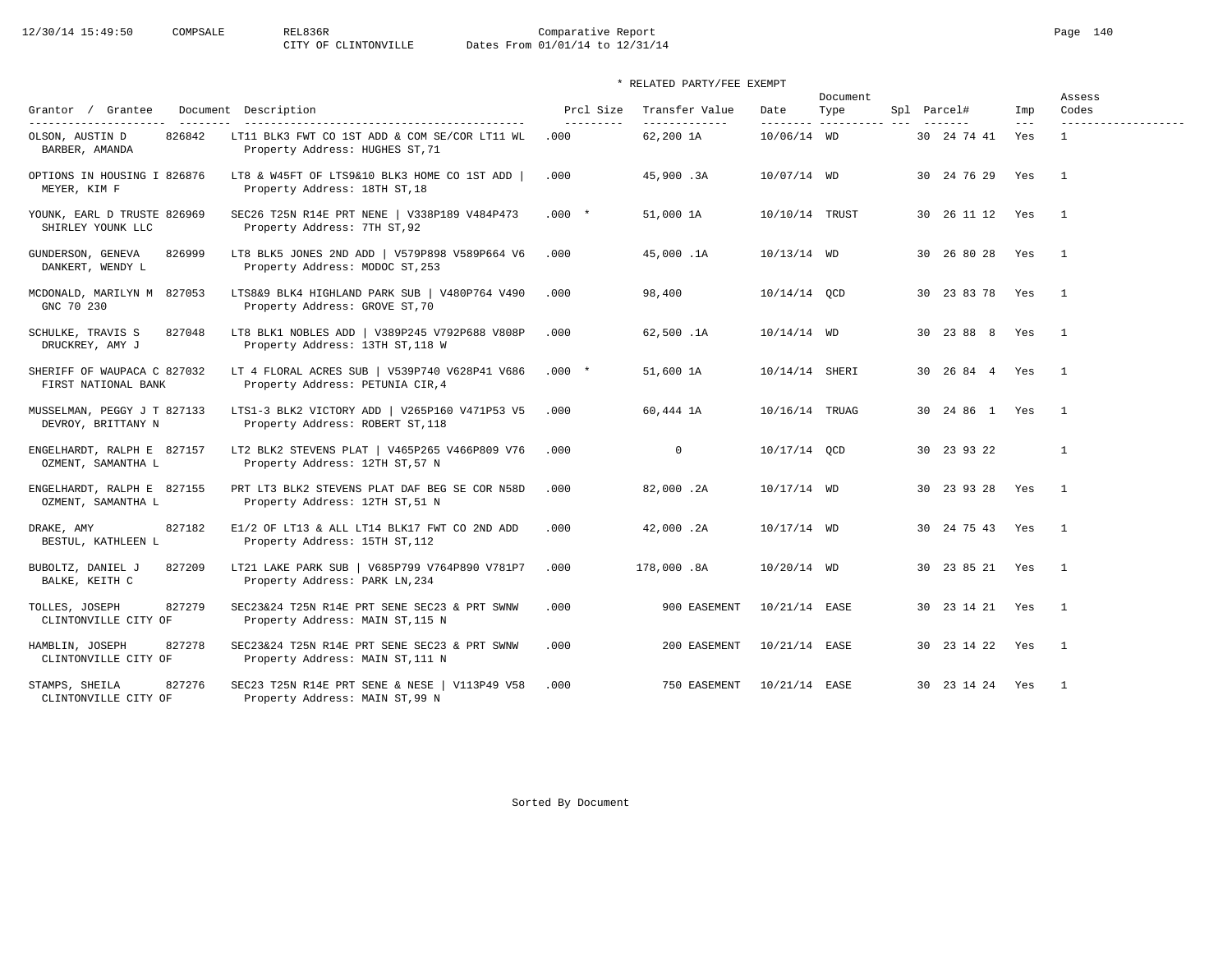12/30/14 15:49:50 COMPSALE REL836R Comparative Report Page 141 Dates From 01/01/14 to 12/31/14

\* RELATED PARTY/FEE EXEMPT

|                                                      |                                                                                   |                         |                                 | Document          |                        |  |                 | Assess       |                              |
|------------------------------------------------------|-----------------------------------------------------------------------------------|-------------------------|---------------------------------|-------------------|------------------------|--|-----------------|--------------|------------------------------|
| Grantor / Grantee                                    | Document Description                                                              | Prcl Size<br>---------- | Transfer Value<br>------------- | Date<br>--------- | Type<br>-------------- |  | Spl Parcel#     | Imp<br>$---$ | Codes<br>------------------- |
| JAECKS, GLEN A<br>827307<br>CLINTONVILLE CITY OF     | SEC23 T25N R14E PRT SENE & NESE   V195P377 V4<br>Property Address: MAIN ST, 95 N  | .000                    | 500 EASEMENT                    | 10/21/14 EASE     |                        |  | 30 23 41 20     | Yes          | $\mathbf{1}$                 |
| BOSSERT, TODD R<br>827275<br>CLINTONVILLE CITY OF    | SEC23 T25N R14E PRT NESE   V143P528 V467P774<br>Property Address: MAIN ST, 91 N   | .000                    | 600 EASEMENT                    | 10/21/14 EASE     |                        |  | 30 23 41 21 Yes |              | $\overline{1}$               |
| OLK, JAMES H<br>827274<br>CLINTONVILLE CITY OF       | SEC23 T25N R14E PRT NESE DESC V156P337 EX ARE<br>Property Address: MAIN ST, 87 N  | .000                    | 750 EASEMENT                    | 10/21/14 EASE     |                        |  | 30 23 41 22 Yes |              | $\overline{1}$               |
| 827306<br>GIORDANA, JEAN<br>CLINTONVILLE CITY OF     | SEC23 T25N R14E PRT NESE   V398P87 V486P47<br>Property Address: MAIN ST, 83 N     | .000                    | 1,100 EASEMENT                  | 10/21/14 EASE     |                        |  | 30 23 41 23 Yes |              | $\overline{1}$               |
| FIRST METHODIST CHUR 827270<br>CLINTONVILLE CITY OF  | LT1 BLK L ORIG PLAT CLINT   V371P437<br>Property Address: MAIN ST, 41 N           | .000                    | 200 EASEMENT                    | 10/21/14 EASE     |                        |  | 30 23 71126     |              |                              |
| GIORDANA, JEAN<br>827272<br>CLINTONVILLE CITY OF     | LT1 EX N50FT & LT2 BLK1 EX N50FT CLINTONS ADD<br>Property Address: MAIN ST, 73 N  | .000                    | 1,100 EASEMENT                  | 10/21/14 EASE     |                        |  | 30 23 78 1 Yes  |              | $\overline{1}$               |
| 827271<br>DUNLAVY, BRIAN P<br>CLINTONVILLE CITY OF   | N85FT LT10 BLK4 CLINTONS ADD   V416P549 V530P<br>Property Address: MAIN ST, 61 N  | .000                    | 200 EASEMENT                    | 10/21/14 EASE     |                        |  | 30 23 78 40 Yes |              | $\overline{1}$               |
| GILLING, MARY THERES 827273<br>CLINTONVILLE CITY OF  | LT2 BLK1 EX E 50FT METZNERS 1ST ADD   V396P28<br>Property Address: MAIN ST, 62 N  | .000                    | 550 EASEMENT                    | 10/21/14 EASE     |                        |  | 30 23 86 3 Yes  |              | $\overline{1}$               |
| TAYLOR, JUDITH<br>827277<br>CLINTONVILLE CITY OF     | LT3 BLK2 METZNERS 1ST ADD   V494P379 V585P864<br>Property Address: MAIN ST, 88 N  | .000                    | 300 EASEMENT                    | 10/21/14 EASE     |                        |  | 30 23 86 15 Yes |              | $\overline{1}$               |
| 827282<br>POPPE, MELISSA A<br>CLINTONVILLE CITY OF   | SEC24 T25N R14E PRT SWNW   V199P3<br>Property Address: MAIN ST, 135 N             | .000                    | 350,550 EASEMENT 10/21/14 EASE  |                   |                        |  | 30 24 23 7 Yes  |              | $\overline{1}$               |
| 827284<br>KIRCHNER, MYRTLE<br>CLINTONVILLE CITY OF   | SEC24 T25N R14E PRT SWNW   V265P330<br>Property Address: MAIN ST, 139 N           | .000                    | 800 EASEMENT                    | 10/21/14 EASE     |                        |  | 30 24 23 9 Yes  |              | $\overline{1}$               |
| HUNDERTMARK, JEAN L 827285<br>CLINTONVILLE CITY OF   | SEC24 T25N R14E PRT SWNW   V173P3&4 V814P900<br>Property Address: MAIN ST, 153 N  | .000                    | 600 EASEMENT                    | 10/21/14 EASE     |                        |  | 30 24 23 10 Yes |              | $\overline{1}$               |
| TESSMER, BARBARA A 827281<br>CLINTONVILLE CITY OF    | SEC24 T25N R14E PRT SWNW   V195P59 V677P126 V<br>Property Address: MAIN ST, 129 N | .000                    | 900 EASEMENT                    | 10/21/14 EASE     |                        |  | 30 24 23 11 Yes |              | $\overline{1}$               |
| HOFFMAN, JEFFREY C<br>827280<br>CLINTONVILLE CITY OF | SEC24&23 T25N R14E PRT SENE SEC23 & SWNW SEC2<br>Property Address: MAIN ST, 125 N | .000                    | 200 EASEMENT                    | 10/21/14 EASE     |                        |  | 30 24 23 12 Yes |              | $\overline{1}$               |
| 827286<br>RUIZ, NORMA P<br>CLINTONVILLE CITY OF      | LT3 BLK1 HOME CO 1ST ADD   V373P531 V509P172<br>Property Address: MAIN ST, 165 N  | .000                    | 500 EASEMENT                    | 10/21/14 EASE     |                        |  | 30 24 76 3 Yes  |              | $\overline{1}$               |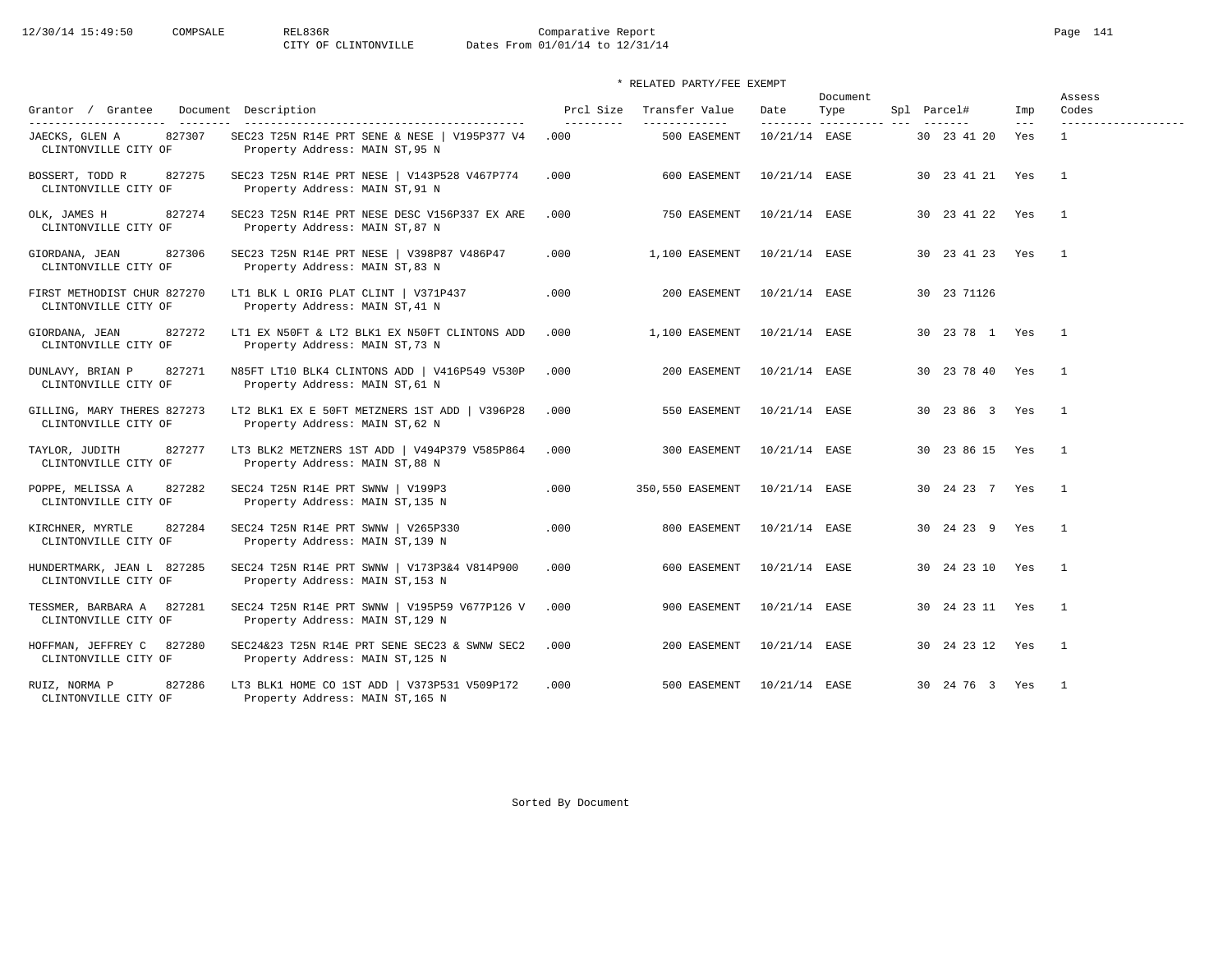|                                                      |                                                                                   |                        |                                  |                   |                        | Document |  |                 |                | Assess                       |  |
|------------------------------------------------------|-----------------------------------------------------------------------------------|------------------------|----------------------------------|-------------------|------------------------|----------|--|-----------------|----------------|------------------------------|--|
| Grantor / Grantee<br>----------------------          | Document Description                                                              | Prcl Size<br>--------- | Transfer Value<br>-------------- | Date<br>--------- | Type<br>-------------- |          |  | Spl Parcel#     | Imp<br>$- - -$ | Codes<br>------------------- |  |
| 827289<br>WEGE, JUNE<br>CLINTONVILLE CITY OF         | LT1 BLK2 HOME CO 1ST ADD   V324P469<br>Property Address: MAIN ST, 177 N           | .000                   | 800 EASEMENT                     | 10/21/14 EASE     |                        |          |  | 30 24 76 11     | Yes            | $\mathbf{1}$                 |  |
| SCHULTZ, TODD A<br>827290<br>CLINTONVILLE CITY OF    | LT2 BLK2 HOME CO 1ST ADD   V398P275 V973P09<br>Property Address: MAIN ST, 181 N   | .000                   | 500 EASEMENT                     | 10/21/14 EASE     |                        |          |  | 30 24 76 12 Yes |                | $\overline{1}$               |  |
| MCMILLIN, NICHOLAS R 827291<br>CLINTONVILLE CITY OF  | LT4 BLK2 HOME CO 1ST ADD   V606P697<br>Property Address: MAIN ST, 187 N           | .000                   | 200 EASEMENT                     | 10/21/14 EASE     |                        |          |  | 30 24 76 14 Yes |                | $\overline{1}$               |  |
| 827292<br>ADAMS, MICHAEL R<br>CLINTONVILLE CITY OF   | LT1 BLK3 HOME CO 1ST ADD   V318P57<br>Property Address: MAIN ST, 203 N            | .000                   | 250 EASEMENT                     | 10/21/14 EASE     |                        |          |  | 30 24 76 21 Yes |                | $\overline{1}$               |  |
| 827295<br>VIAENE, RONALD B<br>CLINTONVILLE CITY OF   | LT2 BLK3 HOME CO 1ST ADD   V603P72 V733P815 V<br>Property Address: MAIN ST, 205 N | .000                   | 500 EASEMENT                     | 10/21/14 EASE     |                        |          |  | 30 24 76 22 Yes |                | $\overline{1}$               |  |
| SEEHAFER, RICHARD L 827296<br>CLINTONVILLE CITY OF   | LT4 BLK3 HOME CO 1ST ADD   V250P433 V885P481<br>Property Address: MAIN ST, 213 N  | .000                   | 200 EASEMENT                     | 10/21/14 EASE     |                        |          |  | 30 24 76 24 Yes |                | $\overline{1}$               |  |
| 827302<br>CONNELLY, JOHN<br>CLINTONVILLE CITY OF     | LT5 EX W15FT BLKA & PT LTS2, 3&4 LY S HWY 156<br>Property Address: MAIN ST, 270 N | .000.                  | 400 EASEMENT                     | 10/21/14 EASE     |                        |          |  | 30 24 78 5 Yes  |                | $\overline{2}$               |  |
| 827301<br>COPUS, GLENN R<br>CLINTONVILLE CITY OF     | LT6 EX W15FT ORCHARD PK SUB   EX V264P245 V37<br>Property Address: MAIN ST, 268 N | .000                   | 200 EASEMENT                     | 10/21/14 EASE     |                        |          |  | 30 24 78 6 Yes  |                | $\overline{1}$               |  |
| 827300<br>GAST, RONALD H<br>CLINTONVILLE CITY OF     | LT11 & N48FT LT12 BLKA ORCHARD PARK SUB   V32<br>Property Address: MAIN ST, 256 N | .000                   | 200 EASEMENT                     | 10/21/14 EASE     |                        |          |  | 30 24 78 11 Yes |                | $\overline{1}$               |  |
| BELLIVEAU, CATHERINE 827299<br>CLINTONVILLE CITY OF  | LT1 EX N55FT & ALL LTS2&3 BLKB ORCHARD PARK S<br>Property Address: MAIN ST, 240 N | .000                   | 600 EASEMENT                     | 10/21/14 EASE     |                        |          |  | 30 24 78 32 Yes |                | $\overline{1}$               |  |
| GR FAMILY INVESTMENT 827283<br>CLINTONVILLE CITY OF  | W1/2 LT3 BLKB REED & HOOPER ADD   V666P660 V7<br>Property Address: MAIN ST, 140 N | .000                   | 500 EASEMENT                     | 10/21/14 EASE     |                        |          |  | 30 24 80 16 Yes |                | $\overline{1}$               |  |
| 827287<br>DUMKE, ARLO<br>CLINTONVILLE CITY OF        | S50FT OF W150FT LT5 BLK B REED & HOOPER ADD<br>Property Address: MAIN ST, 152 N   | .000                   | 200 EASEMENT                     | 10/21/14 EASE     |                        |          |  | 30 24 80 22 Yes |                | $\overline{1}$               |  |
| STRELOW, THOMAS J<br>827288<br>CLINTONVILLE CITY OF  | W1/2 LT6 BLK B REED & HOOPER ADD   V524P729<br>Property Address: MAIN ST, 158 N   | .000                   | 1,350 EASEMENT                   | 10/21/14 EASE     |                        |          |  | 30 24 80 26 Yes |                | $\overline{1}$               |  |
| 827293<br>RATH, PHILIP J<br>CLINTONVILLE CITY OF     | W1/2 LT9 BLK B REED & HOOPER ADD   V393P28 V6<br>Property Address: MAIN ST, 182 N | .000                   | 200 EASEMENT                     | 10/21/14 EASE     |                        |          |  | 30 24 80 36 Yes |                | $\overline{1}$               |  |
| 827294<br>KRUEGER, BRADLEY S<br>CLINTONVILLE CITY OF | N53FT OF W150FT LT11 BLKB REED & HOOPER ADD<br>Property Address: MAIN ST, 194 N   | .000.                  | 200 EASEMENT                     | 10/21/14 EASE     |                        |          |  | 30 24 80 42 Yes |                | $\overline{1}$               |  |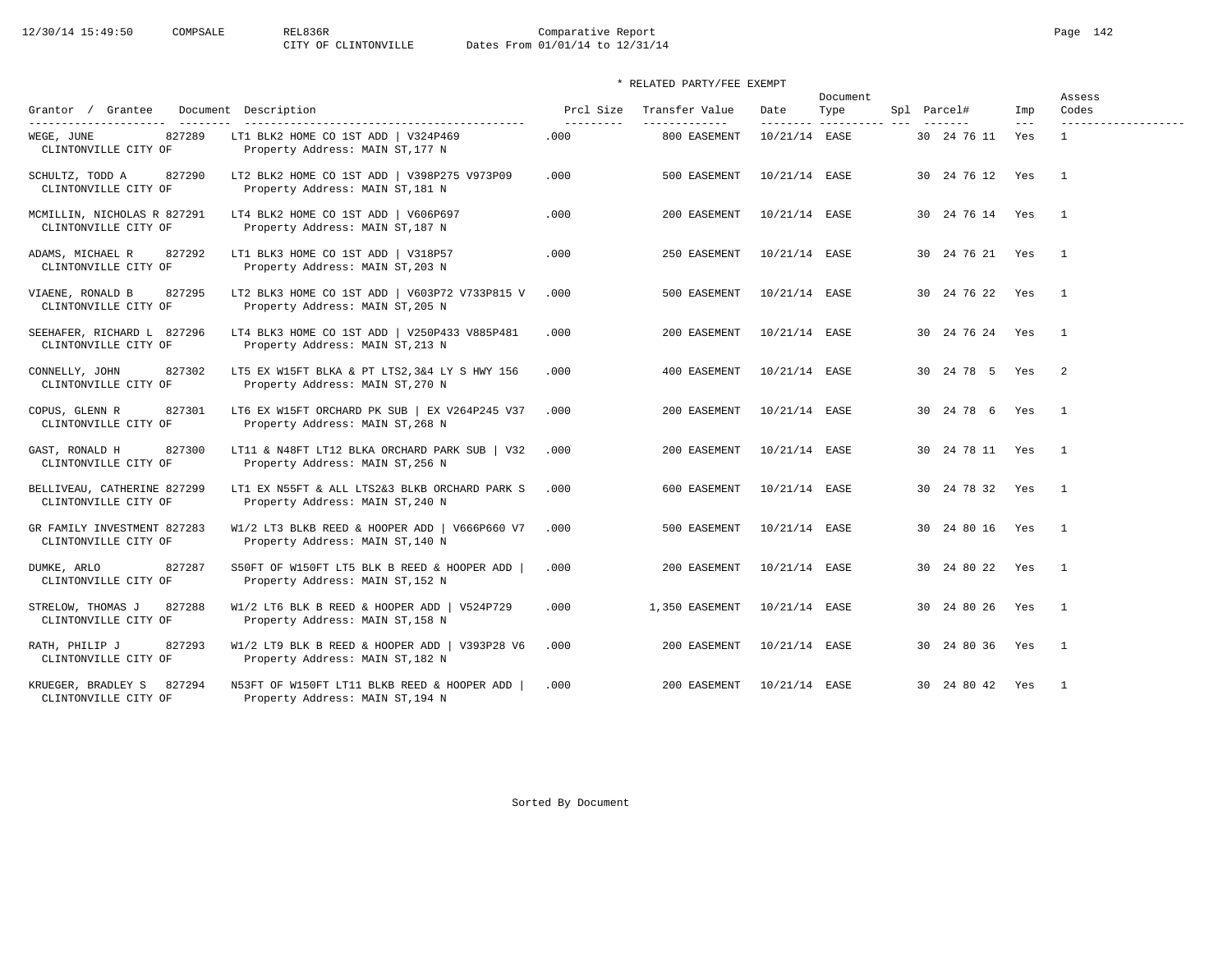| Grantor / Grantee                                                           | Document Description                                                                    | Prcl Size         | Transfer Value                  | Date                      | Document<br>Type | Spl Parcel# |                 | Imp                        | Assess<br>Codes                     |
|-----------------------------------------------------------------------------|-----------------------------------------------------------------------------------------|-------------------|---------------------------------|---------------------------|------------------|-------------|-----------------|----------------------------|-------------------------------------|
| ----------------------<br>827297<br>SADLER, CHERI L<br>CLINTONVILLE CITY OF | W1/2 LT1 & S45FT OF W1/2 LT2 BLKC REED & HOOP<br>Property Address: MAIN ST, 220 N       | ---------<br>.000 | -------------<br>1,000 EASEMENT | --------<br>10/21/14 EASE | ----------       |             | 30 24 80 62     | $\qquad \qquad - -$<br>Yes | -------------------<br>$\mathbf{1}$ |
| 827298<br>PITT, VERNON<br>CLINTONVILLE CITY OF                              | W150FT OF N55FT LT2 & W150FT OF S45FT LT3 BLK<br>Property Address: MAIN ST, 230 N       | .000              | 850 EASEMENT                    | 10/21/14 EASE             |                  |             | 30 24 80 63 Yes |                            | $\overline{1}$                      |
| 827353<br>LARSON, DEBRA J<br>BANK OF AMERICA NA                             | SEC23 T25N R14E PRT E1/2 SE DESC V200P470 EX<br>Property Address: WILSON ST, 35         | $.000*$           | 50,000.1A                       | 10/23/14 SHERI            |                  |             | 30 23 41 14 Yes |                            | $\overline{1}$                      |
| MCGLIN, JOSEPH R JR 827373<br>US BANK NATIONAL ASS                          | N65FT BLKG REED & HOOPER ADD EX V199P439   EX<br>Property Address: ANNE ST, 128         | $.000*$           | 31,300 1A                       | 10/24/14 SHERI            |                  |             | 30 24 80 80 Yes |                            | $\overline{1}$                      |
| 827391<br>BREI, ROBERT J JR<br>ASSOCIATED BANK NA                           | LT1 BLK6 JONES 1ST ADD EX HWY ROW DESC V643P3<br>Property Address: MAIN ST, 242 S       | $.000*$           | 64,600.2A                       | $10/24/14$ WD             |                  |             | 30 26 79 61 Yes |                            | $\overline{1}$                      |
| ASCHENBRENNER, JULIE 827472<br>US BANK NA IN ITS CA                         | N33FT OF W57FT LT4 & LT5 EX N66FT OF E136FT &<br>Property Address: 13TH ST, 15 W        | $.000*$           | 70,500 1A                       | 10/28/14 SHERI            |                  |             | 30 23 71136 Yes |                            | $\overline{1}$                      |
| SCHERTZ, KEVIN R<br>827576<br>SCHERTZ, TODD A                               | SEC23 T25N R14E PRT SESW COM N SIDE BRIX ST O<br>Property Address: 8TH ST, 112          | .000              | 40,000                          | $10/31/14$ WD             |                  |             | 30 23 34 32     | Yes                        | $\overline{1}$                      |
| CLINTONVILLE CASTLEB 827579<br>ROBERT L CASTLEBERG                          | SEC23 T25N R14E PRT NESE DAF LT2 CSM V19P315<br>Property Address: ANNE ST, 35           | 1.884             | 2,116,500 1A                    | 10/31/14 OCD              |                  |             | 30 23 41 36 Yes |                            | $\overline{2}$                      |
| GOLDSCHMIDT, GLENN A 827648<br>HUEBNER, JEFFREY R                           | LT38 RIVERSIDE GOLF CLUB ESTATES   V608P814 V<br>Property Address: COUNTRY CLUB DR, 117 | .000              | 185,000 1A                      | 11/03/14 WD               |                  |             | 30 23 97 38 Yes |                            | $\overline{1}$                      |
| 827646<br>SELVIK, THOMAS C<br>FORSTER, JOSHUA J                             | LTS19&20 BLK8 NW INVEST CO 1ST ADD   V616P764<br>Property Address: LINCOLN AVE, 85      | .000              | 76,000.2A                       | 11/03/14 WD               |                  |             | 30 24 77139 Yes |                            | $\mathbf{1}$                        |
| 827687<br>VIERGUTZ, SHARON R<br>SUKOWATEY, ROBERT E                         | SEC26 T25N R14E PRT NENE DESC E1/2 LANDS DESC<br>Property Address: 7TH ST, 66           | .000              | 98,000 1A                       | $11/04/14$ WD             |                  |             | 30 26 11 7 Yes  |                            | $\overline{1}$                      |
| VIERGUTZ, SHARON R<br>827687<br>SUKOWATEY, ROBERT E                         | SEC26 T25N R14E PRT NENE DESC W1/2 LANDS V401<br>Property Address: 7TH ST, 66           | .000              | 98,000 1A                       | $11/04/14$ WD             |                  |             | 30 26 11 8      | Yes                        | $\mathbf{1}$                        |
| 827847<br>BEILFUSS, JOEL<br>THREE COACHES LLC                               | LT3 & S1/2 LT4 & N10FT LT2 BLK 13 FWT CO 1ST<br>Property Address: MCKINLEY AVE, 118     | .000              | 55,000.2A                       | $11/10/14$ WD             |                  |             | 30 24 74163 Yes |                            | $\overline{1}$                      |
| GRETZINGER, COLNY J 827945<br>GRETZINGER, CARMEN F                          | LT10 BLK5 RIVER HTS SUB   V599P621<br>Property Address: 10TH ST, 150                    | $.000*$           | 74,300.1A                       | 11/13/14 PERRE            |                  |             | 30 23 90 80     | Yes                        | $\overline{1}$                      |
| 828190<br>WIED, DENNIS<br>CLINTONVILLE CITY OF                              | SEC23&24 T25N R14E PRT SENE SEC23 & PRT SWNW<br>Property Address: MAIN ST, 119 N        | .000              | 350 EASEMENT                    | 11/20/14 EASE             |                  |             | 30 23 14 20 Yes |                            | $\sim$ 1                            |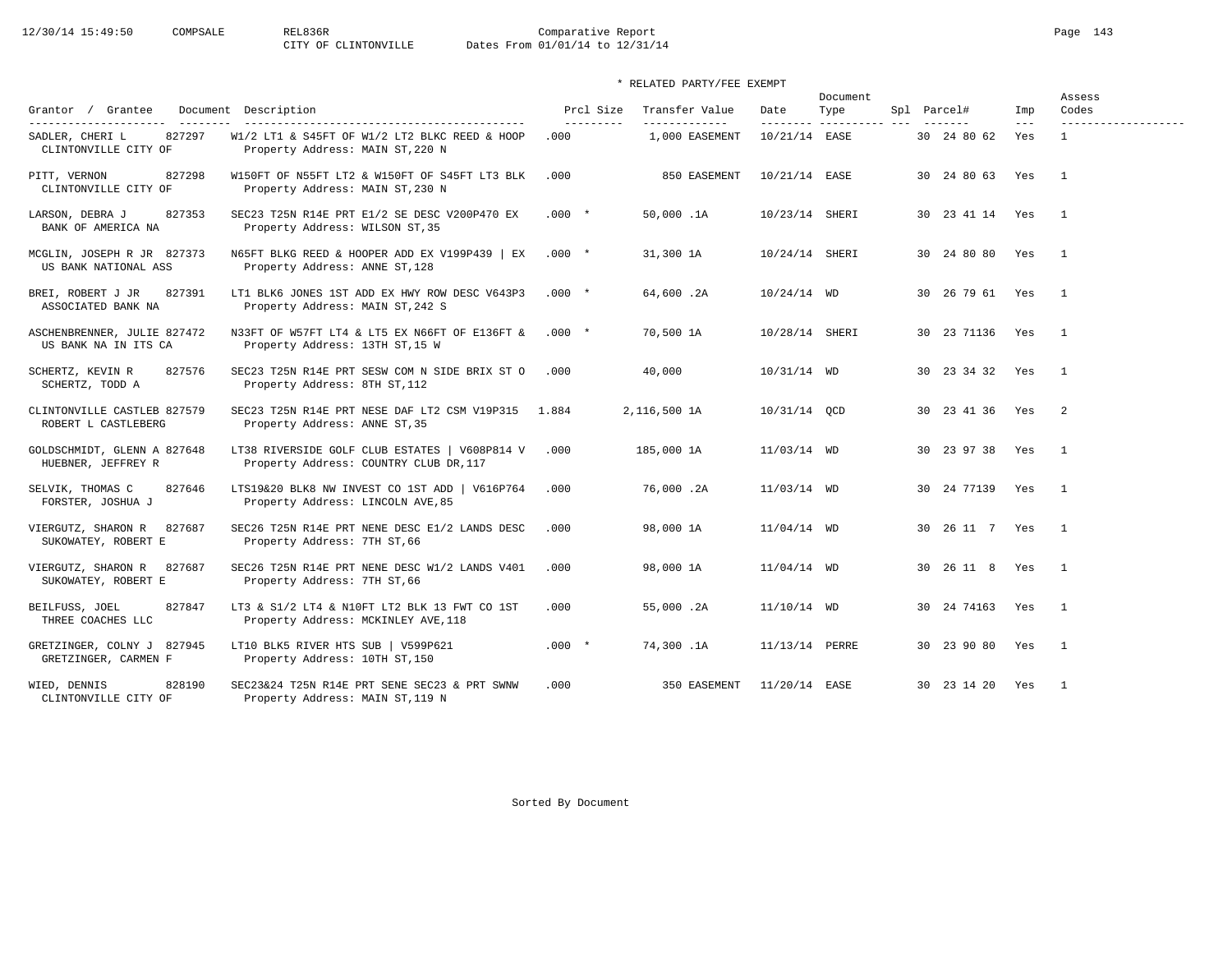12/30/14 15:49:50 COMPSALE REL836R Comparative Report Page 144<br>CITY OF CLINTONVILLE Dates From 01/01/14 to 12/31/14 Dates From 01/01/14 to 12/31/14

| Grantor / Grantee<br>Document                                                | Description                                                                                                           | Prcl Size              | Transfer Value               | Date                        | Document<br>Type | Spl Parcel#     | Imp            | Assess<br>Codes                       |
|------------------------------------------------------------------------------|-----------------------------------------------------------------------------------------------------------------------|------------------------|------------------------------|-----------------------------|------------------|-----------------|----------------|---------------------------------------|
| ----------------------<br>NJA INVESTMENTS LLC 828213<br>FEDERAL NATIONAL MOR | ------------------------------------<br>LT5 BLKB ORIG PLAT EX E 15FT   V370P159 V491P<br>Property Address: 8TH ST, 24 | ----------<br>$.000 *$ | -------------<br>65,200.1A   | ---------<br>11/20/14 SHERI | ----------- ---  | 30 23 71 25     | $- - -$<br>Yes | -------------------<br>$\overline{1}$ |
| EBERHARDT, PAUL O<br>828185<br>CLINTONVILLE CITY OF                          | LT2 BLK L ORIG PLAT & S3FT LT 11 BLK4 CLINTON<br>Property Address:                                                    | .000                   | 4,100 EASEMENT               | 11/20/14 EASE               |                  | 30 23 71127     |                | 2                                     |
| CAHALA, GLEN<br>828186<br>CLINTONVILLE CITY OF                               | N50FT LT1 & N50FT LT2 BLK1 CLINTONS ADD   V34<br>Property Address: MAIN ST, 77 N                                      | .000                   | 400 EASEMENT                 | 11/20/14 EASE               |                  | 30 23 78 2 Yes  |                | $\overline{1}$                        |
| 828185<br>EBERHARDT, PAUL O<br>CLINTONVILLE CITY OF                          | LT10 EX N85FT LT11 EX S2&1/2FT BLK4 CLINTONS<br>Property Address: MAIN ST, 53 N                                       | .000                   | 4,100 EASEMENT               | 11/20/14 EASE               |                  | 30 23 78 41     | Yes            | $\overline{2}$                        |
| 828187<br>BOHM, STEVEN S<br>CLINTONVILLE CITY OF                             | LT1 BLK1 METZNERS 1ST ADD   V476P819 V843P795<br>Property Address: MAIN ST, 52 N                                      | .000                   | 750 EASEMENT                 | 11/20/14 EASE               |                  | 30 23 86 1      | Yes            | $\overline{1}$                        |
| LUNDT, DANIEL L<br>828188<br>CLINTONVILLE CITY OF                            | LT2 BLK2 METZNERS 1ST ADD & W30FT LT11 BLK2<br>Property Address: MAIN ST, 80 N                                        | .000                   | 750 EASEMENT                 | 11/20/14 EASE               |                  | 30 23 86 14     | Yes            | $\overline{1}$                        |
| WAUPACA PREGNANCY IN 828189<br>CLINTONVILLE CITY OF                          | LTS4-6 BLK2 METZNERS 1ST ADD   V208P119 V211P<br>Property Address: MAIN ST, 106 N                                     | .000                   | 800 EASEMENT                 | 11/20/14 EASE               |                  | 30 23 86 17     | Yes            | $\overline{2}$                        |
| 828202<br>FIETSCH, TARA<br>CLINTONVILLE CITY OF                              | SEC24 T25N R14E PRT N1/2 NW LY BTW LT1 BLK B<br>Property Address: MAIN ST, 250 N                                      | .000                   | 250 EASEMENT                 | 11/20/14 EASE               |                  | 30 24 22 1 Yes  |                | $\overline{2}$                        |
| MILLER, DANIEL J<br>828193<br>CLINTONVILLE CITY OF                           | LT2 BLK1 HOME CO 1ST ADD   V366P268 V509P97 V<br>Property Address: MAIN ST, 161 N                                     | .000                   | 200 EASEMENT                 | 11/20/14 EASE               |                  | 30 24 76 2 Yes  |                | $\overline{1}$                        |
| 828194<br>BUCHERT, LISA A<br>CLINTONVILLE CITY OF                            | LT4 BLK1 HOME CO 1ST ADD   V269P200 V767P871<br>Property Address: MAIN ST, 169 N                                      | .000                   | 300 EASEMENT                 | 11/20/14 EASE               |                  | 30 24 76 4 Yes  |                | $\overline{1}$                        |
| ULRICHSEN, LAVERNE<br>828200<br>CLINTONVILLE CITY OF                         | LT3 BLK3 HOME CO 1ST ADD   V342P34 V905P757<br>Property Address: MAIN ST, 207 N                                       | .000                   | 350 EASEMENT                 | 11/20/14 EASE               |                  | 30 24 76 23     | Yes            | $\overline{1}$                        |
| 828201<br>SCHERTZ, GERALD<br>CLINTONVILLE CITY OF                            | N55FT LT1 BLKB & PRT VAC BLKC ORCHARD PARK SU<br>Property Address: MAIN ST, 246 N                                     | .000                   | 200 EASEMENT                 | 11/20/14 EASE               |                  | 30 24 78 31 Yes |                | $\overline{1}$                        |
| CHRISTUS LUTHERAN CH 828191<br>CLINTONVILLE CITY OF                          | BLK A REED & HOOPER ADD   V136P145 V187P313,3<br>Property Address: MAIN ST, 120 N                                     | .000                   | 1,050 EASEMENT               | 11/20/14 EASE               |                  | 30  24  80  1   |                |                                       |
| CHRISTUS LUTHERAN CH 828192<br>CLINTONVILLE CITY OF                          | LTS1&2 BLKB REED & HOOPER ADD   V364P161 V387<br>Property Address: MAIN ST, 130 N                                     | .000                   | 8,850 EASEMENT 11/20/14 EASE |                             |                  | 30 24 80 10     |                |                                       |
| 828195<br>ESKOLA, NANCY<br>CLINTONVILLE CITY OF                              | N50FT OF W150FT OF LT5 BLK B REED & HOOPER AD<br>Property Address: MAIN ST, 154 N                                     | .000                   | 200 EASEMENT                 | 11/20/14 EASE               |                  | 30 24 80 23     | Yes            | $\overline{1}$                        |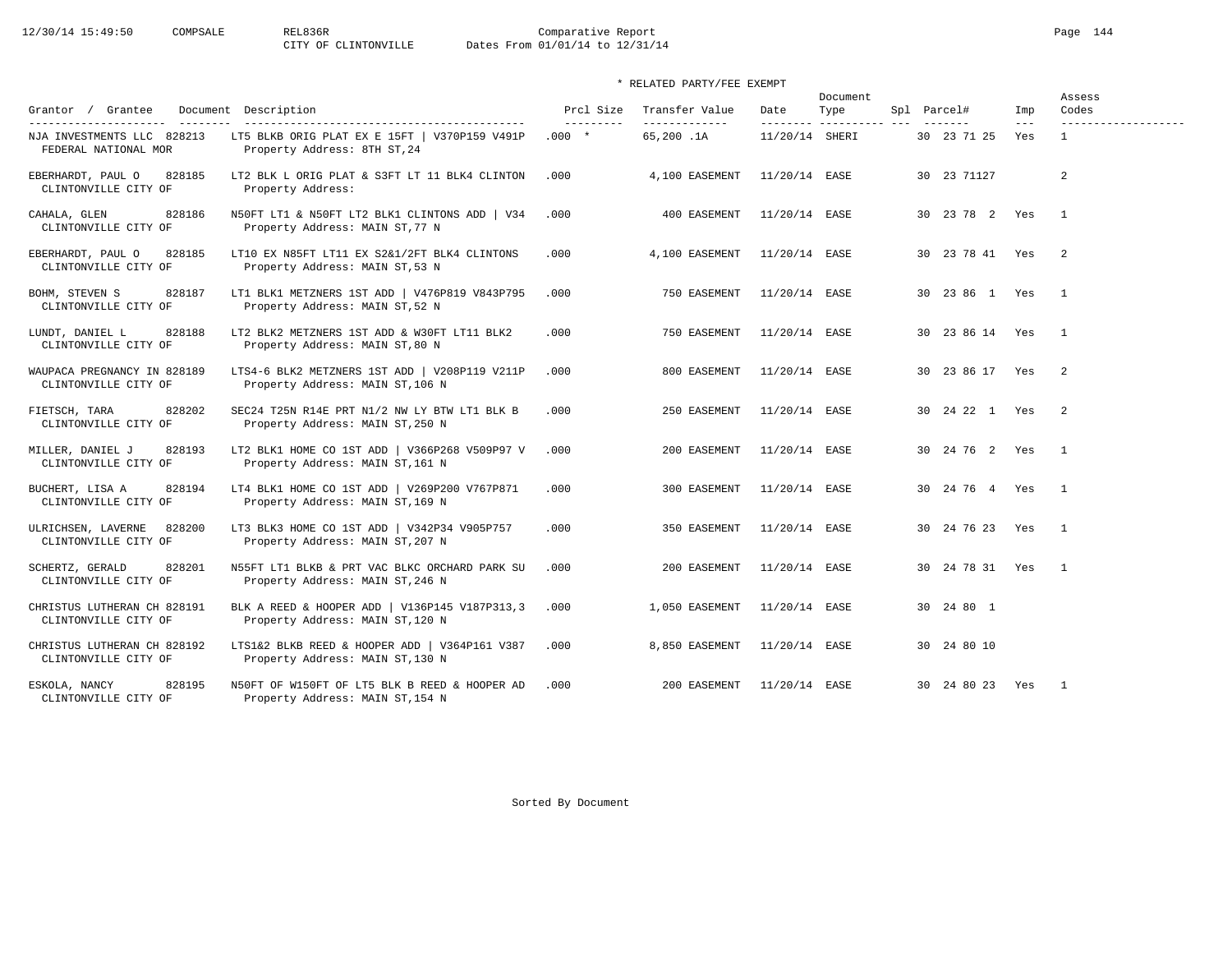12/30/14 15:49:50 COMPSALE REL836R Comparative Report Page 145<br>CITY OF CLINTONVILLE Dates From 01/01/14 to 12/31/14 Dates From 01/01/14 to 12/31/14

## \* RELATED PARTY/FEE EXEMPT

| Grantor / Grantee                                                        | Document Description                                                                 | Prcl Size         | Transfer Value                | Date           | Document<br>Type        | Spl Parcel#     | Imp          | Assess<br>Codes                     |
|--------------------------------------------------------------------------|--------------------------------------------------------------------------------------|-------------------|-------------------------------|----------------|-------------------------|-----------------|--------------|-------------------------------------|
| ---------------------<br>828196<br>HILL, JAMES R<br>CLINTONVILLE CITY OF | N50FT OF W150FT LT7 BLK B REED & HOOPER ADD<br>Property Address: MAIN ST, 168 N      | ---------<br>.000 | -------------<br>450 EASEMENT | 11/20/14 EASE  | -------- ---------- --- | 30 24 80 29     | $---$<br>Yes | -------------------<br>$\mathbf{1}$ |
| OLDENBURG, HELEN TRU 828197<br>CLINTONVILLE CITY OF                      | S50FT OF W150FT LT 10 BLK B REED & HOOPER ADD<br>Property Address: MAIN ST, 184 N    | .000              | 450 EASEMENT                  | 11/20/14 EASE  |                         | 30 24 80 38     | Yes          | $\overline{1}$                      |
| HELMS, DARREN W<br>828198<br>CLINTONVILLE CITY OF                        | N50FT OF W150FT LT10 BLKB REED & HOOPER ADD<br>Property Address: MAIN ST, 186 N      | .000              | 200 EASEMENT                  | 11/20/14 EASE  |                         | 30 24 80 39 Yes |              | $\overline{1}$                      |
| WACKER, JOHN DAVID 828199<br>CLINTONVILLE CITY OF                        | W1/2 LT12 BLKB REED & HOOPER   V337P540 V482P<br>Property Address: MAIN ST, 198 N    | .000              | 200 EASEMENT                  | 11/20/14 EASE  |                         | 30 24 80 44 Yes |              | $\overline{1}$                      |
| SACHECK, JOHN GEORGE 828255<br>ENDERS, WENDELL B                         | SEC23 T25N R14E PRT SWNE AKA LT2 CSM V17P337<br>Property Address: 13TH ST, 125 W     | .000              | 33,500 1A                     | $11/24/14$ WD  |                         | 30 23 13 25 Yes |              | $\overline{1}$                      |
| MEUWISSEN, MARY POA 828254<br>TOMSOVIC, JAMES E                          | S43FT LT78 & N29FT LT77 ROHRER 4TH SUB   V378<br>Property Address: MCKINLEY AVE, 174 | .000              | 69,900 1A                     | $11/24/14$ WD  |                         | 30 24 84 78 Yes |              | $\overline{1}$                      |
| SCHEUERELL, GARY P<br>828367<br>WERTH, JAMES M                           | LT5 NIELSON ENTERPRISES ADD   V264P242 V463P5<br>Property Address: HARRISON AVE, 111 | .000              | 155,000 1A                    | $11/26/14$ WD  |                         | 30 24 88 5 Yes  |              | $\overline{1}$                      |
| HUBBARD, THOMAS J JR 828432<br>ZUEHL, CODY M                             | LT9 OLENS PLAT   V402P287 V489P243 V600P436 V<br>Property Address: TORREY ST, 81     | .000              | 105,000 1A                    | 12/01/14 WD    |                         | 30 23 89 9 Yes  |              | $\overline{1}$                      |
| 828601<br>JESKE, GARY A<br>BEILFUSS, JOEL S                              | LT43 RIVERSIDE GOLF CLUB ESTATES   V609P157<br>Property Address: COUNTRY CT, 33      | .000              | 192,000.8A                    | 12/05/14 WD    |                         | 30 23 97 43 Yes |              | $\overline{1}$                      |
| 828620<br>MILLER, ADAM R<br>ALLEN, MELISSA R                             | LT15 NORTHRIDGE ESTATES   V264P242 V399P106 V<br>Property Address: MCKINLEY AVE, 262 | .000              | 147,000 1A                    | 12/08/14 WD    |                         | 30 24 90 15 Yes |              | $\overline{\phantom{0}}$            |
| SHERIFF OF WAUPACA C 828660<br>74 MAIZE TRUST                            | PRT OL7 CLINTONS OLTS V211P373 ALSO PRT IN V2<br>Property Address: MAIZE ST, 174     | $.000*$           | 9,800 1A                      | 12/08/14 SHERI |                         | 30 25 72 19 Yes |              | $\sqrt{1}$                          |
| BUSSIAN, ZACHARY T<br>828687<br>WESTPHAL, JARED M                        | W50FT OF S120FT BLK3 L ROHRER ADD   V575P209<br>Property Address: 10TH ST, 68        | .000              | 97,000.1A                     | 12/09/14 WD    |                         | 30 23 91 51 Yes |              | $\overline{1}$                      |
| STEENBOCK, DORIS M<br>828780<br>REINKE, KATHRYN D                        | LTS11&12 BLOCHS PLAT NO 4 & W12FT LT13   V412<br>Property Address: ELM ST, 78        | $.000 *$          | 111,500 1A                    | 12/12/14 OCD   |                         | 30 23 75 11 Yes |              | $\overline{1}$                      |
| CANNIVET, JOHN W<br>828797<br>BUFT, KIM M                                | LT40 FLORAL ACRES SUB   V736P859 V759P819 V79<br>Property Address: COLEUS CT, 40     | $.000*$           | 58,000.3A                     | 12/15/14 OCD   |                         | 30 26 84 40 Yes |              | $\overline{1}$                      |
| WHITTEMORE, BENJAMIN 828851<br>CLINTONVILLE CITY OF                      | S60FT LT1 BLK2 METZNERS 1ST ADD   V72P510 V3<br>Property Address: MAIN ST, 72 N      | .000              | 500 EASEMENT                  | 12/17/14 EASE  |                         | 30 23 86 11 Yes |              | $\overline{1}$                      |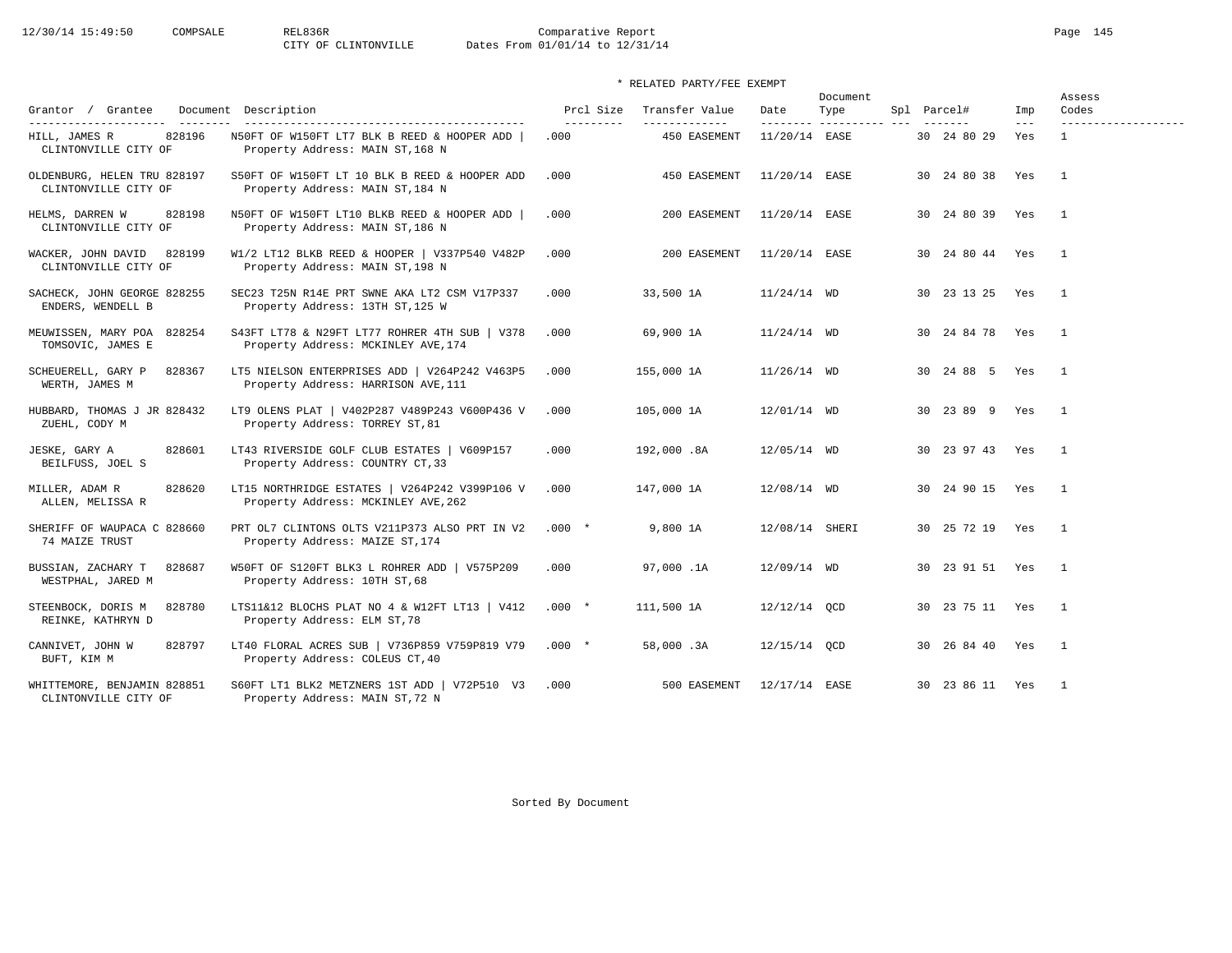## \* RELATED PARTY/FEE EXEMPT

| Grantee<br>Grantor                                  | Document Description                                                                          | Prcl Size | Transfer Value   | Date          | Document<br>Type | Spl | Parcel#     | Imp | Assess<br>Codes |
|-----------------------------------------------------|-----------------------------------------------------------------------------------------------|-----------|------------------|---------------|------------------|-----|-------------|-----|-----------------|
| SCHROEDER, DENNIS L 828853<br>CLINTONVILLE CITY OF  | LT3 BLK2 HOME CO 1ST ADD   V499P743 V507P535<br>Property Address: MAIN ST, 183 N              | .000      | 550 EASEMENT     | 12/17/14      | EASE             |     | 30 24 76 13 | Yes |                 |
| 828852<br>LUEDTKE, RICKY C<br>CLINTONVILLE CITY OF  | S50FT OF W150FT LT7 BLK B REED & HOOPER ADD<br>Property Address: MAIN ST, 164 N               | .000      | 450 EASEMENT     | 12/17/14      | EASE             |     | 30 24 80 28 | Yes |                 |
| THE BANK OF NEW YORK 828907<br>MILLER, ROBERT E     | LT5 BLK3 HOME CO 1ST ADD   V492P774 V764P610<br>Property Address: MAIN ST, 215 N              | .000      | 42,000 1A        | 12/18/14 WD   |                  |     | 30 24 76 25 | Yes | $\overline{1}$  |
| 829007<br>STEINKE, GARY W<br>VERHAGEN INVESTMENTS   | SEC13 T25N R14E PRT SESW DAF LT1 CSM V8P158 E 2.500<br>Property Address: GREEN TREE RD, 103 E |           | 250,000 2.7A     | 12/23/14 WD   |                  |     | 30 13 34 4  | Yes | $\overline{2}$  |
| CLINTONVILLE CASTLEB 829103<br>MHDC CLINTONVILLE IN | SEC23 T25N R14E PRT NESE DAF LT2 CSM V19P315<br>Property Address: ANNE ST, 35                 | 1.884     | 4,290,000 1.878A | $12/30/14$ LC |                  |     | 30 23 41 36 | Yes | $\overline{2}$  |

\*\* \*\* \*\*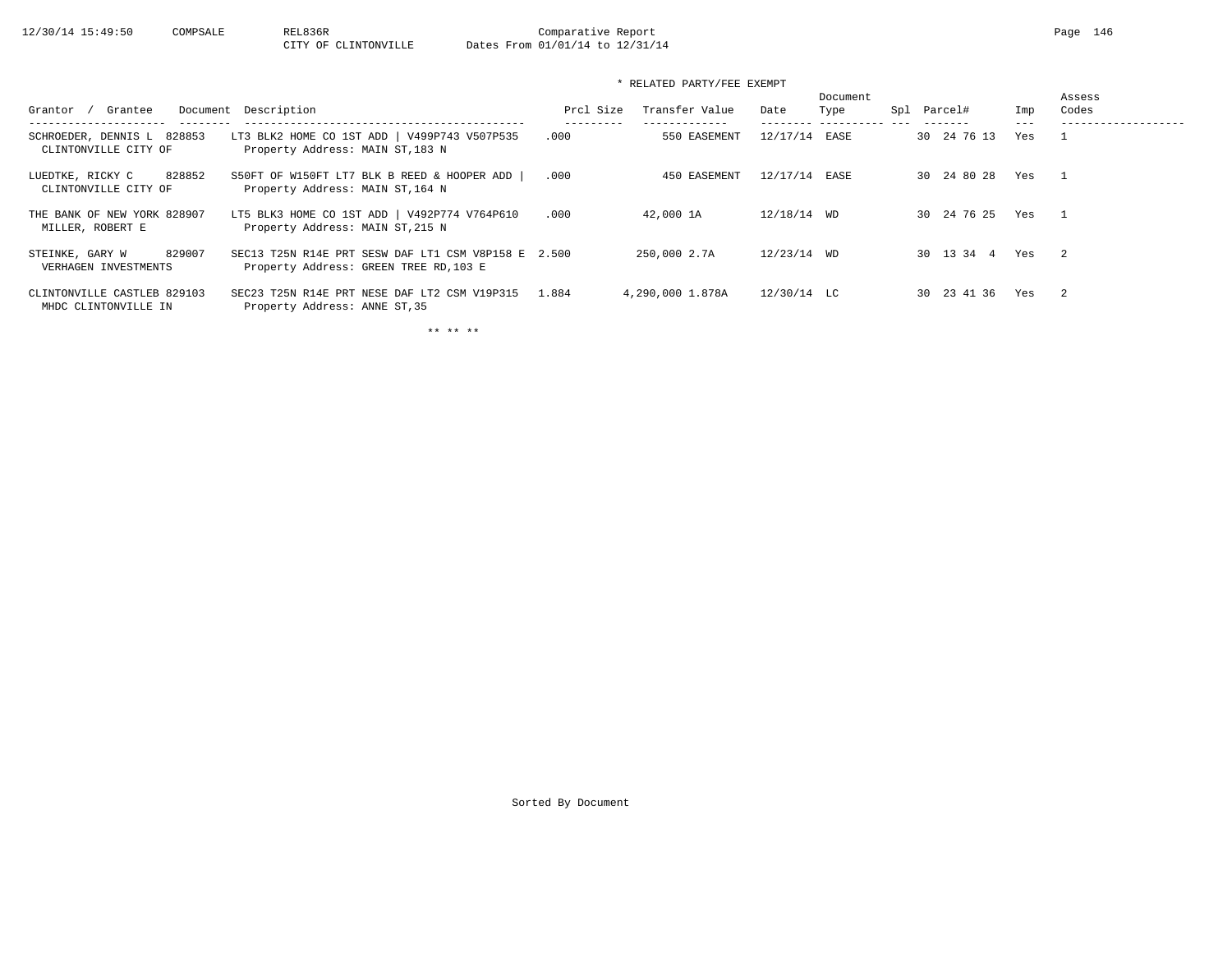# 12/30/14 15:49:50 COMPSALE REL836R Comparative Report Page 147 CITY OF MANAWA Dates From 01/01/14 to 12/31/14

## \* RELATED PARTY/FEE EXEMPT

| Grantor / Grantee<br>$- - - - - - - -$                                  | Document Description                                                                        | Prcl Size         | Transfer Value             | Date            | Document<br>Type      | Spl Parcel#     | Imp     | Assess<br>Codes     |
|-------------------------------------------------------------------------|---------------------------------------------------------------------------------------------|-------------------|----------------------------|-----------------|-----------------------|-----------------|---------|---------------------|
| ----------------------<br>ST PAULS EVANGELICAL 820084<br>BERTRAM, LEE M | SEC21 T23N R13E LT3 EX S13FT MUNDINGER & DAVI<br>Property Address: BRIDGE ST, 859 S         | ---------<br>.000 | -------------<br>27,000.1A | $1/14/14$ WD    | --------- ----------- | 31 21 73 3      | $- - -$ | ------------------- |
| 820320<br>DROEGER, JILL M<br>DEUTSCHE BANK NATION                       | E 19FT LT4 & ALL LTS5&6 BLK1 CLARKES ADD & S<br>Property Address: UNION ST, 430             | $.000*$           | 44,000 1A                  | 1/23/14 SHERI   |                       | 31 15 71 2 Yes  |         | $\overline{1}$      |
| SUEHS, JEFFREY L PR 820977<br>MALOUF, MICHAEL L                         | SEC21 T23N R13E LT4 SACKSCHEWSKIS ADD EX PIEC<br>Property Address: EUCLID AVE, 180          | .000              | 35,000.1A                  | $2/25/14$ LC    |                       | 31 21 76 5 Yes  |         | $\mathbf{1}$        |
| SPECIALIZED LOAN SER 821069<br>BUCH, DANNY LEE                          | SEC22 T23N R13E NWSW N RR ROW EX E4RDS EX HWY 1.800 *<br>Property Address: HOWARD ST, 389 E |                   | 89,200.1A                  | 2/28/14 SHERI   |                       | 31 22 32 2 Yes  |         | $\overline{1}$      |
| 821078<br>LEVEZOW, WILLIAM<br>MANAWA AREA COMMUNIT                      | E22FT OF W122FT OF S31FT LT4 BLK5 J M ROUNDS<br>Property Address: 2ND ST, 114               | .000              | 30,000                     | $3/03/14$ QCD   |                       | 31 15 74 25     | Yes     | -2                  |
| WILLIAMSON, THOMAS S 821157<br>MURPHY, ANN M                            | SEC15 T23N R13E PRT NW NW DAF LT2 CSM V17P253 8.270<br>Property Address: PROGRESS RD, 201   |                   | 105,000 8A                 | $3/06/14$ OCD   |                       | 31 15 22 23 Yes |         | 2                   |
| NIELSEN, GERMAINE PR 821580<br>BERTRAM, LEE M                           | N58FT LTS 52-55 BLK2 CLARKES ADD   V203P122 V<br>Property Address: GROVE ST, 202            | .000              | 49,000 1A                  | 3/24/14 PERRE   |                       | 31 15 71 22     | Yes     | $\overline{1}$      |
| BONIKOWSKE, ROBERT W 821986<br>GOLLNOW, PEGGY                           | SEC16 T23N R13E LT2 BLK2 OESTREICH HTS SUB  <br>Property Address: ALICE LN, 306             | $.000*$           | 118,700 1A                 | $4/11/14$ OCD   |                       | 31 16 73 22 Yes |         | $\mathbf{1}$        |
| SPIEGELBERG, SCOTT C 822191<br>NEMMETZ, SCOTT N                         | SEC15 T23N R13E PRT SESW COM 433FT E OF SW CO<br>Property Address: 4TH ST, 518 E            | .000              | 115,000                    | $4/21/14$ PERRE |                       | 31 15 34 19     | Yes     | $\overline{1}$      |
| 822528<br>CHARTER FUELS INC<br>PREMIER COOPERATIVE                      | SEC21 T23N R13E PRT SENE DAF COM E1/4 COR W90<br>Property Address: HOWARD ST, 150 W         | .000              | 85,000 1A                  | $5/05/14$ WD    |                       | 31 21 14 26 Yes |         | 2                   |
| RIVERS, BREVARD H<br>822736<br>BARTELT, RICHARD N                       | SEC15 T23N R13E PRT NWNW DAF LT1 CSM V10P167<br>Property Address: RIVERVIEW DR, 200         | .514              | 84,500                     | $5/12/14$ WD    |                       | 31 15 22 39 Yes |         | $\overline{1}$      |
| 822801<br>STEVENSON, LOWELL<br>PINNO, DENNIS L                          | E64FT LT2 BLK10 J M ROUNDS & CO ADD   V304P12<br>Property Address: 2ND ST, 311              | .000              | 70,000 1A                  | $5/13/14$ WD    |                       | 31 15 74 57     | Yes     | $\overline{1}$      |
| SCHAEFER, STACY L<br>823091<br>SCHAEFER, RANDALL S                      | SEC15 T23N R13E SW SW COM 4RDS E & 28RDS N OF<br>Property Address: FACTORY ST, 446          | $.000*$           | 62,000.2A                  | $5/27/14$ OCD   |                       | 31 15 33 6      | Yes     | $\overline{1}$      |
| LIEBERMAN, BRETT A<br>823508<br>BEVIN LIEBERMAN, MOL                    | SEC22 T23N R13E PRT NWNW DAF COM NE COR S497F<br>Property Address: MEADOW LN, 722           | $.000*$           | 85,400 1A                  | $6/09/14$ OCD   |                       | 31 22 22 20 Yes |         | $\overline{1}$      |
| MELTON, NATHANIEL J 823599<br>SMITH, LEON B                             | PRT LTS 1-3 BLK3 LINDEKUGELS ADD & PRT SESW D<br>Property Address: GROVE ST, 410            | .000              | 98,000 1A                  | $6/12/14$ WD    |                       | 31 15 73 19 Yes |         | $\overline{1}$      |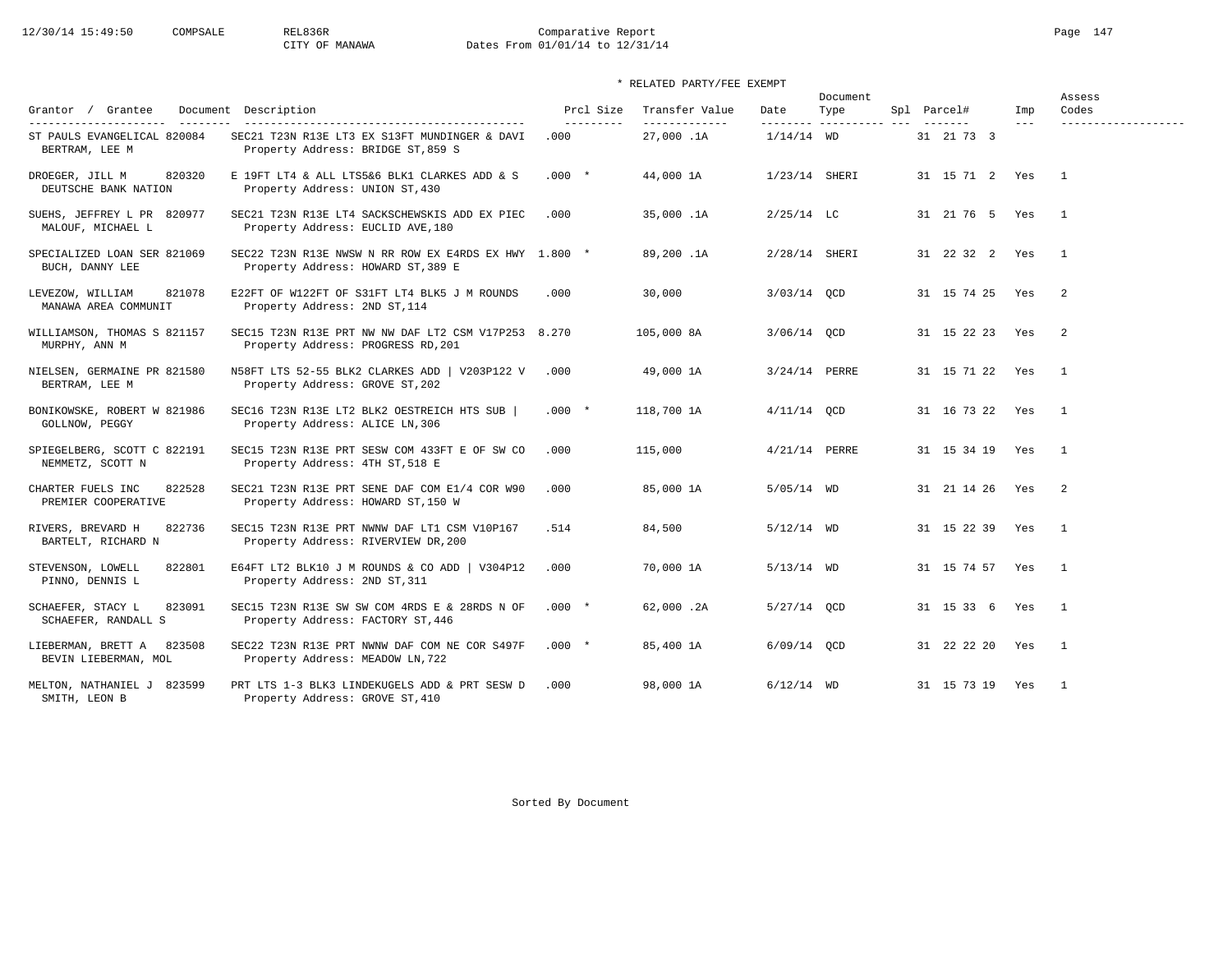# 12/30/14 15:49:50 COMPSALE REL836R Comparative Report Page 148 CITY OF MANAWA Dates From 01/01/14 to 12/31/14

| Grantor / Grantee                                   | Document Description                                                                      | Prcl Size  | Transfer Value  | Date            | Document<br>Type | Spl Parcel#       | Imp     | Assess<br>Codes     |
|-----------------------------------------------------|-------------------------------------------------------------------------------------------|------------|-----------------|-----------------|------------------|-------------------|---------|---------------------|
| ----------------------                              | -----------------------------------                                                       | ---------- | _____________   | ---------       | --------------   |                   | $- - -$ | ------------------- |
| 823715<br>BRISTOW, GARY L<br>KERR, SHANNON M        | SEC21 T23N R13E OLTS E4RDS OF OL15 EX W55FT &<br>Property Address: ASH ST, 228            | $.000 *$   | 74,500 1A       | $6/17/14$ OCD   |                  | 31 21 14 21       | Yes     | $\mathbf{1}$        |
| DEUTSCHE BANK NATION 823828<br>KERN, DONALD         | E 19FT LT4 & ALL LTS5&6 BLK1 CLARKES ADD & S<br>Property Address: UNION ST, 430           | .000       | 24,000 1A       | $6/20/14$ WD    |                  | 31 15 71 2 Yes    |         | $\overline{1}$      |
| 824150<br>CLIFTON, DOUGLAS G<br>FINGER, BRIAN S     | SEC15 T23N R13E SWNW COM 12 1/3RD N SW COR N5 1.900<br>Property Address: BRIDGE ST, 206 N |            | 57,000 1A       | 6/30/14 PERRE   |                  | 31 15 23 10 Yes   |         | $\overline{1}$      |
| BECKMAN, BLAIR A<br>824275<br>LANE, ALLEN A         | PRT CD DICKS ADD DAF LT1 CSM V28P115   V304P5<br>Property Address: BRIDGE ST, 327 S       | .100       | 38,000 1A       | $7/03/14$ WD    |                  | 31 16 72 37 Yes   |         | $\overline{2}$      |
| KRUSE, TERRY R JR<br>824488<br>LNV CORPORATION      | LT5 CENTRAL ADD   V261P137 V706P934 V753P375<br>Property Address: DEPOT ST, 511           | $.000*$    | 36,400 1A       | $7/14/14$ SHERI |                  | 31 16 71 7 Yes    |         | $\overline{1}$      |
| KRUSE, TERRY R JR<br>824488<br>LNV CORPORATION      | LT17 CD DICKS ADD COM AT SW COR N72FT E93FT S<br>Property Address:                        | $.000 *$   | 36,400 1A       | 7/14/14 SHERI   |                  | 31 16 72 30 Yes   |         | $\overline{1}$      |
| 824514<br>VOLPEL, KATHLEEN M<br>LUBAHN, CHRISTOPHER | SEC21 T23N R13E PRT OLS4, 5&24 DESC V583P181<br>Property Address: DEPOT ST, 614           | .000       | 100,000.1A      | $7/15/14$ WD    |                  | 31 21 11 6 Yes 1  |         |                     |
| SHAMBEAU, BRIAN K<br>824615<br>KAMKE, RICKIE K JR   | SEC15 T23N R13E LT1 BLKB J M ROUNDS & CO ADD<br>Property Address: UNION ST, 405           | .000       | 70,000          | $7/17/14$ WD    |                  | 31 15 74 62 Yes   |         | $\overline{1}$      |
| KUNDINGER, DANIEL J<br>824588<br>KONS, ADAM         | SEC22 T23N R13E NWNW COM 2RDS E & 30RDS S OF<br>Property Address: BRIDGE ST, 728 S        | .000       | 84,000.6A       | $7/17/14$ WD    |                  | 31 22 22 3 Yes    |         | $\overline{1}$      |
| 824945<br>MEIDAM, ANGELA M<br>HANDRICH, TRAVIS S    | LT3 BLKB ROUNDS & CO ADD AKA LT3 CSM V6P218  <br>Property Address: UNION ST, 419          | .000       | 55,000          | $7/28/14$ WD    |                  | 31 15 74 63 Yes   |         | $\sim$ 1            |
| STIEBS, MARTHA M<br>825105<br>PLACE, DANIEL T       | SEC16 T23N R13E PRT NENE DAF LT2 CSM V15P36 E<br>Property Address: BRIDGE ST, 457 N       | .460       | 47,200 1A       | 8/04/14 QCD     |                  | 31 16 11 15 Yes   |         | $\overline{1}$      |
| HAIGHT, RAMONA M<br>825415<br>LINJER, KELLAN K      | SEC16 T23N R13E LT8 STIEBS-JOHNSON SUB   V489<br>Property Address: DOROTHY DR, 171        | .000       | 80,000          | $8/14/14$ WD    |                  | 31 16 74 8 Yes    |         | $\sim$ 1            |
| FEDERAL HOME LOAN MO 825886<br>MILLER, DAVID E      | SEC22 T23N R13E NWSW N RR ROW EX E4RDS EX HWY 1.800<br>Property Address: HOWARD ST, 389 E |            | 31,000 PER DEED | $9/04/14$ WD    |                  | 31 22 32 2 Yes    |         | $\overline{1}$      |
| KACZMAREK, GARY J<br>826108<br>KLEIN, WENDY L       | LT8 BLK2 EX W50FT WM EVANS ADD   V290P414 V45<br>Property Address: FACTORY ST, 453        | .000       | 26,000 1A       | $9/12/14$ WD    |                  | 31 15 72 15 Yes 1 |         |                     |
| NELSON, DENNIS L TRU 826151<br>ELLIOTT, LETTIE M    | LTS5&6 WH DICKS 2ND ADD EX PRT OF LT6 BEG AT<br>Property Address: DEPOT ST, 928           | .000       | 50,900          | 9/15/14 TRUST   |                  | 31 21 72 5 Yes    |         | $\overline{1}$      |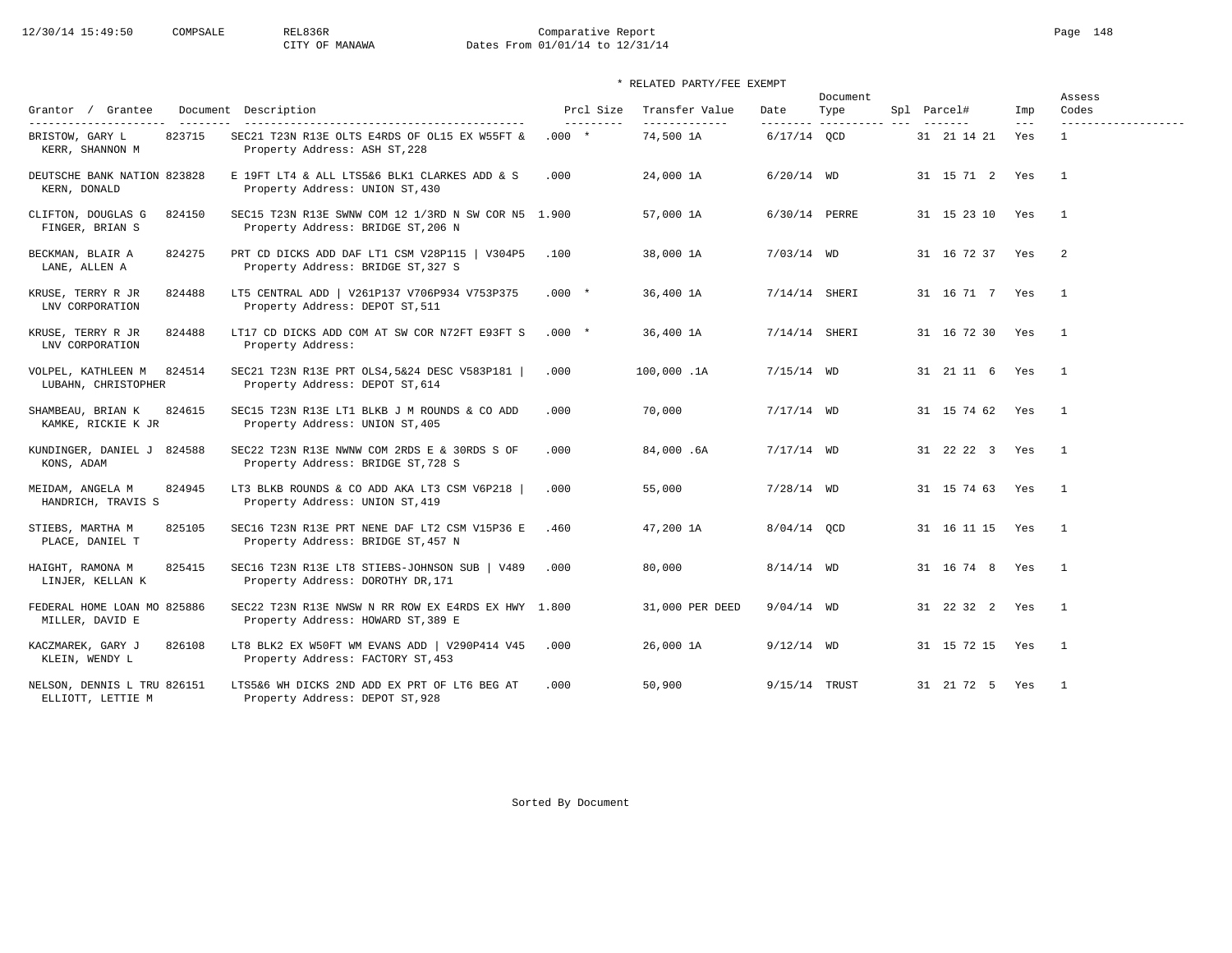# 12/30/14 15:49:50 COMPSALE REL836R Comparative Report Page 149 CITY OF MANAWA Dates From 01/01/14 to 12/31/14

## \* RELATED PARTY/FEE EXEMPT

|                                                    |        |                                                                                     |           |                                 |                | Document                     |                       |                | Assess         |
|----------------------------------------------------|--------|-------------------------------------------------------------------------------------|-----------|---------------------------------|----------------|------------------------------|-----------------------|----------------|----------------|
| Grantor / Grantee<br>----------------------        |        | Document Description                                                                | Prcl Size | Transfer Value<br>------------- | Date           | Type<br>--------- ---------- | Spl Parcel#           | Imp<br>$- - -$ | Codes<br>.     |
| WIATER, BERNARD E<br>MALOUF, MICHAEL L             | 826267 | LT1 BLK9 JM ROUNDS & CO ADD   V347P2 V794P755<br>Property Address: 2ND ST, 203      | .000      | 18,000.2A                       | $9/18/14$ WD   |                              | 31 15 74 52           | Yes            |                |
| BONIKOWSKE, DAVID D 826270<br>DUTTON, WILLIAM C    |        | SEC21 T23N R13E NWSE COM AT SE COR W75FT N165<br>Property Address: PINE ST, 220     | .000      | 32,000.5A                       | $9/18/14$ LC   |                              | 31 21 42 27 Yes       |                | $\overline{1}$ |
| COLONIAL SAVINGS FA 826375<br>J&J ROSIN PROPERTIES |        | SEC15 T23N R13E 2A IN NW/COR NWSW EX V302P117<br>Property Address: BRIDGE ST, 194 N | .000      | 23,000 1A                       | $9/22/14$ WD   |                              | 31 15 32 14 Yes       |                | $\overline{1}$ |
| LIGHTFUSS, DALE PR<br>BLINK, DONALD S              | 826376 | LT6 EX N24FT & ALL LT5 BLK1 LINDEKUGELS ADD<br>Property Address: 2ND ST, 522        | .000      | 89,800 1A                       | 9/22/14 PERRE  |                              | 31 15 73 6            | Yes            | $\overline{1}$ |
| ZEMPLE, ROBERT D TRU 827341<br>ZEMPLE, ROBERT D    |        | LT1 MUNDINGER & DAVIDS ADD   V389P361 V670P24<br>Property Address: BRIDGE ST, 835 S | $.000*$   | 95,000                          | 10/22/14 TRUST |                              | 31  21  73  1  Yes  1 |                |                |
| LEVEZOW, PAUL W<br>WOLLANGK, DEBRA J               | 827433 | UNIT 2 360 PINE ST CONDO   V305P456 V527P304<br>Property Address: PINE ST, 360B     | $.000*$   | 85,000                          | 10/27/14 OCD   |                              | 31  21  79  2  Yes  1 |                |                |
| KLEMM, HARRIETT D<br>MUCH, MICHELE L               | 828249 | PRT LTS 3&4 BLK5 JM ROUNDS & CO ADD COM ON WL<br>Property Address: BRIDGE ST, 324 S | .000      | 15,000 1A                       | $11/24/14$ WD  |                              | 31 15 74 23 Yes       |                | $\overline{2}$ |
| WHALEN, BETTY PR<br>WHALEN, BETTY                  | 828260 | SEC21 T23N R13E SENE COM ON W/L SENE 471FT N<br>Property Address: ELM ST, 900       | $.000*$   | 704,700 200A                    | 11/24/14 PERRE |                              | 31 21 14 15 Yes       |                | $\sim$ 1       |
| SUEHS, GORDON<br>SUEHS, MITCHELL P                 | 828315 | SEC16 T23N R13E LT4 STIEBS-JOHNSON SUB   V451<br>Property Address: WALNUT ST, 122   | $.000*$   | 100,600.2A                      | $11/25/14$ OCD |                              | 31 16 74 4 Yes 1      |                |                |
| MEYER, LISA<br>SHERLIN, MARGARET                   | 828311 | SEC21 T23N R13E W70.25FT OF N181.5FT OF E330F<br>Property Address: 4TH ST, 135 W    | $.000 *$  | 48,000.2A                       | $11/25/14$ OCD |                              | 31  21  11  4  Yes  1 |                |                |
| VERBSKY, GLADYS M<br>JENKS, BRENDA K               | 829012 | LT7 BLK3 WM EVANS ADD   V375P193<br>Property Address: MILL ST, 521                  | .000      | 75,000                          | 12/23/14 PERRE |                              | 31 15 72 21 Yes       |                | $\overline{1}$ |

\*\* \*\* \*\*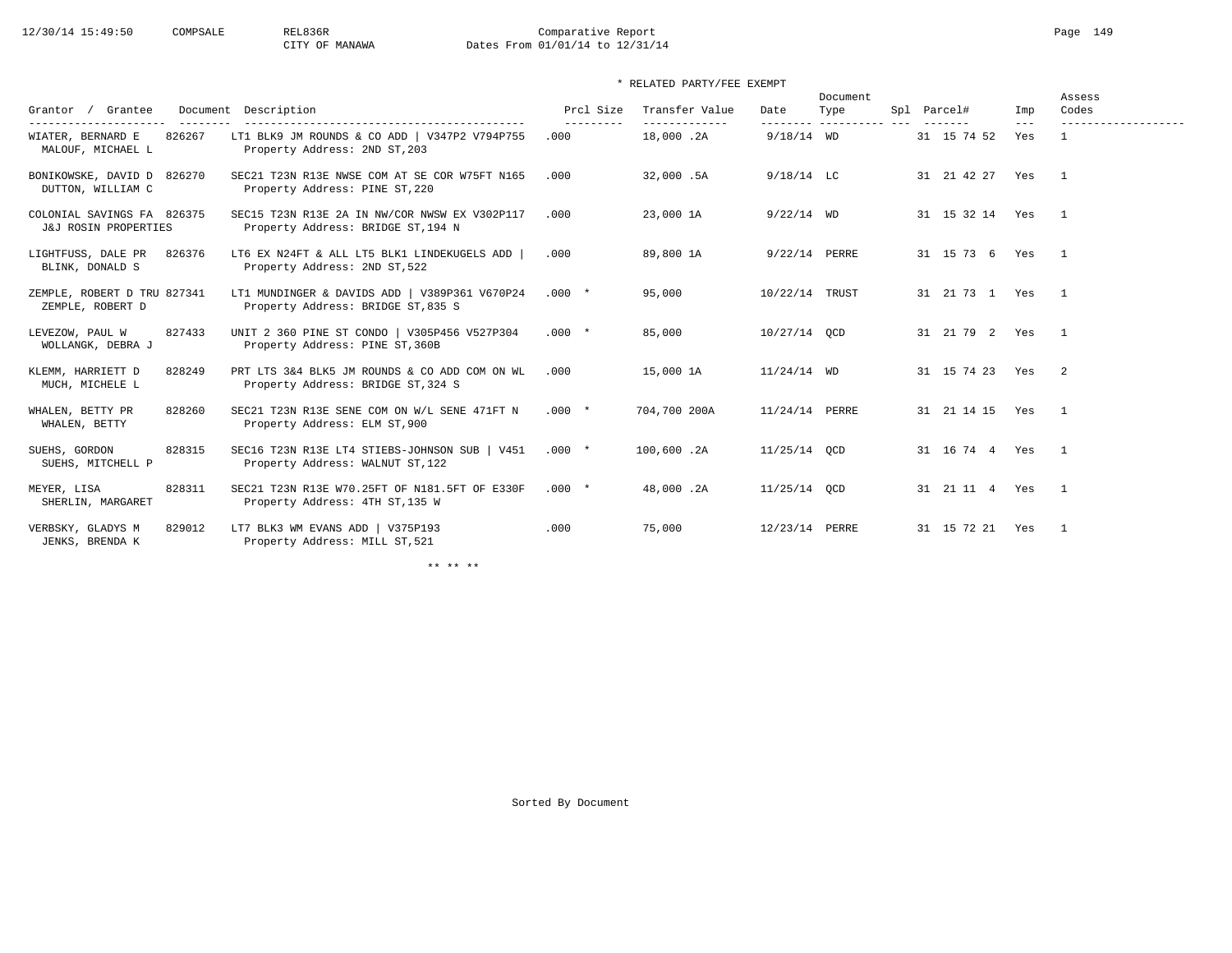# 12/30/14 15:49:50 COMPSALE REL836R Comparative Report Page 150<br>CITY OF MARION Dates From 01/01/14 to 12/31/14 Dates From 01/01/14 to 12/31/14

## \* RELATED PARTY/FEE EXEMPT

| Grantor / Grantee                                  | Document Description                                                                    | Prcl Size  | Transfer Value | Date           | Document<br>Type        | Spl Parcel#     | Imp     | Assess<br>Codes            |
|----------------------------------------------------|-----------------------------------------------------------------------------------------|------------|----------------|----------------|-------------------------|-----------------|---------|----------------------------|
| ----------------------                             |                                                                                         | ---------- | -------------  |                | -------- ---------- --- |                 | $- - -$ | -------------------        |
| 820095<br>DUNLAVY, KENNETH P<br>GUYETTE, DONALD F  | PRT BLK15 ORIG PLAT   V830P341<br>Property Address: RAMSDELL ST, 320 E                  | .000       | 20,000         | $1/15/14$ LC   |                         | 32 02 72107     | Yes     | $\overline{2}$             |
| SCHROEDER, PERRY P<br>820150<br>TAUFERNER, MICHAEL | SEC2 T25N R13E PRT W1/2 FRL NWNE DESC IN V747<br>Property Address: MAIN ST, 1016 N      | $.000*$    | 55,000         | $1/17/14$ ORDE |                         | 32 02 12 13 Yes |         | $\overline{1}$             |
| SCHMIDT, SUSAN M PR 820164<br>LODEWEGEN, TIMOTHY A | PRT LTS 11&12 BLK B COM SE/COR LT11 NLY 150FT<br>Property Address: MEYER ST, 210        | .000       | 45,000.1A      | 1/17/14 PERRE  |                         | 32 02 89 25 Yes |         | $\overline{1}$             |
| KUCKSDORF FAMILY LTD 820331<br>PLASTER, CODY J     | SEC1 T25N R13E PRT SWNE AKA LTA & LTB   V504P<br>Property Address: PROSPECT AVE, 1246 E | .000       | 16,500         | $1/24/14$ WD   |                         | 32 01 13 15 Yes |         | $\overline{\phantom{0}}$   |
| 820542<br>HOFMAN, BRUCE D<br>BLANK, THADDEUS M     | LTS 3&6 BLK2 MCDONALD & RAMSDELL 2ND ADD   V3<br>Property Address: MAIN ST, 321 S       | .000       | 73,400.3A      | $2/04/14$ WD   |                         | 32 02 74 32 Yes |         | $\overline{\phantom{0}}$   |
| 820562<br>AINSWORTH, SUSAN L<br>JOHNSON, KAREN M   | S50FT LT7 BLK20 MCDONALD & RAMSDELL ADD   V49<br>Property Address: MAIN ST, 324 S       | .000       | 63,000         | $2/05/14$ WD   |                         | 32 02 73 81 Yes |         | $\overline{\phantom{1}}$   |
| FEDERAL NATIONAL MOR 820698<br>FILTZ, SCOTT        | LT2 BLK24 MCDONALD & RAMSDELL ADD   V378P545<br>Property Address: GARFIELD AVE, 315 E   | .000       | 22,250 1A      | $2/11/14$ WD   |                         | 32 02 73119     | Yes     | $\overline{1}$             |
| FEDERAL NATIONAL MOR 820698<br>FILTZ, SCOTT        | LT25 BLK24 MCDONALD & RAMSDELL ADD   V378P545<br>Property Address:                      | .000       | 22,250 1A      | $2/11/14$ WD   |                         | 32 02 73152     |         | $\mathbf{1}$               |
| WUDSTRACK, BRUCE A<br>820850<br>WILSON, KYLE H     | E1/2 LT1 & E1/2 LT4 BLK21 MCDONALD & RAMSDELL<br>Property Address: MAES ST, 117         | .000       | 46,500         | $2/18/14$ WD   |                         | 32 02 73 85 Yes |         | $\overline{1}$             |
| JOHNSON, ANGELA MARI 820890<br>HELING, JENNIFER L  | N 20FT OF LT3 & PRT LT5 BLK8 ORIG PLAT   V200<br>Property Address: MAIN ST, 221 N       | $.000*$    | 20,000         | $2/20/14$ WD   |                         | 32 02 72 52 Yes |         | $\overline{\phantom{0}}^2$ |
| GRIMM, JEFF<br>821088<br>POCKAT, JEREMY S          | LT9 BLKD FUCHS 2ND ADD   V471P789 V659P768 V7<br>Property Address: SIEGERT ST, 509      | .000       | 54,000         | $3/03/14$ WD   |                         | 32 02 90 23 Yes |         | $\overline{1}$             |
| KUCKSDORF FAMILY LTD 821209<br>BARNICK, DAVID L    | SEC2 T25N R13E LT52 RIVER VIEW HTS   V403P279<br>Property Address: HILLCREST DR, 302    | .000       | 65,000.9A      | $3/07/14$ WD   |                         | 32 02 84 52 Yes |         | $\overline{2}$             |
| SCHROEDER, PERRY P<br>821400<br>DEPEW, DAVID       | LT3 BLK4 ORIG PLAT   V475P365 V827P631<br>Property Address: MAIN ST, 514 N              | .000       | 72,000 1A      | $3/18/14$ WD   |                         | 32 02 72 18 Yes |         | $\overline{1}$             |
| SCHROEDER, PERRY P<br>821400<br>DEPEW, DAVID       | LT4 BLK4 ORIG PLAT   V475P365 V827P631<br>Property Address: 1ST ST, 510 NE              | .000       | 72,000 1A      | $3/18/14$ WD   |                         | 32 02 72 19     | Yes     | $\overline{1}$             |
| 821405<br>WRIGHT, MICHAEL D<br>FIRST NATIONAL BANK | SEC2&3 T25N R13E LT10 PINE RIDGE ESTATE   V43<br>Property Address:                      | $.000*$    | 12,800         | $3/18/14$ WD   |                         | 32 02101 10     |         | $\overline{1}$             |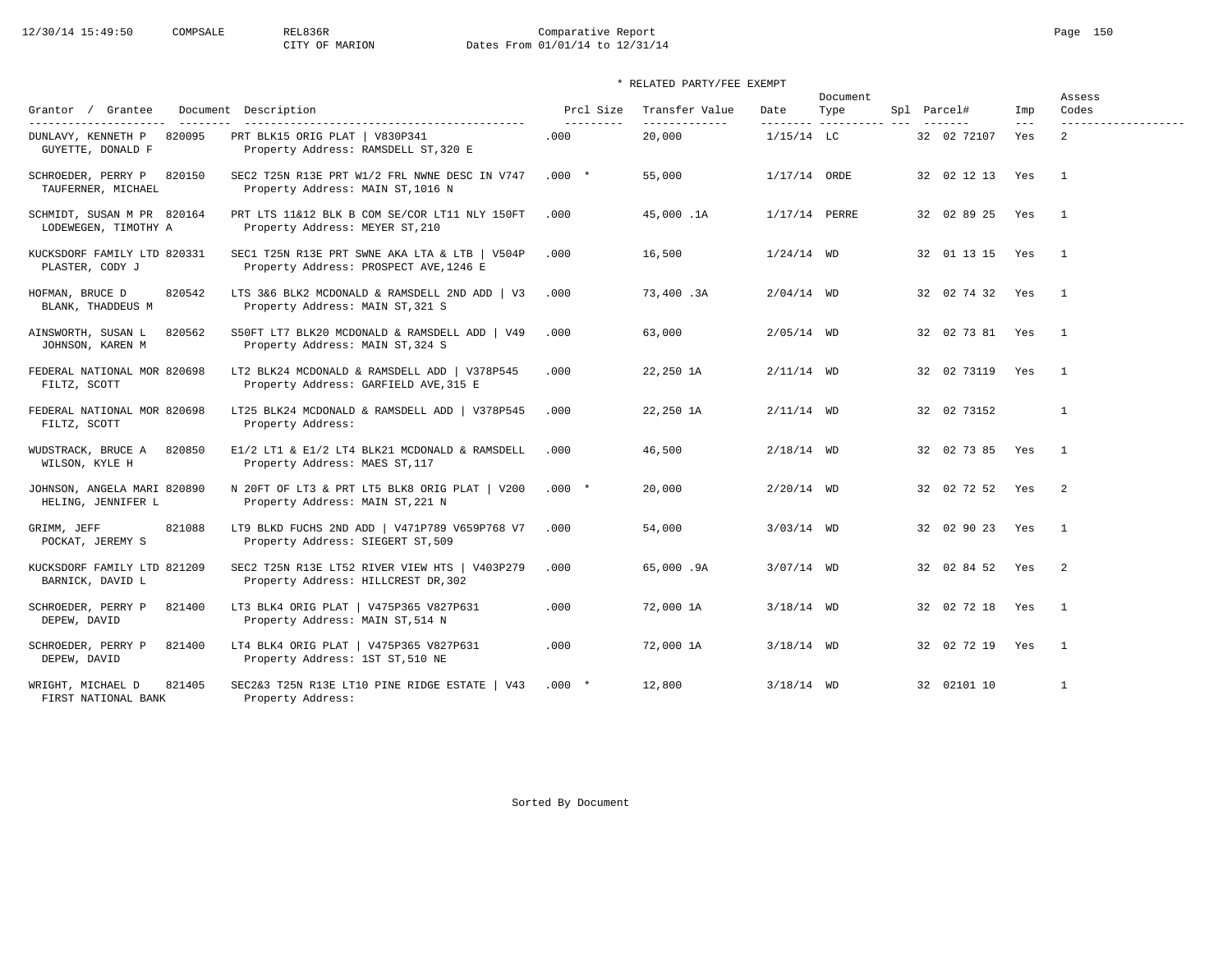# 12/30/14 15:49:50 COMPSALE REL836R Comparative Report Page 151 CITY OF MARION Dates From 01/01/14 to 12/31/14

## \* RELATED PARTY/FEE EXEMPT

| Grantor / Grantee                                   | Document Description                                                                                                    | Prcl Size          | Transfer Value              | Date            | Document<br>Type        | Spl Parcel#       | Imp          | Assess<br>Codes                     |
|-----------------------------------------------------|-------------------------------------------------------------------------------------------------------------------------|--------------------|-----------------------------|-----------------|-------------------------|-------------------|--------------|-------------------------------------|
| 821456<br>BAUMAN, SCOTT A<br>NOLAN SALES LLC        | -----------------------------------<br>SEC2 T25N R13E PRT W1/2 FRL NENE   V383P542 V<br>Property Address: MEYER ST, 504 | ----------<br>.000 | --------------<br>65,000.6A | $3/20/14$ WD    | -------- ---------- --- | 32 02 11 20       | $---$<br>Yes | -------------------<br>$\mathbf{1}$ |
| FOX COMMUNITIES CRED 821824<br>FILTZ, SCOTT         | SEC2 T25N R13E PRT NWNE PRT FUCHS 1ST ADD DES<br>Property Address: MEYER ST, 112                                        | .000               | 40,000                      | $4/03/14$ WD    |                         | 32 02 89 8 Yes    |              | $\overline{1}$                      |
| 821969<br>LANGNER, GARY S<br>KRIESER, KIMBERLY      | SEC1 T25N R13E PRT SWNE & PRT SENW DAF LT2 CS<br>Property Address:                                                      | .240               | 10,200.3A                   | $4/10/14$ WD    |                         | 32 01 24 7 Yes    |              | $\overline{\phantom{0}}$            |
| 822049<br>NOLAN SALES LLC<br>DEY, CRAIG W           | SEC2 T25N R13E PRT W1/2 FRL NENE   V383P542 V<br>Property Address: MEYER ST, 504                                        | .000               | 80,000 1A                   | $4/15/14$ WD    |                         | 32 02 11 20 Yes   |              | $\overline{1}$                      |
| 822077<br>SCHOEN, JODY J<br>WINDSOR CAPITAL FUND    | SEC2 T25N R13E PRT W1/2 FRL NWNE   V417P167 V .000 *<br>Property Address: MAIN ST, 1004 N                               |                    | 45,000.1A                   | $4/15/14$ SHERI |                         | 32 02 12 6 Yes    |              | $\overline{1}$                      |
| RUEDENS EDEN FARMS & 822143<br>STAHL, PATRIC E      | SEC2 T25N R13E PRT SWNW   V401P75 V476P305&30 1.000<br>Property Address: RAMSDELL ST, 422 W                             |                    | 100,000 1A                  | $4/18/14$ WD    |                         | 32 02 23 4 Yes    |              | $\overline{\phantom{a}}$            |
| 822246<br><b>JACKSON TRUST</b><br>SARASIN, PETER D  | LT7 BLK6 SIEGERTS ADD   V480P462 V525P854 V62<br>Property Address: MAIN ST, 708 N                                       | .000               | 63,000.3A                   | $4/23/14$ WD    |                         | 32 02 88 65 Yes   |              | $\overline{1}$                      |
| 822246<br><b>JACKSON TRUST</b><br>SARASIN, PETER D  | LT8 BLK6 SIEGERTS ADD   V480P462 V525P854 V62<br>Property Address: MAIN ST, 710 N                                       | .000               | 63,000.3A                   | $4/23/14$ WD    |                         | 32 02 88 66 Yes   |              | $\overline{\phantom{0}}$            |
| SCHULTZS BLUEBIRD CA 823339<br>DUNLAVY, KENNETH P   | SEC1 T25N R13E PRT SWNE   V291P415 V456P366 V<br>Property Address: PROSPECT AVE, 1250 E                                 | $.000*$            | 89,855 1A                   | $6/04/14$ JUDG  |                         | 32 01 13 12 Yes   |              | $\overline{\phantom{a}}$            |
| PRELLWITZ, CURT E<br>823655<br>FISCHER, SHAWN L     | LT6 BLK4 ORIG PLAT   V382P588 V532P60 V664P65<br>Property Address: MAIN ST, 512 N                                       | .000               | 57,000 1A                   | $6/13/14$ WD    |                         | 32 02 72 21 Yes   |              | $\overline{1}$                      |
| HINTZ, NATHAN M<br>823699<br>MAUEL, KORTNEY         | LT6 & N1/2 LT7 BLKB FUCHS 1ST ADD   V509P240<br>Property Address: 2ND ST, 821 NE                                        | $.000 *$           | 60,000.1A                   | $6/16/14$ WD    |                         | 32 02 89 16 Yes 1 |              |                                     |
| 823732<br>KITZMAN, MARSHA E<br>FEDERAL HOME LOAN MO | SEC2 T25N R13E PRT FRL SENW   V413P103 V696P8<br>Property Address: GARFIELD AVE, 230 W                                  | $.000*$            | 43,400 1A                   | $6/17/14$ SHERI |                         | 32 02 24 20 Yes 1 |              |                                     |
| WILICHOWSKI, BARBARA 824090<br>WELCH, WILLIAM J     | SEC2 T25N R13E LT6 WEST ADD MUCHS GARDEN PLAT<br>Property Address: MUCH ST, 408                                         | .000               | 95,000                      | $6/27/14$ WD    |                         | 32 02 93 6 Yes    |              | $\overline{1}$                      |
| HAKES, DANIEL R<br>824260<br>MIELKE, MATTHEW J      | LT3 BLKF FUCHS 2ND ADD   V714P727 V816P901<br>Property Address: SIEGERT ST, 416                                         | .000               | 65,000 1A                   | $7/03/14$ WD    |                         | 32 02 90 37 Yes   |              | $\overline{1}$                      |
| STAHL, PATRIC E<br>824442<br>MMP APARTMENTS LLC     | SEC2 T25N R13E PRT SWNW   V401P75 V476P305&30 1.000<br>Property Address: RAMSDELL ST, 422 W                             |                    | 100,000.8A                  | $7/11/14$ OCD   |                         | 32 02 23 4 Yes    |              | $\overline{2}$                      |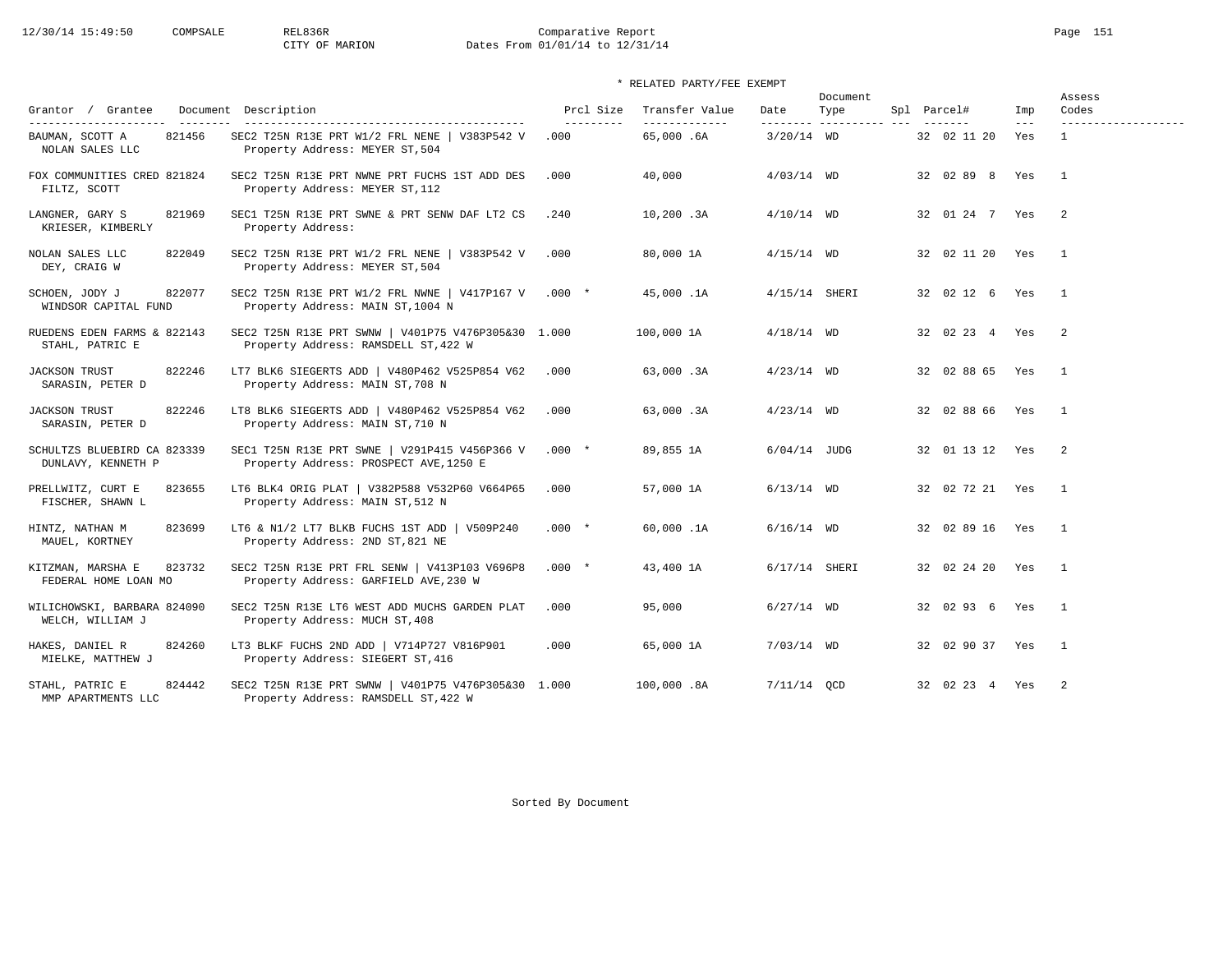# 12/30/14 15:49:50 COMPSALE REL836R Comparative Report Page 152 CITY OF MARION Dates From 01/01/14 to 12/31/14

## \* RELATED PARTY/FEE EXEMPT

| Grantor / Grantee                                       |        | Document Description                                                                                              |         | Prcl Size  | Transfer Value              | Date          | Document<br>Type         | Spl Parcel# |                   | Imp          | Assess<br>Codes                     |
|---------------------------------------------------------|--------|-------------------------------------------------------------------------------------------------------------------|---------|------------|-----------------------------|---------------|--------------------------|-------------|-------------------|--------------|-------------------------------------|
| ______________________<br>HIGGINS, JEAN<br>OLSON, BETTY | 824574 | ----------------------------------<br>PRT LT1 BLK16 ORIG PLAT   V700P273<br>Property Address: PARKVIEW AVE, 118 N | $.000*$ | ---------- | --------------<br>83,600 1A | $7/16/14$ OCD | --------- ---------- --- |             | 32 02 72110       | $---$<br>Yes | -------------------<br>$\mathbf{1}$ |
| BRAUN, AUDREY<br>SMTIH, DANIEL                          | 824905 | SEC2 T25N R13E PRT SWNW   V449P655 V737P408 V<br>Property Address: RAMSDELL ST, 510 W                             | .000    |            | 120,000                     | $7/25/14$ WD  |                          |             | 32 02 23 3 Yes    |              | $\overline{1}$                      |
| WUDSTRACK, EDWARD P 825068<br>STANSKY, VICKIE L         |        | LT58 & E1/2 LT59 RIVER VIEW HTS II DAF LT1 CS<br>Property Address: HILLCREST DR, 514                              | $.000*$ |            | 132,100.5A                  | 8/01/14 OCD   |                          |             | 32 02 85 3 Yes    |              | $\overline{1}$                      |
| SCHMIDT, JEANETTE<br>SCHMIDT, JEANETTE                  | 825700 | SEC2 T25N R13E PRT SENW   V258P275 V724P680<br>Property Address:                                                  | $.000*$ |            | 10,000 1A                   | 8/27/14 OCD   |                          |             | 32 02 24 7        |              | $\mathbf{1}$                        |
| SCHMIDT, JEANETTE<br>SCHMIDT, JEANETTE                  | 825700 | SEC2 T25N R13E PRT SENW   V302P417 EX V449P65<br>Property Address:                                                | $.000*$ |            | 10,000 1A                   | $8/27/14$ OCD |                          |             | 32 02 24 29       |              | $\mathbf{1}$                        |
| BARNICK, DAVID L<br>THOMA, JOHN D                       | 825929 | ORIG PLAT PRT BLK 15 DAF LT2 CSM V29P29   V46<br>Property Address:                                                | .026    |            | 800.3A                      | $9/05/14$ WD  |                          |             | 32 02 72116       |              | $\mathbf{1}$                        |
| HELING, JENNIFER L<br>WATTERS, ZACHARIAH                | 826062 | SEC2 T25N R13E PRT SENW   V304P233 V697P466 V<br>Property Address: GARFIELD AVE, 239 W                            | .000    |            | 45,000                      | $9/11/14$ LC  |                          |             | 32 02 24 12 Yes   |              | $\overline{1}$                      |
| MECO REAL ESTATE LLC 826409<br>HILLSIDE MHP LLC         |        | SEC2 T25N R13E PRT SESE DAF LT2 CSM V25P92  <br>Property Address: BERTRAM ST, 405                                 | 5.066   |            | 327,500 5A                  | $9/23/14$ WD  |                          |             | 32 02 44 12       |              | 2                                   |
| OLSON, BETTY<br>SEAY, KRYSTAL V                         | 826922 | PRT LT1 BLK16 ORIG PLAT   V700P273<br>Property Address: PARKVIEW AVE, 118 N                                       | .000    |            | 85,000                      | 10/08/14 WD   |                          |             | 32 02 72110 Yes 1 |              |                                     |
| HUGHES, CHRISTOPHER 827344<br>HANDRICH, MICHAEL A       |        | LTS 4&5 BLK1 SIEGERTS ADD & PRT BLK1 LY S LT5<br>Property Address: SHERMAN ST, 116                                | .000    |            | 75,000.2A                   | $10/22/14$ WD |                          |             | 32 02 88 24 Yes   |              | $\overline{1}$                      |
| WINDSOR CAPITAL FUND 827587<br>BARNICK, DAVID           |        | SEC2 T25N R13E PRT W1/2 FRL NWNE   V417P167 V<br>Property Address: MAIN ST, 1004 N                                | .000    |            | 12,000 1A                   | 10/31/14 WD   |                          |             | 32 02 12 6 Yes 1  |              |                                     |
| BUSS, ROY O<br>WILLIAMSON, KENNETH                      | 827933 | LTS5&6 BLK3 ORIG PLAT EX HWY ROW #683548   V3<br>Property Address: MAIN ST, 501 N                                 | $.000*$ |            | 73,700.6A                   | 11/13/14 QCD  |                          |             | 32 02 72 13 Yes   |              | $\overline{1}$                      |
| BUSS, ROY O<br>WILLIAMSON, KENNETH                      | 827933 | LT10 BLK4 ORIG PLAT & S 5FT LT7 BLK4   V112P4<br>Property Address: SCHOOL ST, 104                                 | $.000*$ |            | 73,700.6A                   | 11/13/14 OCD  |                          |             | 32 02 72 26 Yes   |              | $\overline{\phantom{0}}$            |
| RUEHMLING, ELEANOR I 828143<br>GETTENDORF, JORDAN T     |        | SEC2 T25N R13E LT15 RIVER VIEW HTS   V403P336<br>Property Address: RIVERVIEW DR, 505                              | .000    |            | 135,000 1A                  | $11/18/14$ WD |                          |             | 32 02 84 15 Yes 1 |              |                                     |
| GRIMM, PETER E<br>DRAEGER, SALLY A                      | 828231 | LT9 BLK6 SIEGERTS ADD   V435P239 V511P165 V54<br>Property Address: MAIN ST, 720 N                                 | .000    |            | 30,000                      | $11/21/14$ WD |                          |             | 32 02 88 67 Yes   |              | $\overline{1}$                      |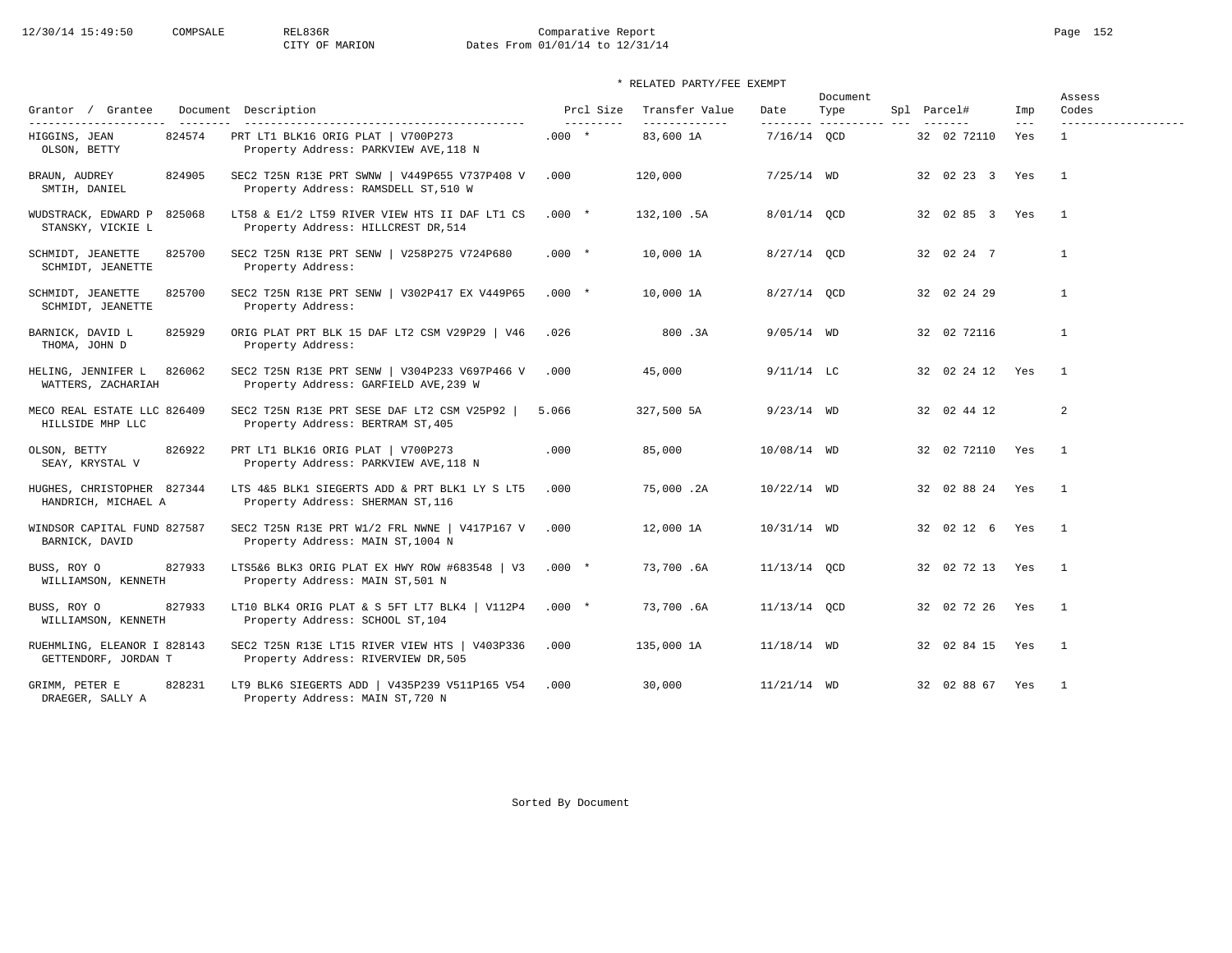# 12/30/14 15:49:50 COMPSALE REL836R Comparative Report Comparative Report Page 153 Dates From 01/01/14 to 12/31/14

## \* RELATED PARTY/FEE EXEMPT

| Grantee<br>Grantor                     |        | Document Description                                                                   | Prcl Size | Transfer Value | Date         | Document<br>Type | Spl | Parcel#     | Imp | Assess<br>Codes |
|----------------------------------------|--------|----------------------------------------------------------------------------------------|-----------|----------------|--------------|------------------|-----|-------------|-----|-----------------|
| HARVEY, JOANNE P<br>EGBERT, FRED L     | 828684 | LT9 EGGLESTONS ADD II   V853P777 V885P830<br>Property Address: 3RD ST, 1001 NE         | .000      | 142,500.6A     | 12/09/14 WD  |                  |     | 32 02 92109 | Yes |                 |
| SHAW, JUSTIN M<br>JPMORGAN CHASE BANK  | 828981 | E1/2 LTS 21-24 & S20FT OF E1/2 LT 20 BLK 2 SP<br>Property Address: MEYER ST, 410       | $.000*$   | 50,700 1A      | 12/22/14     | SHERI            |     | 32 02 91 30 | Yes |                 |
| DRAEGER, SALLY<br>STJOHNS EVANGELICAL  | 828994 | LTS 7&21 BLK 14 MC DONALD & RAMSDELL ADD & NW<br>Property Address: GARFIELD AVE, 330 E | .000      | 45,000.2A      | 12/23/14 WD  |                  |     | 32 02 73 44 | Yes |                 |
| VANKOOY, HEATH A<br>VANKOOY, HEATHER R | 829072 | SEC2 T25N R13E LT50 RIVER VIEW HTS   V499P235<br>Property Address: HILLCREST DR, 402   | $.000*$   | 75,600 1A      | 12/29/14 OCD |                  |     | 32 02 84 50 | Yes |                 |

\*\* \*\* \*\*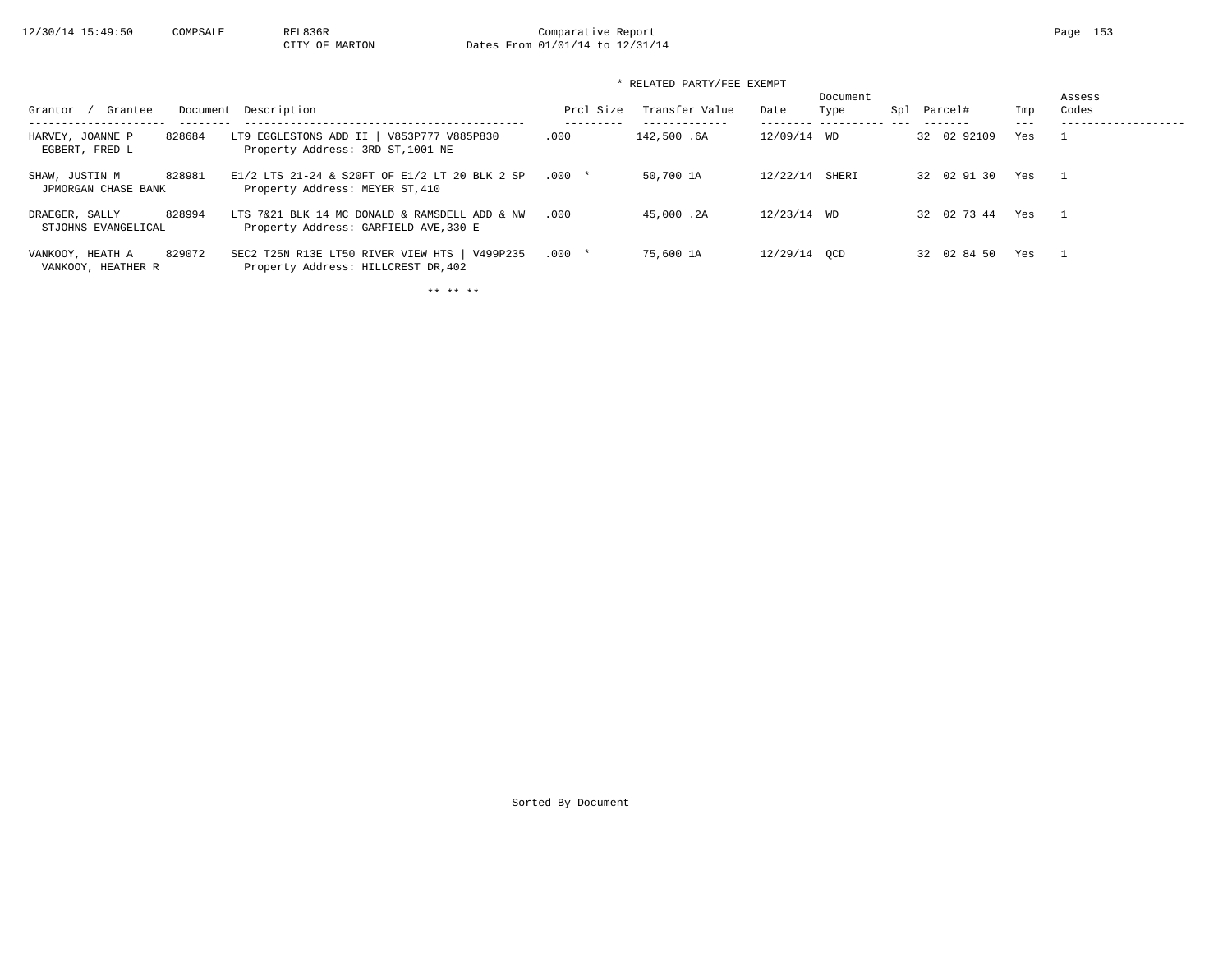# 12/30/14 15:49:50 COMPSALE REL836R Comparative Report Comparative Report Page 154 Dates From 01/01/14 to 12/31/14

## \* RELATED PARTY/FEE EXEMPT

|                                                     |                                                                                          | Document                |                                  |                 |                              |                 |                | Assess                     |  |
|-----------------------------------------------------|------------------------------------------------------------------------------------------|-------------------------|----------------------------------|-----------------|------------------------------|-----------------|----------------|----------------------------|--|
| Grantor / Grantee<br>________                       | Document Description<br>-------------------------------------                            | Prcl Size<br>---------- | Transfer Value<br>-------------- | Date            | Type<br>--------- ---------- | Spl Parcel#     | Imp<br>$- - -$ | Codes                      |  |
| SEMROW, JAMES A TRUS 819860<br>HERMSEN, LUKE R      | PRT LT3 & VAC ALLEY BLK 40 REEDER SMITHS PLAT<br>Property Address: LAWRENCE ST, 808      | .000                    | 113,500                          | $1/03/14$ TRUST |                              | 33 12 77387     | Yes            | $\mathbf{1}$               |  |
| SHERIFF OF WAUPACA C 819925<br>FEDERAL HOME LOAN MO | LT19 SUNSHINE HILLS SUB   V498P738 V520P862 V<br>Property Address: SOUTHLAND LN, 2040    | $.000*$                 | 81,400 1A                        | 1/07/14 SHERI   |                              | 33 13 80 28     | Yes            | $\overline{1}$             |  |
| 819971<br>BRYAN, TRAVIS<br>BRYAN, JENNIFER          | S74FT LTS 9-12 & W6FT LT 13 & N1/2 VAC CAMERO<br>Property Address: OSHKOSH ST, 1412      | $.000*$                 | 50,950.2A                        | $1/09/14$ QCD   |                              | 33 13 83 34 Yes |                | $\overline{1}$             |  |
| SHERIFF OF WAUPACA C 820007<br>JPMORGAN CHASE BANK  | LTS6&7 BLK4 LYONS 2ND WESTERN ADD   V482P526<br>Property Address: LIMA ST, 218           | $.000*$                 | 25,000.5A                        | $1/10/14$ SHERI |                              | 33 12 73 37 Yes |                | $\overline{1}$             |  |
| CONCORDE EQUITY LLC 820158<br>VOIGT, GERRY          | E1/2 LT6 BLK5 MILLERD AND TAFT ADD   V486P692<br>Property Address: NORTH WATER ST, 304 W | .000                    | 56,001                           | $1/17/14$ LC    |                              | 33 12 71 33 Yes |                | $\overline{\phantom{0}}^2$ |  |
| CONCORDE EQUITY LLC 820157<br>VOIGT, GERRY          | W26FT OF E46FT LT 6 BLK 5 REEDER SMITH ADD EX<br>Property Address: NORTH WATER ST, 219 W | .000                    | 65,000                           | $1/17/14$ LC    |                              | 33 12 77 36 Yes |                | 2                          |  |
| CLASSIC PROPERTIES L 820237<br>RICKERT INVESTMENTS  | E1FT LT7 & ALL LT8 BLK 5 REEDER SMITH ADD EX<br>Property Address: NORTH WATER ST, 205 W  | .000                    | 65,000 1A                        | $1/21/14$ WD    |                              | 33 12 77 39 Yes |                | $\overline{2}$             |  |
| 820229<br>PARKER, JASON J<br>MULROY, JEREMY T       | SEC13 T22N R14E LT61 CEDARHURST II   V422P477<br>Property Address: ROBIN ST, 1409        | .000                    | 167,000                          | $1/21/14$ WD    |                              | 33 13 96 61 Yes |                | $\overline{1}$             |  |
| SCHUCKNECHT, JAMIE L 820268<br>UNISON CREDIT UNION  | LTS7&8 BLK19 REEDER SMITH ADD   V565P465 V955<br>Property Address: SPRING ST, 121 E      | $.000*$                 | 88,496.4A                        | $1/22/14$ OCD   |                              | 33 12 77158 Yes |                | $\overline{1}$             |  |
| 820266<br>VOLZ, WAYNE L<br>VOLZ, SCOTT W            | S 6FT LT6, ALL LTS7-11 BLK5 JENNINGS HTS 1ST<br>Property Address: JEFFERSON ST, 1512     | $.000*$                 | 122,400.4A                       | $1/22/14$ QCD   |                              | 33 13 83 72 Yes |                | $\overline{1}$             |  |
| CHARNON, JANA M<br>820345<br>CHARNON, BRIAN F       | SEC12 T22N R14E PRT SENE LY E HWY & S RR ROW<br>Property Address: RIVER RD, 440          | $8.500*$                | 43,400 8.5A                      | $1/24/14$ QCD   |                              | 33 12 14 7 Yes  |                | $\overline{1}$             |  |
| 820345<br>CHARNON, JANA M<br>CHARNON, BRIAN F       | SEC12 T22N R14E PRT GL8 LY N EMBARRASS RIVER<br>Property Address:                        | $.000*$                 | 43,400 8.5A                      | $1/24/14$ OCD   |                              | 33 12 58 2      |                | 6                          |  |
| DEUTSCHE BANK NATION 820409<br>GREATER FOX CITIES A | LT7 & S1/2 LT8 BLK1 MILLERD AND LYON ADD   V4<br>Property Address: AVON ST, 322          | .000                    | 15,500                           | $1/28/14$ OCD   |                              | 33 12 72 7      |                | $\mathbf{1}$               |  |
| MOCADLO, JOHN J III 820459<br>MOCADLO, CHERYL A     | E65FT OF W120FT OF N120FT CAPT COFFINS LOT<br>Property Address: BEACON AVE, 302 W        | $.000*$                 | 150,000                          | 1/30/14 QCD     |                              | 33 13 70 17 Yes |                | $\overline{1}$             |  |
| LOBERG, ERIC T<br>820479<br>LOBERG, CHARLES C       | LT5 BLK8 MILLERD & TAFT ADD EX N35FT   V431P4<br>Property Address: WISCONSIN ST, 201     | $.000*$                 | 155,100.1A                       | $1/31/14$ OCD   |                              | 33 12 71 79 Yes |                | 2                          |  |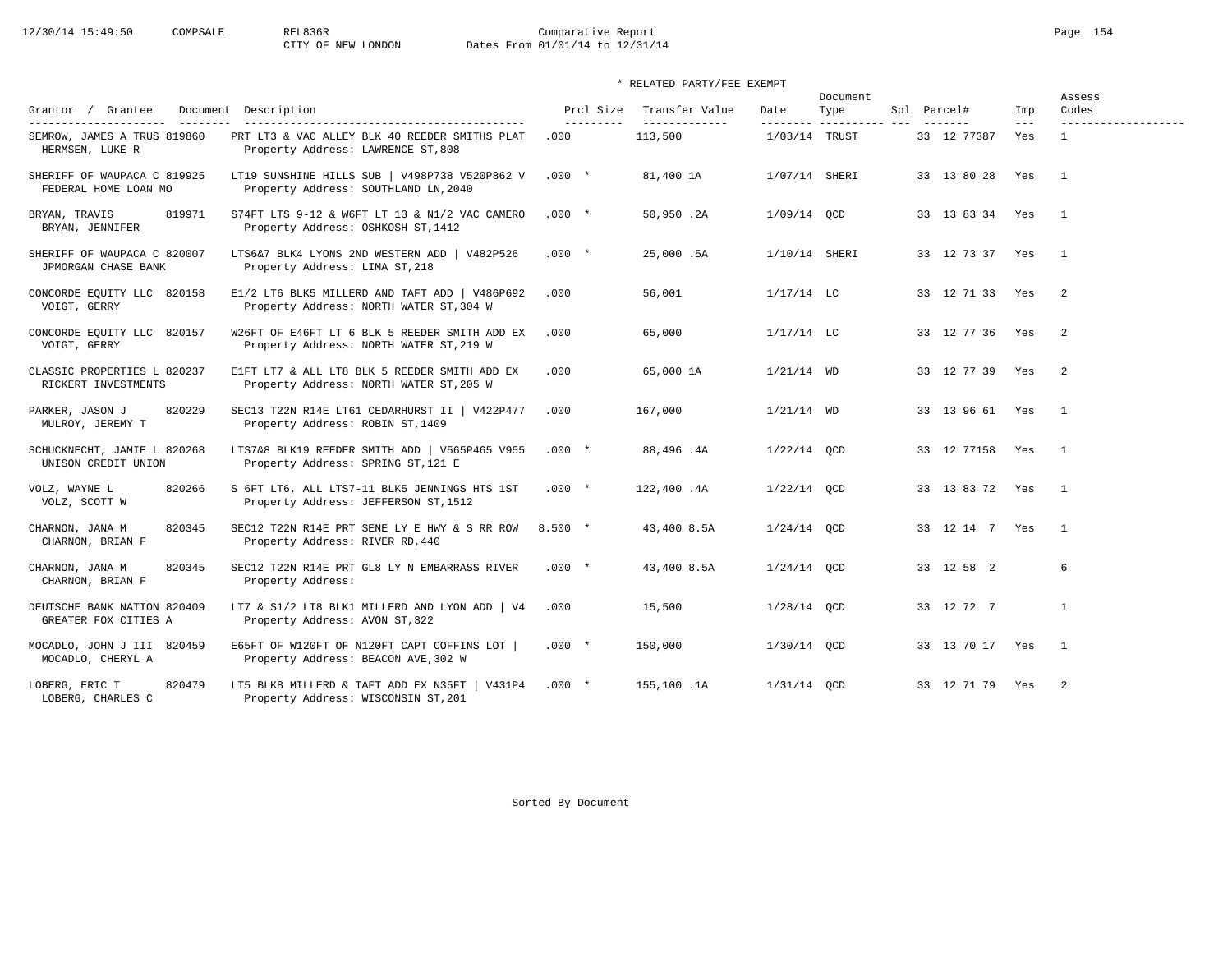# 12/30/14 15:49:50 COMPSALE REL836R Comparative Report Comparative Report Page 155 Dates From 01/01/14 to 12/31/14

## \* RELATED PARTY/FEE EXEMPT

|                                                     |                                                                                      |           | Prcl Size<br>Transfer Value |                  | Document                |                   |                            | Assess                       |  |
|-----------------------------------------------------|--------------------------------------------------------------------------------------|-----------|-----------------------------|------------------|-------------------------|-------------------|----------------------------|------------------------------|--|
| Grantor / Grantee<br>---------------------          | Document Description                                                                 | --------- | -------------               | Date<br>-------- | Type<br>--------------- | Spl Parcel#       | Imp<br>$\qquad \qquad - -$ | Codes<br>------------------- |  |
| FEDERAL HOME LOAN MO 820546<br>BRUETTE, JEFFREY D   | LTS 22-24 BLK 5 JENNINGS HTS FIRST ADD   V194<br>Property Address: DEXTER ST, 1509   | .000      | 64,000                      | $2/04/14$ WD     |                         | 33 13 83 79       | Yes                        | $\mathbf{1}$                 |  |
| 820567<br>ROE, ROBERT<br>RITCHIE, CYNTHIA S         | E1/2 LTS 70&71 JENNINGS HTS ADD   V458P83 V49<br>Property Address: NASSAU ST, 1505   | $.000*$   | 38,765.2A                   | 2/05/14 QCD      |                         | 33 13 82 82 Yes   |                            | $\overline{1}$               |  |
| US BANK NATIONAL ASS 820625<br>SECRETARY OF HOUSING | LT1 BLK25 EX W78FT REEDER SMITHS PL   EX V514<br>Property Address: SPRING ST, 206 E  | $.000*$   | 49,200 1A                   | $2/06/14$ WD     |                         | 33 12 77236 Yes   |                            | $\overline{1}$               |  |
| RATEAU, KYLE R<br>820758<br>HOIER, BRANDON L        | LT3 BLK15 MILLERD & LAW ADD   V479P574 V722P2<br>Property Address: WARREN ST, 108 E  | .000      | 70,000.2A                   | $2/13/14$ WD     |                         | 33 13 74202 Yes   |                            | $\overline{1}$               |  |
| SHERIFF OF WAUPACA C 821081<br>RURAL HOUSING SERVIC | LT3 BLK18 3RD ADD ABRAHAMS HTS   V450P386 V45<br>Property Address: PERSHING RD, 1702 | $.000*$   | 54,200                      |                  | 3/03/14 SHERI           | 33 13 87 52 Yes 1 |                            |                              |  |
| RAPP, TERESA<br>821123<br>BANK OF AMERICA NA        | LT27 OAK RIDGE HEIGHTS   V568P100 V569P407 V7<br>Property Address: OAK RIDGE LN, 513 | $.000*$   | 38,300.1A                   |                  | 3/05/14 SHERI           | 33 01 70 28 Yes   |                            | $\overline{1}$               |  |
| LOBERG, CHARLES C<br>821282<br>LOBERG, ERIC T       | LT5 BLK8 MILLERD & TAFT ADD EX N35FT   V431P4<br>Property Address: WISCONSIN ST, 201 | $.000*$   | 154,000.1A                  | $3/12/14$ WD     |                         | 33 12 71 79 Yes   |                            | $\overline{\phantom{0}}$ 2   |  |
| SHERIFF OF WAUPACA C 821312<br>CITIMORTGAGE INC     | W1/2 LT 6&7 BLK7 DEXTERS ADD   V521P214 V617P<br>Property Address: DEXTER ST, 1112   | $.000*$   | 64,700 1A                   | 3/13/14 SHERI    |                         | 33 13 73 77 Yes   |                            | $\overline{1}$               |  |
| WEIDERT DESIGN & DEV 821425<br>WEIDERT, BONNIE      | LT8 BLK34 REEDER SMITH ADD   V476P894 V518P79<br>Property Address: SMITH ST, 614     | $.000*$   | 114,000 1A                  | 3/19/14 QCD      |                         | 33 12 77325 Yes   |                            | $\sim$ 1                     |  |
| 821426<br>WEIDERT, BONNIE<br>MOCADLO, JOHN III      | LT8 BLK34 REEDER SMITH ADD   V476P894 V518P79<br>Property Address: SMITH ST, 614     | .000      | 114,000 1A                  | $3/19/14$ WD     |                         | 33 12 77325 Yes   |                            | $\overline{1}$               |  |
| 821513<br>RUEDEN, AMY C<br>JARMOLOWICZ, TRACY L     | LT8 BLK1 BUCK & COFFINS ADD   V681P742 V897P1<br>Property Address: WYMAN ST, 708     | .000      | 44,150.2A                   | $3/24/14$ OCD    |                         | 33 13 70 7 Yes 1  |                            |                              |  |
| 821625<br>CONAT, MARGARET M<br>CHANDLER, ANDREW A   | LT4 BLK1 RADTKE & DOBBERSTEIN ADD   V465P327<br>Property Address: WARREN ST, 809 W   | .000      | 130,000.2A                  | $3/26/14$ WD     |                         | 33 13 76 4 Yes 1  |                            |                              |  |
| BRYAN, JENNIFER<br>821704<br>CUPP, WILLIAM J        | S74FT LTS 9-12 & W6FT LT 13 & N1/2 VAC CAMERO<br>Property Address: OSHKOSH ST, 1412  | $.000*$   | 101,300.2A                  | $3/28/14$ QCD    |                         | 33 13 83 34 Yes   |                            | $\overline{1}$               |  |
| SHERIFF OF WAUPACA C 821755<br>UNISON CREDIT UNION  | LTS7&8 BLK19 REEDER SMITH ADD   V565P465 V955<br>Property Address: SPRING ST, 121 E  | .000      | 94,000.4A                   |                  | 3/31/14 SHERI           | 33 12 77158 Yes 1 |                            |                              |  |
| SHERIFF OF WAUPACA C 821764<br>108 LAURA STREET TRU | LT10 BLK6 ABRAHAMS HTS ADD   V422P05 V546P897<br>Property Address: LAURA ST, 108 E   | $.000*$   | 52,761                      | 4/01/14 SHERI    |                         | 33 13 84 82 Yes   |                            | $\overline{1}$               |  |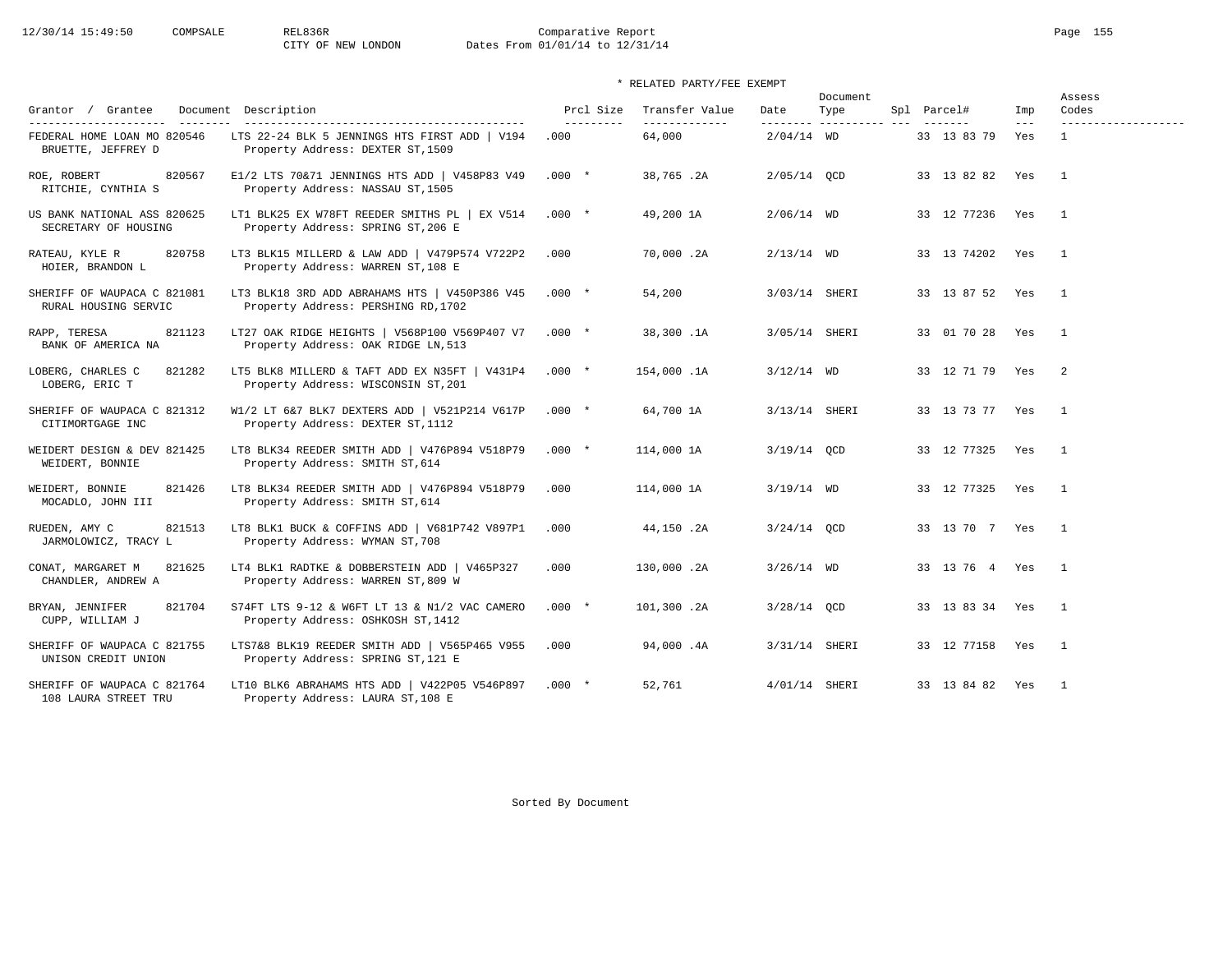# 12/30/14 15:49:50 COMPSALE REL836R Comparative Report Page 156<br>CITY OF NEW LONDON Dates From 01/01/14 to 12/31/14 Dates From 01/01/14 to 12/31/14

|                                                     |                                                                                          |                         |                                 |               | Document                        |                 |              | Assess                       |  |
|-----------------------------------------------------|------------------------------------------------------------------------------------------|-------------------------|---------------------------------|---------------|---------------------------------|-----------------|--------------|------------------------------|--|
| Grantor / Grantee<br>---------                      | Document Description<br>-----------------------------------                              | Prcl Size<br>---------- | Transfer Value<br>_____________ | Date          | Type<br>-------- ---------- --- | Spl Parcel#     | Imp<br>$---$ | Codes<br>------------------- |  |
| BENCHMARK DEVELOPMEN 821784<br>FRITZ, RICHERD P     | SEC13 T22N R14E LT71 CEDARHURST II   V422P477<br>Property Address: BRYNNWOOD TRCE, 1812  | .000                    | 179,900                         | $4/02/14$ WD  |                                 | 33 13 96 71     | Yes          | $\mathbf{1}$                 |  |
| BUNTING, KARI JO<br>821814<br>STEINKE, TIMOTHY M    | LT24 OAK RIDGE HEIGHTS   V525P390 V535P464 V6<br>Property Address: OAK RIDGE LN, 525     | .000                    | 85,000 1A                       | $4/03/14$ WD  |                                 | 33 01 70 25     | Yes          | $\overline{1}$               |  |
| OBERSTADT, AVERY J<br>821809<br>KUETTEL, TRENT      | N60FT OF SW1/4 BLK 18 REEDER SMITH ADD EX E30<br>Property Address: LAWRENCE ST, 308      | .000                    | 51,500                          | $4/03/14$ WD  |                                 | 33 12 77139 Yes |              | $\overline{1}$               |  |
| WOLFGRAM, HAROLD D<br>821858<br>STERMER, JESSE T    | LT11 BLK 10 BUCK & DICKINSON ADD   V232P177 V<br>Property Address: COOK ST, 612 W        | .000                    | 96,500.1A                       | $4/07/14$ WD  |                                 | 33 12 76114 Yes |              | $\overline{1}$               |  |
| WATERSTRADT, KATRINA 822195<br>VANRYZIN, LAURA J    | W47FT LTS 1&12 & E13FT LTS 2&3 BLK13 MILLERD<br>Property Address: WARREN ST, 210 W       | .000                    | 111,000 1A                      | $4/21/14$ WD  |                                 | 33 13 74171 Yes |              | $\overline{1}$               |  |
| BUNTING, KARI JO<br>822193<br>WATERSTRADT, KATRINA  | LT32 MAYFLOWER PARK PLAT   V521P764 V770P429&<br>Property Address: MAYFLOWER CT, 1820    | .000                    | 142,000 1A                      | $4/21/14$ WD  |                                 | 33 13 89 38 Yes |              | $\overline{1}$               |  |
| 822230<br>US BANK NA TRUSTEE<br>BUNGERT, CYNTHIA L  | LT3 THE ORCHARDS SUB   V542P350 V559P574 V560<br>Property Address: WERNER ALLEN RD, 1609 | .000                    | 65,000 1A                       | $4/22/14$ WD  |                                 | 33 13 78 3 Yes  |              | $\overline{1}$               |  |
| LICHTENBERG, CHRIS C 822488<br>ECKLUND, DONALD LERO | SEC13 T22N R14E LT66 CEDARHURST II   V422P477<br>Property Address: BRYNNWOOD TRCE, 1802  | .000                    | 86,800.3A                       | 5/02/14 TRUST |                                 | 33 13 96 66 Yes |              | $\overline{1}$               |  |
| WESTIN LAND HOLDINGS 822489<br>ECKLUND, DONALD LERO | SEC13 T22N R14E LT67 CEDARHURST II   V422P477<br>Property Address: BRYNNWOOD TRCE, 1804  | .000                    | 98,900.3A                       | $5/02/14$ WD  |                                 | 33 13 96 67     |              | $\mathbf{1}$                 |  |
| ALLEN, ELIZABETH A 822589<br>ALLEN, JAMES M         | LT16 SUNSHINE HILLS SUB   V496P731 V529P541 V<br>Property Address: SOUTHLAND LN, 2060    | $.000*$                 | 130,000                         | 5/07/14 OCD   |                                 | 33 13 80 25 Yes |              | $\overline{1}$               |  |
| BOHLMANN, RICHARD G 822647<br>BOHLMAN, BILLIE JO    | LT52 & W1/2 LT51 OAK RIDGE HEIGHTS   V568P100<br>Property Address: SOUTHRIDGE DR, 512    | $.000*$                 | 18,700                          | 5/08/14 OCD   |                                 | 33 01 70 63     |              | $\mathbf{1}$                 |  |
| RIECKMANN, ROBERT H 822648<br>RIECKMANN ENTERPRISE  | W29.75FT LT9 BLK6 MILLERD & TAFT ADD EX COM S<br>Property Address: NORTH WATER ST, 307 W | $.000*$                 | 83,500                          | 5/08/14 OCD   |                                 | 33 12 71 49 Yes |              | $\overline{2}$               |  |
| NICHOLSON, KATHLEEN 822693<br>SPAHN, DAVID J        | SEC14 T22N R14E PRT S1/2 SE LT3 KLATTS UNRECO<br>Property Address:                       | .480                    | 45,000 4.9A                     | $5/09/14$ WD  |                                 | 33 14 71181     |              | $\mathbf{1}$                 |  |
| NICHOLSON, KATHLEEN 822693<br>SPAHN, DAVID J        | SEC14 T22N R14E PRT S1/2 SE LT3 KLATTS UNRECO<br>Property Address:                       | .510                    | 45,000 4.9A                     | $5/09/14$ WD  |                                 | 33 14 71182     |              | $\mathbf{1}$                 |  |
| NICHOLSON, KATHLEEN 822693<br>SPAHN, DAVID J        | SEC14 T22N R14E PRT S1/2 SE LT3 KLATTS UNRECO 1.650<br>Property Address:                 |                         | 45,000 4.9A                     | $5/09/14$ WD  |                                 | 33 14 71183     |              | $\mathbf{1}$                 |  |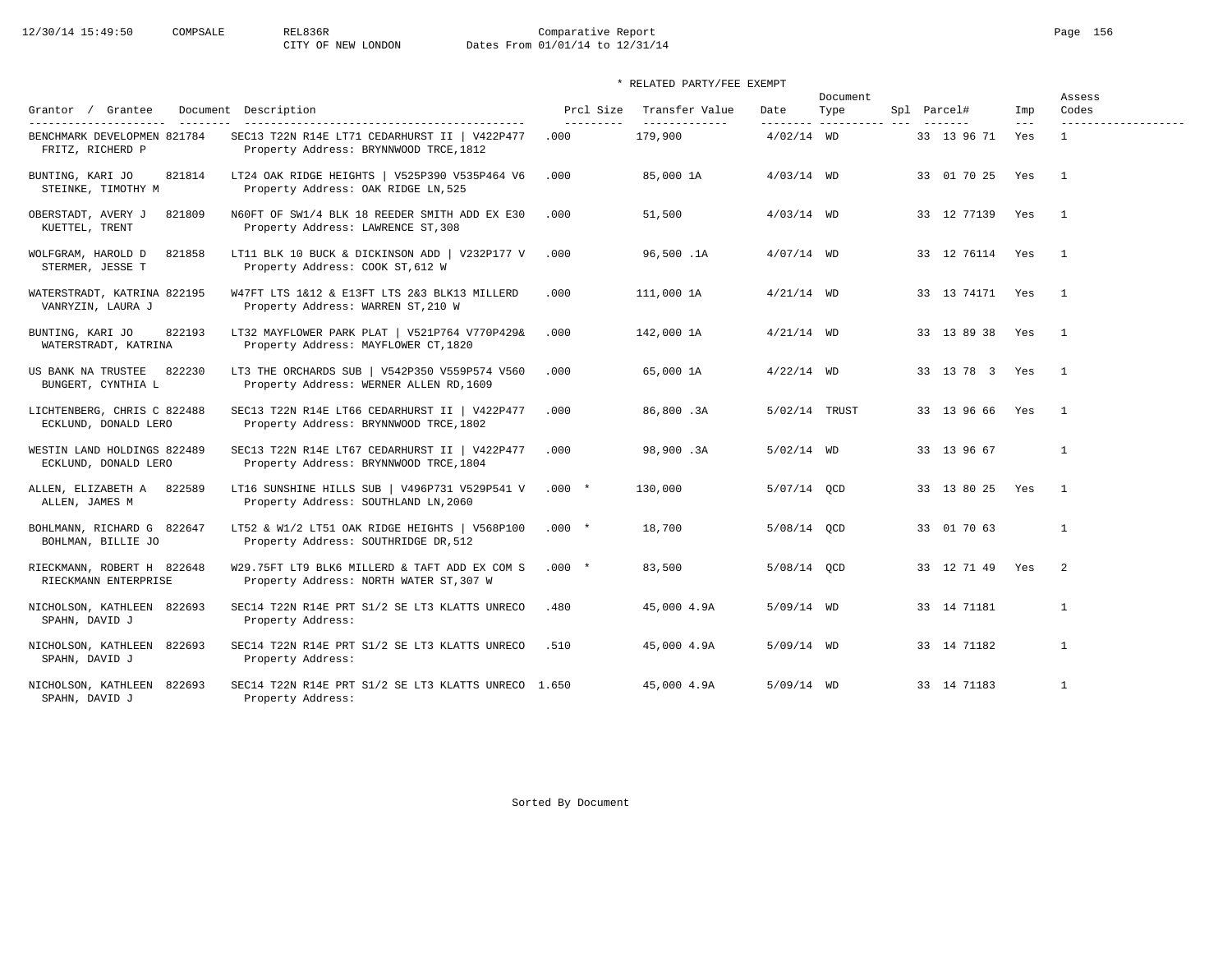# 12/30/14 15:49:50 COMPSALE REL836R Comparative Report Comparative Report Page 157 Dates From 01/01/14 to 12/31/14

| Grantor / Grantee                                                                   | Document Description                                                                         | Prcl Size | Transfer Value               | Date          | Document<br>Type         | Spl Parcel#       | Imp   | Assess<br>Codes                     |
|-------------------------------------------------------------------------------------|----------------------------------------------------------------------------------------------|-----------|------------------------------|---------------|--------------------------|-------------------|-------|-------------------------------------|
| ----------------------<br>---------<br>NICHOLSON, KATHLEEN 822693<br>SPAHN, DAVID J | SEC14 T22N R14E PRT S1/2 SE LT3 KLATTS UNRECO 2.230<br>Property Address:                     | --------- | -------------<br>45,000 4.9A | $5/09/14$ WD  | --------- ---------- --- | 33 14 71184       | $---$ | -------------------<br>$\mathbf{1}$ |
| 822797<br>HART, JOHANNA G<br>HART, STEVEN L                                         | LT1 & E1/2 LT2 BLK 7 BUCK & DICKINSON ADD   V $.000 *$<br>Property Address: SPRING ST, 218 W |           | 102,000 1A                   | $5/13/14$ WD  |                          | 33 12 76 55 Yes   |       | $\overline{1}$                      |
| NEW LIFE COMMUNITY C 822812<br>SCHOOL DISTRICT OF N                                 | LTS 1&2 & N1/2 LTS 11&12 BLK4 WW BUCKS ADD  <br>Property Address: SHAWANO ST, 709 S          | .000      | 110,000                      | $5/14/14$ WD  |                          | 33 13 71 50       |       |                                     |
| BRUETTE, JEFFREY D<br>822849<br>DELZER, ROCKY A                                     | LTS 22-24 BLK 5 JENNINGS HTS FIRST ADD   V194<br>Property Address: DEXTER ST, 1509           | .000      | 95,000 1A                    | $5/15/14$ WD  |                          | 33 13 83 79 Yes 1 |       |                                     |
| 822907<br>KOHL, BONNIE A<br>FEDERAL NATIONAL MOR                                    | LT6 BLK10 BUCK & DICKINSON ADD   V317P573 V57<br>Property Address: BEACON AVE, 613 W         | $.000 *$  | 79,700 1A                    | 5/16/14 SHERI |                          | 33 12 76109 Yes   |       | $\overline{1}$                      |
| VANDERVEER, PETER J 822865<br>WAIT, PAUL D                                          | N40FT LT3 & S40FT LT2 STERN ESTATES   V467P51<br>Property Address: OSHKOSH ST, 1813          | .000      | 144,000.3A                   | 5/16/14 TRUST |                          | 33 13 92 6 Yes    |       | $\sqrt{1}$                          |
| BROEKER, DONALD HENR 822918<br>HOARE, JANET                                         | LTS 1,10-12 BLK 13 DEXTERS ADD   V210P108<br>Property Address: JEFFERSON ST, 1303            | $.000*$   | 127,200.7A                   | $5/19/14$ TOD |                          | 33 13 73140       | Yes   | $\overline{1}$                      |
| PULIDO, ANGELO R<br>823018<br>PULIDO, KATHLEEN                                      | SEC13 T22N R14E COM INT N/L MARTIN ST & E/L D<br>Property Address: DEXTER ST, 1714           | $.000*$   | 45,000                       | 5/22/14 TRAFF |                          | 33 13 42 16 Yes   |       | $\overline{1}$                      |
| BRUSH, KATHLEEN A<br>823020<br>GAVENS, GERID                                        | LT18 SCHLAFER PLAT   V579P583 V580P697 V596P5<br>Property Address: WYMAN ST, 1919            | .000      | 150,000.3A                   | $5/22/14$ WD  |                          | 33 13 91 27 Yes   |       | $\overline{\phantom{1}}$            |
| US BANK NATIONAL ASS 823068<br>BAKER, CINDY                                         | W145FT OF S60FT OL1 BUCK & DICKINSON OUTLOTS<br>Property Address: WYMAN ST, 808              | .000      | 60,500                       | $5/23/14$ WD  |                          | 33 13 72 4 Yes    |       | $\overline{1}$                      |
| GRUNWALD, KIMBERLY A 823040<br>CONAT, DONALD G                                      | LT9 BLK2 MILLERD & LAW ADD   V444P6 V699P180<br>Property Address: LAW ST, 115 E              | $.170 *$  | 37,450.2A                    | $5/23/14$ WD  |                          | 33 13 74 23 Yes   |       | $\overline{1}$                      |
| GREEN, JOSEPH M<br>823042<br>NELSON, MARK W                                         | LT11 SCHLAFER PLAT   V523P408 V672P344 V857P7<br>Property Address: WYMAN ST, 1906            | .000      | 121,000 1A                   | $5/23/14$ WD  |                          | 33 13 91 15       | Yes   | $\overline{1}$                      |
| BERG, TANNER C<br>823108<br>WAGNER, SUSAN A                                         | LT12 BLK5 & N10FT LT13 ABRAHAMS HTS ADD   V54<br>Property Address: SMITH ST, 1718            | .000      | 82,000 1A                    | $5/27/14$ WD  |                          | 33 13 84 64 Yes   |       | $\overline{1}$                      |
| ROMAN, RENEE MARIE<br>823281<br>KUPPERNUS, TODD J                                   | SEC 13 T22N R14E PRT NESW   V478P778 V577P32<br>Property Address: PERSHING RD, 1807          | .000      | 48,375.2A                    | $6/02/14$ WD  |                          | 33 13 31 32 Yes   |       | $\overline{1}$                      |
| MCDONALD'S CORPORATI 823324<br>MCDONALD'S REAL ESTA                                 | SEC1 T22N R14E PRT SWSE COM SW/C LT1 OAK RIDG<br>Property Address: SHAWANO ST, 1135 N        | $.000*$   | 270,500 1.7A                 | $6/03/14$ WD  |                          | 33 01 43 4 Yes    |       | $\overline{\phantom{0}}^2$          |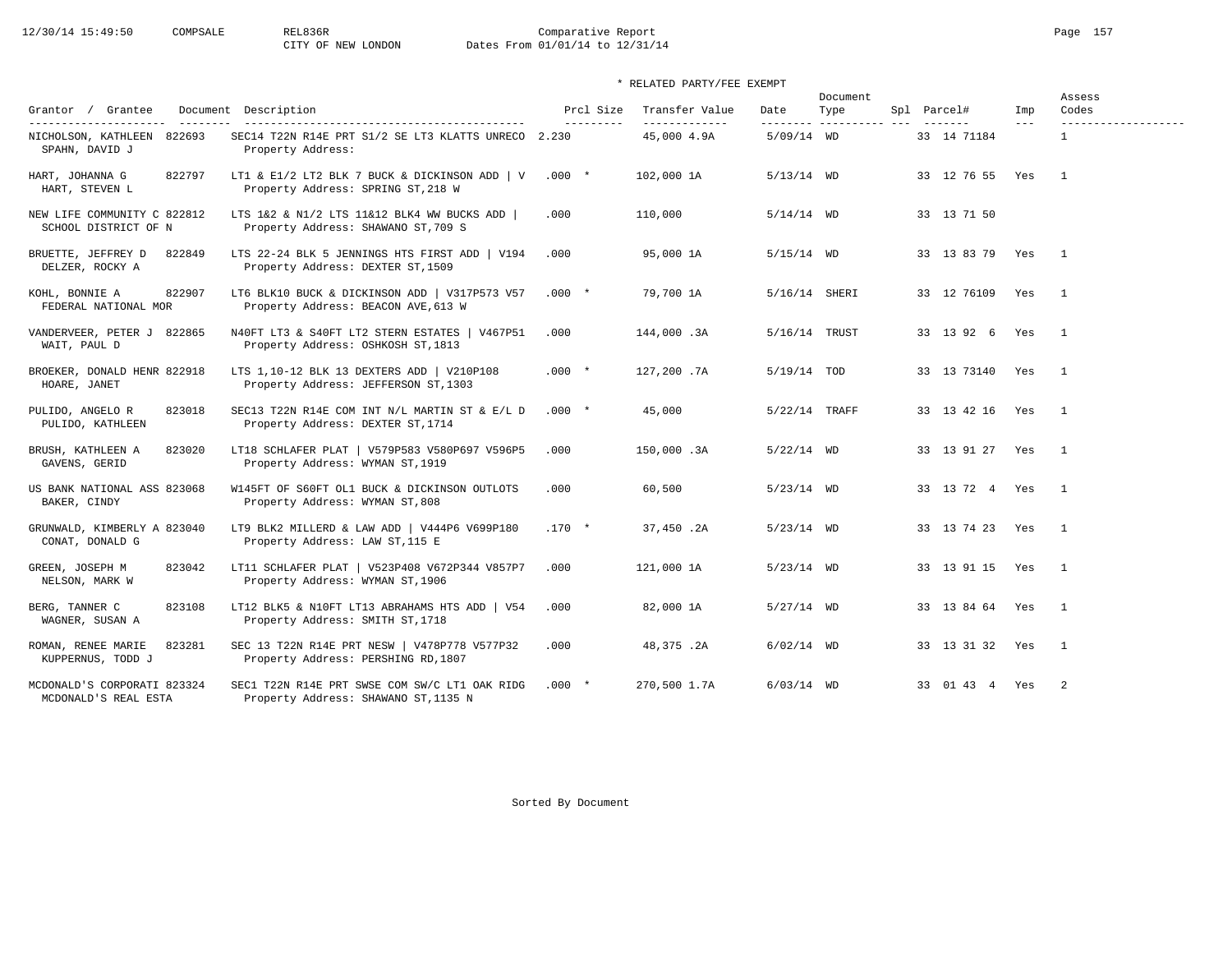# 12/30/14 15:49:50 COMPSALE REL836R Comparative Report Comparative Report Page 158 Dates From 01/01/14 to 12/31/14

## \* RELATED PARTY/FEE EXEMPT

|                                                       |                                                                                            |                         |                                 |                   | Document            |                 |                | Assess                       |
|-------------------------------------------------------|--------------------------------------------------------------------------------------------|-------------------------|---------------------------------|-------------------|---------------------|-----------------|----------------|------------------------------|
| Grantor / Grantee<br>--------------------- -------    | Document Description<br>--------------------------------------                             | Prcl Size<br>---------- | Transfer Value<br>------------- | Date<br>--------- | Type<br>----------- | Spl Parcel#     | Imp<br>$- - -$ | Codes<br>------------------- |
| MCDONALD'S CORPORATI 823324<br>MCDONALD'S REAL ESTA   | SEC1 T22N R14E PRT SWSE DAF CSM V5P379   V454<br>Property Address:                         | $.000*$                 | 270,500 1.7A                    | $6/03/14$ WD      |                     | 33 01 43 11     |                | $\overline{2}$               |
| 823319<br>BONKE, EVELYN M<br>WERBELOW, JERRY F        | LTS1&8 BLK12 MILLERD & LAW ADD   V194P536 V27<br>Property Address: SMITH ST, 1203          | .000                    | 60,000.3A                       |                   | 6/03/14 PERRE       | 33 13 74159 Yes |                | $\overline{1}$               |
| RADTKE, DAVID A TRUS 823343<br>DEVELOPMENT ENDEAVER   | ALL LT3 & PRT LTS2, 4&5 BLK2 SAUERESSIGS ADD D<br>Property Address: NORTH WATER ST, 1105 W | .000                    | 155,000.5A                      | $6/04/14$ WD      |                     | 33 12 74 27 Yes |                | $\mathbf{1}$                 |
| LUADERS, EARL J III 823518<br>FLAHERTY, KEVIN P       | BLG2 UNIT A TWIN RIVERS CONDO AMENDED   V381P<br>Property Address: NORTH WATER ST, 114 E   | .000                    | 147,000                         | $6/09/14$ WD      |                     | 33 12 78 3 Yes  |                | $\overline{1}$               |
| FLAHERTY, LINDA L<br>823616<br>RITCHIE, DAKOTA J      | LT1 & N1/2 LT2 BLK11 2ND ADD ABRAHAMS HTS ADD<br>Property Address: NASSAU ST, 1802         | .000                    | 119,900.3A                      | $6/12/14$ WD      |                     | 33 13 86 1 Yes  |                | $\overline{1}$               |
| GAGNOW, RONALD O<br>823649<br>GAGNOW, RONALD O        | SEC13 T22N R14E PRT NESW   V274P173<br>Property Address: JENNINGS ST, 828 W                | $.000 *$                | 40,000                          | $6/13/14$ WD      |                     | 33 13 31 8 Yes  |                | $\overline{1}$               |
| 823635<br>LEHMAN, JAMES PR<br>KNUTH, JERAMIE          | LTS10&11 BLK10 MILLERD & LAW ADD   V612P258<br>Property Address: WARREN ST, 121 E          | .000                    | 65,000 1A                       |                   | 6/13/14 PERRE       | 33 13 74139 Yes |                | $\overline{1}$               |
| 823707<br>CHAPMAN, RODNEY W<br>FIRST NATIONAL BANK    | LT1 BLK 20 REEDER SMITH ADD   V425P222 V448P4<br>Property Address: WOLF RIVER AVE, 112 W   | $.000*$                 | 409,300 1.5A                    | $6/16/14$ OCD     |                     | 33 12 77170 Yes |                | $\overline{2}$               |
| CHAPMAN, RODNEY W<br>823707<br>FIRST NATIONAL BANK    | LT8 BLK20 REEDER SMITH ADD   V455P728 V698P62<br>Property Address: SPRING ST, 113 W        | $.000*$                 | 409,300 1.5A                    | $6/16/14$ OCD     |                     | 33 12 77181     |                | 2                            |
| 823825<br>SAINT, DANIEL P<br>ZWALLY, KARI A           | E1/2 LTS 1&8 BLK9 MILLERD & LAW ADD EX S2FT L<br>Property Address: MILLARD ST, 214 E       | .000                    | 94,000.2A                       | $6/20/14$ WD      |                     | 33 13 74118 Yes |                | $\overline{1}$               |
| DIEM, VERYL A<br>823966<br><b>J&amp;A RENTALS LLC</b> | PRT LTS7&8 BLK 27 REEDER SMITH ADD BNG W OF F<br>Property Address: BEACON AVE, 117 E       | .000                    | 45,000 1A                       | $6/25/14$ WD      |                     | 33 12 77267 Yes |                | $\overline{1}$               |
| GAUTHIER, CRYSTAL M 824100<br>MUSKEVITSCH, JEFFREY    | S1/2 LT2 & ALL LT3 BLK5 ABRAHAMS HTS ADD   V3<br>Property Address: PEARL ST, 1709 S        | $.000*$                 | 127,600.3A                      | $6/27/14$ WD      |                     | 33 13 84 56 Yes |                | $\overline{1}$               |
| MUSKEVITSCH, JEFFREY 824102<br>GAUTHIER, CRYSTAL M    | SEC13 T22N R14E LT6 & N1/2 LT7 CEDARHURST SUB<br>Property Address: CEDARHURST DR, 1511     | .000                    | 178,000 .6A                     | $6/27/14$ WD      |                     | 33 13 94 6 Yes  |                | $\frac{1}{2}$                |
| CITIMORTGAGE INC<br>824162<br>SECRETARY OF HOUSING    | W1/2 LT 6&7 BLK7 DEXTERS ADD   V521P214 V617P<br>Property Address: DEXTER ST, 1112         | $.000*$                 | 86,900 1A                       | $6/30/14$ WD      |                     | 33 13 73 77 Yes |                | $\overline{1}$               |
| KIRKLAND, DEBORAH<br>824148<br>THURLEY, COLLIN R      | LT3 WALMERS SUB   V488P427&505 V501P451 V526P<br>Property Address: PERSHING RD, 2072       | .000                    | 96,900 1A                       | $6/30/14$ WD      |                     | 33 13 79 3 Yes  |                | $\mathbf{1}$                 |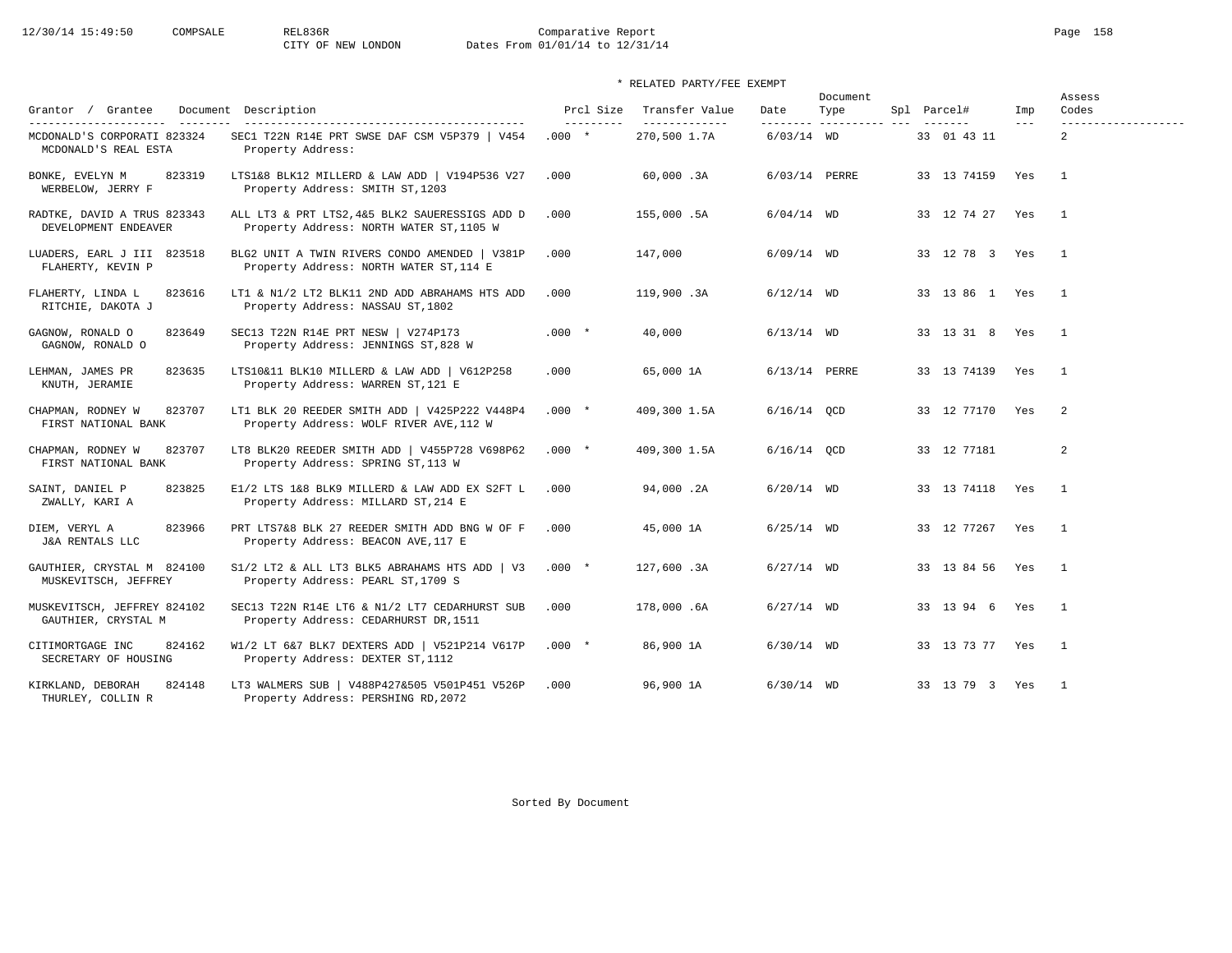# 12/30/14 15:49:50 COMPSALE REL836R Comparative Report Comparative Report Page 159 Dates From 01/01/14 to 12/31/14

## \* RELATED PARTY/FEE EXEMPT

| Grantor / Grantee                                             | Document Description                                                                                                   | Prcl Size          | Transfer Value             | Date          | Document<br>Type         |              | Spl Parcel#     | Imp                        | Assess<br>Codes                     |
|---------------------------------------------------------------|------------------------------------------------------------------------------------------------------------------------|--------------------|----------------------------|---------------|--------------------------|--------------|-----------------|----------------------------|-------------------------------------|
| ---------------------<br>TAYLOR, LARRY D<br>824185            | LTS 1&12 BLK16 DEXTERS ADD EX A STRIP ON W SI                                                                          | ----------<br>.000 | _____________<br>90,000.3A | 7/01/14 WD    | --------- ---------- --- |              | 33 13 73181     | $\qquad \qquad - -$<br>Yes | -------------------<br>$\mathbf{1}$ |
| HULL, ERIC D<br>BEYER, GREGORY A<br>824187<br>TAYLOR, LARRY D | Property Address: NASSAU ST, 1303<br>LT27 MAYFLOWER PARK PLAT   V466P319 V506P604<br>Property Address: DEXTER ST, 1925 | .000               | 141,000.4A                 | $7/01/14$ WD  |                          |              | 33 13 89 33 Yes |                            | $\overline{1}$                      |
| 824224<br>HANDSCHKE, WESLEY J<br>SCHERER, LAURA R             | SEC13 T22N R14E LT40 CEDARHURST SUB   V422P47<br>Property Address: PINEWOOD CT, 1402                                   | .000               | 176,500 1A                 | $7/02/14$ WD  |                          |              | 33 13 94 40 Yes |                            | $\overline{1}$                      |
| 824287<br>LATHROP, TY W<br>NIETO, JOSEPH A                    | S15FT LT3 & ALL LT4 BLK4 ABRAHAMS HTS ADD   V<br>Property Address: SMITH ST, 1713                                      | .000               | 108,500.2A                 | $7/07/14$ WD  |                          |              | 33 13 84 40 Yes |                            | $\overline{1}$                      |
| 824325<br>MICHELS, MARYANN M<br>LATHROP, TY W                 | SEC13 T22N R14E PRT SENW DAF LT1 CSM V17P306<br>Property Address: MENASHA ST, 1205                                     | .198               | 159,000                    | $7/08/14$ WD  |                          |              | 33 13 24 9 Yes  |                            | $\overline{1}$                      |
| MCFAUL, LINDA C<br>824368<br>SCHULZ, TIFFANY D                | E1/2 LTS 9&10 BLK 9 BUCK & DICKINSON ADD   V4<br>Property Address: SPRING ST, 618 W                                    | .000               | 71,600                     | 7/09/14 QCD   |                          |              | 33 12 76 98 Yes |                            | $\overline{1}$                      |
| 824449<br>STRUBLE, JUDY A<br>WILLIAMS, LESLIE J               | LT4 BLK9 MILLERD & LAW ADD   V472P32 V485P440<br>Property Address: LAWRENCE ST, 1208                                   | .000               | 88,000.2A                  | $7/11/14$ WD  |                          |              | 33 13 74121 Yes |                            | $\overline{1}$                      |
| FAHRENKRUG, ANGIE M 824506<br>VOLDSNESS, JEREMY D             | LT 2 BLK 6 SAUERESSIGS ADD   V468P703 V487P21<br>Property Address: NORTH WATER ST, 1116 W                              | $.000*$            | 151,300                    | 7/15/14 QCD   |                          |              | 33 12 74 55 Yes |                            | $\overline{1}$                      |
| VOLDSNESS, JEREMY D 824507<br>SULLIVAN, RICHARD J             | LT 2 BLK 6 SAUERESSIGS ADD   V468P703 V487P21<br>Property Address: NORTH WATER ST, 1116 W                              | .000               | 180,000                    | $7/15/14$ WD  |                          |              | 33 12 74 55 Yes |                            | $\overline{1}$                      |
| 824591<br>KLOS, LAURIE J<br>JAECKELS, ROBERT H                | LT8 WERNER-BEYER PL   #824591 & #824592 MAKE<br>Property Address: DEXTER ST, 1900                                      | $.000*$            | 86,000.3A                  | $7/17/14$ OCD |                          |              | 33 13 90 15 Yes |                            | $\overline{1}$                      |
| 824592<br>JAECKELS, ROB D<br>JAECKELS, ROBERT H               | LT8 WERNER-BEYER PL   #824591 & #824592 MAKE<br>Property Address: DEXTER ST, 1900                                      | $.000 *$           | 43,000.3A                  | $7/17/14$ OCD |                          |              | 33 13 90 15 Yes |                            | $\overline{1}$                      |
| WEBB, PAUL R<br>824663<br>FEDERAL NATIONAL MOR                | LTS 17-19 & PRT LT16 BLK5 1ST ADD JENNINGS HT<br>Property Address: PERSHING RD, 1607                                   | $.000*$            | 102,600.1A                 | $7/18/14$ WD  |                          |              | 33 13 83 77 Yes |                            | $\overline{1}$                      |
| 824739<br>RESCH, DENNIS A<br>SCHULTZ, MITCHELL A              | SEC13 T22N R14E PRT NWNE   V607P281 V623P612<br>Property Address: PINE ST, 517 W                                       | .000               | 104,900                    | $7/22/14$ WD  |                          |              | 33 13 12 11 Yes |                            | $\overline{1}$                      |
| REIDENBACH, JANET M 824750<br>SLOSAREK, GARY E                | SEC13 T22N R14E PRT NWNE DAF LT2 CSM V22P149<br>Property Address:                                                      | .000               | 1,600                      | 7/22/14 PERRE |                          | $\mathbf{x}$ | 33 13 12 21     |                            | $\mathbf{1}$                        |
| 824772<br>GLOEDE, CARL F W<br>LOHRENZ, JULIE L                | LTS3&4 & N10FT LT5 & E20FT LTS15&16 BLK1 W W<br>Property Address: WYMAN ST, 615                                        | $.000*$            | 188,700.4A                 | $7/23/14$ OCD |                          |              | 33 13 71 2 Yes  |                            | $\overline{1}$                      |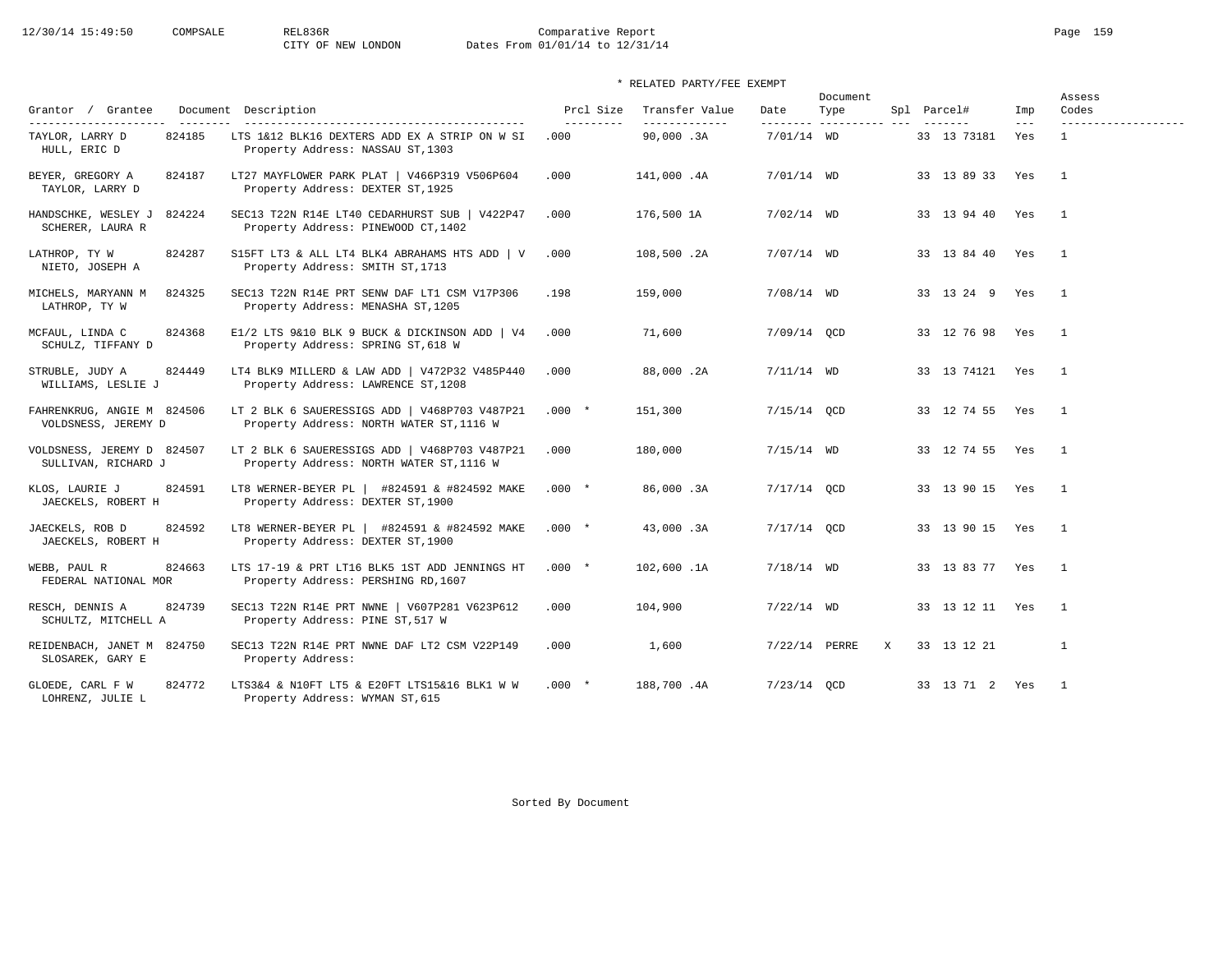# 12/30/14 15:49:50 COMPSALE REL836R Comparative Report Comparative Report Page 160 Dates From 01/01/14 to 12/31/14

## \* RELATED PARTY/FEE EXEMPT

| Grantor / Grantee                                        |        | Document Description                                                                     | Prcl Size          | Transfer Value             | Date          | Document<br>Type         | Spl Parcel#       | Imp          | Assess<br>Codes                     |
|----------------------------------------------------------|--------|------------------------------------------------------------------------------------------|--------------------|----------------------------|---------------|--------------------------|-------------------|--------------|-------------------------------------|
| ----------------------<br>FIRSTMERIT BANK<br>EGAN, JESSE | 824796 | N1/2 LTS3&4 BLK37 REEDER SMITH ADD   V506P225<br>Property Address: HANCOCK ST, 100 W     | ----------<br>.000 | _____________<br>70,000.2A | $7/24/14$ WD  | --------- ---------- --- | 33 12 77352       | $---$<br>Yes | -------------------<br>$\mathbf{1}$ |
| DIEM, JAMES C<br>DIEM, BRIAN J                           | 824801 | LT5 WERNER-BEYER PL   V502P459 JAMES C & DIA<br>Property Address: DEXTER ST, 1824        | $.000*$            | 107,000.4A                 | $7/24/14$ OCD |                          | 33 13 90 5 Yes    |              | $\overline{1}$                      |
| RHINES, NEIL A<br>BANK OF AMERICA NA                     | 824951 | LTS1&8 BLK11 DEXTERS ADD   V543P765 V828P460<br>Property Address: DEXTER ST, 1203        | $.000*$            | 76,500.1A                  | 7/28/14 SHERI |                          | 33 13 73122 Yes   |              | $\mathbf{1}$                        |
| HESSELINK, SHERRY A 824979<br>DISCH, DEREK J             |        | LT4 BLK2 MILLERD & LAW ADD   V609P995 V696P66<br>Property Address: PINE ST, 104 E        | .000               | 72,500.2A                  | $7/30/14$ WD  |                          | 33 13 74 18 Yes 1 |              |                                     |
| STROMPOLIS, JAMES L 825223<br>WEYENBERG, JAMES A         |        | SEC13 T22N R14E LT10 CEDARHURST SUB   V422P47<br>Property Address: CEDARHURST DR, 1701   | .000               | 174,900.3A                 | $8/06/14$ WD  |                          | 33 13 94 10 Yes   |              | $\overline{1}$                      |
| BENSON, DEHNNA J<br>GUTIERREZ, LESLY M                   | 825293 | LT10 BLK4 PARK RIDGE ADD   V532P133 V539P418<br>Property Address: ORIOLE ST, 1717        | .000               | 95,900.2A                  | $8/08/14$ WD  |                          | 33 13 77 79 Yes   |              | $\overline{1}$                      |
| MAST, JOHN J<br>FENSKE, MARY                             | 825291 | S50FT LT13 BLK5 ABRAHAMS HTS ADD   V289P497 V<br>Property Address:                       | .000               | 87,500.2A                  | $8/08/14$ WD  |                          | 33 13 84 65       |              | $\mathbf{1}$                        |
| MAST, JOHN J<br>FENSKE, MARY                             | 825291 | LT14 BLK5 ABRAHAMS HTS ADD   V289P497 V719P58<br>Property Address: SMITH ST, 1726        | .000               | 87,500.2A                  | $8/08/14$ WD  |                          | 33 13 84 66 Yes   |              | $\overline{1}$                      |
| STUEBS, STEVEN W<br>NENNIG, GREG M                       | 825489 | LT44 MAYFLOWER PARK PLAT   V489P682 V503P890<br>Property Address: DEXTER ST, 1907        | .000               | 120,000 1A                 | $8/18/14$ WD  |                          | 33 13 89 50 Yes   |              | $\overline{1}$                      |
| BANK OF AMERICA NA<br>SECRETARY OF HOUSING               | 825584 | LT27 OAK RIDGE HEIGHTS   V568P100 V569P407 V7<br>Property Address: OAK RIDGE LN, 513     | $.000*$            | 38,300.1A                  | $8/22/14$ WD  |                          | 33 01 70 28 Yes   |              | $\overline{\phantom{0}}$            |
| FOX COMMUNITIES CRED 825591<br>NEW LONDON CITY OF        |        | E66FT OF N120FT BLK18 REEDER SMITH ADD   V432<br>Property Address: WOLF RIVER AVE, 212 E | .000               | 1.2A                       | $8/22/14$ WD  |                          | 33 12 77143 Yes   |              | $\overline{\phantom{0}}$            |
| SOMMER, JENNIFER L<br>SOMMER, KENT DAVID                 | 825654 | LT7 BLK 34 REEDER SMITH ADD   V480P355 V652P4<br>Property Address: HANCOCK ST, 109 W     | $.000*$            | 89,000                     | 8/25/14 QCD   |                          | 33 12 77324 Yes 1 |              |                                     |
| SELL, VIRGINIA R<br>ZIMMERMAN, PATRICIA                  | 825777 | W1/2 LTS 2&3 BLK4 MILLERD AND LYON ADD   V210<br>Property Address: SHIOCTON ST, 1013     | $.000*$            | 58,100.1A                  | 8/29/14 QCD   |                          | 33 12 72 62 Yes   |              | $\overline{1}$                      |
| COYLE, DONNA M<br>COYLE, MARK                            | 825908 | PRT LT1 BLK 8 REEDER SMITH ADD DESC #825908  <br>Property Address: PEARL ST, 200 N       | $.000*$            | 63,100                     | $9/04/14$ WD  |                          | 33 12 77 75 Yes 2 |              |                                     |
| SPENCER, KEVIN<br>LAACK, JUSTIN R                        | 825944 | E20FT OF N1/2 LT2 & ALL LT3 BLK27 REEDER SMIT<br>Property Address: COOK ST, 108 E        | .000               | 119,900.2A                 | $9/05/14$ WD  |                          | 33 12 77262 Yes   |              | $\overline{1}$                      |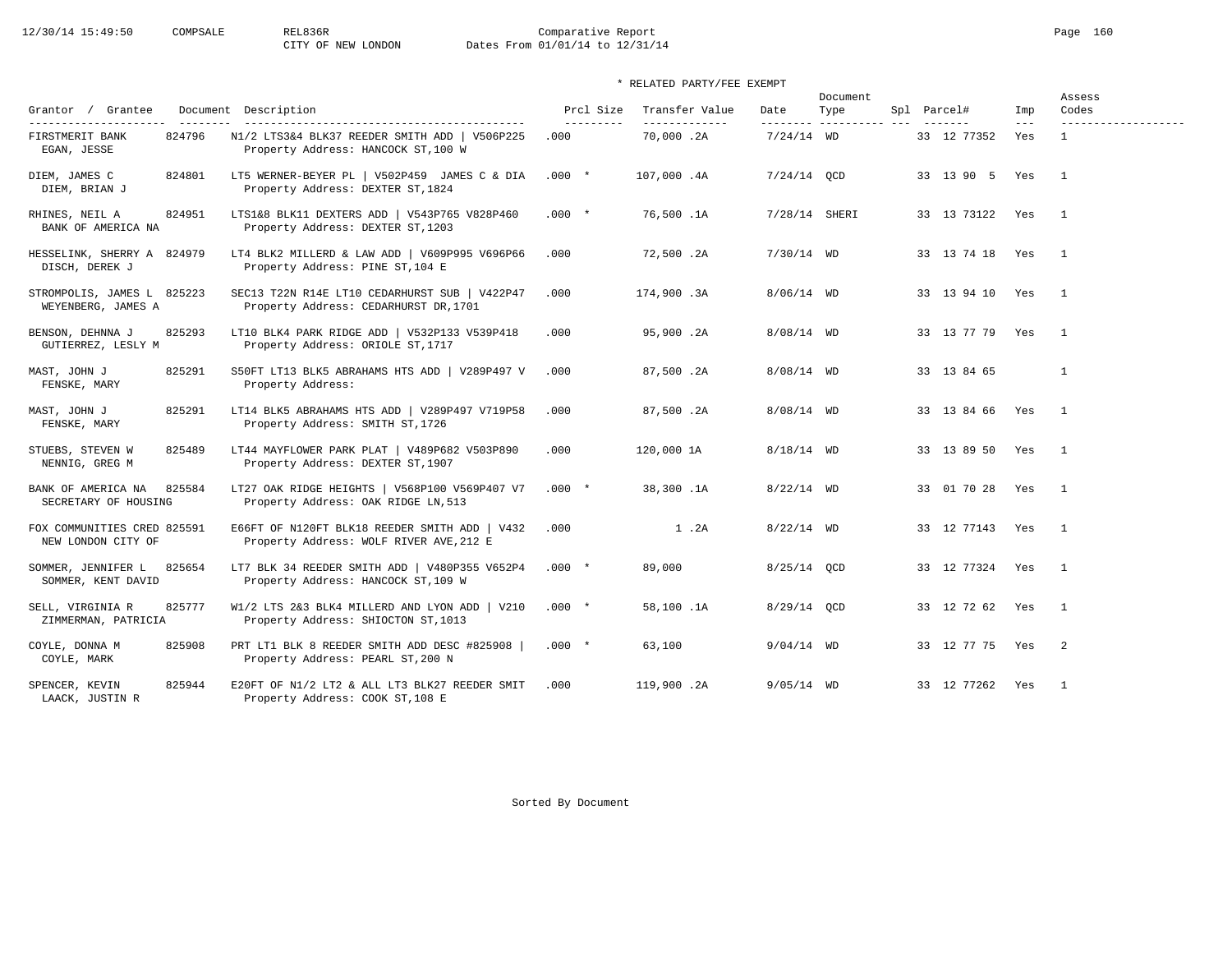# 12/30/14 15:49:50 COMPSALE REL836R Comparative Report Comparative Report Page 161 Dates From 01/01/14 to 12/31/14

## \* RELATED PARTY/FEE EXEMPT

| Grantor / Grantee<br>----------------------<br>--------- | Document Description                                                                 | Prcl Size<br>---------- | Transfer Value<br>-------------- | Date           | Document<br>Type<br>--------- ----------- |   | Spl Parcel#<br>------- | Imp<br>$---$ | Assess<br>Codes<br>------------------- |
|----------------------------------------------------------|--------------------------------------------------------------------------------------|-------------------------|----------------------------------|----------------|-------------------------------------------|---|------------------------|--------------|----------------------------------------|
| ALLEN, SUE ANNE PR 825946<br>BREITENBACH, BRIAN A        | SEC13 T22N R14E PRT NENE COM SE/COR BLK45 REE<br>Property Address: PEARL ST, 921 S   | .168                    | 110,000.2A                       | 9/05/14 PERRE  |                                           |   | 33 13 11 5             | Yes          | $\mathbf{1}$                           |
| BUNGERT, CYNTHIA L<br>825940<br>KUHNKE, TIMOTHY          | LT5 & S15FT LT4 BLK1 BUCK & COFFIN ADD   V579<br>Property Address: WYMAN ST, 616     | .000                    | 150,000.2A                       | $9/05/14$ WD   |                                           |   | 33 13 70 5 Yes         |              | $\overline{1}$                         |
| GOOS, JAMES R<br>825942<br>LENOBLE, RACHEL A             | LT6 BLK2 PARK RIDGE ADD   V451P56 V459P45 V49<br>Property Address: CARDINAL ST, 1606 | .000                    | 97,000.2A                        | $9/05/14$ WD   |                                           |   | 33 13 77 20 Yes        |              | $\mathbf{1}$                           |
| RASMUSSEN, DARRON L 825948<br>WALDVOGEL, NATHAN J        | LT17 EX N20FT THE MEADOWS SUB & OLS 2&3 LONDO<br>Property Address: TARA CT, 1508     | .000                    | 144,000.3A                       | $9/05/14$ WD   |                                           |   | 33 13 93 17 Yes        |              | $\overline{1}$                         |
| JPMORGAN CHASE BANK 826078<br>BUSCHKE, WILLIAM R         | LTS6&7 BLK4 LYONS 2ND WESTERN ADD   V482P526<br>Property Address: LIMA ST, 218       | .000                    | 17,500 1A                        | $9/11/14$ QCD  |                                           |   | 33 12 73 37 Yes        |              | $\overline{1}$                         |
| NOFFKE, DAVID R<br>826058<br>FANNIE MAE                  | S50FT LTS 8&9 BLK44 REEDER SMITH ADD  <br>Property Address: SMITH ST, 907            | $.000 *$                | 113,300.2A                       | $9/11/14$ WD   |                                           |   | 33 12 77433 Yes        |              | $\overline{1}$                         |
| UNISON CREDIT UNION 826085<br>DEAN, REBECCA              | LTS7&8 BLK19 REEDER SMITH ADD   V565P465 V955<br>Property Address: SPRING ST, 121 E  | .000                    | 79,000                           | $9/12/14$ WD   |                                           |   | 33 12 77158            | Yes          | $\overline{1}$                         |
| 826087<br>KUHNKE, TIMOTHY<br>BUNGERT, CYNTHIA            | N55FT LT53 JENNINGS HTS ADD   V597P495 V715P2<br>Property Address: SMITH ST, 1509    | .000                    | 70,000                           | $9/12/14$ WD   |                                           |   | 33 13 82 61 Yes        |              | $\overline{1}$                         |
| REIDENBACH, JANET M 826712<br>BRENSIKE, STEVEN P         | SEC13 T22N R14E PRT NWNE   V295P311 V315P43<br>Property Address: DICKINSON ST, 909   | .000                    | 79,000.4A                        | 10/02/14 PERRE |                                           |   | 33 13 12 4 Yes         |              | $\overline{1}$                         |
| REIDENBACH, JANET M 826712<br>BRENSIKE, STEVEN P         | SEC13 T22N R14E PRT NWNE DAF LT2 CSM V22P149<br>Property Address:                    | .000                    | 79,000.4A                        | 10/02/14 PERRE |                                           | X | 33 13 12 21            |              | $\mathbf{1}$                           |
| 826779<br>WILDEN, MICHAEL D<br>DORSCHNER, BRADLEY J      | LT12 BLK2 DEXTERS ADD   V421P284<br>Property Address: WYMAN ST, 1005                 | .000                    | 72,000                           | 10/03/14 WD    |                                           |   | 33 13 73 22 Yes        |              | $\overline{1}$                         |
| 826845<br>ERICKSON, ERIK W<br>ERICKSON, DIANE L          | LT4 BLK2 MILLERD AND LYON ADD   V544P171 V784<br>Property Address: LIMA ST, 308      | $.000*$                 | 97,500 1A                        | 10/06/14 OCD   |                                           |   | 33 12 72 24 Yes        |              | $\overline{1}$                         |
| PETERSON, JUSTIN W<br>826848<br>SMITH, EMILY N           | LT3 & N10FT LT4 BLK5 DEXTERS ADD   V420P374<br>Property Address: OSHKOSH ST, 1104    | .000                    | 63,600 1A                        | 10/06/14 WD    |                                           |   | 33 13 73 53 Yes        |              | $\overline{1}$                         |
| BANK OF AMERICA NA<br>827084<br>WILEY, A JOHN JR         | LTS1&8 BLK11 DEXTERS ADD   V543P765 V828P460<br>Property Address: DEXTER ST, 1203    | .000                    | 69,900.1A                        | $10/15/14$ WD  |                                           |   | 33 13 73122 Yes        |              | $\overline{1}$                         |
| 827129<br>DICK, ARDELL J<br>ROBERTS, KENNETH W           | LT5 BLK7 ABRAHAMS HTS ADD   V513P364 V686P584<br>Property Address: DIVISION ST, 1817 | $.000*$                 | 93,400.2A                        | 10/16/14 OCD   |                                           |   | 33 13 84 98 Yes        |              | $\mathbf{1}$                           |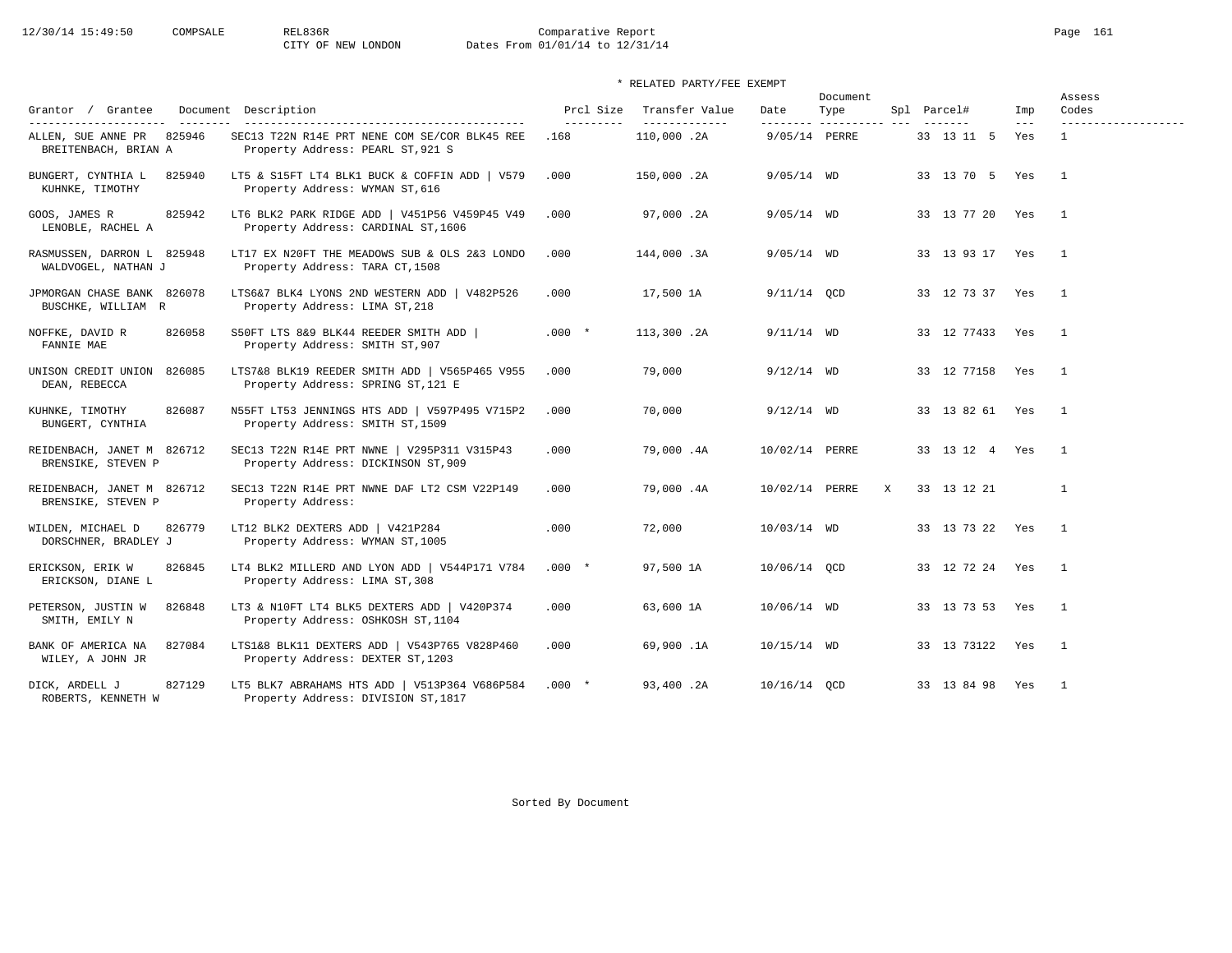# 12/30/14 15:49:50 COMPSALE REL836R Comparative Report Page 162<br>CITY OF NEW LONDON Dates From 01/01/14 to 12/31/14 Dates From 01/01/14 to 12/31/14

| Grantor / Grantee                                                                    | Document Description                                                                  | Prcl Size          | Transfer Value                 | Date           | Document<br>Type | Spl Parcel#      | Imp          | Assess<br>Codes                       |
|--------------------------------------------------------------------------------------|---------------------------------------------------------------------------------------|--------------------|--------------------------------|----------------|------------------|------------------|--------------|---------------------------------------|
| --------------------- -------<br>827251<br>LIVE OUT LOUD LLC<br>MISSION OF HOPE HOUS | SEC12 T22N R14E PRT LTS 3-5 BLK5 STIMSONS ADD<br>Property Address: SHAWANO ST, 520 N  | ----------<br>.000 | _____________<br>78,600.4A     | 10/20/14 WD    |                  | 33 12 70 45      | $---$<br>Yes | -------------------<br>$\overline{a}$ |
| PRAHL, DONALD C<br>827232<br>SCHUELKE, BRIAN A                                       | LTS46&47 JENNINGS HTS ADD   V618P225<br>Property Address: SMITH ST, 1410              | .000               | 80,000.3A                      | $10/20/14$ WD  |                  | 33 13 82 53 Yes  |              | $\overline{1}$                        |
| ROBERTS, WESLEY L II 827339<br>MALOUF, ARTHUR R                                      | E40FT LTS 10-12 BLK 1 STIMSONS ADD E40FT LAND<br>Property Address: BROAD ST, 608      | $.000*$            | 63,800.6A                      | $10/22/14$ WD  |                  | 33 12 70 7 Yes   |              | $\overline{1}$                        |
| PATERS, KRISTOPHER J 827568<br>PATZ, JOSEPH A                                        | LT 75 JENNINGS HTS ADD   V527P601<br>Property Address: NASSAU ST, 1401                | .000               | 98,400.2A                      | $10/31/14$ WD  |                  | 33 13 82 88 Yes  |              | $\overline{1}$                        |
| FORTUNO, JOSE NIEVES 827676<br>HSBC MORTGAGE SERVIC                                  | LT5 & E1/2 LT6 BLK22 REEDER SMITH ADD EX N30F<br>Property Address: SMITH ST, 415      | $.000*$            | 96,900.1A                      | 11/03/14 WD    |                  | 33 12 77201 Yes  |              | $\overline{1}$                        |
| 827740<br>GUTHU, LARRY R PR<br>GUTHU, LARRY R                                        | SEC 13 T22N R14E PRT NESW DAF LT1 CSM V2P84  <br>Property Address: JENNINGS ST, 706 W | $.000*$            | 93,000.6A                      | 11/05/14 PERRE |                  | 33 13 31 2 Yes   |              | $\overline{1}$                        |
| 827754<br>DAMICO, JOHN R<br>PETERS, VALERIE V                                        | LT12 WALMERS SUB   V484P836 V486P80 V629P59 V<br>Property Address: PERSHING RD, 2008  | .000               | 125,000 1A                     | 11/05/14 WD    |                  | 33 13 79 12 Yes  |              | $\overline{1}$                        |
| 827752<br>EMERICH, RICHARD L<br>SCHANTNER, STEVEN A                                  | LT14&15 BLK1 ABRAHAMS HTS ADD   V296P310 V683<br>Property Address: LAWRENCE ST, 1610  | .000               | 106,500 1A                     | 11/05/14 WD    |                  | 33 13 84 11 Yes  |              | $\overline{1}$                        |
| STEPNIAK, ADAM A<br>827835<br>WEGNER, TERRY J                                        | LT11 JENNINGS HTS ADD   V442P89 V529P200 V538<br>Property Address: LAWRENCE ST, 1402  | .000               | 86,250 1A                      | 11/10/14 WD    |                  | 33 13 82 7 Yes 1 |              |                                       |
| PELISHEK, MARGARET A 828085<br>PROPERTY STEWARDS LL                                  | S50FT LT9 BLK5 STIMSONS ADD   V425P241<br>Property Address:                           | .000               | 7,800.1A                       | 11/17/14 OCD   |                  | 33 12 70 43      |              | 2                                     |
| BEYER, GREGORY PR<br>828089<br>TKJ PROPERTIES LLC                                    | LT10 BLK12 MILLERD & TAFT ADD   V458P678 V530<br>Property Address: MCKINLEY ST, 302   | .000               | 12,000.5A                      | 11/17/14 PERRE |                  | 33 12 71113 Yes  |              | $\overline{1}$                        |
| WALDVOGEL, MICHAEL J 828075<br>STEVENS, BENJAMIN L                                   | LT10 BLK4 LYONS 2ND WESTERN ADD   V436P239 V5<br>Property Address: AVON ST, 217       | .000               | 80,400                         | $11/17/14$ WD  |                  | 33 12 73 43 Yes  |              | $\overline{1}$                        |
| CRANE, MICHAEL D<br>828076<br>FIELDS, KASEY L                                        | E30FT LT3&4 & W30FT LT5&6 & S1/2 VAC ALLEY BL<br>Property Address: SPRING ST, 207 E   | .000               | 84,000                         | $11/17/14$ WD  |                  | 33 12 77141 Yes  |              | $\overline{1}$                        |
| ROSENOW, EVELYN M<br>828179<br>WYMAN RENTAL PROPERT                                  | W173FT OF OL3 BUCK & DICKINSON OUTLOTS   V552<br>Property Address: WYMAN ST, 904      | .000               | 25,800 LIFE ESTAT 11/20/14 OCD |                |                  | 33 13 72 17 Yes  |              | $\overline{\phantom{0}}$ 2            |
| BOHRNSTEDT, DAVID R 828289<br>PULIDO, RICHARD A                                      | ABRAHAMS HTS 4TH ADD LT7 BLK16   V444P285 V45<br>Property Address: MARTIN ST, 403 W   | .000               | 125,000 1A                     | $11/24/14$ WD  |                  | 33 13 88 18 Yes  |              | $\mathbf{1}$                          |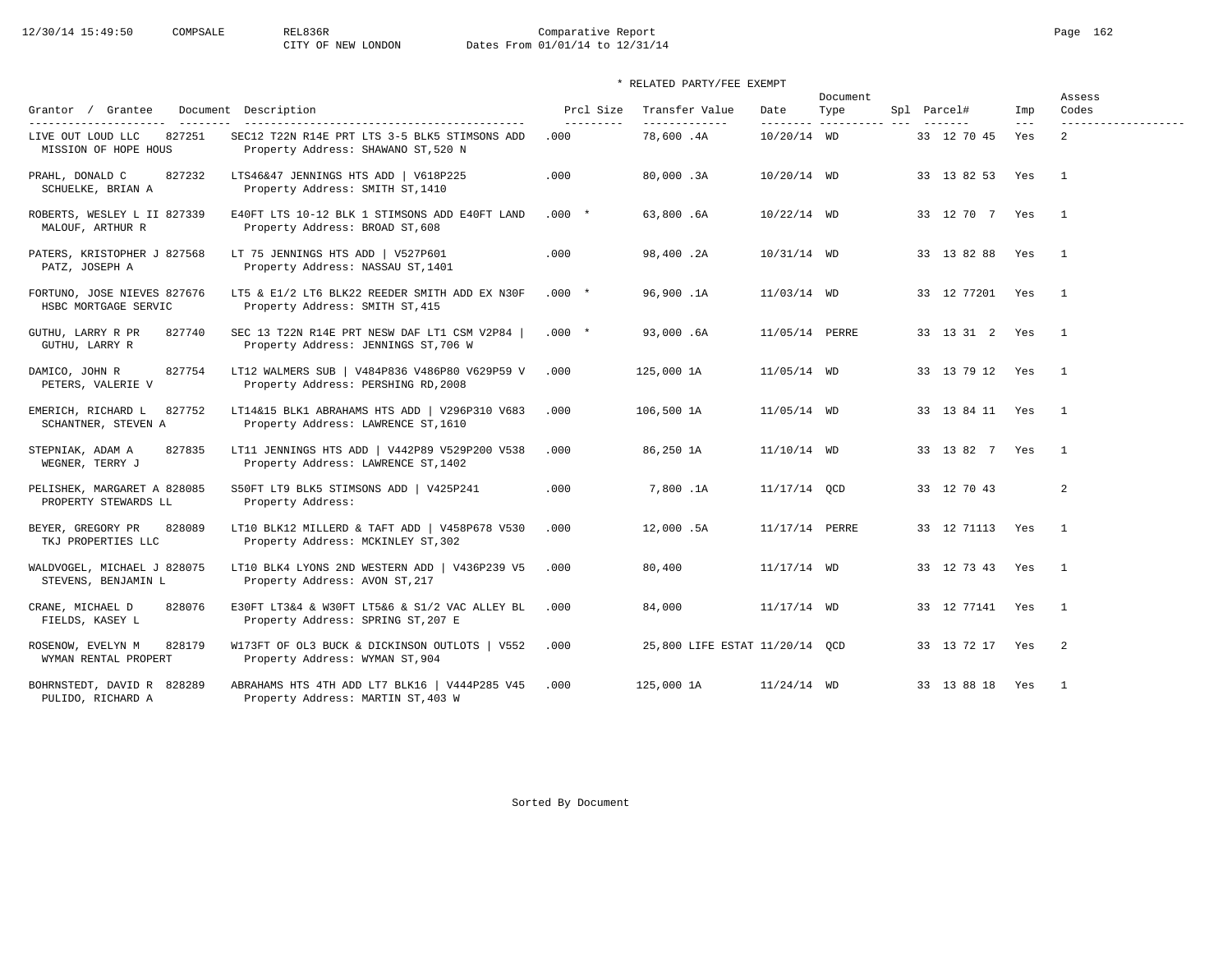# 12/30/14 15:49:50 COMPSALE REL836R Comparative Report Comparative Report Page 163 Dates From 01/01/14 to 12/31/14

## \* RELATED PARTY/FEE EXEMPT

| Grantor / Grantee                                                     | Document Description                                                                                                          | Prcl Size          | Transfer Value                | Date           | Document<br>Type         | Spl Parcel#       | Imp            | Assess<br>Codes                     |
|-----------------------------------------------------------------------|-------------------------------------------------------------------------------------------------------------------------------|--------------------|-------------------------------|----------------|--------------------------|-------------------|----------------|-------------------------------------|
| ---------------------<br>GIBSON, KRISTIE L<br>828306<br>FALK, CHERI L | -------------------------------------<br>S3FT LT4 & ALL LT5 BLK3 PARK RIDGE ADD   V455<br>Property Address: CARDINAL ST, 1605 | ----------<br>.000 | --------------<br>126,000 .2A | $11/25/14$ WD  | --------- ---------- --- | 33 13 77 39       | $- - -$<br>Yes | -------------------<br>$\mathbf{1}$ |
| ANCHORBANK FSB<br>828419<br>P&W PROPERTIES NEW L                      | PRT LT3 LONDON CENTRE TAUBEL SUB DAF LT1 CSM<br>Property Address: SHAWANO ST, 1817 N                                          | .000               | 215,000.6A                    | 12/01/14 WD    |                          | 33 01 71 6 Yes 2  |                |                                     |
| ROSSEY, THERESA TRUS 828698<br>BAETEN, BRIANNA L                      | LT10 BLK6 ABRAHAMS HTS ADD   V422P05 V546P897<br>Property Address: LAURA ST, 108 E                                            | .000               | 104,000.3A                    | 12/09/14 TRUST |                          | 33 13 84 82 Yes   |                | $\overline{1}$                      |
| 828734<br>DOUGLAS, BETTY J<br>PIEKARCZYK, PASQUALE                    | LTS7&8 BLK6 LYONS 2ND WESTERN ADD   V581P833<br>Property Address: SHIOCTON ST, 908                                            | .000               | 60,000 1A                     | $12/11/14$ WD  |                          | 33 12 73 66 Yes 1 |                |                                     |
| BENCHMARK DEVELOPMEN 828742<br>STMARIE, MICHAEL                       | SEC13 T22N R14E LT3 CEDARHURST SUB   V422P477<br>Property Address: CEDARHURST DR, 1503                                        | .000               | 189,700                       | $12/11/14$ WD  |                          | 33 13 94 3        |                | $\mathbf{1}$                        |
| 828822<br>ALGIERS, JACK V<br>CUPP, NOELLE E                           | LTS 1-4 BLK2 JENNINGS HTS 1ST ADD   V346P397<br>Property Address: DEXTER ST, 1405                                             | .000               | 126,000.3A                    | $12/16/14$ WD  |                          | 33 13 83 15 Yes 1 |                |                                     |
| BRASCH, ALEXANDER K 828865<br>WELLS FARGO BANK NA                     | E1/2 LTS 3&4 BLK26 REEDER SMITH ADD   V528P82<br>Property Address: BEACON AVE, 207 E                                          | $.000*$            | 50,000 1A                     | 12/17/14 SHERI |                          | 33 12 77251 Yes 1 |                |                                     |
| IHLENFELDT, ROBERT M 828881<br>BERGUM, JEFFREY J                      | SEC13 T22N R14E LT72 CEDARHURST II   V422P477<br>Property Address: BRYNNWOOD TRCE, 1814                                       | .000               | 180,000 1A                    | $12/18/14$ WD  |                          | 33 13 96 72 Yes 1 |                |                                     |
| PATTERSON, GARY B<br>829010<br>RUSCH, DAVID L                         | W39FT OF E77FT OF N57FT LT 1 BLK 8 BUCK & DIC<br>Property Address: SPRING ST, 402 W                                           | .000               | 25,000 1A                     | 12/23/14 WD    |                          | 33 12 76 69 Yes 1 |                |                                     |
| BESTUL, JULIE A POA 829004<br>RAMOS, DANIEL P                         | SEC13 T22N R14E PRT NESW DAF LT4 CSM V1P52  <br>Property Address: OSHKOSH ST, 1605                                            | .000               | 115,000 1A                    | $12/23/14$ WD  |                          | 33 13 31 23 Yes   |                | $\overline{1}$                      |
| SAUPTO CHEESE USA IN 829094<br>405 WOLF LLC                           | BLK2 BUCK&DICKINSON ADD & VAC ST EX HWY ROW # 4.273<br>Property Address: WOLF RIVER AVE, 405 W                                |                    | 125,000 4.8A                  | $12/29/14$ WD  |                          | 33 12 76 1 Yes    |                | $\overline{\phantom{a}}$            |
| SAUPTO CHEESE USA IN 829094<br>405 WOLF LLC                           | LTS 17&18 BLK 5 BUCK & DICKINSON ADD   V677P5 .331<br>Property Address:                                                       |                    | 125,000 4.8A                  | $12/29/14$ WD  |                          | 33 12 76 35       |                | 3                                   |
| FIRST NATIONAL BANK 829080<br>ROBINS NEST LEARNING                    | LT1 BLK 20 REEDER SMITH ADD   V425P222 V448P4<br>Property Address: WOLF RIVER AVE, 112 W                                      | .000               | 125,000.3A                    | $12/29/14$ WD  |                          | 33 12 77170 Yes   |                | $\overline{2}$                      |
| FIRST NATIONAL BANK 829080<br>ROBINS NEST LEARNING                    | LT8 BLK20 REEDER SMITH ADD   V455P728 V698P62<br>Property Address: SPRING ST, 113 W                                           | .000               | 129,000.3A                    | $12/29/14$ WD  |                          | 33 12 77181       |                | 2                                   |

\*\* \*\* \*\*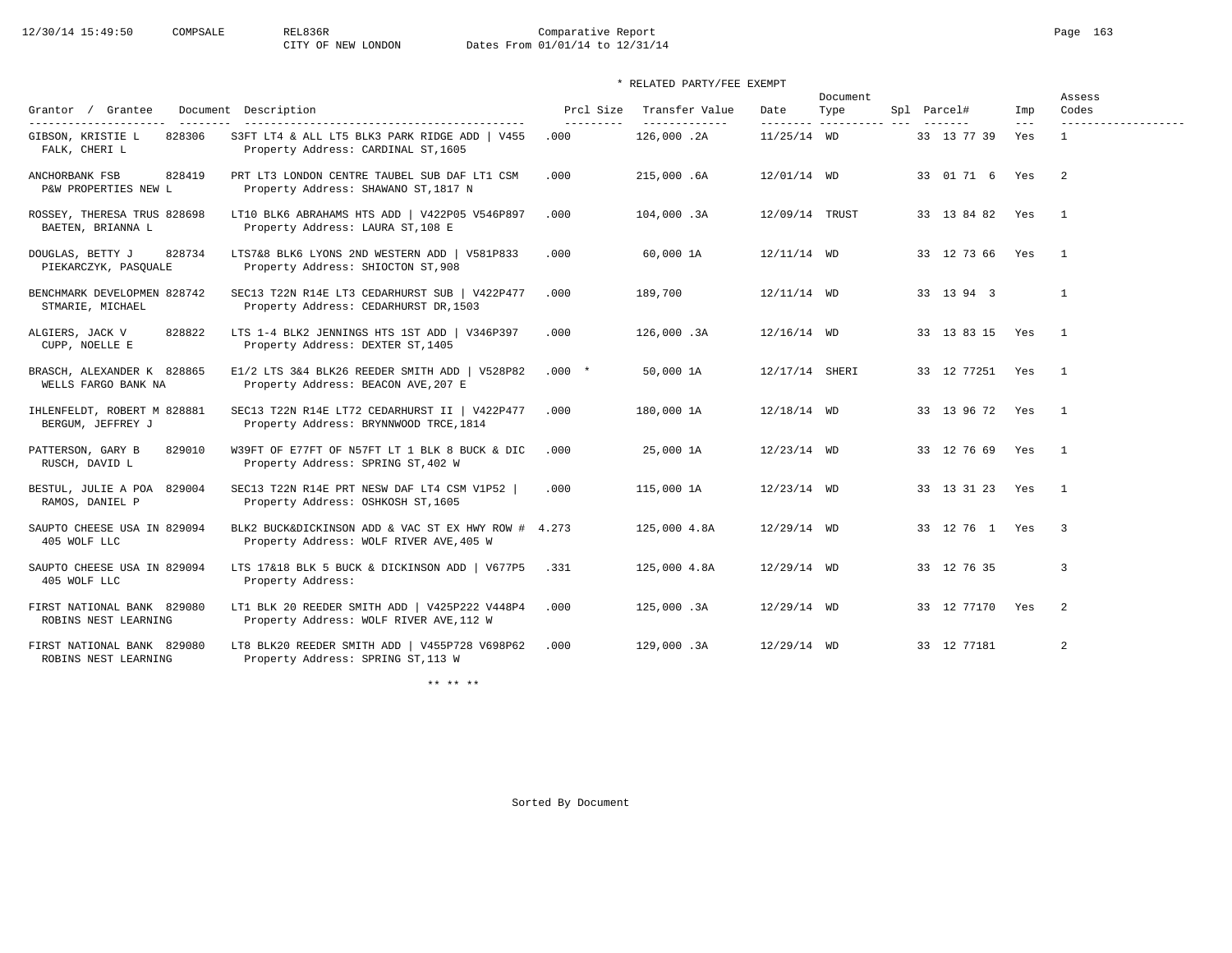# 12/30/14 15:49:50 COMPSALE REL836R Comparative Report Page 164 CITY OF WAUPACA Dates From 01/01/14 to 12/31/14

| Grantor / Grantee                                   | Document Description                                                                                                          | Prcl Size             | Transfer Value               | Date            | Document<br>Type        | Spl Parcel#            | Imp            | Assess<br>Codes                       |
|-----------------------------------------------------|-------------------------------------------------------------------------------------------------------------------------------|-----------------------|------------------------------|-----------------|-------------------------|------------------------|----------------|---------------------------------------|
| 819830<br>C SPOT<br>SIMPSON, THOMAS A               | ------------------------------------<br>OL90 PRES & TRUSTEE PLAT   V182P62 V597P356 V<br>Property Address: DIVISION ST, 321 S | ----------<br>$.000*$ | --------------<br>120,000.2A | $1/02/14$ OCD   | -------- ---------- --- | 34 29 23 47            | $- - -$<br>Yes | -------------------<br>$\overline{1}$ |
| WITKOWSKI, TERRY L 819855<br>SAILSBERY, CURTIS R    | PRT LTS8&9 OL 119 DAKINS SUB   V357P205 V527P<br>Property Address: FULTON ST, 710 E                                           | .000                  | 32,000.4A                    | $1/03/14$ WD    |                         | 34  29  72  8  Yes  1  |                |                                       |
| WITKOWSKI, TERRY L 819855<br>SAILSBERY, CURTIS R    | PRT LT8 & PRT E33FT LT9 DAKINS SUB COM NW COR<br>Property Address: FULTON ST, 700 E                                           | .000                  | 32,000.4A                    | $1/03/14$ WD    |                         | 34 29 72 9             |                | $\mathbf{1}$                          |
| CHRISTENSON, AARON N 819926<br>FEDERAL HOME LOAN MO | LTS 67&102 SCOTTS ADD   V180P102 V432P650 V70 .000 *<br>Property Address: NORTH ST, 436                                       |                       | 80,036.1A                    | $1/08/14$ SHERI |                         | 34  19  81107  Yes  1  |                |                                       |
| HOLTANE, GARY W<br>820022<br>KOHLS, WARREN J II     | LTS1-3 & N5FT LT4 BLK2 WARES REPLAT   V228P39<br>Property Address: 7TH ST, 721                                                | .000                  | 78,400.1A                    | $1/10/14$ WD    |                         | 34  29  75  15  Yes  1 |                |                                       |
| 820026<br>BAUER, JASON R<br>EHLINGER, AARON C       | LT4 BLK1 WOODLAND HEIGHTS SUB   V480P105 V497<br>Property Address: CRESTVIEW LN, 123                                          | .000                  | 112,500 1A                   | $1/13/14$ WD    |                         | 34  19  70  4  Yes  1  |                |                                       |
| NATOLI, CHERYL A<br>820087<br>HUBBARD, ROSS W       | N1/2 OL203 PRES & TRUSTEE PL   V395P280 V680P<br>Property Address: NORTH ST, 339                                              | .000                  | 78,300                       | $1/14/14$ OCD   |                         | 34  19  81  87  Yes  1 |                |                                       |
| HERNANDEZ, ADELIA HE 820114<br>FEDERAL HOME LOAN MO | LT2 SUNRIDGE ESTATES   V959P145&148 V980P18 V<br>Property Address: SUNRIDGE DR, 877                                           | .000                  | 117,600 1A                   | 1/15/14 SHERI   |                         | 34 30 76 2 Yes 1       |                |                                       |
| GUDERJOHN, JEFFREY A 820136<br>KWIK INVESTMENTS INC | PRT OL138 PRES & TRUSTEE PLAT WITH R/W EX CSM<br>Property Address: CHURCHILL ST, 724                                          | $.000*$               | 34,000.3A                    | $1/17/14$ SHERI |                         | 34 29 74 92 Yes 2      |                |                                       |
| 820273<br>YAEGER, MARK PR<br>REAM, JORJENE K        | UNIT D BLDG 2 MEADOW RIDGE VILLAGE CONDO   V4<br>Property Address: COUNTRY SIDE CT, 211 #D                                    | .000                  | 60,000                       | $1/22/14$ CONDE |                         | 34  25  73  8  Yes  1  |                |                                       |
| WELLS FARGO BANK NA 820316<br>SCOTT, TAYLOR L       | S66FT OF LTS1-6 BLK6 WARES REPLAT   V280P362<br>Property Address: 7TH ST, 915                                                 | .000                  | 38,000.2A                    | $1/23/14$ WD    |                         | 34  29  75101  Yes  1  |                |                                       |
| 820386<br>DULAK, JOSEPH M<br>STUEBS, MICHAEL T      | LT5 BLK1 RIVERDALE ADD   V365P361 V509P787 V5<br>Property Address: DEMAREST AVE, 519                                          | .000                  | 84,500.2A                    | $1/27/14$ WD    |                         | 34  29  77  5  Yes  1  |                |                                       |
| 820425<br>SCHULTZ, KELVIN W<br>ROBERTS-TURNER, TARA | LT2 & PRT LT3 BLK3 WOODLAND PARK EST SUB DAF<br>Property Address: TIMBER DR, 520                                              | .000                  | 127,000 1A                   | $1/28/14$ WD    |                         | 34  19  72  31  Yes  1 |                |                                       |
| SHERIFF OF WAUPACA C 820565<br>FARMERS STATE BANK O | LT17 & LT98 SCOTTS SUB   V293P455 V466P16 V80<br>Property Address: WISCONSIN ST, 413                                          | $.000*$               | 96,600 1A                    | 2/05/14 SHERI   |                         | 34  19  80  18  Yes  1 |                |                                       |
| 820605<br>SOKOL, GARY M<br>PRUETT, TRAVIS R         | LT8 BLK1 WOODLAND PARK EST SUB   V805P564&565<br>Property Address: TIMBER DR, 545                                             | .000                  | 185,000                      | $2/06/14$ WD    |                         | 34 19 72 8 Yes         |                | $\overline{1}$                        |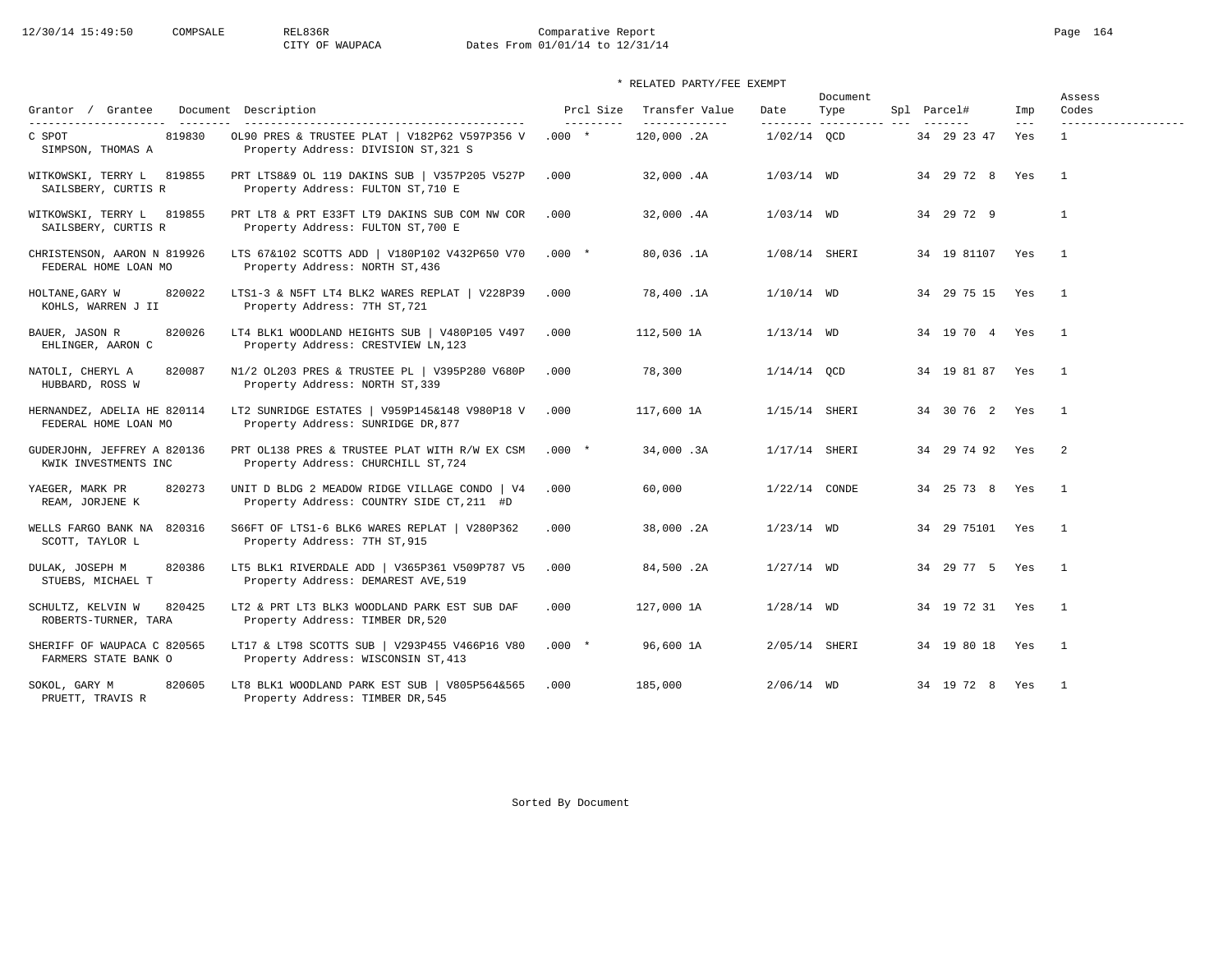# 12/30/14 15:49:50 COMPSALE REL836R Comparative Report Page 165 CITY OF WAUPACA Dates From 01/01/14 to 12/31/14

|                                                     |                                                                                              | Prcl Size  | Transfer Value |                  | Document            |                    |                | Assess                       |
|-----------------------------------------------------|----------------------------------------------------------------------------------------------|------------|----------------|------------------|---------------------|--------------------|----------------|------------------------------|
| Grantor / Grantee<br>----------------------         | Document Description                                                                         | ---------- | -------------- | Date<br>-------- | Type<br>----------- | Spl Parcel#        | Imp<br>$- - -$ | Codes<br>------------------- |
| 820602<br>ZEMPEL, RONALD PR<br>SHANK, HARRY J       | SEC29 T22N R12E COM SW COR SWSW N35RDS E-POST<br>Property Address: BERLIN ST, 920            | .000       | 73,500 1A      | 2/06/14 PERRE    |                     | 34 29 33 3         | Yes            | $\overline{1}$               |
| 820610<br>WILLIAMS, KARIN M<br>NAIM LLC             | LT4 BLK1 WINSKE ADD & LTS63&64 COLUMBIAN SUB<br>Property Address: CHURCHILL ST, 902          | .000       | 300,000 1A     | $2/06/14$ WD     |                     | 34 29 76 4 Yes     |                | $\overline{2}$               |
| 820637<br>HALPIN, MICHAEL D<br>EASTMAN, CLINTON L   | SEC19 T22N R12E ALL THAT PRT SWNE LY E SCAND 20.000<br>Property Address: WILLARD ST, 300     |            | 40,750 20A     | $2/07/14$ WD     |                     | 34 19 14 3         |                | <sup>1</sup>                 |
| 820719<br>PENNEY, BOBBY L<br>PENNEY, RANDY S        | UNIT B BLDG 3 MEADOW RIDGE VILLAGE CONDO   V4<br>Property Address: COUNTRY SIDE CT, 220 #B   | $.000*$    | 104,100        | $2/12/14$ OCD    |                     | 34 25 73 10 Yes    |                | $\overline{1}$               |
| CHAMBERLAIN GROUP IN 820872<br>CHAMBERLIN MOORE-O-M | PRT OLS9&10 ORIG PLAT DAF LT2 CSM V22P223   V<br>Property Address: OAK ST, 419               | .900       | 87,400         | $2/19/14$ QCD    |                     | 34 20 33 7 Yes     |                | $\overline{2}$               |
| BUSTER, JACE W<br>820904<br>HSBC BANK USA NATION    | LT18 SCOTTS SUB OF 0L205 & LT99 SCOTTS ADD  <br>Property Address: WISCONSIN ST, 419          | $.000*$    | 58,000         | 2/21/14 SHERI    |                     | 34 19 80 19 Yes    |                | $\overline{1}$               |
| LAWINGER-MANTEUFEL, 820989<br>FUZAK, ROBERT T       | SEC19 T22N R12E PRT SWNW DAF LT20 LYONS WOODL<br>Property Address: WOODLAND CIR, 799         | .000       | 209,900        | $2/25/14$ WD     |                     | 34 19 85 20        | Yes            | $\overline{1}$               |
| KROGWOLD, DEBORAH A 821029<br>THOMPSON, REBECCA R   | N1/2 S1/2 E1/2 BLK8 ORIG PLAT   V324P410 V586<br>Property Address: OAK ST, 305               | .000       | 50,000         | $2/27/14$ WD     |                     | 34 20 33 33 Yes    |                | $\overline{1}$               |
| SJMF INVESTMENTS LLC 821102<br>VOIE, ELLEN C        | SEC34 T22N R12E PRT S1/2 NE & PRT N1/2 SE DAF 24.600<br>Property Address:                    |            | 20,800 24.6A   | $3/03/14$ WD     |                     | 34 34 13 5         |                | 4 8                          |
| MIHNA, CHRISTOPHER S 821103<br>VOIE, ELLEN C        | SEC34 T22N R12E PRT SWNE & PRT NWSE DAF LT2 C 5.000<br>Property Address: COMMERCIAL DR, 2351 |            | 239,200 5A     | 3/03/14 PERRE    |                     | 34 34 13 6 Yes     |                | 1 4                          |
| FIRST NATIONAL BANK 821126<br>ALIMI, SELMAN         | SEC20 T22N R12E PRT NESE DAF LT1 CSM V10P49<br>Property Address: TOWNSEND RD, 1608           | .000       | 90,000 8.4A    | $3/05/14$ WD     |                     | 34  20  41  5  Yes |                | $\overline{2}$               |
| FISCHER, SELENA M<br>821161<br>FISCHER, JEFFREY P   | SEC19 T22N R12E NE SE COM 28RDS W & 46RDS N O<br>Property Address: HOLBECK ST, 706           | $.000*$    | 250,000 8A     | 3/06/14 OCD      |                     | 34 19 41 3 Yes     |                | $\overline{1}$               |
| SHERIFF OF WAUPACA C 821177<br>FARMERS STATE BANK O | LTS9&10 BLKO ORIG PLAT EX N82FT OF W44FT EX E<br>Property Address: UNION ST, 110 E           | $.000*$    | 125,000 1A     | 3/07/14 SHERI    |                     | 34 19 82193 Yes    |                | $\overline{\phantom{0}}^2$   |
| SAILSBERY, CURTIS<br>821246<br>SZATKOWSKI, TODD C   | SEC29 T22N R12E PRT NWSW & PRT SWNW PRT OL68&<br>Property Address: ROYALTON ST, 707          | .300       | 60,000 1A      | $3/10/14$ LC     |                     | 34 29 32 12 Yes    |                | $\overline{1}$               |
| FARMERS STATE BANK O 821605<br>DUTCHER, RONALD E    | LT17 & LT98 SCOTTS SUB   V293P455 V466P16 V80<br>Property Address: WISCONSIN ST, 413         | .000       | 92,000 1A      | $3/25/14$ WD     |                     | 34 19 80 18 Yes    |                | $\overline{1}$               |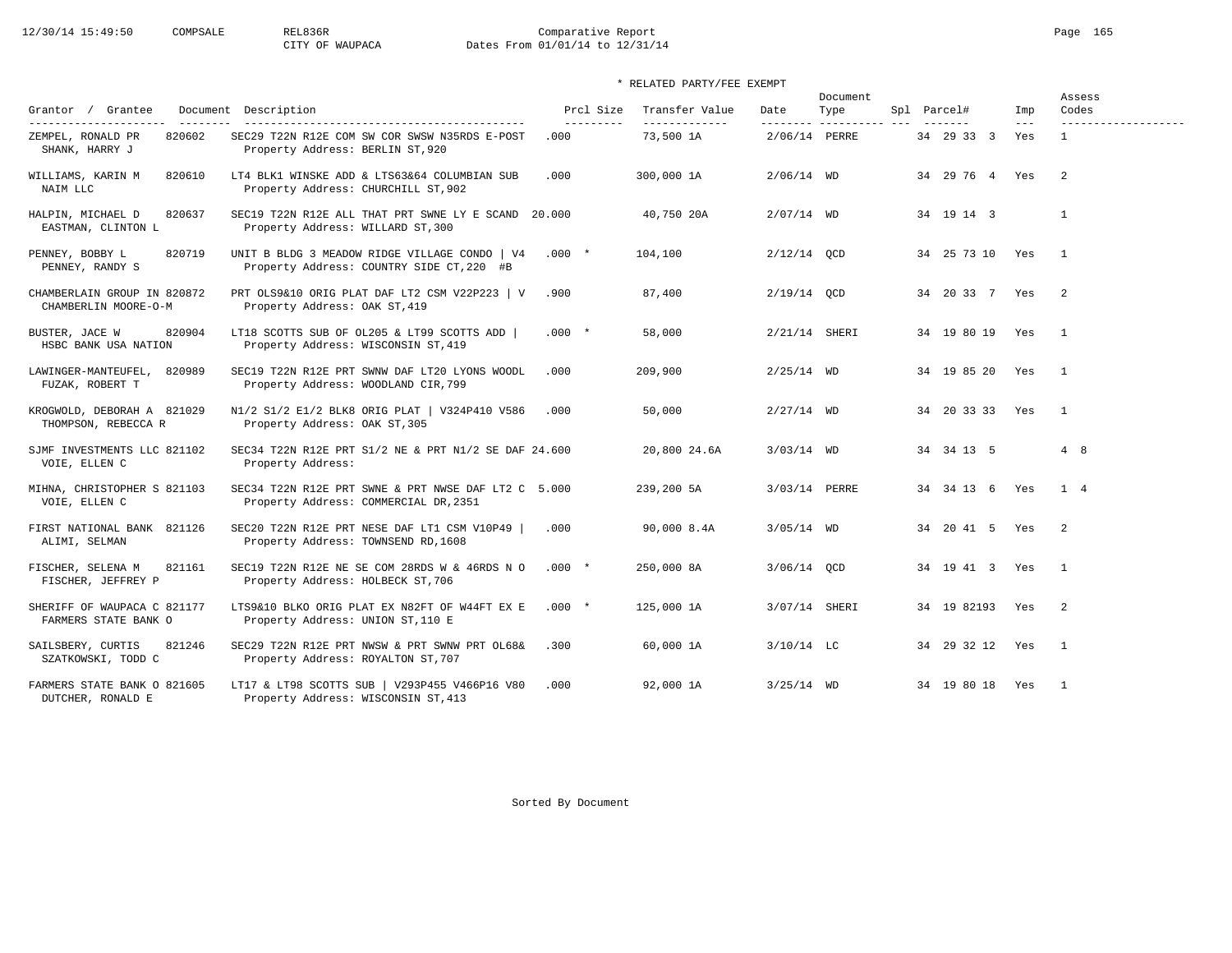# 12/30/14 15:49:50 COMPSALE REL836R Comparative Report Page 166 CITY OF WAUPACA Dates From 01/01/14 to 12/31/14

## \* RELATED PARTY/FEE EXEMPT

| Grantor / Grantee                                                      | Document Description                                                                  | Prcl Size             | Transfer Value             | Date            | Document<br>Type         | Spl Parcel#        | Imp          | Assess<br>Codes            |
|------------------------------------------------------------------------|---------------------------------------------------------------------------------------|-----------------------|----------------------------|-----------------|--------------------------|--------------------|--------------|----------------------------|
| ----------------------<br>821653<br>EASTMAN, NEIL L<br>EASTMAN, NEIL L | LT4 BLK3 RASMUSSENS ADD AKA E 4RD LT3 RASMUS.<br>Property Address: OMAN ST, 118       | ----------<br>$.000*$ | -------------<br>35,400.5A | $3/27/14$ OCD   | --------- ---------- --- | 34 19 79 5         | $---$<br>Yes | -------------------        |
| HANSEN, THOMAS R<br>821661<br>HANSEN, BRIAN T                          | SEC30 T22N R12E PRT SW SW DAF LT1 CSM V1P343<br>Property Address: WESTERN AVE, 1235 S | $2.080*$              | 125,000 2A                 | $3/27/14$ WD    |                          | 34 30 33 8 Yes     |              | $\overline{1}$             |
| AINAHAU HOLDING COMP 821705<br>BECKER, JIMMY J                         | SEC25 T22N R11E PRT NWSW & PRT SWNW DAF LT1 C<br>Property Address: CTY HWY QQ, 200    | .620                  | 175,000.6A                 | $3/28/14$ WD    |                          | 34  25  32  7  Yes |              | $\overline{\phantom{0}}^2$ |
| KWIK INVESTMENTS INC 821663<br>PIEROTTI, MAGNUM J                      | N180FT OL123 PRES & TRUSTEE PLAT   V232P99 V5<br>Property Address: OBORN ST, 116 S    | .000                  | 93,500 1A                  | $3/28/14$ WD    |                          | 34 29 21 16        | Yes          | $\overline{1}$             |
| 821689<br>WILMOT, LES<br>SCHUELKE, AMY L                               | PRT OL186 PRES & TRUSTEE PLAT   V014P503 V519<br>Property Address: HIGH ST, 208       | .000                  | 86,000                     | $3/28/14$ WD    |                          | 34 30 12 93 Yes    |              | $\overline{1}$             |
| BOWE, COREY J<br>821739<br>DEAN, JESSICA TROCHI                        | LT6 BLK2 RIVER OAKS SUB   V363P14 V429P14 V52<br>Property Address: HARDY TRL, 645     | .000                  | 143,500                    | $3/31/14$ WD    |                          | 34 19 73 21 Yes    |              | $\overline{1}$             |
| BODWAY, SUSAN J<br>821741<br>LEONHARDT, MARGARET                       | LT4 BLK3 P H SMITHS ADD AKA LT4 CSM V21P365<br>Property Address: NORTH ST, 525        | .000                  | 145,900                    | $3/31/14$ WD    |                          | 34 19 78 9 Yes     |              | $\overline{\phantom{1}}$   |
| 821752<br>BARTON, JEFF<br>HANSEN, KENNETH                              | SEC28 T22N R12E PT SENE DAF LT1 CSM V3P476  <br>Property Address: INDUSTRIAL DR, 500  | .000                  | 70,000 1.4A                | $3/31/14$ WD    |                          | 34  28  14  3  Yes |              | $\overline{2}$             |
| 821753<br>HANSEN, KENNETH<br>HANSEN & HANSEN REAL                      | SEC28 T22N R12E PT SENE DAF LT1 CSM V3P476  <br>Property Address: INDUSTRIAL DR, 500  | .000                  | 162,500 1.4A               | $3/31/14$ QCD   |                          | 34  28  14  3  Yes |              | $\overline{\phantom{0}}^2$ |
| 821744<br>BLOCK, WILLIAM B<br>BOWE, COREY J                            | E96FT OL67 PRES&TRUSTEE PLAT   V397P183 V765P<br>Property Address: ROYALTON ST, 523   | .000                  | 79,900                     | $3/31/14$ WD    |                          | 34 29 32 8 Yes     |              | $\overline{1}$             |
| 821882<br>SERVEY, BRIAN R JR<br>JONES, GARY D                          | PRT LT1 RABERS ADD DAF LT1 CSM V25P36   V206P<br>Property Address: SCHOOL ST, 712     | .340                  | 134,000.3A                 | $4/07/14$ WD    |                          | 34 29 73 1 Yes     |              | $\overline{\phantom{0}}$   |
| 821885<br>HAMAN, PAUL<br><b>J&amp;J ROSIN PROPERTIES</b>               | OL193 PRES & TRUSTEE PLAT COM AT NE COR OL192<br>Property Address: CENTER ST, 427     | .000                  | 25,000                     | $4/07/14$ GDN   |                          | 34 30 12 15 Yes    |              | $\overline{1}$             |
| 821860<br>PERZ, TARA L<br>WELLS FARGO FINANCIA                         | LT8 BLK47 HIBBARDS ADD   V378P139 V709P511<br>Property Address: JEFFERSON ST, 404     | $.000*$               | 27,900 1A                  | $4/07/14$ SHERI |                          | 34 30 70 48 Yes    |              | $\overline{1}$             |
| FARMERS STATE BANK O 821880<br>BORGWARDT, ROSS                         | LTS11-14 JUDSONS ADD   V379P107 V615P73 V664P<br>Property Address: MAIN ST, 404 S     | .000                  | 144,000 1A                 | $4/07/14$ WD    |                          | 34 30 72 3 Yes     |              | $\overline{1}$             |
| SHERIFF OF WAUPACA C 821907<br>SCHMITT, WAYNE A                        | LTS17&18 BLK1 WARES ADD   V375P297 V547P509 V<br>Property Address: LARSEN ST, 605     | $.000*$               | 28,200 1A                  | 4/08/14 SHERI   |                          | 34 29 75 6 Yes     |              | $\overline{1}$             |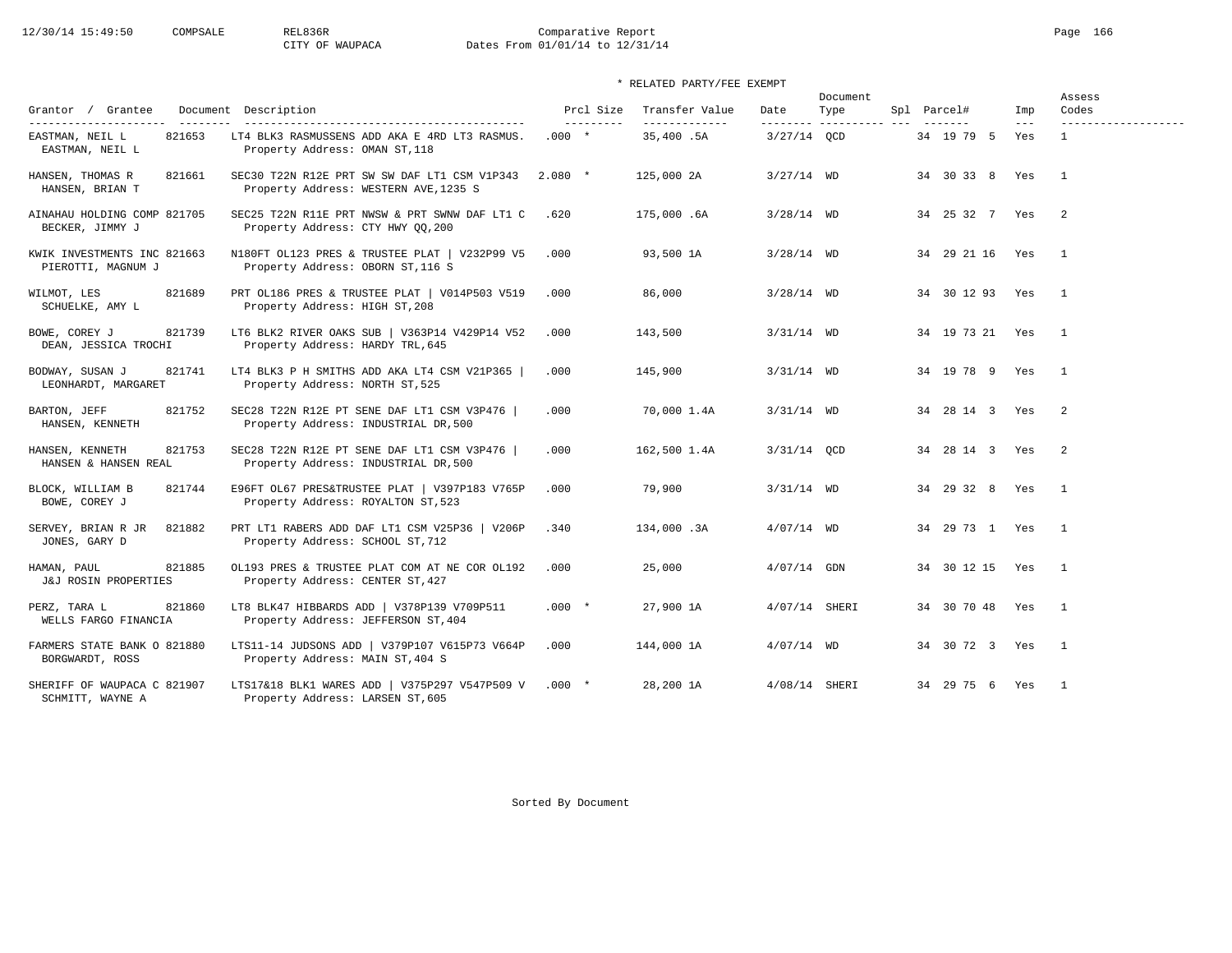# 12/30/14 15:49:50 COMPSALE REL836R Comparative Report Page 167 CITY OF WAUPACA Dates From 01/01/14 to 12/31/14

## \* RELATED PARTY/FEE EXEMPT

| Grantor / Grantee                                   | Document Description                                                                         | Prcl Size | Transfer Value | Date          | Document<br>Type | Spl Parcel#      | Imp   | Assess<br>Codes            |
|-----------------------------------------------------|----------------------------------------------------------------------------------------------|-----------|----------------|---------------|------------------|------------------|-------|----------------------------|
| ---------------------                               | ------------------------------------                                                         | --------- | -------------- | --------      | -----------      |                  | $---$ | -------------------        |
| 821946<br>DUSHEK, JAMES F<br>MPD MIDWEST REALTY L   | SEC28 T22N R12E PT SENE & NENE DAF LT1 CSM V3 4.830<br>Property Address: INDUSTRIAL DR, 450  |           | 350,000 5A     | $4/09/14$ WD  |                  | 34   28   14   1 | Yes   | 2                          |
| PEIL, CHERYL E PR<br>821943<br>PEIL, CHERYL E       | COM 4RDS N OF SE COR OL186 PRES & TRUSTEE PLA<br>Property Address: HIGH ST, 304              | $.000*$   | 77,600 1A      | 4/09/14 PERRE |                  | 34 30 12 95      | Yes   | $\overline{1}$             |
| 821935<br>JOHNSON, TAMMY L<br>DANIELSON, KENNETH A  | LT19 OAK HILLS SUB   V514P686 V764P990 V796P7<br>Property Address: HIGHLAND DR, 596          | .000      | 225,000 1.5A   | $4/09/14$ WD  |                  | 34 30 74 19 Yes  |       | $\mathbf{1}$               |
| BERRENS, JUSTIN R<br>822044<br>SAUNDERS, RYAN A     | LT2 & E35FT LT3 BLK6 SMITHS ADD & PRT VAC ST<br>Property Address: FULTON ST, 510 W           | .000      | 118,500 .4A    | $4/15/14$ WD  |                  | 34 19 78 67 Yes  |       | $\mathbf{1}$               |
| PEDERSEN, ELAINE C<br>822062<br>PETERSON, PAUL J    | PRT BLK8 PH SMITHS ADD COM AT NW COR BLK8 E79<br>Property Address: MORTON ST, 207 S          | .000      | 89,000 1A      | $4/15/14$ WD  |                  | 34 19 78 93 Yes  |       | $\overline{1}$             |
| MRD GROUP INC THE<br>822041<br>TIVANOV LLC          | SEC30 T22N R12E PRT NWNW COM ON E/L OF SD 40 3.563<br>Property Address: FULTON ST, 705 W     |           | 230,000 3.5A   | $4/15/14$ WD  |                  | 34 30 22 13 Yes  |       | $\overline{\phantom{a}}$   |
| GEER, MICHAEL J PR<br>822085<br>JOHNSTON, BRUCE B   | UNIT C BLDG 4 MEADOW RIDGE VILLAGE CONDO   V4<br>Property Address: COUNTRY SIDE CT, 221 #C   | .000      | 73,000         | 4/16/14 PERRE |                  | 34 25 73 15 Yes  |       | $\overline{1}$             |
| 822163<br>FRAUSTO, PETER A<br>THE HUNTINGTON NATIO  | PRT BLK4 RASMUSSENS ADD DAF LT2 CSM V3P245  <br>Property Address: WESLEY ST, 720             | $.000*$   | 130,700 1A     | 4/18/14 SHERI |                  | 34 19 79 18 Yes  |       | $\overline{1}$             |
| BARG, WILLIAM H<br>822422<br>MLSNA, JONATHAN D      | PRT BLK5 RASMUSSENS ADD   V199P513 V529P159 V<br>Property Address: WESLEY ST, 709            | .000      | 27,000 1A      | $4/30/14$ WD  |                  | 34 19 79 27 Yes  |       | $\overline{1}$             |
| WELLS FARGO BANK NA 822418<br>LIND, JENNA           | OL193 PRES & TRUSTEE PLAT COM 10RDS&12FT W OF<br>Property Address: CENTER ST, 319            | .000      | 63,000 1A      | $4/30/14$ WD  |                  | 34 30 12 7 Yes   |       | $\overline{1}$             |
| 822503<br>BECK, TIMOTHY A<br>WAUPACA PROPERTY MAN   | LT3 BLK G ORIG PLAT   V393P02 V549P445 V618P2<br>Property Address: MAIN ST, 211 N            | .000      | 166,000        | $5/02/14$ WD  |                  | 34 19 82 72 Yes  |       | $\overline{\phantom{0}}^2$ |
| 822527<br>CHARTER FUELS INC<br>PREMIER COOPERATIVE  | LTS77,94-97 & PRT LTS46-51&55-59,75&76,78&79 3.310<br>Property Address: REDFIELD ST, 808-820 |           | 110,300 1A     | $5/05/14$ WD  |                  | 34 20 70 91 Yes  |       | $\overline{2}$             |
| CHARTER FUELS INC<br>822527<br>PREMIER COOPERATIVE  | PRT LTS98-100 BARTLETTS ADD ADA LT1 CSM V11P4<br>Property Address: REDFIELD ST, 710          | .000      | 110,300 1A     | $5/05/14$ WD  |                  | 34 20 70105      |       | 2                          |
| CATTANACH, JUDY R<br>822734<br>BROWNLEA, WILLIAM EA | COM 70FT E OF SW COR OL193 PRES & TRUSTEE PLA<br>Property Address: FULTON ST, 406 W          | $.000*$   | 70,000         | $5/12/14$ OCD |                  | 34 30 12 30 Yes  |       | $\overline{1}$             |
| SHERIFF OF WAUPACA C 822869<br>KWIK INVESTMENTS     | LT4 BLK2 WINSKE ADD   V279P415 V615P756 V664P<br>Property Address: 10TH ST, 914              | .000      | 35,200 1A      | 5/16/14 SHERI |                  | 34 29 76 13 Yes  |       | $\overline{1}$             |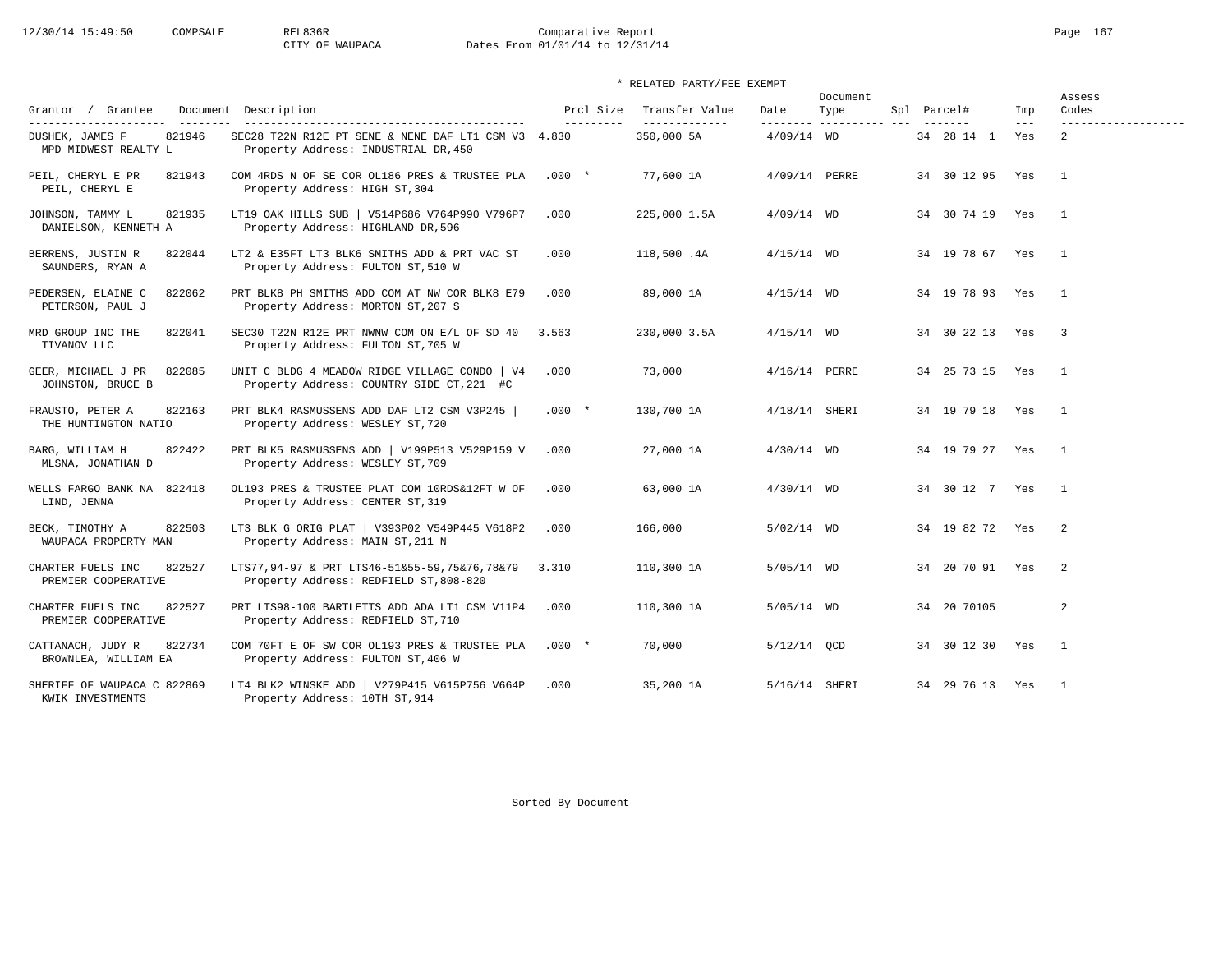# 12/30/14 15:49:50 COMPSALE REL836R Comparative Report Page 168 CITY OF WAUPACA Dates From 01/01/14 to 12/31/14

| Grantor / Grantee                                                       | Document Description                                                                       | Prcl Size          | Transfer Value          | Date          | Document<br>Type      | Spl Parcel#     | Imp          | Assess<br>Codes                     |
|-------------------------------------------------------------------------|--------------------------------------------------------------------------------------------|--------------------|-------------------------|---------------|-----------------------|-----------------|--------------|-------------------------------------|
| ---------------------<br>822878<br>MARTEN, PATRICK C<br>LOEHRKE, JOHN D | LT22 RIVER TERRACE CRT SUB AKA PARCEL A CSM V<br>Property Address: CRYSTAL CT, 1334        | ----------<br>.000 | -------------<br>95,000 | $5/16/14$ WD  | --------- ----------- | 34 29 81 22     | $---$<br>Yes | -------------------<br>$\mathbf{1}$ |
| BEATTY-ROLOFF, MARY 822934<br>PESKIE, JAISY L                           | LT7 BLK1 WOODLAND PARK EST SUB   V597P450<br>Property Address: TIMBER DR, 535              | .000               | 176,000 1A              | $5/19/14$ WD  |                       | 34 19 72 7 Yes  |              | $\overline{1}$                      |
| KEALIHER, KENNETH L 822985<br>SCHOEPKE, TIMOTHY A                       | LT6 BLK8 RIVERDALE ADD   V315P377 .2A M/L<br>Property Address: DEMAREST AVE, 814           | .200               | 90,000 1A               | $5/21/14$ WD  |                       | 34 29 77 50 Yes |              | $\overline{1}$                      |
| WENTZ, DANIEL L TRUS 822997<br>MUCH, KELLY                              | LTS2&3 BLK1 PARK VIEW SUB   V264P360 V276P514<br>Property Address: SHADOW LAKE DR, 123     | .000               | 183,500                 | $5/21/14$ WD  |                       | 34 30 75 2 Yes  |              | $\overline{1}$                      |
| GOKE, TIMOTHY C<br>823031<br>BROKISH, TIMOTHY A                         | PRT LTS 38&39 COLUMBIAN SUB DAF LT2 CSM V6P28<br>Property Address: COLUMBIA ST, 915        | .000               | 122,900                 | $5/22/14$ WD  |                       | 34 29 74 39     | Yes          | $\mathbf{1}$                        |
| RADER, PATRICIA R<br>823169<br>MYHRA, JANE L                            | SEC25 T22N R11E UNIT 4A WESTERN MEADOWS CONDO<br>Property Address: MEAD DR, 938            | .000               | 106,000 1A              | $5/29/14$ WD  |                       | 34 25 75 7 Yes  |              | $\overline{1}$                      |
| WILSON, NORMAN E<br>823172<br>DECKER, KEITH G                           | SEC25 T22N R11E UNIT 23A WESTERN MEADOWS COND<br>Property Address: MEAD DR, 923            | .000               | 151,000 1A              | 5/29/14 CONDE |                       | 34 25 75 42 Yes |              | $\overline{1}$                      |
| FEATHERS, GERALD W T 823232<br>BLYONS INC                               | SEC20 T22N R12E NESESE & W4RDS E1/2 NESE   V2 12.000<br>Property Address: CTY HWY E, 1630  |                    | 20,000 12A              | $5/30/14$ WD  |                       | 34 20 44 6      |              | 5 6                                 |
| HSBC BANK USA NATION 823243<br>BURINGTON, NICHOLAS                      | LT18 SCOTTS SUB OF OL205 & LT99 SCOTTS ADD<br>Property Address: WISCONSIN ST, 419          | .000               | 65,000                  | $6/02/14$ WD  |                       | 34 19 80 19 Yes |              | $\overline{1}$                      |
| 823275<br>KASPRZYK, DAVID S<br>WADINGTON, JEFFREY M                     | SEC34 T22N R12E PRT SESW DAF LT1 CSM V27P80  <br>Property Address: FERG LN, 2033           | 1.130              | 106,000 1A              | $6/02/14$ WD  |                       | 34 34 34 9 Yes  |              | $\overline{1}$                      |
| 823275<br>KASPRZYK, DAVID S<br>WADINGTON, JEFFREY M                     | SEC34 T22N R12E PRT SESW DAF OL1 CSM V27P80  <br>Property Address:                         | .180               | 106,000 1A              | $6/02/14$ WD  |                       | 34 34 34 10     |              | $\mathbf{1}$                        |
| 823310<br>SCHULTZ, WILLIAM N<br>FREYER, JAY D                           | OLS69&72 PRES & TRUSTEE PLAT COM ON 1/4 SEC L<br>Property Address: LAKE ST, 730 E          | .000               | 105,000                 | $6/03/14$ WD  |                       | 34 30 70182 Yes |              | $\overline{1}$                      |
| SIMPSON, CAREY W<br>823456<br>LEITZE, JAYME L                           | LT2 & E1/2 LT3 BLK 5 SMITHS ADD & N1/2 VAC MT<br>Property Address: CENTER ST, 513          | .000               | 93,000                  | $6/06/14$ WD  |                       | 34 19 78 52 Yes |              | $\overline{1}$                      |
| WEHRMAN, EILEEN M<br>823442<br>DRIVER, DANIEL K                         | UNIT D BLDG 6 MEADOW RIDGE VILLAGE CONDO   V4<br>Property Address: COUNTRY SIDE CT, 231 #D | .000               | 65,000                  | $6/06/14$ WD  |                       | 34 25 73 24 Yes |              | $\overline{1}$                      |
| CAROLLO, MELISSA L<br>823533<br>PEHLKE, LUKAS A                         | PRT LTS 38&39 DAF LT1 CSM V6P283   V552P375 V<br>Property Address: 10TH ST, 806            | .000               | 94,900                  | $6/10/14$ WD  |                       | 34 29 74 40 Yes |              | $\overline{1}$                      |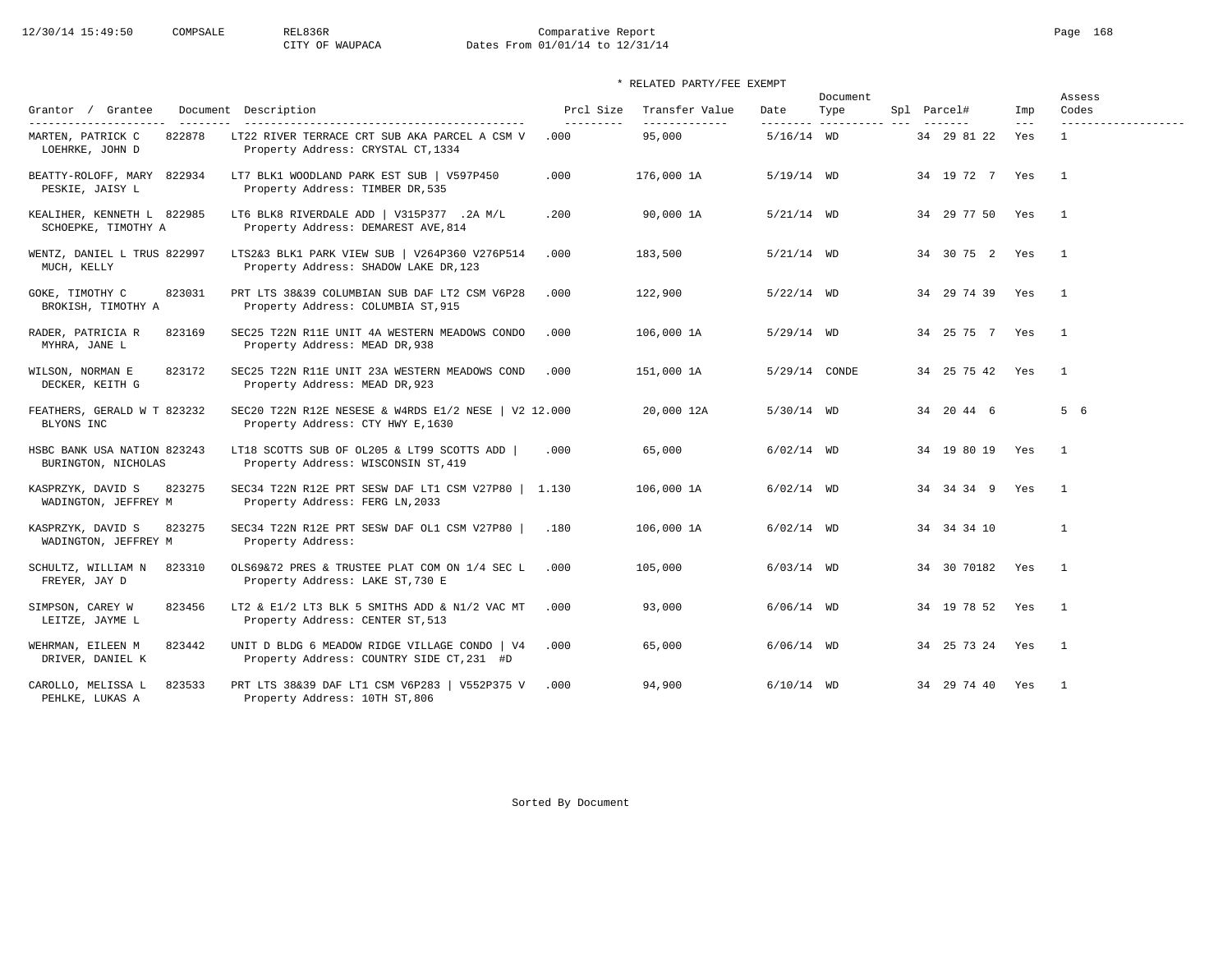# 12/30/14 15:49:50 COMPSALE REL836R Comparative Report Page 169 CITY OF WAUPACA Dates From 01/01/14 to 12/31/14

## \* RELATED PARTY/FEE EXEMPT

| Grantor / Grantee                                                           | Document Description                                                                                                           | Prcl Size             | Transfer Value                 | Date                      | Document<br>Type | Spl Parcel#        | Imp          | Assess<br>Codes                       |
|-----------------------------------------------------------------------------|--------------------------------------------------------------------------------------------------------------------------------|-----------------------|--------------------------------|---------------------------|------------------|--------------------|--------------|---------------------------------------|
| ---------------------<br>823707<br>CHAPMAN, RODNEY W<br>FIRST NATIONAL BANK | --------------------------------------<br>SEC25 T22N R11E PRT W1/2 NW DAF THT PRT OF CS<br>Property Address: FULTON ST, 1260 W | ----------<br>$.000*$ | --------------<br>409,300 1.5A | --------<br>$6/16/14$ OCD | ______________   | 34 25 23 13        | $---$<br>Yes | -------------------<br>$\mathfrak{D}$ |
| CHAPMAN, RODNEY W<br>823707<br>FIRST NATIONAL BANK                          | BLK55 EX E4RDS & S4RDSOF HIBBARDS ADD   V465P<br>Property Address: 5TH ST, 433                                                 | $.000*$               | 409,300 1.5A                   | $6/16/14$ OCD             |                  | 34 30 70125        | Yes          | $\overline{1}$                        |
| YOUNG, RUSSELL L TRU 823719<br>HEIN, JUDITH A                               | UNIT 1016 THE VILLAS OF WAUPACA CONDO PLAT  <br>Property Address: CHARLES WRIGHT DR, 1016                                      | .000                  | 224,900                        | 6/17/14 CONDE             |                  | 34  25  76  4  Yes |              | $\overline{1}$                        |
| CARLSON, SVEN F<br>823742<br>STIEBS, JONATHAN                               | PRT LT6 BLK4 & PRT OL114 PRES & TRUSTEE PLAT<br>Property Address: STATE ST, 125 N                                              | .000                  | 83,000 1A                      | $6/18/14$ WD              |                  | 34 29 22 70 Yes    |              | $\overline{1}$                        |
| PEIL, CHERYL E<br>823739<br>MOORE, BRADLY D                                 | COM 4RDS N OF SE COR OL186 PRES & TRUSTEE PLA<br>Property Address: HIGH ST, 304                                                | .000                  | 45,000                         | $6/18/14$ WD              |                  | 34 30 12 95        | Yes          | $\overline{1}$                        |
| 823970<br>SAWALL, DON JOHN<br>PILZ, JEFFREY J                               | LTS34&35 & S20FT LT33 BLK3 WARES ADD & N10FT<br>Property Address: 8TH ST, 810                                                  | .000                  | 95,000 1A                      | $6/25/14$ WD              |                  | 34 29 75 43        | Yes          | $\overline{1}$                        |
| HORIZON PROPERTIES L 823964<br>HANDY, BRIAN L                               | SEC32 T22N R12E PRT NENW COM SE/COR NENW N32R<br>Property Address: EVANS ST, 1026                                              | .000                  | 53,500 1A                      | $6/25/14$ WD              |                  | 34 32 21 17        | Yes          | $\overline{1}$                        |
| ABRAHAMSON, KARI A<br>824153<br>ANDERSON, LARRY M                           | UNIT B BLDG E2 MEADOW RIDGE VILLAGE CONDO   V<br>Property Address: VISTA CT, 211                                               | .000                  | 170,000                        | 6/30/14 CONDE             |                  | 34 25 73 28 Yes    |              | $\mathbf{1}$                          |
| SWEETALLA, EUGENE<br>824175<br>SWEETALA, SCOTT                              | LTS30-32 BLK4 WARES ADD   V282P131 V521P474 V<br>Property Address: 7TH ST, 816                                                 | $.000*$               | 55,000.2A                      | $7/01/14$ LC              |                  | 34 29 75 65        | Yes          | $\overline{1}$                        |
| 824520<br>GILE, BRETT P<br>DARLING, JAMES                                   | LT56 JUDSONS ADD ALSO OL1 CSM V13P76   V336P1<br>Property Address: MAIN ST, 810 S                                              | .000                  | 120,000.1A                     | $7/15/14$ WD              |                  | 34 30 72 33 Yes    |              | $\mathbf{1}$                          |
| THE HUNTINGTON NATIO 824587<br>SECRETARY OF HOUSING                         | PRT BLK4 RASMUSSENS ADD DAF LT2 CSM V3P245  <br>Property Address: WESLEY ST, 720                                               | $.000 *$              | 130,700 1A                     | $7/16/14$ WD              |                  | 34 19 79 18        | Yes          | $\overline{1}$                        |
| LYONS ENTERPRISES LL 824560<br>KIENBAUM, RICHARD J                          | UNIT B BLDG E7 MEADOW RIDGE VILLAGE CONDO   V<br>Property Address: VISTA CT, 202                                               | .000                  | 159,900                        | $7/16/14$ WD              |                  | 34 25 73 38        | Yes          | $\overline{1}$                        |
| KIENBAUM, RICHARD J 824561<br>LESAGE, GENE R                                | W5.5RDS OL112 PRES & TRUST PLAT EX V192P171  <br>Property Address: SHEARER ST, 707                                             | .000                  | 122,400.9A                     | $7/16/14$ WD              |                  | 34 29 22107 Yes    |              | $\overline{1}$                        |
| HANKEY, TERRY<br>824586<br>BAYVIEW LOAN SERVICI                             | SEC32 T22N R12E PRT NWNE INT SHORE CRYSTAL R<br>Property Address: EVANS ST, 1127                                               | $.000*$               | 0 <sub>1A</sub>                | 7/16/14 DEED              |                  | 34 32 12 8         | Yes          | $\overline{1}$                        |
| 824646<br>RASMUSSEN, TODD G<br>CROWLEY, ROBERT J                            | SEC19 T22N R12E PRT NWSW DAF LT2A CSM V21P308 1.000<br>Property Address: BAILEY ST, 649                                        |                       | 195,000 1A                     | $7/18/14$ WD              |                  | 34 19 32 5         | Yes          | $\blacksquare$                        |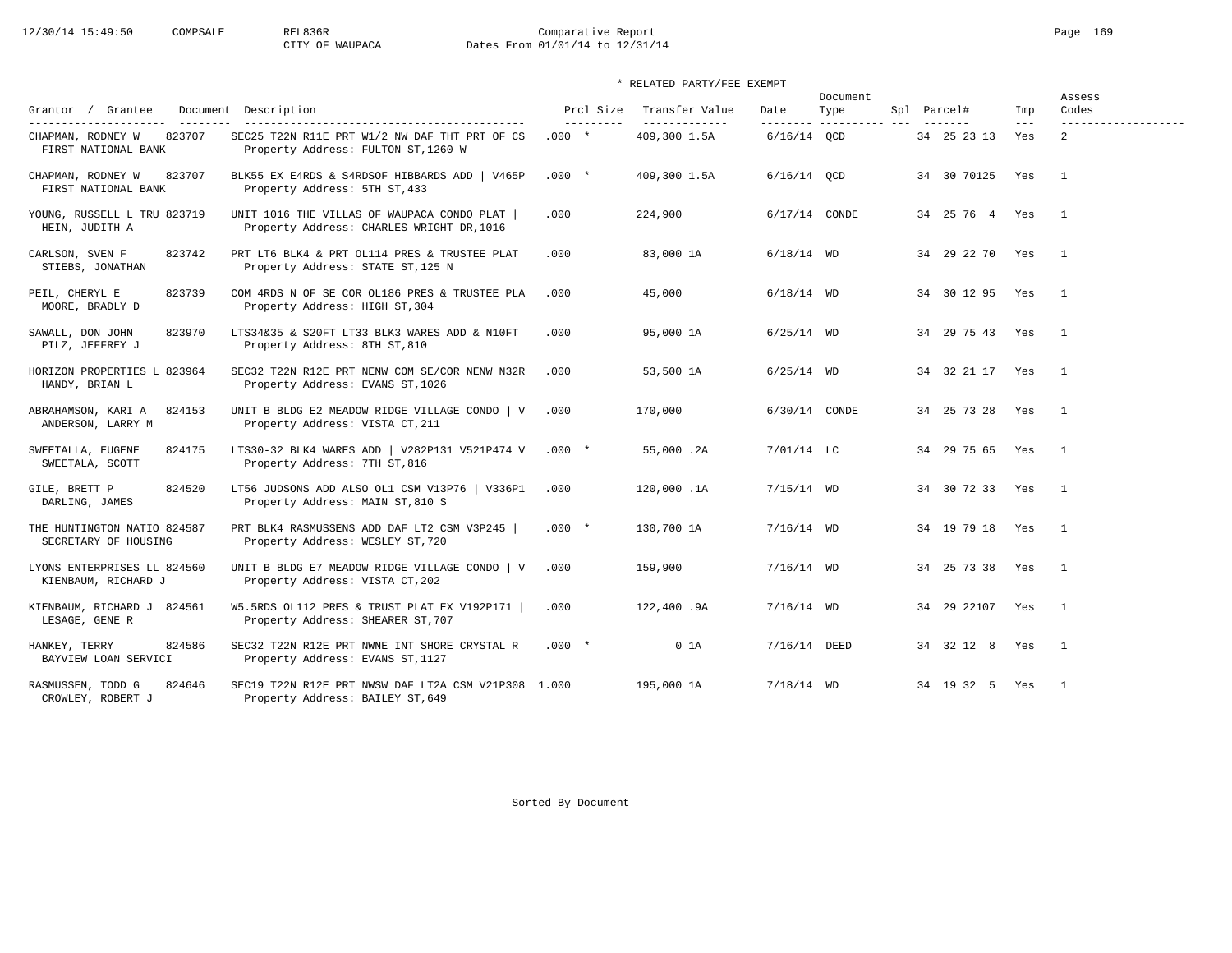# 12/30/14 15:49:50 COMPSALE REL836R Comparative Report Page 170 CITY OF WAUPACA Dates From 01/01/14 to 12/31/14

| Grantor / Grantee                                                                          | Document Description                                                                  | Prcl Size          | Transfer Value              | Date          | Document<br>Type         | Spl Parcel#     | Imp          | Assess<br>Codes     |
|--------------------------------------------------------------------------------------------|---------------------------------------------------------------------------------------|--------------------|-----------------------------|---------------|--------------------------|-----------------|--------------|---------------------|
| ----------------------<br>$- - - - - - - -$<br>KWIK INVESTMENTS INC 824657<br>REED, ILLA J | LT4 BLK2 WINSKE ADD   V279P415 V615P756 V664P<br>Property Address: 10TH ST, 914       | ----------<br>.000 | --------------<br>65,300 1A | $7/18/14$ WD  | --------- ---------- --- | 34 29 76 13     | $---$<br>Yes | ------------------- |
| CAP SERVICES INC<br>824626<br>HANEY, JOSHUA A                                              | SEC34 T22N R12E LT29 EASTGATE ESTATES   V343P<br>Property Address: MAYEK DR, 2325     | .000               | 136,500                     | $7/18/14$ WD  |                          | 34 34 70 29     |              |                     |
| NOFFKE, STEVEN C<br>824775<br>SNJNF INVESTMENTS LL                                         | PRT OL154 PRES & TRUSTEES DESC #791918   V378<br>Property Address: BERLIN ST, 718     | $.000*$            | 240,900 1A                  | $7/23/14$ QCD |                          | 34 29 32 28 Yes |              | $\mathbf{1}$        |
| BROCKMEYER, C LANETT 825054<br>LARSEN, JEFFREY L                                           | N 85FT OF LTS7&8 BLK5 P H SMITH ADD   V554P27<br>Property Address: CENTER ST, 523     | .000               | 38,000                      | $7/31/14$ WD  |                          | 34 19 78 55     | Yes          | $\overline{1}$      |
| DERING, JAMIE J<br>825313<br>BURKHART, SCOTT C                                             | SEC29 T22N R12E PRT SWSE DESC #766863   EX V8<br>Property Address: RIVERSIDE DR, 1120 | .000               | 113,000.7A                  | $8/08/14$ WD  |                          | 34 29 43 14 Yes |              | $\mathbf{1}$        |
| JACOUET, BRIAN D<br>825380<br>THIELE, JENNIFER C                                           | PRT OL118 PRES & TRUSTEE PLAT DAF LT1 CSM V13<br>Property Address: FULTON ST, 608 E   | .000               | 76,565                      | $8/13/14$ WD  |                          | 34 29 22 48     | Yes          | $\overline{1}$      |
| MAGLIOR, DECEMBER<br>825430<br>MAGLIOR, DECEMBER                                           | PRT LTS25,26,27&28 JUDSON'S ADD DAF LT1 CSM V<br>Property Address: MAIN ST, 518 S     | .000               | 99,800 1A                   |               | 8/15/14 TRUST            | 34 30 72 11 Yes |              | $\overline{1}$      |
| A-DEFOREST SAFE STOR 825477<br>ZASTROW, RAYMOND H                                          | LT12 RIVER TERRACE CRT SUB   V445P422 V451P67<br>Property Address: TERRACE CT, 1225   | .000               | 111,500 1A                  | $8/18/14$ WD  |                          | 34 29 81 12 Yes |              | $\overline{1}$      |
| FOOTE, LORI J<br>825450<br>SMITH, JANE M                                                   | SEC31 T22N R12E PRT NENW LY S OF HWY 10 DAF O<br>Property Address: SHADOW RD, 1402    | .000               | 53,400 3A                   | 8/18/14 OCD   |                          | 34 31 21 5      |              | $\mathbf{1}$        |
| 825604<br>PASSOW, JEFFERY A<br>GORGES, JAMIE E                                             | OL113 PRES & TRUST PLAT COM AT NW COR S7RDS 3<br>Property Address: VAN ST, 401        | .000               | 69,000 1A                   | $8/22/14$ WD  |                          | 34 29 23 75 Yes |              | $\overline{1}$      |
| 825783<br>LAUX, KEVIN W<br>HENNING, HOLLY                                                  | LT15 BLK1 1ST ADD DEER CREEK SUB   V514P891 V<br>Property Address: WISCONSIN ST, 630  | .000               | 96,000                      | $8/29/14$ WD  |                          | 34 19 75 2 Yes  |              | $\overline{1}$      |
| 825770<br>HARMS, NATE<br>ZUBE, WESLEY                                                      | LT4 BLK2 STEWART TRACTOR ADD   V286P487 V451P<br>Property Address: ROYALTON ST, 1203  | .000               | 103,000                     | $8/29/14$ WD  |                          | 34 29 71 13 Yes |              | $\overline{1}$      |
| LAKEWOOD HOLDINGS LL 825871<br>DAMRAU, RYAN J                                              | E1/2 SE1/4 BLKC ORIG PLAT   V227P496 V477P351<br>Property Address: PLEASANT ST, 104   | .000               | 53,000 1A                   | $9/03/14$ WD  |                          | 34 19 82 28 Yes |              | $\overline{1}$      |
| LYONS ENTERPRISES LL 825907<br>CLUSSMAN, VICKI                                             | UNIT A BLDG E5 MEADOW RIDGE VILLAGE CONDO   V<br>Property Address: VISTA CT, 220      | .000               | 154,500                     | $9/04/14$ LC  |                          | 34 25 73 33 Yes |              | $\overline{1}$      |
| 825905<br>BLACK, ARTSIE<br>MALLISON TRUST                                                  | SEC25 T22N R11E UNIT 19B WESTERN MEADOWS COND<br>Property Address: MEAD DR, 909       | .000               | 109,000                     | $9/04/14$ WD  |                          | 34 25 75 38 Yes |              | $\overline{1}$      |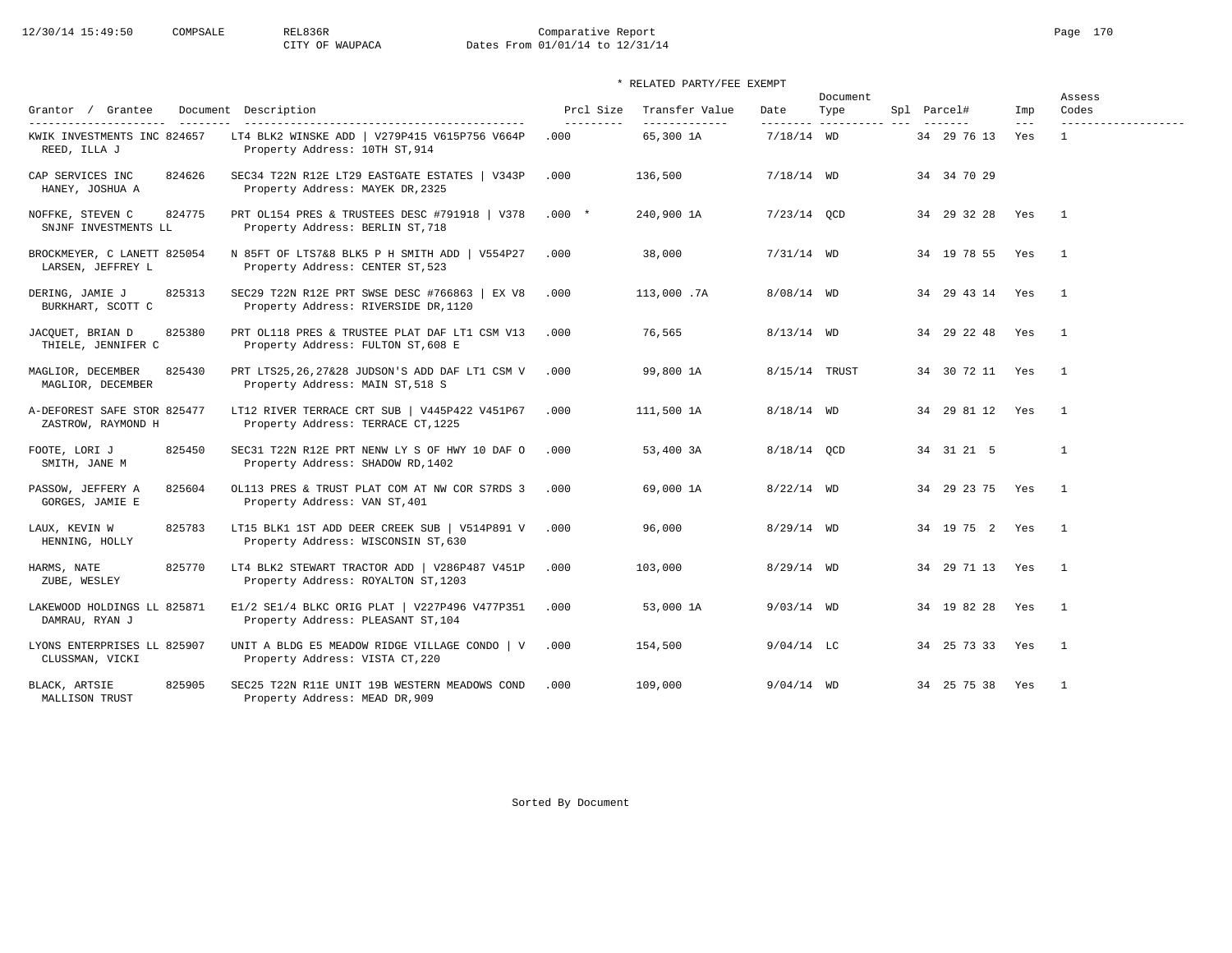# 12/30/14 15:49:50 COMPSALE REL836R Comparative Report Page 171 CITY OF WAUPACA Dates From 01/01/14 to 12/31/14

| Grantor / Grantee                                                   | Document Description                                                                      | Prcl Size          | Transfer Value              | Date           | Document<br>Type         | Spl Parcel#           | Imp          | Assess<br>Codes                       |
|---------------------------------------------------------------------|-------------------------------------------------------------------------------------------|--------------------|-----------------------------|----------------|--------------------------|-----------------------|--------------|---------------------------------------|
| ---------------------<br>825909<br>SSG CORP<br>JBNH ENTERPRISES LLC | PRT OL71 PRES & TRUST PLAT COM SE/COR OL W181<br>Property Address: SCHOOL ST, 830         | ----------<br>.000 | --------------<br>58,000 1A | $9/04/14$ WD   | --------- ---------- --- | 34 29 31 5            | $---$<br>Yes | -------------------<br>$\overline{2}$ |
| WORZELLA, MARVIN<br>825975<br>SCHERG, TANYA                         | LT7 BLK3 WOODLAND PARK EST SUB   V788P436&437<br>Property Address: TIMBER DR, 550         | $.000*$            | 186,420                     | 9/08/14 QCD    |                          | 34 19 72 36 Yes       |              | $\overline{\phantom{1}}$              |
| NELSON, EVELYN<br>826010<br>HANDY, BRIAN L                          | PRT BLK S ORIG PLAT COM SW/C BLK S E ALG S/L<br>Property Address: WAUPACA ST, 401         | .000               | 76,000 1A                   | $9/09/14$ WD   |                          | 34 19 82245 Yes       |              | $\overline{1}$                        |
| SAURER, PAUL M<br>826066<br>KILLY, CAROL A                          | LT29 & W1/2 LT28 BARTLETTS ADD   V224P39 V748<br>Property Address: BARTLETT ST, 802       | .000               | 96,300 1.4A                 | $9/11/14$ WD   |                          | 34 20 70 27 Yes       |              | $\overline{2}$                        |
| 826077<br>REACH, DOUGLAS T<br>US BANK NATIONAL ASS                  | OL118 PRES & TRUST PLAT COM 295FT E & 135FT S<br>Property Address: MAPLE ST, 115          | $.000*$            | 71,100 1A                   | 9/11/14 SHERI  |                          | 34 29 22 37 Yes       |              | $\overline{1}$                        |
| POPE, E REX<br>826186<br>TRIDENT REAL ESTATE                        | PRT OL78 PRES & TRUS PLAT   V206P594 V346P393<br>Property Address: SCHOOL ST, 400         | .000               | 110,000 .4A                 | $9/16/14$ WD   |                          | 34 29 23 15 Yes       |              | $\overline{\phantom{0}}^2$            |
| ALFUTH, SHIRLEY ETHE 826288<br>HUMKE, KATHLEEN A                    | OL53 OF PRES & TRUSTEE PLAT COM 16RDS E OF NW<br>Property Address: LAKE ST, 314 E         | $.000*$            | 70,000 1A                   | $9/18/14$ TOD  |                          | 34 30 70 98 Yes       |              | $\overline{1}$                        |
| PAPENFUSS, BRIAN D<br>826340<br>SWANSON, SALLY A                    | PRT OLS198&199 PRES & TRUSTEE PLAT BNG 3RDS W<br>Property Address: CENTER ST, 404         | .000               | 98,900.1A                   | $9/22/14$ WD   |                          | 34 19 81 10 Yes       |              | $\overline{1}$                        |
| RILEY, RICHARD S<br>826343<br>LUTZ, JENNIFER K                      | NE1/4 W1/2 OL 202 PRES & TRUSTEE PLAT   V588P<br>Property Address: NORTH ST, 429          | .000               | 66,000.1A                   | $9/22/14$ WD   |                          | 34 19 81 75 Yes       |              | $\overline{1}$                        |
| VK REAL ESTATE HOLDI 826508<br>SPURDING LLC                         | SEC25 T22N R11E PRT NWNE & NENW DAF LT1 CSM V<br>Property Address: FULTON ST, 1096 W      | .590               | 485,000                     | $9/25/14$ WD   |                          | 34 25 12 7 Yes        |              | $\overline{2}$                        |
| 826550<br>BLYONS INC<br>LYONS, BENJAMIN J                           | SEC20 T22N R12E NESESE & W4RDS E1/2 NESE   V2 12.000<br>Property Address: CTY HWY E, 1630 |                    | 20,000 12A                  | $9/26/14$ OCD  |                          | 34 20 44 6            |              | 5 6                                   |
| FARMERS STATE BANK O 826667<br>HEISER, RICHARD J                    | LTS9&10 BLKO ORIG PLAT EX N82FT OF W44FT EX E<br>Property Address: UNION ST, 110 E        | .000               | 82,500 1A                   | $9/30/14$ WD   |                          | 34 19 82193 Yes       |              | 2                                     |
| LUND, JOHN A TRUSTEE 826823<br>LAWRENCE, JENNIFER M                 | PRT OL186 PRES & TRUSTEE PLAT COM AT PT ON W/<br>Property Address: HIGH ST, 220           | .000               | 79,000                      | 10/06/14 TRUST |                          | 34 30 12 94 Yes       |              | $\overline{1}$                        |
| FUNK, LISA M<br>826921<br>SCHMIDT, ANDREW J                         | LTS 68&78 SCOTTS ADD   V510P548<br>Property Address: NORTH ST, 430                        | .000               | 79,950 1A                   | 10/08/14 WD    |                          | 34   19   81108   Yes |              | $\overline{1}$                        |
| SHERIFF OF WAUPACA C 826919<br>FIRST NATIONAL BANK                  | PRT OLTS 74-75&77 PRES & TRUSTEE PLAT   V416P<br>Property Address: 6TH ST, 404            | $.000*$            | 48,410 1A                   | 10/08/14 SHERI |                          | 34 29 23 4 Yes        |              | $\overline{1}$                        |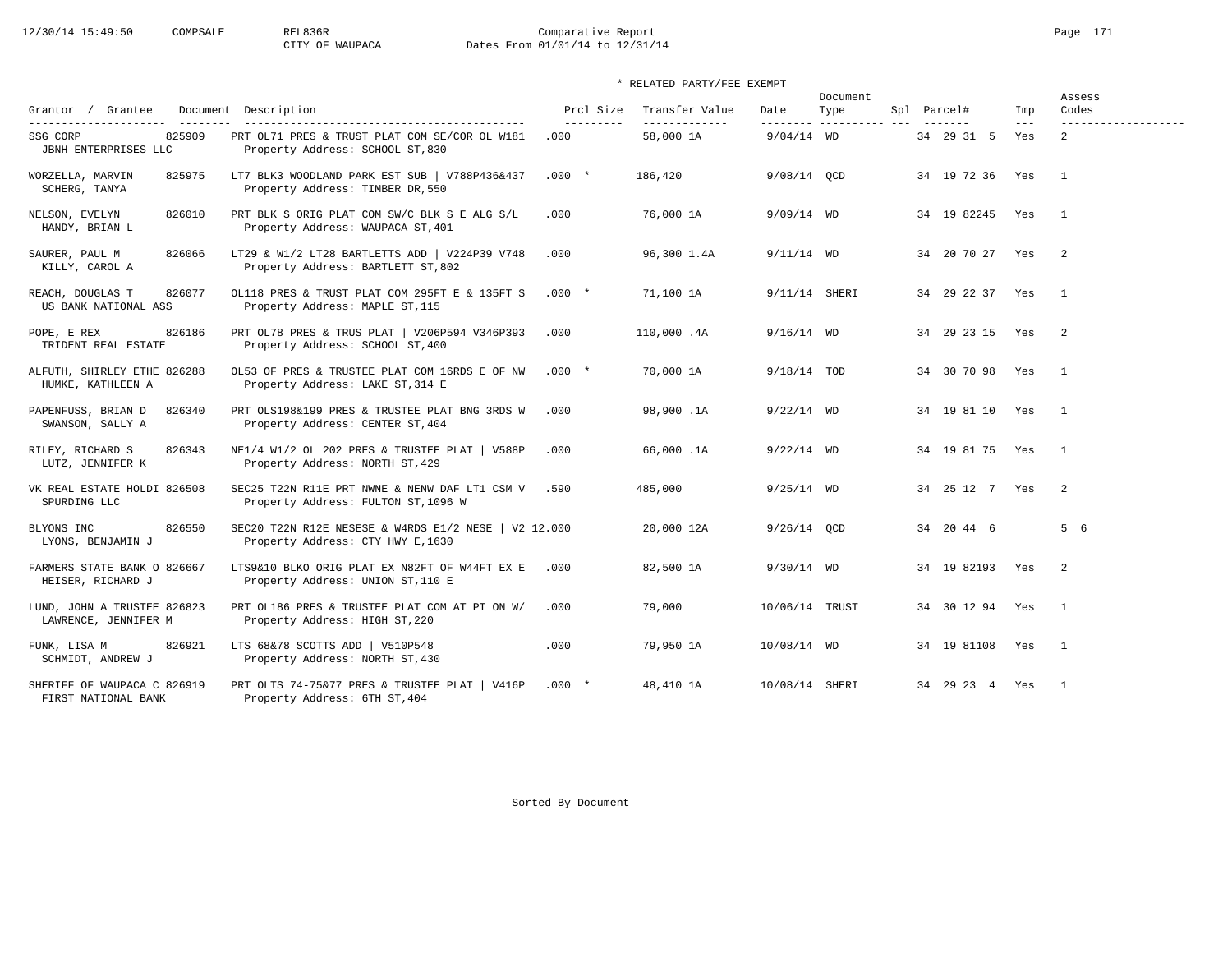# 12/30/14 15:49:50 COMPSALE REL836R Comparative Report Page 172 CITY OF WAUPACA Dates From 01/01/14 to 12/31/14

## \* RELATED PARTY/FEE EXEMPT

| Grantor / Grantee                                                             | Document Description                                                                                                     | Prcl Size             | Transfer Value           | Date           | Document<br>Type | Spl Parcel#        | Imp          | Assess<br>Codes                     |
|-------------------------------------------------------------------------------|--------------------------------------------------------------------------------------------------------------------------|-----------------------|--------------------------|----------------|------------------|--------------------|--------------|-------------------------------------|
| ----------------------<br>ANDERSON, LARRY M<br>826967<br>STUDZINSKI, BOBBIE J | ------------------------------------<br>UNIT B BLDG E2 MEADOW RIDGE VILLAGE CONDO   V<br>Property Address: VISTA CT, 211 | ----------<br>$.000*$ | -------------<br>170,000 | 10/10/14 QCD   |                  | 34 25 73 28        | $---$<br>Yes | -------------------<br>$\mathbf{1}$ |
| TSENANE, RAFAEL X<br>827006<br>THORLAND, ALEX S                               | LT2 BLK46 HIBBARDS ADD   V291P269<br>Property Address: JEFFERSON ST, 411                                                 | .000                  | 110,000                  | 10/13/14 WD    |                  | 34 30 70 26        | Yes          | $\overline{1}$                      |
| M&JS ALPHA PROPERTIE 827192<br>WSCC ENTERPRISES LLC                           | LT 5 BLK 46 HIBBARDS ADD   V436P458 V512P779<br>Property Address: DIVISION ST, 412 S                                     | .200                  | 175,000 1A               | 10/17/14 WD    |                  | 34 30 70 29 Yes    |              | $\overline{2}$                      |
| 827304<br>OLSON, IAN<br>MICHIELS, PAUL K                                      | E84FT OF W150FT OL125 PRES & TRUSTEE PLAT   V<br>Property Address: SHEARER ST, 725                                       | .450                  | 55,000 1A                | $10/21/14$ WD  |                  | 34 29 21 23 Yes    |              | $\overline{1}$                      |
| 827330<br>ANDELMAN, JOEL F<br>DIEDRICH, TROY M                                | E4RDS OF W8RDS OL61 HIBBARDS ADD   V397P559 V<br>Property Address: LAKE ST, 604 E                                        | .000                  | 119,500                  | $10/22/14$ WD  |                  | 34 30 70171 Yes    |              | $\overline{1}$                      |
| KABAT, IGNATIUS L TR 827437<br>KOTTKE, AMBER                                  | UNIT 1436 FOXFIRE ESTATES CONDO ADDENDUM #1<br>Property Address: FOXFIRE CT, 1436                                        | .000                  | 172,700                  | 10/27/14 TRUST |                  | 34  26  71  3  Yes |              | $\overline{1}$                      |
| 827558<br>LARSON, LILA<br>J&J ROSIN PROPERTIES                                | SEC19 T22N R12E PRT NESE DESC #827558   V295P<br>Property Address: ELM ST, 638                                           | .000                  | 18,500.2A                | 10/30/14 WD    |                  | 34 19 41 22 Yes    |              | $\overline{1}$                      |
| 827567<br>COLLINS, ROGER E<br>SIPIORSKI, JUSTIN T                             | LTS 7&8 & W16FT LT6 BLK6 SMITHS ADD   V216P15<br>Property Address: FULTON ST, 522 W                                      | .000                  | 61,000                   | $10/31/14$ LC  |                  | 34 19 78 70 Yes    |              | $\mathbf{1}$                        |
| MILLER, NATHALIE<br>827621<br>SHANAK, JANET                                   | SEC19 T22N R12E PRT NWSE ON N SIDE OF RIVER S<br>Property Address: RIVER ST, 210                                         | $.000*$               | 15,500                   | 11/03/14 QCD   |                  | 34 19 42 8         |              | $\mathbf{1}$                        |
| 827685<br>RHODES, WILLIAM B<br>LYNCH, SHAWN C                                 | SEC29 T22N R12E PRT SWSW DAF LT1 CSM V4P368<br>Property Address: BERLIN ST, 1103                                         | .000                  | 170,000                  | 11/03/14 WD    |                  | 34 29 33 20 Yes    |              | $\overline{1}$                      |
| MILLER, NATHALIE<br>827620<br>SHANAK, JANET                                   | SEC29&32 T22N R12E PRT SWSE SEC29 & PRT NWNE<br>Property Address: RIVERSIDE DR, 1231                                     | $3.500 *$             | 145,800 3A               | 11/03/14 OCD   |                  | 34 32 12 20 Yes    |              | $\overline{1}$                      |
| 827709<br>EDDY, THOMAS R<br>REED, CINDY L                                     | OL 152 PRES & TRUSTEE PLAT COM 232FT N OF SE<br>Property Address: BERLIN ST, 814                                         | $.000*$               | 186,700.5A               | 11/04/14 QCD   |                  | 34 29 32 32 Yes    |              | $\overline{1}$                      |
| COMMUNITY FIRST CRED 828037<br>J&J ROSIN PROPERTIES                           | PRT BLK4 ORIG PL & PRT VAC ALLEY   V369P124 V<br>Property Address: WAUPACA ST, 310                                       | .000                  | 30,250 1A                | $11/14/14$ WD  |                  | 34 20 33 3 Yes     |              | $\overline{\phantom{0}}$            |
| SYKES, DAWN M<br>828117<br>WOLBERG, JESSICA S                                 | N1/2 LTS1&2 BLK56 HIBBARDS ADD   V322P293 V37<br>Property Address: STATE ST, 517 S                                       | .000                  | 89,900 1A                | $11/17/14$ WD  |                  | 34 30 70132 Yes    |              | $\overline{1}$                      |
| 828209<br>LUNDE, DAVE A<br>LUNDE, DAVE A                                      | LTS47&48 ALSO PRT LT46 BLK4 WARES ADD EX PRT<br>Property Address: BERLIN ST, 821                                         | .000                  | 87,300.2A                | 11/20/14 OCD   |                  | 34 29 75 72 Yes    |              | $\overline{1}$                      |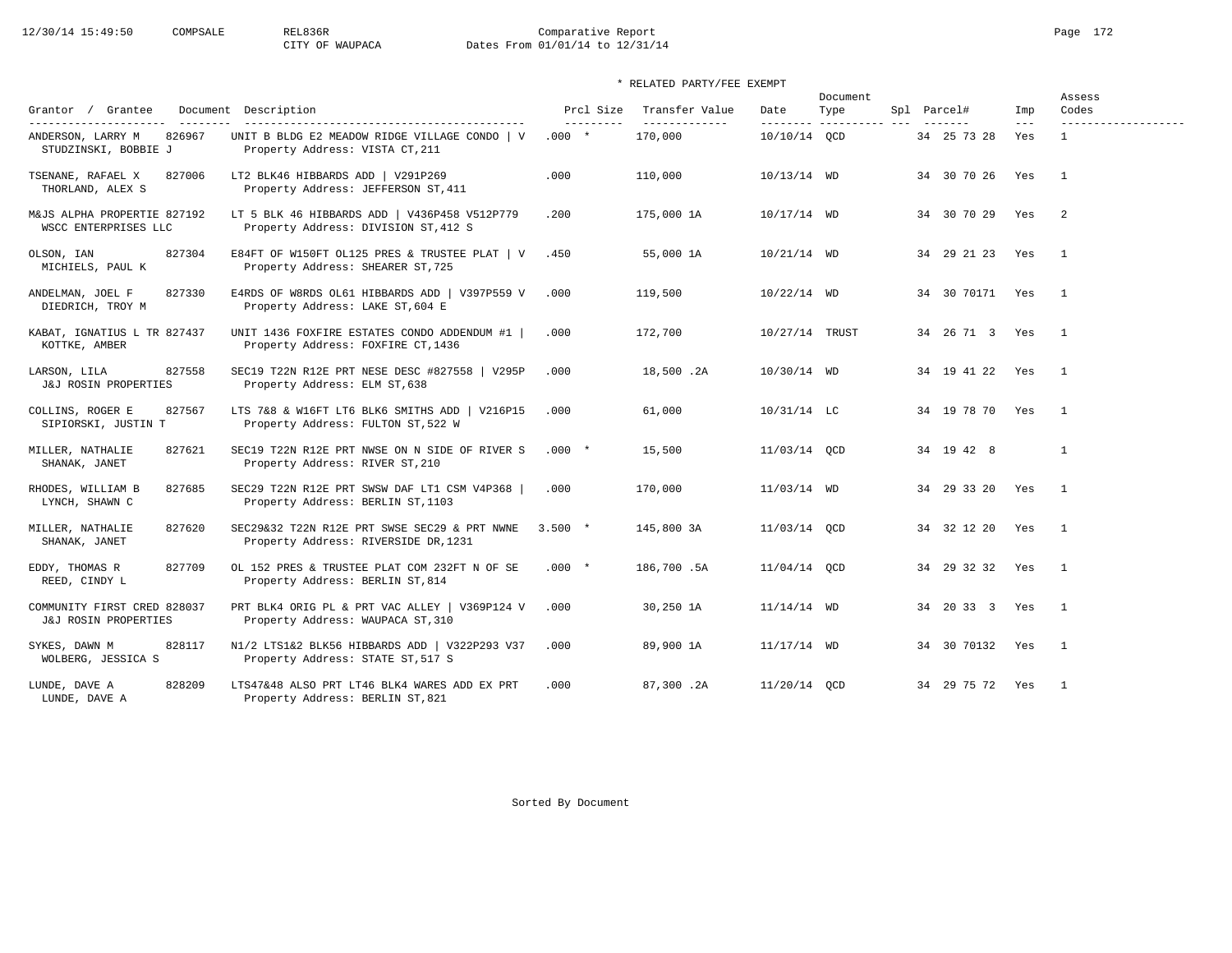# 12/30/14 15:49:50 COMPSALE REL836R Comparative Report Page 173 CITY OF WAUPACA Dates From 01/01/14 to 12/31/14

## \* RELATED PARTY/FEE EXEMPT

|                                                      |                                                                                     |                         |                                  |                | Document                         |                        |              | Assess                   |
|------------------------------------------------------|-------------------------------------------------------------------------------------|-------------------------|----------------------------------|----------------|----------------------------------|------------------------|--------------|--------------------------|
| Grantor / Grantee                                    | Document Description                                                                | Prcl Size<br>---------- | Transfer Value<br>-------------- | Date           | Type<br>--------- ---------- --- | Spl Parcel#            | Imp<br>$---$ | Codes                    |
| 828216<br>GROESCHEL, RICHARD<br>LOKEN, KATHRYN E     | OL53 OF PRES & TRUSTEE PLAT COM 16RDS E OF NW<br>Property Address: LAKE ST, 314 E   | .000                    | 68,000 1A                        | $11/20/14$ WD  |                                  | 34 30 70 98            | Yes          | $\mathbf{1}$             |
| BAYVIEW LOAN SERVICI 828214<br>MILLER, KURTIS J      | SEC32 T22N R12E PRT NWNE INT SHORE CRYSTAL R<br>Property Address: EVANS ST, 1127    | .000                    | 104,000                          | $11/20/14$ WD  |                                  | 34 32 12 8 Yes         |              | $\overline{1}$           |
| 828371<br>LUNDE, DAVID ALLAN<br>B&F PROPERTY OF WAUP | LT3 EX N21FT BLKH ORIG PL   V53P632 V126P560<br>Property Address: MAIN ST, 109 N    | .000                    | 85,000                           | $11/26/14$ WD  |                                  | 34 19 82 94 Yes        |              | $\overline{\phantom{0}}$ |
| MILLER, NATHALIE<br>828438<br>SHANAK, JANET          | SEC19 T22N R12E PRT NWNE   V144P353 V303P215<br>Property Address: ELM ST, 731       | $.000*$                 | 54,200                           | 12/01/14 QCD   |                                  | 34  19  42  3  Yes  1  |              |                          |
| 828451<br>NAHMENS, BILL<br>JAVORSKI, JULIE J         | PRT LT3 BLK3 RIVER OAKS SUB   V328P452 V386P2<br>Property Address: LEIGHTON RD, 688 | .000                    | 6,300                            | 12/01/14 WD    |                                  | 34 19 73 28 Yes        |              | $\overline{1}$           |
| ELAND, SHAWN<br>828452<br>JAVORSKI, JULIA J          | PRT LT3 BLK3 RIVER OAKS SUB   V328P452 V386P2<br>Property Address: LEIGHTON RD, 688 | .000                    | 6,300                            | 12/01/14 WD    |                                  | 34 19 73 28 Yes 1      |              |                          |
| NAHMENS, JENNIFER<br>828453<br>JAVORSKI, JULIA J     | PRT LT3 BLK3 RIVER OAKS SUB   V328P452 V386P2<br>Property Address: LEIGHTON RD, 688 | .000                    | 6,300                            | 12/01/14 WD    |                                  | 34 19 73 28 Yes 1      |              |                          |
| MAJERUS, JOYCE<br>828454<br>JAVORSKI, JULIA J        | PRT LT3 BLK3 RIVER OAKS SUB   V328P452 V386P2<br>Property Address: LEIGHTON RD, 688 | .000                    | 37,800                           | 12/01/14 WD    |                                  | 34 19 73 28 Yes        |              | $\overline{1}$           |
| ELAND, CHRISTOPHER<br>828455<br>JAVORSKI, JULIA J    | PRT LT3 BLK3 RIVER OAKS SUB   V328P452 V386P2<br>Property Address: LEIGHTON RD, 688 | .000                    | 6,300                            | 12/01/14 WD    |                                  | 34  19  73  28  Yes  1 |              |                          |
| SCHULTZ, MICHAEL M<br>828445<br>EVERSON, KYLE P      | LT37 FOXFIRE COUNTRY EST   V657P245 V786P462&<br>Property Address: FOXFIRE CT, 1579 | .000                    | 249,341.1A                       | 12/01/14 WD    |                                  | 34  26  70  37  Yes  1 |              |                          |
| HALES, JEROME F ESTA 828510<br>NATIONSTAR MORTGAGE   | N66FT LTS14-16 BLK6 WARES ADD   V368P229 V648<br>Property Address: 8TH ST, 904      | $.000 *$                | 58,000                           | 12/03/14 SHERI |                                  | 34  29  75107  Yes  1  |              |                          |
| SHERIFF OF WAUPACA C 828563<br>FARMERS STATE BANK O  | LTS6&7 BLKS ORIG PLAT   V416P465 V448P599 V48<br>Property Address: MILL ST, 416     | $.000*$                 | 18,800                           | 12/04/14 SHERI |                                  | 34 19 82250 Yes 1      |              |                          |
| 828585<br>LAMBERT, MARGO A<br>VANBENTHEM, VINAL      | SEC32 T22N R12E PAR E1/2 NW COM CENT HWY ON W<br>Property Address: EVANS ST, 909    | $.000$ $*$              | 171,100                          | 12/05/14 OCD   |                                  | 34 32 21 2 Yes         |              | $\overline{1}$           |
| ANDERSON, DEBORAH M 828637<br>ANDERSON, DEBORAH M    | LT7 BLK2 WINSKE ADD   V286P220 V909P935<br>Property Address: 9TH ST, 927            | $.000*$                 | 102,600 1A                       | 12/08/14 TRUST |                                  | 34  29  76  16  Yes  1 |              |                          |
| ANDERSON, DEBORAH M 828638<br>ANDERSON, ADAM E       | LT7 BLK2 WINSKE ADD   V286P220 V909P935<br>Property Address: 9TH ST, 927            | $.000*$                 | 99,000 1A                        | 12/08/14 OCD   |                                  | 34 29 76 16 Yes        |              | $\overline{1}$           |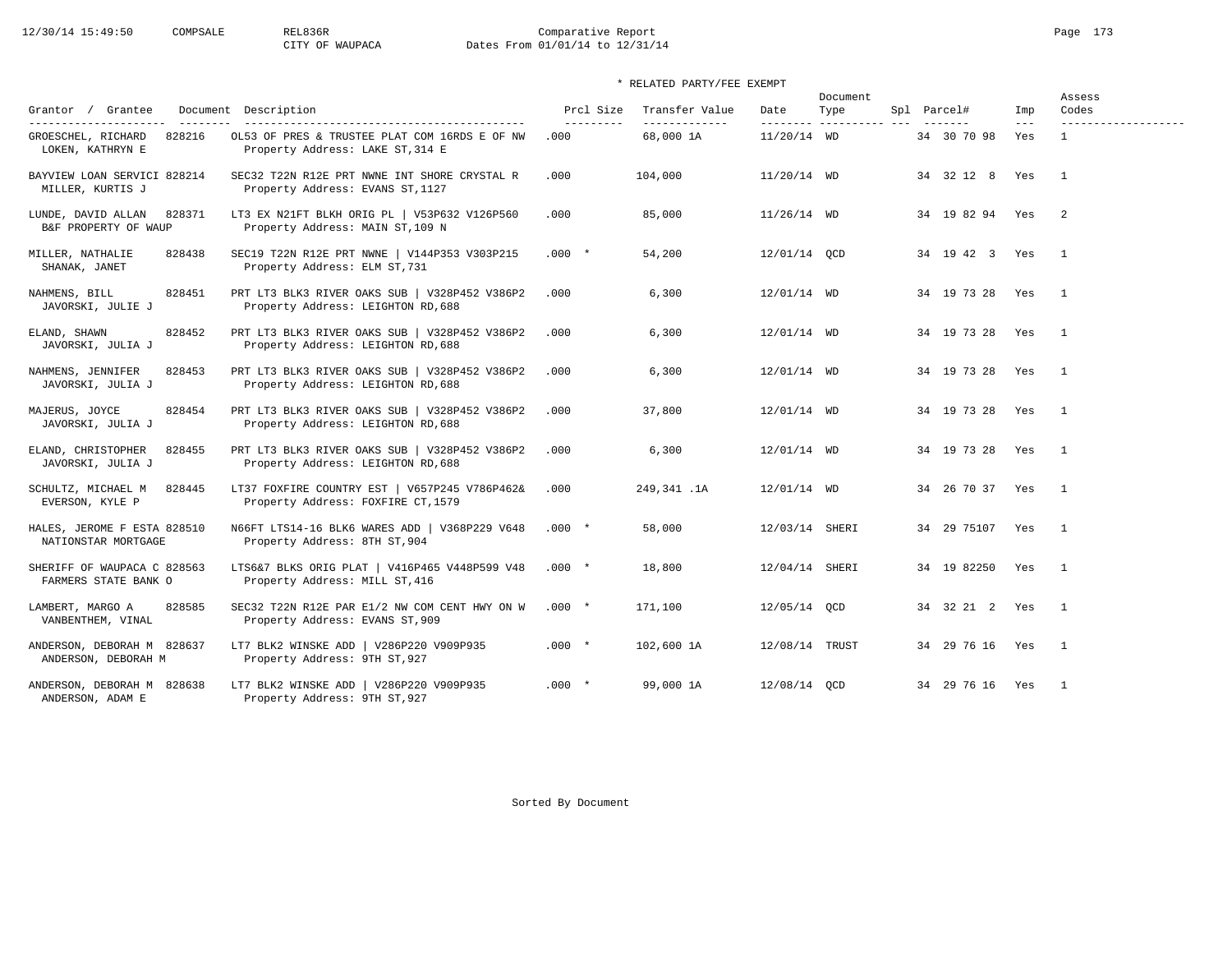# 12/30/14 15:49:50 COMPSALE REL836R Comparative Report Page 174 CITY OF WAUPACA Dates From 01/01/14 to 12/31/14

## \* RELATED PARTY/FEE EXEMPT

| Grantee<br>Grantor /<br>----------------<br>--------- | Document Description<br>-------------------------------------                         | Prcl Size<br>--------- | Transfer Value<br>------------- | Date           | Document<br>Type<br>--------- ---------- --- | Spl Parcel#<br>-------- | Imp          | Assess<br>Codes<br>------------------- |
|-------------------------------------------------------|---------------------------------------------------------------------------------------|------------------------|---------------------------------|----------------|----------------------------------------------|-------------------------|--------------|----------------------------------------|
| SHERIFF OF WAUPACA C 828633<br>FARMERS STATE BANK O   | PRT LTS 1&2 BLK 50 HIBBARDS ADD COM NW/COR LT<br>Property Address: MAIN ST, 519 S     | $.000*$                | 50,000                          | 12/08/14 SHERI |                                              | 34 30 70 56             | $---$<br>Yes |                                        |
| PLAWSKI, ROBERT POA 828667<br>OMIT, ERIC B            | LT10 BLK2 3RD ADD DEER CREEK SUB   V527P292 V<br>Property Address: NORTH ST, 626      | .000                   | 120,000 1A                      | 12/09/14 WD    |                                              | 34 19 77 2 Yes          |              | $\sim$ 1                               |
| 828690<br>BRAUN, THOMAS L<br>MILLER, MARTIN W         | LTS22&23 OF SCOTTS ADD   V357P84 V555P336 V70<br>Property Address: GRANITE ST, 431    | .000                   | 119,000.1A                      | 12/09/14 WD    |                                              | 34 19 81 18 Yes         |              | $\sim$ 1                               |
| ECKHARDT, REBECCA R 828737<br>LEWIS, BRANDEN J        | LT7 BLKM ORIG PLAT   V015P533 V451P01 V487P83<br>Property Address: FRANKLIN ST, 213 S | .000                   | 75,700.2A                       | $12/11/14$ WD  |                                              | 34 19 82165             | Yes          | $\overline{1}$                         |
| 828785<br>BERGE, DIANA<br>GROM THE DESTROYER T        | LT8 BLK3 PH SMITHS ADD   V371P19 V474P321 V47<br>Property Address: GRANITE ST, 536    | .000                   | 60,000.3A                       | $12/12/14$ WD  |                                              | 34 19 78 20 Yes         |              | $\sim$ 1                               |
| 829001<br>SCHLENDER, JAMES A<br>ALAN, KATHLEEN A      | LT6 BLK1 RIVER TERR SUB   V375P318 V448P499 V<br>Property Address: CLARKE ST, 1203 E  | .000                   | 113,000 1A                      | $12/23/14$ WD  |                                              | 34 29 80 6              | Yes          | $\overline{1}$                         |
| ANDREW UJAZDOWSKI LL 829087<br>HANSON, JEREMY J       | SEC29 T22N R12E PRT SE COM SW/C SWSE NLY 89.5<br>Property Address: CLARKE ST, 1127 E  | $.000*$                | 82,500 82500                    | 12/29/14 ORDE  |                                              | 34  29  42  21  Yes  1  |              |                                        |
| LANTING, ROBERT G<br>829092<br>LOBIANCO, SHARON R     | LTS1&2 & W12FT LT3 BLK5 WARES ADD   V542P82 V<br>Property Address: BERLIN ST, 903     | .000                   | 73,500 1A                       | 12/29/14 WD    |                                              | 34  29  75  80  Yes  1  |              |                                        |
| FARMERS STATE BANK O 829097<br>MUCH, TERRY F          | LTS6&7 BLKS ORIG PLAT   V416P465 V448P599 V48<br>Property Address: MILL ST, 416       | .000                   | 22,000                          | 12/30/14 WD    |                                              | 34 19 82250             | Yes          | $\mathbf{1}$                           |

\*\* \*\* \*\*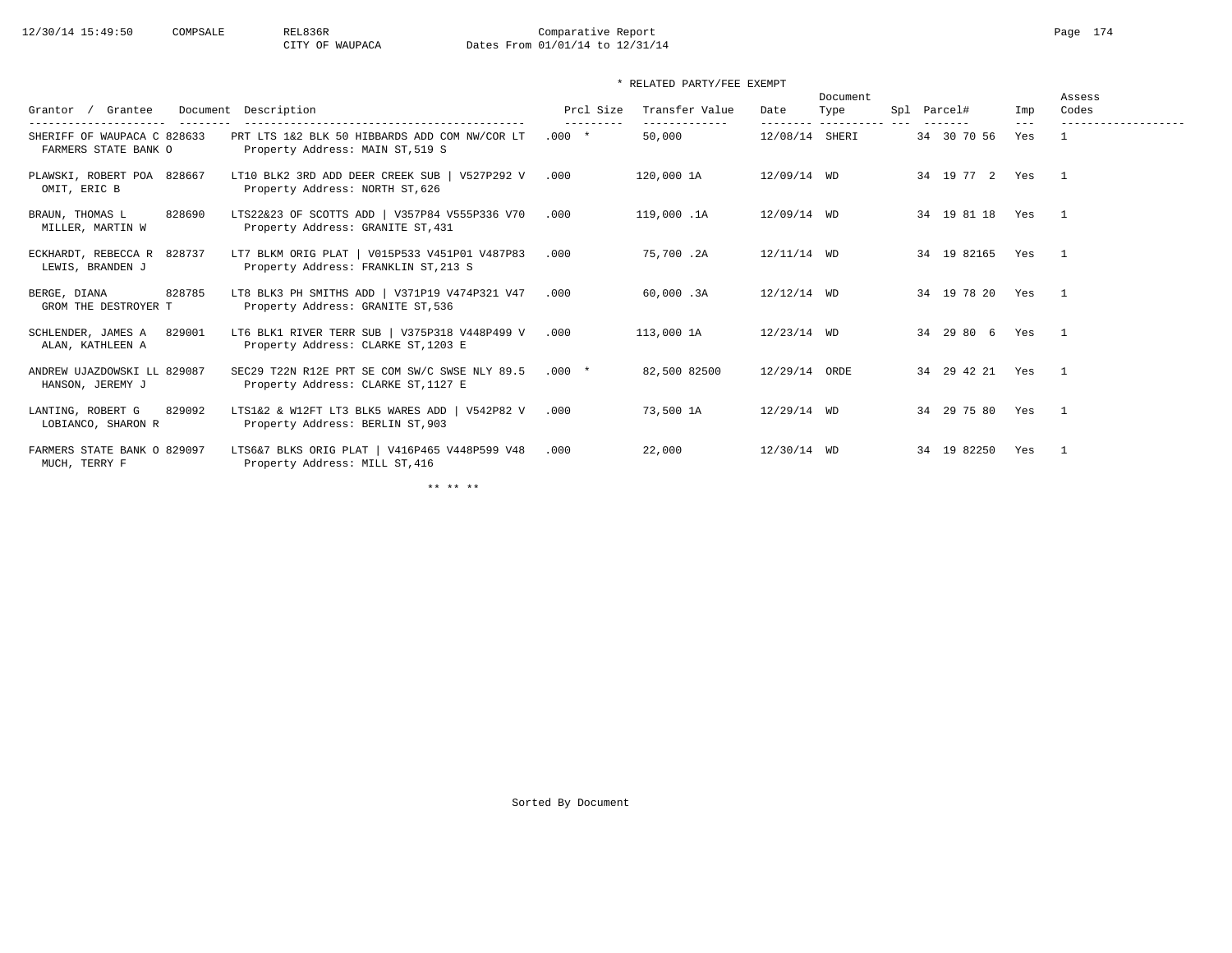# 12/30/14 15:49:50 COMPSALE REL836R Comparative Report Page 175 CITY OF WEYAUWEGA Dates From 01/01/14 to 12/31/14

## \* RELATED PARTY/FEE EXEMPT

| Grantor / Grantee                                   | Document Description                                                                                                      | Prcl Size                   | Transfer Value             | Date                        | Document<br>Type | Spl Parcel#     | Imp            | Assess<br>Codes     |
|-----------------------------------------------------|---------------------------------------------------------------------------------------------------------------------------|-----------------------------|----------------------------|-----------------------------|------------------|-----------------|----------------|---------------------|
| HANSEN, MAX O TRUSTE 819994<br>KB UNLIMITED LLC     | ------------------------------------<br>W1/2 LT2 ALL LTS3&14 & W1/2 LT15 BLKL MEIKLEJ<br>Property Address: MAIN ST, 514 E | $- - - - - - - - -$<br>.000 | -------------<br>45,000.5A | --------<br>$1/09/14$ TRUST |                  | 35 04 79 97     | $- - -$<br>Yes | ------------------- |
| 820341<br>ABBEY, JESSICA L<br>ABBEY, JESSE J        | LT16 BLKM MEIKLEJOHNS ADD   V586P175,703&704<br>Property Address: LIBERTY ST, 103 S                                       | $.000*$                     | 81,900.2A                  | $1/24/14$ QCD               |                  | 35 04 79137 Yes |                | $\overline{1}$      |
| PIP HOLDINGS LLC<br>820378<br>AGROPUR INC           | PRT GL2&3 SEC4 DAF LT1 CSM V8P225 EX V671P457 4.250<br>Property Address: MILL ST, 512 N                                   |                             | 225,000.6A                 | $1/27/14$ WD                | X                | 35 04 70279     | Yes            | -2                  |
| KENNEDY, DEE D<br>820489<br>HARDWOOD SPECIALISTS    | LT6 & E5FT OF LT7 BLK20 ORIG PLAT   V209P27 V<br>Property Address: SUMNER ST, 109 W                                       | .000                        | 72,500 1A                  | $1/31/14$ WD                |                  | 35 04 70179 Yes |                | $\overline{1}$      |
| DESANTIS, MICHAEL K 820677<br>DESANTIS, AMY L       | PRT W1/2 SE & PRT LTS 1&2 BLK15 ORIG PLAT CIT<br>Property Address: PINE ST, 400 S                                         | .000                        | 93,500.5A                  | 2/10/14 OCD                 |                  | 35 04 71 8 Yes  |                | $\overline{1}$      |
| ARCISZEWSKI, DONALD 821080<br>ARCISZEWSKI, GARY     | LTS5&6 BLKL MEIKLEJOHNS ADD DAF LT1 CSM V16P2<br>Property Address: WISCONSIN ST, 505 E                                    | $.000*$                     | 113,800.3A                 | 3/03/14 TRUST               |                  | 35 04 79100 Yes |                | $\overline{1}$      |
| VANDERPAS, THOMAS PR 821212<br>HUTCHISON, JOSEPH L  | PRT LTS7&8 BLK43 WEST EXT AKA LT2 CSM V12P108<br>Property Address: BIRDSALL ST, 304 W                                     | .000                        | 139,000 1A                 | 3/07/14 PERRE               |                  | 35 04 73125     | Yes            | $\overline{1}$      |
| VANDERPAS, THOMAS PR 821212<br>HUTCHISON, JOSEPH L  | PRT LTS8&9 BLK43 WEST EXT AKA LT3 CSM V12P108<br>Property Address:                                                        | .000                        | 139,000 1A                 | 3/07/14 PERRE               |                  | 35 04 73126     |                | $\mathbf{1}$        |
| ANDERSON, ROY W<br>821787<br>ANDERSON, DIANE L      | LTS9-11 BLK48 2ND SO EXT WEYAUWEGA   V323P23&<br>Property Address: SOUTH ST, 116 W                                        | $.000*$                     | 147,000 1A                 | $4/02/14$ WD                |                  | 35 04 72 32 Yes |                | $\overline{1}$      |
| 821798<br>GRUNDMAN, PENNY A<br>GRUNDMAN, PENNY A    | COM AT PT WLY LN LT10 120FT NWLY FR SW COR LT<br>Property Address: LAKE ST, 206                                           | $.000*$                     | 100,100.2A                 | $4/03/14$ QCD               |                  | 35 04 73 6 Yes  |                | $\overline{1}$      |
| HANSEN, MAX O JR<br>821894<br>KRAPIL. WILLIAM S     | LTS9&10 BLK44 2ND SO EXT WEYAUWEGA   V276P109<br>Property Address: SOUTH ST, 300 W                                        | .000                        | 116,500.3A                 | $4/08/14$ WD                |                  | 35 04 72 14 Yes |                | $\overline{1}$      |
| 822339<br>JAVORSKI, DUANE A<br>JOURDAN, SHARON A    | N1/2 LT9 BLK18 ORIG PLAT   V387P525<br>Property Address: MARY ST, 106 S                                                   | .000                        | 25,000                     | $4/28/14$ WD                |                  | 35 04 70162 Yes |                | $\overline{1}$      |
| 822446<br>KLINGBEIL, RITA<br>DOBBERT, PAUL          | COM AT NE COR LT OWNED BY WALTER EBERT ON ALF<br>Property Address: ALFRED ST, 603 E                                       | .000                        | 94,900.4A                  | $5/01/14$ WD                |                  | 35 04 70269 Yes |                | $\overline{1}$      |
| KEMPF, GREGORY L<br>822682<br>REINDL, JOHN H        | N36FT LT1 & LTS2&3 & S36FT LT4 & E100FT OF N2<br>Property Address: MILL ST, 307 N                                         | .000                        | 50,000 1A                  | $5/09/14$ WD                |                  | 35 04 70 27     |                | 2                   |
| SHERIFF OF WAUPACA C 822715<br>COMMUNITY FIRST CRED | LT12 & W 15FT OF LT13 BLK19 ORIG PLAT AKA CSM<br>Property Address: SUMNER ST, 110 W                                       | $.000*$                     | 42,500                     | 5/12/14 SHERI               |                  | 35 04 70173 Yes |                | $\overline{1}$      |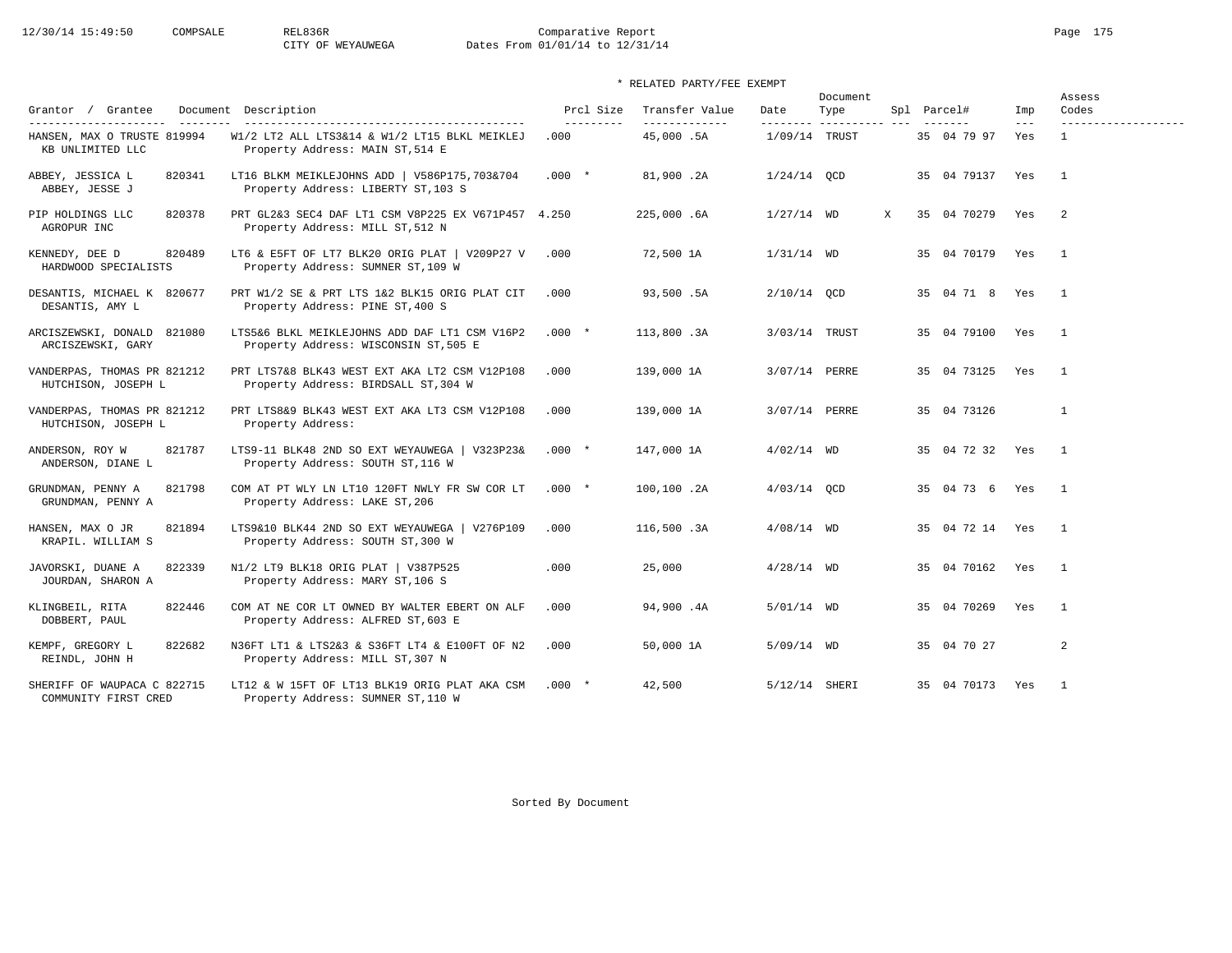# 12/30/14 15:49:50 COMPSALE REL836R Comparative Report Page 176 CITY OF WEYAUWEGA Dates From 01/01/14 to 12/31/14

| Grantor / Grantee                                   | Document Description                                                                                                    | Prcl Size                   | Transfer Value             | Date                     | Document<br>Type | Spl Parcel#     | Imp          | Assess<br>Codes                     |
|-----------------------------------------------------|-------------------------------------------------------------------------------------------------------------------------|-----------------------------|----------------------------|--------------------------|------------------|-----------------|--------------|-------------------------------------|
| W BALES CONSTRUCTION 822788<br>ALANIZ, ANTHONY J    | -------------------------------------<br>LTS 11-15 BLK5 LAKESIDE ADD   V302P184 V303P7<br>Property Address: 3RD ST, 506 | $- - - - - - - - -$<br>.000 | -------------<br>70,000 1A | --------<br>$5/13/14$ LC | -----------      | 35 04 82 59     | $---$<br>Yes | -------------------<br>$\mathbf{1}$ |
| SHERIFF WAUPACA COUN 822859<br>US BANK NATIONAL ASS | LTS 1&2 BLK2 OWENS SOUTH ADD   V537P858 V566P<br>Property Address: SOUTH ST, 301 E                                      | $.000*$                     | 119,800                    | 5/16/14 SHERI            |                  | 35 04 77 13 Yes |              | $\overline{1}$                      |
| 823631<br>HECKLER, JERRIS PR<br>MCKEEVER, JERRY H   | SEC4 T21N R13E PRT GL3 DAF LT2 CSM V7P172   V 1.870<br>Property Address: SLOUGH RD, 501                                 |                             | 86,000 2A                  | 6/13/14 PERRE            |                  | 35 04 11 3 Yes  |              | $\mathbf{1}$                        |
| COMMUNITY FIRST CRED 824151<br>BEHN, MEGAN E        | LT12 & W 15FT OF LT13 BLK19 ORIG PLAT AKA CSM<br>Property Address: SUMNER ST, 110 W                                     | .000                        | 40,000 1A                  | $6/30/14$ WD             |                  | 35 04 70173 Yes |              | $\mathbf{1}$                        |
| 824168<br>GERARD, KENT C<br>DEARTH, KENNETH A       | PRT LTS1&3 BLK7 & PRT LT5 BLK8 ALSO OL3 CSM V<br>Property Address: 2ND AVE, 305                                         | .000                        | 215,000.8A                 | $7/01/14$ WD             |                  | 35 04 82 77 Yes |              | $\overline{1}$                      |
| DEARTH, KENNETH A<br>824226<br>DIENER, LINDA        | LT13 & E1/2 OF LT14 BLK9 ORIG PLAT   V473P590<br>Property Address: ALFRED ST, 208 E                                     | .000                        | 125,000 1A                 | $7/02/14$ WD             |                  | 35 04 70114 Yes |              | $\mathbf{1}$                        |
| SHERIFF OF WAUPACA C 824464<br>KWIK INVESTMENTS INC | SEC4 T21N R13E PRT NESE DAF LT2 CSM V6P505<br>Property Address: ALFRED ST, 608 E                                        | $.000*$                     | 39,100.2A                  | $7/14/14$ SHERI          |                  | 35 04 70202     | Yes          | $\overline{1}$                      |
| 824510<br>RADTKE, THOMAS W<br>PANKOW, ANTHONY       | PRT LT3 BLK7 LAKESIDE ADD COM NW/COR SEC4 E97<br>Property Address: 2ND AVE, 308                                         | .487                        | 108,000.5A                 | $7/15/14$ WD             |                  | 35 04 82 92 Yes |              | $\overline{1}$                      |
| DANKE, CARL E<br>824613<br>NOFFKE, ROBERT C         | LT7 & W40FT LT8 BLK17 2ND SO EXT WEYAUWEGA  <br>Property Address: BIRDSALL ST, 107 E                                    | .000                        | 125,000 1A                 | $7/17/14$ WD             |                  | 35 04 72 4 Yes  |              | $\overline{1}$                      |
| 824825<br>LEUPOLD, LARRY L<br><b>BRACE TRUST</b>    | LTS 3&4,13&14 BLK14 SO EXT WEYAUWEGA   V264P3<br>Property Address: PARKER ST, 105 E                                     | .000                        | 137,500 1A                 | $7/24/14$ WD             |                  | 35 04 71 2 Yes  |              | $\overline{1}$                      |
| 824982<br>KRUEGER, KAREN K<br>PHILLIPS, NICK D      | LTS 4&5 HOWES ADD & LT3 EX E40FT BLK4 FARLEYS<br>Property Address: BIRDSALL ST, 207 E                                   | $.000*$                     | 29,193.4A                  | 7/30/14 OCD              |                  | 35 04 75 8 Yes  |              | $\overline{1}$                      |
| SCHROEDER, KEITH M<br>825119<br>SCHROEDER, JULIE A  | LTS 18-20 BLK5 LAKESIDE ADD   V303P564 V342P8<br>Property Address: 2ND ST, 505                                          | $.000*$                     | 101,200                    | 8/04/14 QCD              |                  | 35 04 82 54 Yes |              | $\overline{1}$                      |
| BAEHNMAN, JAMES G<br>825210<br>DESANTIS, TREG M     | LT5 & W 20FT LT4 BLKG MEIKLEJOHNS ADD   V291P<br>Property Address: ALFRED ST, 407 E                                     | .000                        | 60,000.2A                  | $8/06/14$ WD             |                  | 35 04 79 43 Yes |              | $\overline{1}$                      |
| DUMBLETON, JASON J<br>825429<br>LEON, REGINO B      | LTS3&4 BLKH MEIKLEJOHNS ADD   V313P328 V444P5<br>Property Address: MAIN ST, 409 E                                       | .000                        | 30,000 1A                  | $8/15/14$ WD             |                  | 35 04 79 56 Yes |              | $\overline{1}$                      |
| 825492<br>PFUNDTNER, MARK S<br>REH, DAVID M         | SEC4 T21N R13E COM AT IRON STK ON S BNK MILL<br>Property Address: OLD MILL ST, 410                                      | .000                        | 70,000 1A                  | $8/18/14$ WD             |                  | 35 04 70282     | Yes          | $\overline{1}$                      |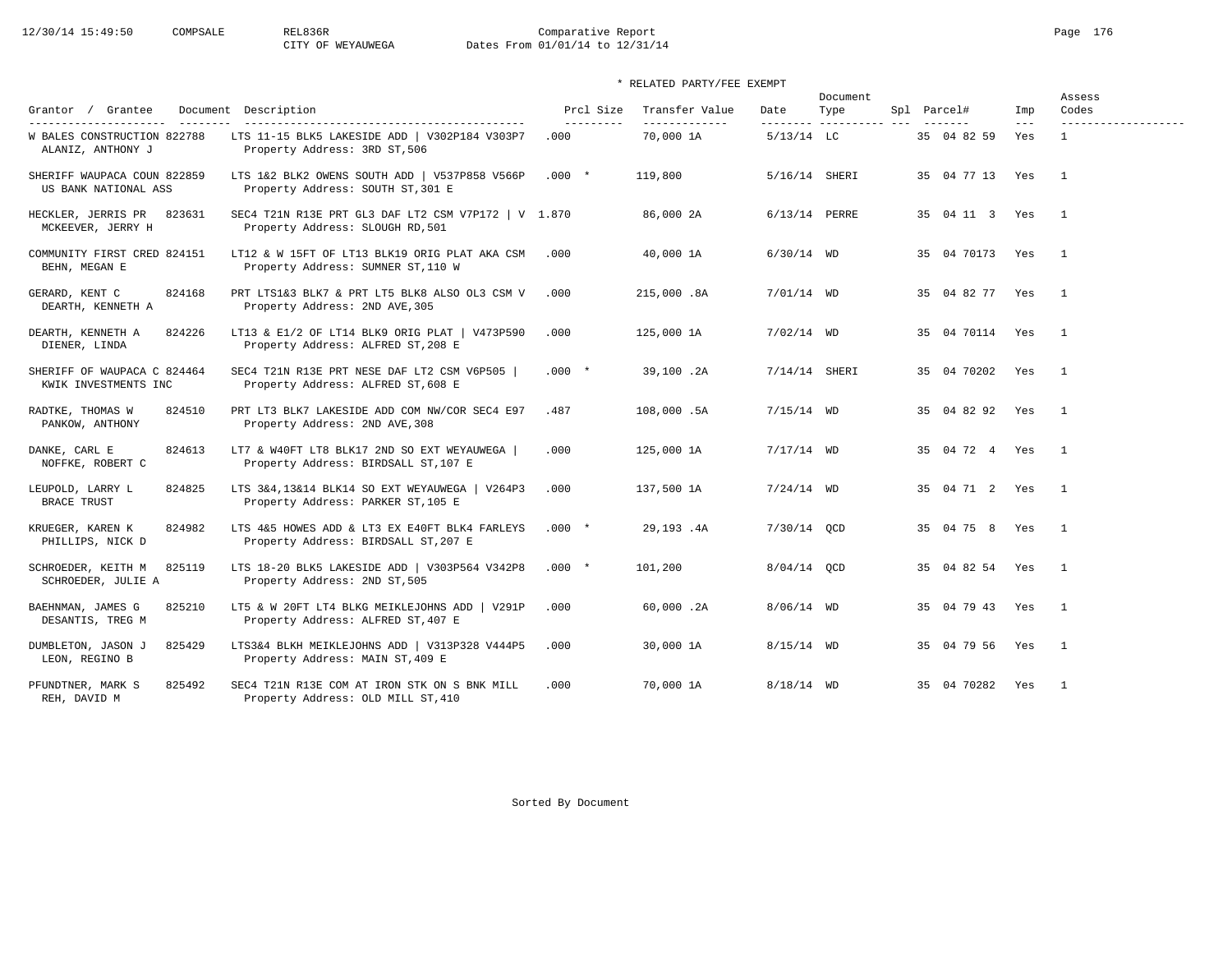# 12/30/14 15:49:50 COMPSALE REL836R Comparative Report Page 177 CITY OF WEYAUWEGA Dates From 01/01/14 to 12/31/14

| Grantor / Grantee                                                         | Document Description                                                                    | Prcl Size         | Transfer Value             | Date                      | Document<br>Type | Spl Parcel#     | Imp            | Assess<br>Codes                     |
|---------------------------------------------------------------------------|-----------------------------------------------------------------------------------------|-------------------|----------------------------|---------------------------|------------------|-----------------|----------------|-------------------------------------|
| ----------------------<br>$- - - - - - - -$<br>MONACELLI, ELAINE R 825475 | LT15 & S1/2 LT16 BLK14 SO EXT WEYA   V385P464                                           | ---------<br>.000 | -------------<br>78,500 1A | ---------<br>$8/18/14$ WD | _______________  | 35 04 71 7      | $- - -$<br>Yes | -------------------<br>$\mathbf{1}$ |
| FRONCZAK, DERWIN P                                                        | Property Address: MILL ST, 404 S                                                        |                   |                            |                           |                  |                 |                |                                     |
| PETERSON, JON TRUSTE 825649<br>OCONNELL, MICHAEL A                        | SEC4 T21N T13E PRT SWSW DAF LT1 CSM V10P384<br>Property Address: HIGH ST, 405 W         | .000              | 50,000.2A                  | 8/25/14 TRUST             |                  | 35 04 33 4      | Yes            | $\mathbf{1}$                        |
| OWEN, NANCY L<br>825652<br>POTTS, DEBRA A                                 | COM X W/L EAST ST & N/L PARKER ST W87FT N120F<br>Property Address: EAST ST, 307 S       | .000              | 92,400 1A                  | $8/25/14$ WD              |                  | 35 04 42 2 Yes  |                | $\mathbf{1}$                        |
| 825817<br>DOBBERT, HARLEY<br>SCHUMANN, JULIANNE                           | PRT LTS 1-4 BLK7 & PRT LT5 BLK8 LAKESIDE ADD<br>Property Address: 2ND AVE, 307          | .000              | 113,000.4A                 | $9/02/14$ WD              |                  | 35 04 82 78     | Yes            | $\overline{1}$                      |
| 825860<br>US BANK NA<br>YORKSON, DENNIS                                   | LTS 1&2 BLK2 OWENS SOUTH ADD   V537P858 V566P<br>Property Address: SOUTH ST, 301 E      | .000              | 26,500 1A                  | $9/03/14$ WD              |                  | 35 04 77 13 Yes |                | $\overline{1}$                      |
| 826308<br>AMBROZIAK, CHERYL<br>AMBROZIAK, STEVE                           | N50FT OF W25FT LT10 & ALL LT11 & E3/4 LT12 BL<br>Property Address: WISCONSIN ST, 109 E  | $.000 *$          | 103,000.4A                 | $9/19/14$ OCD             |                  | 35 04 70 46     | Yes            | $\overline{1}$                      |
| JPMORGAN CHASE BANK 826568<br>SECRETARY OF HOUSING                        | LT16 BLK1 BAXTERS ADD   V302P577 V423P123 V46<br>Property Address: WISCONSIN ST, 314 E  | $.000*$           | 46,100.5A                  | $9/29/14$ WD              |                  | 35 04 80 8      | Yes            | $\overline{1}$                      |
| 826719<br>DOBBERT, DUANE D<br>BATTEN, LORIE A                             | COM AT X OF W/L SEC3 & CEN OF GILLS LANDING R<br>Property Address: ALFRED ST, 701 E     | $.000*$           | 82,600.4A                  | 10/02/14 WD               |                  | 35 04 70218     | Yes            | $\overline{1}$                      |
| ROBERT LEE PROPERTIE 826741<br>TERRELL, JOHN W                            | COM AT SE COR BLK23 ORIG PLAT W176FT N240FT E<br>Property Address: ANN ST, 112 E        | .000              | 124,640 1A                 | 10/02/14 WD               |                  | 35 04 81 31     | Yes            | $\mathbf{1}$                        |
| 826819<br>STACY, JOSHUA D<br>ELANDT, JEREMIAH R                           | LTS3&4 BLK22 SO EXT WEYAUWEGA   V486P202 V724<br>Property Address: HIGH ST, 107 W       | .000              | 114,900 1A                 | 10/06/14 WD               |                  | 35 04 71 23 Yes |                | $\mathbf{1}$                        |
| KWIK INVESTMENTS INC 827246<br>SCHERWINSKI, KYLE T                        | SEC4 T21N R13E PRT NESE DAF LT2 CSM V6P505<br>Property Address: ALFRED ST, 608 E        | .000              | 84,900.2A                  | $10/20/14$ WD             |                  | 35 04 70202     | Yes            | $\overline{1}$                      |
| 827617<br>RUELLE, JERALD A<br>HUSNICK, AMY J                              | LT14 & E1/2 OF LT13 BLKH MEIKLEJOHNS ADD   V2<br>Property Address: ALFRED ST, 410 E     | $.000*$           | 93,200 1A                  | 11/03/14 OCD              |                  | 35 04 79 62     | Yes            | $\overline{1}$                      |
| 827803<br>PIP HOLDINGS LLC<br>AGROPUR INC                                 | PRT GL2&3 SEC4 DAF LT1 CSM V8P225 EX V671P457 4.250<br>Property Address: MILL ST, 512 N |                   | 110,000.234A               | $11/07/14$ WD             | X                | 35 04 70279     | Yes            | $\overline{2}$                      |
| STUEBS, PAMELA PR<br>828123<br>ROBERT LEE PROPERTIE                       | COM 430FT E OF COR OF ALFRED & ELIZ STS RUN S<br>Property Address: ALFRED ST, 607 E     | .000              | 42,000.3A                  | 11/17/14 PERRE            |                  | 35 04 70267     | Yes            | $\overline{1}$                      |
| 828125<br>OEHLKE, DEAN E<br>HUTKOWSKI, ROBERT G                           | LT11&12 & PRT LT13 BLK24 N EXT CITY OF WEGA<br>Property Address: HANOVER ST, 209        | .000              | 110,000.3A                 | 11/17/14 WD               |                  | 35 04 81 3 Yes  |                | $\overline{1}$                      |